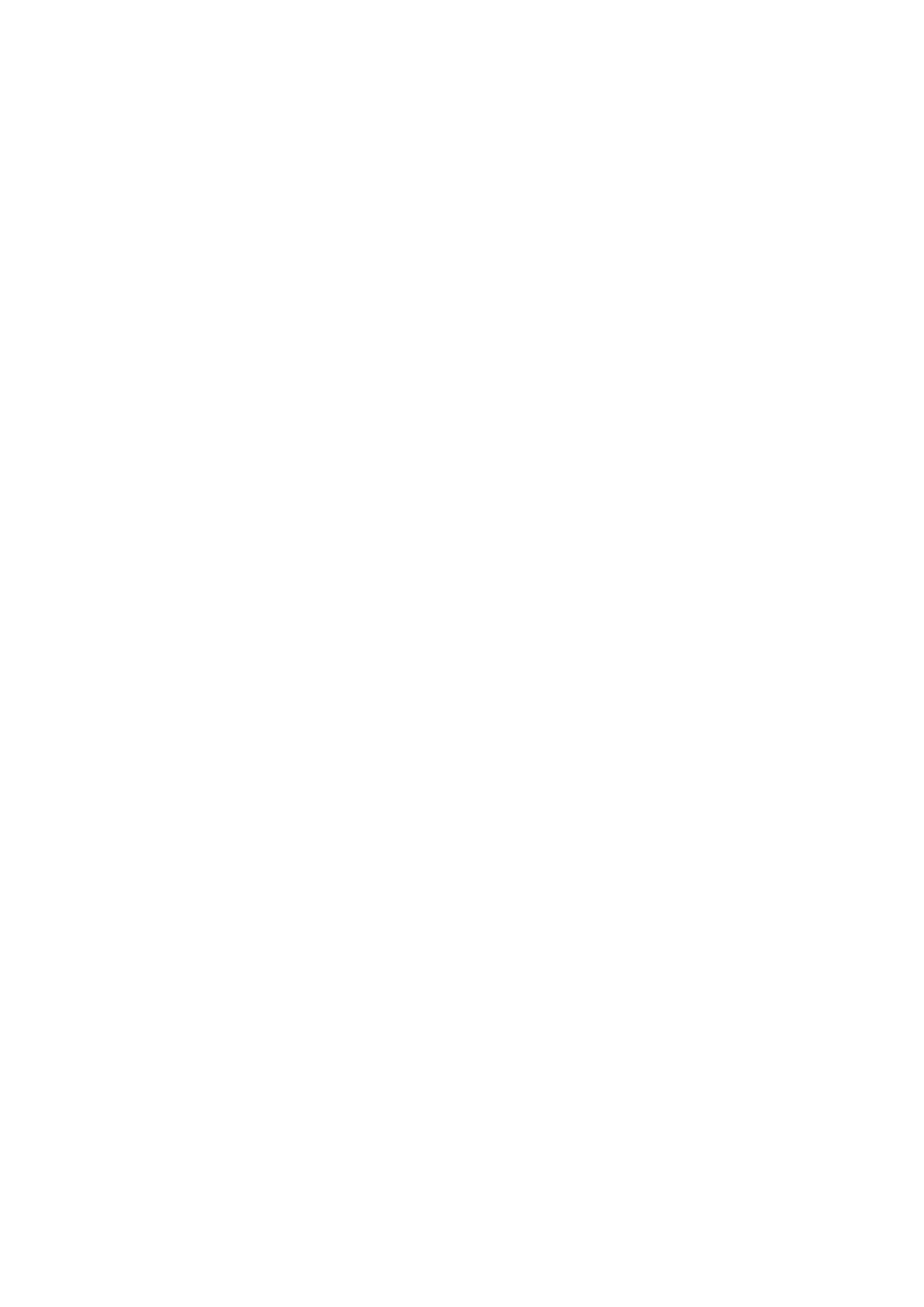#### **Using this Document**

The Shoalhaven River Estuary Management Plan presents both a recommended suite of actions for the future sustainable management of the estuary and a detailed explanation of how these actions have been selected.

An extended Executive Summary provides an overview of the issues that have been considered and the analysis that has been conducted, together with maps showing important actions.

The main text of the document has four parts:

#### **Part 1: Scope and Framework**

This part of the Plan describes the study area and identifies the parties that have responsibilities for aspects of estuary management. Part 1 also shows how the Estuary Management Plan relates to the regional context of natural resource management, provided by the Catchment Action Plan. Part 1 establishes four major management themes for sustaining the estuary:

- Management Integration and Co-operation;
- Morphodynamics;
- Biodiversity; and
- Productivity and Community Enjoyment.

#### **Part 2: Components of Sustainable Estuary Management**

Part 2 develops and explains the method for determining which of many possible issues and options are important for the future health of the waterway and to protect the lifestyle of local communities. It provides detailed analysis of natural, social, cultural and economic values of the estuary and of the various hazards and threats which affect these values. Part 2 sets out a comprehensive suite of objectives for the future management of the estuary and discusses how the relative importance of objectives varies with management orientation for different parts of the system (a balance in favour of conservation of natural values or in favour of social and economic values).

Part 2 also presents the method and results of a qualitative risk assessment of threats to all aspects of estuary sustainability. The results of this risk assessment are a key part of the justification of proposed management responses.

#### **Part 3: Estuary Management Options and Evaluation**

Part 3 presents the benefits and problems associated with a wide range of possible management actions for the Shoalhaven River estuary, to differentiate the most effective suite of actions for estuary sustainability. Part 3 also provides additional location or method information for important actions and attributes priority.

#### **Part 4: Plan Implementation**

Part 4 shows how the recommended actions for each part of the large estuary fit together, within the Principal Management Orientation for these management zones.

Part 4 also discusses how these preferred suites of actions will be implemented. It provides information about required investment and sources of funding. It discusses partnerships between Council, State Government agencies and the local community to deliver important actions, and establishes reporting avenues that will ensure that communities have access to information about what has been done and what has been achieved.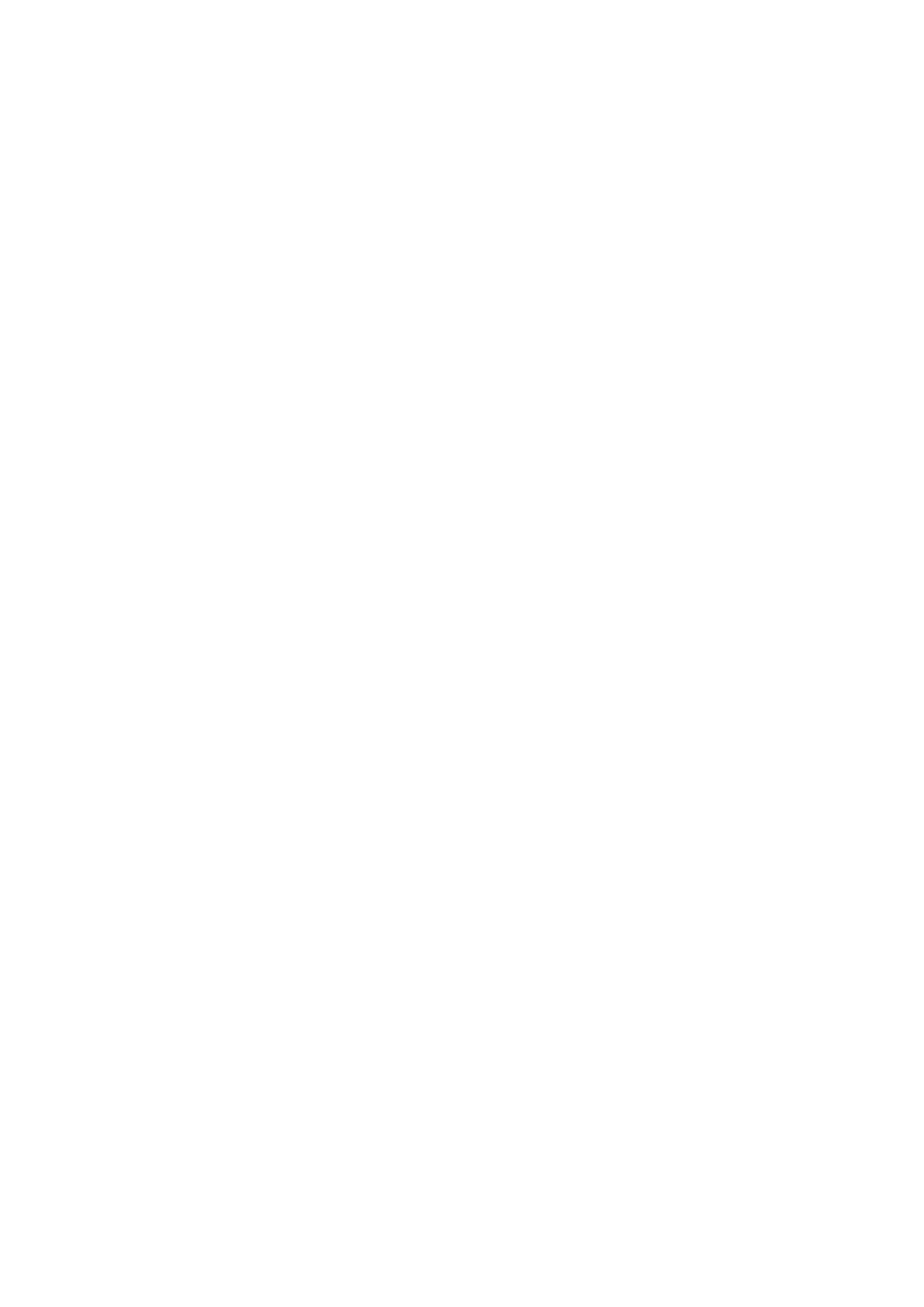# **TABLE OF CONTENTS**

| 1.0 |     |                                                                    |  |
|-----|-----|--------------------------------------------------------------------|--|
|     | 1.1 | WHY PREPARE AN ESTUARY MANAGEMENT PLAN?  1.1                       |  |
| 2.0 |     |                                                                    |  |
|     | 2.1 |                                                                    |  |
|     |     | 2.1.1 Matters to be dealt with in coastal zone management plans2.7 |  |
|     | 2.2 |                                                                    |  |
|     | 2.3 |                                                                    |  |
|     | 2.4 |                                                                    |  |
|     |     | 2.4.1                                                              |  |
|     |     | 2.4.2                                                              |  |
|     |     | 2.4.3                                                              |  |
|     |     |                                                                    |  |
|     | 2.5 |                                                                    |  |
|     |     | 2.5.1                                                              |  |
|     |     | 2.5.2 Zones of Land Use and Planning Integrity  2.16               |  |
|     |     |                                                                    |  |
|     |     | 2.5.4 Principal Management Orientation for Management Zones2.18    |  |
| 3.0 |     | <b>OVERARCHING PRINCIPLES AND GUIDELINES3.1</b>                    |  |
|     | 3.1 |                                                                    |  |
|     | 3.2 |                                                                    |  |
|     |     |                                                                    |  |
|     | 3.3 | <b>CATCHMENT ACTION PLAN AND INVESTMENT STRATEGY3.3</b>            |  |
|     |     | 3.3.1 Other CAP targets relevant to estuary management3.6          |  |
|     |     |                                                                    |  |
|     |     | <b>PART 2: COMPONENTS OF SUSTAINABLE ESTUARY</b>                   |  |
|     |     |                                                                    |  |
| 4.0 |     | VALUES OF THE SHOALHAVEN RIVER ESTUARY 4.1                         |  |
|     | 4.1 |                                                                    |  |
|     |     |                                                                    |  |
|     |     |                                                                    |  |

| 1989/R02/V3 |
|-------------|
|-------------|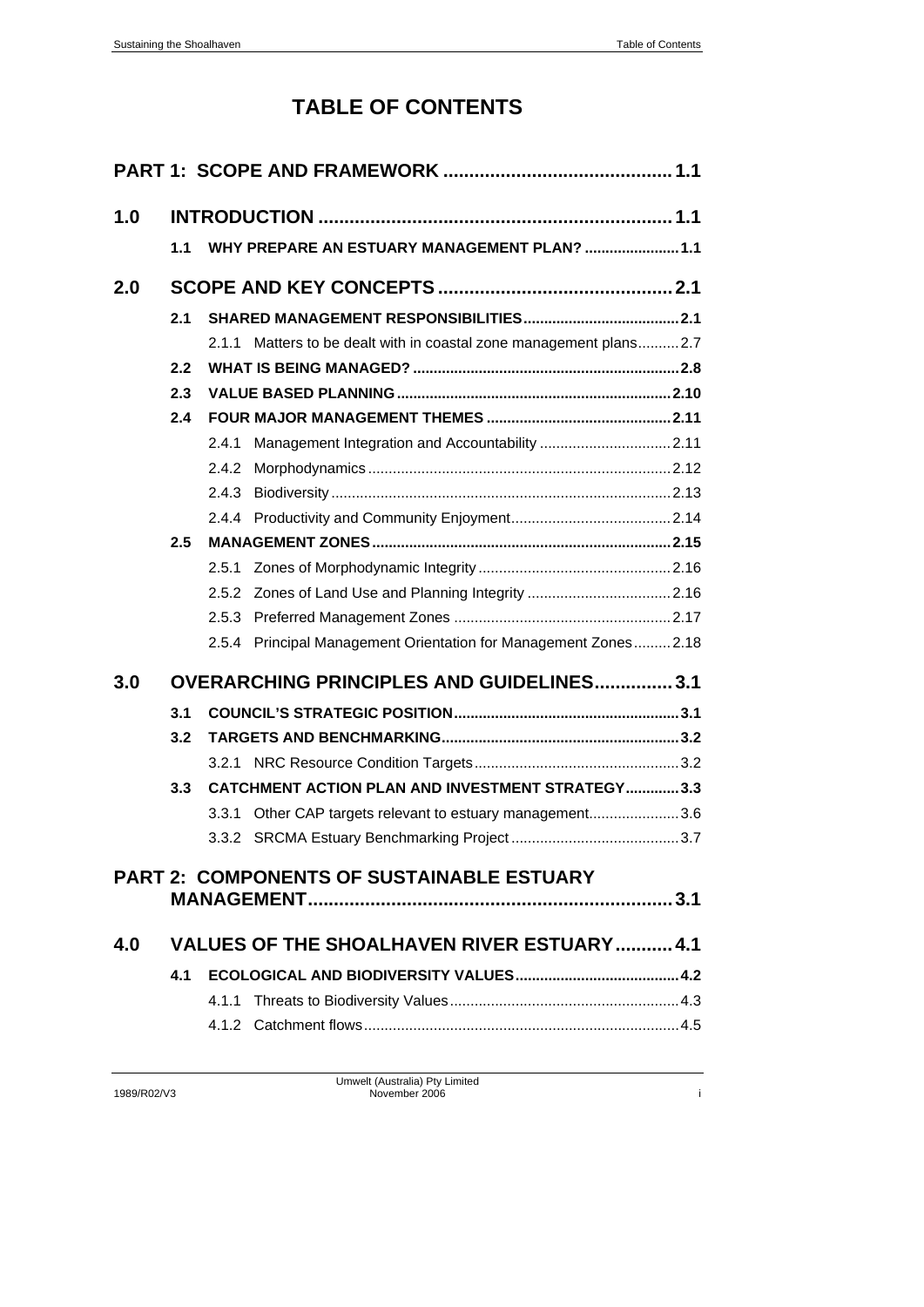|     | 4.2                                                 | LANDSCAPE DIVERSITY - THE BEAUTY OF THE SHOALHAVEN 4.7         |  |
|-----|-----------------------------------------------------|----------------------------------------------------------------|--|
|     |                                                     |                                                                |  |
|     | 4.3                                                 |                                                                |  |
|     |                                                     | 4.3.1 Threats associated with Geomorphic Processes 4.9         |  |
|     | 4.4                                                 |                                                                |  |
|     |                                                     |                                                                |  |
|     | 4.5                                                 | HISTORIC HERITAGE - AN EVOLVING RELATIONSHIP WITH THE          |  |
|     |                                                     |                                                                |  |
|     | 4.6                                                 | LOCAL COMMUNITY LIFESTYLES AND RECREATION  4.15                |  |
|     |                                                     |                                                                |  |
|     | 4.7                                                 |                                                                |  |
|     |                                                     | 4.7.1 Threats to Estuary-based Tourism and Recreation  4.17    |  |
|     | 4.8                                                 |                                                                |  |
|     |                                                     |                                                                |  |
|     | 4.9                                                 |                                                                |  |
|     |                                                     | 4.9.1 Threats to Resources for Regional Growth 4.20            |  |
|     |                                                     |                                                                |  |
| 5.0 | <b>MANAGEMENT PLAN OBJECTIVES AND OUTCOMES  5.1</b> |                                                                |  |
|     | 5.1                                                 | A VISION FOR THE SHOALHAVEN RIVER ESTUARY - HOW WILL THE       |  |
|     | 5.2                                                 | <b>COUNCIL'S PRELIMINARY ESTUARY MANAGEMENT OBJECTIVES 5.1</b> |  |
|     |                                                     |                                                                |  |
|     | 5.3                                                 |                                                                |  |
|     | 5.4                                                 | OBJECTIVES TO PROVIDE A CLEAR MANAGEMENT DIRECTION FOR         |  |
|     |                                                     |                                                                |  |
|     | 5.5                                                 | OBJECTIVES FOR MORPHODYNAMIC PROCESSES  5.6                    |  |
|     |                                                     | 5.5.1                                                          |  |
|     |                                                     |                                                                |  |
|     | 5.6                                                 |                                                                |  |
|     | 5.7                                                 | OBJECTIVES FOR PRODUCTIVITY AND COMMUNITY ENJOYMENT5.13        |  |
|     |                                                     |                                                                |  |
|     |                                                     |                                                                |  |
|     |                                                     | 5.7.2                                                          |  |
|     |                                                     |                                                                |  |
|     | 5.8                                                 | SUMMARY OF ESTUARY MANAGEMENT OBJECTIVES  5.19                 |  |
|     | 5.9                                                 | ARE SOME OBJECTIVES MORE IMPORTANT THAN OTHERS?  5.19          |  |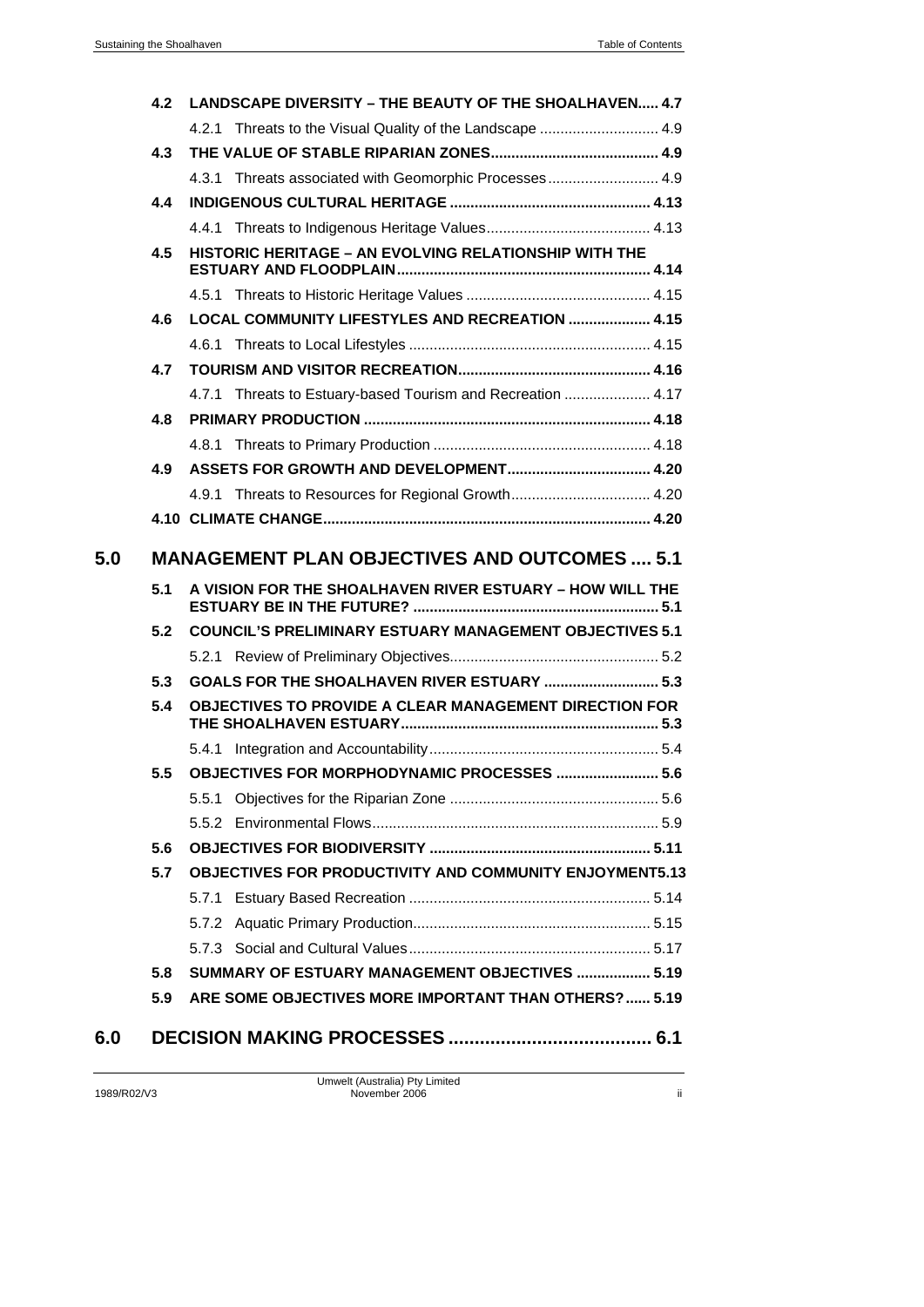| 6.1                                            |     | WHICH THREATS PRESENT SIGNIFICANT RISKS TO ESTUARY                                                     |  |
|------------------------------------------------|-----|--------------------------------------------------------------------------------------------------------|--|
|                                                |     |                                                                                                        |  |
|                                                | 6.2 |                                                                                                        |  |
|                                                |     | 6.2.1                                                                                                  |  |
|                                                |     | Other aspects of Climate Change - Drought and Storms  6.8<br>6.2.2                                     |  |
|                                                |     | 6.2.3                                                                                                  |  |
|                                                |     |                                                                                                        |  |
|                                                |     | 6.2.5 Ongoing adjustments to Existing Structures and Entrance Controls                                 |  |
|                                                |     | Ongoing Floodplain Drainage Activities and Flood Mitigation<br>6.2.6                                   |  |
|                                                |     | Increasingly intensive recreational use of the waterway  6.9<br>6.2.7                                  |  |
|                                                |     | 6.2.8<br>Increases in visitor numbers and the number of permanent residents6.10                        |  |
|                                                |     |                                                                                                        |  |
|                                                |     |                                                                                                        |  |
|                                                |     | 6.2.11 Acceptable, Unacceptable and Tolerable Risks6.15                                                |  |
|                                                | 6.3 |                                                                                                        |  |
|                                                | 6.4 |                                                                                                        |  |
| 7.0                                            |     | <b>PART 3: ESTUARY MANAGEMENT OPTIONS AND EVALUATION6.1</b><br>EFFICIENT AND ACCOUNTABLE MANAGEMENT7.1 |  |
|                                                |     | Potential Parameters for Ecosystem Integrity Index and Indicators of<br>7.1.1                          |  |
| 8.0<br>SUSTAINABLE MANAGEMENT OF MORPHODYNAMIC |     |                                                                                                        |  |
|                                                | 8.1 |                                                                                                        |  |
|                                                | 8.2 | MANAGING TIDAL FLOWS AND CURRENTS, DUAL ENTRANCE  8.3                                                  |  |
|                                                |     | 8.2.1 Shoalhaven Heads Entrance Management Policy8.7                                                   |  |
|                                                |     |                                                                                                        |  |
|                                                | 8.3 | <b>MANAGING BANK EROSION/CHANNEL CHANGE - DOWNSTREAM</b>                                               |  |
|                                                | 8.4 | <b>MANAGING BANK EROSION/CHANNEL CHANGE - UPSTREAM OF</b>                                              |  |
|                                                |     | 8.4.1 Accretion in the Channel Upstream of Nowra  8.10                                                 |  |
|                                                | 8.5 | ACCOMMODATING SEA LEVEL RISE AND OTHER ASPECTS OF                                                      |  |
|                                                |     | 0.0 ACTIONS TO DROTECT AND FNUANCE DIODIVERSITY 0.4                                                    |  |

**9.0 ACTIONS TO PROTECT AND ENHANCE BIODIVERSITY..[9.1](#page-146-0)**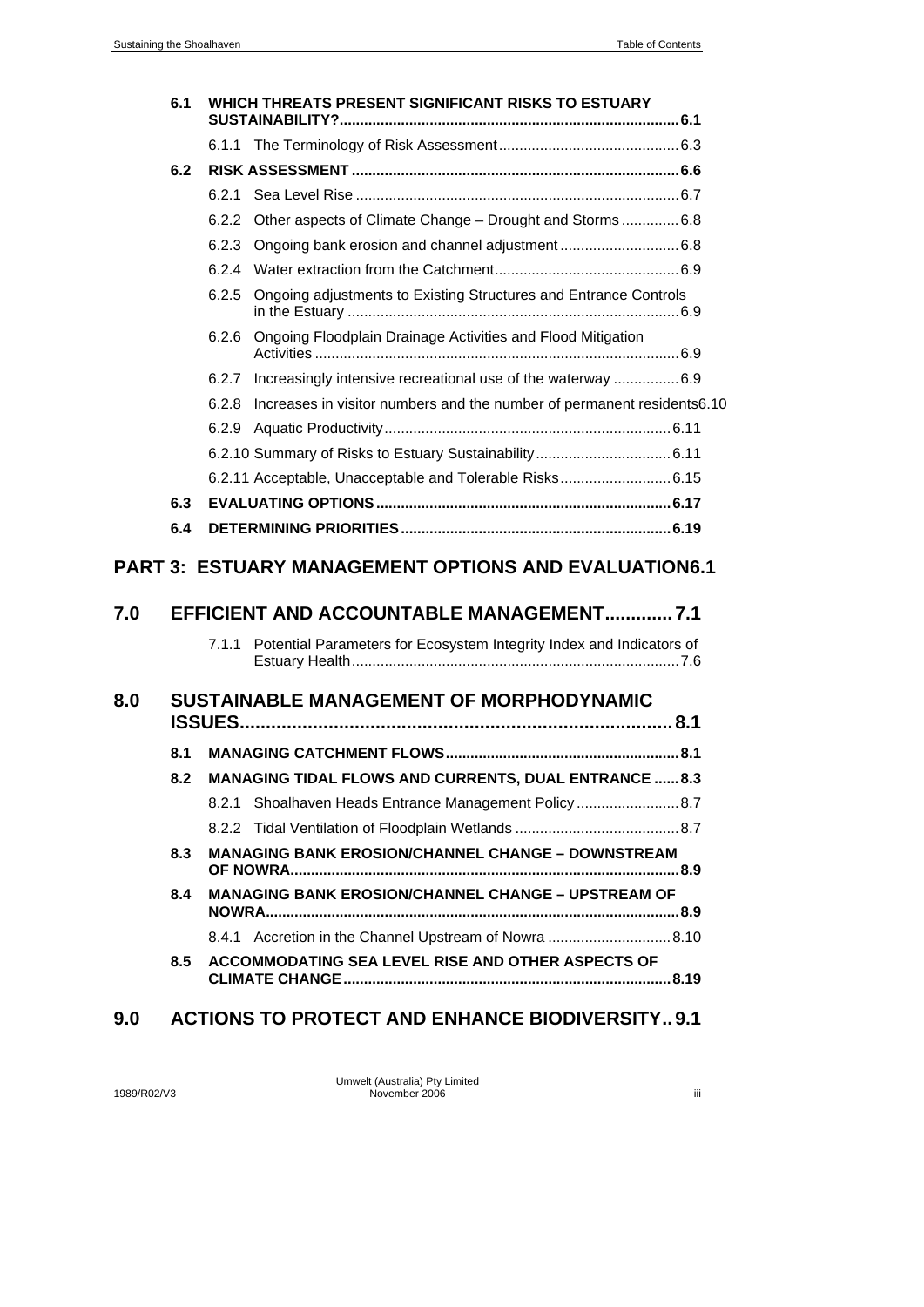|      | 9.1 | STRUCTURES AND LANDUSES THAT ENHANCE OR RESTRICT          |  |
|------|-----|-----------------------------------------------------------|--|
|      | 9.2 |                                                           |  |
|      | 9.3 | THREATENED SPECIES AND ENDANGERED ECOLOGICAL              |  |
|      |     |                                                           |  |
|      |     |                                                           |  |
|      |     |                                                           |  |
|      | 9.4 | WATER QUALITY IMPACTS ON BIODIVERSITY: ACIDITY,           |  |
| 10.0 |     | <b>ACTIONS TO SAFEGUARD COMMUNITY VALUES AND</b>          |  |
|      |     |                                                           |  |
|      |     |                                                           |  |
|      |     |                                                           |  |
|      |     | 10.4 ESTUARY AND FLOODPLAIN PRODUCTIVITY: AGRICULTURE,    |  |
|      |     |                                                           |  |
|      |     |                                                           |  |
| 11.0 |     | <b>INTEGRATION OF ACTIONS BY MANAGEMENT ZONE, 11.1</b>    |  |
|      |     | 11.1 MANAGEMENT REACH 1: BURRIER TO LONG POINT  11.1      |  |
|      |     |                                                           |  |
|      |     | 11.2 MANAGEMENT ZONE 2: LONG POINT TO BOMADERRY CREEK     |  |
|      |     |                                                           |  |
|      |     | 11.3 MANAGEMENT REACH 3: SHOALHAVEN RIVER- BOMADERRY      |  |
|      |     | 11.3.1 Sustainable Management Actions for this Zone 11.3  |  |
|      |     | 11.4 MANAGEMENT REACH 4: O'KEEFES POINT TO SHOALHAVEN     |  |
|      |     | 11.4.1 Sustainable Management Actions for this Zone 11.4  |  |
|      |     | 11.5 MANAGEMENT REACH 5: O'KEEFES POINT AND BERRYS CANAL, |  |
|      |     | COMERONG ISLAND AND APPLE ORCHARD ISLAND 11.5             |  |
|      |     | 11.5.1 Sustainable Management Actions for this Zone 11.5  |  |
|      |     | 11.6 MANAGEMENT REACH 6: GREENWELL POINT TO CROOKHAVEN    |  |
|      |     | 11.6.1 Sustainable Management Actions for this Zone 11.6  |  |
|      |     | 11.7 MANAGEMENT REACH 7: CROOKHAVEN RIVER/CREEK AND       |  |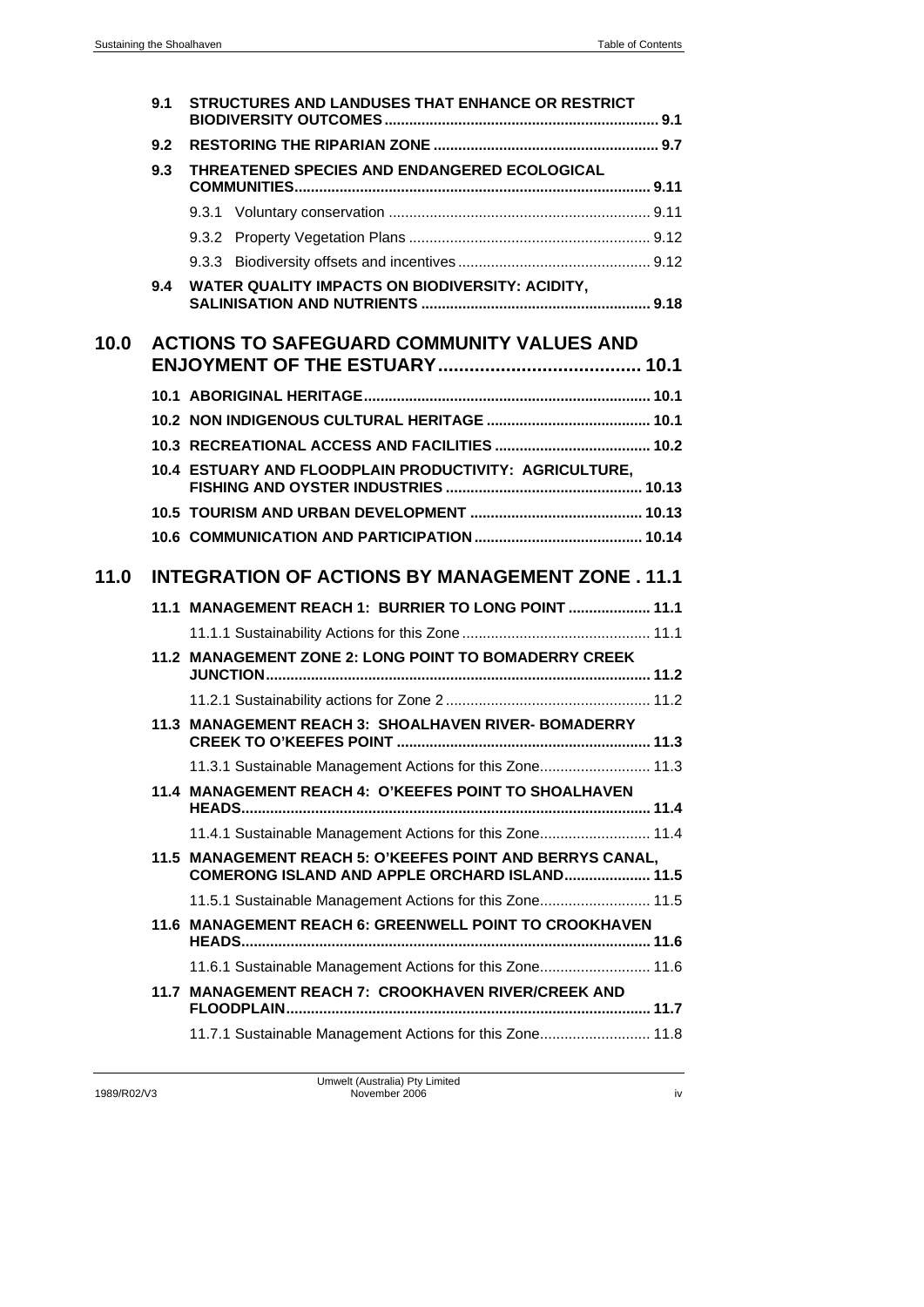|      | 11.8 MANAGEMENT REACH 8: BROUGHTON CREEK AND FLOODPLAIN11.8 |  |
|------|-------------------------------------------------------------|--|
|      | 11.8.1 Sustainable Management Actions for this Zone11.9     |  |
|      |                                                             |  |
| 12.0 |                                                             |  |
|      | 12.1 PACKAGING ACTIONS FOR IMPLEMENTATION EFFICIENCY  12.1  |  |
|      |                                                             |  |
|      |                                                             |  |
|      |                                                             |  |
|      | 12.5 REVIEW OF PROGRESS AND PLAN UPDATES  12.11             |  |
|      |                                                             |  |

# **FIGURES**

| $1.1$     |                                                                   |
|-----------|-------------------------------------------------------------------|
| 2.1       | <b>Relationship of Estuary Plan to other Natural Resource</b>     |
| 2.2       |                                                                   |
| 4.1       | Distribution of Aquatic Habitat and Change From 1985 to 20044.2   |
| $4.2a$ &b | Distribution of Endangered Ecological Communities4.2              |
| 4.3       |                                                                   |
| 5.1       | Interaction of Estuary Management Objectives5.19                  |
| 11.1      | Integrated Management Actions, Burrier to Long Point  11.1        |
| 11.2      | Integrated Management Actions, Long Point to Bomaderry Creek 11.2 |
| 11.3      | <b>Integrated Management Action, Shoalhaven River in</b>          |
| 11.4      | Integrated Management Actions, Shoalhaven Heads 11.4              |
| 11.5      | <b>Integrated Management Action, Berrys Canal, Comerong</b>       |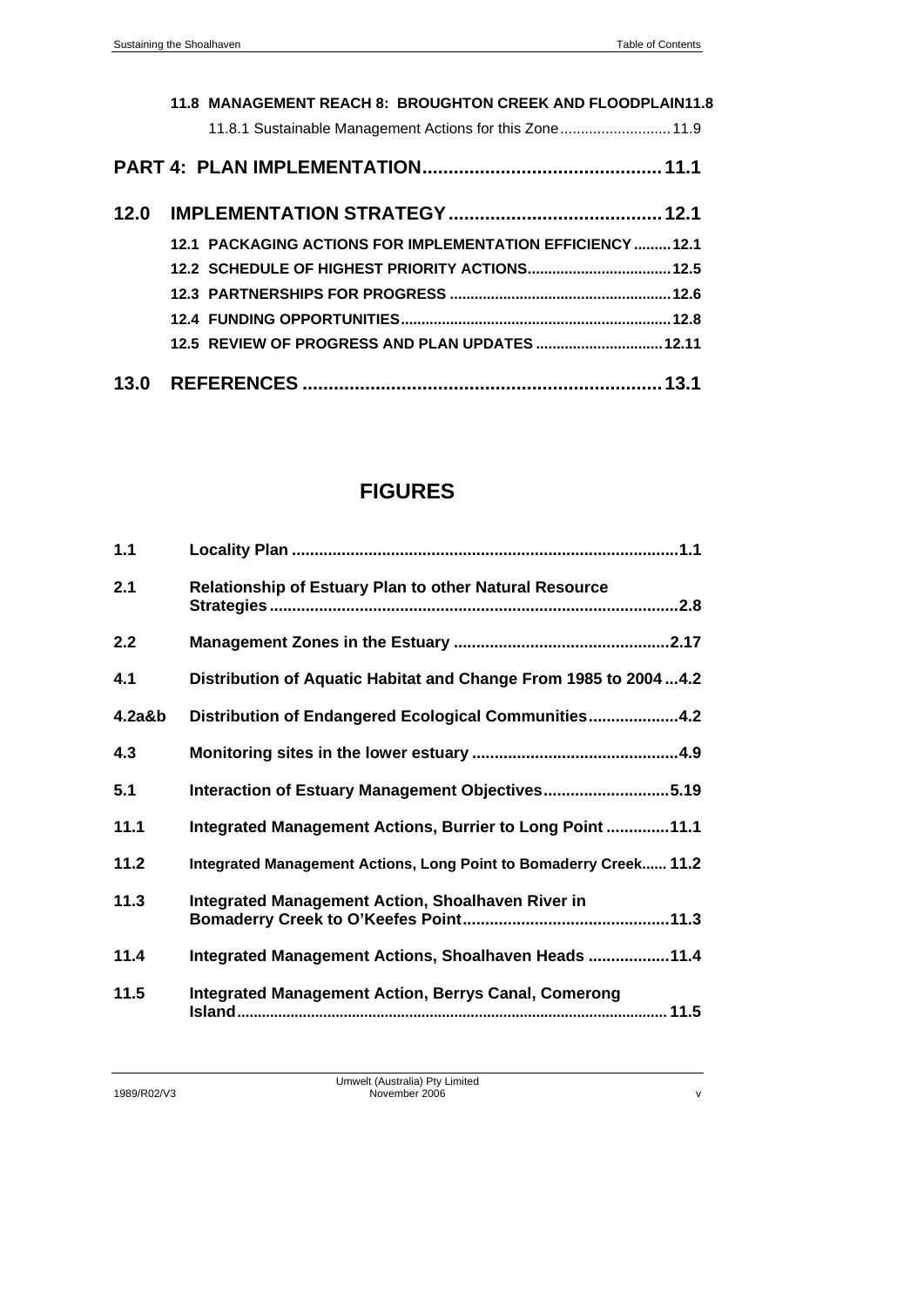| 11.6 | Integrated Management Actions, Greenwell Pt to Crookhaven |  |
|------|-----------------------------------------------------------|--|
| 11.7 | Integrated Management Actions, Crookhaven River and       |  |
| 11.8 | Integrated Management Actions, Broughton Creek  11.9      |  |

# **PLATES**

| 4.1 |                                                           |
|-----|-----------------------------------------------------------|
| 4.2 | View Across Shoals of Marine Sand, Shoalhaven Heads  4.8  |
| 4.3 | Greenwell Point Jetties and Ramps on Private Property 4.9 |
| 4.4 | Eroding Northern Bank Near Broughton Creek 4.12           |
| 4.5 |                                                           |

# **APPENDICES**

# **1 Qualitative Risk Assessment**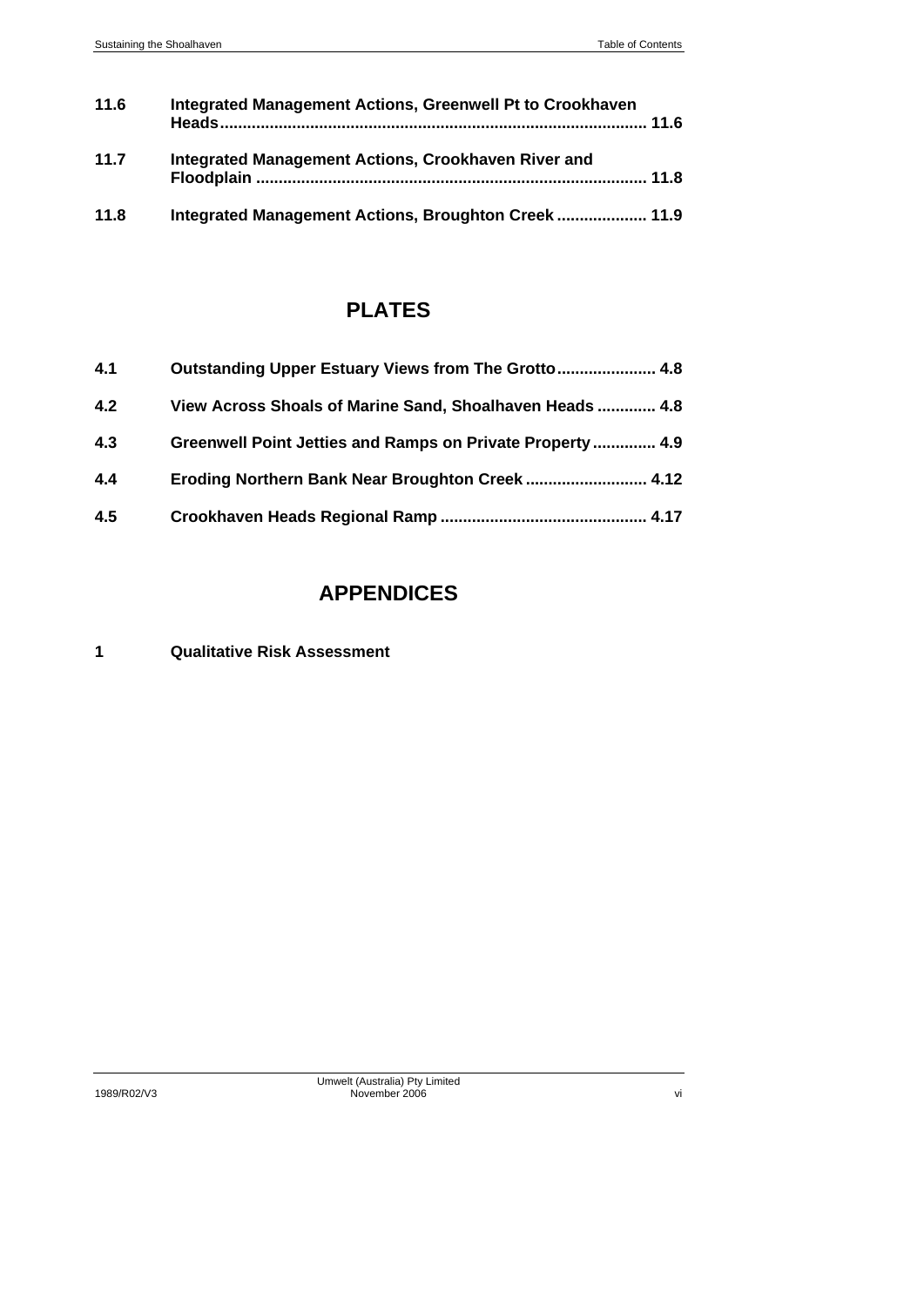# **GLOSSARY**

*Information about the terms used in this document is provided below.* 

*Abbreviations:* A quick checklist of abbreviations for organisations referred to in this document:

| <b>SCC</b>   | Shoalhaven City Council                                       |
|--------------|---------------------------------------------------------------|
| <b>DNR</b>   | Department of Natural Resources (now part of DECC and DWE)    |
| <b>DEC</b>   | Department of Environment and Conservation (now part of DECC) |
| DPI          | Department of Primary Industries                              |
| DoP          | Department of Planning                                        |
| <b>SRCMA</b> | Southern Rivers Catchment Management Authority                |
| DEH          | Department of Environment and Heritage                        |
| <b>MPA</b>   | Marine Parks Authority                                        |
| <b>SCA</b>   | <b>Sydney Catchment Authority</b>                             |
| <b>NSWMA</b> | <b>NSW Maritime Authority</b>                                 |
| <b>DWE</b>   | Department of Water and Energy                                |
| <b>DECC</b>  | Department of Environment and Climate Change                  |

*Acceptable and unacceptable risks*: Acceptable risk refers to a level of risk at which communities decide that further restricting or altering an activity is not worthwhile. Usually this is because the changes will not significantly reduce the risk, or because the expenditure (or other costs) is not considered worthwhile. Conversely, unacceptable risks are those which the community will not tolerate under any circumstances. In between these two are tolerable risks. These are not necessarily negligible risks, but communities recognise that there are trade-off benefits. Tolerable risks can be reviewed and reduced when opportunities arise.

*Acid Sulfate Soils:(ASS)*: Soils (or sediments) that contain the sulfidic mineral pyrite. They are common in estuaries and on coastal floodplains where deposition has occurred in tidal environments. If the pyrite is exposed to the air and oxidises, it produces sulphuric acid. The oxidation of these soils can reduce the pH of estuary waters to 3-4, well below the acceptable level for healthy fish. Oxidised acid sulfate soils also cause scalding of pasture.

*AEP (Annual Exceedence Probability)*: Design storms for modelling of hazards are often specified in terms of AEP, for instance, the 5% storm event is the storm which has a 5% chance of occurring in any year (i.e. five such storms could occur, on average, in 100 years). A 5% AEP is equivalent to a 20 year ARI.

*Aquatic habitat*: Habitats that occur in fresh, estuarine and marine waters. In estuaries, aquatic habitat refers to seagrass, mangrove and saltmarsh, as well as rocky substrates, sandy substrates and mud basins.

*ARI storms/flood events*: Average Recurrence Interval. The average interval in years between the occurrence of a flow, discharge or rainfall greater than, or equal to, a specified amount.

*Biodiversity*: The diversity of life forms at all levels of biological organisation. It can include genetic diversity, species diversity, habitat diversity and ecosystem diversity. Maintenance of biodiversity is one of the key principles of ecologically sustainable development.

*Catchment Action Plan (CAP)*: The CAP was prepared by the Southern Rivers Catchment Management Authority and is the natural resources action plan for the south eastern part of NSW. It sets out overall natural resource management objectives and targets for the region and identifies priority management programs.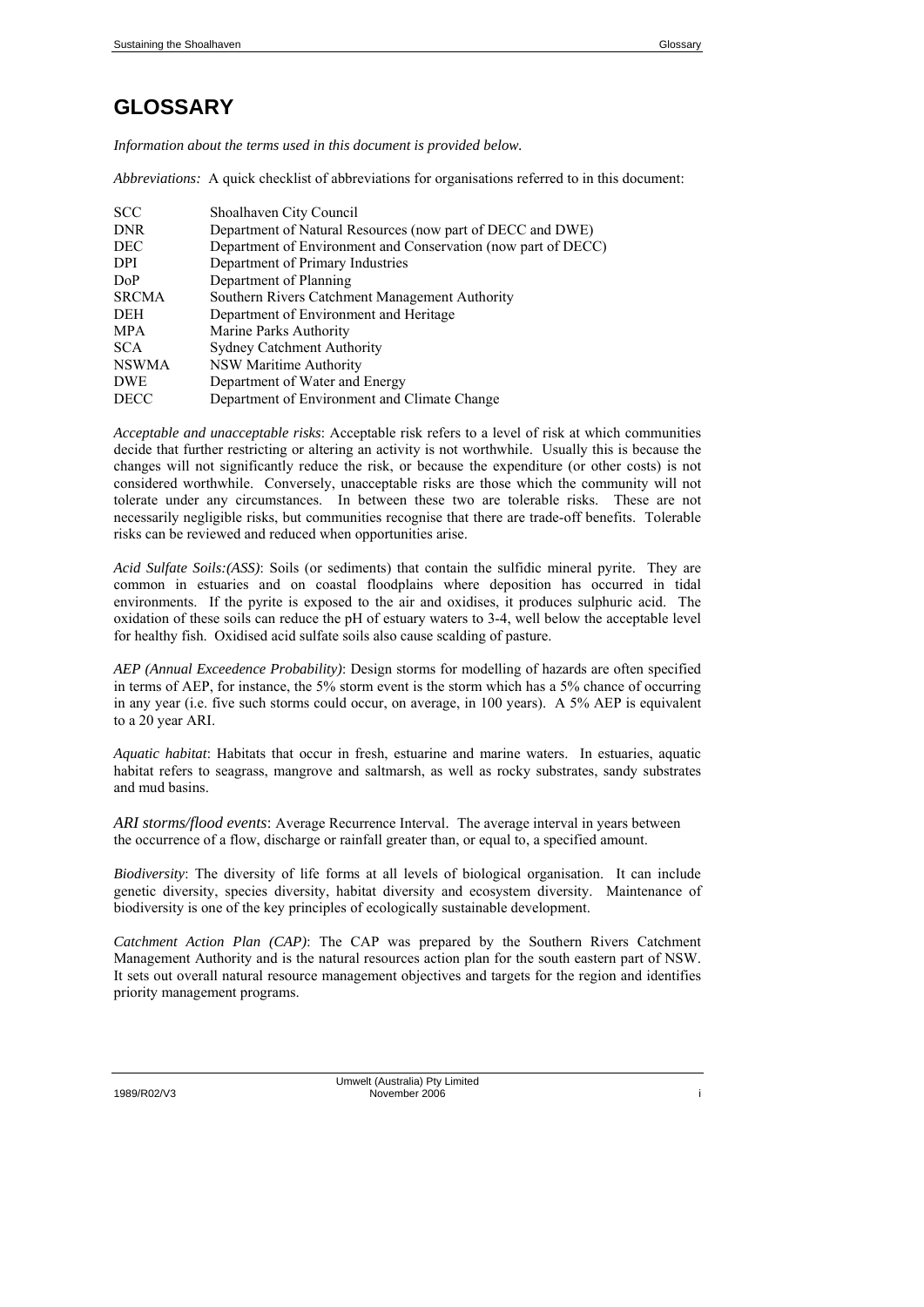*Climate change*: Long term patterns and trends in temperature, rainfall and storminess, usually on a time scale of centuries or more. Shorter term variability (droughts and floods) is superimposed on these longer cycles. Sea level rise is a consequence of global warming, one aspect of climate change. Note that sea level can also rise due to fluctuations in surface pressure and because of tectonic processes.

*Comprehensive Coastal Assessment*: Part of the NSW Government response to increasing pressures on coastal environments. It includes a number of whole of coast studies, including coastal erosion risk, Aboriginal heritage and coastal lake sustainability.

*Connectivity*: In the context of estuarine and floodplain habitat, this refers to the continuity of habitat, and the linkages between patches of habitat (in-stream and/or terrestrial) that allow species to benefit from the entire habitat, rather than be restricted to a single small area. Connectivity is reduced by land clearing, roads and other infrastructure etc.

*Costs and benefits*: For sustainable estuary management, costs and benefits incorporates economic cost and profit, but also benefits or costs (losses) for natural values, cultural values and social values.

*Crown Land*: Crown land is land that is owned and managed by State Government. It accounts for over half of all land in New South Wales and includes: Crown lands held under lease, licence or permit; community managed reserves; lands retained in public ownership for environmental purposes; lands within the Crown public roads network; and other unallocated lands. Many nontidal waterways across the State also comprise Crown land as do most tidal waterway lands. The bed of the Shoalhaven River estuary is Crown Land, as are parts of the bank, floodplain and headlands. Crown land may be managed by the NSW Lands Department or may be in the care and control of Council. Plans of Management are prepared to guide how significant parcels of Crown Land will be managed.

*CSIRO*: Australia's peak scientific research organisation. CSIRO conducts research programs across a wide range of natural resources, primary industries, energy and other fields, including a program on the potential impacts of climate change on Australian communities.

*Department of Environment and Climate Change (DECC)*: The NSW government department that incorporates the former Environment Protection Authority (environmental standards and pollution regulation), National Parks and Wildlife Service (conservation, threatened species) and Department of Natural Resouces. Administers natural resource legislation and policy, including vegetation management, soil management, catchments, floodplains, estuaries and coasts.

*Department of Primary Industries (DPI)*: The NSW government department that administers legislation and policy relating to agriculture, fisheries, forests and mining. Part 7A of the *Fisheries Management Act* 1994 outlines the threatened species provisions for "fish" (as defined by the *Fisheries Management Act*) and marine vegetation. The Fisheries Scientific Committee also has a role in the listing of aquatic Endangered Ecological Communities (EECs).

*Department of Water and Energy (DWE):* The NSW government department that delivers the Government's policy and reform agenda for the water and energy sectors. DWE monitors the impact of environmental flows on the Shoalhaven River.

*Development Control Plan (DCP)*: A planning instrument used by local government to guide the type of development and land management that is permissible on land in the Council area. Used in conjunction with the Local Environmental Plan, it provides more detail about acceptable development for a specific site and/or type of development.

*Diffuse source pollution*: Pollution originating from a widespread area, such as urban stormwater runoff, or agricultural runoff.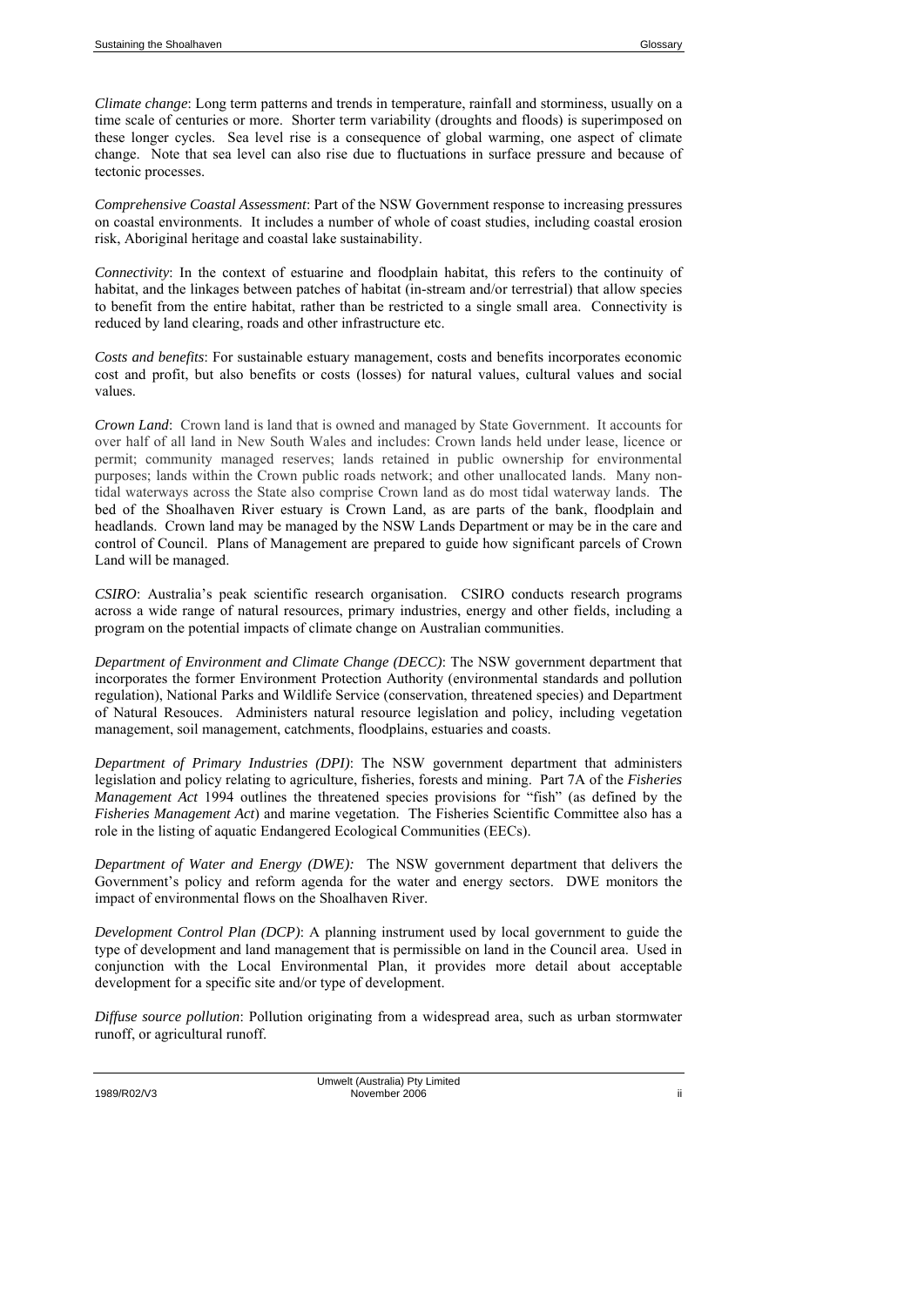*Ecologically sustainable development (ESD)*: Development that meets the needs of the present without compromising the ability of future generations to meet their needs. There are four principles that contribute to development that is considered to be sustainable. These are intergenerational equity, conservation of biodiversity, full accounting of all costs and benefits and the precautionary principle (risk avoidance). Shoalhaven City Council is required to manage sustainably under the Local Government Act, and has prepared guidelines for the implementation of ESD in all its activities.

*Ecosystem Integrity Index*: A measure of the health of a natural system, based on multiple indicators. Originally developed by the CSIRO, for estuaries, the EII can include data about eutrophication, chlorophyll-a, turbidity, algal blooms, faecal coliforms, habitat loss, fish kills, invasive species etc. The Department of Natural Resources and Catchment Management Authority are refining the indicators to be used in the EII for the Shoalhaven River. An improved EII is a key target for estuary management.

*Endangered Ecological Community (EEC)*: A vegetation community that is recognised by the NSW Scientific Committee as being very rare or vulnerable. Many of the floodplain and aquatic communities that occur in the lower Shoalhaven are identified as Endangered Ecological Communities. EECs are protected under the Threatened Species Conservation Act and the Fisheries Management Act, with specific assessment and management requirements for development applicants and land managers.

*Entrance management policy or plan*: Many estuaries and coastal lakes have ocean entrances that are intermittently open or closed, depending on flow and wave conditions. An entrance management policy or plan provides guidelines about the circumstances in which an estuary entrance can be artificially opened. The policy is usually based on flood risks, water quality or safety issues.

*Estuary flushing*: Estuaries are flushed with fresh water after major rainfall/catchment runoff events. For very large events, the fresh water may displace all of the marine water in the system, and saline conditions may not return to the upstream extremity of the estuary for many weeks.

*Estuary processes*: Tidal currents, fluvial flows, erosion and deposition of sediment are all physical processes that occur in estuaries. The mixing of fluvial flows and tidal flows is a distinctive feature of estuarine systems. Estuary processes also include the chemical and biological behaviour of an estuary.

*Estuary values:* Values are the experiences and qualities of the estuary that are important to local communities and scientists. They include features such as significant habitat, water quality, scenic landscapes, places of cultural significance to people of various ages and ethnicity in the community, recreational opportunities and lifestyle etc.

*Floodplain*: The generally flat land adjacent to a river estuary that is formed by the deposition of sediment by overbank fluvial flows (floods) or along migrating estuarine channels. Evidence or former channels can usually be seen in the surface of the floodplain.

*Geomorphic*: This refers to landscape forming processes, such as sediment transport, deposition of bars and shoals, floodplain accretion, bank erosion, channel migration, etc.

*Habitat*: combines features such as vegetation type and structure, soil type, presence of soil litter or tree hollows, snags in rivers etc, to provide resources for animals.

*Hazards*: In estuary and coastline management, this refers to physical events that affect the stability of the landscape. Examples include beach and dune erosion, geotechnical processes on cliffs, bluffs and river banks, flood scour, tidal inundation etc.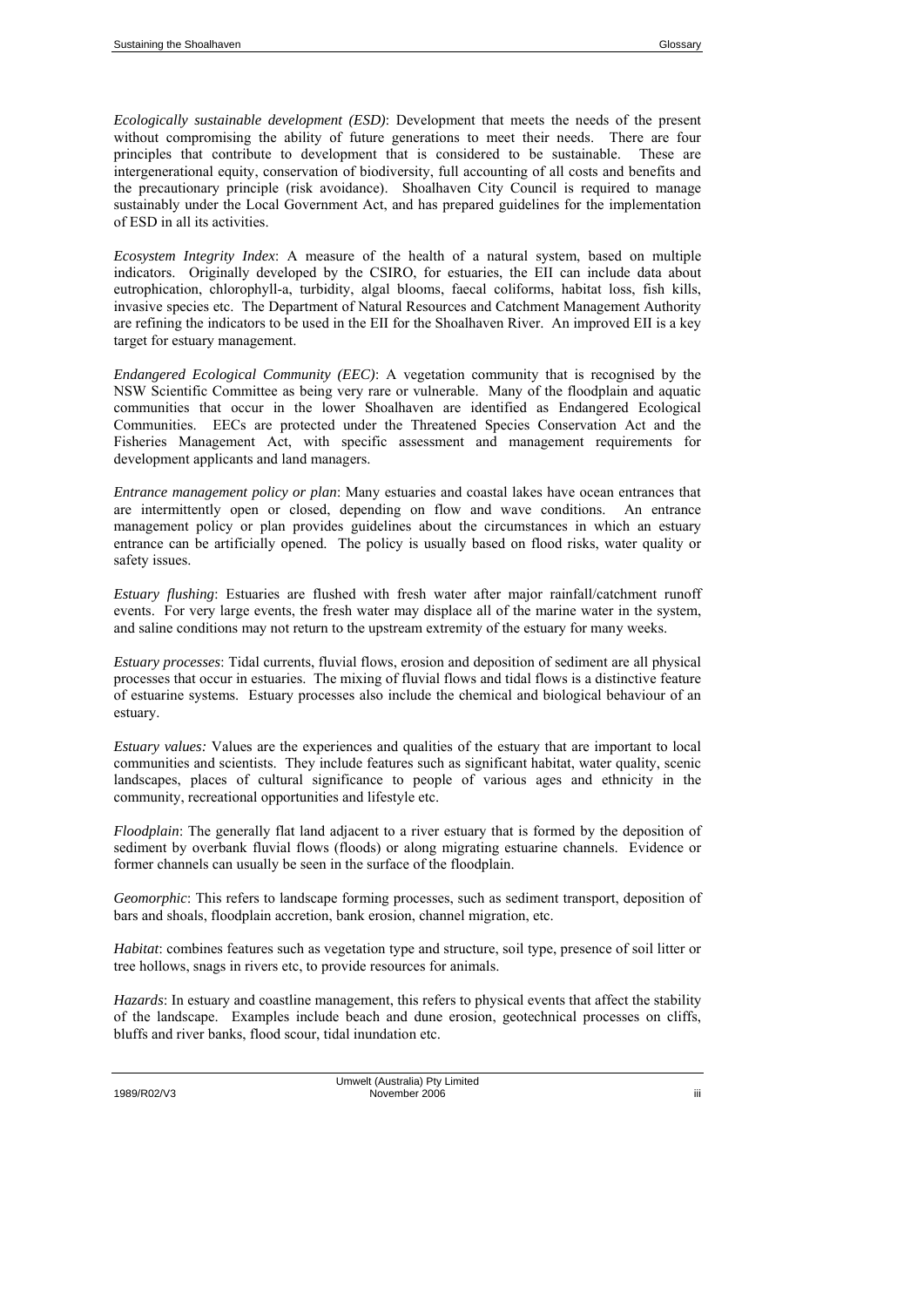*Healthy Rivers Commission (HRC)*: A NSW government organisation which operated for about six years in the late 1990s and early 2000s. The Commission conducted detailed studies of natural resources management for major river catchments and coastal lakes in NSW. Examples include the Shoalhaven, Clarence, Hunter and Hawkesbury Rivers. The Commission presented strong views about coordination, integration and accountability in natural resource management.

*Hydrodynamics*: In estuaries, hydrodynamic processes are those associated with tidal currents and fluvial flows.

*Hypersaline*: Having a salinity greater than seawater (i.e. above 35 parts per thousand).

*Indicators*: In natural resource management, an indicator is a characteristic or parameter of the natural system that can be measured to demonstrate whether investment in management has produced the desired results. Examples include aspects of water quality, trends in seagrass cover, numbers of fish kills, trends in recreational fishing effort, length of stable bank, relative abundance of weed species in EECs, etc.

*Incentives*: Opportunities that are provided to encourage land holders or other land managers to modify their behaviour. For instance, Council can offer rate reductions on land dedicated to private conservation; the government can provide low cost loans to assist farmers to fence high value habitat remnants; the government can provide assistance with property management plans. Incentives can also be supported by clear and consistent regulatory activity.

*Local Environmental Plan (LEP)*: The principal planning instrument for each Local Government Area. The LEP establishes land use zones (such as 1 rural, 2a residential, 6 open space and 7 environmental protection), and sets out development that is prohibited or permissible (with or without consent) in those zones.

*Lower estuary*: The reaches of the estuary from Nowra Bridge to the mouth (Shoalhaven Heads and Crookhaven Heads). This area has a wide coastal floodplain.

*Metropolitan Water Plan*: The NSW government's plan for a sustainable water supply for Sydney. It includes dams, inter-catchment transfers (such as from the Shoalhaven), groundwater, recycled water etc.

*Migratory waders*: Species of water birds that travel to Australia from the northern hemisphere on a seasonal basis. Australia is a signatory to international conservation agreements to protect habitat for these birds (e.g. the China-Australia and Japan-Australia agreements). They are also protected by the Commonwealth Environment Protection and Biodiversity Conservation Act.

*National Land and Water Resources Audit (NLWRA)*: A national assessment of natural resource condition, conducted by the CSIRO. A benchmark assessment of estuary condition was part of this audit.

*Natural resources*: Physical and ecological aspects of the landscape, including air quality, water flows and quality, soil character and condition, vegetation diversity and condition, scenic quality of the landscape etc.

*Objectives*: In natural resource planning, objectives are what the plan is trying to achieve.

*pH*: A measure of the acidity of substances. For healthy estuary waters, pH should be within the range 6.5 to 8.5.

*Plan of Management*: Most often a detailed local area plan prepared as a requirement of the Crown Lands Act, Local Government Act or National Parks and Wildlife Act (i.e. for land that is owned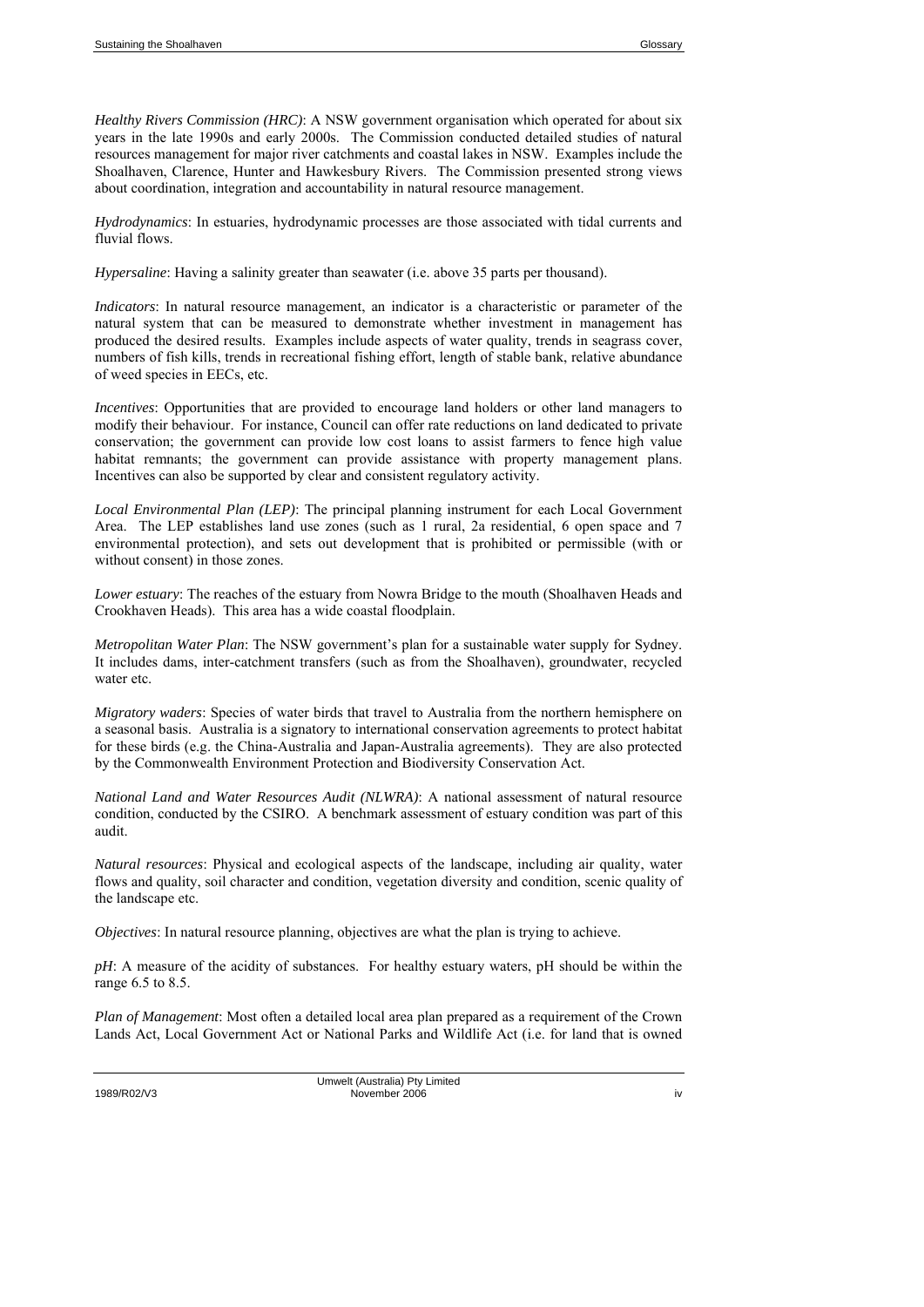by state or local government). The Plan sets out management actions and protocols to protect the important features of the land, for the benefit of the community and future generations.

*Point sources*: Specific locations/premises that emit or discharge pollutants. For instance, a discharge to a river from a sewerage treatment plant is a point source. The alternative is a diffuse source, for example runoff collected from a broad area, as is the case for stormwater systems.

*Principal Management Orientation*: A concept developed by the NSW Healthy Rivers Commission to distinguish the focus or priority for management in a coastal lake, depending on whether natural values or social/economic values are the most significant contributors to sustainability; it can also apply to parts of other systems. Options include Comprehensive Protection, Significant Protection, Healthy Modified and Targeted Repair.

*Regional Strategy*: The strategic plan for future settlement and development in regions of NSW, prepared by the NSW Department of Planning. A regional strategy for the south coast, including the Shoalhaven, is currently on exhibition. Each strategy is intended to identify areas suitable for urban growth, infrastructure requirements, areas which should be managed for conservation etc.

*Riparian*: Refers to land and habitat along stream banks.

*Risk Management*: A process for understanding the importance of issues affecting the environment. Environmental risk management considers threats (hazards), the probability of those events occurring and the consequences of an event, to classify significance. The assessment is most often conducted at a qualitative level for natural resource management, but is also applied quantitatively in other contexts (such as business planning).

*Southern Rivers Catchment Management Authority (SRCMA)*: The regional level statutory body with responsibility for managing and coordinating natural resources at the catchment scale. There are thirteen CMAs in NSW. The SRCMA is responsible for involving regional communities in management of the NRM issues facing their region, and is the primary means for the delivery of funding from the NSW and Commonwealth Governments to help land managers and the community improve and restore the natural resources of the State. Key roles of the CMA include preparing a Catchment Action Plan (CAP) and managing incentive programs to implement the actions identified in the plan. The preparation of the CAP involved integrating previous work with the latest information and science and includes local knowledge. Investment strategies to implement CAP actions will aim to meet the standards and targets set by the NSW Natural Resources Commission and the funding requirements of both the NSW and Commonwealth Governments.

*State Environmental Planning Policies (SEPP)*: State level policies that guide planning decisions, for instance, SEPP14 refers to coastal wetlands, SEPP 71 refers to the coastline, SEPP 26 refers to littoral rainforest. Some SEPPs also guide various types of residential development. Each SEPP sets out matters that must be addressed in a development application and situations when the Minister for Planning will be the determining authority.

*Stormwater*: Generally refers to surface runoff that is channelled in urban drainage systems (gutters etc). Urban stormwater may contain a range of pollutants (sediments, bacteria, chemicals) that reduce the quality of receiving estuarine or river water.

*Sydney Catchment Authority*: The State government organisation with responsibility for managing the drinking water catchments of Sydney (e.g. Warragamba).

*Thalweg:* The alignment of the main channel within a river or estuary.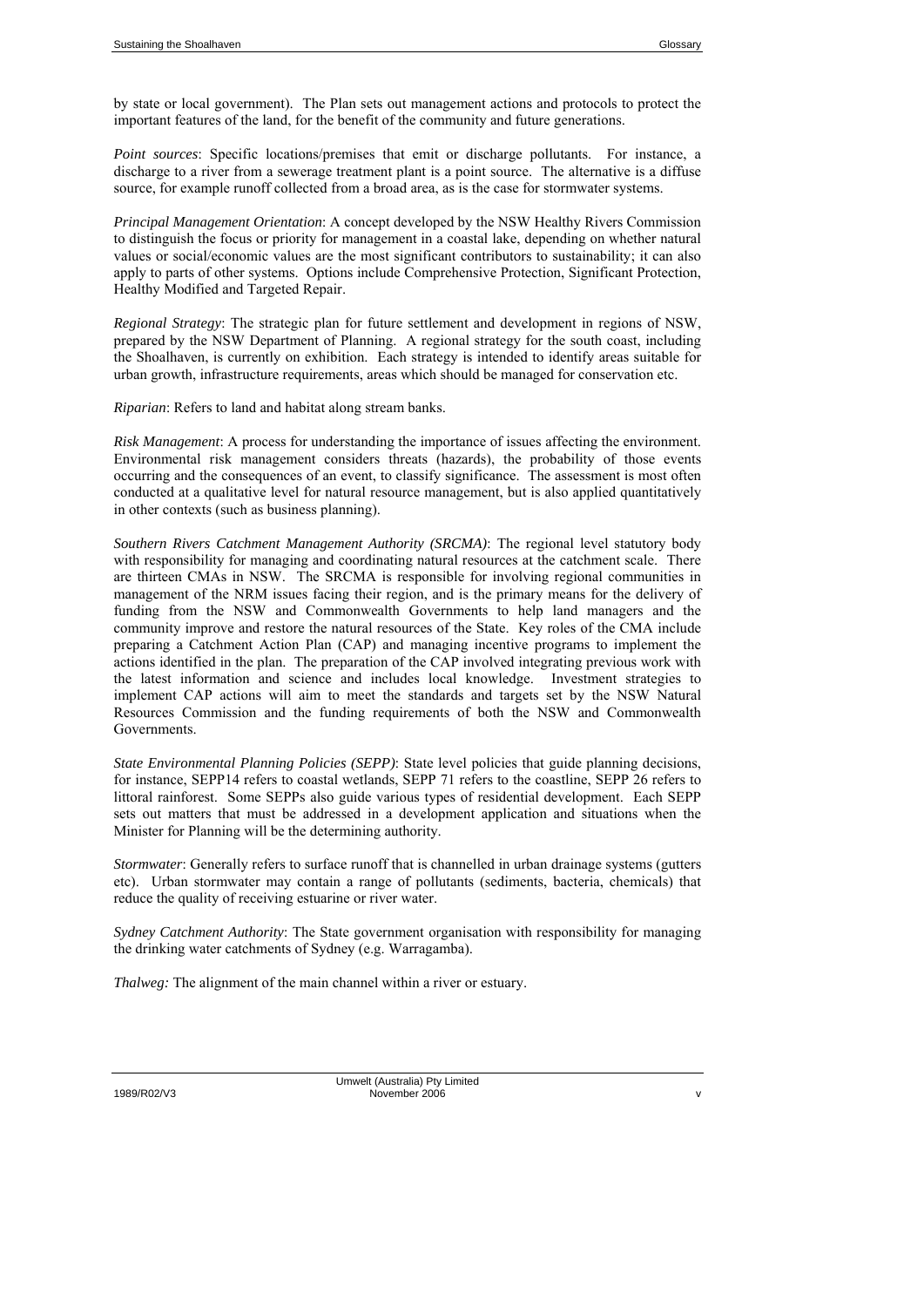*Threatened species*: Individual species of plants and animals (rather than communities) that are identified in the NSW Threatened Species Conservation Act. They are rare or vulnerable, or at the extremity of their range.

*Tidal limit*: The most upstream location where a tidal rise and fall of water levels is discernible. The location of the tidal limit changes with freshwater inflows and tidal range.

*Tidal ventilation*: The movement of tidal water into and out of a pat of the estuary (e.g. a tributary creek or floodplain drain). It includes the concepts of tidal excursion (the distance travelled by a water particle between low water slack and high water slack) and tidal exchange (the proportion of the tidal prism that is flushed away and replaced with fresh coastal water each tide cycle).

*Upper estuary*: The reaches of the estuary upstream of Bomaderry Creek (Nowra Bridge) (Management Zones 1 and 2).

*Wetlands*: Freshwater or estuarine habitats that are wet for most of the time, and have plants that are adapted to wet conditions. In the Shoalhaven estuary, wetland habitats are located on the coastal floodplain (estuarine wetlands and freshwater back swamps), behind sandy coastal barriers and in low shoals and islands within the estuary (saltmarsh and mangrove).

*Wetlands of National Importance*: An inventory prepared by the Commonwealth government, using six physical and cultural criteria. These wetlands are documented in the "Directory of Important Wetlands of Australia". Of the 851 nationally important wetlands in Australia, in June 2002, 56 wetlands were also recognised as being "internationally important" under the Ramsar Convention List of Wetlands of International Importance.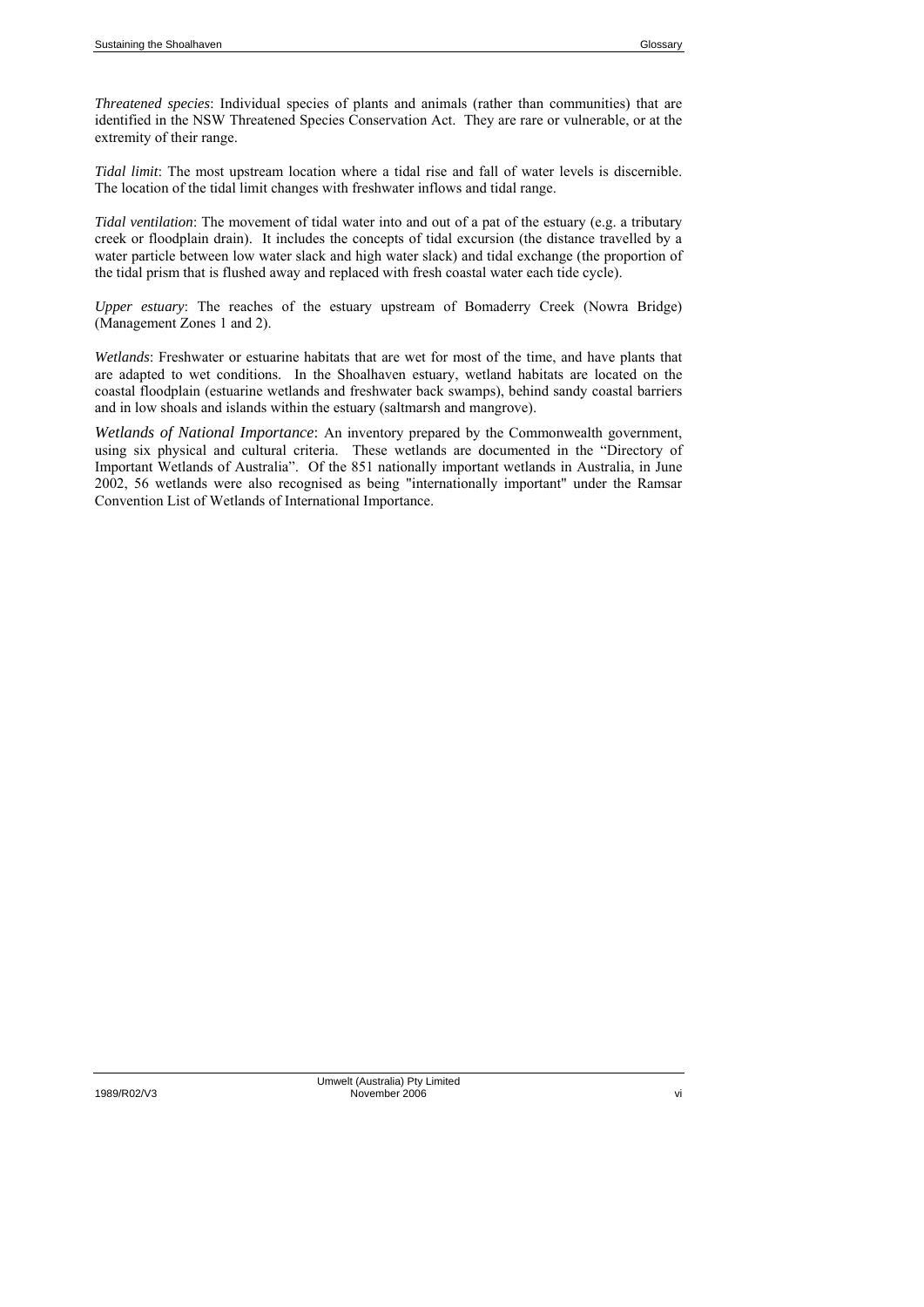# **PART 1: SCOPE AND FRAMEWORK**

# <span id="page-16-1"></span><span id="page-16-0"></span>**1.0 INTRODUCTION**

This Estuary Management Plan for the Shoalhaven River Estuary presents an integrated suite of management actions to ensure that the important natural, economic and social values of the Shoalhaven River estuary and its coastal floodplain are enjoyed and protected both by current residents and visitors and by future generations.

The Estuary Management Plan provides the details of how Shoalhaven City Council, other government management partners and the community of the region propose to address issues that present risks to features of the estuarine landscape that are highly valued by the regional community.

The Estuary Management Plan is intended to be implemented in conjunction with other natural resource management plans for the river catchment and the coastline, under the strategic framework provided by the Catchment Action Plan (2005), prepared by the Southern Rivers Catchment Management Authority.

The location of the Shoalhaven River estuary and the boundaries of the study area for this project are shown in **Figure 1.1**.

# <span id="page-16-2"></span>**1.1 WHY PREPARE AN ESTUARY MANAGEMENT PLAN?**

The Shoalhaven River Estuary is one of the outstanding natural features of the NSW South Coast. The river catchment, estuary and associated coastal floodplain are significant resources for the people of the Shoalhaven Local Government Area, for the south coast generally and for the Sydney Greater Metropolitan Area. An estuary management plan is part of the package of natural resource management strategies to protect these significant values, and has the overall purpose of:

- Protecting the natural resources of the estuary;
- Establishing agreed management priorities for the estuary;
- Co-ordinating efforts by agencies and community groups in the management of the estuary; and
- Obtaining funding for implementation of important management activities.

Significant natural and community assets which are highly valued in the Shoalhaven include:

- the Shoalhaven is a rare major river estuary on the NSW south coast;
- the estuary contains one of the largest areas of saltmarsh on south coast;
- the estuary is one of very few in NSW that discharge fluvial sand into the ocean;
- the estuary includes important habitat for migratory waders and is the most important estuary on the south coast in this regard. The lower estuary, at Shoalhaven Heads and Comerong Island (including the Comerong Lagoon area) supports some 90 species of shorebirds or waders, of which 27 are subject to international agreements (DEC 1998). In addition, some 6000 swans and ducks are reported to use the estuary during the winter when very cold conditions prevail on the southern tablelands;
- the estuary and associated floodplain includes Wetlands of National Importance, such as Coomonderry Wetland;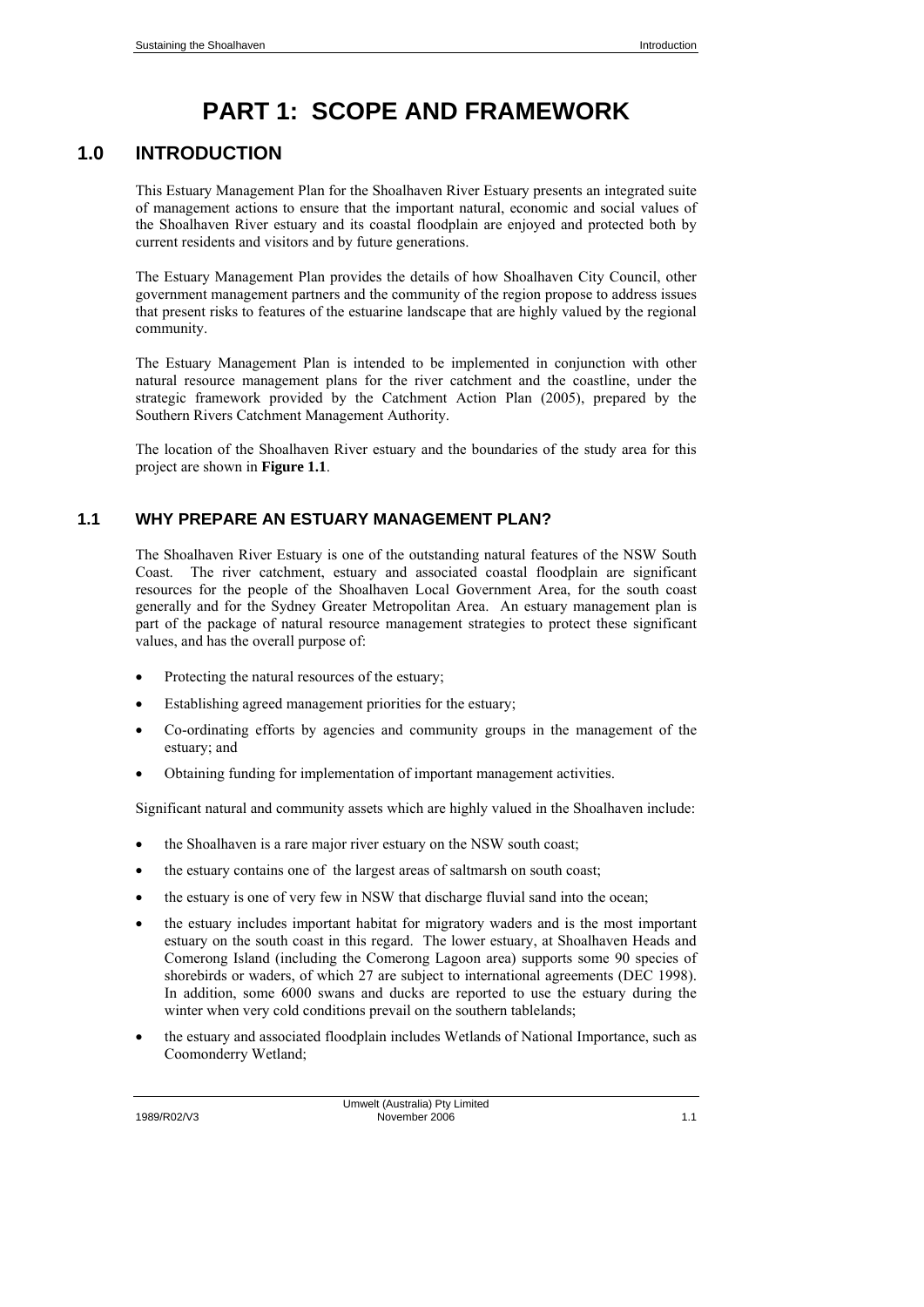- the Shoalhaven River water supply scheme (which operates upstream of the estuary) is important for its contribution to reliable potable water supply for Greater Metropolitan Area as well as local towns and villages;
- the Shoalhaven floodplain supports productive dairying and beef cattle industries (provide info on economic value);
- the Shoalhaven river estuary is an important commercial fishery and oyster growing area with significant areas of the lower estuary identified by the Department of Primary Industries (2006) as priority sites for high quality oyster production;
- the estuary is a major recreational resource, for boating, fishing and other passive activities for the local and regional community. Local residents value the peaceful lifestyle that the area offers;
- the scenic character of the estuary, in both the upper gorge section and the lower floodplain section, is a highly valued landscape for local people and is also a significant attractor of tourists;
- the estuarine floodplain and headland areas include Indigenous Places of National Significance;
- the Shoalhaven floodplain was settled in the early to mid nineteenth century and there are historic settlements, at Bundanon, Terara and Coolangatta, of National heritage significance, from artistic and agricultural perspectives; and
- Nowra/Bomaderry, on either side of the Shoalhaven River estuary as it emerges from the gorge country of the upper estuary, is proposed as a major growth centre in South Coast Regional Planning Strategy, building on existing infrastructure and community services at Nowra/Bomaderry.

The character and associated value of the Shoalhaven River estuary and its coastal floodplain are not static; indeed there is abundant geomorphic evidence that this is a highly variable and dynamic system. Whilst Council acknowledges that diversity and change are inevitable and often positive, many of the values of the Shoalhaven River estuary are considered to be vulnerable to significant change or degradation. This means that the value may be readily transformed or degraded by natural processes, by long term process changes that are driven by human intervention (such as entrance training works or bank erosion structures) or by the direct and indirect impacts of development activity (such as boating, or agriculture). The magnitude or rate of change may not be acceptable to the community.

The diversity of highly valued natural and community assets, the desire to secure natural and social values for future generations, and the vulnerability of these assets to ongoing landscape processes and development pressures are key drivers for the preparation of a strategic plan for the estuary. The preparation of an integrated natural resource management plan for the Shoalhaven River estuary and its floodplain was strongly recommended by the Healthy Rivers Commission (1999) and was a commitment of the then Department of Land and Water Conservation in the Government's Statement of Intent (2001). Apart from addressing specific natural resource management issues such as acid sulfate soils, floodgate management, entrance management, bank erosion and loss of riparian habitat, the HRC recommendations focused strongly on the role of the Estuary Management Plan as a tool to inform and guide local and regional statutory land use planning.

The preparation of an Estuary Management Plan for the Shoalhaven River estuary was also identified as a priority action in the Southern Catchment Blueprint (2002) and is reinforced in the Catchment Action Plan (2005) prepared by the Southern Rivers Catchment Management Authority.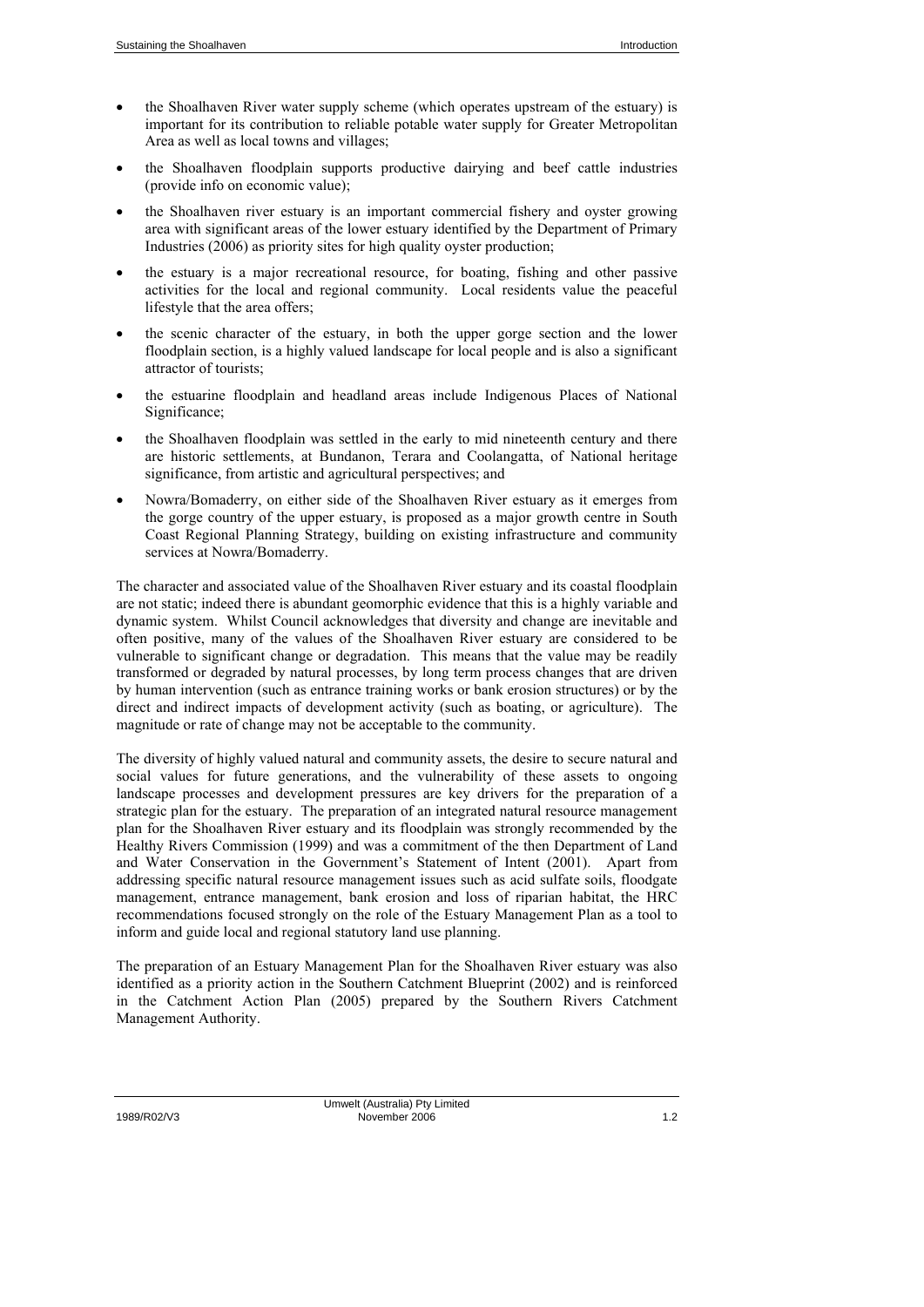The Estuary Management Plan provides a strategy for local implementation of the standards and targets established by the NSW Natural Resources Commission and subregional targets established in the Southern Rivers Catchment Action Plan. It establishes a management framework that will deliver improvements in the Ecosystem Integrity Index for the Shoalhaven River estuary (National Land and Water Resources Audit) (see **Section 3.2** for details).

Shoalhaven City Council originally resolved to prepare an Estuary Management Plan for the Shoalhaven River estuary in 1999. Several technical studies of estuary hydrodynamics have been completed. Following State Government investment in critical ecological benchmarking in the Shoalhaven, an increased strategic importance of the Shoalhaven River for regional water supply and the identification of the Shoalhaven Local Government Area as a growth area within the State's overall planning framework, Council has reviewed the scope of the Estuary Management Plan. An updated Estuary Data Compilation Study (Umwelt 2005), which details the previous studies of the estuary, was recently completed.

With joint investment from the Department of Natural Resources, Council is now in a position to complete the preparation of the Estuary Management Plan, providing an integrated and strategic natural resource management plan to guide and complement new land use planning strategies and water management strategies.

In this context, the purposes of the Shoalhaven River Estuary Management Plan are therefore:

- to clearly identify the values of the estuary that are critical factors in long term natural resource conservation, land use and settlement planning;
- to develop a management strategy for the estuary that is consistent with the philosophy of other natural resource management planning for the Shoalhaven catchment and South Coast region;
- to inform the development of a new Local Environmental Plan for Shoalhaven City Council;
- to provide guidance for the integrated management of the estuary and associated coastal floodplain;
- to share with local stakeholders varying perspectives on estuary and coastal floodplain management issues and to enhance awareness of how estuary processes and values interact;
- to demonstrate that the proposed management strategies take into consideration the views and values of local community stakeholders, including people of different ages, occupation and ethnicity. In particular, the plan must respect the values of local Indigenous people;
- to establish a management framework that engenders confidence in the local community that major natural resource issues associated with the estuary and coastal floodplain are understood, and that decisions have been made in a rational and repeatable manner; and
- to provide the basis for funding decisions and management partnerships so that key management actions can be implemented.

The steps in the preparation of an Estuary Management Plan are set out in the NSW Estuary Management Manual (1992). Although the process followed in the Shoalhaven varies from the original concept, all of the same information has been included, in specialist technical studies (geomorphology, bank erosion and ecological benchmarking), in the work of the Healthy Rivers Commission, in the preparation of two Data Compilation Studies (1999 and updated in 2005 to include a full review of all current process and planning information).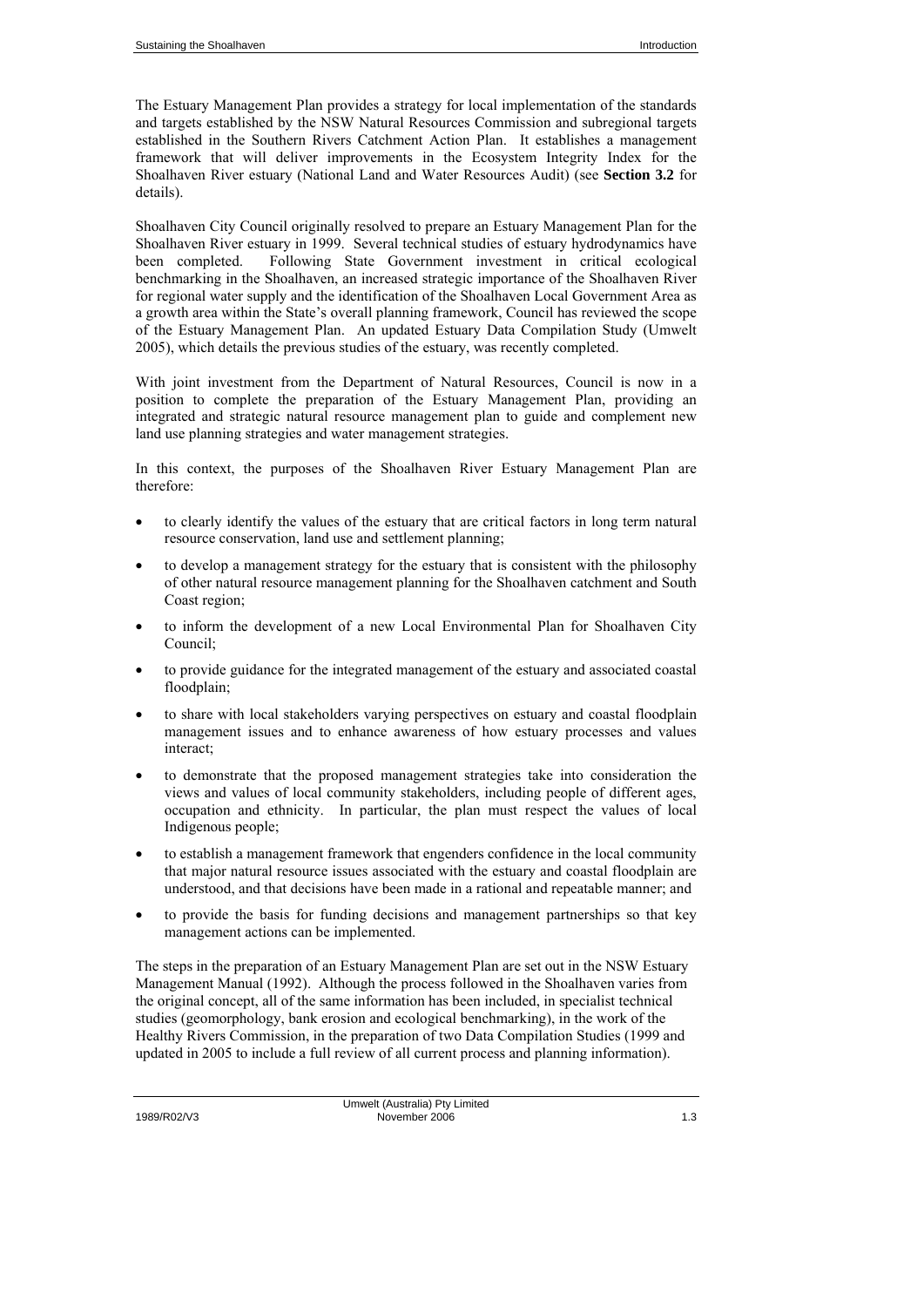Council's compliance with the overall Estuary Management Plan process is shown below.

- 1. **Establish an Estuary Management Committee**. Council has had several Estuary Task Forces for parts of the City for many years. Council restructured all its natural resource management consultative committees/task forces in 2004. The Shoalhaven River Natural Resources and Floodplain Management Committee (SRNRFMC) is the group with interests in the Shoalhaven River estuary (i.e. the Estuary Management Committee).
- 2. **Assemble existing data**. As noted above, Council prepared an initial data compilation study in 1999, and prepared a comprehensive update, including review of multiple new technical and planning studies, policies and plans, in 2005.
- 3. **Estuary Process Study**. Council has not prepared an Estuary Process Study. It was agreed with the Department of Environment and Climate Change (DECC) that this would not be necessary, providing the Data Compilation Study provided review and analysis of multiple technical studies that had been completed. The Shoalhaven River and estuary is one of the more carefully studies systems in NSW because of the importance of the catchment for Sydney's water supply and its significance amongst south coast estuaries. Detailed technical and planning studies have recently been prepared for bank erosion (Patterson Britton 2004), wetlands, endangered ecological communities (DEC 2004), aquatic habitat (DPI 2004), river flows (SCA ong $\overline{\phantom{a}}$ ng) etc.
- 4. **Estuary Management Study**. Council has not prepared a separate Estuary Management Study. As with the Estuary Process Study, DECC agreed that a detailed and separate Estuary Management Study would not be necessary for the Shoalhaven estuary, because of the amount of previous work on key issues and actions. Apart from the work of the Healthy Rivers Commission (1999) there have been specific studies on recreational facilities (e.g. Webb McKeown 2004), and Aboriginal cultural heritage (e.g. Waters et al 2005). Although an Estuary Management Study has not been prepared, the Data Compilation Study (2005) and this Estuary Management Plan provide information about management issues and objectives; criteria for evaluating significance, alternative management approaches for each part of the estuary and decision making processes, as well as recommending a preferred strategic approacher
- **5. Estuary Management Plan.** This plan contains all the information required to justify decisions about future sustainable management of the estuary, leading to a prioritised schedule of actions and responsibilities.
- **6. Exhibition and Review of the draft Estuary Management Plan**, prior to finalisation. This allows the community, council and government agencies to comment on the integrated management approach. This draft Estuary management Plan will be exhibited and reviewed prior to finalisation.
- **7. Adoption and implementation**. The Plan describes a suite of actions, who will be responsible for implementation and the time frames for implementation. It provides an indication of the resources to be invested in each action, and details how progress will be monitored, reviewed and reported. The draft Estuary Management Plan was developed with input from the Government agencies (including local government) that will have responsibilities to implement the plan.
- **8. Monitor and review**. After implementation commences, Council and the State agencies will continue to review progress (actions and outcomes) and report on both achievements and maters which require a change of strategy.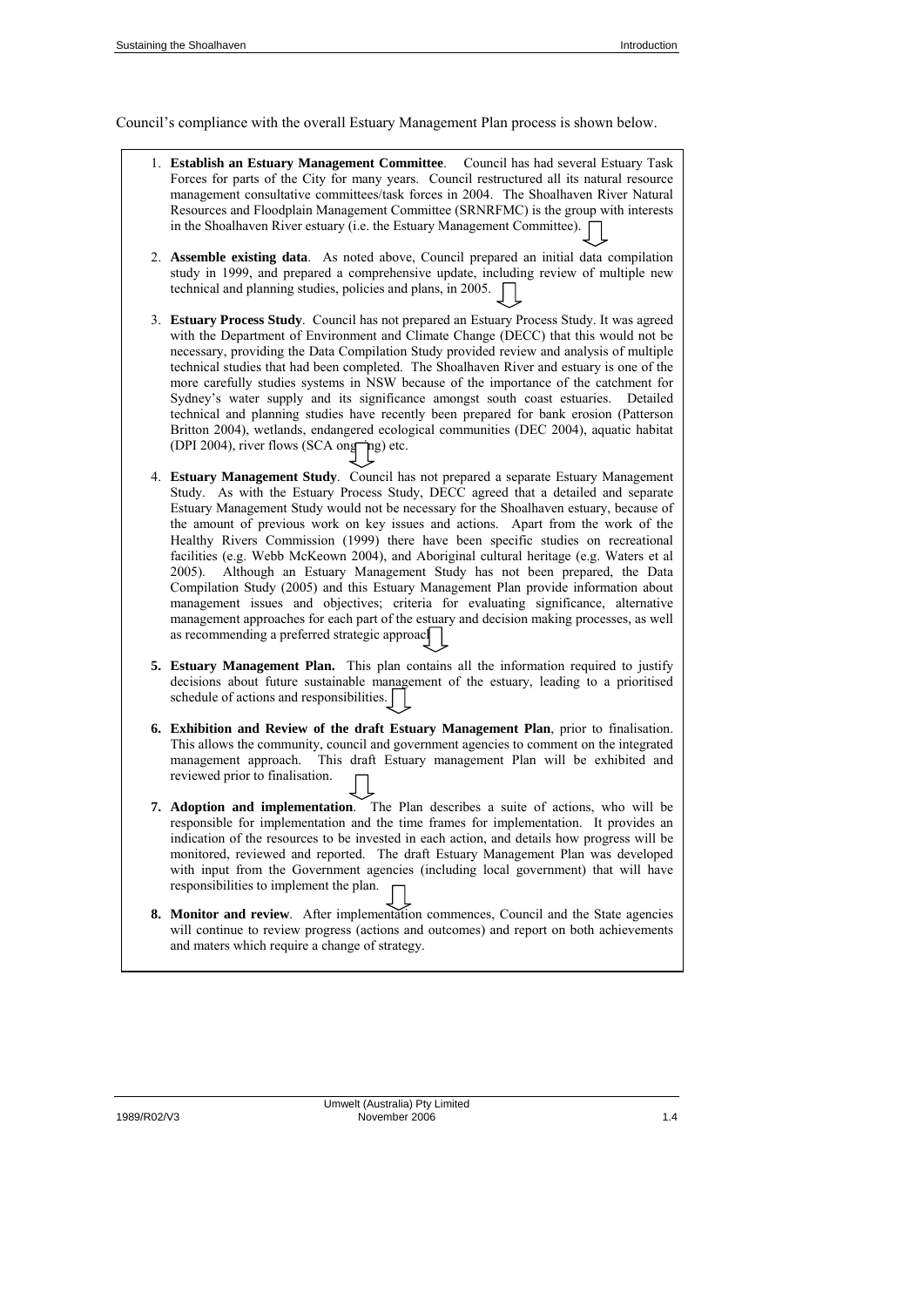# <span id="page-20-0"></span>**2.0 SCOPE AND KEY CONCEPTS**

This section identifies the individuals and organisations that have interests in the management of the Shoalhaven River estuary, as well as the overlap and interaction of these interests and responsibilities. It also provides definitions of some important terms and concepts that make up the management approach developed further in other sections.

The Estuary Management Plan considers issues and solutions on a thematic basis for the system as a whole. It also delivers local, place based suites of actions, which provide consistent management for parts of the estuary that are distinguished by the community.

The intent is to manage the estuary to best maintain the overall value of the system (taking into account natural, social, cultural and economic values), but to also recognise the special character of local areas, (e.g. for conservation, or recreation or aquaculture), to ensure the correct balance of values for sustainability at the local level.

## <span id="page-20-1"></span>**2.1 SHARED MANAGEMENT RESPONSIBILITIES**

Shoalhaven City Council has a central role in the management of the estuary, with responsibilities across diverse aspects of the waterway and its floodplain. Key responsibilities include:

- local land use planning through the preparation and implementation of a Local Environmental Plan, Development Control Plans and associated policies and guidelines;
- contribution of local perspectives to regional scale land use and natural resource management planning, such as Catchment Action Plan (currently in draft form, awaiting Ministerial endorsement) and Regional Planning Strategies;
- provision of water supply, drainage, stormwater and sewerage services for residents and visitors to the City;
- regulation of local scale pollution sources;
- preparation and implementation of an entrance management policy for Shoalhaven Heads;
- recognition and management of flooding risks;
- provision and maintenance of recreational facilities around the shoreline of the estuary, including boat ramps, public wharves, picnic areas and associated facilities;
- management of Crown Land under Council's care and control and Community Land on the foreshore, addressing both conservation issues (biodiversity, visual and cultural heritage) and community recreation;
- vegetation management, with particular attention to noxious weeds on river banks;
- support for local community initiatives contributing to the management of the estuary (special events and ongoing community projects);
- preparation and distribution of community information about the values of the estuary and approaches to value management;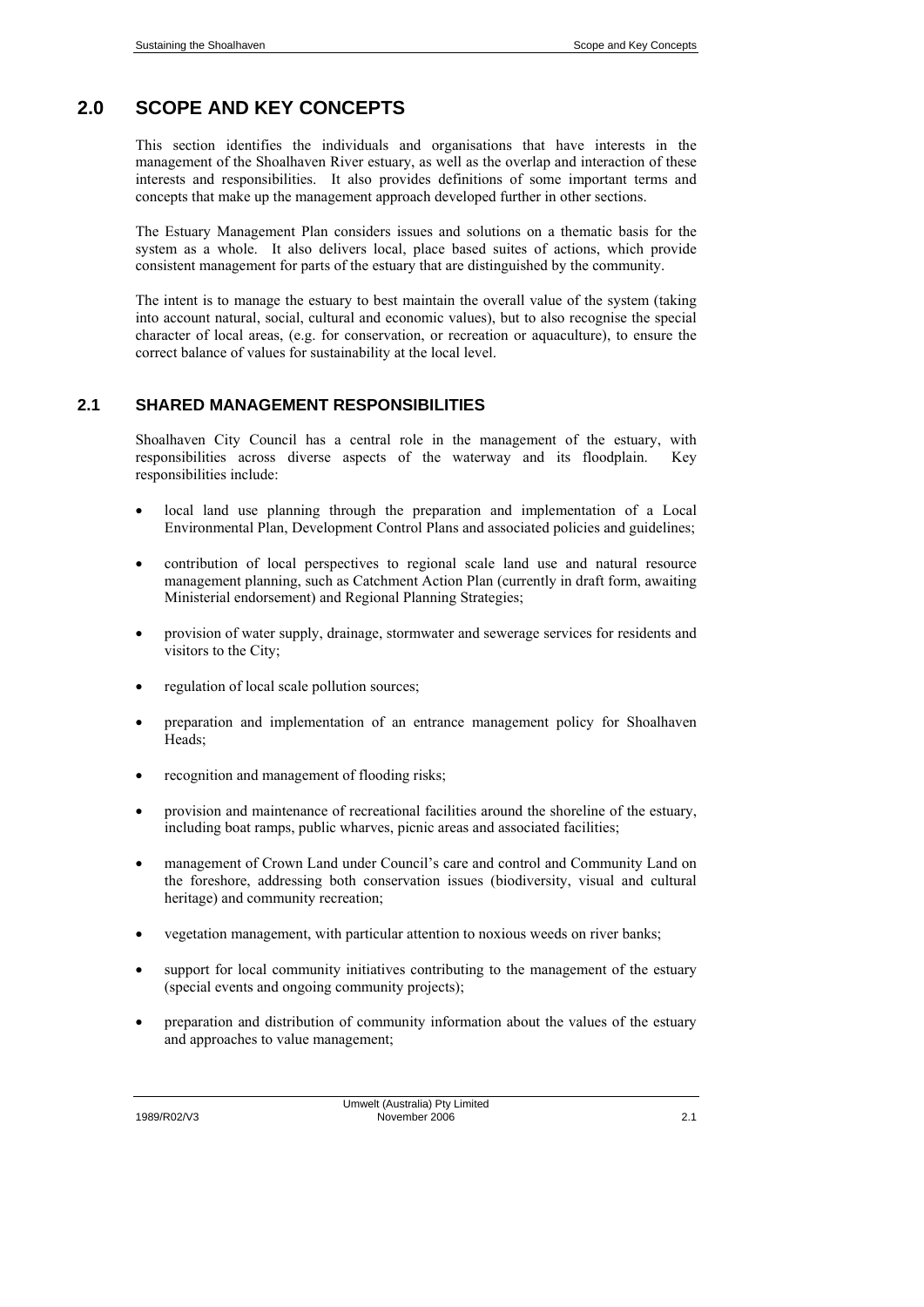- promoting protection of the cultural heritage of the area;
- support for economic activity that depends on the values and resources of a healthy estuary, including primary industry and the tourist industry; and
- showing leadership on sustainable management of the estuary in its regional and local government area context.

The Estuary Management Plan provides guidance in relation to all of these matters. Whilst Council has a primary role in these matters, it shares interests and responsibility with multiple other stakeholders, including:

- Department of Planning (DoP);
- Department of Environment and Climate Change (DECC);
- Department of Lands (NSW Lands);
- NSW Maritime Authority (NSWMA);
- Department of Primary Industries (DPI);
- Sydney Catchment Authority (SCA);
- Southern Rivers Catchment Management Authority (SRCMA);
- Department of Water and Energy (DWE)
- Commonwealth Department of Environment and Heritage (DEH);
- local residents and businesses, including community and business organisations (sporting groups, conservation groups, Chambers of Commerce, tourism organisations);
- Local Aboriginal Land Councils and Traditional Owners groups;
- research organisations; and
- visitors to the area.

Whilst the interests of these organisations and individuals overlap, they may have quite different perspectives on, and objectives for, the sustainable management of the estuary. **Table 2.1** summarises the statutory and policy requirements of each of the relevant State and Commonwealth agencies/authorities that are relevant to the development of integrated estuary management objectives and strategies. As noted earlier, local communities may also have preferences about the priority attached to specific values, or their tolerance of threats and risks to these values.

A principal task of the Estuary Management Plan therefore, is to foster shared understanding of estuary values, appropriate management objectives and achievable implementation activities, by facilitating inclusive communication across all government, community and business sectors.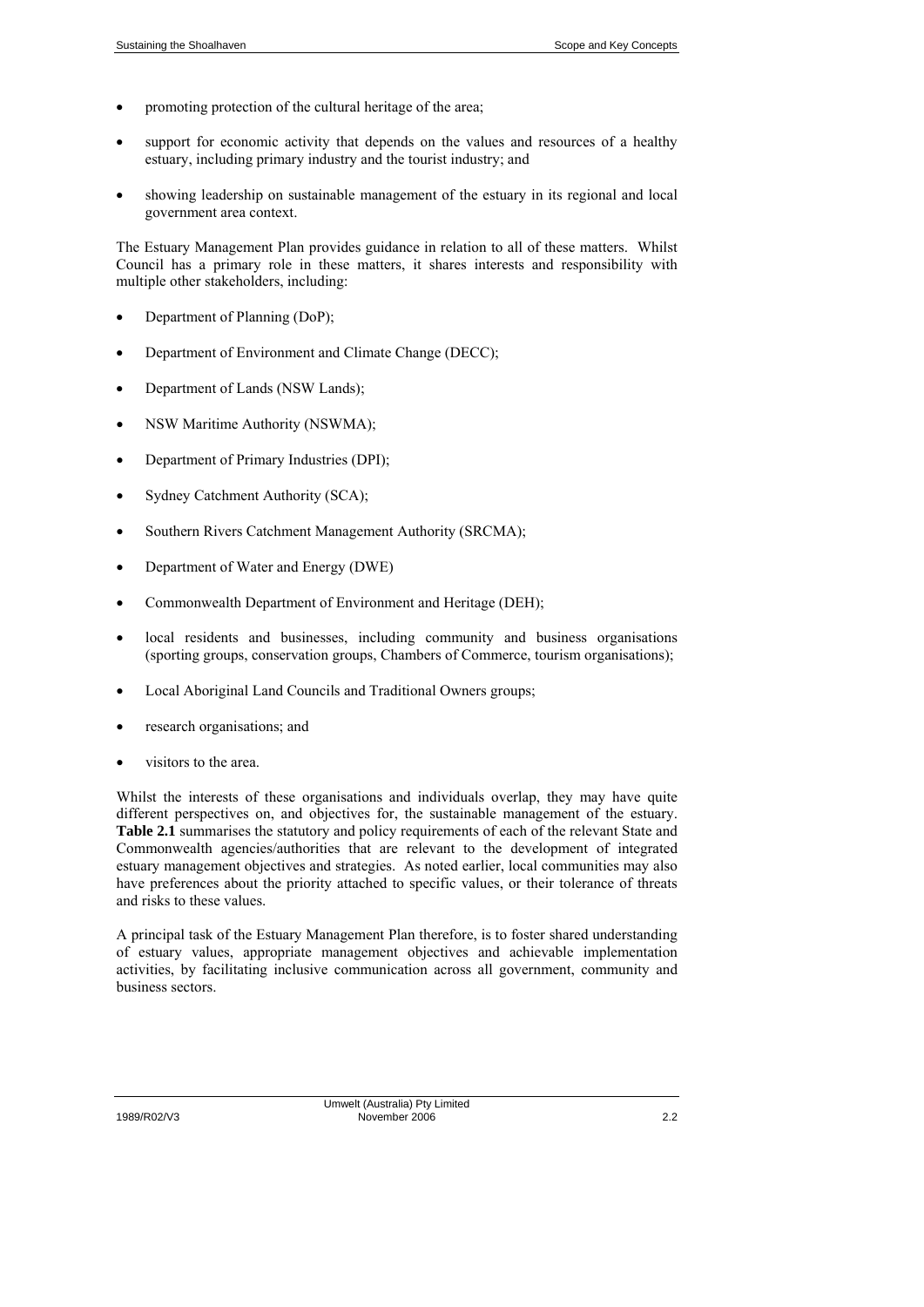| Agency                            | Key policies and legislation                                                                                                                                                                                                                                                                                                                                                                                                                                                                                                         | <b>Comments</b>                                                                                                                                                                                                                                                                                                                                                                                                                                                                    |
|-----------------------------------|--------------------------------------------------------------------------------------------------------------------------------------------------------------------------------------------------------------------------------------------------------------------------------------------------------------------------------------------------------------------------------------------------------------------------------------------------------------------------------------------------------------------------------------|------------------------------------------------------------------------------------------------------------------------------------------------------------------------------------------------------------------------------------------------------------------------------------------------------------------------------------------------------------------------------------------------------------------------------------------------------------------------------------|
| Shoalhaven City Council           | Local Government Act.<br>LEP and $DCP(s)$ .<br>Nowra Bomaderry Structure<br>Plan.<br><b>ESD</b> Guidelines.<br>Landscape Guidelines.<br>Wharves and Jetties Policy.<br>Guidelines for maintenance of<br>oyster leases<br>DCP 62 Residential<br>Development in Foreshore<br>Areas.<br>Generic Plans of Management<br>for Community Land.<br>Plan of Management Greys<br>Beach and The Grotto.<br>Icon Park Policy.<br>Foreshore Reserves Policy.<br>Playground Strategy Review.<br>Tree Management Policy.<br>Community Participation | The range of Policies,<br>Guidelines and Plans is<br>indicative of the scope of<br>Council's interest in sustainable<br>management of natural<br>resources and other values in<br>the City, but this policy<br>coverage is not necessarily<br>reflected in the resources that<br>Council has available for<br>investing in management<br>activities.<br>E.g. Council's Foreshore Policy<br>provides a comprehensive suite<br>of policies for all aspects of<br>foreshore reserves. |
| Department of Planning            | Policy.<br>Environmental Planning and<br>Assessment Act.<br>NSW Coastal Policy.<br>SEPP71.<br>SEPP14.<br>South Coast Regional Strategy<br>$draff$ ).<br>Comprehensive Coastal<br>Assessment.                                                                                                                                                                                                                                                                                                                                         | Responsible for setting the<br>overall framework for land use<br>and regional growth through<br>regional planning strategies.<br>Review of Council's LEP to be<br>consistent with Regional<br>Strategy and agreed<br>environmental performance.<br>Assessment of major<br>development (Part 3A).<br>Regulation of land use in<br>specific sensitive environments<br>such as wetlands and coastal<br>zone.                                                                          |
| Department of Water and<br>Energy | Water Management Act.                                                                                                                                                                                                                                                                                                                                                                                                                                                                                                                | DWE is responsible for regulating<br>activities such as water sharing and<br>foreshore activities involving<br>excavation. DWE is responsible<br>for monitoring the environmental<br>flows released from Tallowa Dam.                                                                                                                                                                                                                                                              |

**Table 2.1 - Inter Agency Statutory and Policy Requirements**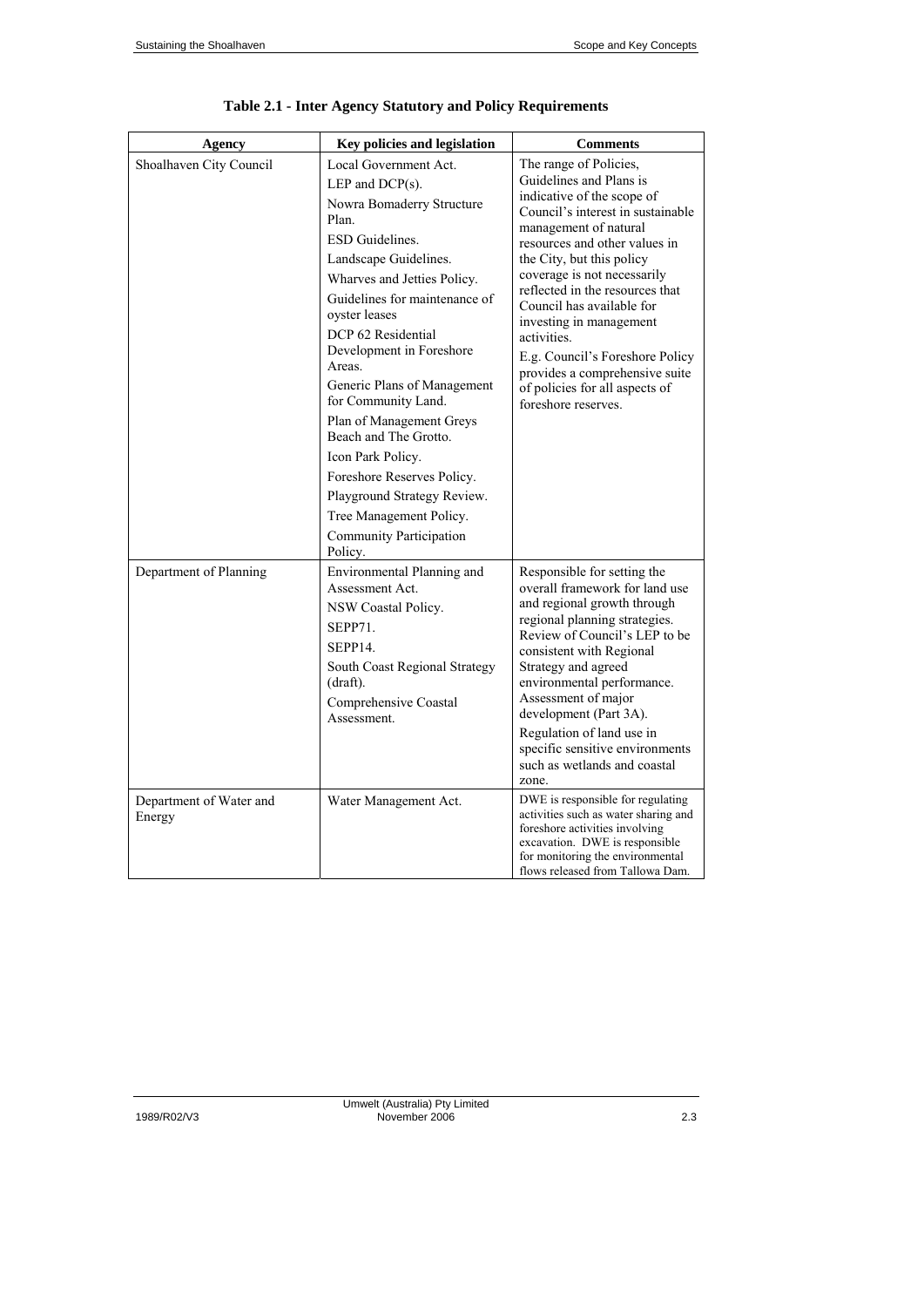| Agency                                            | Key policies and legislation                                                                                                                                                                                                                                                                                                                                          | Comments                                                                                                                                                                                                                                                                                                                                                                                                                                                                                                                                                                                                                                                                                                                                                                                                                                                                                                                                                                                                                                                                                      |
|---------------------------------------------------|-----------------------------------------------------------------------------------------------------------------------------------------------------------------------------------------------------------------------------------------------------------------------------------------------------------------------------------------------------------------------|-----------------------------------------------------------------------------------------------------------------------------------------------------------------------------------------------------------------------------------------------------------------------------------------------------------------------------------------------------------------------------------------------------------------------------------------------------------------------------------------------------------------------------------------------------------------------------------------------------------------------------------------------------------------------------------------------------------------------------------------------------------------------------------------------------------------------------------------------------------------------------------------------------------------------------------------------------------------------------------------------------------------------------------------------------------------------------------------------|
| Department of Environment and<br>Climate Change   | Coastal Protection Act.<br>Estuary Management Policy.<br>Coastline Hazard Policy.<br>Flood Prone Land Policy<br>National Parks and Wildlife<br>Act.<br>Threatened Species<br>Conservation Act.<br>Protection of the Environment<br>Operations (POEO) Act.<br>Plans of Management for<br>Nature Reserves (Coomonderry<br>Swamp, Brundee Swamp and<br>Saltwater Swamp). | HRC specifically noted the role of<br>DECC in assisting Council with the<br>preparation of the Estuary<br>Management Plan (also addressing<br>the floodplain) and an Entrance<br>Management Policy.<br>DECC administers the Estuary<br>Management Program, Coastline<br>Hazard Program and the Floodplain<br>Management Program, which<br>provide guidance on planning for<br>estuaries, coastlines and<br>floodplains. DECC administers<br>funds to assist the implementation<br>of Management Plans prepared<br>under these programs.<br>Also responsible for research<br>and protection of both natural<br>ecological values (water<br>quality, threatened species and<br>endangered ecological<br>communities) and Indigenous<br>cultural heritage values, both<br>within National Park estate and<br>on other land.<br>DECC also regulates major<br>industry. The POEO Act and<br>related policy documents set<br>discharge standards to protect<br>the values of receiving waters<br>(e.g. for protection of aquatic<br>ecosystems, or for primary or<br>secondary contact recreation). |
| Southern Rivers Catchment<br>Management Authority | Catchment Action Plan for<br>years 2006-2016 (after<br>endorsement by the Minister for<br>Natural Resources).<br>Catchment Management<br>Authorities Act 2003.<br>Native Vegetation Act 2003.<br>Natural Resource Commission<br>Act.                                                                                                                                  | Specific functions of the<br>SRCMA can be described under<br>five main headings – planning<br>and investment, native<br>vegetation, water, on-ground<br>works and community<br>engagement. The SRCMA<br>focuses on funding for on the<br>ground works to make a<br>difference where resources<br>allow. Priorities include<br>riverbank fencing to exclude<br>cattle from riparian plant<br>communities and to protect<br>water quality, removal of fish<br>barriers, protection of priority<br>erosion sites and acid sulfate<br>soil management. The SRCMA<br>manages Property Vegetation<br>Plans (PVPs for land clearing<br>consents.<br>The Natural Resources<br>Commission has identified<br>consistent standards and targets<br>for catchment, estuary and                                                                                                                                                                                                                                                                                                                             |

# **Table 2.1 - Inter Agency Statutory and Policy Requirements (cont.)**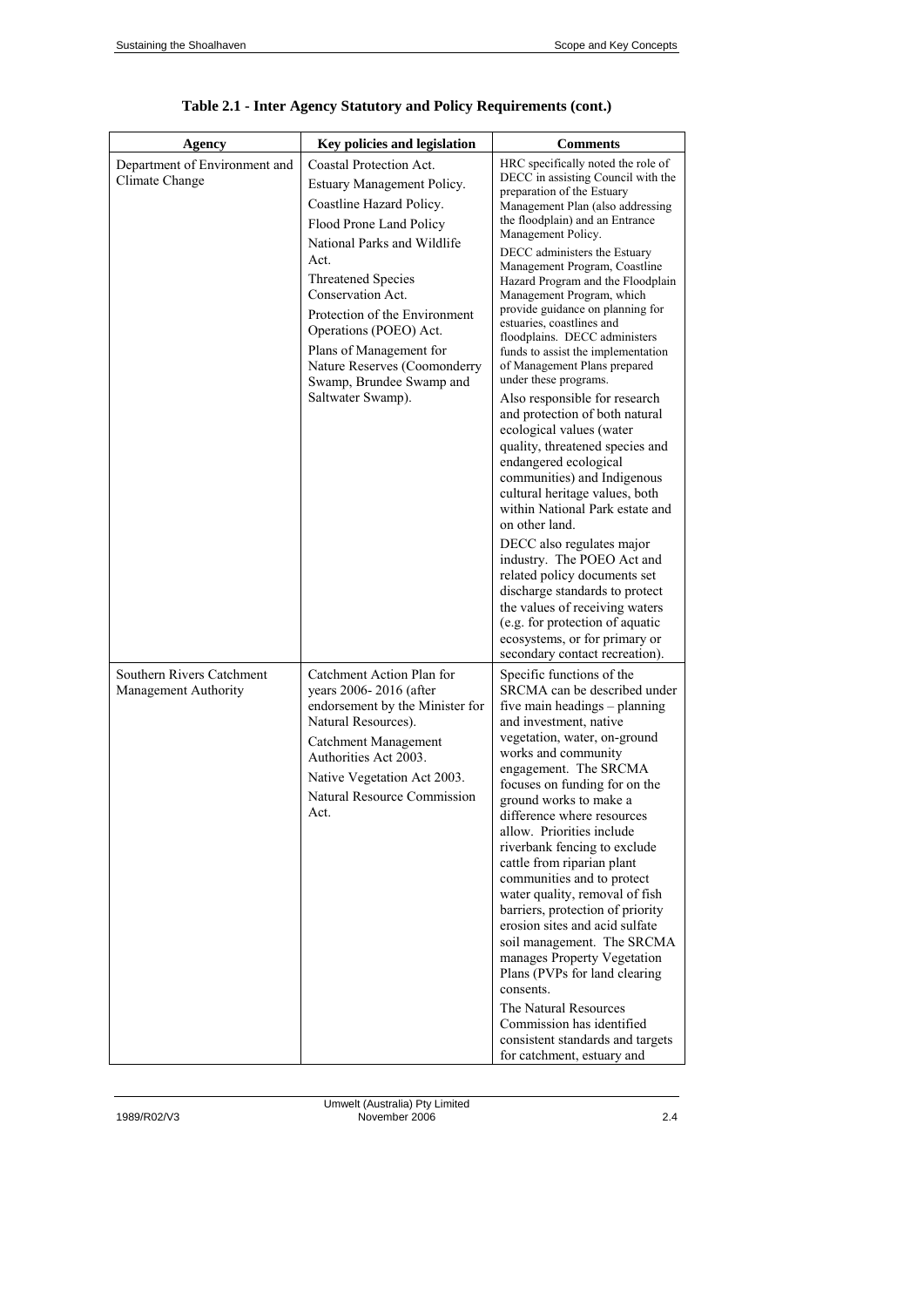|                                   |                         | coastline management across<br>NSW (see Section 3.2).                                                                                                                                                                                                                                                                                                                                                                                                                                                                                                       |
|-----------------------------------|-------------------------|-------------------------------------------------------------------------------------------------------------------------------------------------------------------------------------------------------------------------------------------------------------------------------------------------------------------------------------------------------------------------------------------------------------------------------------------------------------------------------------------------------------------------------------------------------------|
| <b>Sydney Catchment Authority</b> | Metropolitan Water Plan | Responsible for providing<br>sustainable supply to residents<br>of Sydney, Illawarra,<br>Shoalhaven and Southern<br>Highlands. SCA has particular<br>interests in communicating the<br>significance of environmental<br>flow impacts on the upper<br>estuary that may be associated<br>with changes to water<br>extraction protocols in the<br>catchment. (Options for flow<br>transfers from the Shoalhaven<br>to the Hawkesbury system in<br>intermediate flow conditions)<br>are being considered).<br>Community Reference Group is<br>chaired by SRCMA. |

Umwelt (Australia) Pty Limited 1989/R02/V3 November 2006 2.5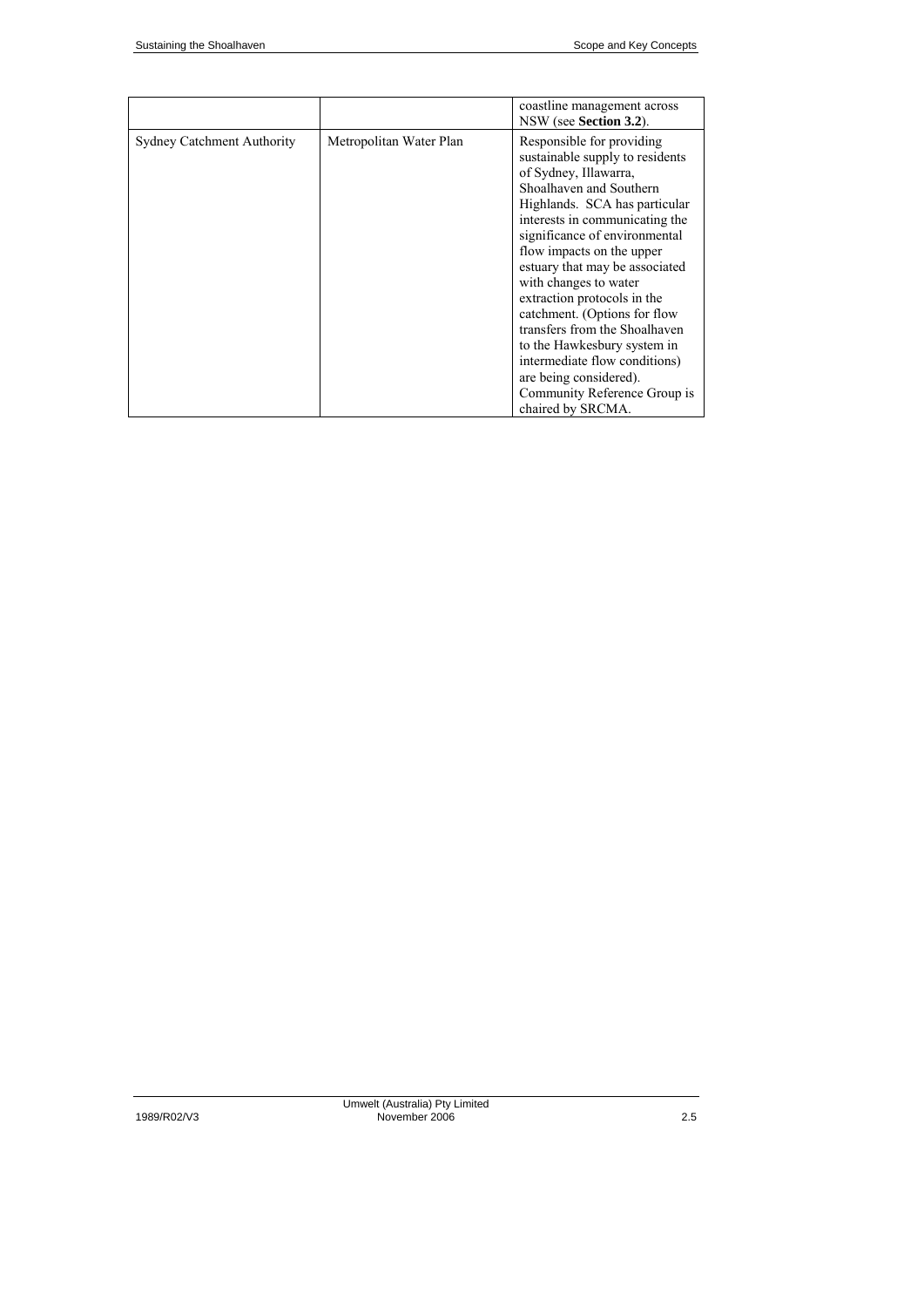| Agency                              | <b>Key policies and legislation</b>                                                                                                                                                            | <b>Comments</b>                                                                                                                                                                                                                                                                                                                                                                        | Deleted: Department of             |
|-------------------------------------|------------------------------------------------------------------------------------------------------------------------------------------------------------------------------------------------|----------------------------------------------------------------------------------------------------------------------------------------------------------------------------------------------------------------------------------------------------------------------------------------------------------------------------------------------------------------------------------------|------------------------------------|
| NSW Maritime Authority              | Boating Management Plan (in<br>preparation). Identified by HRC<br>as responsibility of NSW<br>Maritime, in consultation with<br>DPI, council and local<br>community.                           | Responsible for managing and<br>regulating the safety and<br>environmental performance of<br>waterway users (commercial<br>and recreational), including<br>suitability of ramps and jetties.<br>boat speeds, wake creation, fuel<br>management and pump-out<br>management.                                                                                                             | Environment and Conservation [ [1] |
| Department of Primary<br>Industries | Fisheries Management Act and<br>Regulations.<br><b>Estuary General Fishery</b><br>Management Strategy.<br>Recreational Fishing Strategy<br>(in preparation).<br>Indigenous Fisheries Strategy. | Responsible for regulation of<br>commercial and recreational<br>fishing and oystering in the<br>estuary, but also for<br>documentation and protection<br>of fishery habitat – seagrass,<br>saltmarsh and mangrove<br>communities, etc.<br>Part 7A of the fisheries<br>Management Act (1994)<br>outlines the threatened species<br>provisions for fish and marine<br>vegetation (EECs). |                                    |
| NSW Lands Department                | Crown Lands Act.<br>Plans of Management for<br>Crown Reserves (e.g.<br>Crookhaven Headland).<br>Aboriginal Land Rights Act.                                                                    | Owns the bed of the estuary and<br>manages the tenure data for the<br>entire study area. Responsible<br>for sustainable management of<br>Crown Land, including<br>suitability assessments and<br>Plans of Management.                                                                                                                                                                  |                                    |

**Table 2.1 - Inter Agency Statutory and Policy Requirements (cont.)**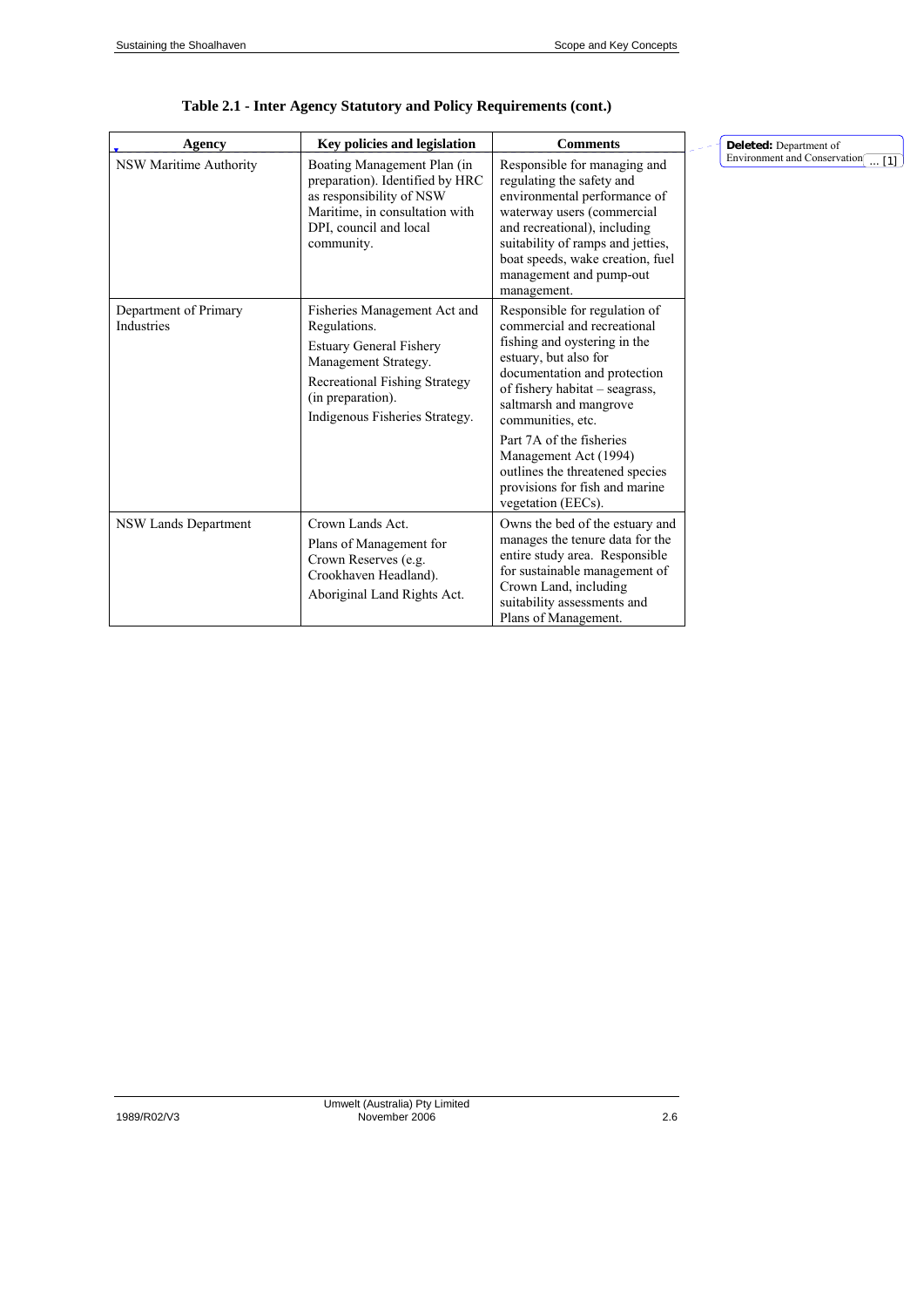| Agency                                                        | <b>Key policies and legislation</b>                                               | <b>Comments</b>                                                                                                                                                                                                                                                                            |
|---------------------------------------------------------------|-----------------------------------------------------------------------------------|--------------------------------------------------------------------------------------------------------------------------------------------------------------------------------------------------------------------------------------------------------------------------------------------|
| Commonwealth Department of<br><b>Environment</b> and Heritage | Environment Protection and<br><b>Biodiversity Conservation Act</b><br>(EPBC Act). | There are large numbers of<br>migratory waders occupying the<br>lower Shoalhaven in summer.<br>Multiple places of Indigenous<br>cultural heritage value and<br>historical value are identified in<br>the Register of the National<br>Estate (fully registered or as<br>Indicative Places). |
|                                                               |                                                                                   | These factors trigger<br>assessments under the EPBC<br>Act for development proposals.                                                                                                                                                                                                      |

#### <span id="page-26-0"></span>**2.1.1 Matters to be dealt with in coastal zone management plans**

The Shoalhaven River Estuary Management Plan is a natural resource management plan set within the NSW Coastal Zone. Most often, coastal Zone Management Plans have been prepared for the open ocean coast of NSW, but Estuary Management Plans can also be considered to be Coastal Zone Management Plans, and the requirements of the NSW Coastal Protection Act (1989) therefore need to be considered.

Section 55C of the NSW Coastal Protection Act (1989) sets out matters that must be addressed in a Coastal Zone Management Plan. A Coastal Zone Management Plan must make provision for:

(a) protecting and preserving beach environments and beach amenity. The Act defines "beach" as the area of unconsolidated material between the lowest limit of tidal or lake water level and the highest level reached by wave action. According to this definition, estuarine foreshores can be considered to be "beach". It follows that for the Shoalhaven River estuary, "beach" includes the banks of the estuary that are affected by tides and waves (most likely wind waves in this system);

(b) emergency actions of the kind that may be carried out under the *State Emergency and Rescue Management Act (1989)* or otherwise, during periods of beach erosion, including the carrying out of related works, such as works for the protection of property affected or likely to be affected by beach erosion, where beach erosion occurs through storm activity or an extreme or irregular event; and

(c) ensuring continuing and undiminished public access to beaches, headlands and waterways, particularly where public access is threatened or affected by accretion.

Severe bank erosion is known to occur in the Shoalhaven River estuary, and tidal currents and wind waves are both important drivers of erosion. Flood discharges from the catchment are also very important causes of major erosion events and other natural disasters (e.g. flooding). The Estuary Management Plan (see **Sections 7** to **11**) presents diverse management actions that are intended to protect the environment of estuarine banks (i.e. riparian habitat restoration programs, and bank erosion control programs at selected sites). The Estuary Management Plan also presents multiple actions that are intended to protect the amenity of the estuarine foreshore for recreational users, from visual, safety and accessibility points of view.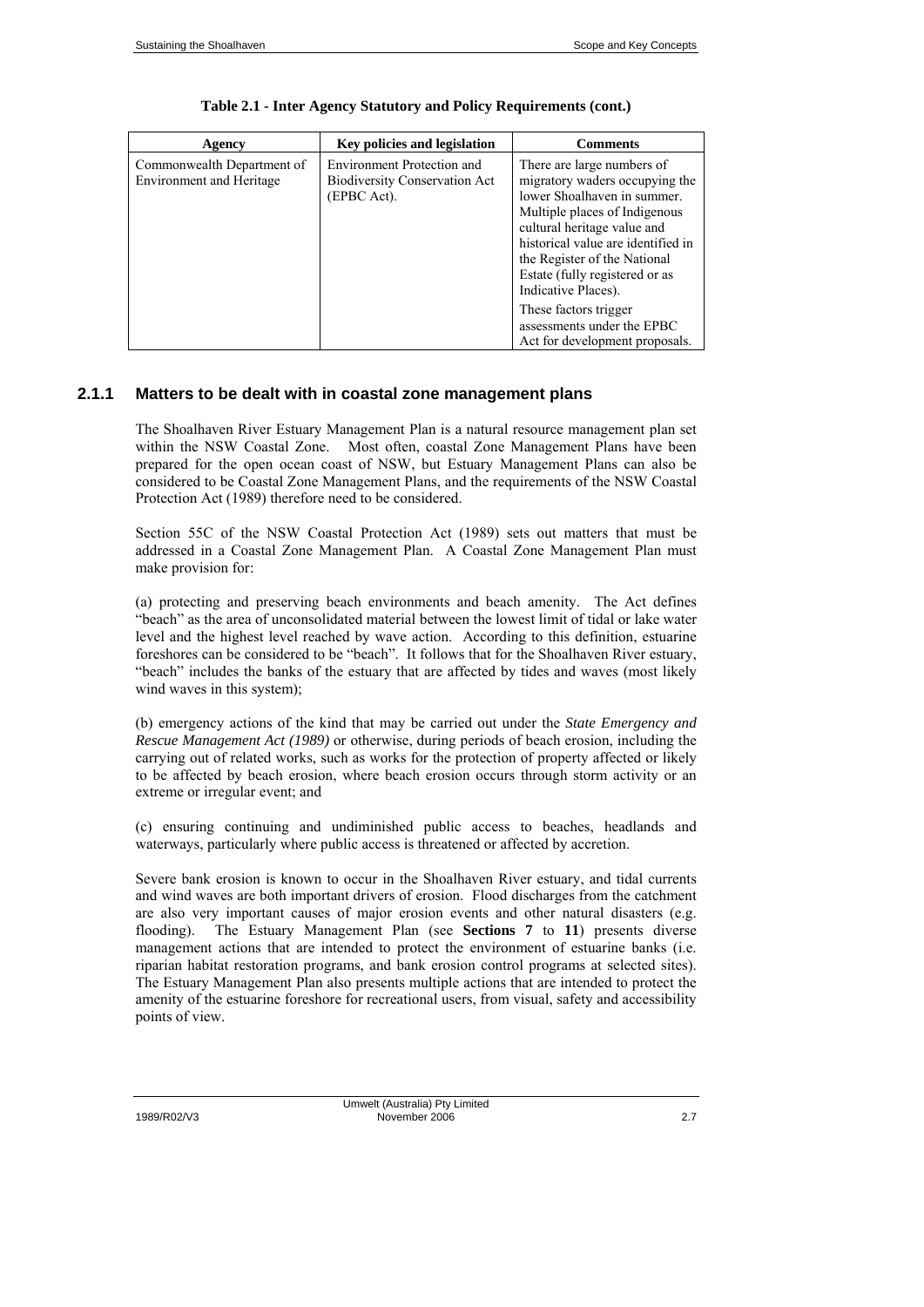Council works with NSW State Emergency Services to prepare emergency response plans for natural disasters such as severe coastal erosion, flooding and uncontrolled opening of the entrances to estuaries (including coastal lakes).

### <span id="page-27-0"></span>**2.2 WHAT IS BEING MANAGED?**

The intent of the Estuary Management Plan is to guide systematic and integrated management of natural resources in an estuarine context. The focus on integration requires careful thought about what is being managed and what will be seen as satisfactory outcomes of the management process. The following definitions are designed to clarify the conceptual approach to estuary management that is followed in this Plan. Overall, the plan presents strategies to control threats and mitigate risks to the values of the estuary, so that the net value of the natural system is maintained (or enhanced where necessary) in the long term.

- Estuary values. In a natural resource management context, the concept of "value" incorporates science, economics and community aspirations for the landscape that supports their lifestyle (see **Section 2.3**).
- Estuary processes. The character of the estuary is driven by the interaction of several dynamic natural systems, including hydrodynamics, morphology, sedimentology and ecology. A number of detailed technical studies of processes in the estuary have previously been completed, particularly in relation to bank erosion. Process studies are discussed in the Shoalhaven Estuary Data Compilation Study (Umwelt 2005).
- Threats to processes and values. Estuary processes naturally vary in intensity and location over time, and the condition of the estuary similarly varies and transforms (evolves) over time. These natural variations do not present threats to values, unless the community aspiration for estuary condition is fixed on a particular point within the natural range. However, factors such as large scale land use change, or the unexpected side effects of land or waterway use, or long term climate change may be considered to threaten the values associated with the estuarine landscape. Some of these threats are within the community's control (such as choices about local land use and waterway use); others are long term responses to intervention in the hydrodynamics of the system (such as changes to channel character after construction of training walls); whilst others operate at a scale much larger than an individual estuarine system or community (such as climate change). These threats affect the nature of estuary processes and subsequently affect community values of the landscape.
- Assessment of risk. Risk is how a threat to values or processes is interpreted by the community (including scientific opinion and local resident opinion). The magnitude of the risk depends on the frequency/magnitude of the threat, and the values that will be impacted. For instance, a change to tidal current velocity and the location of high velocities in the channel may drive bank erosion at previously stable sites. This change may be considered as a threat to hydrodynamic processes and potentially to ecological processes. The threat will also affect community values such as recreational uses (e.g. that are dependent on low current velocities, shallow water and stable vegetated banks). The risk is heavily influenced by what will be lost (and cannot be replaced). So, for instance, the potential loss of a shallow sandy foreshore that underpins local lifestyles and attracts visitors (therefore generating employment and adding variety to daily lives) might be considered a higher risk than the loss of poor quality grazing land.

An underlying principle in these management definitions is that estuaries are dynamic natural systems. A sustainably managed natural system is rarely a static (unchanging) system. In Australia, this is particularly the case, because of the natural extremes in landscape and waterway processes. Even on the coast, where variability is less extreme than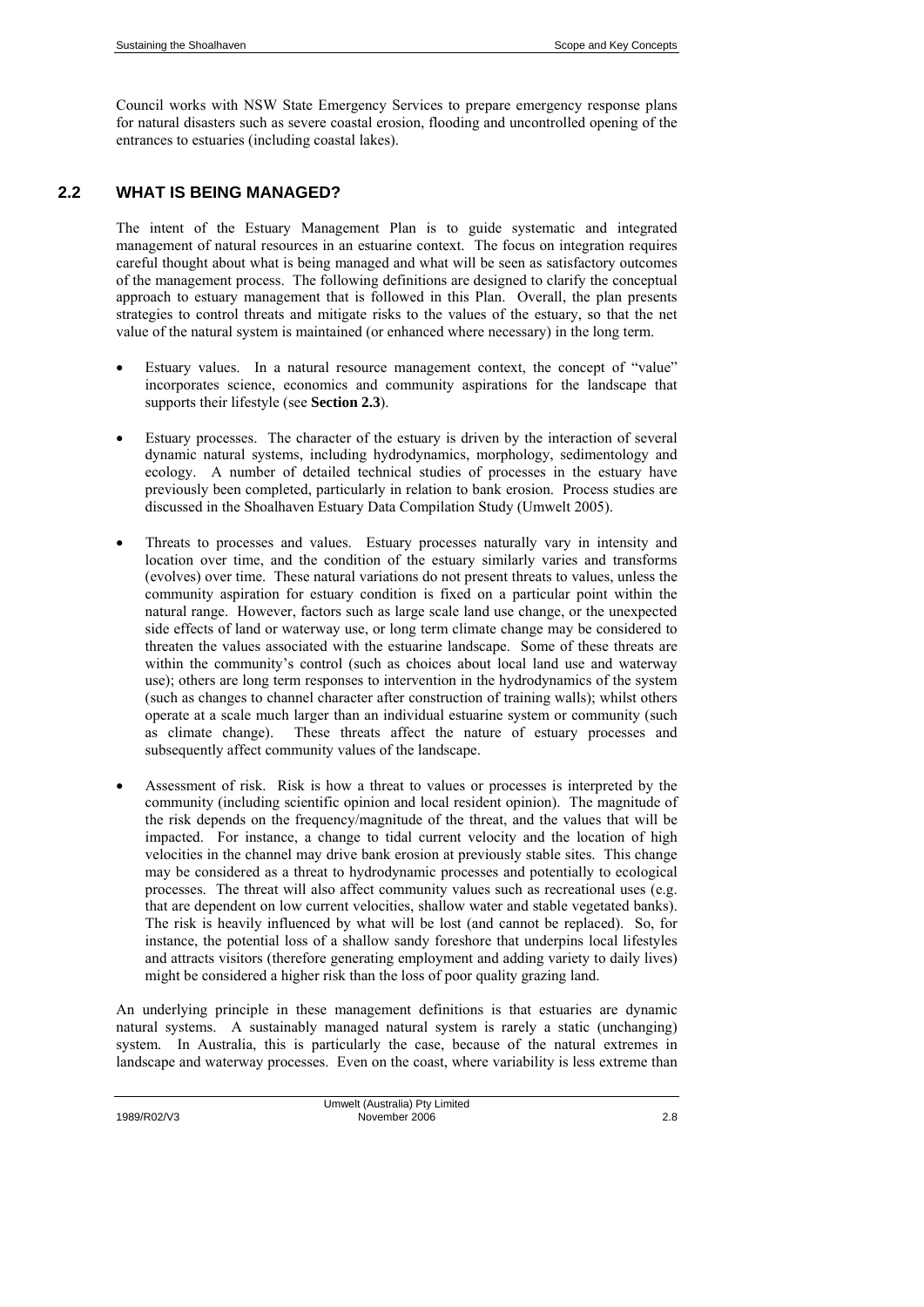in some inland parts of the continent, rivers systems can experience years of drought (with almost no freshwater flow into the estuary), contrasting with periods of very high rainfall when the estuary is dominated by fresh water flows and high flood currents scour banks, force channel changes and keep the ocean entrance open. In addition, some changes, both natural and induced by human intervention or activity, operate at scales that are much larger than can be controlled by local scale management decisions.

The management of the natural resources of the estuary does not occur in isolation. The Shoalhaven estuary is part of a larger natural system (broadly, the Shoalhaven River catchment) and region. The Estuary Management Plan is one of a suite of Natural Resource Management Plans for the Shoalhaven River catchment, the Shoalhaven coastline and the south coast region that has already been prepared or is in the process of preparation. For instance, Council is currently preparing a Coastline Management Plan for its 165km coastline. This Plan will complement the Shoalhaven Estuary Management Plan and other management plans for coastal lakes in the City. In turn, each of these plans is bedded in a context of state and national policy, strategy and legislation.

Subsidiary to the Shoalhaven River Estuary Management Plan are several local policies and programs to manage specific aspects of the estuary (such as an Entrance Management Policy, Foreshore Management Policy or Boating Management Plan). The relationship between the Shoalhaven Estuary Management Plan and other plans, strategies and policies is shown in **Figure 2.1**.

So what is being managed by the Estuary Management Plan? Fundamentally, the Estuary Management Plan is about living with a changing estuarine landscape, guiding decisions about the scope of acceptable change to the estuarine landscape that is valued by the community:

- understanding the nature of the dynamic estuarine system, and the extent of inherent variability;
- understanding the extent of long term adjustment to past management decisions. For instance, the estuary continues to adjust to the entrance controls (breakwalls) at Crookhaven Heads and the excavation of Berrys Canal in the nineteenth century;
- planning land use and land management so that they recognise and respect the scale of natural system change;
- being able to recognise threats that have the potential to drive the estuarine system outside it natural range of variability, such that it changes beyond return;
- assessing potential responses to those threats in terms of risk management and full costbenefit analysis, where the costs and benefits include social, cultural and economic factors;
- developing an adaptive land management response that understands local and regional capacity to manage change – when to try to prevent or reduce the scale of change, and
- when to learn to adapt. Local policies, plans and actions give effect to the strategy established in the Estuary Management Plan.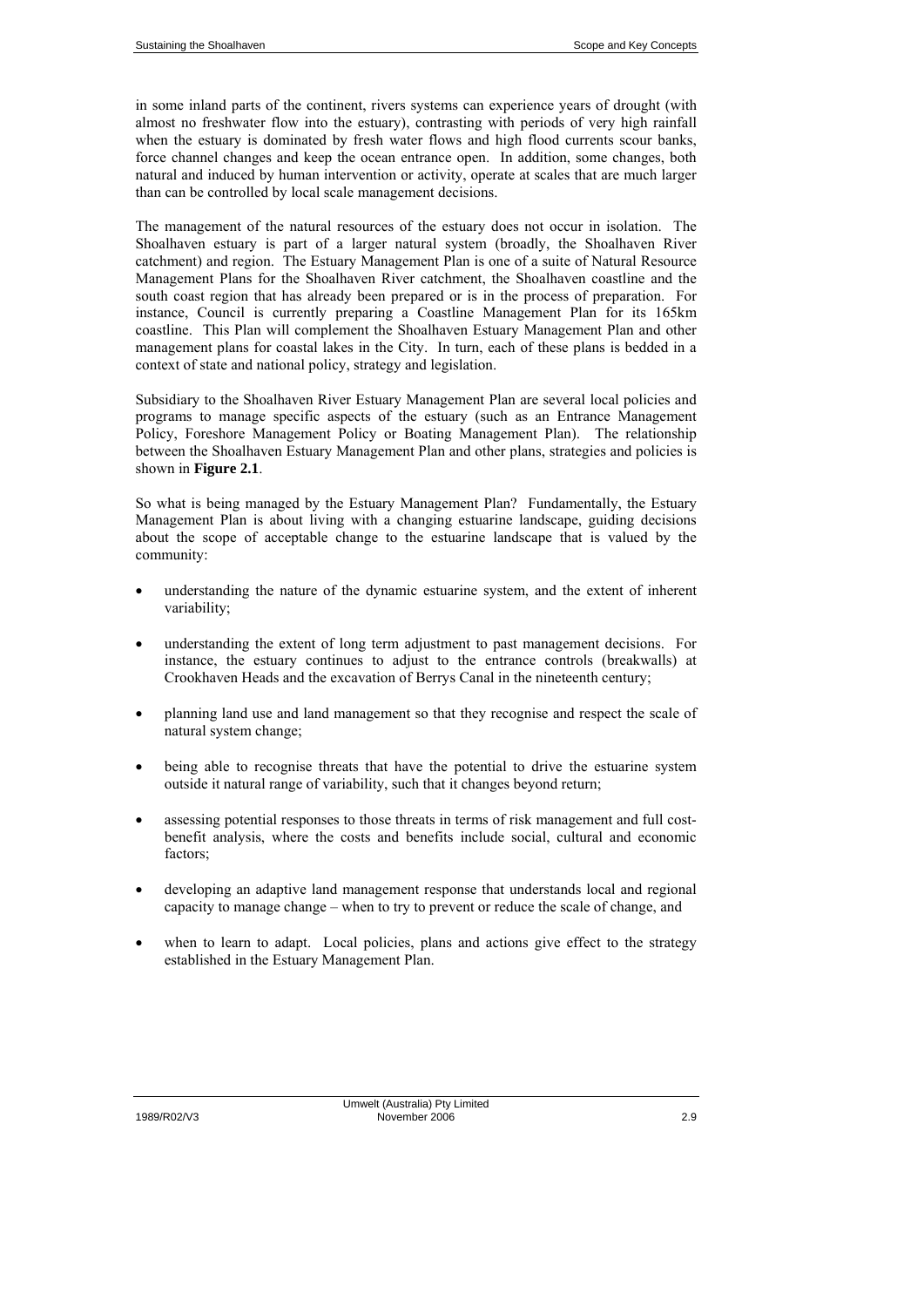### <span id="page-29-0"></span>**2.3 VALUE BASED PLANNING**

The Estuary Management Plan is a value based plan for natural resources. Values are those aspects and attributes of the estuary and floodplain system that are assessed as being scientifically important or are perceived by the local and regional community as being important to their lifestyle, their sense of place or their sense of community. An understanding of the values of the natural system is essential to integrated management, as value concepts frequently integrate natural, social, economic and cultural characteristics.

These values can be associated with the entire system or with specific management zones or with particular locations. The management focus for different parts of the system is tailored by considering differences in the nature and intensity of values across various management zones.

Estuary values underpin the objectives of the Estuary Management Plan (see **Section 5.0**) and the indicators of successful management (or progress towards successful, sustainable management).

Values can be considered both as absolute statements and relative statements that can be used to differentiate priorities. Examples of absolute value statements would be couched in the following terms:

I like…., I enjoy….. I appreciate…… I depend on……..or "The value meets the criteria for State or National significance".

Comparative statements about values can be used to help differentiate management priorities, for instance:

I value *this* more than *that* (ranking);

My enjoyment/access to *this* depends on the continuity of *that* (order or association); or I would forego *this* to maintain *that (*offsets or trade offs*).*

It is possible that some natural and socio-economic values will be mutually exclusive. A key outcome for the Estuary Management Plan is to balance potentially mutually exclusive values so that the net value of the system is maintained or enhanced (restored) in the long term.

In preparing the Estuary Management Plan, the following broad categories of values have been considered:

- Natural values. These include ecology (water quality, biodiversity, Endangered Ecological Communities, threatened species), landscape (scenic diversity, rates of change or stability), scientific (examples of specific terrain, landscape processes etc).
- Economic values. This refers to those values that contribute to the employment and income generating activities of the estuary and floodplain, including specific land uses, waterway use (including aspects of water supply), infrastructure investment and return for industries such as fisheries and oyster growing and floodplain agriculture. Tourism and recreation based employment that utilises the resources of the estuary are significant aspects of economic value.
- Social values and cultural values. This group of values is based around the sense of place and cultural expression of past generations of Indigenous and non Indigenous people, as well as contemporary values such as recreational attributes, employment and lifestyle. Aspects of lifestyle values include the pace of activity, ease of access to water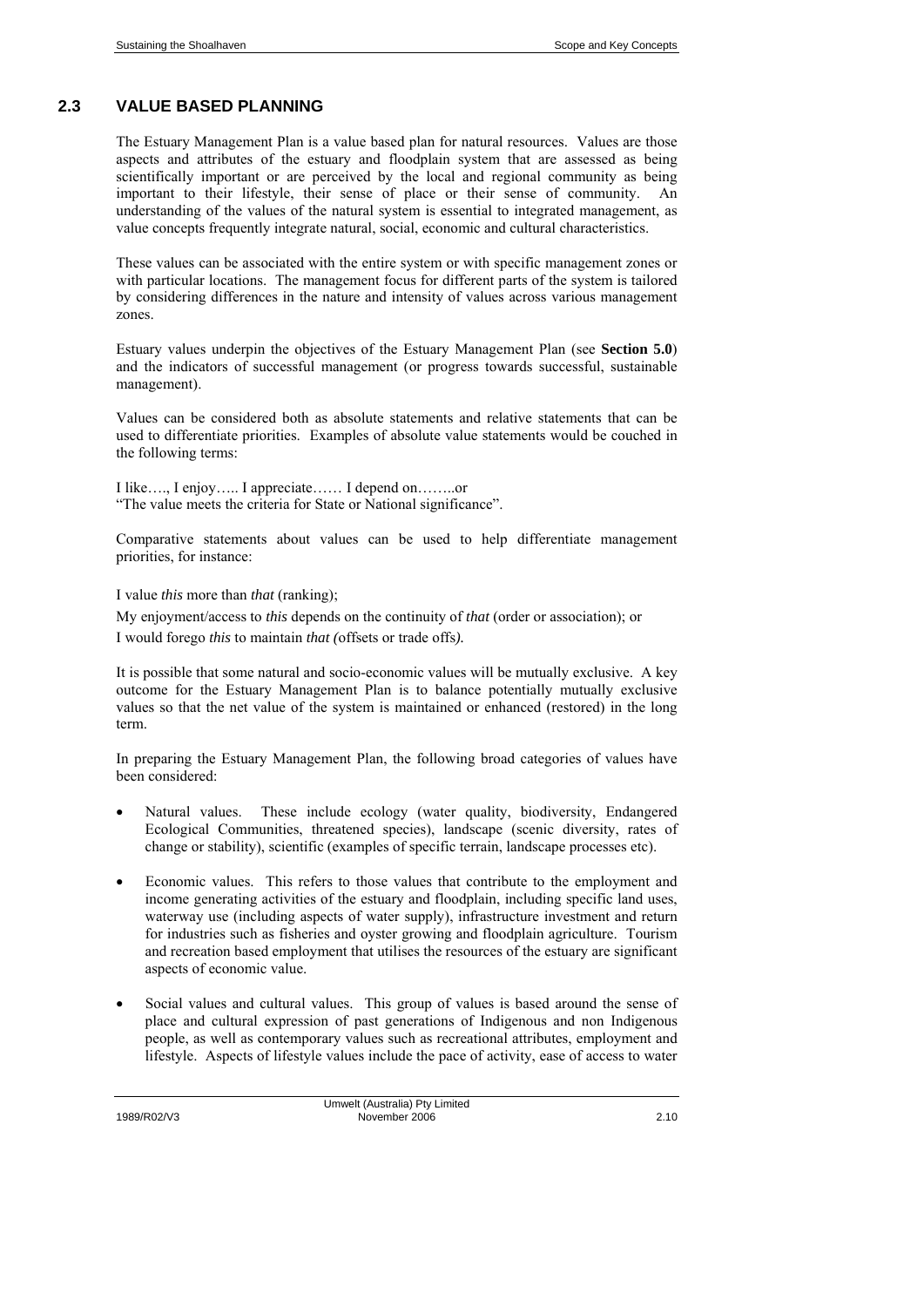based recreation and subsistence, personal attachment to a particular landscape, length of residence and stability of community.

By carefully describing the values of the estuary and floodplain it is possible to construct an image of how the community and institutional stakeholders would like the estuary to be in the future  $-$  i.e. to describe the intended outcomes of the Estuary Management Plan. These outcomes will be achieved by what the Healthy Rivers Commission (1999) referred to as actions that the plan will "give effect to".

### <span id="page-30-0"></span>**2.4 FOUR MAJOR MANAGEMENT THEMES**

The Shoalhaven Estuary Management Plan is structured around four major management themes, each of which incorporates multiple management issues. There is considerable overlap between the processes and values that are included in each theme, and although the information about issues associated with each theme is presented separately, in fact the overriding principle of the Plan is that sustainable management depends on the integration of all four themes. The four themes have been chosen to facilitate understanding of the major factors contributing to the successful management of the estuary:

- management integration and co-operation;
- morphodynamics;
- biodiversity; and
- productivity and community enjoyment.

The management issues within each theme (see **Sections 2.4.1** to **2.4.4**) operate at various scales and have a range of distributions across the study area (e.g. some affect only one local part of the system, some affect multiple sites in the estuary, some affect the entire estuary and in some cases the Shoalhaven River estuary illustrates an issue that affects the entire NSW coastal zone).

The Estuary Management Plan presents an analysis of the values and threats involved in the full range of issues affecting the estuary and its associated coastal floodplain. In particular, the plan carefully considers the significance of risks to important estuary values as a means of determining management priorities (see **Section 4**, **Section 6** and **Appendix 1**).

### <span id="page-30-1"></span>**2.4.1 Management Integration and Accountability**

One of the key recommendations of the Healthy Rivers Commission reports (1999) (HRC) and Statement of Intent (2000) for the Shoalhaven Catchment was the preparation of an integrated management plan for the coastal floodplain and estuary.

In particular, the HRC was concerned that the management of flood risks on the coastal floodplain and decisions about land use/land management on the floodplain should take into consideration the related estuary health risks. Two important components of delivering this integrated approach were seen to be the "explicit recognition of costs, benefits and externalities and the distribution of these across the community" and a review of current "incentives" and sanctions within various plans to provide a *consistent set of signals* to land users and land managers.

The Shoalhaven Estuary Management Plan deals with integrated decision making, consistent messages and signals across all sectors and coordination across multiple agencies and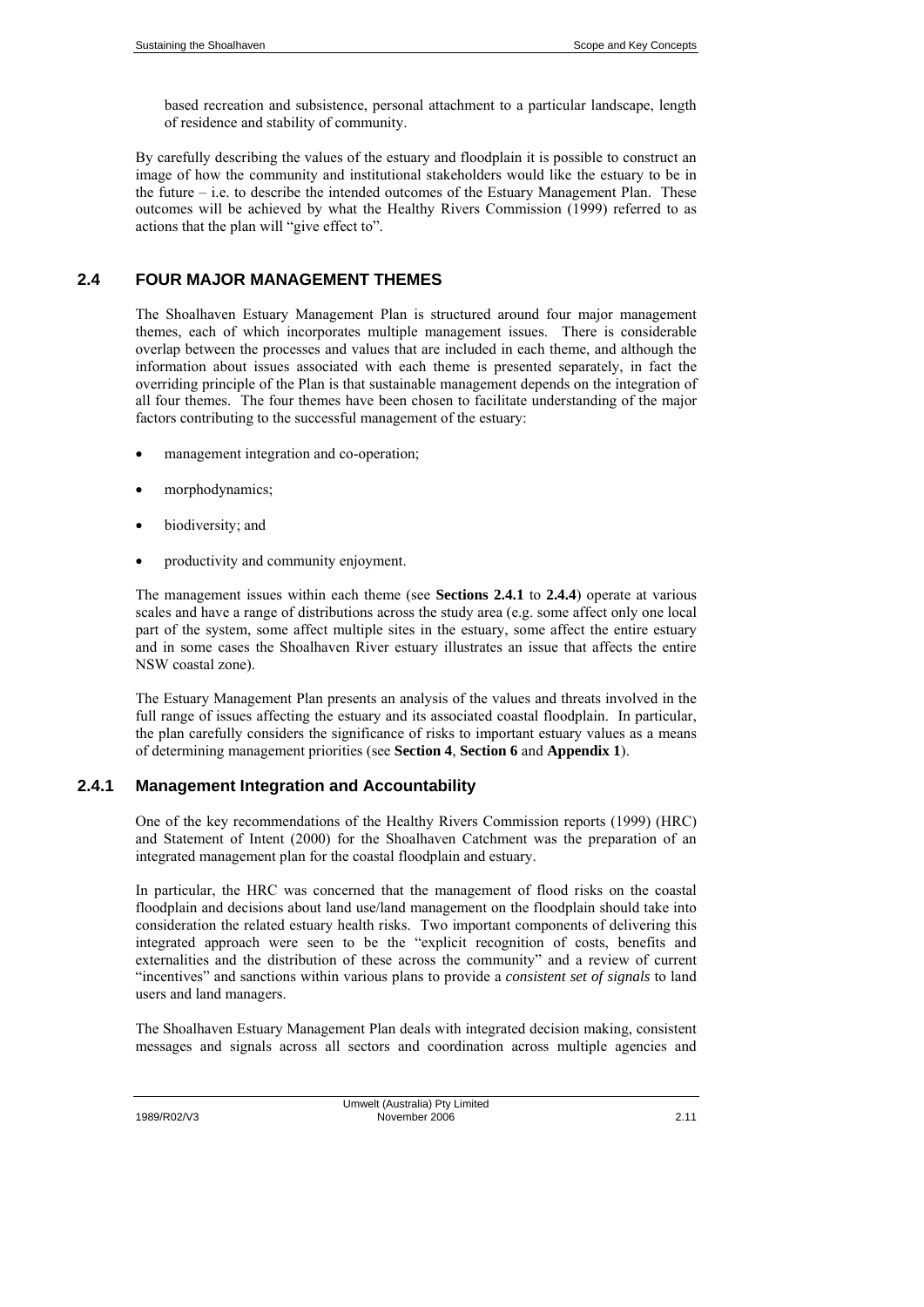authorities in terms of implementation (see **Section 7.0**). Objectives and indicators for integrative and cooperative management are discussed in **Section 5.3**.

### <span id="page-31-0"></span>**2.4.2 Morphodynamics**

The "morphodynamics" theme incorporates values and issues that are associated with physical processes in the estuary. It includes physical responses to variations in catchment runoff, tidal exchange and tidal flows (including current patterns and velocities), the stability of the bed and banks of the estuary, entrance management (including controlled and uncontrolled entrances), flooding risks across the estuarine floodplain and the physical affects of anticipated sea level rise.

The Data Compilation Study identified the following issues that are broadly linked under the theme of morphodynamic issues:

- Terara village, Greenwell Point and Shoalhaven Heads are flood prone (i.e. parts of these settlements are subject to inundation from various sources);
- community concern that current and future water extraction policies and rules (Sydney Catchment Authority) could be detrimental to the health of the Shoalhaven River (e.g. that the estuary is not, or will not be, flushed regularly enough);
- concerns that water quality and flooding are worsened when the Shoalhaven Heads entrance is closed;
- concerns about shoaling inside the Crookhaven Heads entrance, particularly during long dry periods when beach sediment tends to accumulate in the mouth of the estuary, rather than being flushed out. The training walls at Crookhaven Heads contribute to this process;
- bank erosion upstream of Nowra affects the health of riparian vegetation corridors and is removing productive agricultural land as well as affecting recreational access to the banks of the estuary. Severe stream bank erosion modifies restricted areas of aquatic habitat by increasing sediment load, changing shade conditions or increasing local turbidity. Some of this upper estuary bank erosion is driven by high flood flows, but in some locates, waves generated by boat wakes are contributing to or exacerbating erosion;
- bank erosion and major channel changes downstream of Nowra reduce the success of riparian zone restoration projects, affect aquatic habitat (likely to favour mangrove over other species) and remove productive agricultural land;
- in some locations, bank erosion downstream of Nowra also affects foreshore recreation land, creating safety, amenity and aesthetic issues;
- much of the structural control work that has previously been attempted to stabilise estuary banks downstream of Nowra has not been successful; and
- the potential impacts of sea level rise and increased marinisation of the estuary, for instance on bank stability and ecological habitat are not well understood but are considered to be significant in the longer term.

Objectives and indicators for the management of these morphodynamic issues are discussed in **Section 4.4**. Risks associated with these issues are assessed in **Section 6.2**. Management responses are discussed in **Section 8**.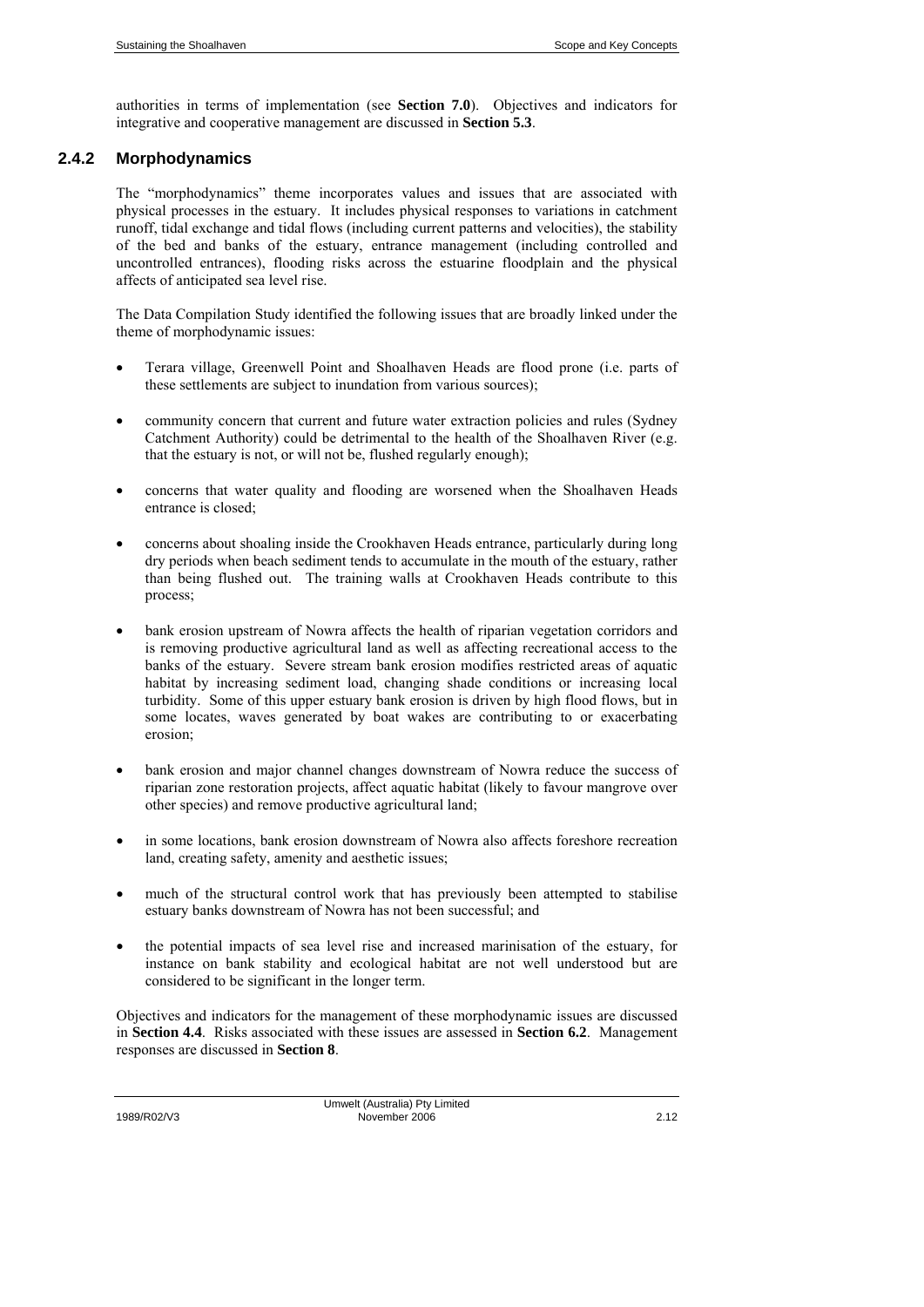# <span id="page-32-0"></span>**2.4.3 Biodiversity**

The "biodiversity" theme incorporates values and issues that are the result of ecological processes. Changes to ecological processes and status may be driven by physical/morphological change, or by discharges to the waterway (from agricultural, urban or industrial land uses) or by clearing or weed invasion, or by a range of other land use impacts.

Aspects of biodiversity that are considered in the estuary management plan include water quality suitable for healthy aquatic ecosystems (biological, salinity and pH (acid sulfate)), the health of the riparian corridor (terrestrial vegetation), the health and distribution of seagrass, saltmarsh, mangrove and floodplain wetland communities (and associated fauna). The Data Compilation Study identified the following issues linked under the broad theme of biodiversity:

- management of floodplain drainage system effects water quality by disturbing acid sulfate soils and ecological habitats in the lower estuary;
- acid levels in Broughton Creek and many other creeks and drains on the Shoalhaven River floodplain are often above ANZECC guidelines;
- the significance of ASS elsewhere on the floodplain (e.g. Crookhaven) has not been fully reviewed;
- point source discharges are affecting water quality in the estuary at various locations;
- stormwater discharges from Nowra/Bomaderry affect water quality in the estuary (nutrient and suspended sediment levels), as well as contributing litter;
- slightly elevated heavy metal concentrations have been detected at several locations in the estuary;
- dams and water extraction are contributing to elevated salinity levels in the upper estuary, affecting estuarine habitats, but the significance of the impact is not well documented;
- in stream structures such as Burrier Weir could affect the passage of fish in the upper estuary;
- changes to salinity gradients, nutrient status and acidity may affect habitat integrity;
- despite extensive clearing, there are large numbers of threatened species, endangered populations and Endangered Ecological Communities (EECs) in the riparian corridor and on the floodplain of the Shoalhaven River estuary. Remnant floodplain wetlands and Comerong Island are particularly important;
- the integrity of remnant vegetation in the riparian corridor is degraded by weed invasion and ongoing bank erosion;
- feral animals reduce the success of breeding programs for threatened birds;
- wildfires and poorly planned hazard reduction fires may degrade EECs and threatened species habitat, particularly swamp forest and floodplain wetlands; and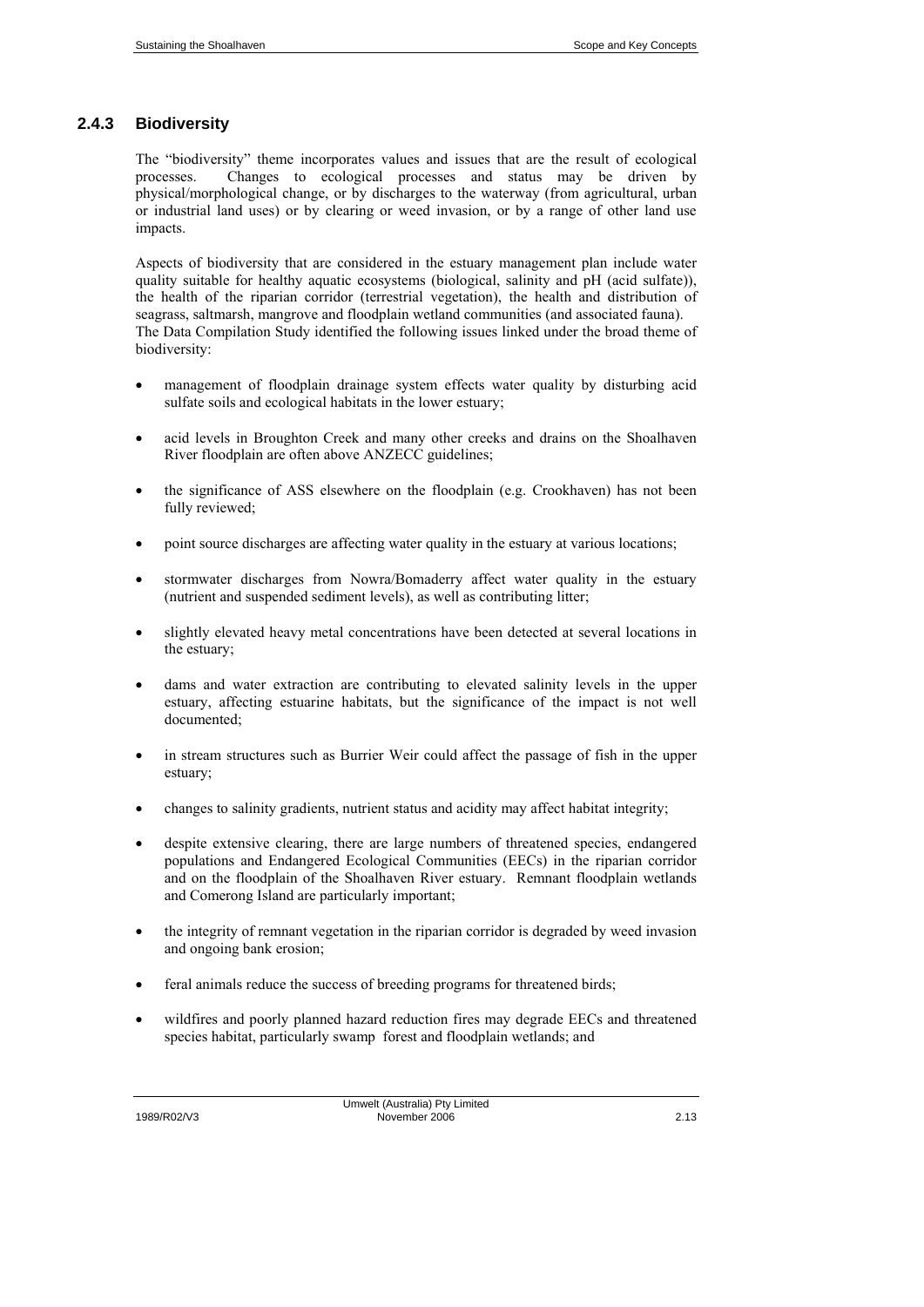• there is limited connectivity between isolated areas of high habitat value, particularly in the lower estuary.

Objectives and indicators for the management of these biodiversity issues are discussed in **Section 4.5**. The significance of the risks that these issues present to estuary values is assessed in **Section 6.2**. Management responses are discussed in **Section 9**.

### <span id="page-33-0"></span>**2.4.4 Productivity and Community Enjoyment**

This major theme spans the economic, social and cultural aspects of estuary management, including land use planning, regional growth, local economic stability (primary industries, extractive industries, processing industries and tourism), foreshore and water access for safe and enjoyable recreation, the connectivity of major urban centres to the estuary, the visual character of the estuarine and floodplain landscape and both Indigenous and non Indigenous cultural heritage.

The Data Compilation Study (Umwelt 2005) identified the following issues that are aspects of natural resource productivity and community enjoyment:

- the community is concerned about the maintenance of support for community based bush care and river care programs;
- Aboriginal community values have not previously been fully incorporated into the management of floodplain and estuarine landscapes and local Aboriginal people have a low level of involvement in local natural resource management planning;
- piecemeal documentation and management of European heritage sites located on the estuary and coastal floodplain;
- congestion on boat ramps and the river upstream of Nowra, particularly during peak usage periods;
- Potential conflicts between active (high speed) and passive waterway users, particularly upstream of Nowra;
- boat generated waves are causing bank erosion in some sections of the upper estuary;
- foreshore erosion in the lower estuary affects the amenity of foreshore reserves and threatens community infrastructure;
- appropriate locations for local and regional boating facilities in the lower estuary need to be determined, to meet growing demand from the local and visitor population;
- the availability of resources for implementation of detailed planning for high usage and high profile estuary foreshore reserves e.g. associated with the Nowra CBD;
- time-frames and resources for the integration and alignment of local scale development planning with State planning strategies. Multiple related projects are in preparation;
- the provision of a secure and ecologically sustainable water supply to support urban growth around the Shoalhaven estuary, as well as extraction to augment a secure supply for the Sydney Metropolitan Area;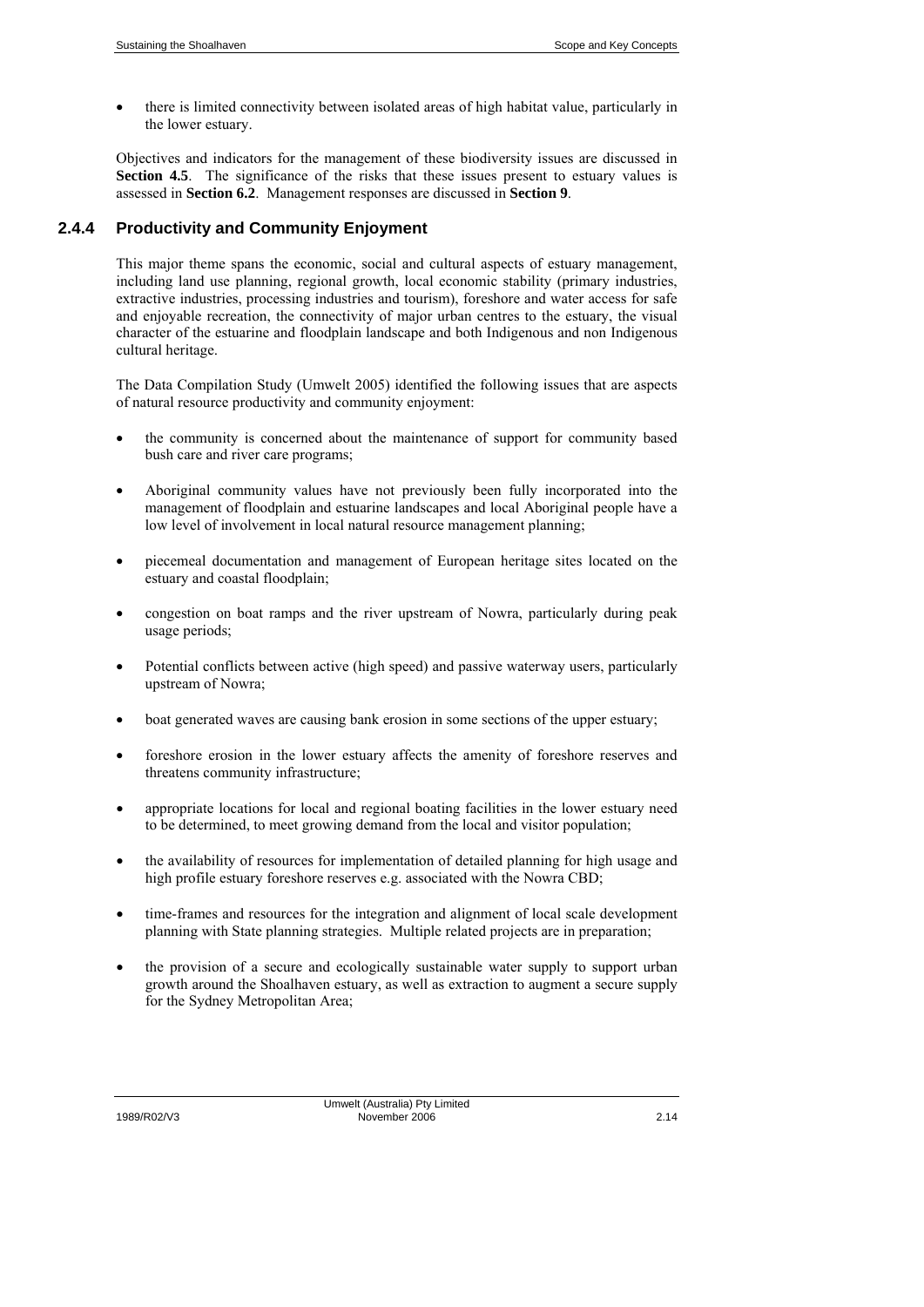- the long term maintenance of commercial fisheries and oyster growing in the estuary is threatened by degradation/long term reduction of fishery habitat and high compliance costs;
- maintenance and enhancement of estuary based tourism (including recreational fishing and boating) may not be achievable, without degrading natural estuary assets and community lifestyles;
- maintenance of agricultural productivity on the floodplain whilst providing opportunities for habitat restoration – how to best manage floodplain drainage and wetland habitats in agricultural land; and
- developing adaptive farm management plans for locations where active bank erosion cannot be effectively treated/contained by structural controls (because of the nature of morphological processes or extremely high cost) and bank retreat will be allowed to continue.

Objectives and indicators for the management of these issues are discussed in **Section 5.6**. The risks that these issues present to estuary values are discussed in **Section 6.2** and management responses are discussed in **Section 10**.

### <span id="page-34-0"></span>**2.5 MANAGEMENT ZONES**

Management zones within the study area are intended to identify coherent spaces that share values, processes and management issues. Whilst the Estuary Management Plan has objectives and deliverables (natural, social, cultural and economic) for the system as a whole, its effective implementation will also benefit from the presentation of integrated action plans for localities which have specific identities.

In the brief for the Estuary Management Plan, Council suggested eight management zones as a starting point for the Plan. These were:

- Crookhaven River from the entrance to Greenwell Point wharf;
- Crookhaven River and Creek;
- Berrys Canal from Greenwell Point to O'Keefes Point;
- Shoalhaven River from Shoalhaven Heads to O'Keefes Point;
- Shoalhaven River from O'Keefes Point to Numbaa Island;
- Broughton Creek;
- Shoalhaven River from Numbaa Island to Pig Island; and
- Shoalhaven River from Pig Island to Nowra Creek.

The justification for these zones has been carefully considered in preparing the Estuary Management Plan. The following discussion explores the relevant factors contributing to a rationale for estuary management zones.

As noted in **Section 1.1**, one of the most important characteristics of the Shoalhaven River estuary is that it is a dynamic system, with change operating at a range of spatial and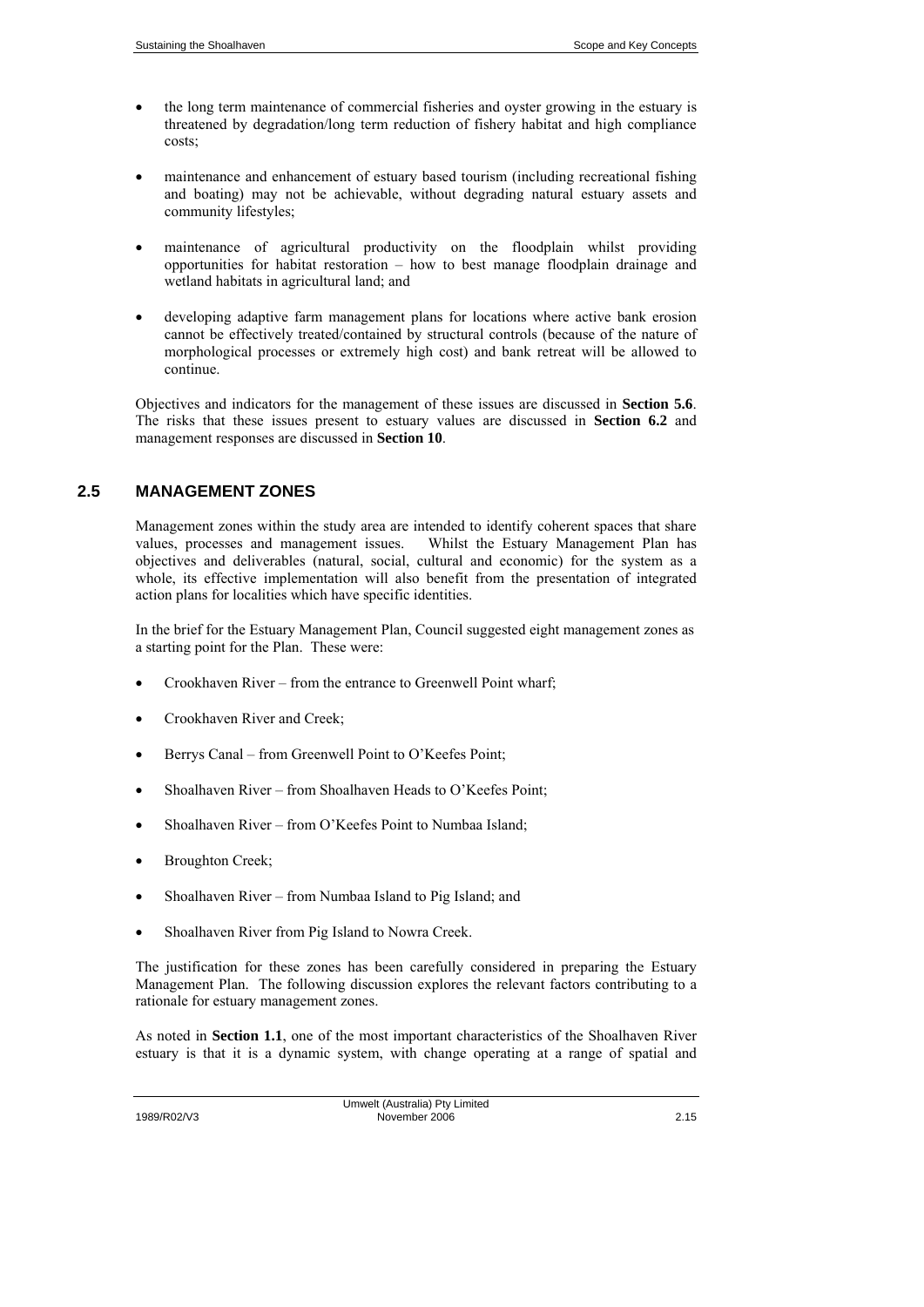temporal scales. Key components of change include climate/sea level change, morphodynamic evolution and increasing local and regional population (permanent and visitors).

In identifying potential management zones within the estuary, the importance and interaction of each of these drivers of change has been considered.

### <span id="page-35-0"></span>**2.5.1 Zones of Morphodynamic Integrity**

The following areas are considered to be distinguishable on the basis of their morphodynamic processes and character:

- Crookhaven River and floodplain. Note the small size of the Crookhaven channel (even allowing for some long term infilling) compared with current Shoalhaven channel. The Crookhaven floodplain area should have sediments sourced from the earlier channel overlain by more recent backswamp units associated with the current Shoalhaven channel.
- Broughton Creek and floodplain. Broughton Creek has always been a tributary of the main lower Shoalhaven system. However, prior to the switch out of Crookhaven River, Broughton Creek may have joined the Crookhaven to the south of the current Shoalhaven channel (e.g. through Terara or Ryans Creek). Broughton Creek is confined to the east by Coolangatta Mountain. The footslopes of Coolangatta also limit the northern extent of the Shoalhaven floodplain. The lower Broughton Creek floodplain must contain overbank sediments derived both from the Broughton Creek catchment and from the main Shoalhaven catchment.
- Shoalhaven Heads, Crookhaven Heads, Comerong Island and Greenwell Point. This area is dominated by marine waters, marine sediments and the balance between ocean shoaling (especially at Shoalhaven Heads) and flood driven breakouts. Crookhaven Heads is tied to bedrock, and there is also a small area of bedrock terrain at Greenwell Point.
- Berrys Canal the canal morphology is still adjusting to changing entrance dynamics and is undersized compared with the main Shoalhaven channel – particularly as most tidal flows are directed through Berrys Canal most of the time. Very high tidal velocities make the entire bed and banks unstable.
- Main Shoalhaven channel Nowra Bridge to Bevan/Old Man Island. This is a wide and relatively straight channel, in generally unconsolidated sediments.
- Nowra Bridge to Long Point gorge country with small pocket floodplain development.
- Long Point to Burrier Long reach itself is bedrock controlled but floodplain areas in this section are large (and elevated?).

### **2.5.2 Zones of Land Use and Planning Integrity**

Alternatively, management zones that are considered to have land use/planning pressure integrity could be:

<span id="page-35-1"></span>• Upstream of Long Point, to Burrier – this area has relatively low recreational usage and poor access, (except to the water pumping station at Burrier). Clearing is restricted to pocket floodplain areas within the narrow bedrock confined valley. Part of the channel is directly bordered by uncleared bushland.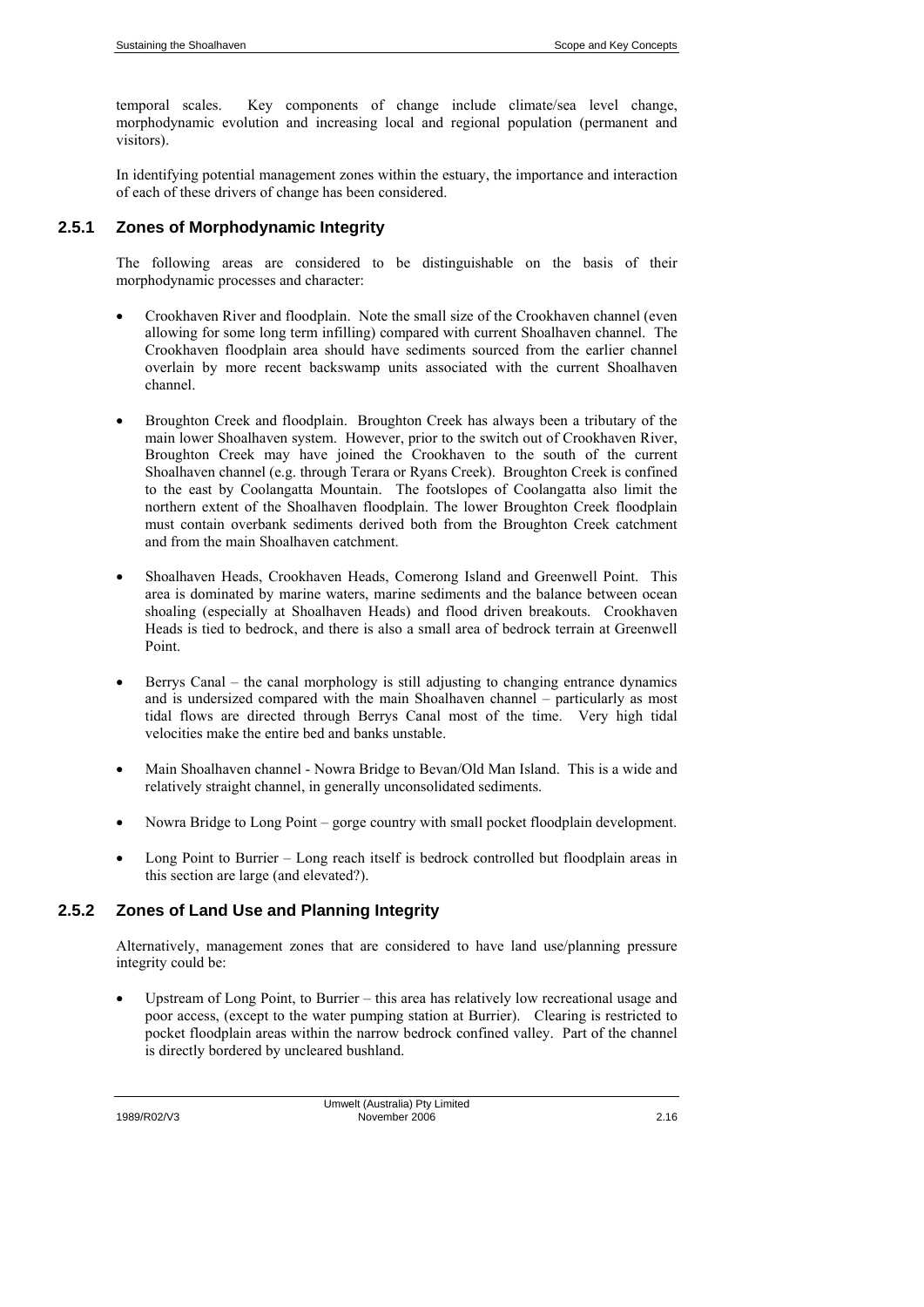- Long Point to Nowra Bridge (or Bomaderry Creek junction). This reach has moderately high recreational use, and periodic very high recreational use. The sheltered waters are favoured by water ski clubs, but are also used for non powered recreational boating and fishing. There is evidence of some conflicts between these users, based around noise, safety, wave impacts on unconsolidated banks/fish habitat and general crowding of the waterway. This reach also includes the main urban settlements in the study area – Nowra and Bomaderry. Both centres are characterised by ongoing and potential growth as well as changing demand for waterfront recreational access. There are also some localised water quality issues associated with existing stormwater and waste management practices.
- Entire lower estuary and floodplain including Broughton Creek, Crookhaven River (to Bevan Island, Old Man Island and Comerong Island). This zone incorporates the major primary production areas of the estuary and floodplain, including the fisheries of the Shoalhaven and Crookhaven rivers and the dairying/beef cattle production areas on the floodplains of the Shoalhaven River, Broughton Creek and Crookhaven River. There are occasional small villages within this zone, often of historical significance (e.g. Terara, Coolangatta). Parts of the floodplain have very high conservation value. A significant management challenge for the floodplain is the maintenance of agricultural productivity, at the same time decreasing the ecological footprint of agriculture on the floodplain.
- Shoalhaven Heads village is situated on the northern shore of the Shoalhaven entrance area and is isolated from other estuary based settlements. It is primarily a holiday centre, with pedestrian access to both the ocean beach and the estuarine shoreline. Recreational access to the estuary is available at several launching ramps and jetties, but navigable boating access from the estuary to the ocean is rare at this location.
- Greenwell Point/Orient Point/Crookhaven Heads. The southern entrance area and associated channels is a major focus of the oyster industry, commercial and recreational fishing, tourism and other estuary based recreation. The Crookhaven entrance is permanently maintained for safe navigation between the estuary and ocean.
- Comerong Island. The island lies between Berrys Canal and the ocean beach at Shoalhaven Bight. The land use focus of this area is conservation. The mangrove, saltmarsh, lagoon and littoral rainforest vegetation communities on the island have very high conservation value at a regional level and also provide habitat for migratory waders of National significance. The Comerong Island area complements the conservation values of Seven Mile Beach National Park and other wetland based nature reserves on the floodplain of the Shoalhaven River.

## **2.5.3 Preferred Management Zones**

If both the morphodynamic factors and land use planning factors are taken into account, the following areas emerge as management zones that have broad integrity of values, processes and pressures:

- Zone 1: Upper reaches of estuary Burrier to Long Point;
- Zone 2: Long Point to Bomaderry Creek junction (main recreational and urban areas, includes Nowra Creek and Flat Rock Creek);
- Zone 3: Shoalhaven River Bomaderry Creek to O'Keefes Point;
- Zone 4: O'Keefes Point to Shoalhaven Heads;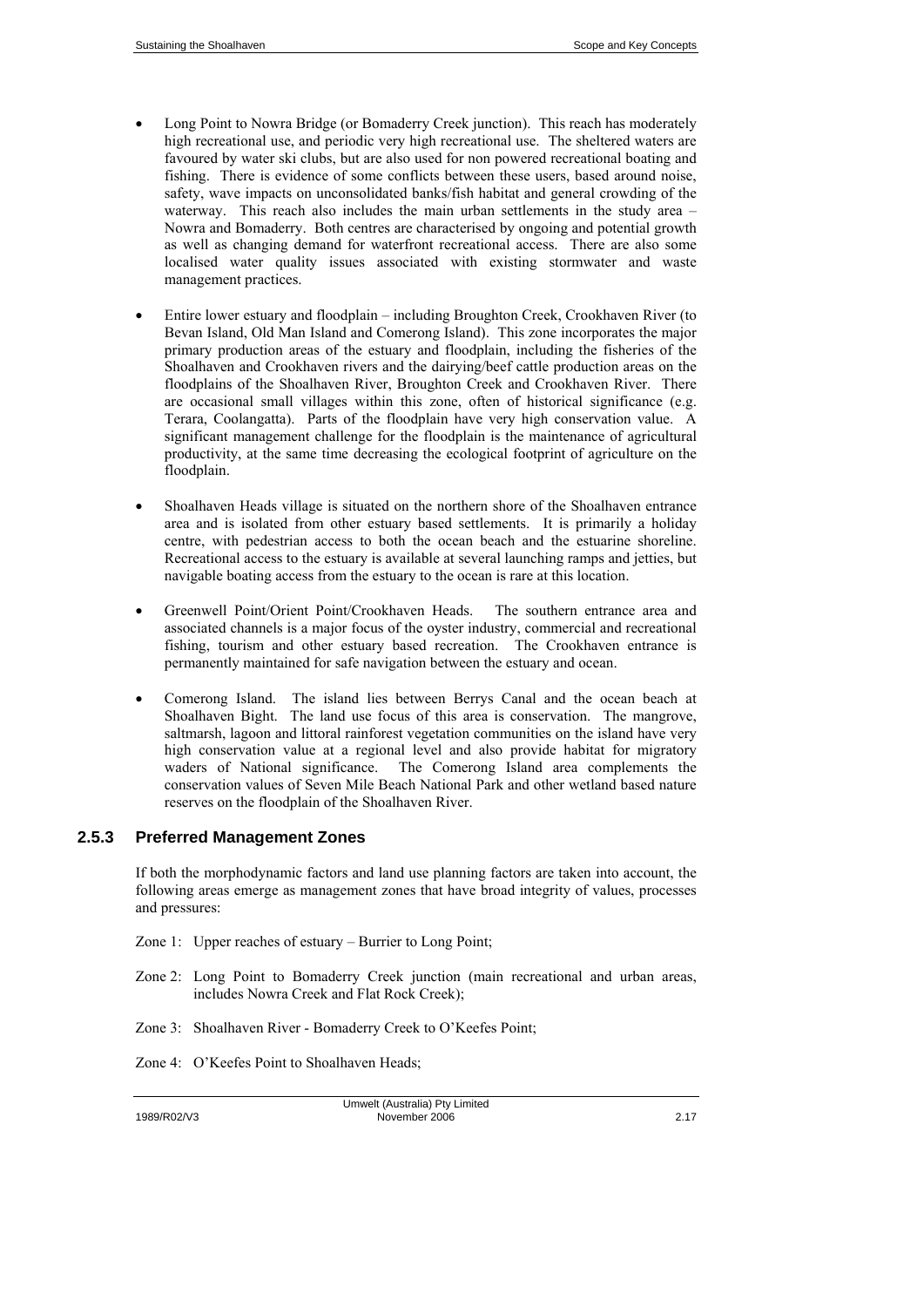- Zone 5: O'Keefes Point and Berry Canal, including Comerong Island and Apple Orchard Island;
- Zone 6: Greenwell Point to Crookhaven Heads (Greenwell Point, Orient Point, Curleys Bay);
- Zone 7: Crookhaven River/Creek and floodplain; and
- Zone 8: Broughton Creek and floodplain.

These proposed management zones are shown in **Figure 2.2**. The proposed zoning divides the coastal floodplain of the Shoalhaven system into three management units. These units highlight the separate floodplain subcatchments (Broughton Creek, Crookhaven River and Shoalhaven River) and the long term geomorphic changes that have affected the lower Shoalhaven estuary.

Three management zones across the entrance area have also been identified, differentiated on the basis of recreational and conservation values, as well as significant differences in dominant channel processes.

The upper estuary is divided into two management units. Whilst both are within the confined valley of the Shoalhaven gorge, they are distinguished by the level of urban and recreational development/activity and demands on the resources of a sensitive part of the estuary with very attenuated tidal circulation.

## **2.5.4 Principal Management Orientation for Management Zones**

The Healthy Rivers Commission introduced the concept of a Principal Management Orientation in its work on sustainability in coastal lake systems. The concept considers the appropriate balance of values and recognises that both in natural terms and cultural terms local areas have distinctive characters which contribute to sustainability. The Principal Management Orientation provides a guide to which values would be given preference in a local area, within a sustainability framework that requires that the overall value of the system (natural, social, cultural and economic) does not decline. Although not originally designed for application to major river estuaries, the concept can be used to summarise the style of management that is considered appropriate for reaches of a large system that, whilst clearly connected, are quite distinctive.

The four classes of management orientation identified by the Healthy Rivers Commission (2002) were:

- Comprehensive Protection (i.e. focus on significant protection measures to maintain near pristine conditions);
- Significant Protection (partly modified systems, which have largely natural catchments, and some significant conservation values within a land use pattern that offers opportunities for enhanced natural values);
- Healthy Modified Condition (moderately developed sections of the system(waterway and catchment), often with relatively robust values that can sustain ongoing carefully selected and managed development); and
- Targeted repair (heavily developed sections where maintenance of development values is considered very important and where there are only limited opportunities to restore natural values).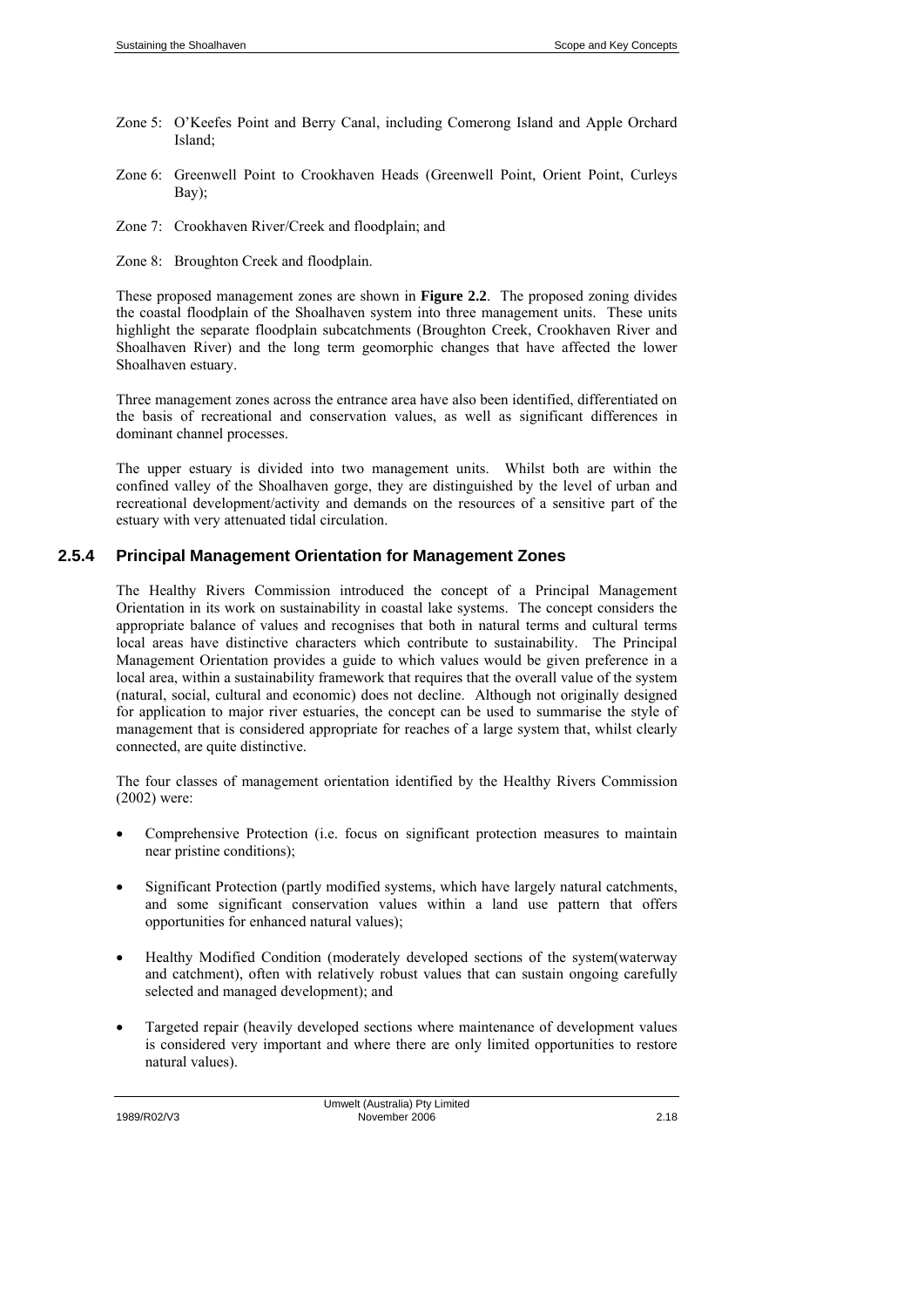**Table 2.2** suggests Principal Management Orientation for each of the eight management zones of the Shoalhaven River estuary. This value preference is taken up further in **Section 6** (acceptability of risks to values) and **Section 11,** which draws together the proposed management actions for each zone of the estuary.

| <b>Management Zone</b>                                                      | <b>Principal Management Orientation (value)</b><br>preference) |
|-----------------------------------------------------------------------------|----------------------------------------------------------------|
| Zone 1 (Burrier to Long Point)                                              | Comprehensive Protection to Significant Protection             |
| Zone 2 (Long Point to Bomaderry Creek)                                      | Significant Protection to Healthy Modified                     |
| Zone 3 (Shoalhaven River, Bomaderry Creek<br>to O'Keefes Point)             | Healthy modified                                               |
| Zone 4 (O'Keefes Point to Shoalhaven<br>Heads)                              | Significant Protection                                         |
| Zone 5 (Berry Canal, including Comerong<br>Island and Apple Orchard Island) | Significant protection                                         |
| Zone 6 (Greenwell Point to Crookhaven)<br>Heads)                            | Significant Protection                                         |
| Zone 7 (Crookhaven River/Creek and<br>floodplain)                           | Significant Protection                                         |
| Zone 8 (Broughton Creek and floodplain)                                     | Healthy modified to significant protection                     |

#### **Table 2.2: Principal Management Orientation**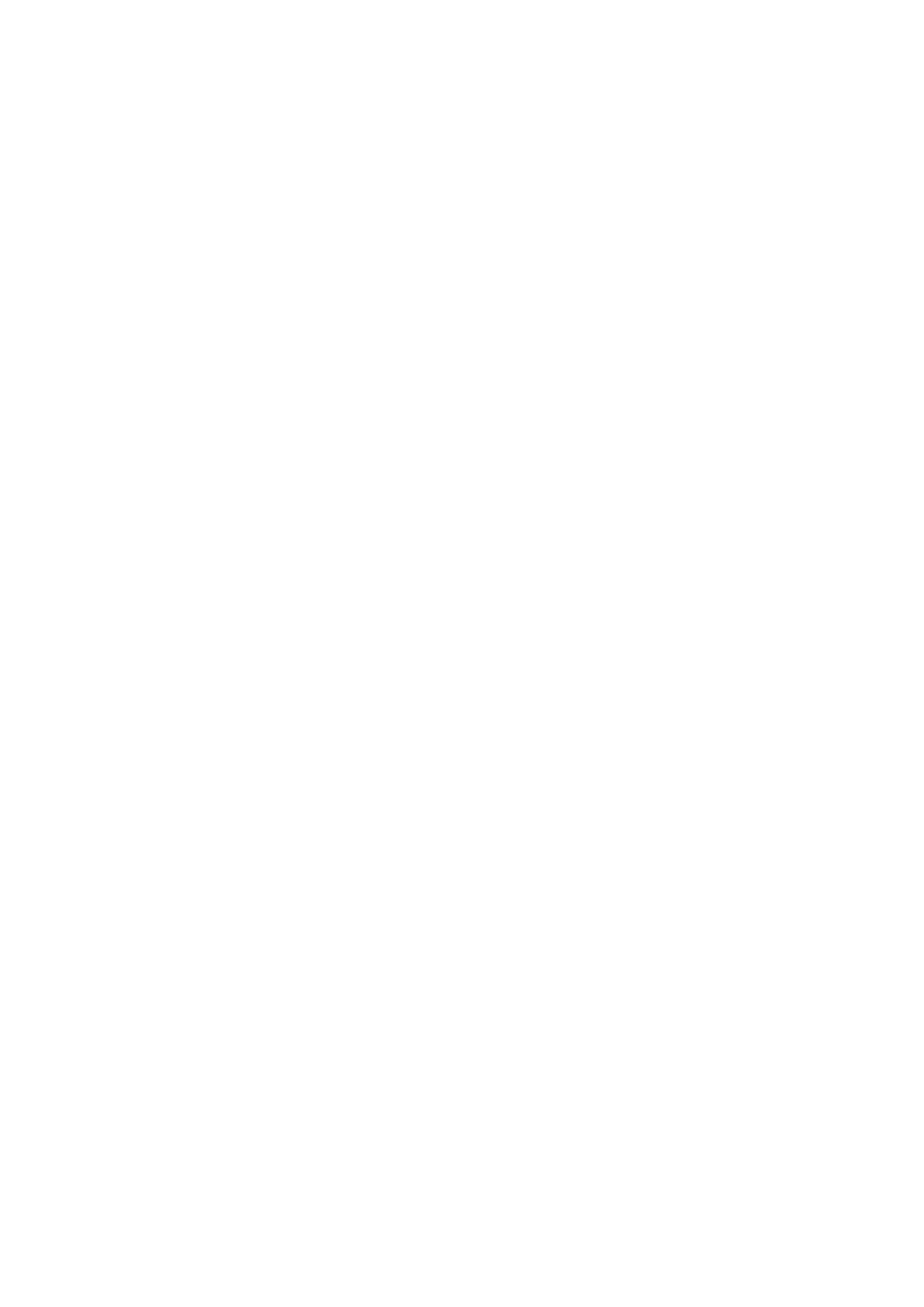## **3.0 OVERARCHING PRINCIPLES AND GUIDELINES**

The Estuary Management Plan will assist Shoalhaven City Council to demonstrate implementation of the principles of Ecologically Sustainable Development (ESD) as they pertain to the natural resources of the Shoalhaven River estuary.

These ESD principles, which are also the principles underlying the NSW Coastal Policy, include:

- intergenerational equity (what values and risks or costs are we handing on to future generations?);
- biodiversity and ecological integrity (maintain ecological processes and the structure of ecological communities);
- maintain natural capital (natural resources have intrinsic value that can be used to assess risks, costs and benefits);
- protect social integrity and social equity (sustainable regions have actively engaged communities with fair access to resources and benefits);
- economic viability (regional economies should be based on investment in activities that appreciate the natural resource constraints and opportunities, so that they are built into business planning);
- precautionary principle (action to protect threatened, highly valued resources should not be delayed while we search for certainty about processes and impacts);
- assessment of risk weighted consequences improved valuation and pricing, plus incentive mechanisms, taking all aspects of natural resource value into account; and
- avoid irreversible damage to the environment (i.e. change that is outside the range of natural variability and may shift the system into a different state).

## **3.1 COUNCIL'S STRATEGIC POSITION**

The Estuary Management Plan is one of several strategic planning documents that guide Council's approach to sustainable natural resource management. Because of its focus on system wide sustainability, the Estuary Management Plan considers social, cultural and economic issues and objectives as well as environmental ones.

Council's overall Vision statement highlights the integration required of estuary management objectives as well as foreshadowing important outcomes from estuary management.

## **Shoalhaven City Council Vision**

*We will work together in the Shoalhaven to foster a safe, attractive place for people to live, work, stay and play; where growth, development and environmental protection are managed to provide a unique and relaxed lifestyle.* 

SCC has prepared Guidelines (2003) which provide a framework for how Council will integrate ESD into both its strategic planning and all aspects of its day to day activities. Consideration of ESD principles is required under *Local Government Act* 1994.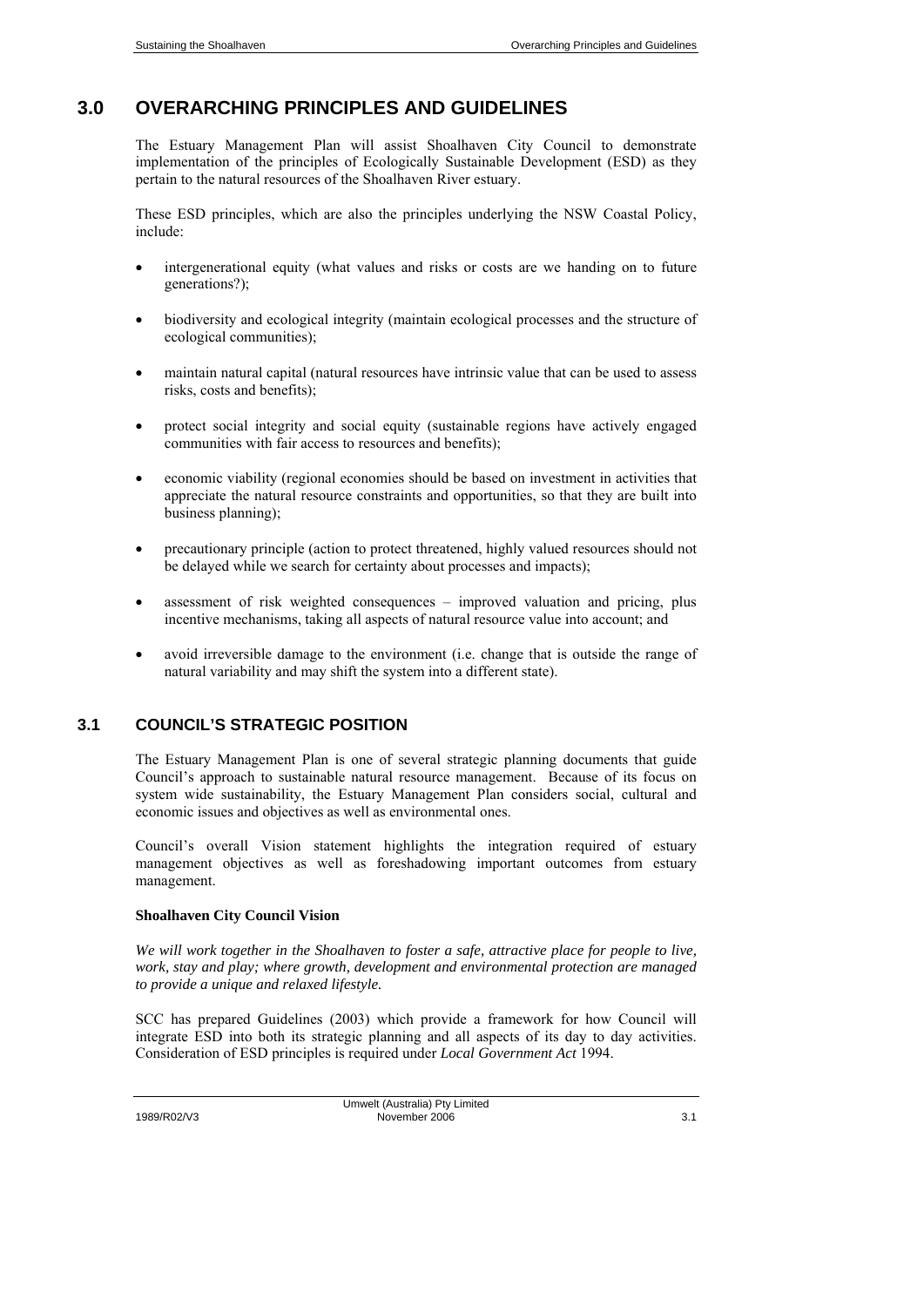ESD is an aim of the Shoalhaven City LEP:

"*to work towards an ecologically sustainable future through the proper management, development, protection, restoration, enhancement and conservation of the environment of the City*".

Several aspects of Council's ESD Guidelines are directly relevant to the scope and direction of the Estuary Management Plan, including "Task Guidelines" for all sections of Council.

**Section 5** identifies estuary management and estuary health outcomes that are considered to be consistent with Council's obligation to manage the City's resources in an ecologically sustainable manner.

## **3.2 TARGETS AND BENCHMARKING**

The NSW Natural Resources Commission has provided some generic resource condition targets for all NSW estuaries. These are noted below and have been taken into account in the Catchment Action Plan (see **Section 3.3**) and in developing objectives and satisfactory outcomes for the Shoalhaven River estuary.

## **3.2.1 NRC Resource Condition Targets**

The following targets were recommended by the Natural Resources Commission in relation to estuary condition:

- by 2015, there is no net loss of native seagrass, saltmarsh and mangrove;
- by 2015, there is a net improvement in the condition of estuaries, as assessed against the Ecosystem Integrity Index (EII) established in the National Land and Water Resources Audit (NLWRA); and
- by 2015, there is a net reduction in productive capacity (agriculture) lost due to salinity, acidity, erosion, acid sulfate soils and invasive species.

## **3.2.1.1 The Ecosystem Integrity Index**

The EII, as developed by CSIRO, has the potential to consider the following types of data, and is supplemented by a habitat condition index, water quality index, fish condition index and water quality index. The EII assesses a range of factors, including:

- eutrophication;
- chlorophyll a at the mouth, middle and upper reaches of the estuary;
- harmful algal blooms;
- turbidity (mouth, middle and upper reaches of the estuary);
- shellfish closures;
- fish/bird kills;
- pathogens;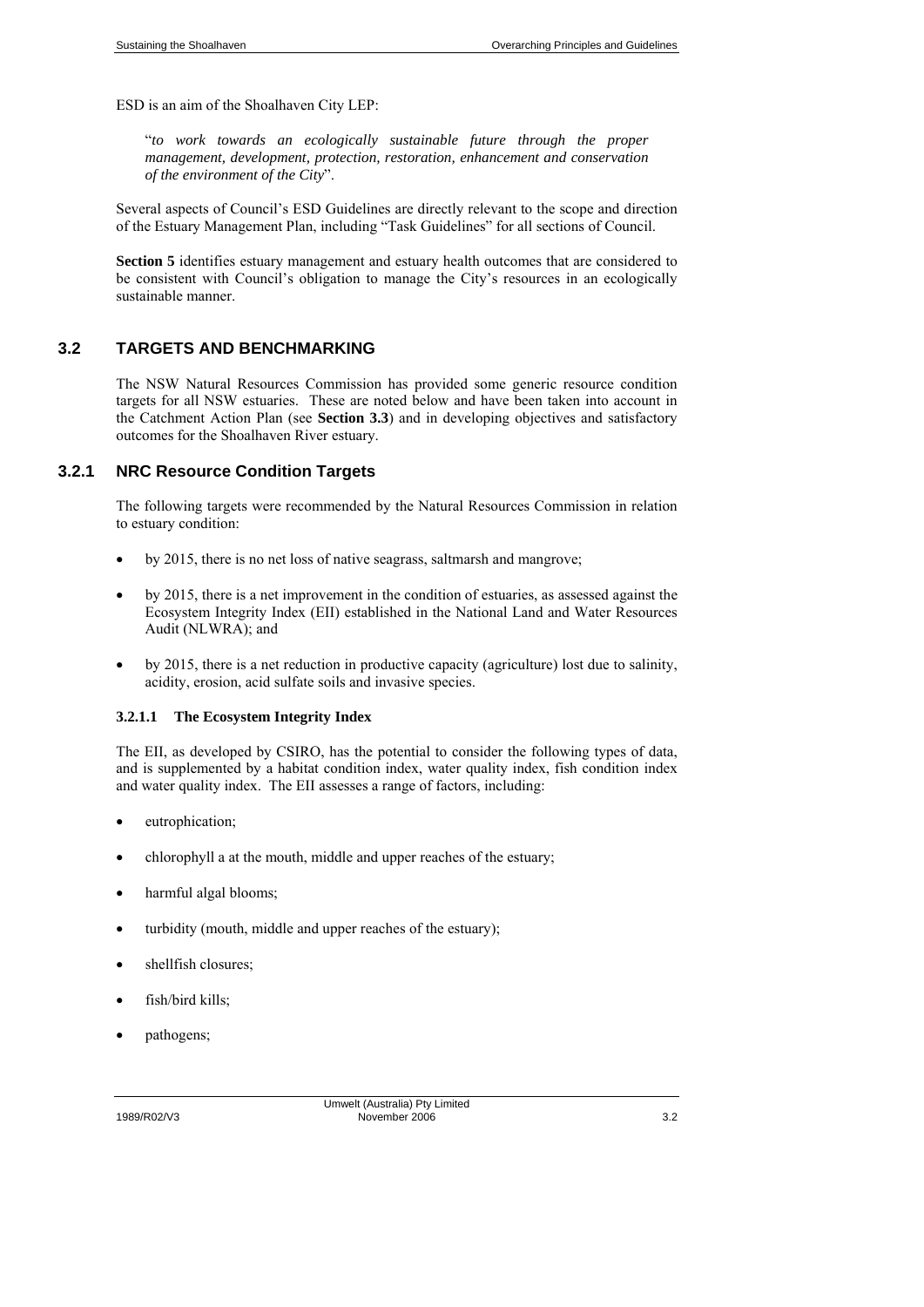- faecal coliforms (mouth, middle and upper reaches);
- critical habitat loss;
- anoxic and hypoxic events; and
- invasive species.

Insufficient data currently exists to provide a full assessment of the Index. Suggestions for practical EII parameters for the Shoalhaven River Estuary are provided in **Section 7.1.1**.

## **3.3 CATCHMENT ACTION PLAN AND INVESTMENT STRATEGY**

The Southern Rivers Catchment Management Authority has prepared a single Catchment Action Plan and Investment Strategy (2005) for the whole of the Authority area. The document is currently in final draft form, awaiting endorsement by the Minister for Natural Resources. Once endorsed, the CAP will be current for ten years (2006-2016). In this document, the overarching target for coastal and marine parts of the catchment area refers to an improvement in the condition of coastal and estuarine environments above current levels (as measured by the EII). Importantly, the overall target also refers to this improvement being achieved by a partnership between state and local government, industry and residents. The preparation and implementation of this Estuary Management Plan is an example of such a partnership.

The Catchment Action Plan includes five Management Targets for coastal and estuarine landscapes. Target 1 refers specifically to the open coastline, but Targets 2 to 5 relate (at least in part) to estuarine landscapes. These targets are noted below, and the Estuary Management Plan contains actions that give effect to the targets (see **Sections 8** to **11**).

The CAP also includes a range of targets for community and partnerships, biodiversity, soil and land capability and water management that are relevant to the Estuary Management Plan. These are noted in **Section 3.3.1**.

Note that the time frame for all the CAP coast and estuary targets is around ten years, with limited guidance on intermediate achievements and outcomes.

#### **Target 2: Protecting and Rehabilitating Estuaries**

*By 2016, maintain or improve the condition of estuaries through development and implementation of natural resource management plans (including estuary management plans).* 

The CAP is not specific about the types of actions or appropriate performance indicators relating to this target, although clearly the preparation and adoption of an Estuary Management Plan for the Shoalhaven is a step towards improved estuary health. The CAP also refers to the value of including both Aboriginal community representatives and estuary users (oyster farmers, commercial and recreational fishers) in management actions and in the preparation of subsidiary or sectoral plans (such as Fishery Management Strategies) to support the overall direction of estuary management (see also Target 3).

The CAP lists a variety of indicative "projects" that would illustrate the activities outlined. These indicative projects are noted below (**Table 3.1**), together with a reference to how the Estuary Management Plan has further developed the concept into specific recommendations for programs of actions.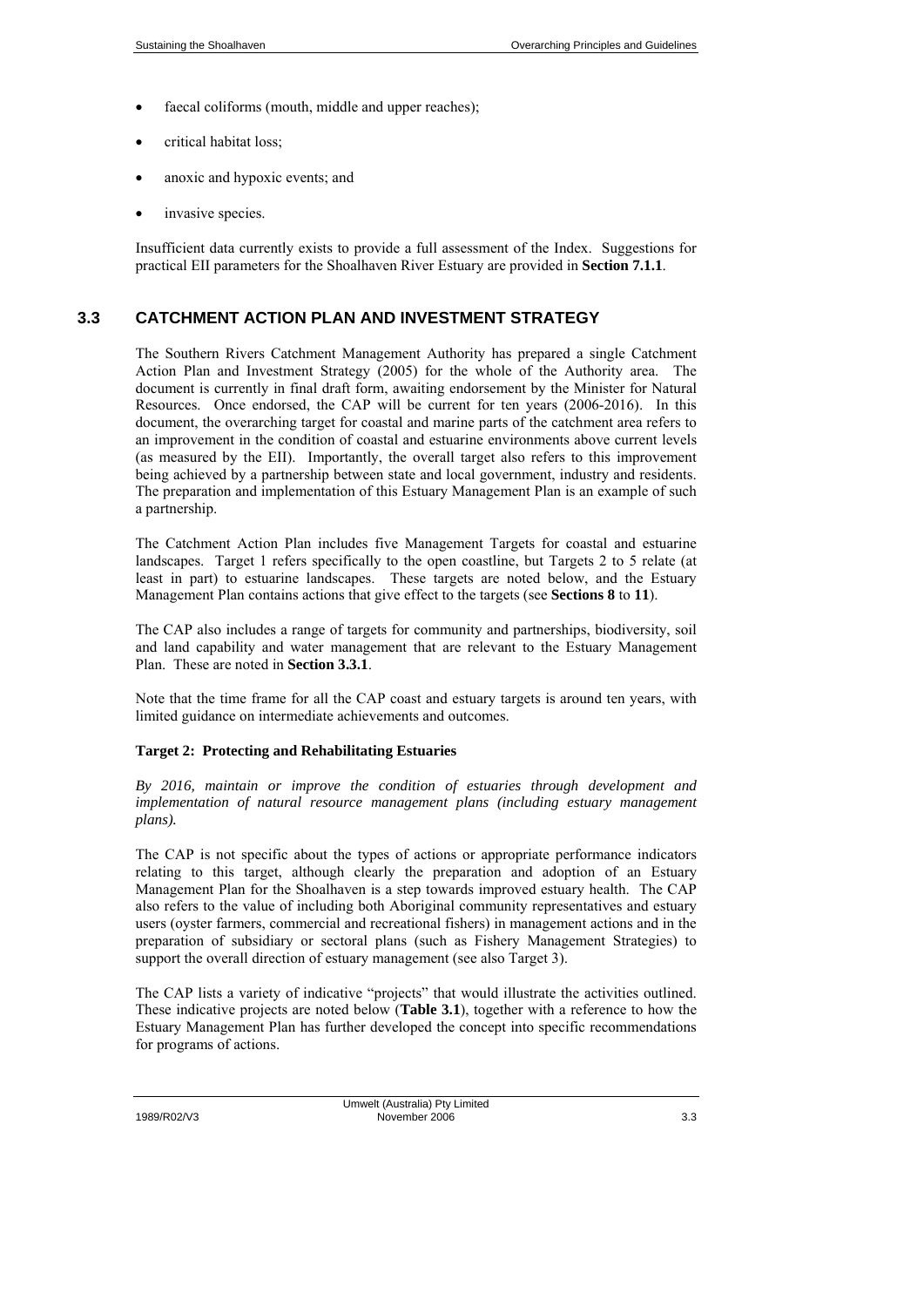| <b>CAP Indicative Project Concepts for</b><br>improved estuary health                                                                          | <b>Section of Estuary Management Plan</b><br>providing more information                                                                                                                                                                                                                                                                                                                                                                                                                                                                                                                                                                                                                                                                                                            |
|------------------------------------------------------------------------------------------------------------------------------------------------|------------------------------------------------------------------------------------------------------------------------------------------------------------------------------------------------------------------------------------------------------------------------------------------------------------------------------------------------------------------------------------------------------------------------------------------------------------------------------------------------------------------------------------------------------------------------------------------------------------------------------------------------------------------------------------------------------------------------------------------------------------------------------------|
| Support estuary users (oyster growers and others)<br>in attempts to remediate water quality.                                                   | Maintaining suitable water quality for oyster<br>production (to meet specified health standards for<br>uncooked seafood) is a major challenge for oyster<br>growers, and all oyster growers are part of the<br>industry Quality Assurance Program. DPI is<br>working on a whole of coast strategy for ensuring<br>suitable estuarine waters for oyster production<br>(see Section 4.8). The current implementation of<br>the QAP in the Shoalhaven estuary is discussed<br>in Section 4.8, together with information about<br>issues that remain to be addressed, to minimise<br>risks to sustainable oyster production. Actions to<br>support a sustainable oyster industry in the<br>Shoalhaven River estuary are discussed in<br>Section 10.4.                                  |
| Protect and improve aquatic habitat for fish -<br>seagrass, saltmarsh and mangroves (see NRC<br>targets in Section 3.3.1).                     | Umwelt 2005 describes the current status of these<br>communities in the Shoalhaven and the threats to<br>meeting the NRC objective, particularly for<br>saltmarsh. Proposed measures to retain the<br>balance of saltmarsh and mangrove habitat, as<br>well as to protect seagrass beds are discussed in<br>Sections 9.3, 9.4 and 9.5. Other aspects of<br>riparian vegetation restoration, which<br>complement aquatic habitat protection measures,<br>are discussed in Section 9.2.                                                                                                                                                                                                                                                                                              |
| Remove barriers to fish passage (design and<br>location of weirs, road crossings and flood gates).                                             | DPI has been implementing a program for<br>removal of priority barriers to fish passage in<br>NSW estuaries for several years (Bring Back the<br>Fish program). In the Shoalhaven estuary, the<br>management of fish passage is linked particularly<br>to the management of acid sulfate soils and flood<br>gates. Proposed enhancement actions are<br>discussed in Section 9.1.                                                                                                                                                                                                                                                                                                                                                                                                   |
| Reduce excessive sediment and nutrient load<br>entering estuaries, including working with<br>catchment land users to control nutrient exports. | Sediment loads in the Shoalhaven River estuary<br>are contributed from catchment runoff, from bank<br>erosion along the estuary (generally alluvial<br>floodplain sediments) and from incursion of<br>marine sediments in the lower estuary.<br>Sections 8.3 and 8.4 address bank erosion<br>controls and other measures. Local nutrient and<br>organic loads also increase when floodplain<br>banks are eroded. Nutrient loads are also<br>affected by stormwater runoff from urban areas<br>and from floodplain land uses (such as dairying).<br>All of these sources are generally well known and<br>a variety of programs are in place. These are<br>discussed in Sections 4.3, 8.3 and 8.4, together<br>with suggestions for improved targeting or<br>enhancement of actions. |
| Reduce impacts on estuaries from industrial<br>discharges.                                                                                     | Industrial land uses in the Shoalhaven are limited<br>to the Bomaderry industrial area. Licensing and<br>development consent controls are in place on<br>major industries in this area (see Section 4.1.1<br>and Umwelt 2005).                                                                                                                                                                                                                                                                                                                                                                                                                                                                                                                                                     |

|  | Table 3.1 - Projects nominated by the CAP |  |  |
|--|-------------------------------------------|--|--|
|  |                                           |  |  |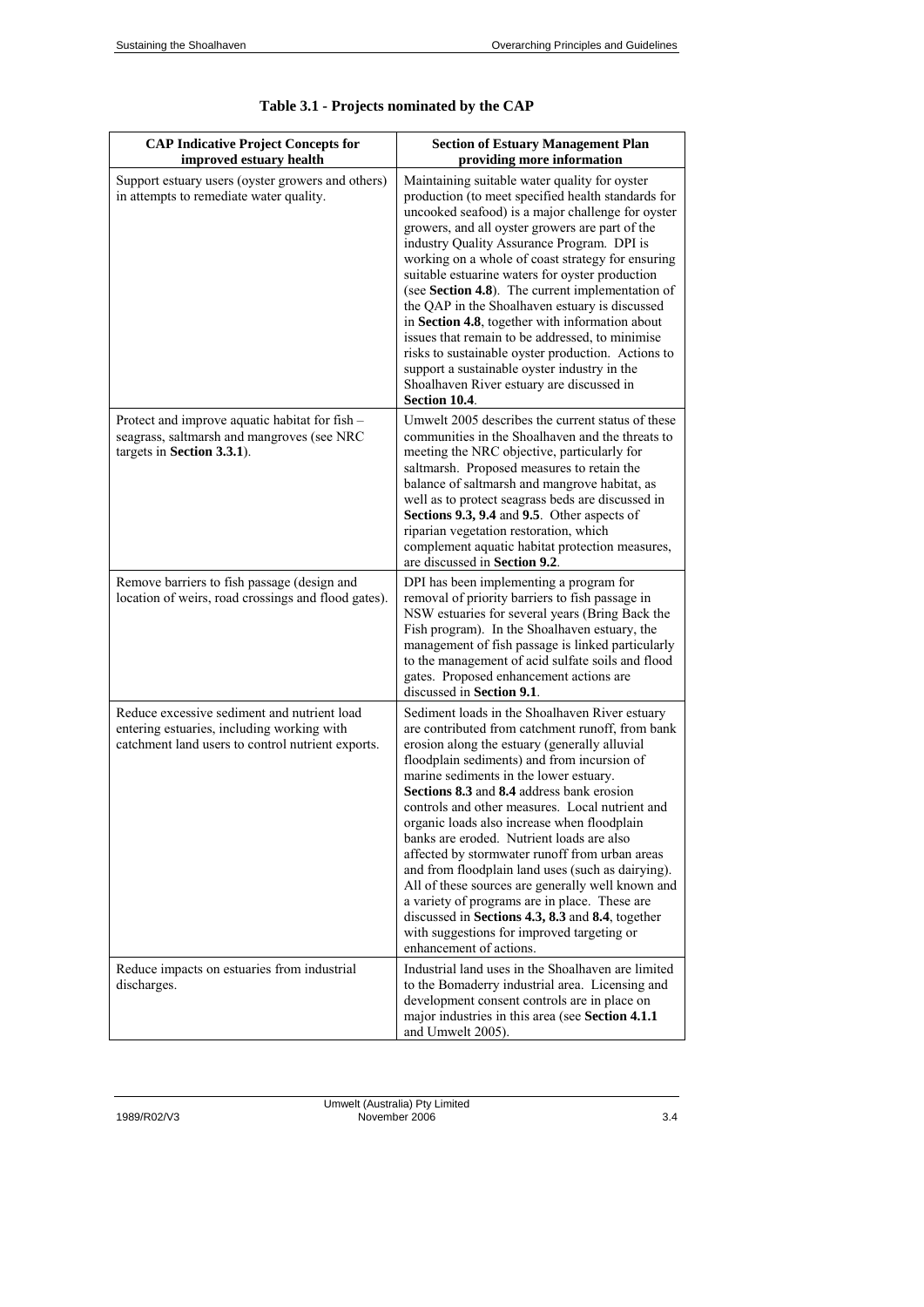| <b>CAP Indicative Project Concepts for</b><br>improved estuary health                                        | <b>Section of Estuary Management Plan providing</b><br>more information                                                                                                                                                                                                                                                                                                                                                                                                                                                                                                                                                                                                                                                                                             |
|--------------------------------------------------------------------------------------------------------------|---------------------------------------------------------------------------------------------------------------------------------------------------------------------------------------------------------------------------------------------------------------------------------------------------------------------------------------------------------------------------------------------------------------------------------------------------------------------------------------------------------------------------------------------------------------------------------------------------------------------------------------------------------------------------------------------------------------------------------------------------------------------|
| Manage freshwater flows into the estuary.                                                                    | The updated Estuary Data Compilation Study<br>(Umwelt (2005)) discusses the current situation in<br>terms of water extraction and fresh water flow<br>management.                                                                                                                                                                                                                                                                                                                                                                                                                                                                                                                                                                                                   |
| Manage tidal flows into the estuary (dredging and<br>entrance management policies).                          | The Estuary Management Plan supports maintenance<br>of a permanent navigable channel, protected by<br>seawalls at Crookhaven Heads. The Plan highlights<br>the interaction between this entrance, the ongoing<br>adjustments to Berrys Canal and the intermittent<br>nature of the Shoalhaven Heads entrance. The<br>Entrance Management Policy for Shoalhaven Heads<br>(see Section 8.2.1) focuses on minimum<br>intervention, except when properties are threatened<br>by flooding and there is a companion policy about<br>floor levels and property acquisition in flood prone<br>areas. Council is reviewing the triggers in the<br>entrance management policy in the light of new<br>information about potential flooding in the<br>Shoalhaven Heads village. |
| Manage Acid Sulfate Soils.                                                                                   | The acid sulfate soils in the Broughton Creek<br>catchment have been extensively studies and were<br>recognised as an ASS 'hot spot" in the (then) DLWC<br>strategy in the 1990s. Ongoing actions in this area<br>are discussed in <b>Section 4.1.1</b> . On the Crookhaven<br>floodplain, recent studies have been conducted to<br>review the significance of any ASS threats (see SCC<br>2006).                                                                                                                                                                                                                                                                                                                                                                   |
| Manage riparian vegetation (including riparian<br>vegetation incentives program).                            | The Shoalhaven estuary study area (estuary and<br>floodplain) contains examples of 12 EECs. Almost<br>all of these are threatened by either bank erosion<br>(e.g. at Comerong Island) or by various aspects of<br>floodplain management. In addition, existing efforts<br>to control bank erosion and restore riparian habitat<br>have focused on mangrove, reed bed and swamp oak<br>replanting (see Section 4.1). Proposed future actions<br>to restore riparian habitats and protect critical<br>remnant habitats are described in <b>Sections 9.2</b> and<br>9.3.                                                                                                                                                                                               |
| Ongoing estuary health indicator monitoring<br>program (selection of appropriate indicators and<br>testing). | This project is critical to meeting the primary targets<br>for estuary health – without an agreed, practical suite<br>of indicators and a relevant data collection program,<br>it will not be possible to evaluate trends in estuary<br>health. Progress towards a meaningful indicator and<br>monitoring program and proposals for the estuary<br>are discussed in Section 7.1.1.                                                                                                                                                                                                                                                                                                                                                                                  |
| Implement Estuary and Coastal Lakes Incentives<br>Program.                                                   | Shoalhaven City Council has received grants<br>totalling \$150,000 from the Incentive Program for<br>estuary management actions in 2006 - for bank<br>protection works at Greenwell Point and Nowra<br>Rowing Club (see Section 10.3). Council has also<br>received funds from the Environmental Trust for<br>remediation of the old Nowra Gasworks site, which<br>is approximately 500 metres from the bank of the<br>estuary.                                                                                                                                                                                                                                                                                                                                     |

| Table 3.1 - Projects nominated by the CAP (cont.) |  |  |  |  |  |  |
|---------------------------------------------------|--|--|--|--|--|--|
|---------------------------------------------------|--|--|--|--|--|--|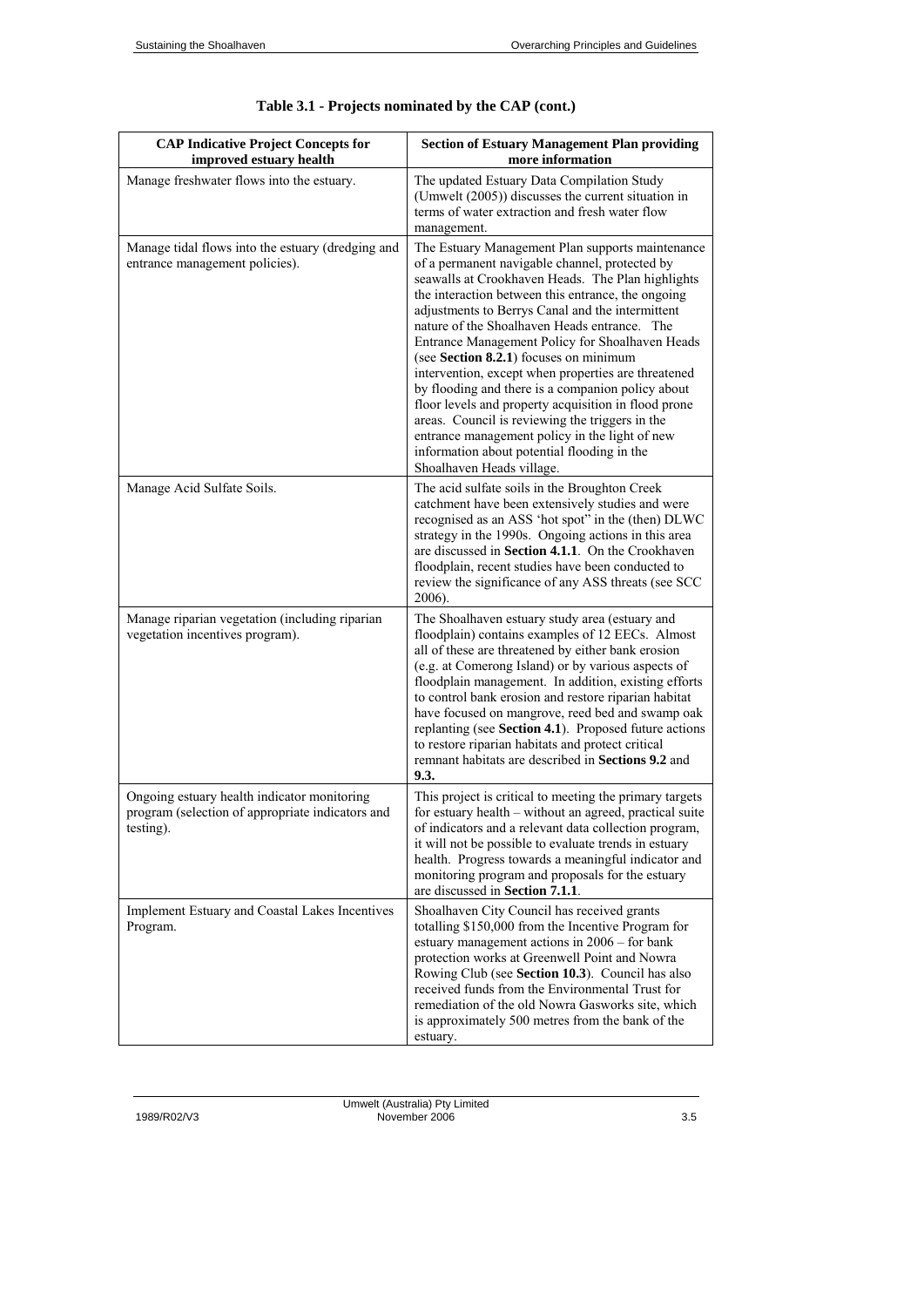#### **Target 3: Sustainable Management of Aquatic/Marine Resources**

*By 2016, Best Management Practices have been developed and adopted by key aquatic/marine industries, providing for the sustainable use of aquatic/marine resources.* 

The performance indicators identified in the CAP are principally directed at improving the awareness and engagement in good practices of commercial, recreational and Indigenous fishers. Whilst much of this activity is managed by DPI through industry based fishery management advisory committees, the CMA has expressed an interest in providing an additional natural resource management perspective. Of particular note, apart from general industry engagement, is the reference to preparation of an Indigenous aquaculture strategy in the Southern Rivers CMA area.

#### **Target 4: Protecting Aquatic/Marine Biodiversity**

*By 2016, active management arrangements are implemented in order to protect or improve all key aquatic habitat areas (including listed threatened/endangered species and ecological communities), in partnership with relevant authorities and user groups.* 

There are 12 EECs identified in the Shoalhaven estuary and floodplain. However, the focus of this program through the CMA appears to be more on open coastal environments than on estuaries. Notwithstanding this focus, the Estuary Management Plan contains several significant actions for the protection of important estuarine habitats.

#### **Target 5: Conducting Strategic Coastal and Marine Research**

*By 2007, a research strategy will be developed to improve scientific knowledge and understanding of coastal, estuarine and marine environments and processes, to be progressively implemented by 2016s.*

The Shoalhaven River Estuary Data Compilation Study (Umwelt 2005) noted both the extent of previous studies of estuary processes and estuary status, and the low level of information currently available about some important issues. The Estuary Management Plan highlights the importance of monitoring and research projects to help improve certainty about likely changes associated with climate change and sea level rise, as well as better understanding the sensitivity of estuary morphodynamic processes.

Further audit style studies of aquatic and wetland habitats are also recommended so that long term changes can be gauged.

## **3.3.1 Other CAP targets relevant to estuary management**

In addition to specific targets for coast and estuary management, the CAP identifies the following targets for aspects of catchment management that have relevance for the management of the estuary. These targets have been taken into account in preparing and evaluating the management actions presented in **Sections 8** to **11** of the Estuary Management Plan.

#### **Community and Partnerships Catchment Targets**

• C4 - By 2016 there will be an increase in community awareness, knowledge and skills in relation to natural resource management and an increase in the adoption of practices that improve natural resource outcomes.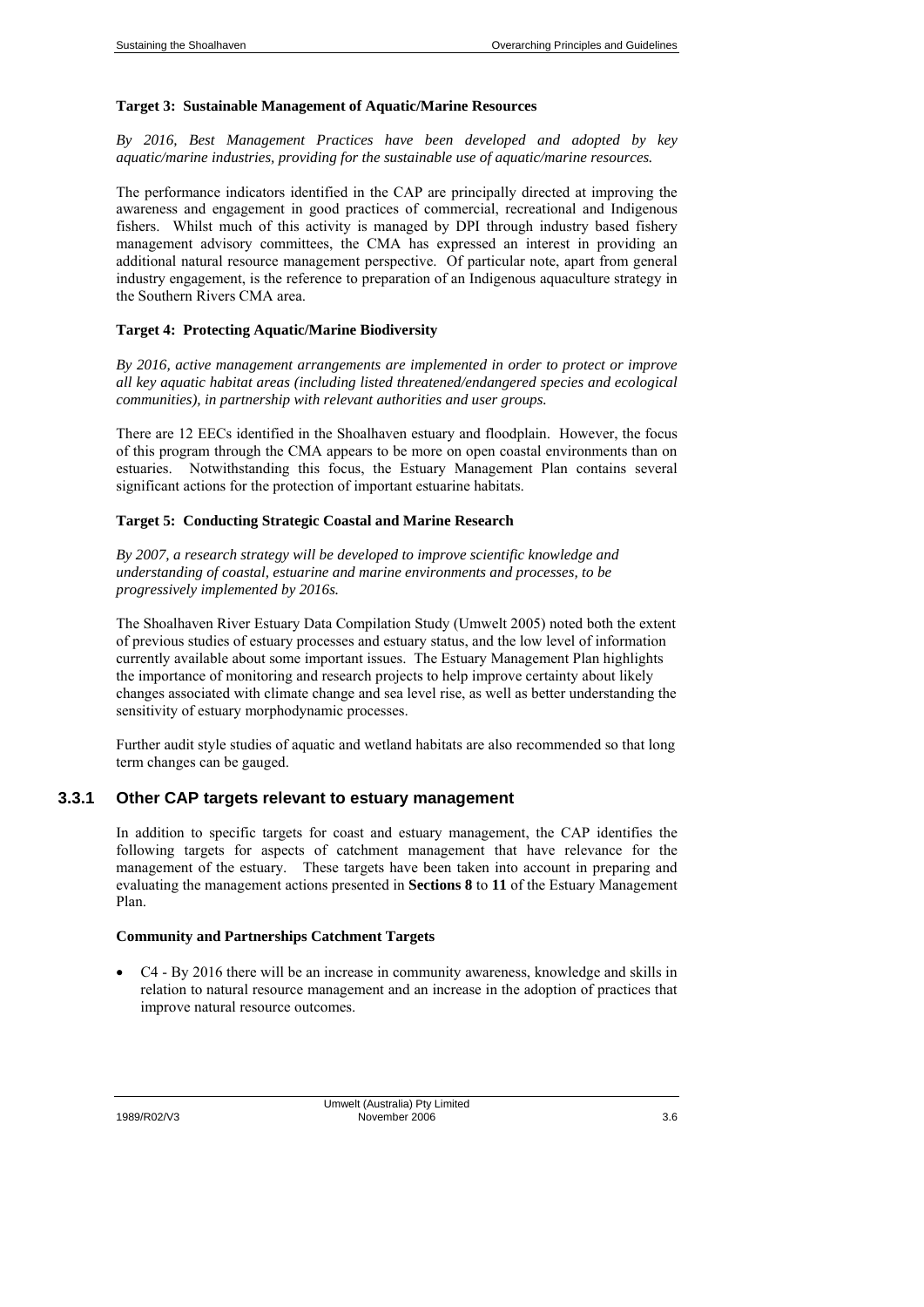• C5 – By 2016 an effective mix of incentives, regulation, education and community support programs will be in place to achieve the biophysical targets of the Catchment Action Plan.

#### **Biodiversity Catchment Targets**

• B4 - By 2016 the priority recovery actions identified in the Southern Rivers Threatened Species strategy will have been implemented.

#### **Soil and Land Capability Catchment Targets**

- SLC4 By 2016 manage according to best practice:
	- all exposed acid sulfate soils; and
	- all land identified as having an active acid sulfate soil risk within its capability.

#### **Water Management Catchment Targets**

- $W2 By 2016$  the quality of priority water bodies will be maintained or progressively improved.
- $W_5(a) By 2016$  an additional 2,000ha of riparian vegetation will be actively managed for improved ecosystem condition.
- $W_5(d) By 2016$  priority actions and works will be implemented to protect and enhance 40 wetlands of national and regional importance identified as priorities.
- $W_5(e) By 2011$ , local environment plans (LEPs) will incorporate minimum vegetated buffer distances to protect waterways from impacts of development.

## **3.3.2 SRCMA Estuary Benchmarking Project**

The Catchment Action Plan and Natural Resource Commission both refer to evaluating the performance of estuary management activities by referring to improved estuary condition in terms of the parameters used in the National Land and Water Resources Audit. The Shoalhaven River estuary was included in the NLWR Audit, and its condition was considered to be poor. The NLWRA used the concept of an Ecosystem Integrity Index to provide an integrated measure of estuary health or condition. However, the audit assessment had access to very limited information about the Shoalhaven River estuary. There was no information to assess many of the parameters included in the Audit process.

More recently, the CRC for Coastal Zone, Estuary and Waterway Management (CRC 2004) has prepared a detailed report on appropriate indicators of estuary and coastal health for use in natural resource management monitoring programs. The CRC presents indicators for two aspects of estuarine habitat integrity:

- estuarine habitat condition (drawing on the presence of various stressors of estuarine habitats); and
- estuarine habitat extent and distribution.

Stressors include a variety of processes and process driers, including hydrodynamics, freshwater flow regime, habitat removal or disturbance, presence of toxicants, pathogens etc. A range of indicators is considered in relation to each of these stressors.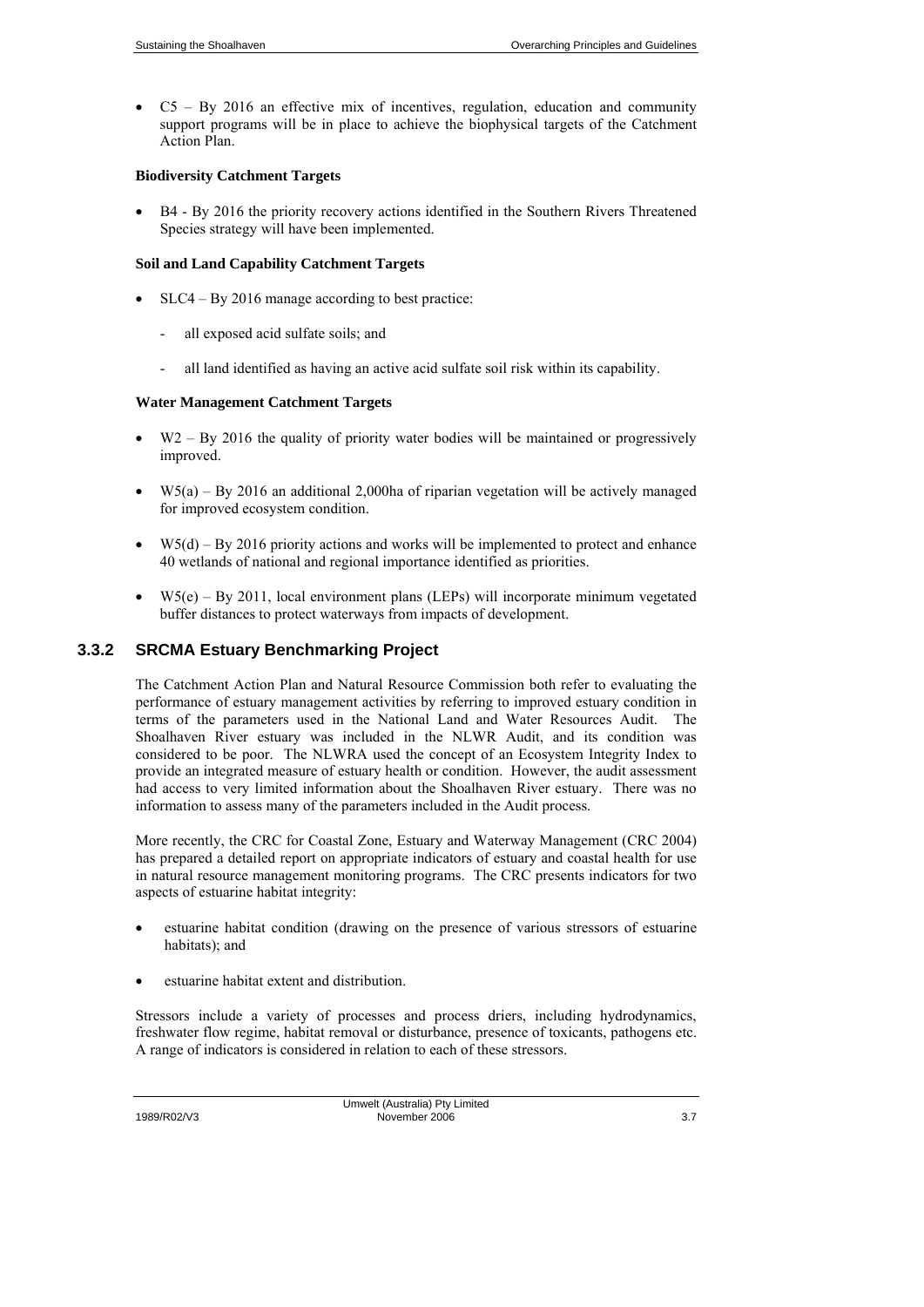Based on the guidance provided in the CRC report, the following indicators could be considered for ongoing monitoring of the health of the Shoalhaven river estuary.

*Morphodynamic stressors and indicators*:

- estuary mouth opening and closing;
- pH;
- salinity; and
- sedimentation and erosion rates.

*Biological stressors and indicators*:

- Chlorophyll-a;
- targeted pathogen monitoring (only near oyster leases or swimming areas); and
- algae.

*Habitat extent*:

- extent/distribution of key habitat types (seagrass, saltmarsh, specific EECs, reedbeds); and
- seagrass depth range.

The NSW Natural Resources Commission and the SRCMA recognise the importance of having a clear benchmark of estuary condition against which future changes can be assessed. The SRCMA also recognises the problems (meaningful data sets and resources) associated with direct application of the full suite of EII parameters.

The SRCMA is commencing a new estuary benchmarking project which will identify suitable variables to be regularly monitored in the estuaries within its boundaries. The project will provide a benchmark for each estuary using the selected variables. The project will continue for approximately twelve months and will be supervised by an expert scientific panel.

Variables which are likely to be included are:

- turbidity;
- chlorophyll-a;
- faecal coliforms;
- critical habitat loss;
- invasive species; and
- ecosystem events, such as shell fish closures, fish/bird kills, anoxic and hypoxic events, algal blooms, oil spills etc.

This suite of potential indicators of estuary health implements the key morphodynamic, biological habitat stressors and indicators noted by the CRC.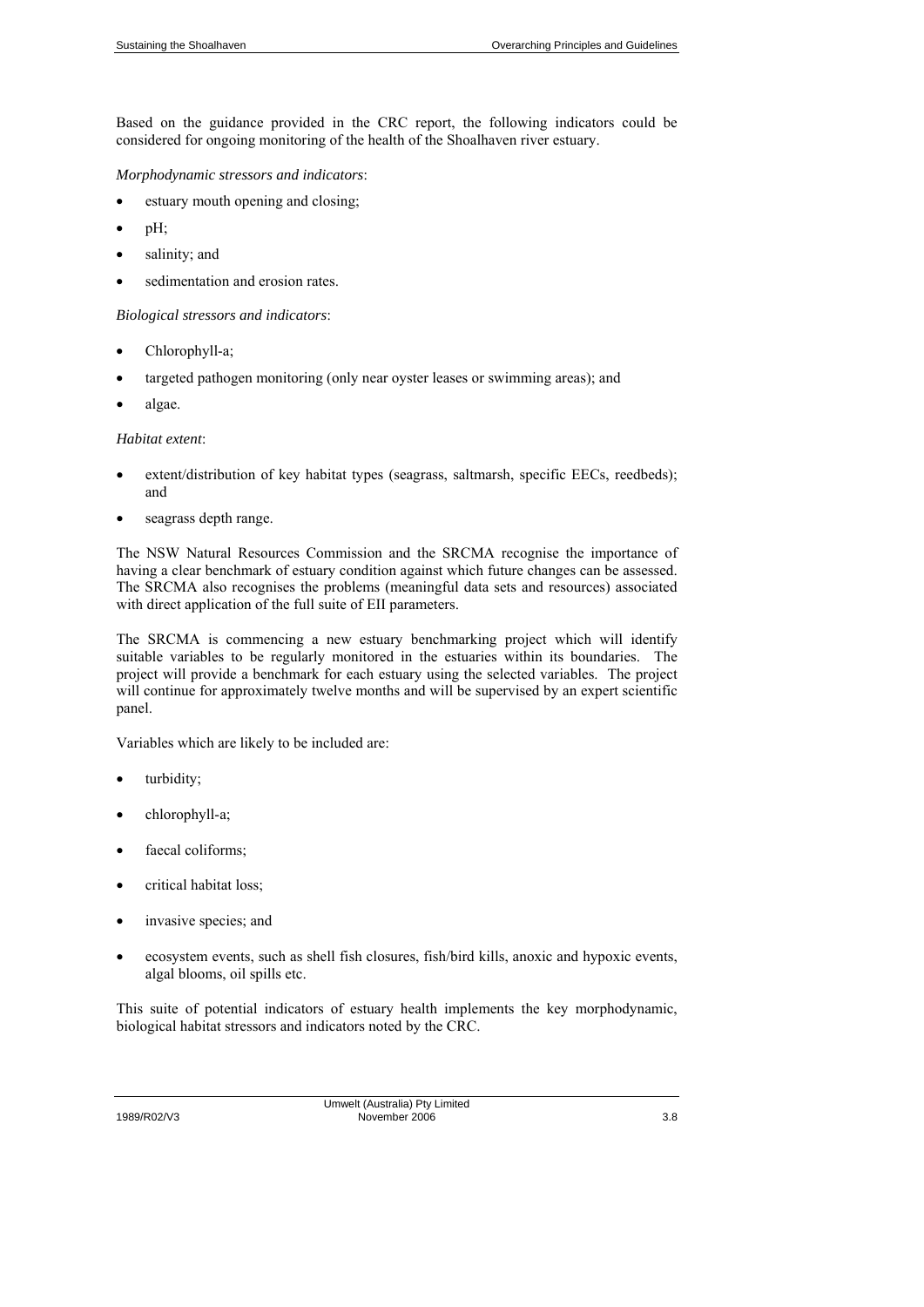As noted in **Section 7.1.1**, the results of the benchmarking project and ongoing monitoring against the selected benchmark indicators will be a key tool for future assessment of the success of natural resource management measures in the Shoalhaven River estuary.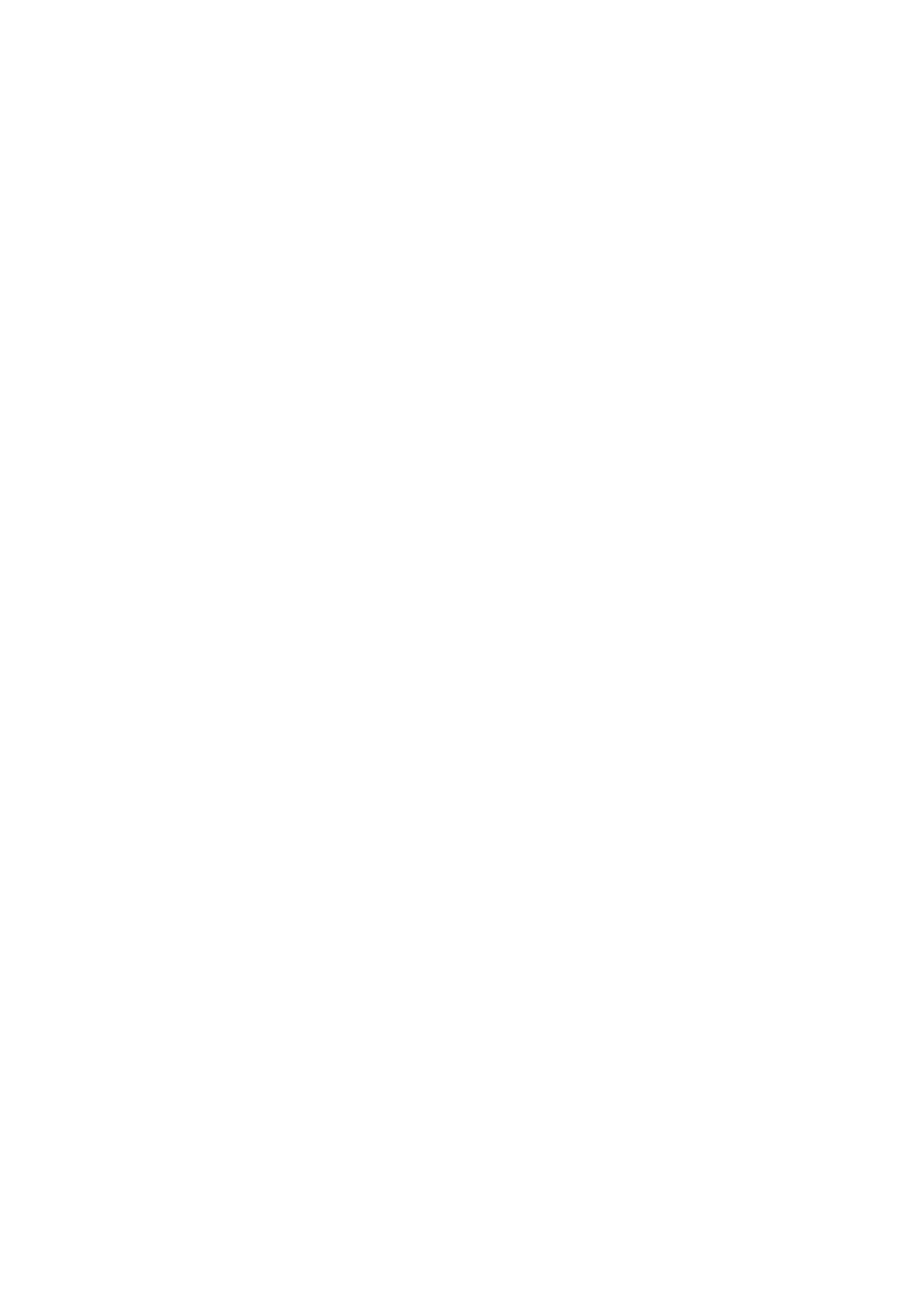# **PART 2: COMPONENTS OF SUSTAINABLE ESTUARY MANAGEMENT**

This part of the Estuary Management Plan reviews the values of the Shoalhaven River estuary and its associated floodplain and considers the significance of threats to those values. The significance of threats is discussed firstly in qualitative terms (**Section 4**) and then refined using a simple risk assessment process (see **Sections 6** and **Appendix 1**). **Section 5** sets out the objectives for managing the estuary.

## **4.0 VALUES OF THE SHOALHAVEN RIVER ESTUARY**

As noted in **Section 2**, values in natural resource management context are statements about the ways in which the landscape context of people's lives is important, and about how they intend to contribute to decisions about the management of that landscape context.

This section explores and details the full range of values of the Shoalhaven River estuary, identified by Council, State and Commonwealth agencies, local residents and businesses and visitors to the region. It includes previous statements about the values of the Shoalhaven community in relation to the value of the estuary, as well as contributions made by community embers during the preparation of the Estuary Management Plan.

As noted in **Section 2**, there is potential for extensive overlap of values between the various stakeholders, but also potential for widely divergent views on some values. By understanding the range and intensity of values, management strategies that provide the best net value outcome for the natural system and for the community can be negotiated.

Shoalhaven City Council has adopted the following value statements to guide its operations (**Table 4.1**). Each of these values is relevant to the management of the Shoalhaven River estuary and is consistent with views expressed by individuals from the Shoalhaven community during the current project.

| Common values with the wider community                                                | Additional values upheld by Councillors and<br>staff               |
|---------------------------------------------------------------------------------------|--------------------------------------------------------------------|
| • Preserving and enhancing our lifestyle.<br>Protecting the beauty of the Shoalhaven. | Council's role as custodian for present and<br>future generations. |
| Encouraging a sense of community in our<br>villages and towns.                        | Honesty, impartiality and consistency in<br>decision making.       |
| Equal access to services for all people.                                              | Efficiency and effectiveness.                                      |
| Recognising the needs of all groups.                                                  | Provision of quality innovative services.                          |
| Creating opportunities for employment.                                                | Working with the community.                                        |
|                                                                                       | Being a responsible employer.                                      |

## **Table 4.1 - Shoalhaven City Council Value Statements**

**Sections 4.1** to **4.10** elaborate on the biodiversity, social, cultural, economic and scientific values of the Shoalhaven River estuary. Each of these sections also provides information about current or likely future threats to the values of the study area.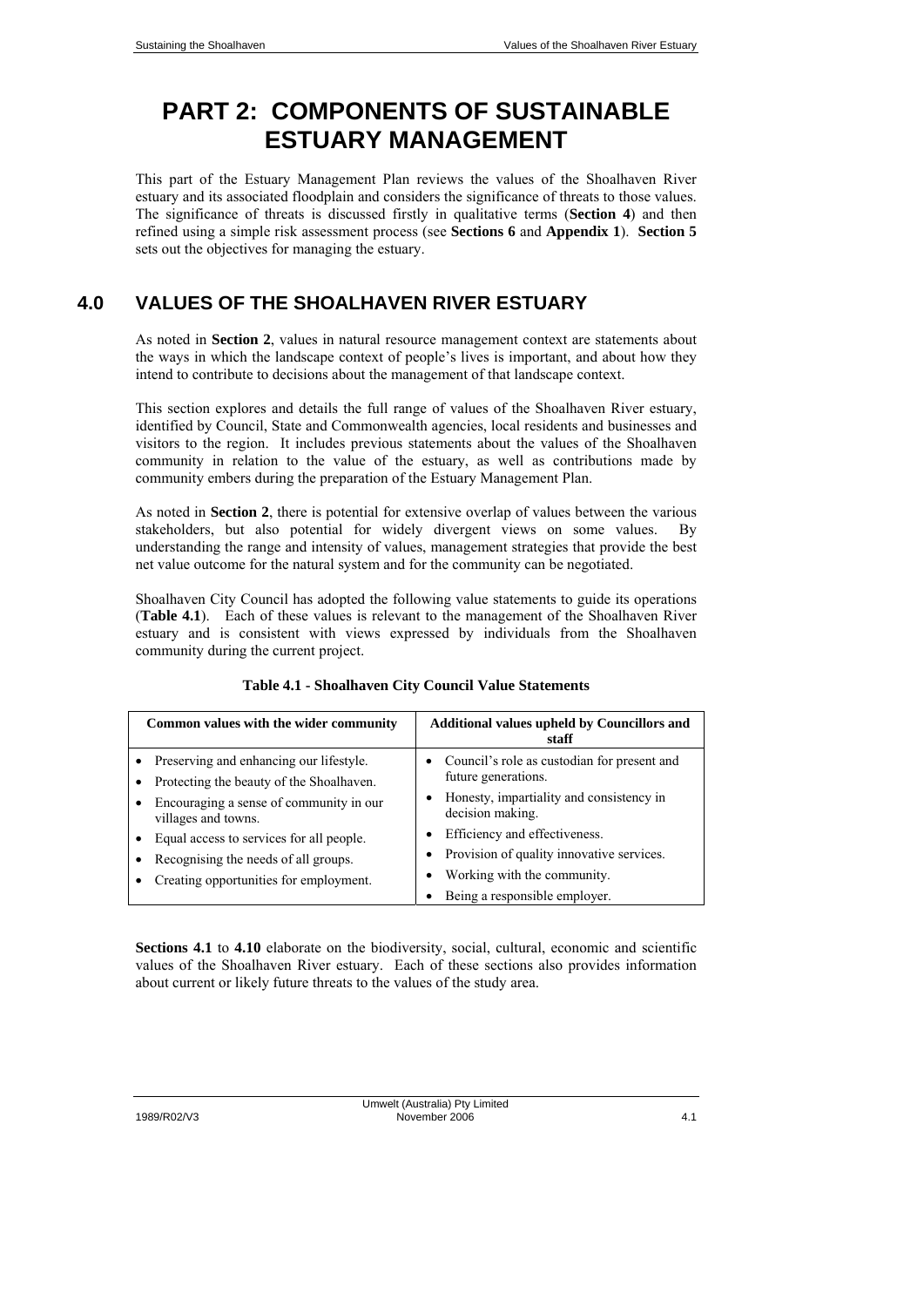## **4.1 ECOLOGICAL AND BIODIVERSITY VALUES**

Residents and visitors value the "clean" water of the Shoalhaven River estuary, which supports healthy estuarine ecology, primary production and water based recreation. Whilst there are occasional non compliances with ecological and public health guidelines for water quality (see **Section 4.8.1** for details about water quality management issues associated with the oyster industry in the lower estuary, and **Sections 4.1.1** and **4.8.1** in relation to acid sulfate impacts), the overall community image of the estuary is one of variable but good water quality.

Examples of variability and their ecological influences are reported by anglers in the upper estuary. During periods of low flow, such as occurred in the period 2001 to 2004, the salinity of the upper estuary increases under persistent tidal influence. Fisherman report an influx of jelly fish in the upper estuary at this time, together with increased algae in the estuary and a change in the distribution of fin fish targeted by recreational fishers

The estuarine wetlands of the Shoalhaven River estuary are amongst the most extensive on the NSW south coast. Mapping by DPI and NLWR audit indicate that the estuary contains approximately 1 km<sup>2</sup> of seagrass (primarily Zostera) (4.9% of the estuary area),  $3.5 \text{ km}^2$  of mangrove (17% of estuary area) and  $1.5 \text{ km}^2$  of saltmarsh (7.4% of estuary area). The distribution of aquatic communities, as mapped by DPI in 2004, is shown in **Figure 4.1**. The largest area of littoral rainforest on the south coast is located on Comerong Island.

Extensive areas in the lower estuary, including Comerong Island, Bevan/Old Man Island and the margins of Curleys Bay have been mapped as SEEP 14 wetlands. Both the estuarine wetlands of the Shoalhaven/Crookhaven Estuary and Coomonderry Swamp (freshwater wetland) are listed in the Directory of Important Wetlands in Australia.

Coomonderry Swamp is the largest freshwater wetland on the south coast and is in good condition. It provides drought refuge and habitat for sensitive species. Although the area of other freshwater wetlands on the Shoalhaven floodplain has been greatly reduced, the floodplain and estuarine wetlands of the lower Shoalhaven still contain large areas of Endangered Ecological Communities (EECs), with eight EECs represented across this part of the study area. The distribution of EECs is shown in **Figures 4.2a** and **4.2b**.

Parts of the Shoalhaven River estuary have particular value as habitat for migratory wading birds. The sand shoals inside Shoalhaven Heads and the wetlands on Comerong Island are important habitat areas for some 90 species of shore birds and waders, including 27 species that are subject to international agreements. The lower estuary is of international significance for the Pacific Golden Plover and the Double Banded Plover (the Comerong Island Nature Reserve has half the known NSW population of this species), Eastern Curlew and Whimbrel. Other species of State and National Significance include the Pied Oystercatcher, Sooty Oystercatcher, Ruddy Turnstone, Bar Tailed Godwit, Greenshank and Red Necked Stint (DEC 1998). The Little Tern, Red Capped Plover and Pied Oystercatcher are known to breed on the Shoalhaven sandpit.

DEC (2005) identifies the Shoalhaven local government area as a "stronghold" for the green and golden bell frog in NSW. Significant populations are known to occur in Coomonderry Swamp (partly within Seven Mile Beach National Park), and in wetlands on the Crookhaven floodplain (Greenwell Point, Brundee Swamp, Saltwater Swamp and parts of Currumbene State Forest). The Crookhaven floodplain populations are on land partly managed by DECC (e.g. Brundee and Saltwater Swamp Nature Reserves), partly managed by Council, private land and land managed by DPI (State Forest). DECC has prepared a draft Species Recovery Plan for the Green and Golden Bell Frog (2005) which identifies several strategies that are relevant to the Shoalhaven populations. These include establishing local "Friends of the Green and Golden Bell Frog" groups, monitoring of populations on land managed by DECC,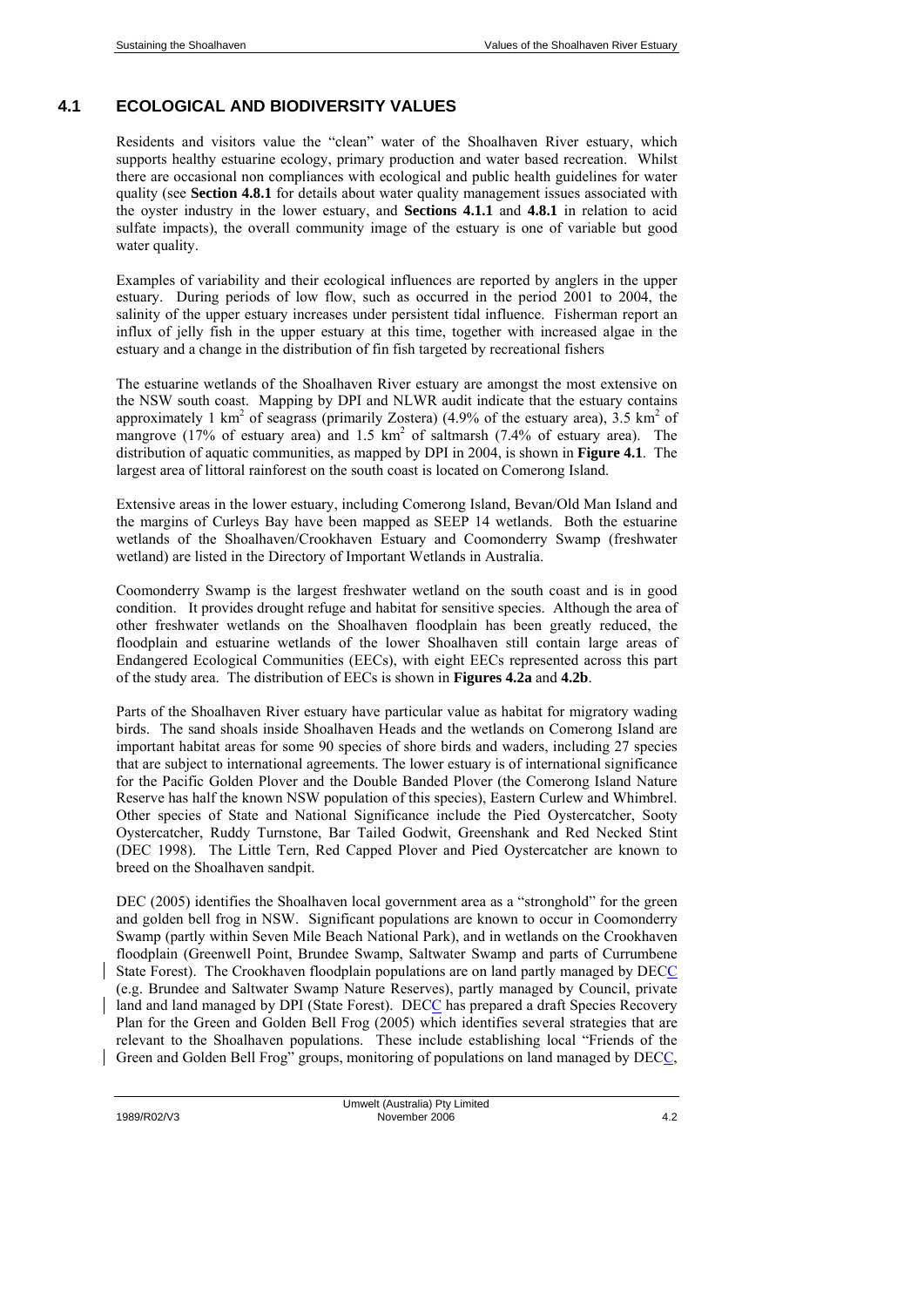and preparation of specific local management plans for the frog on DECC managed lands. DECC also proposes to work with adjacent landholders to enhance habitat continuity across land tenure wherever possible. DECC has released a draft Plan of Management for Brundee Swamp and Saltwater Swamp (January 2006) which includes actions to maintain or improve the hydrology of floodplain wetland habitats that are suitable for the Green and Golden Bell Frog.

## **4.1.1 Threats to Biodiversity Values**

Biodiversity threats and their distribution in the Shoalhaven River estuary are summarised in **Table 4.2**. The distribution of threats is also shown in **Figure 4.1** (aquatic habitats) and **Figures 4.2a** and **4.2b** (floodplain habitats and EECs).

| <b>Threat type</b>                                                                                                                                                                                                     | <b>Examples and distribution, commentary</b>                                                                                                                                                                                                                                                                                                                                                                                                                                                                                                                                                                                                                                                                                     |
|------------------------------------------------------------------------------------------------------------------------------------------------------------------------------------------------------------------------|----------------------------------------------------------------------------------------------------------------------------------------------------------------------------------------------------------------------------------------------------------------------------------------------------------------------------------------------------------------------------------------------------------------------------------------------------------------------------------------------------------------------------------------------------------------------------------------------------------------------------------------------------------------------------------------------------------------------------------|
| Removal or reduction of numbers of<br>individual species, through habitat<br>destruction/modification, or over-<br>harvesting.                                                                                         | There is little or no data on the populations of individual<br>threatened species in the Shoalhaven estuary area, nor on<br>the relationship between trends in populations in the<br>Shoalhaven and other south coast waterways. It is clear<br>however, that changes in specific habitats (such as shallow<br>shoals, or increased access by predators) may contribute to<br>loss of individual species numbers. As an example,<br>roosting and breeding habitat for migratory waders in the<br>lower estuary is particularly vulnerable to changes in sea<br>level and to changes in erosion and shoaling patterns.                                                                                                            |
| Removal or reduction in the area of<br>individual EECs, most commonly<br>through clearing for agricultural or urban<br>development purposes, but also because<br>of ongoing severe bank erosion and<br>channel change. | Perhaps the most important threat to biodiversity in the<br>Shoalhaven estuary to date has been the clearing of<br>riparian and floodplain vegetation from the banks of the<br>Shoalhaven River, Crookhaven River and Broughton<br>Creek, compounded by floodplain drainage and flood<br>mitigation schemes that have changed the hydrology of<br>floodplain wetlands and increased the acidity of surface<br>and ground water. Saintilan and Rogers (2000) report<br>dramatic changes to the area of floodplain wetland habitat<br>over a 20 year period. Although some wetlands had<br>increased in area, many had decreased (e.g. Broughton<br>Creek wetland decreased in area by 20% and Greenwell<br>Point wetland by 50%). |
| Changes in the balance between<br>different habitat types (e.g. saltmarsh<br>and mangrove), potentially associated<br>with changes to sediment load or with<br>sea level rise.                                         | The capacity of saltmarsh habitat to adjust to sea level rise<br>depends on the control of other threats, and on the<br>presence of local morphology which allows the retreat of<br>extensive intertidal areas. This terrain has limited<br>distribution in the lower Shoalhaven, although new<br>shoaling patterns may add some intertidal spaces.                                                                                                                                                                                                                                                                                                                                                                              |
| Persistent changes to tidal incursion and<br>salinity, associated with entrance<br>management or with sea level rise.                                                                                                  | It is likely that the training walls and opening of Berrys<br>Canal have already affected the salinity profile of the<br>estuary, adding to the effects of low flows in drought.<br>Persistent changes in salinity of the upper estuary, with<br>more effective tidal incursion, may marinise the species<br>distribution, at the expense of species with only brackish<br>salinity tolerance, or may allow more marine species to<br>penetrate further into the upper estuary.                                                                                                                                                                                                                                                  |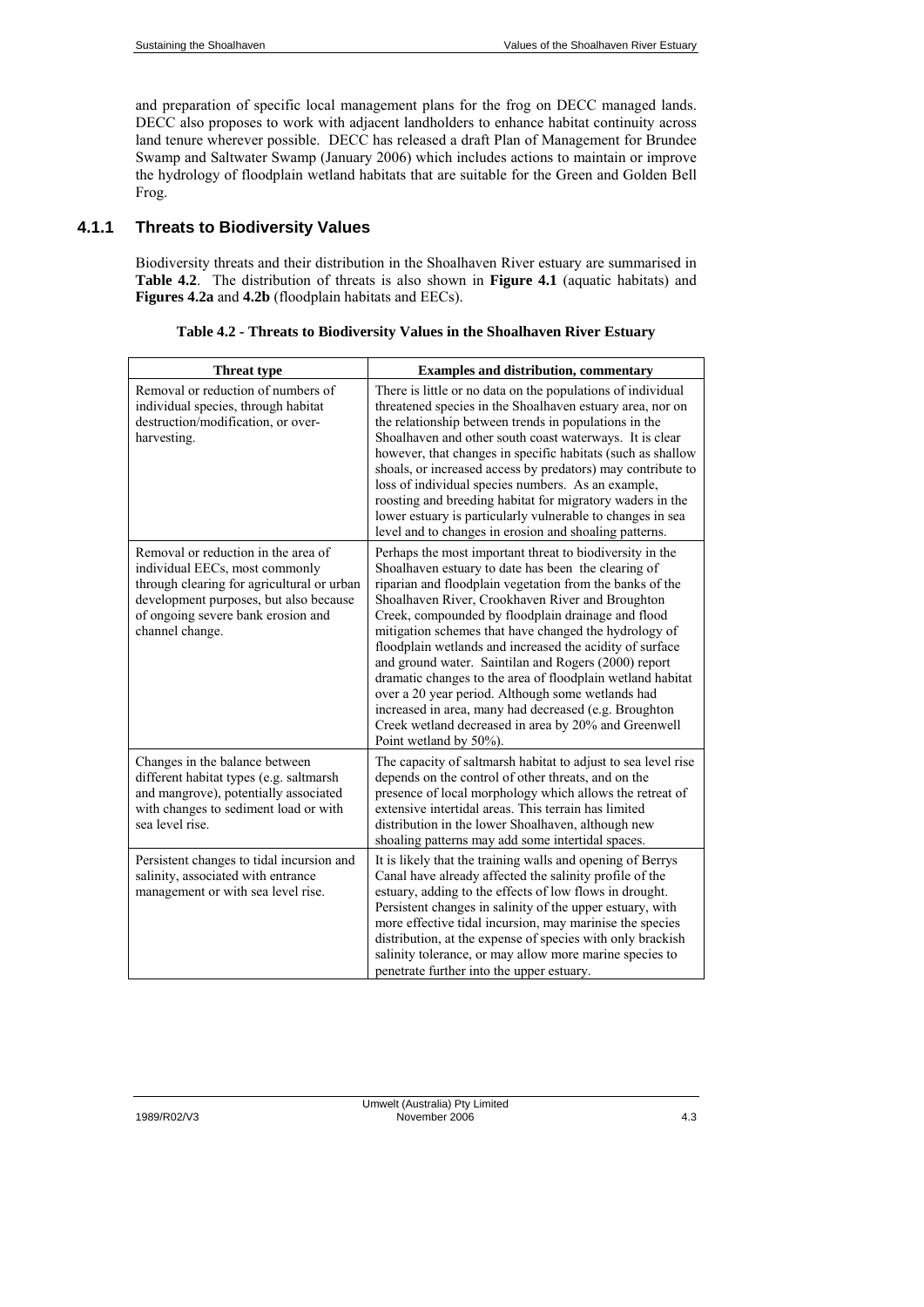| <b>Threat type</b>                                                                                                                                                                                               | <b>Examples and distribution, commentary</b>                                                                                                                                                                                                                                                                                                                                                                                                                                                                                                                                                                       |
|------------------------------------------------------------------------------------------------------------------------------------------------------------------------------------------------------------------|--------------------------------------------------------------------------------------------------------------------------------------------------------------------------------------------------------------------------------------------------------------------------------------------------------------------------------------------------------------------------------------------------------------------------------------------------------------------------------------------------------------------------------------------------------------------------------------------------------------------|
| Persistent changes to fresh water inflows<br>to the estuary, either through prolonged<br>drought/climate change or excessive or<br>inappropriately timed water extraction.                                       | All of these processes result in increased (greater length of<br>channel) or more persistent salinity (more saline events or<br>longer saline events) of the upper estuary, or reduce the<br>freshwater flushing of the upper estuary. The results<br>would be similar to increased tidal efficiency. It is also<br>possible for changes to certain freshwater flows to impact<br>on freshwater inundation of floodplain habitats. For<br>instance, disruption of relatively frequent moderate<br>freshes (1 in 5 year events) to floodplain wetlands would<br>impact on the viability of species and communities. |
| Removal or degradation of microhabitat<br>features for fish (such as deep pools or<br>shading)                                                                                                                   | Changes to sedimentary patterns in the estuary may result<br>in both the removal and the creation of deep pools against<br>high banks, depending on the relationship between the<br>main channel alignment and the bank. If deep pools are<br>infilled, habitat diversity is reduced. Other factors in the<br>upper estuary include lack of snags or other organic debris<br>along the banks in agricultural areas because of the lack of<br>riparian vegetation.                                                                                                                                                  |
| Continuing presence of barriers to fish<br>passage – primarily physical, but acid<br>water is sometimes referred to as a<br>chemical barrier to fish passage.<br>Discharges of low pH waters from actual<br>ASS. | Barriers to fish passage include flood gates, roads and<br>culverts. DPI has prepared a list of priority sites on the<br>south coast where barriers should be removed, consistent<br>with the ASS management objectives noted in "Restoring<br>the Balance (DPI 2003) (see Section 4.1.1.1). Physical<br>barriers may prevent fish accessing sheltered parts of<br>estuarine channels, or floodplain wetland habitats. They<br>also prevent fish from moving above the tidal limit. Both<br>issues affect breeding success.                                                                                        |
| Industrial and stormwater discharges.                                                                                                                                                                            | Some data from the Shoalhaven estuary (now ten years<br>old) suggested that discharges from processing industries<br>along the estuary affected water quality, sediments and<br>biota near the discharge points. There was also some<br>evidence of heavy metal pollution in specific parts of the<br>Stormwater pollutants include bacteria from on<br>estuary.<br>site wastewater treatment plants. This is more a human<br>health issue than a biodiversity issue.                                                                                                                                              |
| Potential spread of noxious marine algae<br>(Caluapa taxifolia) from existing<br>infestations in St Georges Basin to the<br>Shoalhaven.                                                                          | Calaupa taxifolia is an aggressive invader of aquatic<br>habitat and has the potential to smother other habitat. It is<br>present in several local estuaries/lakes and could be<br>transferred from these systems to the Shoalhaven by<br>recreational vessels.                                                                                                                                                                                                                                                                                                                                                    |

## **Table 4.2 - Threats to Biodiversity Values in the Shoalhaven River Estuary (cont.)**

#### **4.1.1.1 Threats from poor understanding of floodplain drain management issues**

DPI (2003) describes common threats associated with floodgated drains on coastal floodplains in Australia. Most of these twelve impacts and a range of associated management issues are relevant to the Shoalhaven coastal floodplain. The impacts noted are:

- impacts on juvenile fish and prawn migration (passage is blocked by closed floodgates priority sites for the Shoalhaven are documented by DPI and listed in **Table 8.1**);
- reduced fish passage and recruitment of juvenile fish behind floodgates;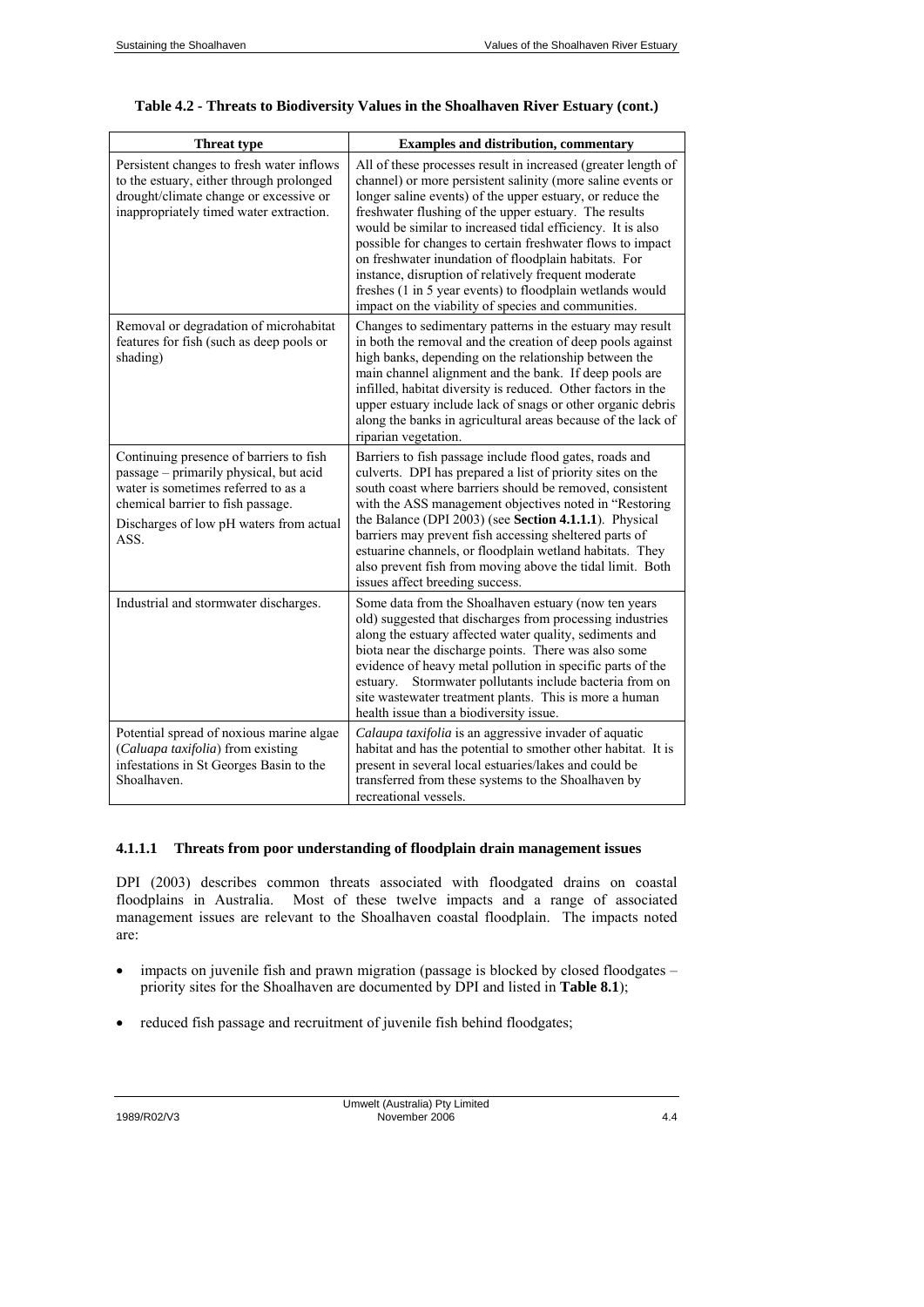- increased incidence of "red spot" disease in fish and other sub lethal effects on fish and oysters;
- fragmentation and loss of fish habitat (physical and chemical separation);
- increased fish kills from acid or deoxygenation (from decay of backswamp or drain vegetation, algal blooms, etc.);
- increased export of acid and/or toxic metals from acid sulfate soils. In the Shoalhaven system, this impacts appears to be primarily associated with Broughton Creek);
- enhanced "black water" impacts rapid transport of deoxygenated water from the backswamp areas to the estuary;
- increased acid discharge as a result of drain pumping in high permeability acid sulfate soils;
- nutrient accumulation in drains and backswamp areas, enhancing the risk of algal blooms;
- increased monosulfidic ooze (MBO) formation in drains, with subsequent transport to the estuary. This affects estuary water quality and fish habitat;
- wetland loss and reduced habitat for water birds and waders;
- more fires in backswamps, leading to loss of organic topsoil (peat) and surface scalding; and
- risk of saline tidal overtopping of drains if floodgates are opened too often, or for too long or at the wrong time. The intent of floodgate management, integrated with ASS management is to reduce the blockage, habitat and water quality impacts of floodgates and drains, but at the same time, maintain viable and productive floodplain agriculture. A high risk of drain overtopping would threaten floodplain agriculture (low tolerance of saline surface water). Similarly, if floodgate opening would allow saline/brackish water into fresh water floodplain wetlands, there would be a net loss in quality habitat. So drains need to be very carefully managed.

## **4.1.2 Catchment flows**

Flows from the Shoalhaven River catchment into the estuary are highly variable, ranging from less than 100ML/day to about 60,000ML/day. This variability has a major influence on estuary water quality (e.g. salinity) and morphology, and hence on aquatic and riparian ecology. Flow management (water extraction primarily by SCA and Shoalhaven Water) is superimposed on this natural variability.

Community concerns about potential impacts of flow management on the estuary include:

- salinisation of the upper estuary (with associated ecological influences);
- reduced productivity of the oyster industry in the lower estuary;
- the frequency, duration and extent of floodplain wetland inundation; and
- changes to erosion/sedimentation regimes in the upper estuary.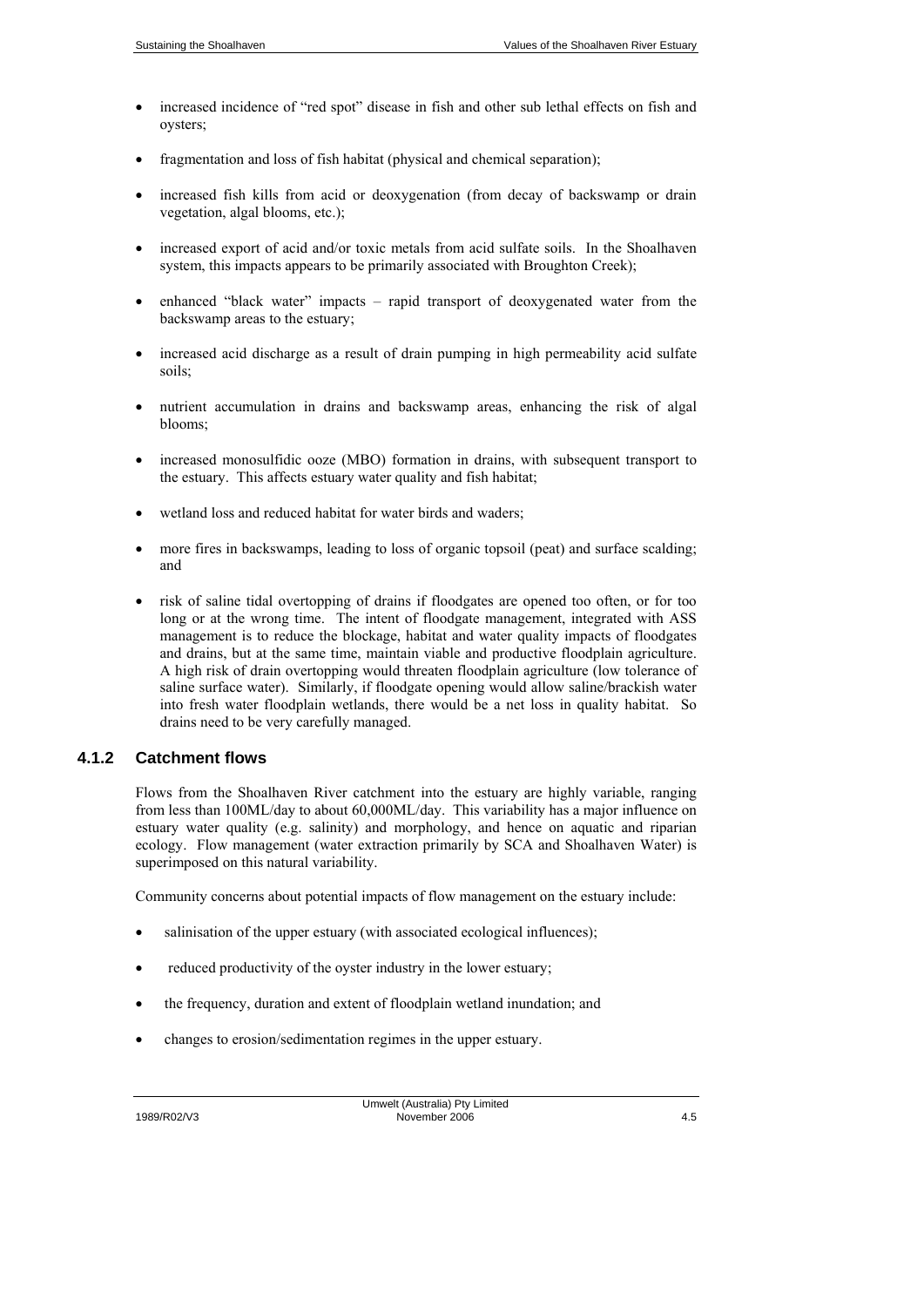There are also concerns about the interaction of flow management, flooding and the entrance management policy for Shoalhaven Heads (which links artificial entrance opening to risks associated with flood levels). Several of these aspects of potential impact affect Council responsibilities (particularly in relation to flood levels and entrance management).

SCA is currently considering options for management of environmental flows and water extraction in the Shoalhaven River.

SCA (2006) notes that the current Shoalhaven scheme transfers water from Tallowa Dam into the Metropolitan water supply during drought conditions. The transfers coincide with low flows in the Shoalhaven River. Whilst the current scheme can increase stress on the river at low flow, it has little impact on moderate to high flows, and Tallowa Dam has spilled on ten occasions since April 2003.

HRC (1999) noted that the presence of Tallowa and Danjera Dams and the Burrier Weir Pool in the catchment, under the environmental flow provisions operating at that time, had minimal impact on low flows, minimal impact on very high flows (which pass through the dams unmodified), but would have some impact on low-medium flows. Norman and Turner (1999) noted that flushing of the estuary is dependent on the frequency of flood events (known to be highly variable), rather than the operation of the dams.

HRC (1999) concluded that flow modification by water supply authorities had not led to high flow stress. Other impacts of the dams (such as fish barriers and water quality issues) were considered to be more significant. It is a requirement of the operation of the Burrier Weir that sufficient flow is maintained over the rock control to allow the passage of bass.

SCA is currently working towards a modified flow management regime for the Shoalhaven Scheme, with a view to achieving higher yields for water supply. An objective of this project is to modify the current flow rules to minimise the impacts of extraction on the estuary by creating a flow regime that mimics natural flow variability better than does the current operating regime.

SCA and DWE are currently undertaking a range of studies to better define the potential impacts on the Shoalhaven River downstream of Tallowa Dam and on the estuary. The (then) Department of Natural Resources (Boyes (May and August 2006)) provided a review of current knowledge of environmental flow issues and relationships for the Shoalhaven River and estuary. Matters considered include fluvial and estuarine geomorphology, sediment transport, acid sulphate soils, impacts of dam stratification on downstream water quality, stratification of natural pools, estuary salinity, fish ecology, aquatic macroinvertebrate ecology, wetlands and water birds and riparian ecology. Each of these issues has been considered in relation to the NSW environmental flow objectives. Critical environmental flow objectives for the Shoalhaven River downstream of Tallowa Dam are considered to be:

- protect natural low flows;
- protect or restore a proportion of freshes and high flows;
- maintain and mimic natural flow variability;
- ensure that management of river flows provides the necessary means to address contingent environmental and water quality events; and
- maintain and rehabilitate estuarine processes and habitats (noting that the other objectives also contribute to this objective).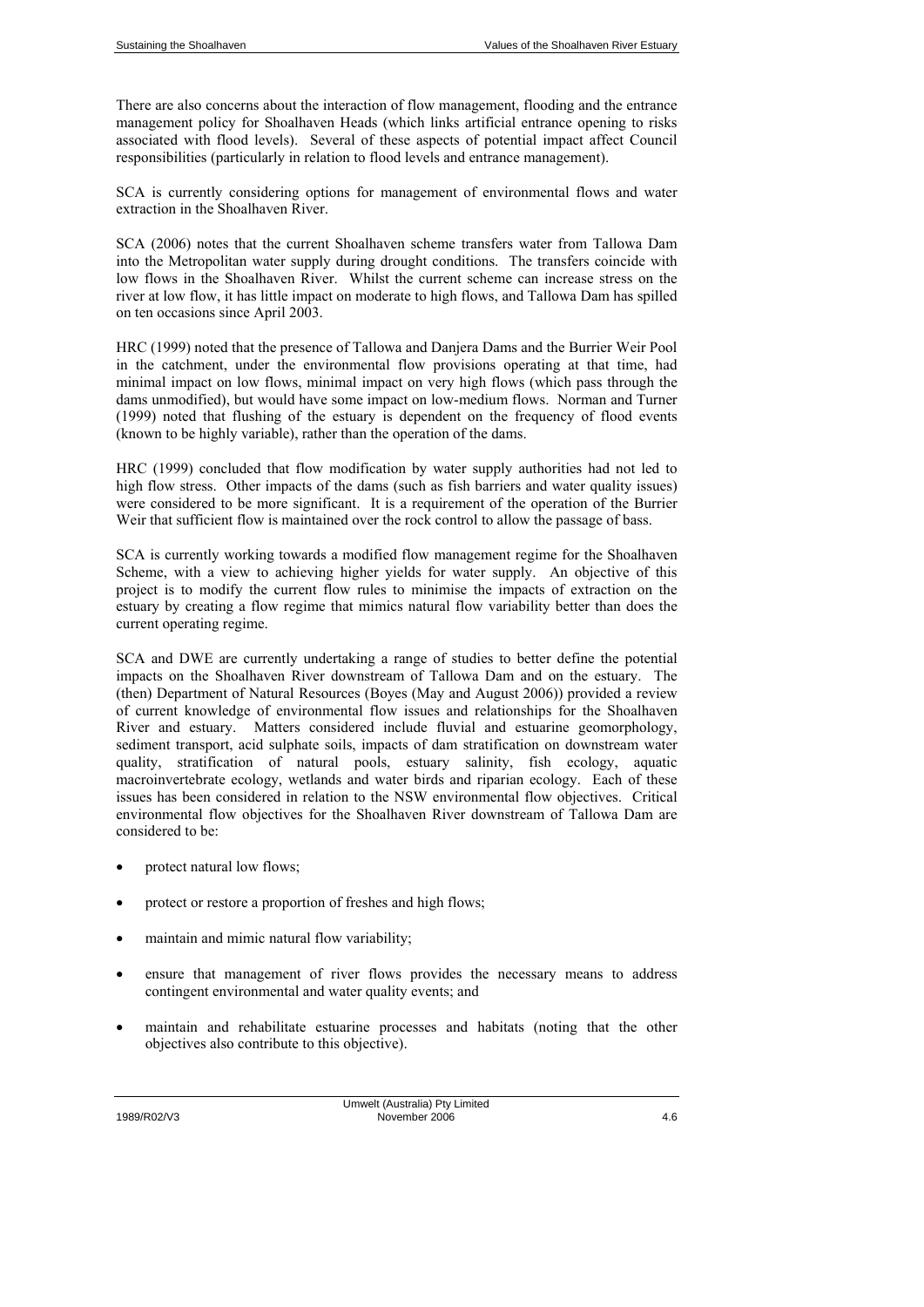At this stage, the available evidence suggests that ecological and geomorphic variations observed in the estuary as a whole are overwhelmingly due to rainfall induced flow variability and to tidal flows, rather than water extraction. In addition, the estuary continues to adapt to significant structural intervention at Berrys Canal and Crookhaven Heads. This affects both the velocity and penetration of tidal flows and bank erosion dynamics in the lower estuary (see **Section 4.3.1.2**).

Consistent with earlier studies that suggested that the upper estuary would be most vulnerable to any water quality or ecological impacts of changed extraction rules, detailed modelling and additional ecological assessments have focused on the estuary upstream of Nowra. SCA (2006) notes that the method used in these studies is consistent with the National Environmental Flows Initiative, particularly the estuarine processes studies (Peirson 2002).

The results of recent and current studies of the upper estuary will be considered in the Government's final recommendations for the management of environmental flows in the Shoalhaven River and estuary.

On the basis of the information that is currently available and the scope of potential flow related issues in the estuary, the short term focus of management of catchment flow issues in the estuary should be on communication and information sharing. This will help to alleviate community concerns and ensure that those responsible for estuary management have access to the most recent and high quality modelling and field data. The SCA community briefing and consultation program which will be conducted in late 2006 will assist this process.

Clearly, if significant changes to estuary condition are subsequently observed, the potential contribution of flow management will need to be reviewed (adaptive management procedures).

## **4.2 LANDSCAPE DIVERSITY – THE BEAUTY OF THE SHOALHAVEN**

The landscape of the Shoalhaven River estuary can be broadly divided into three sections:

- the upper estuary, where the river channel is closely confined within steep, vegetated slopes and high sandstone cliffs, with non continuous "pocket" floodplain areas;
- the lower estuary (downstream of Nowra) where the wide estuary channel is set within an extensive floodplain, now largely cleared and used for agriculture. On the northern side, diversity is added to this landscape by the presence of Cooloongatta mountain; and
- the estuary entrance area, comprising (at Shoalhaven Heads), wide sandy beach and shoals, with extensive estuarine wetlands (mangrove and saltmarsh), and at Crookhaven Heads, the landmark headland. The waters of this part of the estuary landscape are more marine than elsewhere.

The visual quality of the landscape formed by the Shoalhaven River estuary and its coastal floodplain is highly regarded by local residents and visitors. It has also been recognised in both National Heritage listings (Coomonderry Swamp Nature Reserve) and in the NSW National Trust Register.

Bundanon homestead in the upper reaches of the estuary is also listed in the Register of the National Estate and has an indicative listing in the Commonwealth Heritage List. The listing refers to a "unique landscape of great natural beauty."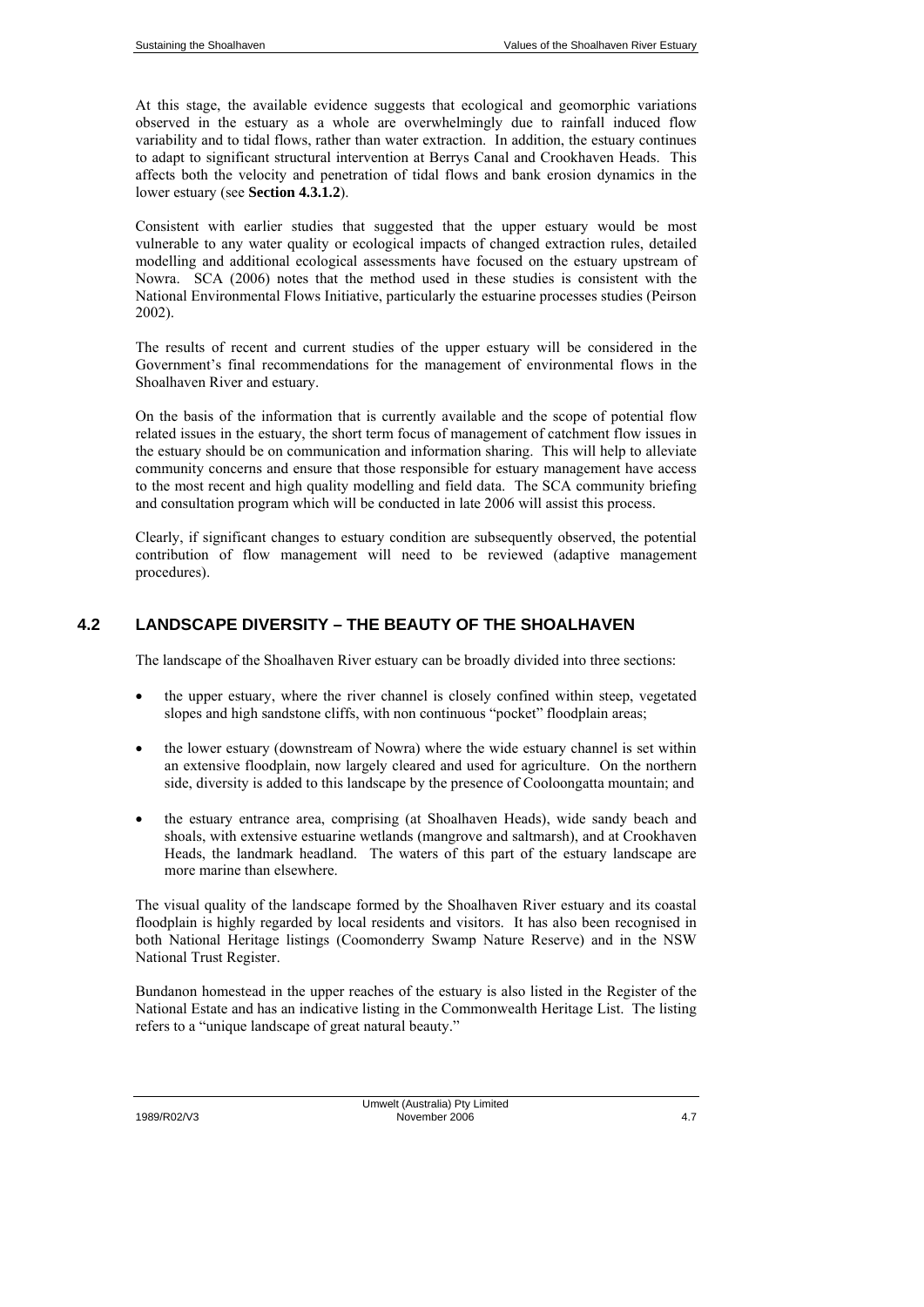The NSW National Trust has classified the Berry Landscape Conservation Area. This area includes the coastal landscape south from Kiama to Greenwell Point. The lower Shoalhaven River estuary and associated coastal floodplain are key elements of this valued rural landscape.

A number of other studies have also identified the scenic quality of the Shoalhaven River estuary. For instance, the Master Plan for The Grotto/Greys Beach area recognises the importance of the reserves for sight seeing. Lookouts in The Grotto Reserve provide outstanding vistas of the upper reaches of the estuary (see **Plate 4.1**).

Council's Foreshore Reserves Policy recognises the importance of water views to many residents. It includes a clause that requires that revegetation programs in foreshore reserves respect the views of existing residents, by planting with a mix of tall and low growing plants that protect scenic outlook for residents.

Overall, the key qualities of the landscape of the Shoalhaven that are valued by the community include:

- Diversity the gorge country of the upper Shoalhaven River estuary is dramatically different landscape to the wide waterway, low or gently undulating relief and open estuarine floodplain in the lower estuary.
- Natural or rural outlooks. The Berry Landscape Conservation area comprises a mix of natural areas (often in National Park management), historic villages and rural lands (dairying and horticulture). The upper estuary is enclosed in a high sandstone gorge, with natural vegetation dominating the higher slopes. Immediately bordering the river are pockets of agricultural land. In both the upper and lower estuary, much of the farming community continue to occupy old weatherboard farm houses that contribute to the heritage value of the landscape as well as its scenic character.
- Expansive views. In both the upper estuary and lower estuary, extensive views of river reaches are available from the banks (e.g. from The Grotto, from foreshore reserves in Nowra, from roads along the lower estuary, from places within Shoalhaven Heads village (**Plate 4.2**) and Crookhaven Heads/Orient Point).
- Still protected waters. In the upper estuary in particular, the enclosed nature of the waterway provides for very still water surface, reflecting the sandstone cliffs and vegetated bluffs adjacent to the river.
- Areas of estuarine wetland that create the visual catchment of popular boating areas in the lower estuary. These areas feature mangrove forest, backed by saltmarsh and are frequented by diverse wader species.
- Relatively low key, "holiday" feel associated with even heavily used foreshore reserves (e.g. at Greenwell Point), often linked to the traditional boating, fishing and oystering uses of the waterway.

Whilst some of these visual qualities are shared by other south coast lakes and estuaries, many are unique to the Shoalhaven River estuary, because of the size of the system and the juxtaposition of gorge and floodplain country. The Shoalhaven is a large river estuary, only repeated on the south coast by the Clyde river system. However, the Clyde in not in sandstone country and does not have the extensive coastal floodplain that is an important feature of the Shoalhaven landscape.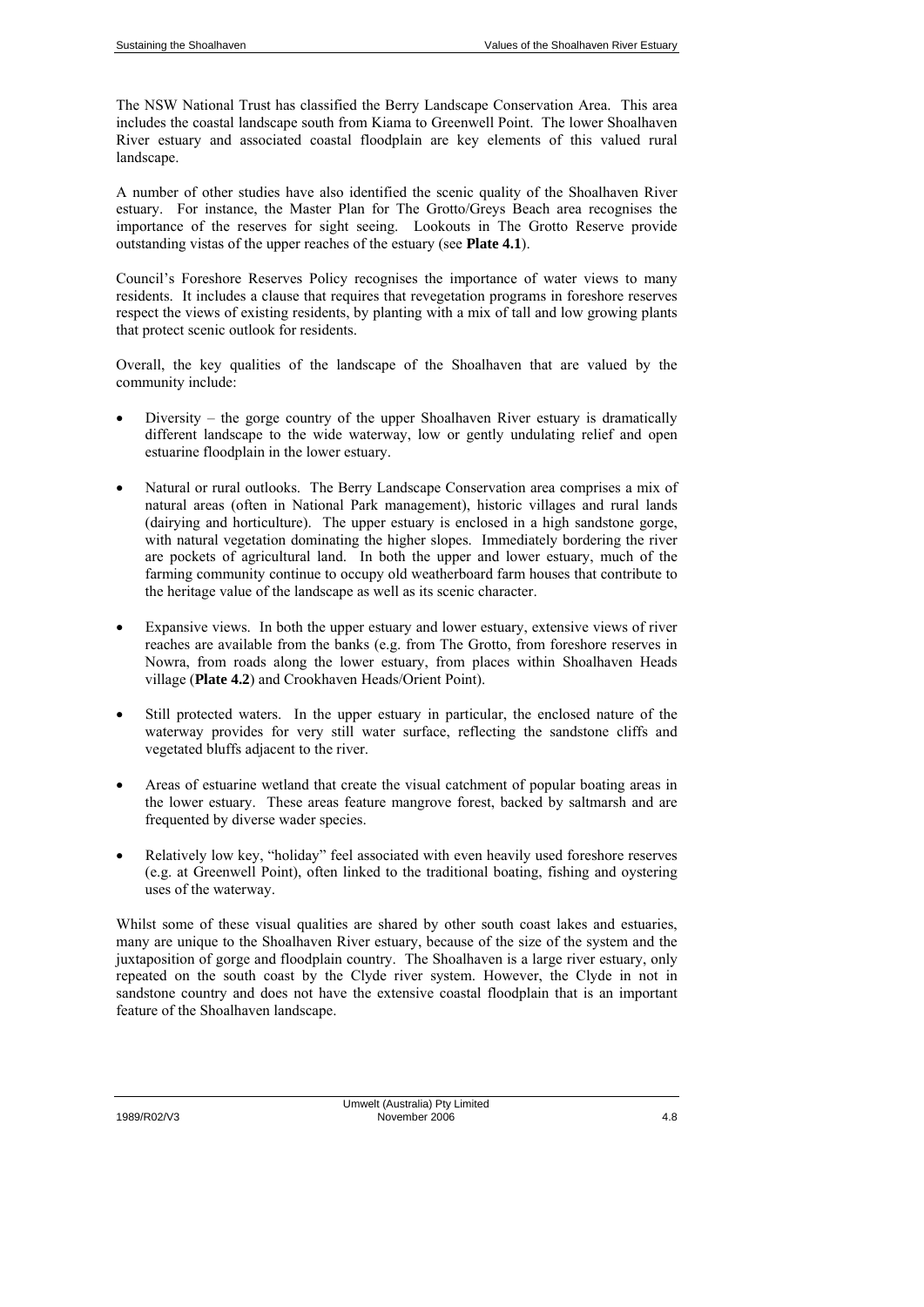## **4.2.1 Threats to the Visual Quality of the Landscape**

The landscape values of the Shoalhaven River estuary are rare on the NSW south coast. The landscape character is threatened by both natural processes and land use change, including the following issues:

- Intensification of village development changes the nature (scale) of foreshore development, with larger houses or new areas being added to the urban footprint. At the local scale, intensification of use may also result in increased litter in foreshore reserves, or increased demand for waterfront structures such as sea walls, jetties and moorings (e.g. see **Plate 4.3**).
- Ongoing bank erosion in the lower estuary. Although bank erosion and changing channel form are long standing features of the estuary, escarpments associated with major bank retreat can affect the quality of views across the low relief sections of the floodplain.
- Increased boating traffic particularly in the upper estuary. This is as much a sound amenity issue for other waterway users as a visual amenity issue.
- Changes to the nature of riverbank vegetation. Much of the visual character of the Shoalhaven River estuary is determined by a lack of riparian vegetation and by discontinuous floodplain vegetation communities. This relatively open, low vegetation is a historic feature, resulting from clearing and grazing on the floodplain and changes to floodplain drainage. For habitat reasons, there is a strong case for restoring natural wetland and riparian vegetation. Whilst important ecological values would be restored, there is an indirect potential loss (change) of visual character.

## **4.3 THE VALUE OF STABLE RIPARIAN ZONES**

As noted in **Sections 1** and **4.3.1.2**, the Shoalhaven River estuary is a dynamic natural system. The alignment of the main channel, the pattern of accretion and erosion in the channel and the width and depth of the channel have all changed greatly over a period of thousands of years. Notwithstanding this, the condition of the riparian zone of the Shoalhaven River estuary is currently poor, due to a combination of removal of river bank habitats and moderate to severe bank erosion in several places.

## **4.3.1 Threats associated with Geomorphic Processes**

#### **4.3.1.1 Upper Estuary**

In the upper estuary, bank erosion is focused on the margins of floodplain pockets (see **Figure 4.3**). Other parts of the channel are bedrock controlled and are stable.

The stability of the margins of discontinuous floodplain is affected by flood scour and seepage (as water levels fall) associated with flood flows from the catchment. Within the channel, sediment transport is principally driven by flood flows and tidal currents. However, at some locations, bank erosion is accelerated or augmented by two main land/waterway uses. These are noted below. There is no evidence that water extraction by Shoalhaven Water or SCA, upstream in the catchment, presents a threat to bank stability in the upper estuary.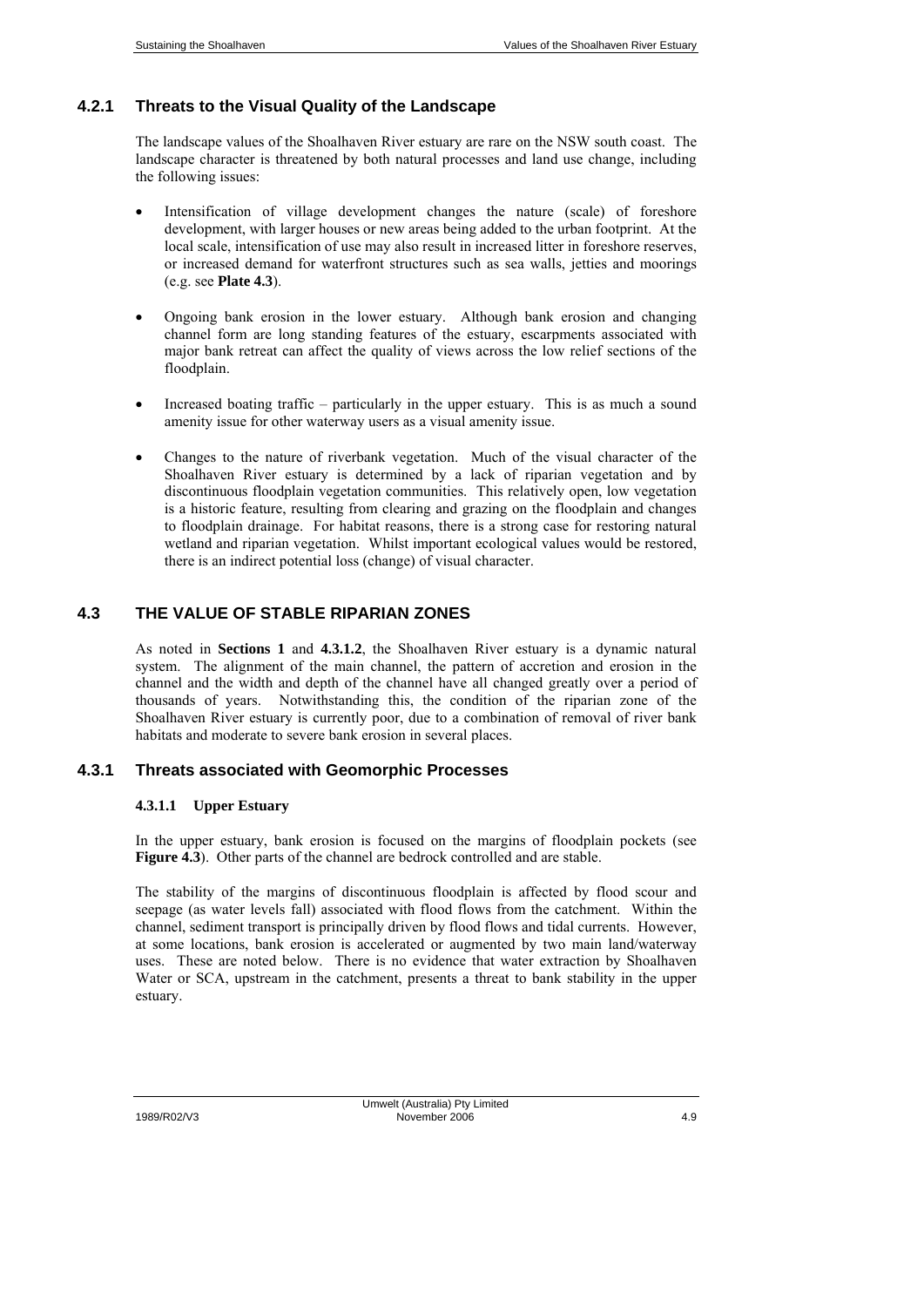#### **Processes augmenting bank erosion, upper estuary**

- wash or waves created by boats travelling at speed (but not planing), or close to the bank; and
- cattle trampling and grazing on the bank face and into the river. Cattle trampling and grazing remove grass cover, prevent or reduce the rate of recovery of natural vegetation, tend to spread weeds and may also remove fringing reed beds from along the base of the bank. This poorly managed cattle grazing contributes to both bank instability and reduced biodiversity. Where cattle graze or drink in the river (salinity permitting in the upper estuary), they also have the potential to degrade local water quality.

#### **4.3.1.2 Lower Estuary**

The lower estuary, downstream of Nowra (or downstream of the Bomaderry Creek junction), is a dynamic geomorphic environment, with system wide adjustments to tidal and catchment flows continuing to take place. Large scale migration of the thalweg of the main Shoalhaven estuary (between Bomaderry Creek and O'Keefes Point) has been described by several bank erosion studies (see Umwelt 2005 for a summary of previous bank erosion assessments).

The Healthy Rivers Commission (1999) convened an Expert Panel to review erosion in the lower estuary and the relationship between flows through Berrys Canal and closure of Shoalhaven Heads in particular. The extent of the long term adjustments to channel gradient, cross sectional area and thalweg in the lower estuary prompted the Expert Panel and the Healthy Rivers Commission (1999) to conclude:

'*the degree of uncertainty associated with such a morphologically dynamic environment ………in alluvial environments in general, and on coasts in particular, geomorphic hazards are more readily predicted than the geomorphic responses to physical interventions (hard engineering works). Such interventions can result in severe and unexpected impacts (erosional, depositional and biological). Consequently risks emanating from the existing hazards must be sufficiently dire to justify undertaking works that may initiative new uncertainties and adverse impacts.* 

*In lay terms, major attempted intervention would cost a great deal, is unlikely to resolve perceived problems and is very likely to create new problems and uncertainties. Since the natural forces cannot be contained, and would be difficult to guide, the Commission believes agency and Council efforts should promote better understanding of those forces by the local community, in order for citizens to be able to live with the consequences.*"

In the view of the HRC, the management of bank erosion and channel change in the entire lower estuary is an issue where sustainable management is most likely to imply living with change and uncertainty, rather than attempting to maintain a specific channel form or channel location (see recommendation (c), p 202 : "*The Commission strongly recommends the adoption of appropriate planning and hazard management for the entire lower estuary, which recognises the dynamic nature of this area. Issues to be addressed should include the need for development restrictions, such as building criteria and/or setbacks, property acquisition and associated equity issues*.).

Whilst there is not complete agreement between past assessments of the extent and nature of bank erosion in the lower Shoalhaven estuary, there are several sections of bank that have persistently been recognised as being affected by severe erosion (see Umwelt 2005). These critical bank erosion areas are noted in **Table 4.3**, together with a summary of information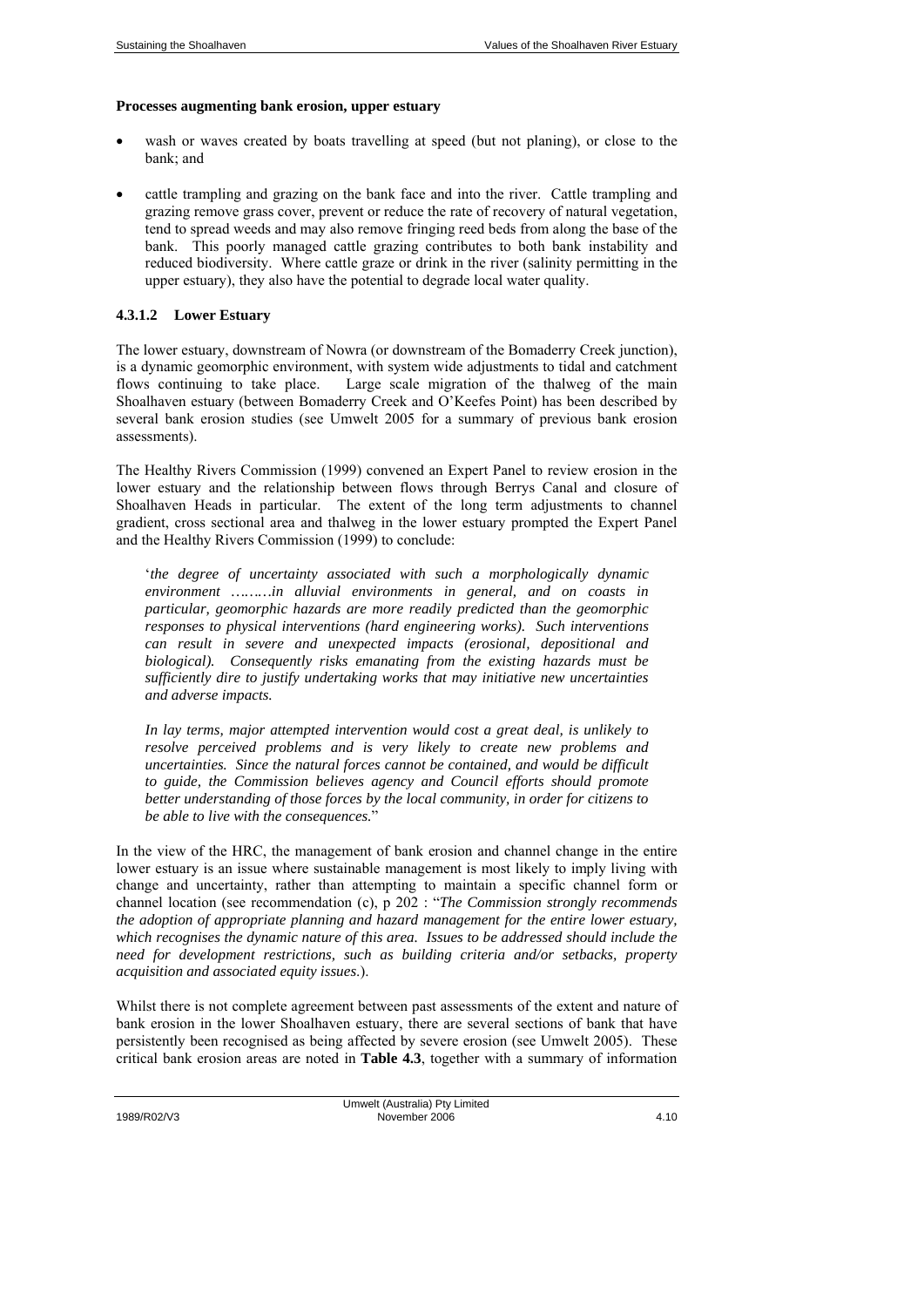about the drivers of erosion at each location. **Table 4.3** also describes the values that are known to be affected by erosion at each location (or could be affected if severe erosion continues). Other than at Comerong Island and Bevan Island, ecological values are not threatened by ongoing channel adjustment. There is, however, considerable potential to restore some riparian biodiversity values and enhance connectivity of riparian habitat as a corollary of a non structural response to bank erosion. Where riparian vegetation (on the bank and in channel reedbeds) is present, it reduced the impact (energy) of wind and boat waves on the bank.

SKP (1977), Hubble (1998) and Norman and Turner (1999) have all considered the effects of Tallowa Dam on downstream sediment budget, and consequent potential effects on bed and bank erosion. Most of this work concentrated on the freshwater reaches of the system, not the estuary. However, both Hubble (1998) and Norman and Turner (1999) conclude that the form of the low flow channel is determined by high flow events (which are not affected by Tallowa Dam), so sedimentology issues should not be considered only in terms of low flow management. Yalwal Creek, which is not controlled by Tallowa Dam, also contributes sediment to the estuary and sediment load increases downstream of the Yalwal Creek junction (Boyes 2006).

Although there is some uncertainty around the fine details, the evidence to date suggests that water extraction by Sydney Catchment Authority can have only a very minor role in bank erosion processes in the Shoalhaven River estuary. This is particularly the case downstream of Nowra, where tidal currents are important hydraulic drivers of sediment movement during low rainfall periods, but high flood flows are responsible for major scour. Figure 3 of Boyes (August 2006) shows the natural variability of freshwater flows into the estuary.

| Location                                            | <b>Process drivers</b>                                                                                                                                                                                                                                                                                                           | Values considered to be at<br>risk      |
|-----------------------------------------------------|----------------------------------------------------------------------------------------------------------------------------------------------------------------------------------------------------------------------------------------------------------------------------------------------------------------------------------|-----------------------------------------|
| North bank, opposite Pig Island.                    | Moderate erosion caused by<br>flood scour and flood induced<br>slumping, with some<br>contribution from tidal scour.<br>Flood flows are forced onto the<br>northern bank by accretion of<br>the island. Variable soil<br>cohesiveness. Note the location<br>of a bedrock "bulge"/control at<br>downstream end of eroded<br>bank. | Adjacent to major industrial<br>sites.  |
| South bank between Pig Island<br>and Numbaa Island. | Erosion is driven by a change to<br>main thalweg, with the meander<br>pattern inside the main channel.<br>The thalweg has shifted to north<br>of Pig Island, then against south<br>bank between islands and then<br>north of Numbaa Island.                                                                                      | Agricultural land on the<br>floodplain. |

**Table 4.3 - Locations of severe bank erosion, Lower Shoalhaven Estuary**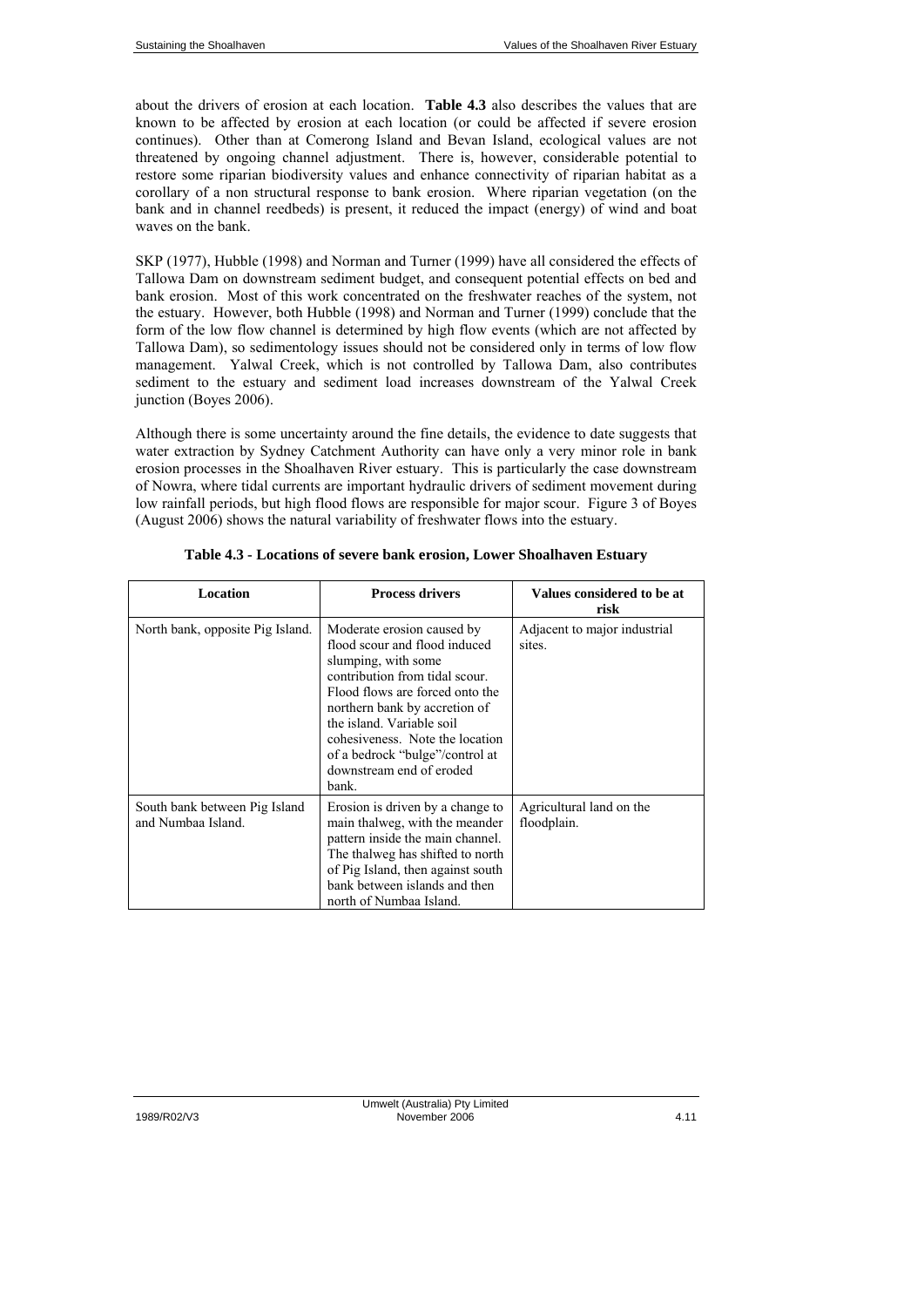| Location                                                                                                                                   | <b>Process drivers</b>                                                                                                                                                                                                                                                                                                                                                                                                                                                                                                                                                                                   | Values considered to be at<br>risk                                                                                                                                                                                 |
|--------------------------------------------------------------------------------------------------------------------------------------------|----------------------------------------------------------------------------------------------------------------------------------------------------------------------------------------------------------------------------------------------------------------------------------------------------------------------------------------------------------------------------------------------------------------------------------------------------------------------------------------------------------------------------------------------------------------------------------------------------------|--------------------------------------------------------------------------------------------------------------------------------------------------------------------------------------------------------------------|
| North bank, opposite Numbaa<br>Island (upstream and<br>particularly downstream of<br>Broughton Creek junction) (see<br><b>Plate 4.4</b> ). | Flood scour and flood induced<br>slumping are the dominant<br>processes, with some<br>contribution from tidal scour<br>and tidally induced slumping.<br>Sinclair Knight and Partners<br>(SKP) (1977) and DPW (1988)<br>suggest that Numbaa Island<br>postdates 1822. SKP (see their<br>figure reproduced as Figure 5.1<br>in Umwelt 2005) show the<br>southern bank of the river<br>located on the northern side of<br>Numbaa Island in 1822, but<br>south of Numbaa Island in<br>1860.                                                                                                                  | Agricultural land is<br>immediately affected. The<br>main road to Shoalhaven Heads<br>is in close proximity to bank.                                                                                               |
| Bevan Island.                                                                                                                              | Primarily flood scour and flood<br>induced slumping. There is<br>some contribution also from<br>tidal scour and wind waves<br>(exposed to the south).                                                                                                                                                                                                                                                                                                                                                                                                                                                    | Agriculture/conservation of<br>aquatic and wetland habitats.                                                                                                                                                       |
| O'Keefes Point and Berrys<br>Canal, both banks.                                                                                            | Erosion of Berrys Canal is<br>primarily caused by tidal<br>current scour, at high velocities,<br>in an undersized channel.<br>O'Keefes Pont has probably<br>been eroding since prior to<br>Berrys Canal (in 1822), but<br>continues on either side of an<br>accreting high point bar. More<br>than 80 metres of bank retreat<br>(channel widening) occurred<br>along Nobles Island between<br>1949 and 1984 (DPW 1988). A<br>revetment placed along the<br>southwestern shore of<br>Comerong Island (within Berrys<br>Canal) in the 1960s has now<br>been destroyed by erosion (deep<br>tidal currents). | Agricultural land at O'Keefes<br>Point. Very high conservation<br>values (biodiversity, threatened<br>species, migratory waders,<br>endangered ecological<br>communities) along Comerong<br>Island, Nobles Island. |
| Western shore of Comerong<br>Island.                                                                                                       | DPW (1988) estimate that the<br>north-western margin of<br>Comerong Island, (north of<br>Berry Canal) receded 150<br>metres between 1901 and 1949.<br>Erosion is primarily due to wind<br>waves (large fetch to west), but<br>the bank is also opposite<br>accreting shoals off Old Man<br>Island. Some sections are also<br>affected by floods.                                                                                                                                                                                                                                                         | Very high conservation values -<br>biodiversity - as above.                                                                                                                                                        |

## **Table 4.3 - Locations of severe bank erosion, Lower Shoalhaven Estuary (cont)**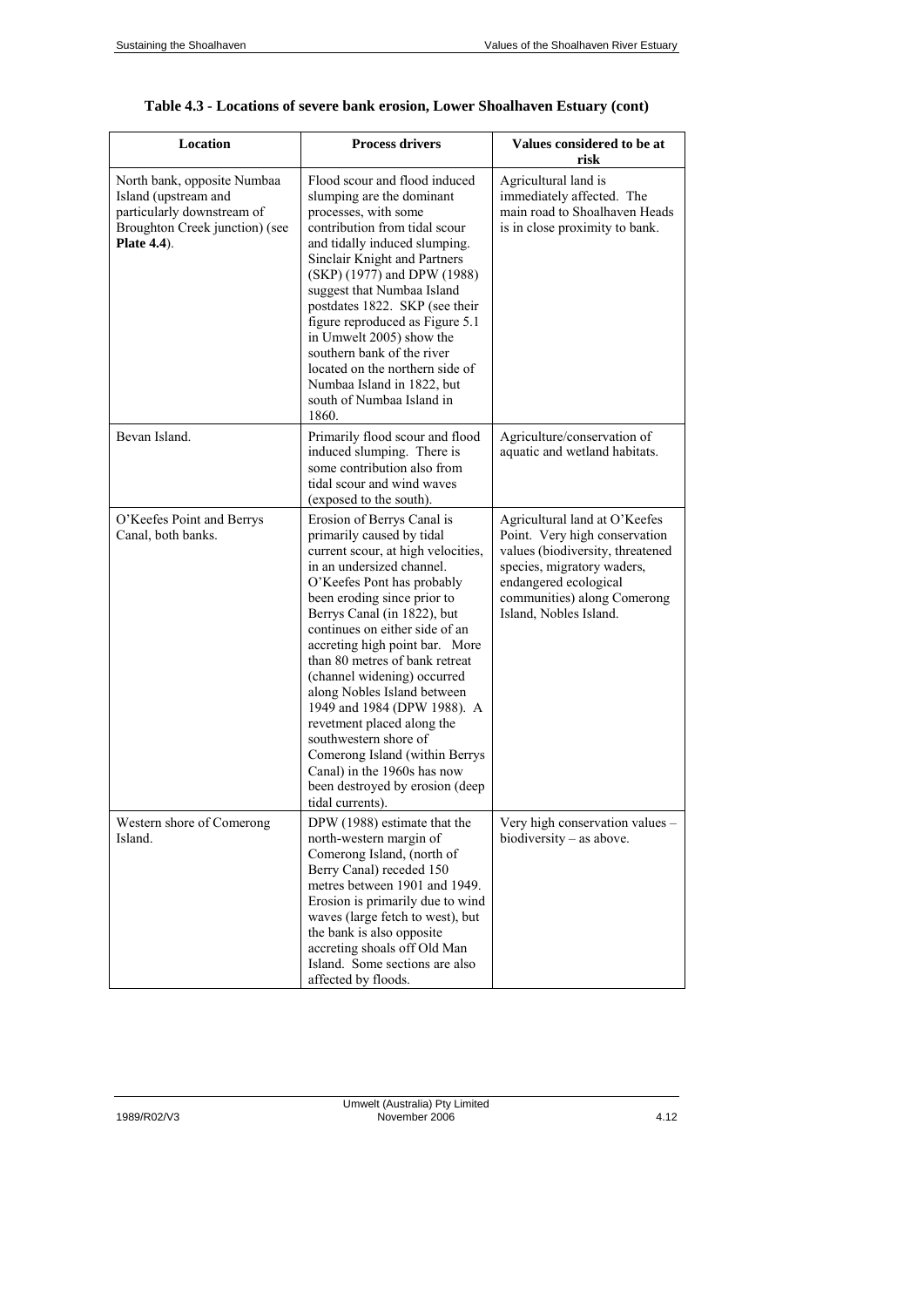| Table 4.3 - Locations of severe bank erosion, Lower Shoalhaven Estuary (cont.) |  |
|--------------------------------------------------------------------------------|--|
|--------------------------------------------------------------------------------|--|

| Location                 | <b>Process drivers</b>                                                                                                                                                    | Values considered to be at<br>risk                                    |
|--------------------------|---------------------------------------------------------------------------------------------------------------------------------------------------------------------------|-----------------------------------------------------------------------|
| Greenwell Point Reserve. | Reclaimed land, with active<br>erosion above mean tide level,<br>considered to be caused by<br>wind waves. Some sections of<br>the shore also affected by tidal<br>scour. | Regional recreation values,<br>safety of boat launching,<br>swimming. |

## **4.4 INDIGENOUS CULTURAL HERITAGE**

The Aboriginal heritage of the Shoalhaven River estuary and its floodplain incorporates the following elements:

- important Aboriginal places in traditional stories (e.g. Mount Coolangatta and Crookhaven Headland);
- rock shelters and art sites in the sandstone country that borders the upper estuary;
- middens and associated stone artefacts that have been recorded on slightly elevated ground near floodplain wetlands and along the banks of the estuary and its tributary creeks;
- the Aboriginal Mission at Roseby Park (Orient Point);
- places that are associated with historical events, particularly in relation to agricultural land uses and fishing, industries where many Aboriginal people were employed in the late nineteenth and earl twentieth century. Aboriginal people also maintained traditional cultural fishing and shellfishing practices throughout this period (see DEC 2005); and
- Aboriginal cultural landscapes. This concept integrates many of the above elements, but also takes into account the Aboriginal perception, understanding and attitude towards of the natural world around them. A cultural landscape value may be associated with a specific site, but also encompasses resources and outlooks in the landscape, spirituality, cultural traditions and practices etc. (e.g. see Andrews 2004).

## **4.4.1 Threats to Indigenous Heritage Values**

Two principal issues threaten the Aboriginal cultural heritage values of the Shoalhaven River estuary and its associated floodplain:

- Poor awareness of the significance of Aboriginal cultural values amongst land use decision makers. This issue incorporates several different aspects, that range from archaeology to cultural beliefs and practices:
	- limited coverage of archaeological survey. In particular, very little is known about the archaeology of the floodplain pockets in the upper estuary;
	- significant changes in the landscape in historical times, which mask traditionally important places and have tended to destroy artefact sites;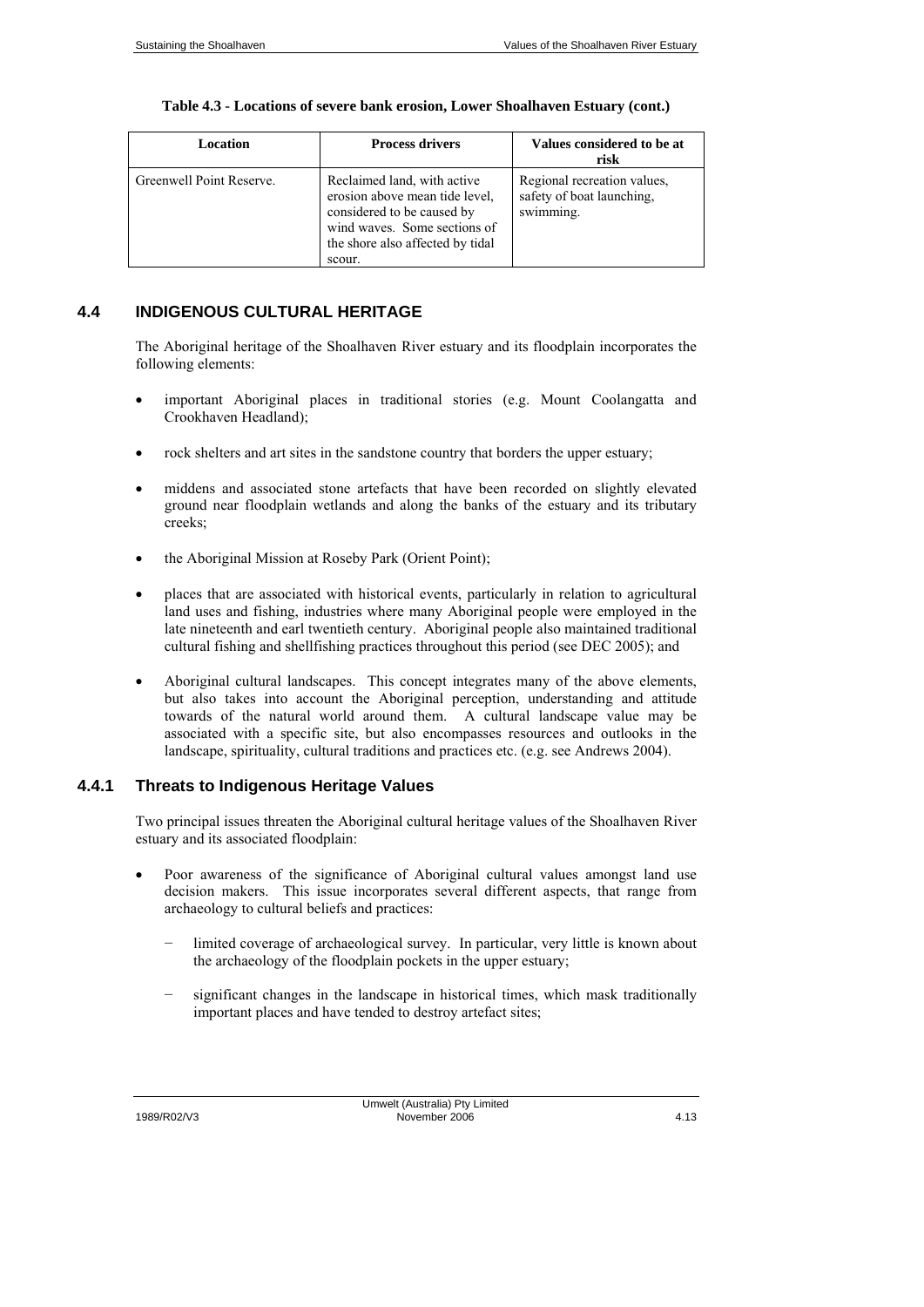- limited representation of Aboriginal people in natural resource and land use planning committees/forums etc. This is slowly being addressed, not only for the Shoalhaven River estuary but for all coastal systems, by increasing employment of Aboriginal people in DECC, by the sponsorship of new cultural recoding projects by DECC, and by proactive strategies to involve Aboriginal community representatives in CMA activities; and
- much of the information about cultural values is held orally and is not recorded. This issue has been addressed in recent times by the preparation of the Report – Aboriginal Women's Heritage Nowra (Department of Environment and Conservation 2005) and by the CCA Aboriginal Cultural Landscapes project. Both of these include a wide range of information obtained from interviews with elders in the community.
- Increasingly intense use of foreshore reserve areas, together with expanding urban development. Both of these changes to land use may lead to impacts on Aboriginal sites or on resource aspects of the cultural landscape.

The low level of engagement of Aboriginal people in planning processes is considered to be the most urgent of these issues. If communication and awareness are improved, then the risks to specific Aboriginal sites, places, landscapes and values will be reduced.

## **4.5 HISTORIC HERITAGE – AN EVOLVING RELATIONSHIP WITH THE ESTUARY AND FLOODPLAIN**

Multiple individual buildings, but also landscapes are identified in National, State and local (Shoalhaven LEP 1985) heritage databases. The Heritage Items listed in the Shoalhaven LEP are noted in Appendix 5 of the Shoalhaven Data Compilation Study (Umwelt 2005).

As examples, virtually the entire Coolangatta Estate is listed in the Australian Heritage Database, as are the Nowra Bridge (Princes Highway) and two Indigenous Places (Register of the National Estate). Several locations are also recognised for their natural landscape values (see **Section 4.2**).

The NSW National Trust has registered several other places that have historical value, including cemeteries, burial grounds and a number of buildings at Terara. The Comerong Island Ferry is also listed by the National Trust, as are other broader landscape values (see **Section 4.2**).

Apart from these formal listings, the historic heritage features of the study area are considered to have community value because they cumulatively illustrate how the modern community of the area has evolved. The links to past lifestyles show a way of life that no longer exists in many cases, but also show the background to currently valued lifestyles associated with the estuary. The historical importance of floodplain agriculture (horticulture and dairying) and fishing are both important elements of how people appreciate the Shoalhaven landscape today.

Not listed in any of the heritage databases are the features and actions that have had a major influence on estuary processes and on the ecological health of the system. These include the construction of the training wall at Crookhaven Heads, the excavation of Berrys Canal (both in the mid nineteenth century), the construction of flood mitigation structures (floodgates, walls and drains) in the 1960s and the construction of Tallowa Dam. As noted in **Section 4.3.1.2**, the Shoalhaven river estuary continues to adjust to the hydrodynamic impacts of Berrys Canal. Flood mitigation structures have changed the nature of the floodplain landscape, particularly by reducing the area of wet back swamp.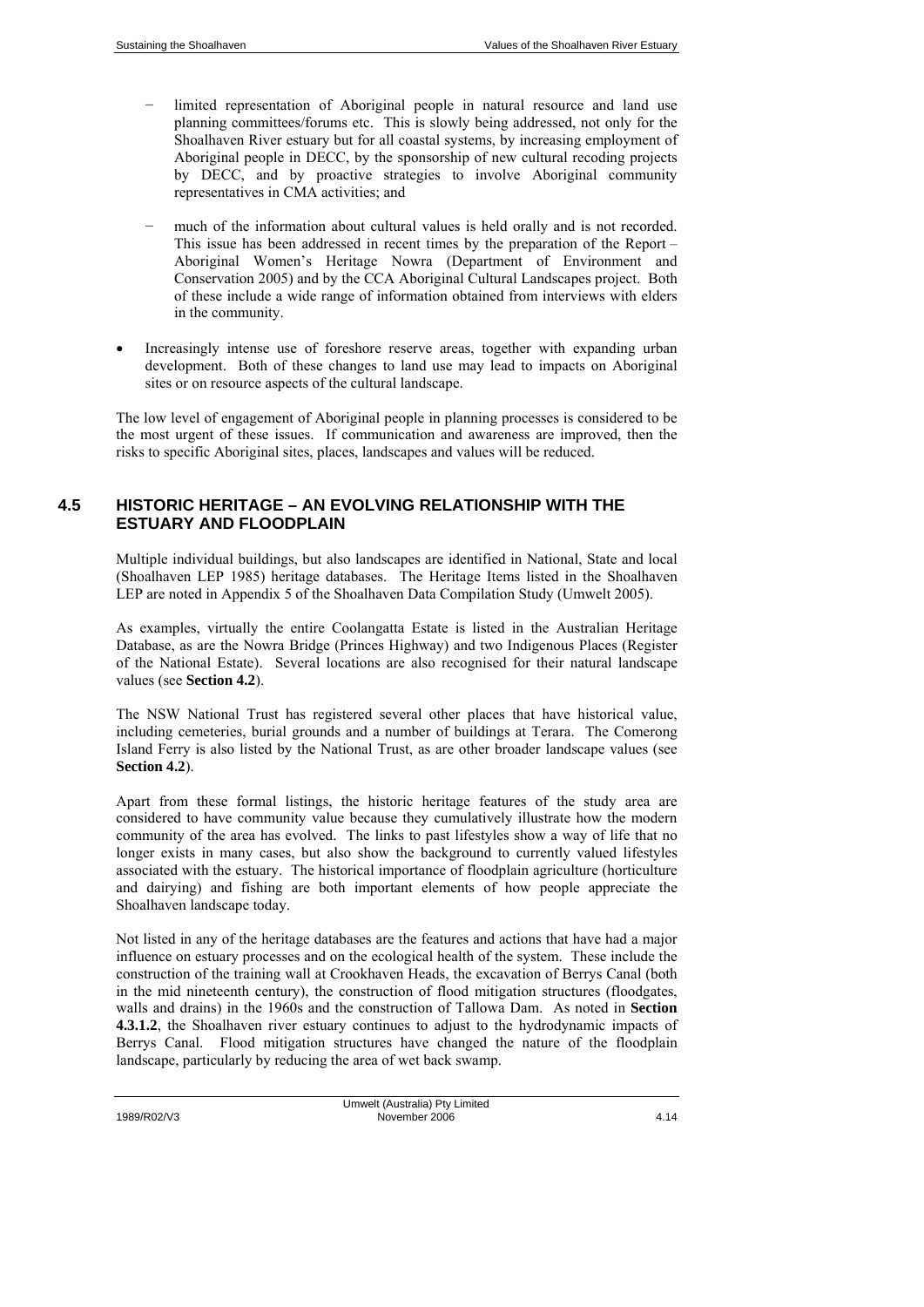## **4.5.1 Threats to Historic Heritage Values**

Places that are formally listed in the National Heritage List, or in NSW or local government heritage registers have statutory protection, or must be given specific consideration in development proposals.

Places identified in the National Trust register do not have statutory protection. These are often the places that are important at the local level and have meaning for local communities rather than formal significance.

Threats to many heritage places along the Shoalhaven River estuary are primarily associated with neglect or insufficient resources for maintenance.

In the case of heritage landscapes (see also **Section 4.2**), threats are associated with land use change and increased development (e.g. changing primarily agricultural landscapes to those dominated by built forms or roads).

## **4.6 LOCAL COMMUNITY LIFESTYLES AND RECREATION**

The relatively low level of development intensity along the Shoalhaven is valued by local people who enjoy the opportunities for low key family based recreation that the Shoalhaven River estuary provides. Residents compare the more developed north coast unfavourably with the peace and low key development of the Shoalhaven estuary and coastal hinterland. This includes, for instance, open public open space along the river bank (e.g. in Nowra and Greenwell Point) and family fishing from public jetties, with access suitable for grandparents to accompany young children. Residents enjoy the beautiful setting on the existing picnic areas and reserves and the feeling that they are not too crowded.

Local people also enjoy the accessibility of spaces that have a "wilderness" feel in the upper estuary, for swimming, fishing and unpowered boating activities. The forested visual catchment of the upper estuary is very important to this perception of remoteness, even though the river is only a short distance from the Nowra urban area.

In addition to these values for low key and passive recreation in a natural setting, some members of the community also value the protected waters of the upper estuary very highly for water skiing and wake boarding (particularly between Thompson's Point and Gypsy Point). Currently, most users launch their vessels at the Greys Beach regional boat ramp and motor upstream (or downstream for some fishing activities) to their preferred location.

A number of local camping ground/caravan park businesses on the banks of both the upper and lower estuary are supported by visitors using the estuary for skiing, wake boarding or fishing. This is an important contribution to the economic value of the estuary.

## **4.6.1 Threats to Local Lifestyles**

Threats to lifestyle values associated with the Shoalhaven River estuary and its coastal floodplain can be considered at two scales:

• Firstly, there are gradual changes, not specifically planned, to the population (size, age structure, aspirations, wealth etc.). These occur with infilling of development on zoned land in coastal villages, and with gradual increases in the demand for recreational facilities along the estuary. Cumulatively, these changes can make a significant difference to the lifestyle opportunities and perceptions of residents. For instance, Webb McKeown (2003) note that 20% of the residences at Greenwell Point are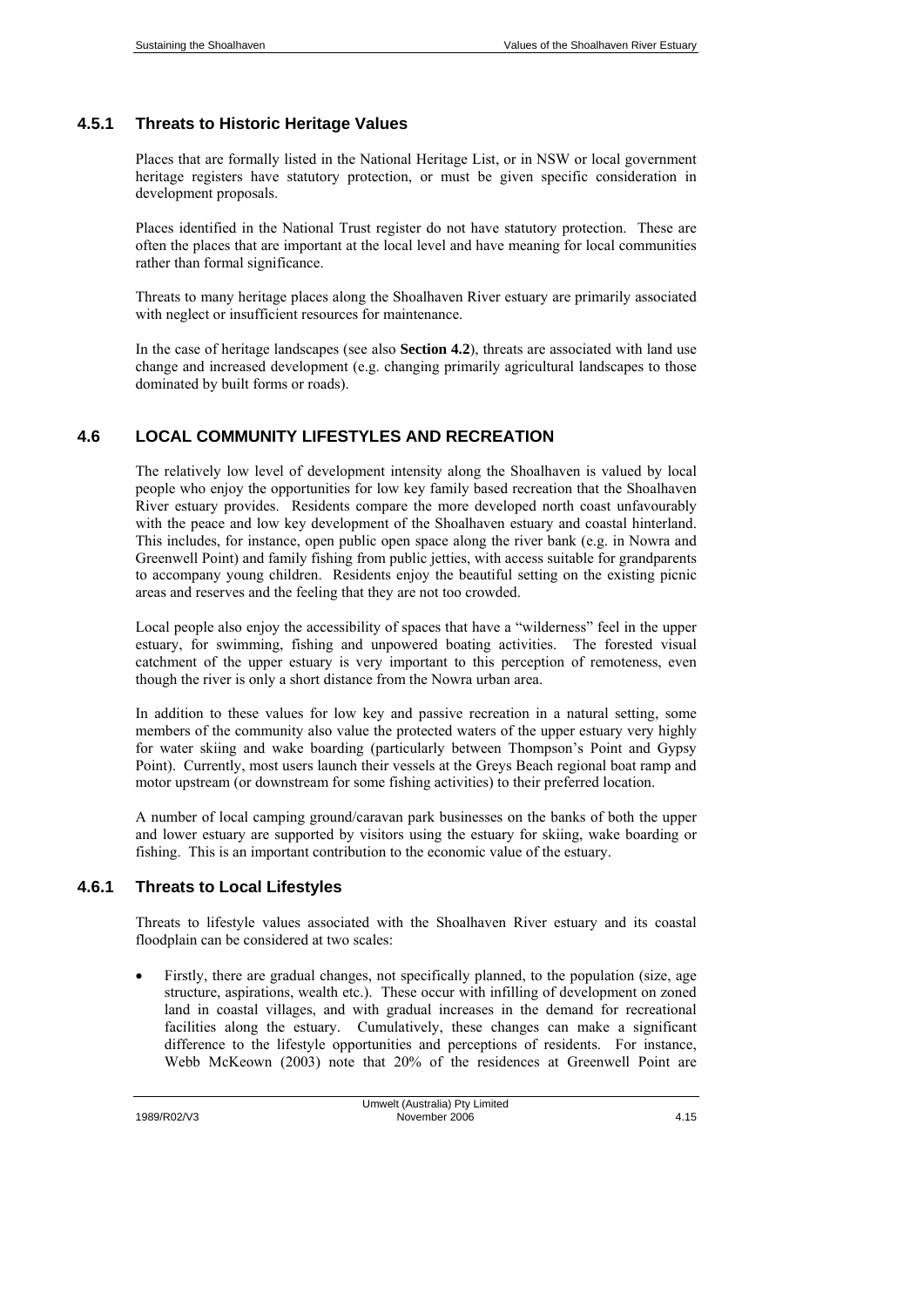unoccupied or holiday homes, many owned by people who see them as a retirement residence (40% of the population of Greenwell Point is aged 55 or over). If all of these residences became permanent homes, there would be a significant change to the weekday population and facility needs of the village.

• Regional scale strategic planning may create expectations of significant demographic, social, economic and cultural change. The draft South Coast Regional Strategy (DoP 2006) suggests overall population growth of 36% (60,300 people) in the south Coast region over the next 25 years. Many of the new households in the region will be single people, or older citizens (over 65 years in age). DoP propose that most growth will be concentrated around existing major urban centres, rather than smaller isolated villages, partly to protect sensitive environmental values. Nowra-Bomaderry will absorb about half the proposed regional growth in population (adding 34,000 people). This long term, planned increase in urban development has implications for the use and health of the Shoalhaven River estuary. For instance, rigorous controls on urban stormwater will be necessary to protect the water quality of the upper estuary. A large urban population will require robust and quality waterfront recreation facilities. Increasing local population, coupled with increasing numbers of regional and metropolitan visitors, will add pressure to recreational boating uses and facilities on the upper estuary. This suggests that in the medium to long term, upgrades of recreational facilities (river access points) and careful management of the interaction of waterway uses will be essential.

Other possible threats to regional lifestyles may occur at the local scale if diverse aspects of climate change constrain fisheries, the oyster industry or floodplain agriculture (see **Section 4.3**), or create difficult to manage erosion or safety issues at major foreshore parks.

## **4.7 TOURISM AND VISITOR RECREATION**

The population of coastal villages in the Shoalhaven Council area increases up to five times during peak holiday periods. Whilst this is much less evident in towns and villages along the estuary, there is no doubt that key attractions for visitors to the area include the scenic beauty of the estuary, the opportunities for estuary fishing, either from the shore or from small boats and the still waters that are ideal for water skiing and wake boarding. These very calm waters are also attractive for visitors seeking a "wilderness" experience on the waterway.

The Shoalhaven Council area attracts the greatest number of overnight visitors (person nights) in non metropolitan NSW (SCC 2005). The annual estimate of visitor nights for 2003 was 4,507,000, significantly more than for other regional centres (e.g. Coffs Harbour 3,045,000, Port Stephens 2,492,000). The visitors are strongly concentrated around the Christmas-New Year holidays and Easter. Estimated expenditure by domestic overnight visitors to the Shoalhaven Council area in 2003 was \$461.8 million. Day visitors add a further \$167.1 million to this expenditure in the local economy.

Some 92% of overnight visitors are reported to be visiting the area for recreational or social (including visiting family) reasons. Whilst weekend visits (41% of recreational visits are 1 or 2 nights and 58% of friends or family visits are 1 or 2 nights) are the most important, 27% of holiday/recreational visitors are in the area for 4-7 nights. Visitors stay with friends or family, or in caravan parks (totalling 58% of person nights), with only 11% of domestic visitors staying in motels or resort accommodation.

Apart from visiting family and friends, by far the majority of visitors (49% of overnight stays and 26% of day trips identify going to the beach as their main leisure activity in the area). However, general sight seeing is also important (37% of overnight stays), 21% of overnight visitors report that their main activity was fishing and 14% state that they visited for a picnic or BBQ. The number of people reporting that they visit the area to go fishing is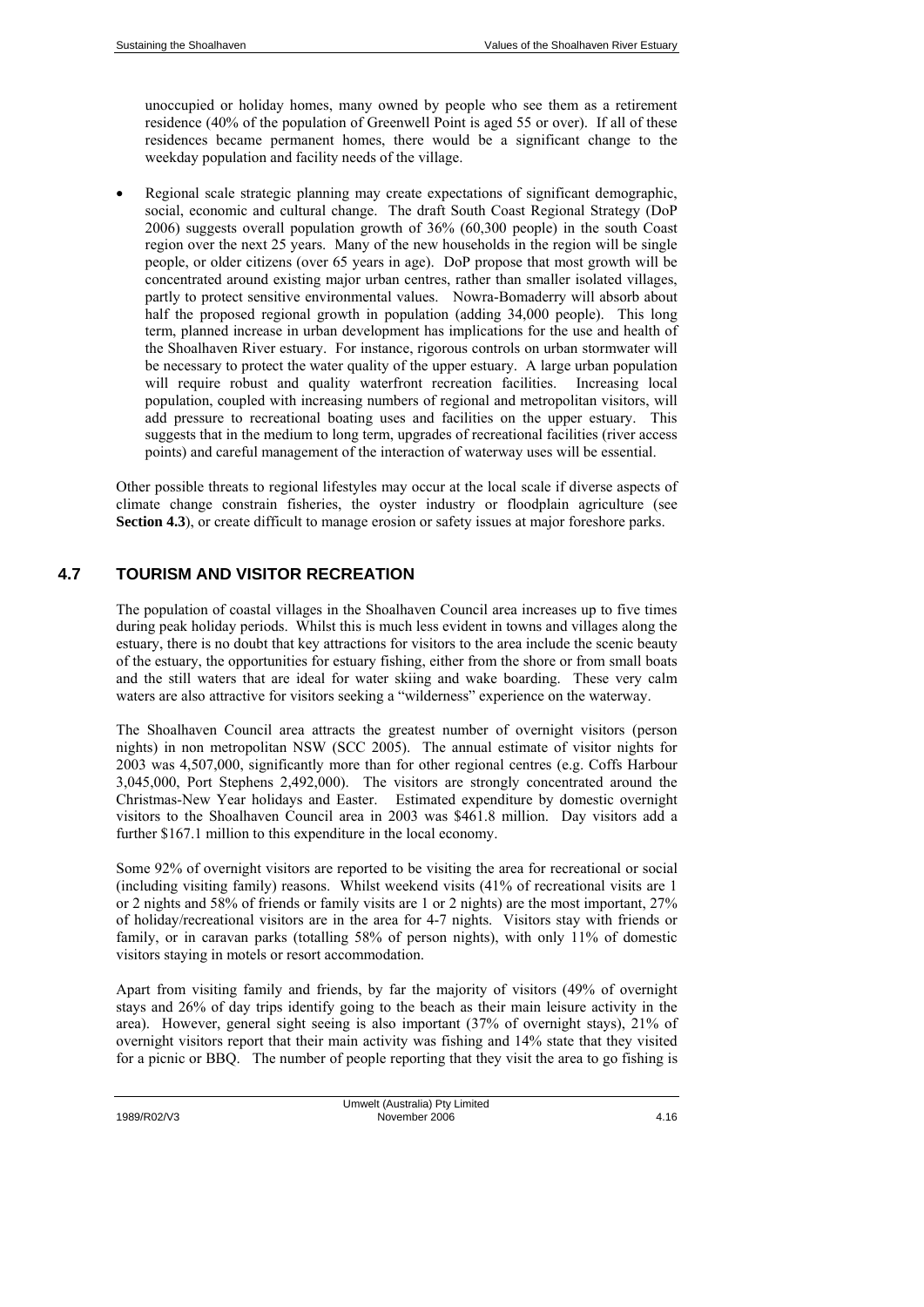three times the NSW average. These figures are consistent with DPI recreational fishing survey findings that show some 31% of south coast people participate in recreational fishing each year.

The distribution of visitors in terms of accommodation preferences and recreational activities is important for the future management of the estuary.

Council has identified Greys Beach at Nowra and the Greenwell Point Foreshore as "Icon Parks", to be developed with a level of facilities necessary to meet the needs of tourists as well as local people. The boat ramp at Crookhaven Heads (**Plate 4.5**) is also a regional scale facility, built to cater for visitor demand as well as local people.

NSW Maritime Authority is currently preparing a Boating Management Plan for the Shoalhaven River estuary. As part of that project, they have studied boating use, interactions between users, numbers of accidents and the adequacy of facilities. Their studies confirm the high value placed on the upper estuary for both power boating (skiing and wake boarding, plus cruising for picnics and fishing) and for unpowered boating activities (canoeing and fishing). Many of these waterway users are weekend or holiday visitors. Overall numbers of waterway users are currently relatively low compared to other more urban coastal waterways, and NSW Maritime also suggests that Shoalhaven River estuary waterway users are generally very compliant with safe boating regulations. Numbers of waterway users are expected to increase in the medium term.

## **4.7.1 Threats to Estuary-based Tourism and Recreation**

A major issue noted in recreation studies and by community members of the SNRFMC is the appropriate balance between powered and non powered recreational boating in the upper estuary. The Committee recognised existing and potentially significant future conflicts in terms of:

- the wilderness experience of the upper estuary, fringed by steep slopes of natural vegetation. The suitability of high speed power boating activity in the more remote and natural parts of the estuary has been questioned;
- noise issues for passive recreation users, including canoeists and campers; and
- safety issues when high speed vessels and non-powered vessels use the same reaches of the estuary.

There is some natural segregation of activities, with skiing and wake boarding predominantly occurring between Thompson's Point (just upstream of Nowra) and Gypsy Point (NSW Maritime Authority) and passive boating mostly occurring close to river access points in the upper estuary (such as Bundanon and Grady's Riverside Retreat). Numbers of passive recreational users are currently quite low.

In addition to the differences between two groups of users who both value still waters, there are some threats associated with navigation safety for powered vessels in shallow waters (shoals and submerged rocks) in the upper estuary. For non powered vessels, there may be safety issues in deep and/or fast flowing water.

As demand for recreation access grows over time, both types of activity may also be limited by insufficient ramp access, or poor accessibility of public foreshore along the river. Improved delineation of public foreshore in the upper estuary would assist in this regard.

The importance of recreational fishing in the area suggests another potential threat to tourism, linked to the productivity of the estuary and management of fishery stocks. The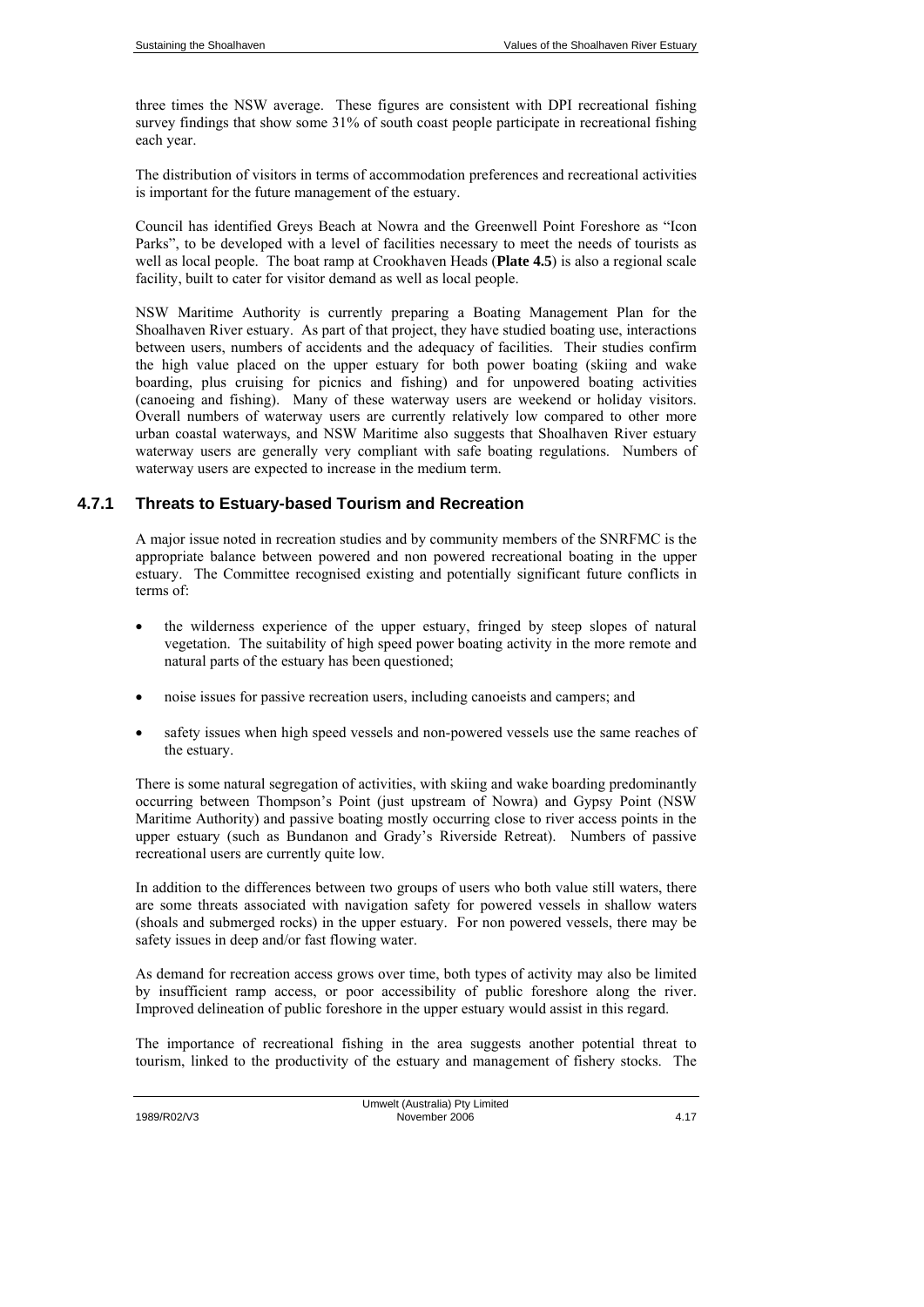maintenance of high recreational fishing participation rates depends on perceptions of pleasant fishing conditions and a high probability of making a catch. The Shoalhaven River estuary is one of very few south coast systems where recreational and commercial fisheries still coexist. Almost all the small estuaries (predominantly coastal lakes) south of the Shoalhaven River estuary, are now recreational fishing havens, where commercial fisheries have been closed. The expectation is that these recreational fisheries will produce high yields for fishing effort, potentially more than the Shoalhaven. In contrast, the Shoalhaven River estuary retains the advantage for non fishing visitors that fresh, local fish can be obtained from local co-operatives on the river bank.

## **4.8 PRIMARY PRODUCTION**

One of the benefits of living along the Shoalhaven River estuary is being able to obtain locally grown vegetable produce (from the coastal floodplain) and locally harvested fish and oysters (from the Shoalhaven and Crookhaven). This quality local produce is also valued by visitors to the area and fish and oysters in particular help to attract tourists.

Residents also note that they value the visual qualities of a productive rural landscape, with particular reference to dairying.

Total oyster production in the Shoalhaven and Crookhaven parts of the estuary is variable. Production in the Shoalhaven lease areas in 2003-04 was 85,919 dozens, the highest production from that area over an eight year period. Production from the Crookhaven lease areas in 2003-04 was 103,454 dozens. This production was consistent with production over the preceding two years, but less than half the peak production from this part of the estuary (233,216 dozens in 1997-98). Productive leases in the Crookhaven part of the estuary declined from 229 hectares in 1996-97 to 139 hectares in 2003-04.

Sea mullet, luderick, whiting, mulloway, bream and school prawns are the major target species for the Shoalhaven commercial fishery. The estimated catch value from the commercial fishery is around \$500,000 each year, with total catches ranging from 105,000 kg to about 140,000 kg annually.

DPI surveys indicate that the NSW south coast has the largest number of recreational fishers in the State, with more than 500,000 recreational fishers using the estuaries each year.

## **4.8.1 Threats to Primary Production**

The viability of commercial fisheries of the estuary is affected by a range of factors that together degrade or reduce fishery habitat. These factors include:

- constraints to fish passage from the main estuary into wetlands and sheltered estuarine tributaries, both of which provide habitat for juveniles. Floodgates are a major issue, but culverts and other structures can also block fish passage;
- drainage of floodplain wetlands, or conversion of former estuarine wetlands to intermittently fresh systems;
- low pH discharges from acid sulfate soil areas. Slugs of acid water have been recorded discharging from floodplain drains during wet weather events, with the Broughton creek floodplain particularly affected. Apart from the direct chemical toxicity of low pH water (causing lesions and/or fish kills), acid water can also act as a chemical barrier to fish passage (for instance, trapping juvenile fish in the upper estuary, in low dissolved oxygen conditions;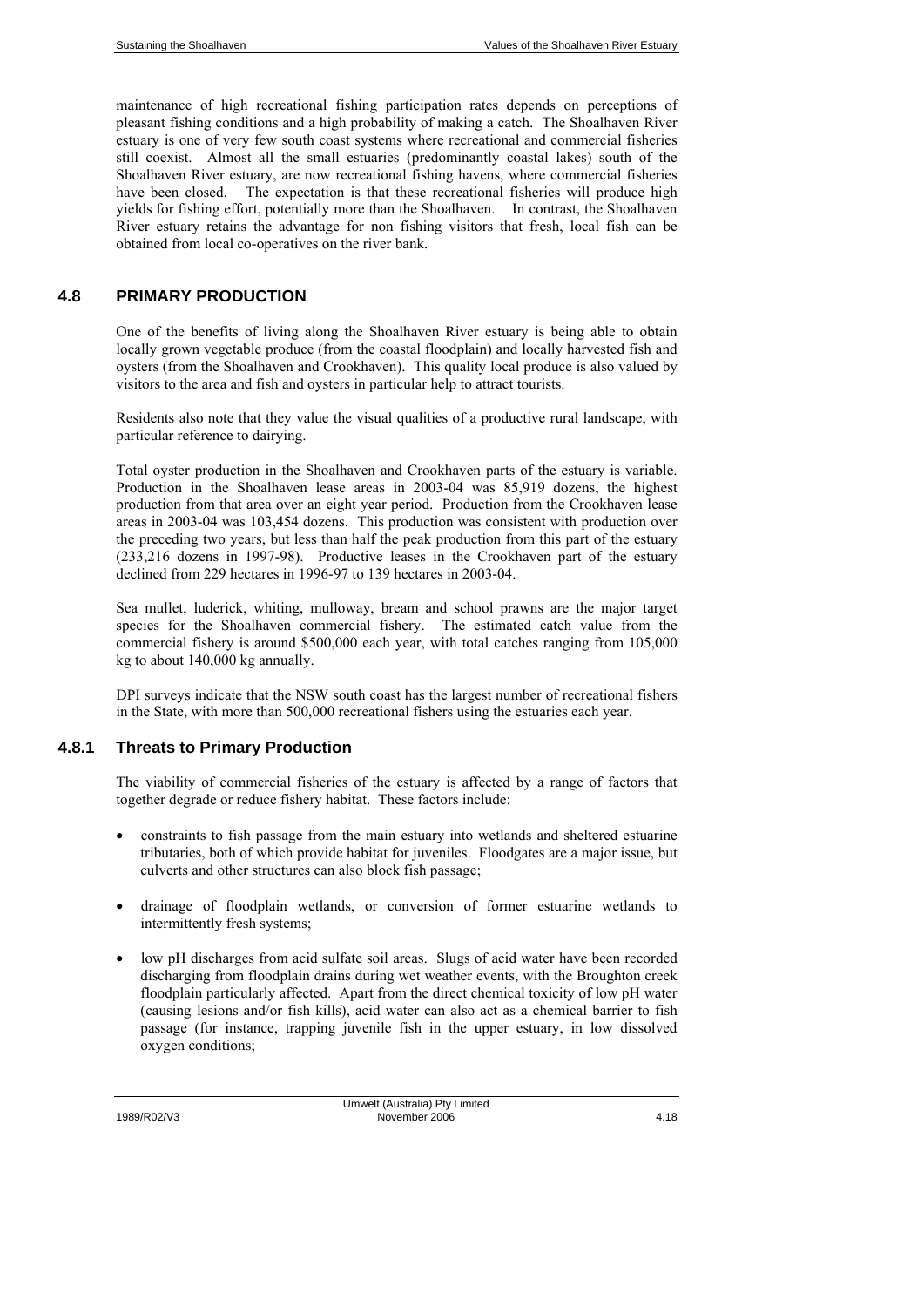- reduction in the area of saltmarsh or changes in the balance between saltmarsh and mangrove habitat;
- significant variations in rainfall and flows in the estuary: for instance in extended dry periods the upper estuary becomes progressively saline, modifying fishery habitat; and
- future changes in climate and sea level could also threaten the fishery, for instance by increasing storminess (fewer fishing days available) or by changing the pattern of wetland habitats.

In addition to these habitat considerations, the commercial fishery is also affected by economic factors, such as fuel prices, by competition from overseas fisheries, and by regulations that restrict fishing times or areas. Whilst these regulatory actions are implemented to enhance the potential for long term sustainability of fish stocks, they can have short term detrimental impacts on fishing businesses in the industry now. Over time, it is anticipated that the balance between healthy fishery habitat, short to medium term fluctuations in flow and water quality, inherited over fishing impacts, and the number of licensed fishers will be rationalised.

Threats to the viability and sustainability of the food oyster industry have been recognised in estuaries throughout NSW. DPI has conducted research and analysis into water quality issues affecting the quality of oyster produce and has identified specific locations within estuaries that are most at risk or are least threatened by land and waterway use pressures.

Consultation with oyster growers in the Shoalhaven River estuary (primarily around Greenwell Point and the lower Crookhaven River) indicates that the major issues from the perspective of growers are:

- impacts on biological water quality when discharges or spills occur (e.g. from sewage reticulation systems or from vessels), or during periods of wet weather runoff from adjacent urban areas;
- the high cost of monitoring required to be conducted by oyster growers to meet QA standards. Oyster growers monitor shellfish quality at thirteen sites and water quality at twenty three sites in the lower estuary. Phytoplankton is also monitored at two sites (see **Figure 4.3**);
- an increase in recreational boating pressure adjacent to lease areas (or in lease areas), which increases the risk of contamination;
- potential increases in hot days resulting in overheating (heat kill) of exposed oyster stock in summer. This is particularly an issue when very hot days coincide with low tides in the middle of the day. Heat impacts can be managed by shading and irrigation of the oyster trays. Pumping of water to irrigate oyster trays in hot weather currently occurs on several days each summer in the Shoalhaven. Some leases in the Crookhaven/Greenwell Point area are close to residential areas. In these leases, diesel pumps may not be acceptable for tray irrigation because of noise impacts on adjacent land users;
- storm wave and wind damage to trays, racks and leases (e.g. strong winds can blow trays off the racks on leases);
- general increase in water level as sea level rises. In general, this can be accommodated by using floating cultivation techniques (rather than the traditional fixed racks);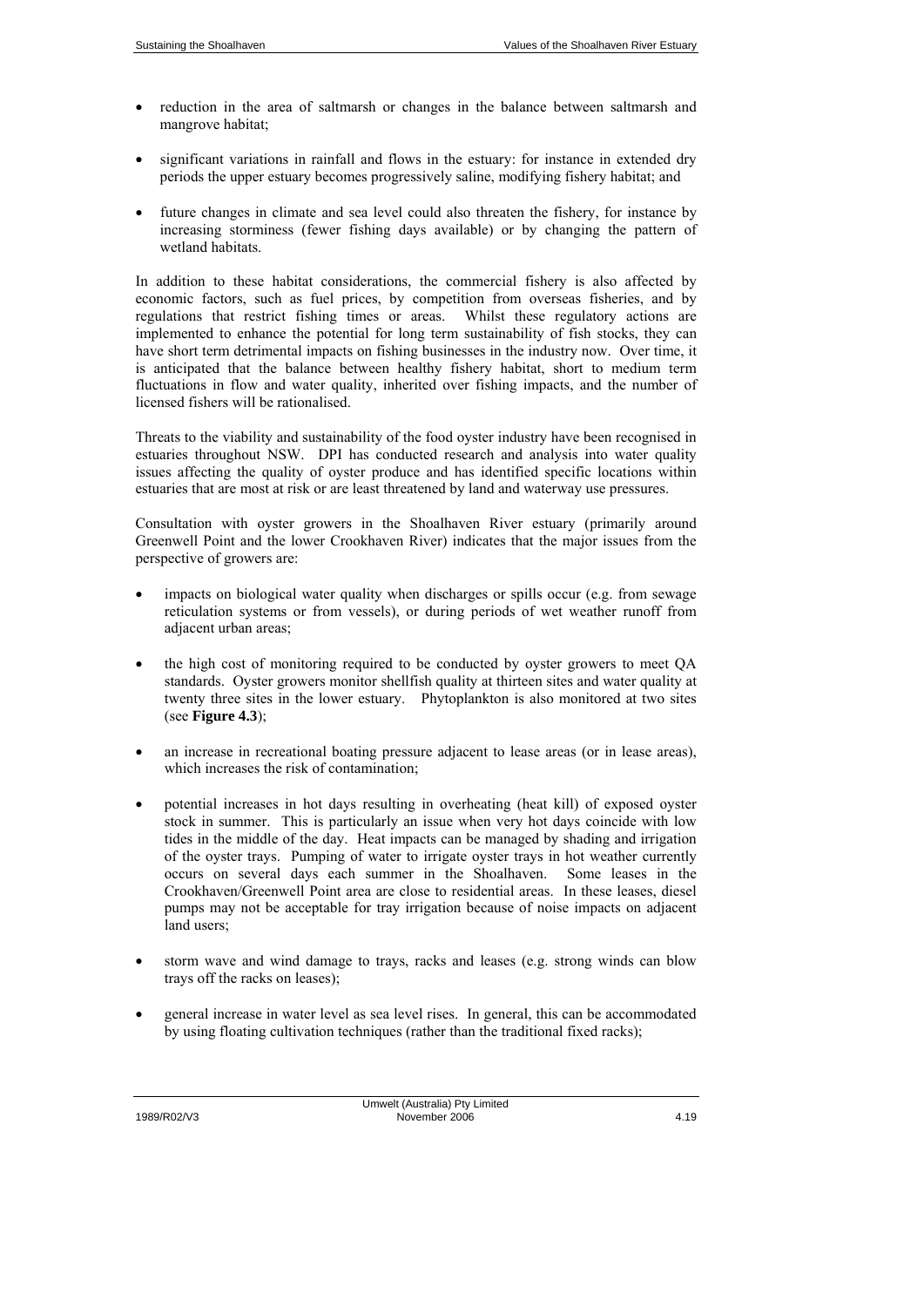- changes to water chemistry if temperatures rise. These changes may affect nutrient dynamics and also affect the incidence of algal blooms etc in the estuary. Oyster harvesting is required to cease during serious algal blooms; and
- poor house keeping by oyster growers may lead to clean up notices potentially expensive works to achieve compliance.

The production of the fishery may also be impacted by long term climate change, although the effects on water chemistry and biological activity have not been fully specified.

#### **4.9 ASSETS FOR GROWTH AND DEVELOPMENT**

The population of the south coast region is 166,000 and has doubled over the last 25 years. Approximately half of this population lives in the Shoalhaven City Council area. Nowra, Bomaderry, Vincentia and Ulladulla are all significant regional centres.

The size of Nowra and Bomaderry and the concentration of regional industry in these centres are assets that will contribute to regional growth

However, the natural assets of the Shoalhaven river estuary are also important contributors to regional growth, by attracting population. The draft South Coast Regional Strategy (DoP 2006) suggests that the region will attract another 60,000 people over the next 25 years, many of whom will be "Sea Changers", seeking lifestyles in coastal villages and urban centres that still provide good access to services and facilities such as schools and hospitals.

#### **4.9.1 Threats to Resources for Regional Growth**

The draft South Coast Regional Strategy states that development in the region over the next 25 years will deliver diverse communities and housing opportunities, increase employment and encourage community interaction and cohesions. The draft Strategy also sets parameters for how development will proceed. The inverse of these parameters can be seen as potential threats to regional growth. These constraints also have the potential to threaten existing natural and social values.

Examples include:

- potential limits on land that is suitable for development, because of the need to protect the catchments of sensitive waterways, avoid land subject to flooding, avoid urban development adjacent to mosquito habitat, and concentrate development around existing centres;
- potential impacts of increased permanent population on the tourism values of the region;
- potential impacts of expanded residential areas on scenic landscapes; and
- potential for urban expansion to increase impacts on places that have aboriginal cultural heritage values.

## **4.10 CLIMATE CHANGE**

CSIRO (2001) and the Australian Greenhouse Office (Pittock, 2003) describe the potential impacts of climate change on urban and coastal landscapes and communities in south eastern Australia. Apart from sea level rise, the threats reported include changes to the frequency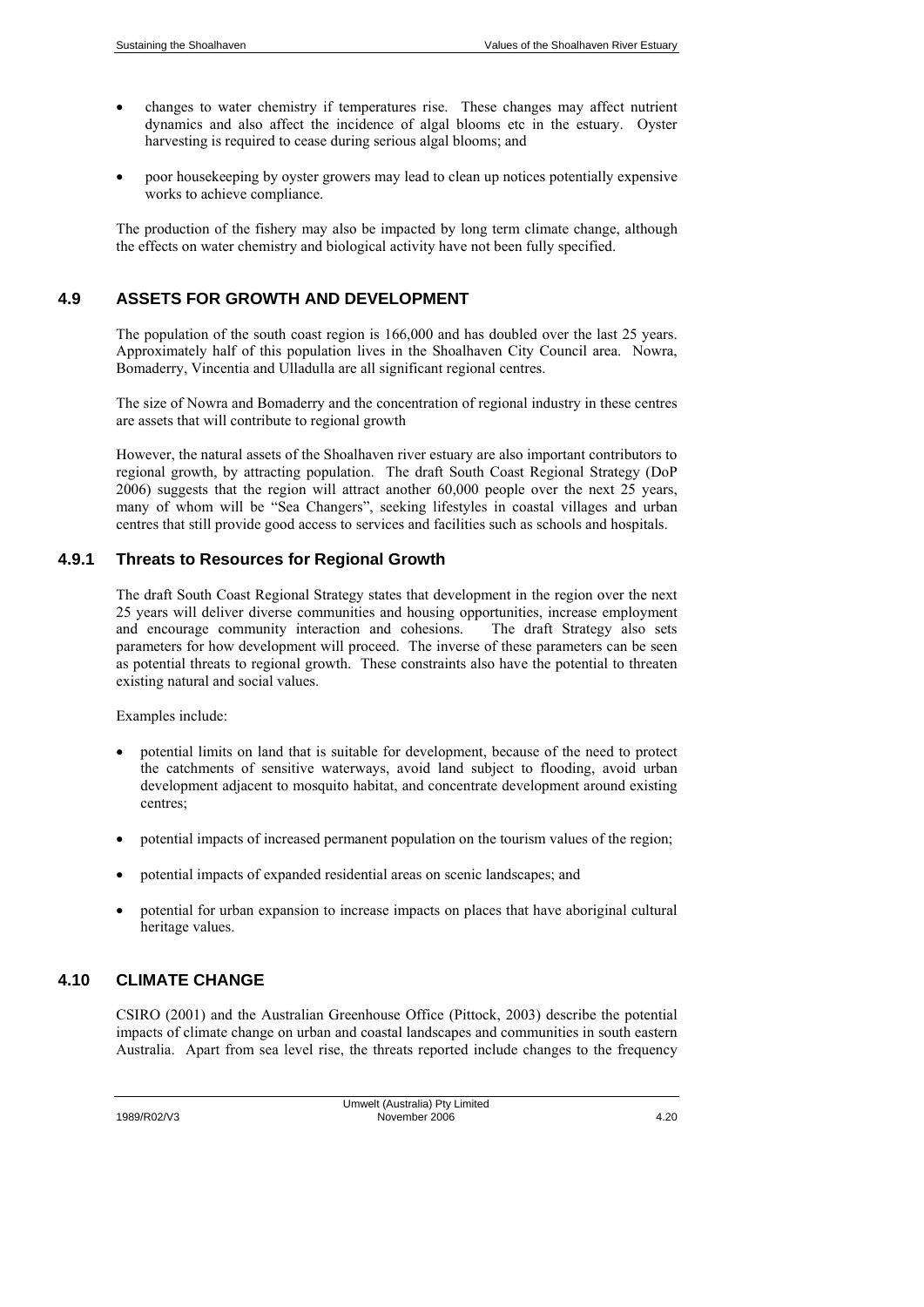and duration of extreme weather events, such as gales, storm surges, droughts and floods. The potential health impacts of extensions to the range, or increased breeding success of mosquitoes has also been noted.

Examples of current trends include:

- predicted average warming of 0.4 to 2 degrees Celsius by 2030 and 1 to 6 degrees Celsius by 2070 (compared with 1990 conditions), combined with more hot days (over 35 degrees Celsius) and generally warmer spring conditions;
- a continuation of the trend since the mid 1990s for rainfall to be below average to severely deficient in south eastern Australia, when compared with long term averages, with the most pronounced deficiencies in rainfall occurring in winter and spring; and
- sea level rise of 0.1 to 0.4 metres within 50 years (IPCC and CSIRO 2001), accompanied by potential increases in coastal storminess (storm waves) and the frequency of gale force winds. Note that existing records from coastal gauging stations show an average increase in sea level of 20 mm per decade over the last 50 years (CSIRO 2005).

Whilst these general impacts have relevance to the Shoalhaven estuary and its community, the level of detail of regional climate predictions is not currently sufficient to provide confident predictions. Indeed, for many of these potential changes, there is no local scale modelling or research available to indicate the potential range of change. The types of impacts which climate change could facilitate in the Shoalhaven River estuary include:

- landward migration of mangrove communities as sea level rises (although potential migration pathways may be blocked by other land use or land management constraints);
- landward migration of saltmarsh communities these are even more constrained than mangroves, because of the requirement for very gentle shoreline gradients and less opportunistic colonisation of sand and mudflats. On steeper shoreline gradients, saltmarsh habitat could be rapidly inundated;
- changes to the salinity of the upper estuary, both from increased tidal incursion and during extended drought periods. Persistent salinity changes would modify/migrate various elements of aquatic ecology;
- changes to the frequency and severity of flood events;
- changes to the suitability of the estuary as roosting, feeding or breeding habitat for migratory waders and other bird species;
- changes to the strength and/or frequency of tidal current scour and flood scour. These changes may affect the location and severity of bank erosion and sedimentation in the estuary. Increased bank erosion pressure in the estuary would also have implications for the success of riparian revegetation programs, including the re-establishment of reed beds and upper bank species such as casuarina;
- changes to floodplain aquifers and associated floodplain wetlands, as well as water for agriculture and the mobilisation of acidity currently stored in floodplain soils (ASS and PASS) into drains and the estuary;
- changes to the effects of storm surge, particularly in the lower estuary;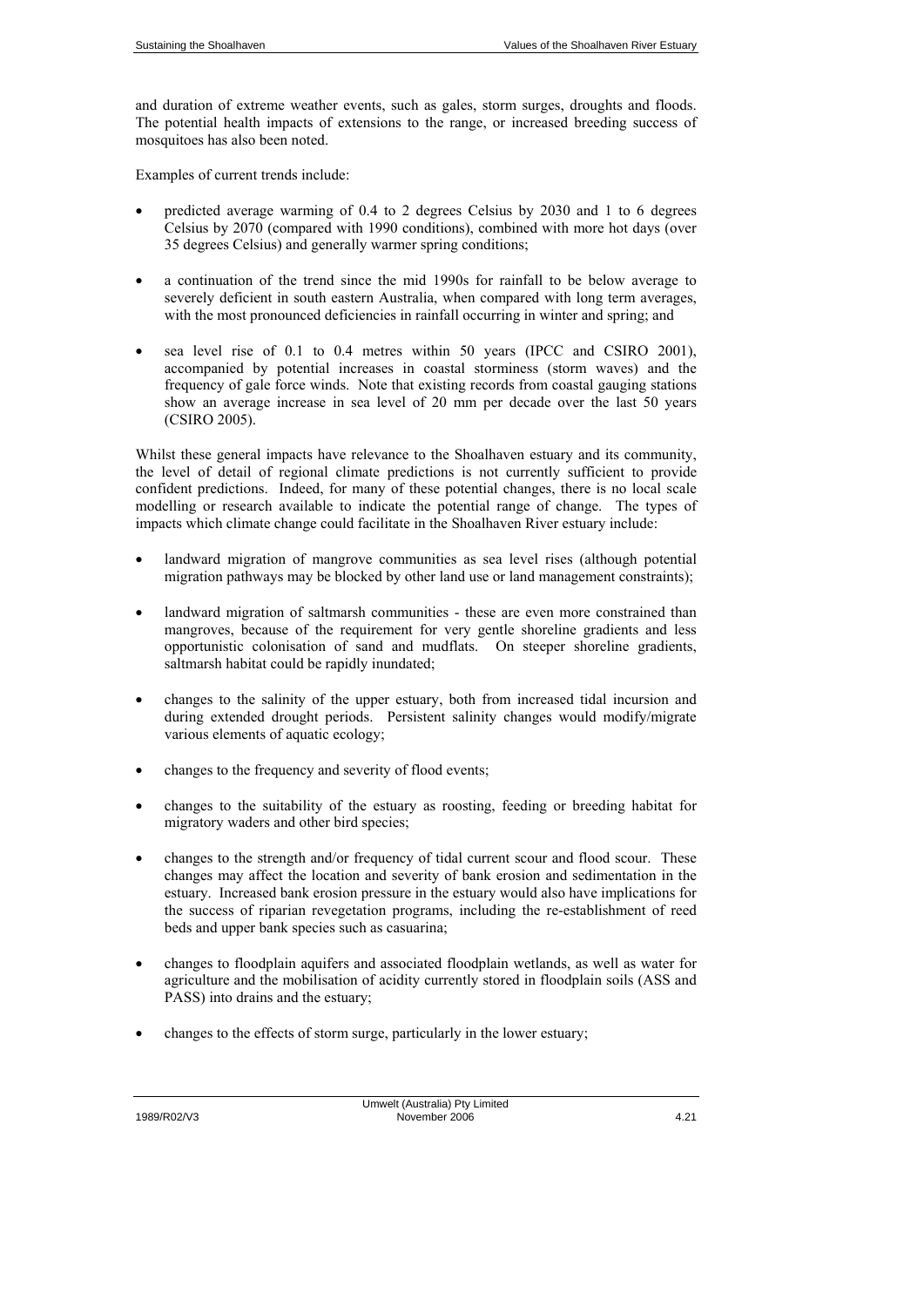- an increase in the risk of high temperatures, together with changes to the tidal regime, has implications for the viability of the oyster industry – such as exposure of oyster stock to overheating or changes to the success of spat setting;
- changes to estuary and coastal biochemistry, affecting the fishery resources of the area;
- changes to the epidemiology of mosquito transmitted diseases;
- changes to the sediment flux into the upper estuary, associated with changes to catchment rainfall and catchment erosion; and
- changes to the areas that are suitable (safe in terms of water depth) for recreational boating.

As noted, there is little information on which to base an assessment of the significance of these potential impacts and risks. Based on the existing evidence of systemic adjustment to changes to the entrance and the construction of Berrys Canal, potential long term changes in the Shoalhaven river estuary, whilst uncertain, are likely to be significant. **Sections 6.2** and **8.5** of the Estuary Management Plan discuss an approach to the management of these uncertain impacts.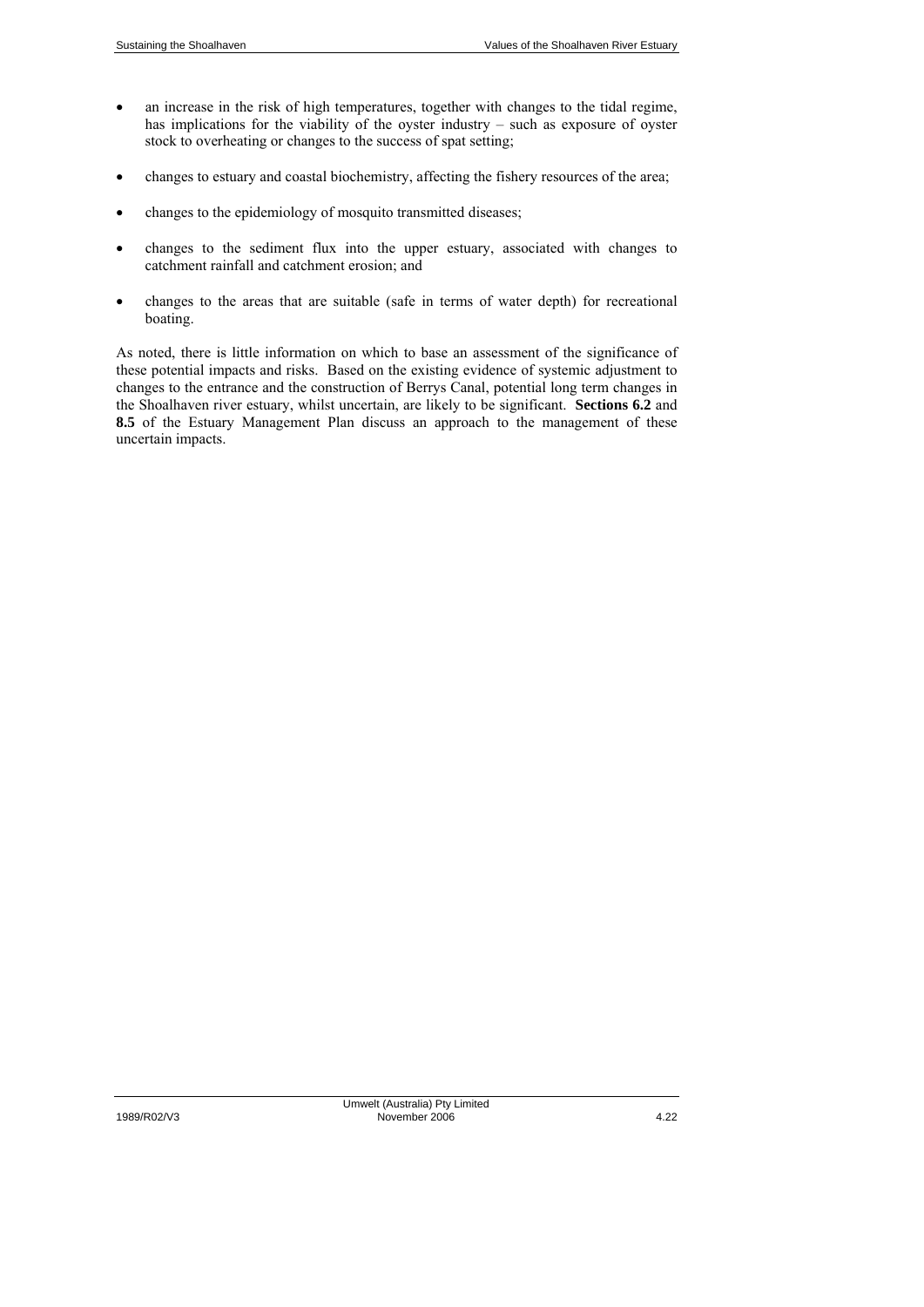# **5.0 MANAGEMENT PLAN OBJECTIVES AND OUTCOMES**

This section develops a suite of estuary management objectives and related outcomes for the Shoalhaven River estuary. Objectives of relevance to the natural, socio-cultural and economic values that contribute to the sustainability of the estuary have previously been prepared as part of Council's strategic planning program, the Healthy Rivers Commission report, draft Catchment Action Plan, South Coast Regional Strategy and other regional natural resource management documents.

The proposed objectives for the Estuary Management Plan draw on this previous work and the understanding of estuary values and processes established in the Data Compilation Study (Umwelt 2005). The intent is that the estuary management objectives are realistic and integrative.

These new estuary management objectives are taken forward into the identification and assessment of potential management responses in **Sections 7, 8, 9** and **10**.

# **5.1 A VISION FOR THE SHOALHAVEN RIVER ESTUARY – HOW WILL THE ESTUARY BE IN THE FUTURE?**

The following six statements summarise the overall vision for the Shoalhaven river estuary, based on scientific and community views about the values of the system:

- a place of high biodiversity;
- a place where the community understand and contribute to natural resource conservation in their day to day activities;
- a place that is known for its high quality aquatic and agricultural produce;
- a place that is accessible and safe for locals and visitors;
- a place where development scale does not overwhelm the natural landscape; and
- a place that can successfully adapt to long term environmental change (socially, ecologically and economically).

# **5.2 COUNCIL'S PRELIMINARY ESTUARY MANAGEMENT OBJECTIVES**

Council intends that the estuary plan will integrate with other existing natural resource management plans at the objective level. In the brief for the preparation of the Estuary Management Plan, Council proposed the following generic objectives for the estuary:

#### **Water Quality**

To ensure that water quality in the estuary is adequate for the protection of aquatic ecosystems, visual amenity, primary contact recreation, secondary contact recreation and consumption of cooked seafood (as per NSW Interim Water Quality Objectives).

#### **Erosion and Sedimentation**

To minimise the erosion of soil from the catchments and creek banks and to protect the estuary from excessive sedimentation.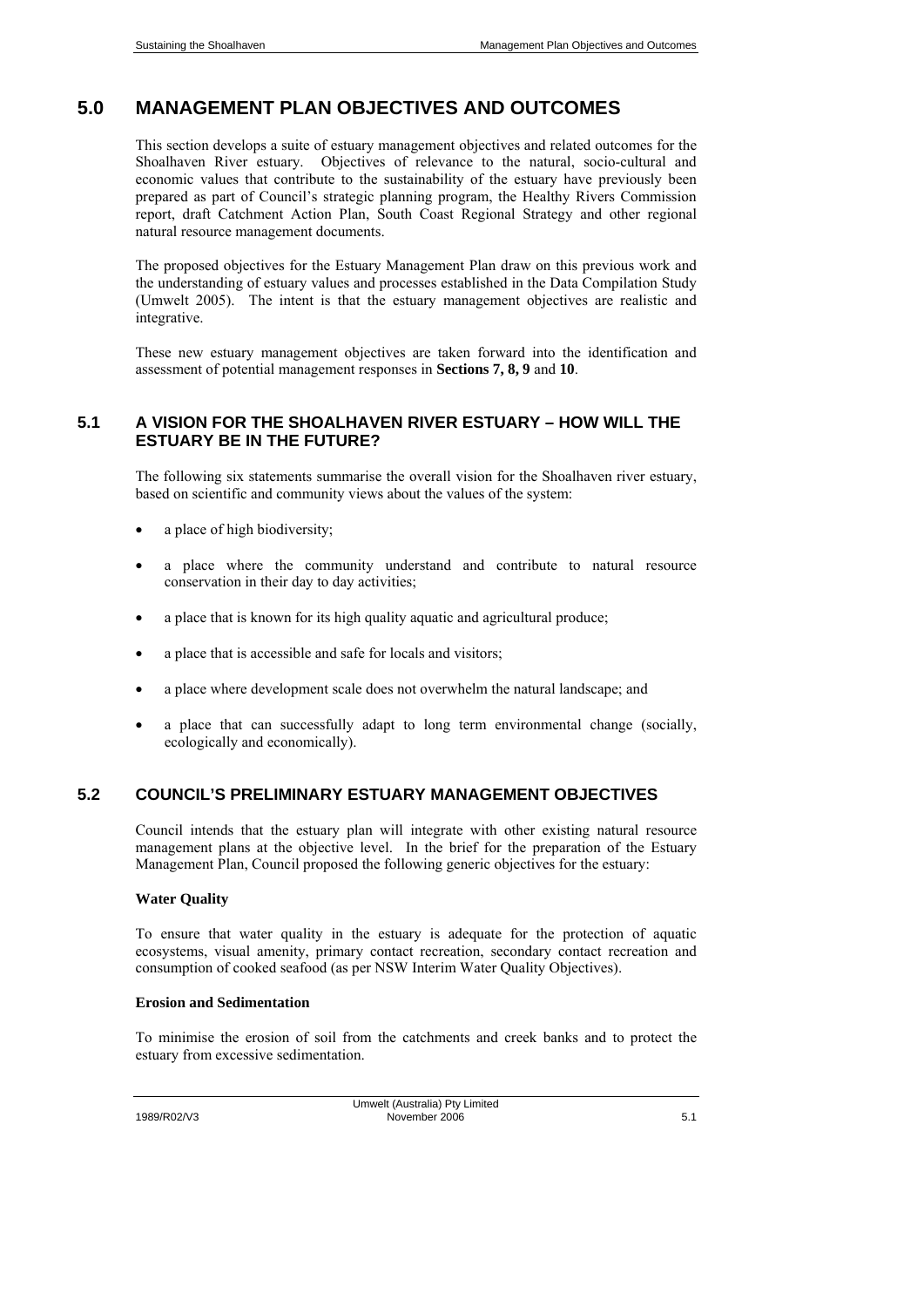#### **Nature Conservation**

To maintain or where appropriate restore the ecological integrity and biodiversity of the estuary, foreshores and catchments.

#### **Entrance Management**

Alleviate flooding impacts on Shoalhaven Heads and Greenwell Point (see entrance management plan).

#### **Recreation**

To ensure that recreational activities do not have undue effects on the nature and enjoyment of the area.

#### **Visual**

To maintain, rehabilitate where necessary and enhance where appropriate the high visual qualities of the estuary.

# **5.2.1 Review of Preliminary Objectives**

Following the review and update of the Shoalhaven Data Compilation Study (Umwelt 2005), the management objectives listed above required further consideration.

Matters that have been considered include:

- The regional context for overall protection of values in the Shoalhaven and other south coast estuaries. It is also important to consider the position of the Shoalhaven catchment in contributing to the sustainability of the Greater Metropolitan Region (e.g. through the provision of drinking water to the Sydney metropolitan area).
- Outstanding values of the Shoalhaven estuary (which are rare or poorly replicated elsewhere). The Shoalhaven estuary, for instance, contains highly significant habitat for migratory waders and very extensive areas of saltmarsh when compared with other south coast estuaries.
- Objectives should be realistic in relation to the natural system processes that occur in the estuary. They should relate specifically to this system, whilst reflecting its regional context.
- There is a need for systemic objectives that address how decisions will be made, reviewed and implemented. These include matters such as integration, transparency, accountability, cost effectiveness and minimising duplication. The actions recommended by the Plan must also be adaptive to improved science when it is available.
- Sustainable management of the estuary goes beyond natural resource management issues and it is essential that objectives relating to social, economic and cultural values are included.
- Objectives about amenity should be clearly linked to values expressed by the community and managers.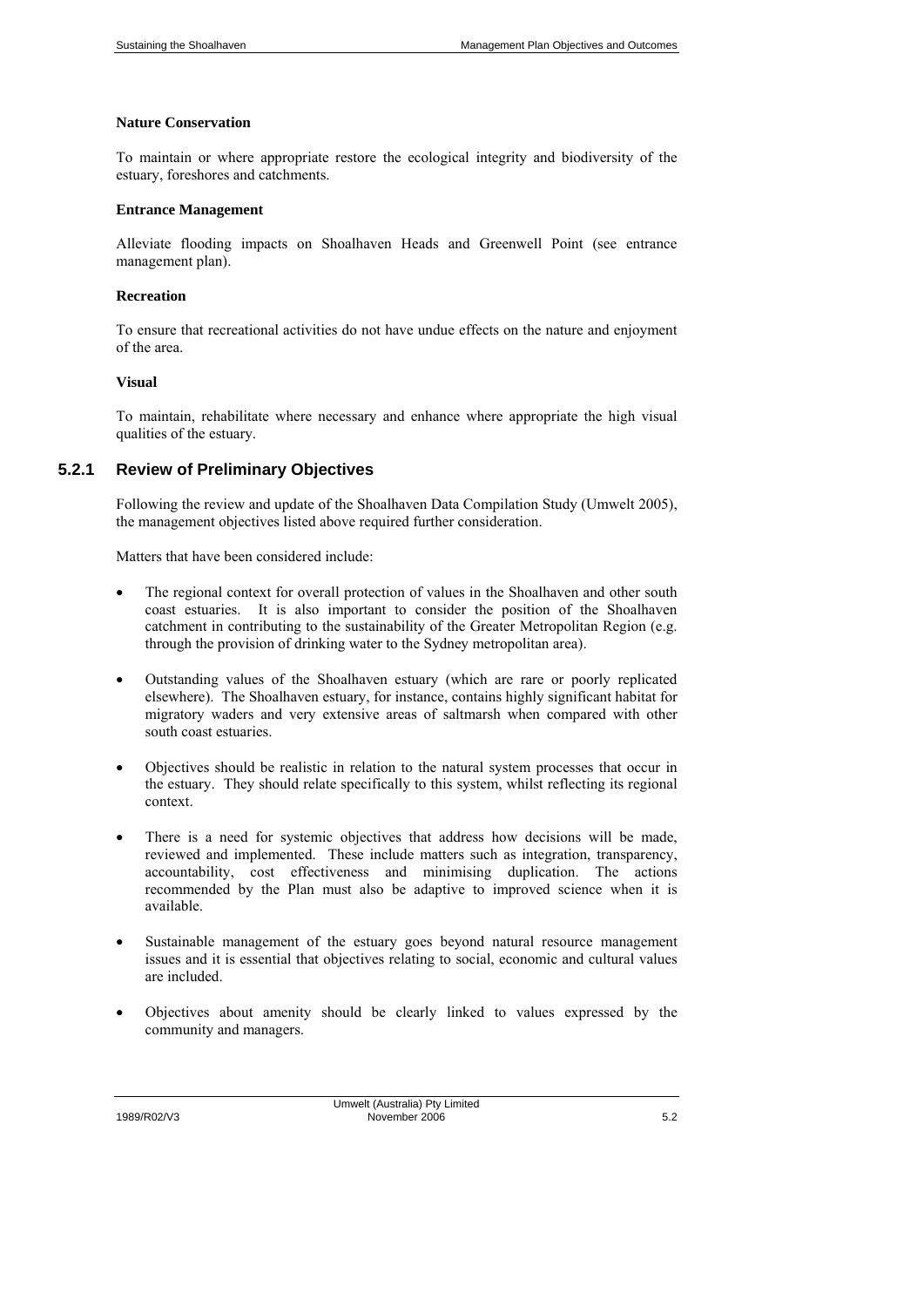- It is important that the objectives are identified in positive statements, rather than "do not" statements – objectives should be a statement of what Council and the community want/intend to achieve.
- Objectives should provide definitive requirements. For instance, wording such as "ensure" or "give effect to" is more direct than "take into consideration" or "implement where possible" (see HRC 1999), setting a higher standard of commitment and accountability for stakeholders.
- Objectives are best stated in association with a measurable target, so progress can be measured.
- Objectives should be consistent with (or help to refine) Council's existing statements of values, sustainability policy direction etc (see **Section 3.1**).

# **5.3 GOALS FOR THE SHOALHAVEN RIVER ESTUARY**

**Sections 5.4** to **5.7** present a range of management objectives in relation to each of the major management themes (see **Section 2.4**) for the Shoalhaven River estuary. For each objective, these sections also provide brief statements explaining why the objective is included and describing the relevant acceptable outcome(s). These outcomes describe the future character of the estuary. A selection of quantifiable targets is shown in **bold**.

In keeping with Council's Vision Statement, the recommendations of the Natural Resources Commission and the Southern Rivers draft Catchment Action Plan/Investment Strategy, the broad outcomes that the Estuary Management Plan will support, in association with other natural resource and regional planning documents include:

- an improvement in the assessed status of estuary integrity and health, as measured by Ecological Integrity Indices (based on the National Land and Water Resources Audit);
- maintenance or enhancement of regional lifestyle in terms of employment opportunities, aesthetic and recreational values (access to the river and adequacy/safety of facilities); and
- a level of regional population growth and a style of urban development that is consistent with maintenance/enhancement of the natural and cultural assets of the estuary and respects inherent natural threats in the system (e.g. flooding and long term geomorphic change).

The Estuary Management Plan will also contribute to the protection of environmental flows (fresh water and marine), that mimic natural conditions as closely as possible. This outcome is currently being investigated and negotiated by Sydney Catchment Authority, Southern Rivers Catchment Management Authority and other stakeholders, as it must also be balanced with the provision of a sustainable supply of potable water to regional settlements (Shoalhaven Water customers) and the Sydney Metropolitan Area.

# **5.4 OBJECTIVES TO PROVIDE A CLEAR MANAGEMENT DIRECTION FOR THE SHOALHAVEN ESTUARY**

These objectives and outcomes define a clear decision making processes, the integration and co-ordinated implementation of estuary management actions. They also address the adaptive nature of estuary management.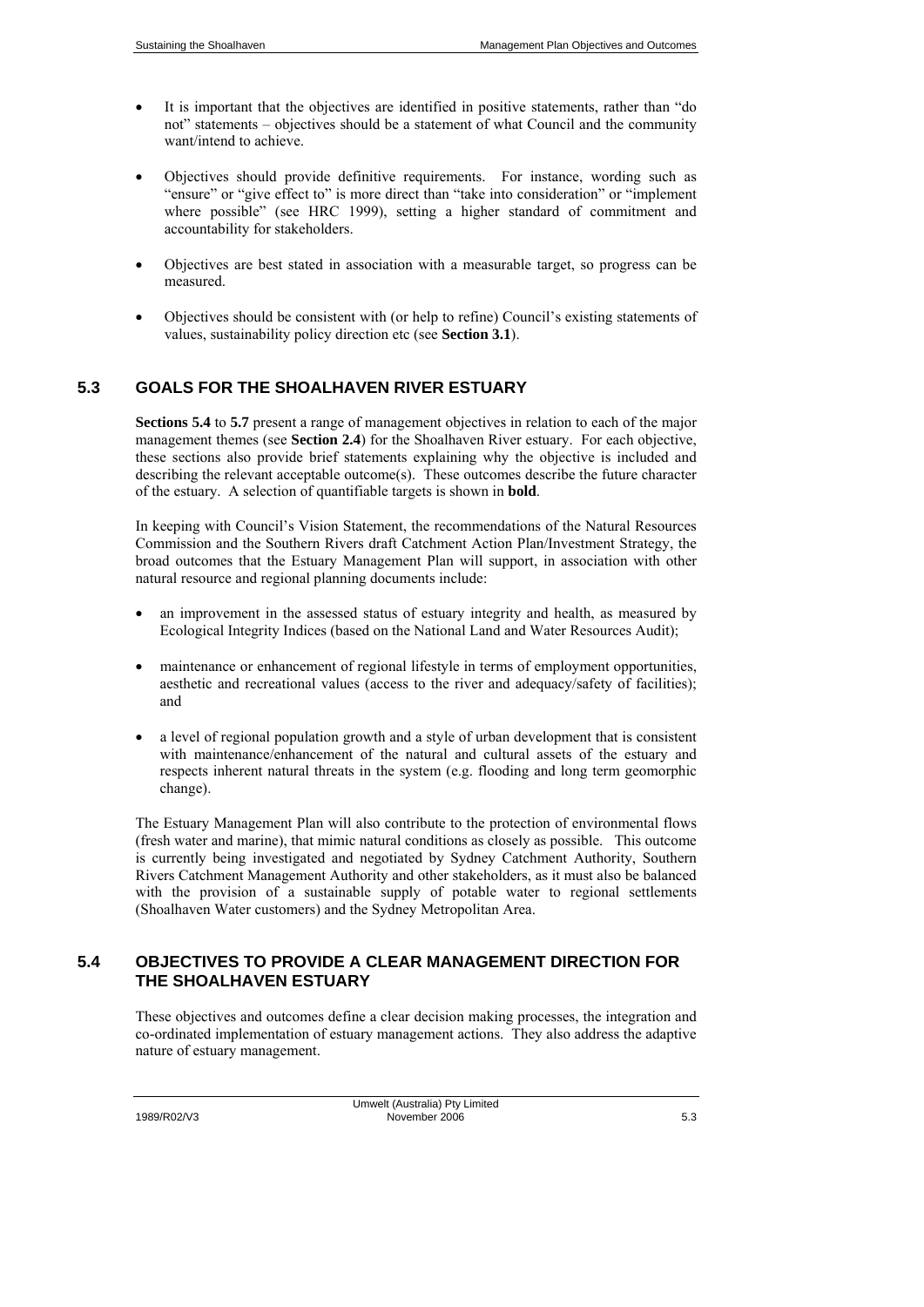# **5.4.1 Integration and Accountability**

## **5.4.1.1 Integration with Regional Natural Resource and Strategic Land Use Plans**

## **Objective:**

*To integrate the estuary management plan with regional scale natural resource management and regional land use strategies.* 

| Explanation                                                                                                                                                                                  | Indicators of satisfactory outcome                                                                                                                    |
|----------------------------------------------------------------------------------------------------------------------------------------------------------------------------------------------|-------------------------------------------------------------------------------------------------------------------------------------------------------|
| SRCMA co-ordinates the implementation of                                                                                                                                                     | <b>Estuary Management Plan is adopted by SCC</b>                                                                                                      |
| natural resource management initiatives across                                                                                                                                               | and accepted by the SRCMA.                                                                                                                            |
| the region, including ongoing monitoring and                                                                                                                                                 | <b>Implementation is supported and monitored</b>                                                                                                      |
| review of estuary health against State                                                                                                                                                       | by SRCMA.                                                                                                                                             |
| benchmarks. SRCMA does not do this                                                                                                                                                           | State government financial support is available                                                                                                       |
| monitoring itself.                                                                                                                                                                           | for highest priority actions.                                                                                                                         |
| The Estuary Management Plan is identified as<br>one of a suite of detailed plans which provide<br>guidance on natural resource management for<br>specific parts of the Shoalhaven Catchment. | Regular communication during Estuary<br>Management Plan implementation between SCC<br>and SCA re environmental flow management.                       |
| These detailed plans are intended to be<br>complementary and to set up investment in<br>natural resource management that produces the<br>best outcomes for the catchment as a whole.         | The settlement strategy for the Shoalhaven region<br>(South Coast Region Planning Strategy) reflects<br>values and risks associated with the estuary. |

## **5.4.1.2 Feasible Implementation**

#### **Objective:**

*To develop estuary management strategies which are within Council, agency and community financial capacity for implementation. Strategies depend on a realistic level of awareness, technical skills and commitment.* 

| Explanation                                                                                                                                                                                                                                                                                                                                                                                                                                                                                                                                                                                                                                                                                       | Indicators of satisfactory outcome                                                                                                                                                                                                                                                                                        |
|---------------------------------------------------------------------------------------------------------------------------------------------------------------------------------------------------------------------------------------------------------------------------------------------------------------------------------------------------------------------------------------------------------------------------------------------------------------------------------------------------------------------------------------------------------------------------------------------------------------------------------------------------------------------------------------------------|---------------------------------------------------------------------------------------------------------------------------------------------------------------------------------------------------------------------------------------------------------------------------------------------------------------------------|
| Although successful estuary management<br>depends on the co-ordinated actions of multiple<br>agencies and organisations, council has a central<br>role in terms of the scope of their relevant<br>responsibilities. Council also has other important<br>demands that compete for its limited resources.<br>The implication for estuary management is that<br>actions must be well justified and structured in a<br>manner that can attract suitable funding. Funds<br>can be obtained either by taking priority within<br>Council's budget, or by actions being seen as<br>critical at the regional and state level, so that<br>agency commitments are translated into on the<br>ground activity. | Key actions are costed at a level that provides<br>sufficient certainty for funding and budgetary<br>processes.<br>Key actions are packaged in a way that<br>demonstrates their significance and justification.<br>at both technical and political levels.<br>Actions that require State input are clearly<br>identified. |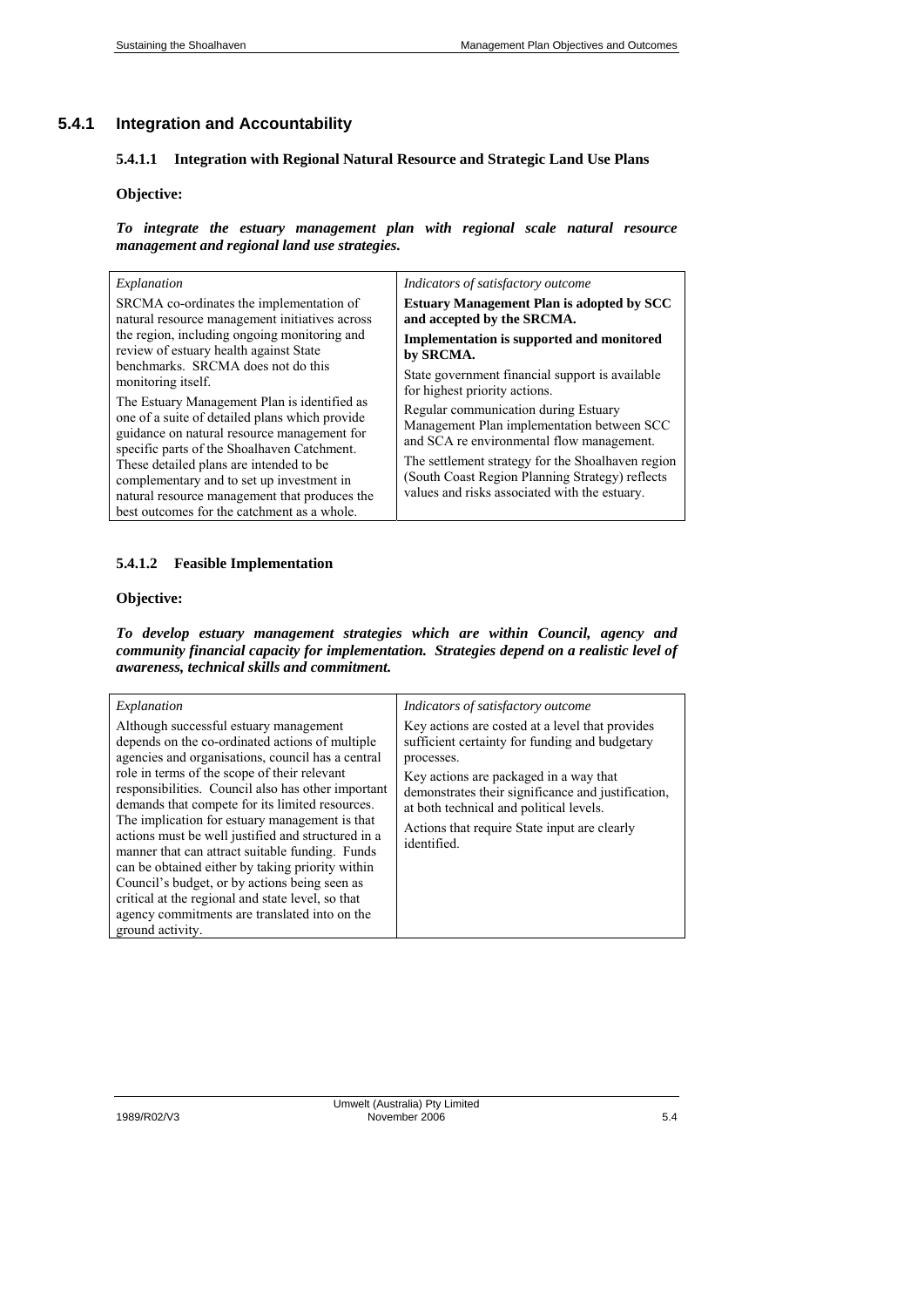## **5.4.1.3 Decision Making Processes**

### **Objective:**

### *To base decisions about investment in estuary management activities on full assessment of ecological, economic and socio-cultural risks, costs and benefits.*

| Explanation                                                                                                                                                                                                                                                                                                                                                                                                                                                                                                                                                                                                                              | Indicator of satisfactory outcome                                                                                                                                                                                                                                                                                                                                                                       |
|------------------------------------------------------------------------------------------------------------------------------------------------------------------------------------------------------------------------------------------------------------------------------------------------------------------------------------------------------------------------------------------------------------------------------------------------------------------------------------------------------------------------------------------------------------------------------------------------------------------------------------------|---------------------------------------------------------------------------------------------------------------------------------------------------------------------------------------------------------------------------------------------------------------------------------------------------------------------------------------------------------------------------------------------------------|
| This objective stresses the integration of costs for<br>works with costs and benefits that can only be<br>measured in qualitative terms but may be very<br>important. The intent is to use the full range of<br>values and threats to identify both appropriate<br>management responses (level of intervention) and<br>the priority of those responses. This makes the<br>decision making process more transparent and<br>assists communities to understand why funds are<br>invested in one part of an estuary and not in<br>another (or in separate estuaries). The decision<br>making process should be consistent and<br>repeatable. | Community feedback on satisfaction with the<br>explanation of management decisions and<br>investment.<br>Documentation of estuary management decisions<br>clearly demonstrates what information has been<br>taken into account, how different issues or threats<br>have been weighted, how risks have been<br>calculated.<br>Improved capacity of estuary managers to obtain<br>funds for key projects. |

## **5.4.1.4 Accountability for Implementation**

## **Objective:**

## *To implement accountability processes, as recommended by Healthy Rivers Commission.*

| Explanation                                                                                                                                                                                                                                                                                                                                                               | Indicator of satisfactory outcome                                                                                                                                                                                                                                                                                                                                                |
|---------------------------------------------------------------------------------------------------------------------------------------------------------------------------------------------------------------------------------------------------------------------------------------------------------------------------------------------------------------------------|----------------------------------------------------------------------------------------------------------------------------------------------------------------------------------------------------------------------------------------------------------------------------------------------------------------------------------------------------------------------------------|
| A persistent criticism of Estuary Management<br>Plans (see multiple comments in HRC reports for<br>the Shoalhaven and other estuaries) is that in<br>most cases there is no obligation on responsible.<br>stakeholders to implement the recommended<br>actions. HRC introduced Statements of Intent<br>which it subsequently audited (e.g. for the<br>Shoalhaven system). | Agencies with responsibilities for the<br>implementation of actions in the Estuary<br><b>Management Plan are required to provide</b><br>updates on progress/impediments to progress<br>in implementing the actions and also about the<br>environmental improvement that has been<br>achieved (reported against benchmarks). Non<br>achievement must also be explained/justified. |
| Low levels of accountability for government<br>actions also reduce community confidence that<br>important natural resource issues have been<br>understood and can be addressed.                                                                                                                                                                                           | These updates are to be publicly available.<br>The overall status of the Estuary Management<br>Plan and estuarine health are to be reviewed and<br>reported at ten year intervals (consistent with<br>targets of the Catchment Action Plan)                                                                                                                                      |

## **5.4.1.5 Community Participation or Engagement**

#### **Objective:**

*To provide local communities with good access to information about the health of the estuary and real opportunities to contribute to decisions about the management of estuary values.*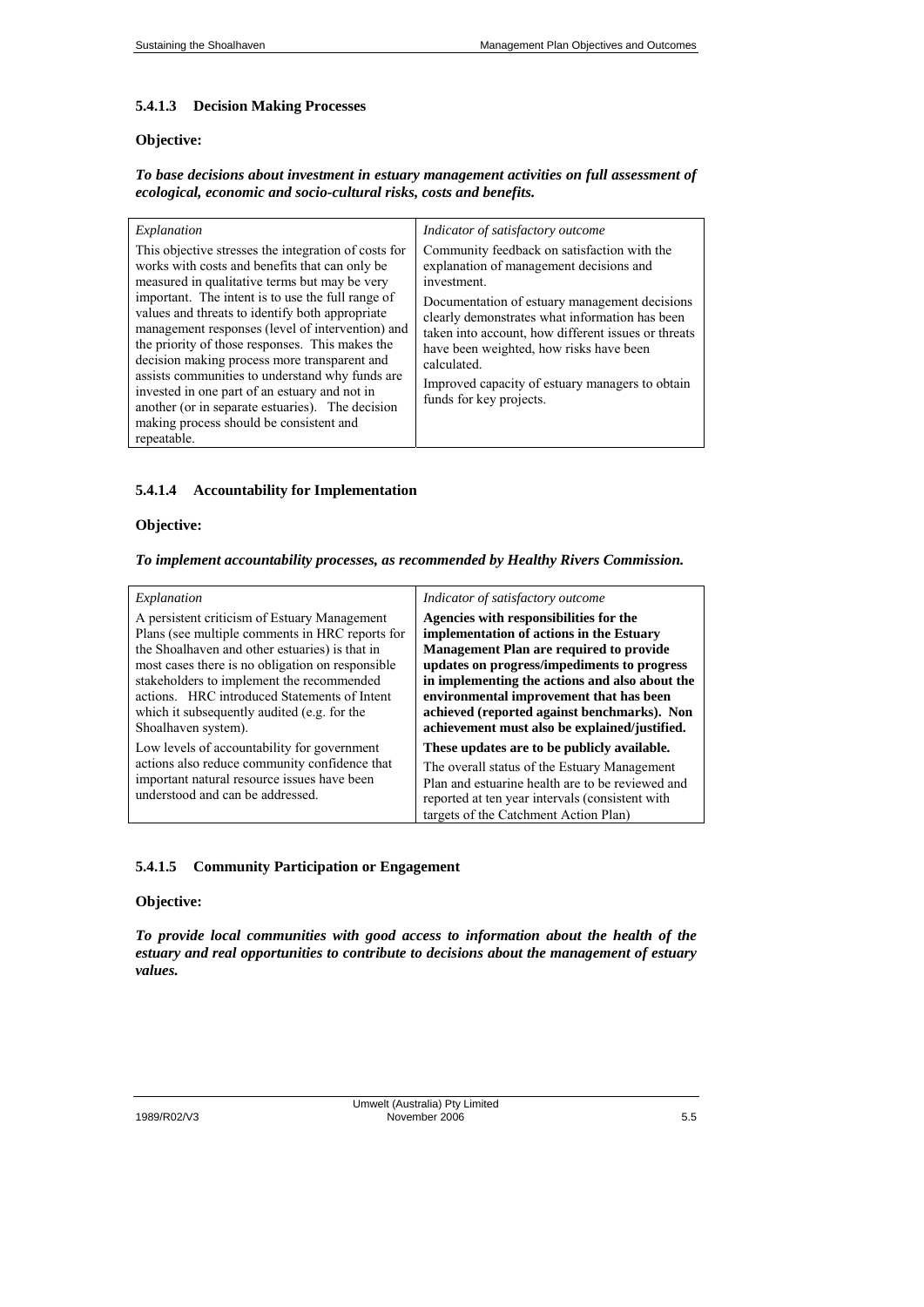| Explanation                                                                                                                                                                                                                                                                                                                                                                                                                                                                                                                                                                                                                                                                                                                  | Indicators of satisfactory outcome                                                                                                                                                                                                                                                                                                                                                                                                                                                                                                                                                                                                                                                                                                                                                             |
|------------------------------------------------------------------------------------------------------------------------------------------------------------------------------------------------------------------------------------------------------------------------------------------------------------------------------------------------------------------------------------------------------------------------------------------------------------------------------------------------------------------------------------------------------------------------------------------------------------------------------------------------------------------------------------------------------------------------------|------------------------------------------------------------------------------------------------------------------------------------------------------------------------------------------------------------------------------------------------------------------------------------------------------------------------------------------------------------------------------------------------------------------------------------------------------------------------------------------------------------------------------------------------------------------------------------------------------------------------------------------------------------------------------------------------------------------------------------------------------------------------------------------------|
| Existing and future local communities are the<br>people who will have to live with the results of<br>decisions that are made about natural resource<br>management. To a large extent, their support is<br>also critical to the implementation of the Estuary<br>Management Plan, both directly (in terms of<br>capacity and willingness to act in a specified<br>manner) and indirectly, in terms of political<br>support for investment in identified estuary<br>management priorities and the provision of<br>incentives or financial/regulatory disincentives<br>for certain actions.<br>Accessible information and inclusive decision<br>making are the keys to maintaining community<br>support, through understanding. | <b>Regular provision of information about</b><br>estuary management and estuary condition in<br><b>Council State of the Environment Reports and</b><br>in the reporting mechanisms of the CMA.<br>Estuary information is available in both<br>electronic (internet) and hard copy form, to meet<br>the needs of different age groups and<br>social/cultural affiliations in the community.<br>Ongoing diverse community representation<br>(including members of the Aboriginal community)<br>$-$ see also <b>Section 5.7.3.2</b> ) on Council's natural<br>resource committees, supplemented by other face<br>to face opportunities for information exchange on<br>specific issues.<br>Feedback from the community on individual<br>investment strategies or the application of<br>incentives. |

#### **5.4.1.6 Ongoing Review and Adaptation**

#### **Objective:**

*To review the integration, appropriateness and benefits of estuary management activities regularly and adapt measures to take into account new information about processes or environmental health.* 

| Explanation                                                                                                                                                      | Indicators of satisfactory outcome                |
|------------------------------------------------------------------------------------------------------------------------------------------------------------------|---------------------------------------------------|
| The estuary is a very dynamic system and                                                                                                                         | Reviews of estuary management are conducted       |
| understanding of physical and ecological                                                                                                                         | within timeframes that are consistent with        |
| processes continues to evolve. Community                                                                                                                         | reviews of overall catchment management           |
| aspirations and preferences may also change over                                                                                                                 | outcomes.                                         |
| time.                                                                                                                                                            | Reviews of estuary management incorporate.        |
| Some actions have the potential to have                                                                                                                          | information from monitoring of key indicators of  |
| unforeseen side effects that may impact on other                                                                                                                 | estuary condition.                                |
| values in unexpected ways. The review process                                                                                                                    | Information about lessons learnt about estuary    |
| allows these matters to be considered in                                                                                                                         | responses to various types of management          |
| perspective.                                                                                                                                                     | intervention is available for future managers and |
| Options for the timing of reviews of processes,<br>values and responses will depend on review<br>time frames for the broader Catchment Action<br>Plan and NLWRA. | managers of other south coast estuaries.          |

## **5.5 OBJECTIVES FOR MORPHODYNAMIC PROCESSES**

This section presents objectives and outcomes relating to the key physical processes and character of the estuary. In each case, the wide natural variability of flows in the Shoalhaven, and the dynamic nature of the channel plan form are important considerations. Sustainability in this case does not necessarily equate with stability.

# **5.5.1 Objectives for the Riparian Zone**

The estuary riparian zone is the location where integration of three of the key management themes (morphodynamic characteristics, biodiversity and productivity/community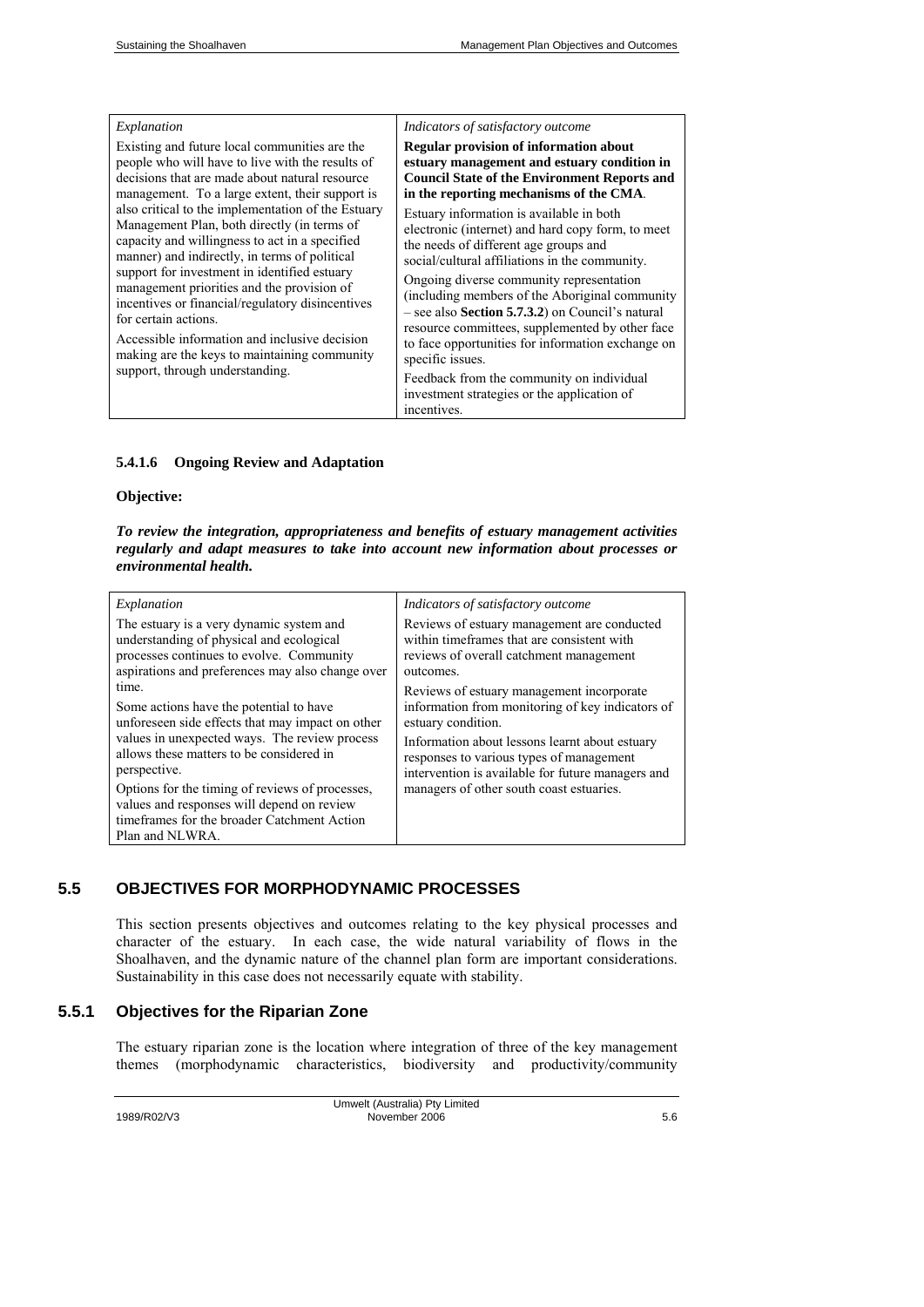enjoyment) is critical. In developing objectives for the estuary, a number of important features of the riparian zone of the Shoalhaven River Estuary need to be taken into account. These are discussed below.

#### **5.5.1.1 Bank Erosion and Channel Stability**

Nearly all existing natural resource documents for the Shoalhaven River catchment refer to *stable banks* as an objective for managing the riparian corridor.

However, the studies that have been conducted of channel morphology and stability in the lower Shoalhaven estuary (downstream of Nowra) suggest that this system is naturally anything but stable. There is clear evidence of long term (beyond historical records) major channel realignment downstream of Nowra – with the Crookhaven River abandoned for a straighter and wider Shoalhaven River channel. There is also clear morphological evidence of long term and continuing adjustments to the alignment of the Shoalhaven river estuary channel – with the section around Pig Island moving north and the next section downstream moving south. The geomorphic and stratigraphic evidence suggests that this migration appears to have been occurring even prior to the excavation of Berrys Canal.

Further, assessments of channel size and flow dynamics indicate that in the lower estuary, the Shoalhaven channel is oversized when compared with the Crookhaven channel and with the current capacity of Berrys Canal. Under most conditions, Berrys Canal and Crookhaven Heads carry most of the estuarine flows (tidal and rainfall driven). Berrys Canal, in particular, is still adjusting to this situation and will continue to adjust for decades.

The Shoalhaven River is affected by low recurrence interval, very large floods, which, when they interact with low cohesion banks, can have major impacts on the plan form of the channel and on bank erosion.

Given the geomorphic history and current condition of the Shoalhaven River estuary, a "stable" channel is not a realistic general objective for the Shoalhaven estuary downstream of Nowra, in the sense that a "stable" channel implies a relatively fixed position (plan form), limited bed or bank erosion (or deposition), and maintenance of the status quo in terms of usage of the adjacent floodplain margin.

Although channel stability cannot be expected in a naturally dynamic system, accelerated bank erosion (driven by catchment changes or intervention in natural processes) presents a significant threat to important values. These values may include biodiversity (a migrating channel may threaten rare occurrences of an Endangered Ecological Community or habitat for nationally significant species), or recreational values (where bank erosion threatens important foreshore parks and facilities, or the safety of waterway users), or productivity values (where bank erosion or channel migration impact on valued floodplain land uses or fishery habitat), or infrastructure investment.

Management of the banks of the estuary to maintain a well vegetated interface that is robust enough to withstand small flood events, tidal currents and waves is a more appropriate objective for the estuary. Banks with healthy native vegetation communities contribute to the biodiversity values of the estuary and floodplain (aquatic, riparian). Well vegetated banks are more resistant to erosive processes (e.g. reed beds provide a buffer against mobilisation of bank sediments by wind waves or boat wash). In this context, riparian revegetation programs along the banks of the estuary should be seen as addressing firstly a local and regional biodiversity objective, with a secondary objective of reducing bank erosion or channel change.

This is not to suggest that revegetation and stabilisation of banks will not be suitable as an objective in the freshwater catchment of the Shoalhaven River. Stable banks and vegetated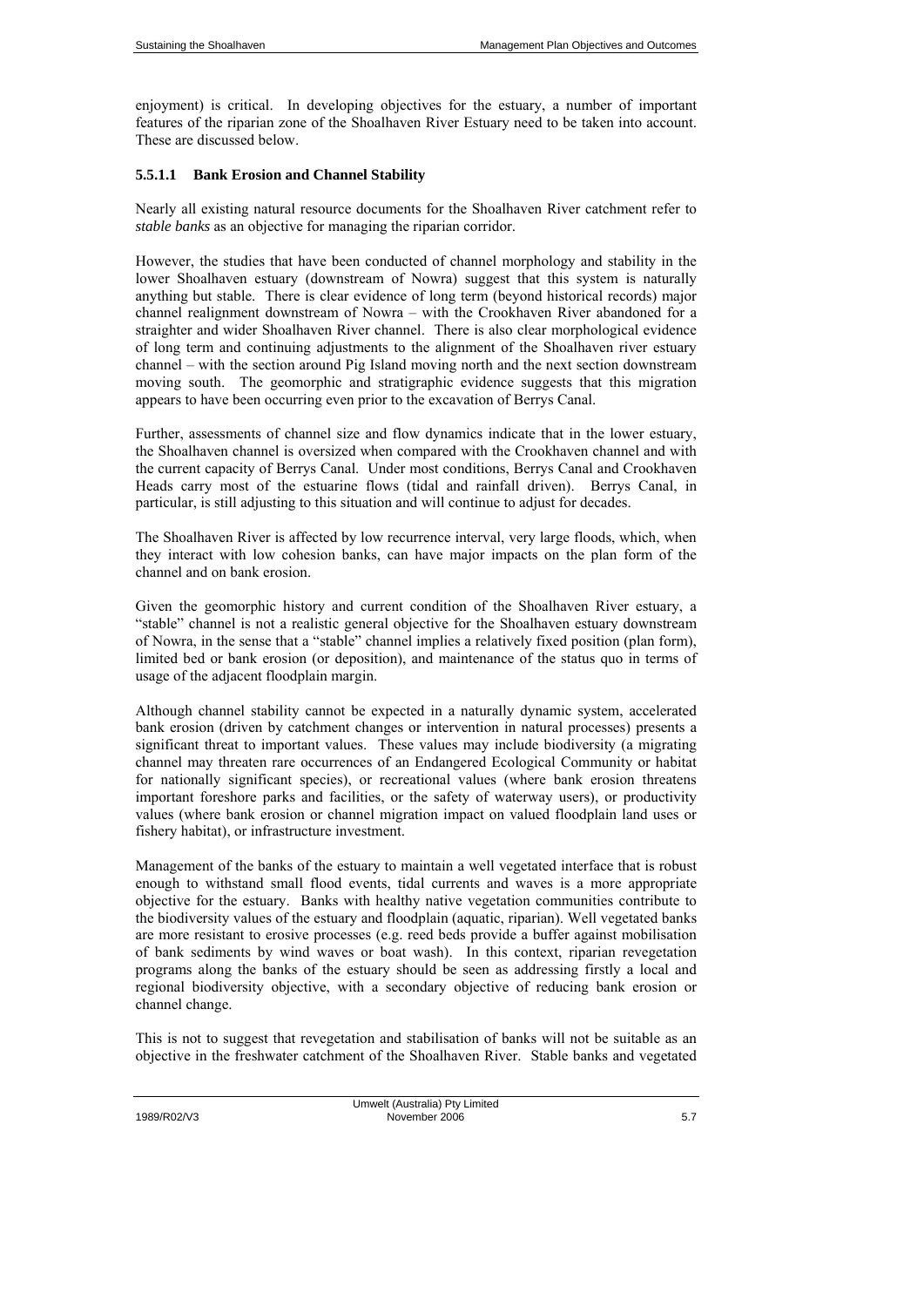banks and slopes in the catchment may influence changes to flood peakiness and velocities, etc and may over time address the oversize issue for the main Shoalhaven River channel.

### **5.5.1.2 Channel Change**

#### **Objective:**

*To respond to ongoing channel migration in accordance with risks to important ecological, productivity and amenity values.* 

| Explanation                                                                                                                                                                                                                                                                                                         | Indicator of satisfactory outcome                                                                                                                                                                                                                                                                                                                                                                       |
|---------------------------------------------------------------------------------------------------------------------------------------------------------------------------------------------------------------------------------------------------------------------------------------------------------------------|---------------------------------------------------------------------------------------------------------------------------------------------------------------------------------------------------------------------------------------------------------------------------------------------------------------------------------------------------------------------------------------------------------|
| Geomorphic analysis indicates that the channel of<br>the Shoalhaven estuary is not static or stable at a<br>system wide level. Channel dynamics at this<br>time and spatial scale may be beyond the scope<br>of intervention. A more realistic approach is to<br>protect key estuary values and adapt as necessary. | Community satisfaction with decisions about<br>investment in bank protection works.<br>Community accepts that in some locations,<br>retreat is the only viable option.<br>Estuary bank management includes a range of<br>responses which are demonstrably tailored to the<br>balance between environmental/socio-economic<br>risk, the benefits that could be obtained and the<br>cost of intervention. |

### **5.5.1.3 Bed and Bank Stability**

## **Objective:**

*To control activities that drive bed and bank erosion outside the anticipated impact of natural flow variability.* 

| Explanation                                                                                                                                                                                                                                                                                                                                                                                                | Indicator of satisfactory outcome                                                                                                                                                                                                                                               |
|------------------------------------------------------------------------------------------------------------------------------------------------------------------------------------------------------------------------------------------------------------------------------------------------------------------------------------------------------------------------------------------------------------|---------------------------------------------------------------------------------------------------------------------------------------------------------------------------------------------------------------------------------------------------------------------------------|
| Whilst much of the bank erosion in the lower<br>Shoalhaven is associated with system scale<br>channel change (e.g. driven by tidal currents), or<br>scour and slumping associated with flood events,<br>some erosion in the upper estuary and at specific<br>sites in the lower estuary is associated with<br>boating waves, cattle access (grazing of riparian<br>vegetation and trampling of banks) etc. | Bank erosion in high usage recreational boating<br>areas occurs principally during floods and is<br>stable during recreational uses.<br>Where the floodplain land use is cattle grazing.<br>bank stability is not compromised by trampling,<br>tracks or removal of vegetation. |
| This objective is designed to ensure that impacts<br>directly attributable or exacerbated by waterway<br>usage are controlled/mitigated.                                                                                                                                                                                                                                                                   |                                                                                                                                                                                                                                                                                 |

### **5.5.1.4 Sedimentary Processes**

## **Objective:**

*To maintain rates of sediment transport, and localised in-channel erosion/deposition within the range anticipated with the natural flow variability of the Shoalhaven River system.*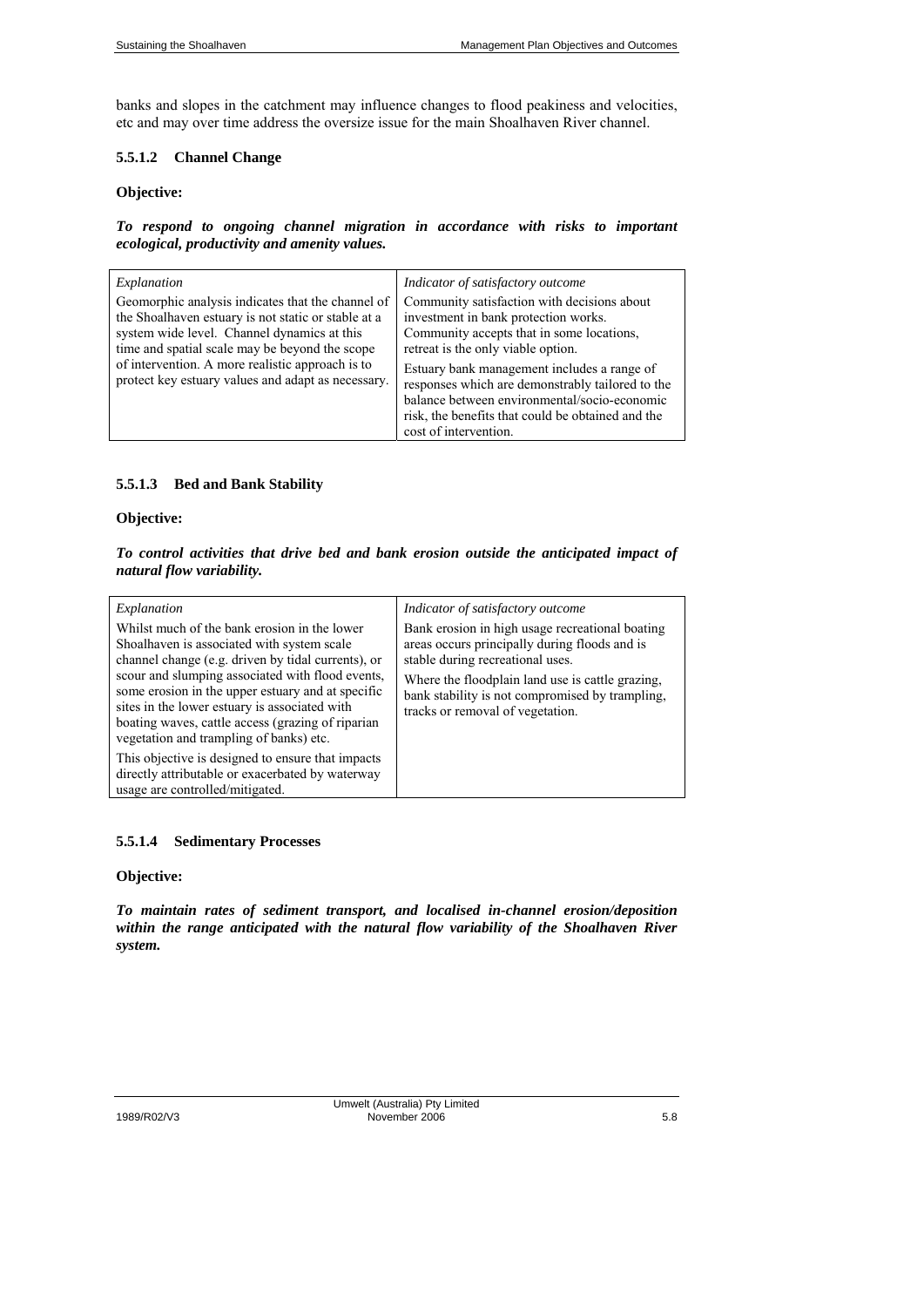## *Explanation*

This is most conspicuously an issue in the lower estuary, downstream of Bomaderry Creek (i.e. Management Zone 3). Historical accretion has been reported around Pig Island and Numbaa Island as well as adjacent to Old Man Island. In each case, the accretion is linked to long term changes in thalweg (channel plan). The intent of this objective is that land and waterway uses (including flow management) do not significantly increase the risk to estuary values in these areas by changing erosion and sedimentation regimes (location or severity).

*Indicators of satisfactory outcome*

Erosion and accretion patterns are consistent with modelling of flood events and tidal processes, not exacerbated by other local factors.

# **5.5.2 Environmental Flows**

#### **5.5.2.1 Flow variability**

#### **Objective:**

*To maintain the range and pattern of freshwater flows into the estuary within natural variability (in terms of high and low flows, seasonality, wet and dry months, rates of flood rise and fall).* 

| Explanation                                                                                                                                                                                                                                                                                                                                                                                                                                                                                                                                                                                                                                                             | Indicator of satisfactory outcome                                                                                                                                                                                                                                                                                                                                                                                                                 |
|-------------------------------------------------------------------------------------------------------------------------------------------------------------------------------------------------------------------------------------------------------------------------------------------------------------------------------------------------------------------------------------------------------------------------------------------------------------------------------------------------------------------------------------------------------------------------------------------------------------------------------------------------------------------------|---------------------------------------------------------------------------------------------------------------------------------------------------------------------------------------------------------------------------------------------------------------------------------------------------------------------------------------------------------------------------------------------------------------------------------------------------|
| The Shoalhaven River has highly variable natural<br>flows, which contribute to its morphodynamic<br>and ecological character and health. The river<br>experiences floods at the "catastrophic" scale, but<br>also experiences extended periods when there is<br>little or no freshwater flow into the upper estuary,<br>leading to elevated salinity. The scouring effect<br>of major floods is critical for sediment transport<br>in the upper estuary but also for occasional<br>opening of Shoalhaven Heads. There are also<br>multiple intermediate scale "freshes", which<br>influence salinity in the upper estuary, with<br>limited affect on the lower estuary. | Water quality, geomorphic processes, aquatic<br>ecology in the estuary and inundation of flood<br>plain wetlands (mid flow levels in particular) are<br>maintained within the range that can be<br>accounted for by long term rainfall variability,<br>rather than water extraction.<br>The manipulation of environmental flows by<br>water extraction does not result in cumulative<br>impacts on river (estuary) productivity and<br>condition. |
| The balance between tidal flows and freshwater<br>flows is expected to change gradually as sea level<br>rises.                                                                                                                                                                                                                                                                                                                                                                                                                                                                                                                                                          |                                                                                                                                                                                                                                                                                                                                                                                                                                                   |
| Extraction of a higher proportion of high flow<br>events for water supply purposes has the potential<br>to change flushing and sediment transport<br>regimes in the estuary.                                                                                                                                                                                                                                                                                                                                                                                                                                                                                            |                                                                                                                                                                                                                                                                                                                                                                                                                                                   |

### **5.5.2.2 Flooding**

#### **Objective:**

*To determine appropriate management responses for flood prone areas on the basis of risk to infrastructure assets and safety, acknowledging long term trends in flooding processes and hazards.*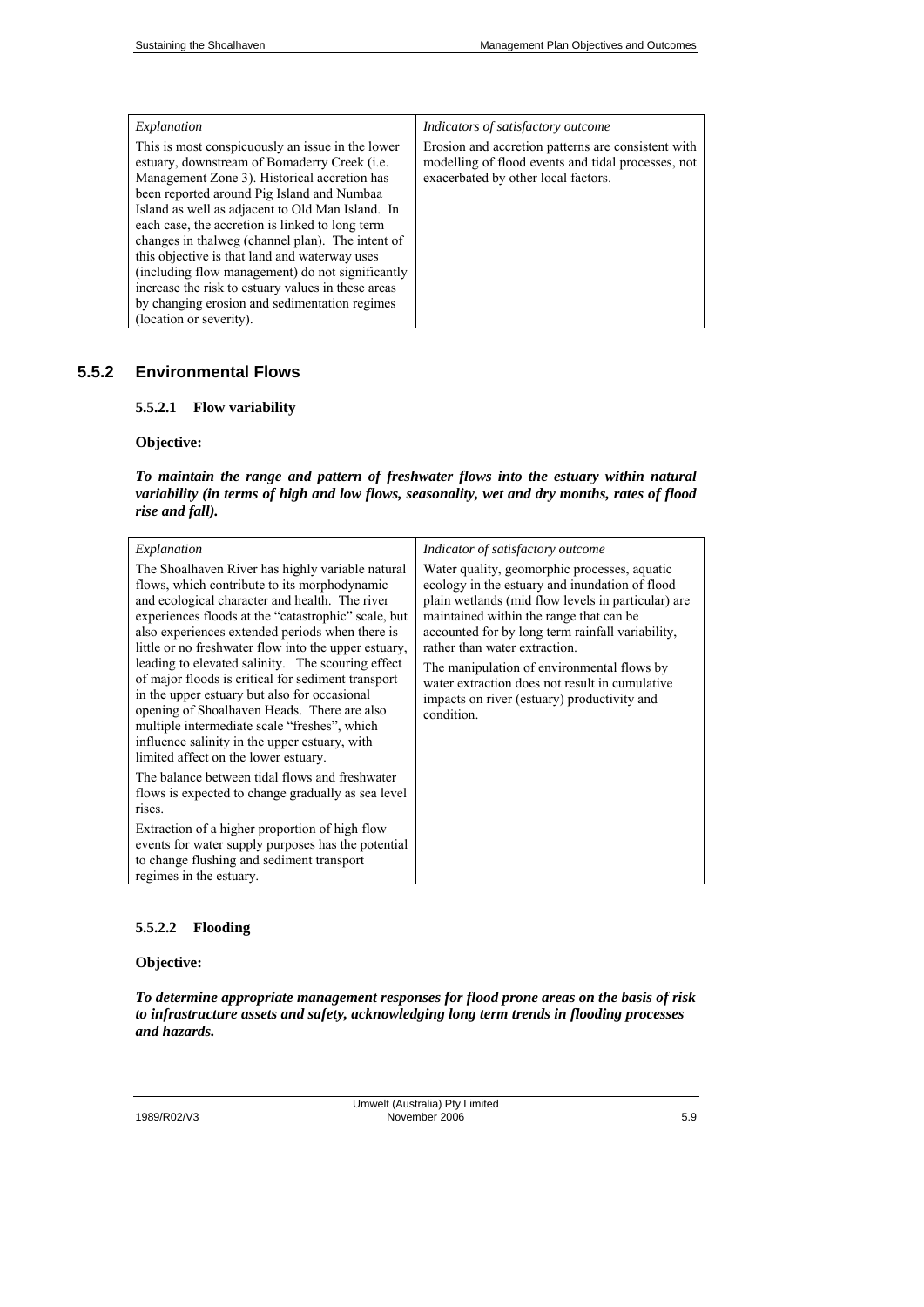| Explanation                                                                                                                                                                                                                                                                                  | Indicator of satisfactory outcome                                                                                                                                                                                                             |
|----------------------------------------------------------------------------------------------------------------------------------------------------------------------------------------------------------------------------------------------------------------------------------------------|-----------------------------------------------------------------------------------------------------------------------------------------------------------------------------------------------------------------------------------------------|
| Parts of Terara village, Greenwell Point and<br>Shoalhaven Heads are constructed within<br>floodways or are on the floodplain and are flood<br>prone. Planning responses and emergency<br>response procedures may be more appropriate to<br>manage flood risk than construction of levees or | Procedures set out in the Floodplain Management<br>Manual have been followed to identify flood<br>risks and appropriate management responses.<br>The number of properties subject to flooding<br>hazards in the flood prone villages does not |
| other structural solutions.                                                                                                                                                                                                                                                                  | increase.<br>Emergency response plans provide safe egress for                                                                                                                                                                                 |
| Parts of the Bolong and Riverview Road<br>industrial areas are also affected by floods.                                                                                                                                                                                                      | residents and business employees during major<br>flooding events.                                                                                                                                                                             |

# **5.5.2.3 Entrance Condition/Processes**

## **Objectives:**

### *To maintain a regime of minimal intervention in the opening and closing of the entrance at Shoalhaven Heads.*

#### *To maintain a safe navigable channel at Crookhaven Heads.*

| Explanation                                                                                                                                                                                                                                                                                                                                                                                                                                                                                                                                                                                        | Indicator of satisfactory outcome                                                                                                                                                                                                                                                                                                                                                                                                                                                        |
|----------------------------------------------------------------------------------------------------------------------------------------------------------------------------------------------------------------------------------------------------------------------------------------------------------------------------------------------------------------------------------------------------------------------------------------------------------------------------------------------------------------------------------------------------------------------------------------------------|------------------------------------------------------------------------------------------------------------------------------------------------------------------------------------------------------------------------------------------------------------------------------------------------------------------------------------------------------------------------------------------------------------------------------------------------------------------------------------------|
| Shoalhaven Heads is frequently closed by<br>shoaled sand and incipient foredune build up,<br>only opening in association with major flood<br>events in the system. A number of highly valued<br>ecological communities occur adjacent to<br>Shoalhaven Heads (beach and estuary) and the<br>area also provides safe recreational waters. Both<br>of these values could be compromised by a<br>permanently or frequently open entrance.<br>Crookhaven Heads is maintained permanently<br>open by a rock training wall and provides<br>commercial and recreational boating access to the<br>estuary. | An Entrance Management Policy is established<br>and implemented for Shoalhaven Heads.<br>Intervention in the opening of Shoalhaven Heads<br>occurs only in specific agreed circumstances.<br>The training walls at Crookhaven Heads are<br>maintained to provide safe and stable entrance<br>conditions for small commercial and recreational<br>vessels.<br>No boating incidents in the estuary are caused by<br>unsafe navigation conditions in the main<br>(marked) boating channels. |

### **5.5.2.4 Sea Level Change**

#### **Objectives:**

*To maintain awareness of best estimates of sea level change and of estuary values that are threatened by rising sea level superimposed on other impacts.* 

*To focus conservation efforts on buffers around vulnerable habitats where terrain would facilitate habitat migration in response to sea level rise.* 

*To focus conservation efforts on vulnerable habitats that are unlikely to be lost due to sea level rise (this requires that other impacts on sustainability are controlled).*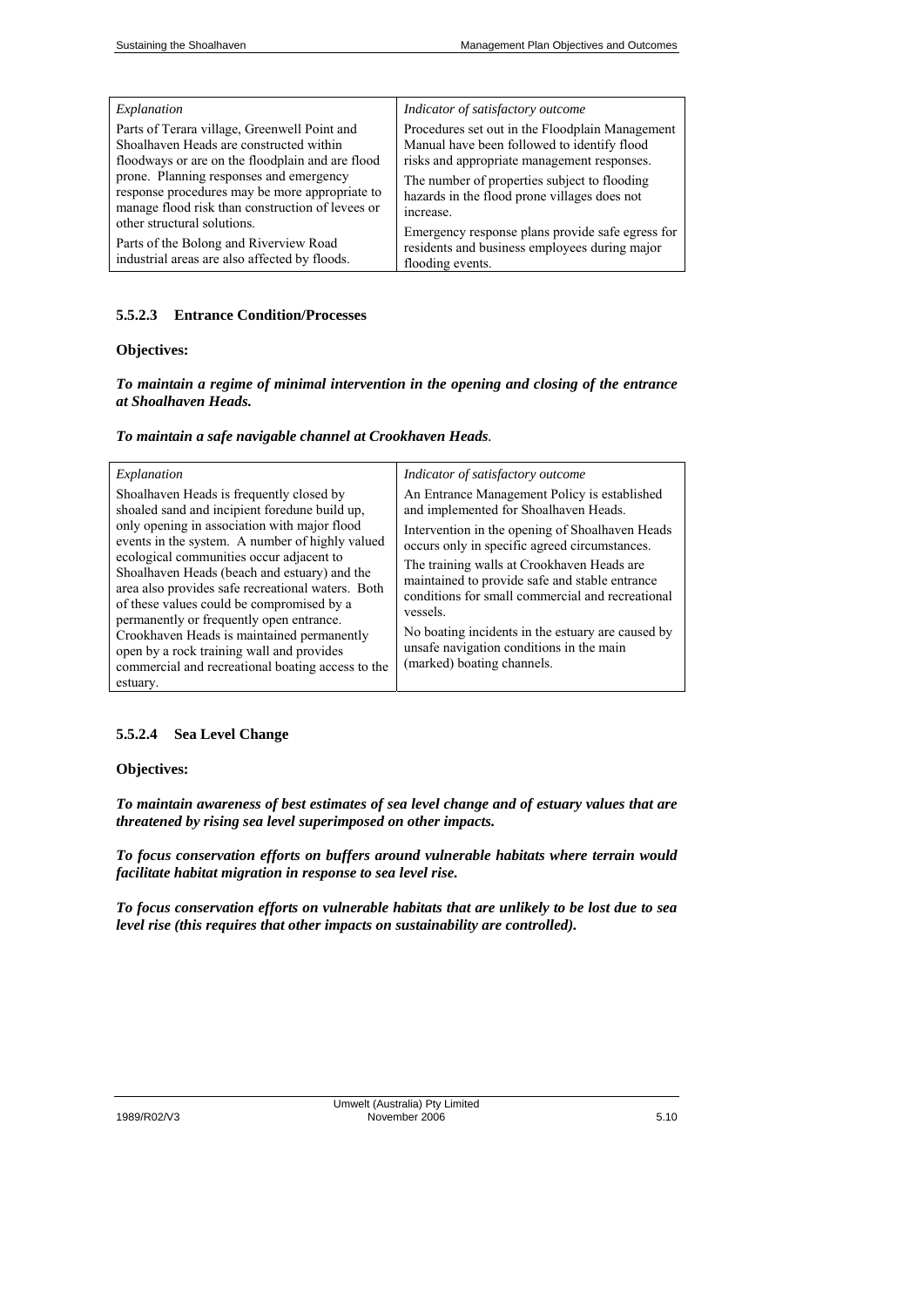| Explanation                                                                                                                                                                                                                                                                                                                                                                                                                                                                   | Indicators of satisfactory outcome                                                                                                                                                                                                                                                                                                                                                                                   |
|-------------------------------------------------------------------------------------------------------------------------------------------------------------------------------------------------------------------------------------------------------------------------------------------------------------------------------------------------------------------------------------------------------------------------------------------------------------------------------|----------------------------------------------------------------------------------------------------------------------------------------------------------------------------------------------------------------------------------------------------------------------------------------------------------------------------------------------------------------------------------------------------------------------|
| Current best estimates of sea level change along<br>the NSW coast are approximately 0.5 m over a<br>minimum of 50 years. Salt marsh communities<br>are particularly vulnerable to sea level change, as<br>is habitat for migratory waders (with little<br>opportunity for habitat to adapt to inundation).<br>This objective aims to focus conservation<br>management on examples of at-risk communities<br>that are least vulnerable to the effects of sea level<br>changes. | Quality records are maintained of changes in sea<br>level/tidal range in the Shoalhaven estuary and<br>tributary tidal creeks, to refine the accuracy of<br>local predictions and keep the community<br>informed of actual trends.<br>The condition of saltmarsh in existing<br>conservation management is maintained or<br>enhanced.<br>Habit for migratory waders is protected and<br>conserved wherever possible. |
|                                                                                                                                                                                                                                                                                                                                                                                                                                                                               | Locations where saltmarsh and other<br>vulnerable communities have potential to<br>retreat or migrate landward (as sea level rises)<br>rather than be eliminated, are protected and<br>managed for conservation. (see also<br>Biodiversity Objectives in Section 5.6).                                                                                                                                               |

# **5.6 OBJECTIVES FOR BIODIVERSITY**

Biodiversity objectives relate to both terrestrial and aquatic communities/habitats, within the estuary, in the riparian zone and in floodplain wetlands. A key characteristic of the current condition of the Shoalhaven River estuary is the low biodiversity in floodplain and riparian zone contexts. The Healthy Rivers Commission (1999) noted as a priority recommendation the development of consistent incentives that would encourage estuarine and floodplain resource users to implement management practices that protect aquatic and riparian habitats.

# **5.6.1.1 Riparian and Floodplain Habitats**

## **Objective:**

## *To protect and restore the ecological diversity of locally indigenous floodplain and riparian plant communities and habitats.*

| Explanation:<br>Loss of riparian vegetation is one of the dominant<br>characteristics of the Shoalhaven estuary, largely<br>resulting from the agricultural value and practices<br>on the adjacent floodplain. Loss of habitat (or<br>poor recovery of habitat) is exacerbated at some | Indicator of satisfactory outcome<br>No net loss in the area of Endangered<br><b>Ecological Communities by 2016.</b><br><b>Representative examples of Endangered</b><br><b>Ecological Communities are included in some</b><br>form of durable conservation management by |
|----------------------------------------------------------------------------------------------------------------------------------------------------------------------------------------------------------------------------------------------------------------------------------------|--------------------------------------------------------------------------------------------------------------------------------------------------------------------------------------------------------------------------------------------------------------------------|
| locations by channel widening or migration. The<br>intent of this objective is to encourage restoration<br>of biodiversity regardless of land use or bank<br>erosion status.                                                                                                           | 2016.<br>A net reduction in the presence of invasive<br>species in riparian and floodplain vegetation<br>communities by 2016 (provide baseline data is<br>available or can be established before 2008).                                                                  |
|                                                                                                                                                                                                                                                                                        | Records of migratory wader populations are.<br>maintained and managers are aware of any<br>significant trends in species, numbers or habitat<br>used.                                                                                                                    |
|                                                                                                                                                                                                                                                                                        | The diversity of aquatic macroinvertebrates is<br>maintained or enhanced by 2016 (see<br>discussion of EII).                                                                                                                                                             |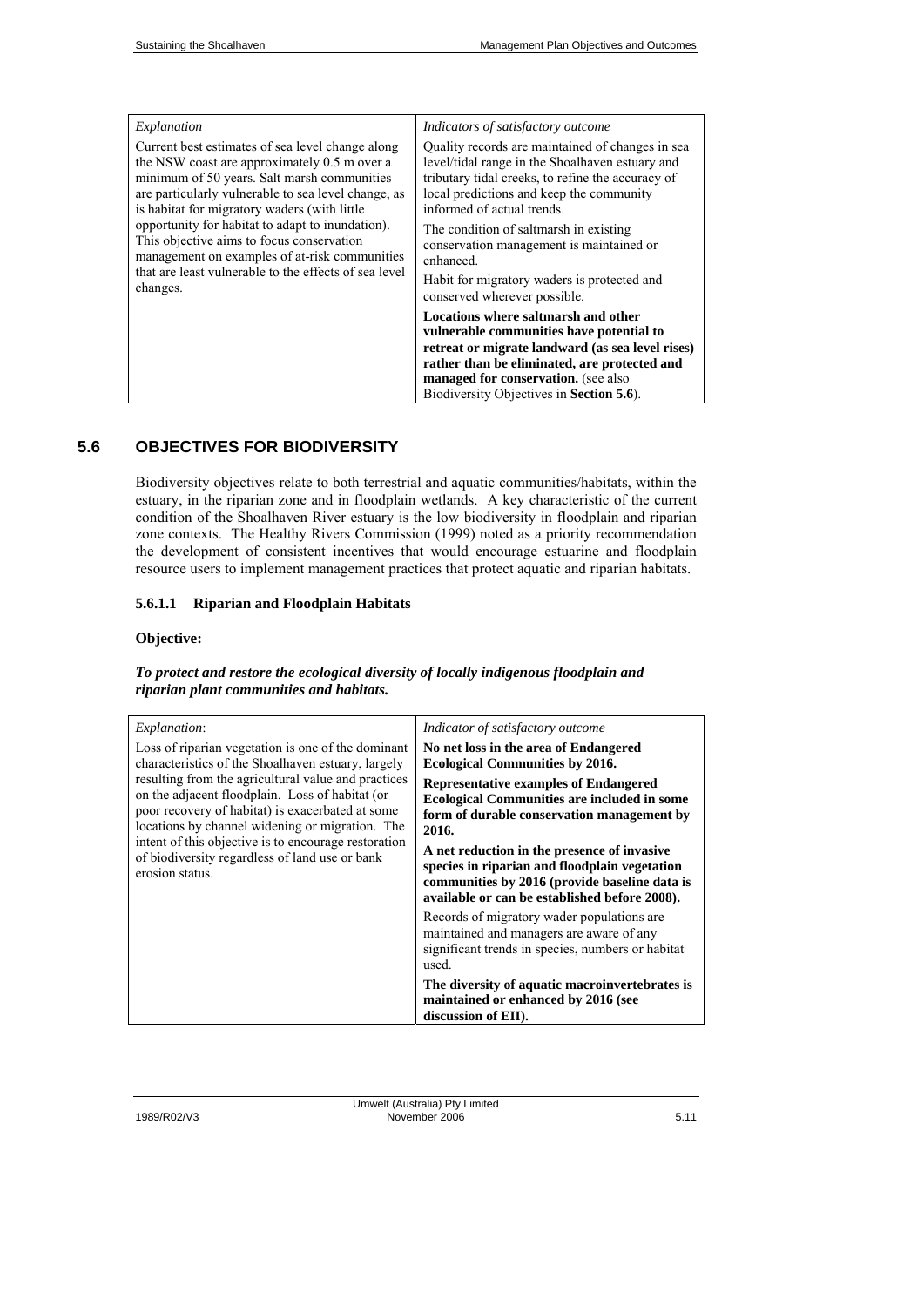## **5.6.1.2 Aquatic Habitats**

## **Objectives:**

*To enhance the area and quality of seagrass habitat in the estuary.* 

*To maintain the area of salt marsh community in the lower estuary.* 

*To restore freshwater wetland habitat on the floodplain.* 

*To maintain and restore reed beds which fringe the riparian zone and protect estuary banks from wave action.* 

# *To reduce barriers to fish passage on the floodplain.*

| Explanation<br>Both seagrass and saltmarsh are critical fishery<br>habitat in the estuary. In the past, structures to<br>control the extent of tidal processes on the coastal<br>floodplain and to increase the area of arable land<br>have reduced or degraded the area of aquatic<br>habitat in floodplain wetlands.<br>Reedbeds add to the diversity of riparian habitats,<br>but also perform a morphodynamic function by<br>assisting with the protection of unconsolidated<br>banks from wave action (wind and boat waves).<br>Mangroves are also very important fishery<br>habitat, as well as being efficient colonisers of<br>accreting shorelines. Individual mangroves, once<br>established, are protected. However, the<br>expansion of mangrove habitat needs to be<br>considered in the context of losses of other<br>habitats in the estuary. | Indicator of satisfactory outcome<br>No net loss in the area and health of seagrass<br>habitat by 2016 (NRC Resource Condition).<br>The number and significance of impediments to<br>fish passage, such as floodgates leading to<br>floodplain wetlands, are reduced.<br>The top 10 priority blockages (as identified by<br>DPI) are removed by 2016.<br>Locally diverse habitat, such as shaded deep<br>pools adjacent to high banks, is maintained.<br>The length of bank with established reed beds<br>and/or mangrove communities increases. |
|--------------------------------------------------------------------------------------------------------------------------------------------------------------------------------------------------------------------------------------------------------------------------------------------------------------------------------------------------------------------------------------------------------------------------------------------------------------------------------------------------------------------------------------------------------------------------------------------------------------------------------------------------------------------------------------------------------------------------------------------------------------------------------------------------------------------------------------------------------------|--------------------------------------------------------------------------------------------------------------------------------------------------------------------------------------------------------------------------------------------------------------------------------------------------------------------------------------------------------------------------------------------------------------------------------------------------------------------------------------------------------------------------------------------------|
|--------------------------------------------------------------------------------------------------------------------------------------------------------------------------------------------------------------------------------------------------------------------------------------------------------------------------------------------------------------------------------------------------------------------------------------------------------------------------------------------------------------------------------------------------------------------------------------------------------------------------------------------------------------------------------------------------------------------------------------------------------------------------------------------------------------------------------------------------------------|--------------------------------------------------------------------------------------------------------------------------------------------------------------------------------------------------------------------------------------------------------------------------------------------------------------------------------------------------------------------------------------------------------------------------------------------------------------------------------------------------------------------------------------------------|

## **5.6.1.3 Habitat Connectivity**

## **Objective:**

*To protect and restore the connectivity of riparian and floodplain habitats.* 

| Explanation                                                                                                                                                                                                                                                                                                                              | Indicator of satisfactory outcome                                                                                                                                                                                                                                                                                                                                                              |
|------------------------------------------------------------------------------------------------------------------------------------------------------------------------------------------------------------------------------------------------------------------------------------------------------------------------------------------|------------------------------------------------------------------------------------------------------------------------------------------------------------------------------------------------------------------------------------------------------------------------------------------------------------------------------------------------------------------------------------------------|
| As noted in <b>Section 5.5.1.1</b> , much of the riparian<br>vegetation along the Shoalhaven estuary has been<br>fragmented or degraded. This objective<br>complements the riparian and floodplain habitat<br>objective by focusing on the importance of<br>connecting corridors between remnants of habitat<br>to maximise their value. | <b>Connective corridors are established between</b><br>remnants of wetland and riparian habitat on<br>the floodplain and in the riparian zone by<br>2016.<br>The length of vegetated riparian corridor is<br>increased by 2016.<br>(Note that both of these outcomes will affect<br>visual character of the estuary and coastal<br>floodplain and may also affect floodplain<br>productivity). |

| 1989/R02/V3 |  |
|-------------|--|
|             |  |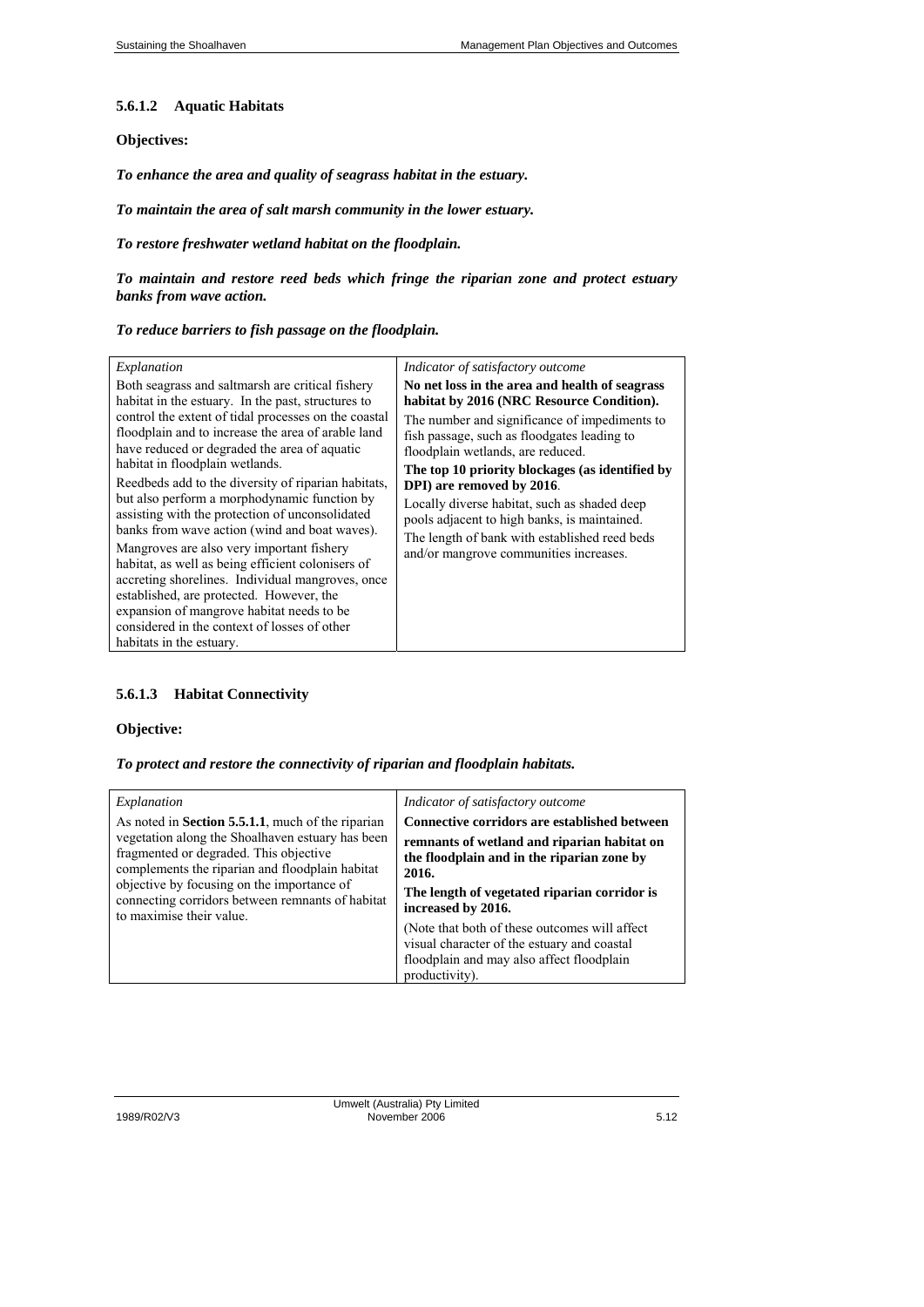### **5.6.1.4 Water Quality for biodiversity**

#### **Objective:**

#### *To manage water quality variability within the range and rate of change that is suitable for protection of aquatic habitats in both the upper and lower estuary.*

(see also water quality objectives in relation to productivity and recreational amenity)

| Explanation                                                                                                                                                                                                                                                                                                                                         | Indicator of satisfactory outcome                                                                                                                                                                                                                                                                            |
|-----------------------------------------------------------------------------------------------------------------------------------------------------------------------------------------------------------------------------------------------------------------------------------------------------------------------------------------------------|--------------------------------------------------------------------------------------------------------------------------------------------------------------------------------------------------------------------------------------------------------------------------------------------------------------|
| Estuarine water quality, particularly in the upper<br>estuary, is very variable. Salinity, for instance,<br>can vary from barely brackish to close to ocean<br>concentration, depending on the balance between<br>tidal processes and freshwater inflow.<br>Some other water quality parameters are affected<br>by urban and industrial discharges. | No blooms of harmful algae occur in the estuary.<br>There are no fish kills in the estuary attributable<br>to poor water quality<br>pH in all parts of the estuary is maintained within<br>the range 6.5 to 8.5, other than in exceptional<br>circumstances<br>There is no evidence of accumulation of heavy |
|                                                                                                                                                                                                                                                                                                                                                     | metals in shell fish in the estuary.                                                                                                                                                                                                                                                                         |

# **5.6.1.5 Acid Sulfate Soil**

#### **Objectives:**

*To provide a consistent approach to the understanding and management of ASS across the Shoalhaven River, Crookhaven River and Broughton Creek coastal floodplains.* 

*To integrate ASS management with other aspects of floodplain management including agricultural productivity and habitat restoration.* 

*To minimise/prevent ASS discharge events that significantly affect estuary water quality.* 

| Explanation                                                                                                                                                                                                                                                                                                             | Indicator of satisfactory outcome                                                                                                                                                                            |
|-------------------------------------------------------------------------------------------------------------------------------------------------------------------------------------------------------------------------------------------------------------------------------------------------------------------------|--------------------------------------------------------------------------------------------------------------------------------------------------------------------------------------------------------------|
| ASS in the Broughton Creek section of the<br>Shoalhaven estuary floodplain have been<br>recognised as an ASS hotspot and have been the<br>subject of extensive research and management<br>action over several years. Prior to remedial<br>action, very low pH levels were recorded and fish<br>kill incidents occurred. | The pH of the Shoalhaven River tributary<br>estuarine creeks or channels remains<br>consistently in the range 6.5 to 8.5.<br>No fish (or other aquatic species) kills<br>attributable to acid runoff events. |
| Investigation and management of ASS in the<br>Crookhaven section of the floodplain is less<br>advanced, but there is also less evidence of a<br>significant issue.                                                                                                                                                      |                                                                                                                                                                                                              |

# **5.7 OBJECTIVES FOR PRODUCTIVITY AND COMMUNITY ENJOYMENT**

The objectives of this section relate to the social, cultural and economic values of the estuary, all aspects of the community's relationship with the estuarine landscape. They address public access to the waterway and its foreshore, floodplain agriculture, commercial and recreational fisheries, tourism, visual attractiveness, and cultural associations (Aboriginal and historical). Also included in this section are social values attached to community involvement in environmental improvement projects.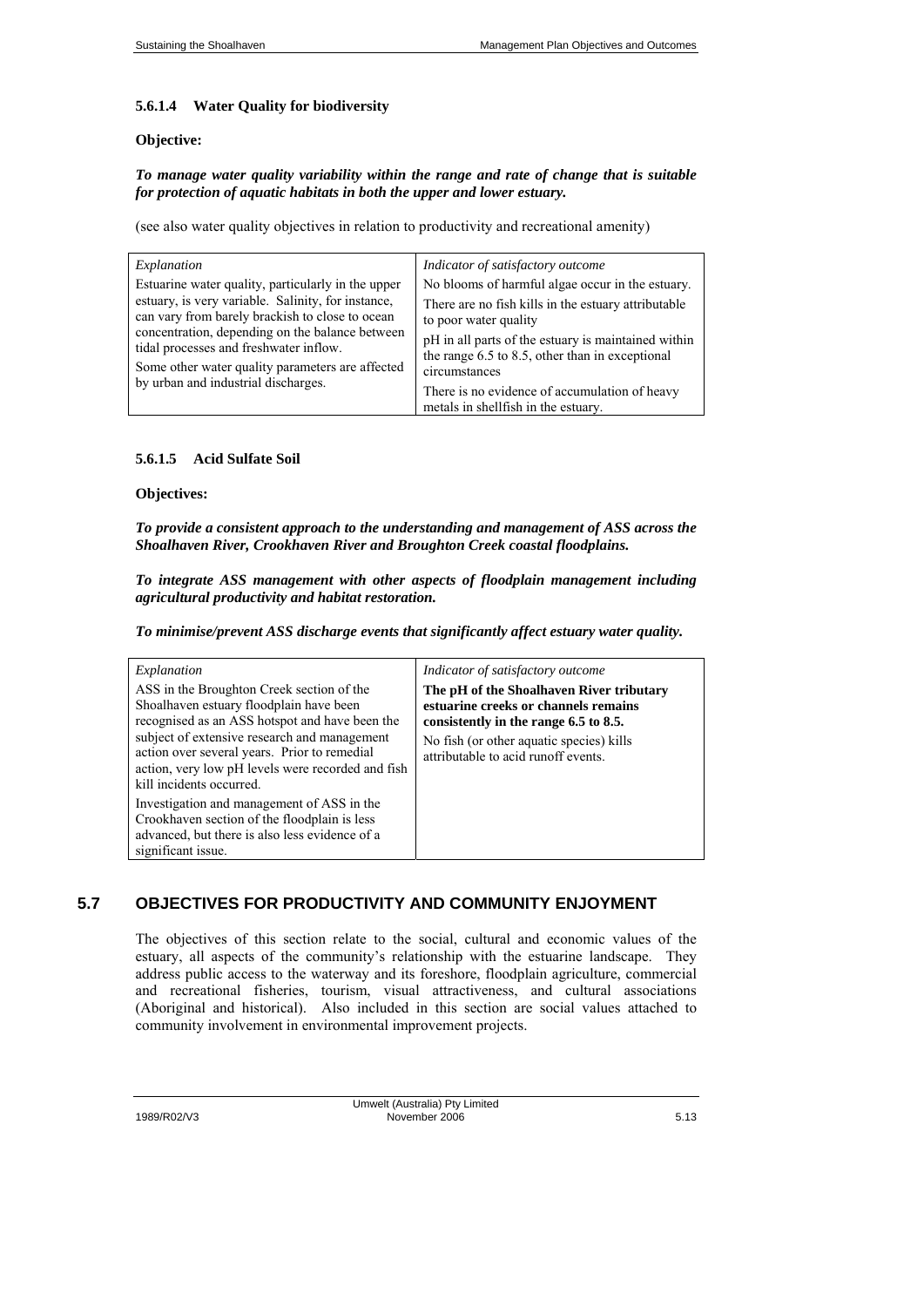# **5.7.1 Estuary Based Recreation**

#### **5.7.1.1 Recreational Access and Opportunity**

## **Objectives:**

*To maintain diverse foreshore and water based recreational opportunities for residents and visitors, in keeping with the natural character of the estuary and recognising the potential for conflict between user groups with different values or needs.* 

*To protect the safety of water based recreational users.* 

|                   |  | To encourage tourism businesses that complement sustainable use of estuary natural |  |  |  |
|-------------------|--|------------------------------------------------------------------------------------|--|--|--|
| <i>resources.</i> |  |                                                                                    |  |  |  |

| Explanation                                                                                                                                      | Indicator of satisfactory outcome                                       |
|--------------------------------------------------------------------------------------------------------------------------------------------------|-------------------------------------------------------------------------|
| The estuary is a major recreational asset for local                                                                                              | Council receives positive feedback about the                            |
| people and is also a key element of the                                                                                                          | facilities available in icon parklands and                              |
| Shoalhaven tourism strategy. Recreational uses                                                                                                   | recreational boating facilities associated with the                     |
| include swimming, kayaking, fishing (upper                                                                                                       | estuary.                                                                |
| estuary and lower estuary, plus access to ocean                                                                                                  | Low to negligible level of complaints about                             |
| fisheries), shellfishing, seafood restaurants,                                                                                                   | incompatible uses, particularly in the upper                            |
| picnics, camping, walking (bush and waterfront),                                                                                                 | estuary, but also adjacent to popular reserves in                       |
| water skiing and wakeboarding.                                                                                                                   | the lower estuary.                                                      |
| Different parts of the estuary are suited to                                                                                                     | No boating safety incidents associated with the                         |
| different styles of recreational use, because of                                                                                                 | use of boat ramps and public wharves/jetties.                           |
| their physical, ecological and aesthetic character<br>(including resilience to development impacts), as<br>well as road and water accessibility. | Public access to the foreshore is maintained at the<br>local level.     |
|                                                                                                                                                  | High level of use of urban foreshore parklands<br>(e.g. Nowra gateway). |

# **5.7.1.2 Estuary Foreshore Recreation**

#### **Objectives:**

*To provide recreational opportunities on public land on the estuary foreshore that are consistent with community lifestyle aspirations and with key ecological values.* 

*To maintain public access to the foreshore for recreational activities.* 

| Explanation                                                                                                                                                                                                                                                                                                                              | Indicators of satisfactory outcome                                                                                                                                                                                                                                                                                         |  |  |
|------------------------------------------------------------------------------------------------------------------------------------------------------------------------------------------------------------------------------------------------------------------------------------------------------------------------------------------|----------------------------------------------------------------------------------------------------------------------------------------------------------------------------------------------------------------------------------------------------------------------------------------------------------------------------|--|--|
| Residents and visitors appear to value relatively low<br>key recreational opportunities along the Shoalhaven<br>estuary, based around family picnics, camping and<br>fishing.<br>Recreational boating preferences include small non<br>powered craft (upper estuary), vessels for moving<br>from one fishing area to another, and higher | Community satisfaction with facilities for<br>enjoyment of the waterway at key foreshore<br>reserves, such as Greenwell Point, Greys Beach,<br>The Grotto, Nowra foreshore, Bangalay Reserve,<br>Orient Point, Shoalhaven Heads.<br>Public land in the upper estuary is identified and is<br>accessible to waterway users. |  |  |
| powered ski/wake board boats in specific areas.                                                                                                                                                                                                                                                                                          |                                                                                                                                                                                                                                                                                                                            |  |  |
| A high level of accessibility of locations with scenic<br>outlooks, boating and road services, availability of<br>fresh estuary produce (fish and oysters) etc is a key<br>outcome.                                                                                                                                                      |                                                                                                                                                                                                                                                                                                                            |  |  |
| However, facilities for intensive recreational uses<br>must also take the protection of ecological values<br>into account.                                                                                                                                                                                                               |                                                                                                                                                                                                                                                                                                                            |  |  |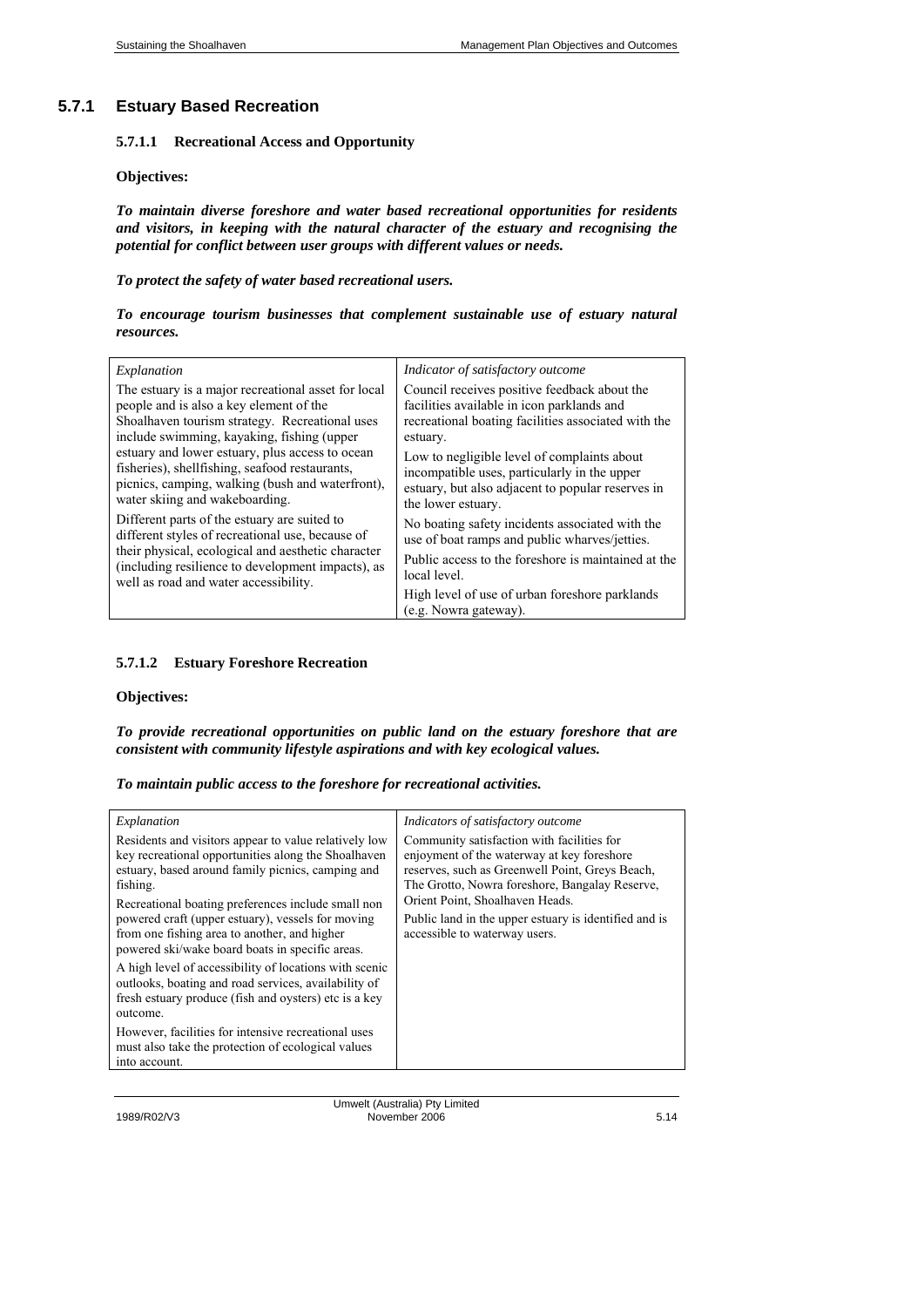# **5.7.2 Aquatic Primary Production**

## **5.7.2.1 Water Quality**

#### **Objectives:**

*To maintain estuarine water quality within the range that is consistent with oyster production/harvesting (particularly in summer), recreational swimming and boating (also most important in summer).* 

*To protect water quality that is consistent with healthy fishery habitat in all parts of the estuary.* 

*To minimise the impacts of excessive nutrient or other pollutant loads on estuary health and productive activity by promoting reuse of industrial and municipal wastewater.* 

| Explanation                                                                                                                                                                                                         | Indicator of satisfactory outcome                                              |  |  |  |
|---------------------------------------------------------------------------------------------------------------------------------------------------------------------------------------------------------------------|--------------------------------------------------------------------------------|--|--|--|
| Water quality has major implications for all aspects<br>of the productivity of the estuary – both in terms of                                                                                                       | No closures of oyster harvesting due to poor<br>water quality (long term aim). |  |  |  |
| habitat and economic activity.                                                                                                                                                                                      | No closures of the estuary for swimming or                                     |  |  |  |
| Biological pollutants lead to closures of oyster lease<br>areas and can also close swimming areas.                                                                                                                  | boating due to poor water quality.                                             |  |  |  |
| Poor water quality (biological and nutrient<br>pollutants) also affects fishery habitat and the<br>reputation of the estuary as a recreational fishing<br>area. Poor water quality can also discourage<br>tourists. |                                                                                |  |  |  |
| Reuse of effluent in agricultural and other contexts<br>reduces the need for other water extraction and<br>reduces nutrient and biological pollutant load to the<br>estuary.                                        |                                                                                |  |  |  |

# **5.7.2.2 Productivity of Aquatic Primary Industries**

### **Objectives:**

*To support an ecologically and economically viable oyster industry in the estuary.* 

*To maintain fish stocks at a level that is consistent with ongoing access by Aboriginal, recreational and commercial fishers.*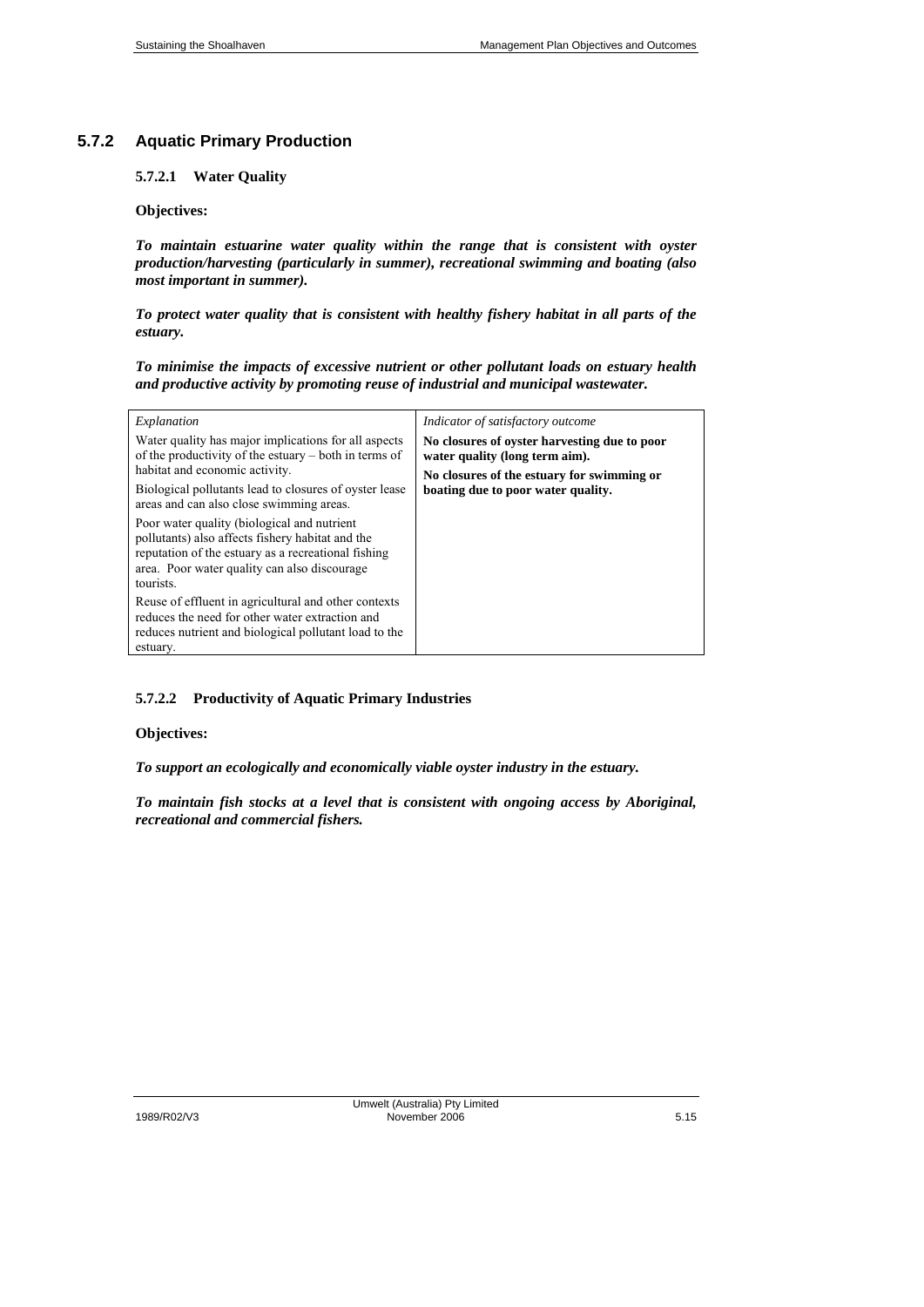| Explanation                                                                                                                                                                                                                                                                                                                                                                                                                                                                                                                                                                                                                                                                                                                                                                                                                                                                                                                                                                                                                  | Indicator of satisfactory outcome                                                                                                                                                                                                                                                                     |
|------------------------------------------------------------------------------------------------------------------------------------------------------------------------------------------------------------------------------------------------------------------------------------------------------------------------------------------------------------------------------------------------------------------------------------------------------------------------------------------------------------------------------------------------------------------------------------------------------------------------------------------------------------------------------------------------------------------------------------------------------------------------------------------------------------------------------------------------------------------------------------------------------------------------------------------------------------------------------------------------------------------------------|-------------------------------------------------------------------------------------------------------------------------------------------------------------------------------------------------------------------------------------------------------------------------------------------------------|
| An important value of the Shoalhaven River<br>estuary and its floodplain is the provision of fresh<br>produce (fish, shellfish, vegetables etc) for local<br>residents and visitors. The Shoalhaven River<br>estuary has supported a commercial fishery or<br>more than 100 years, since adequate refrigeration<br>made transport of catch to the Sydney markets<br>feasible. Oyster growing has also been a feature<br>of the lower Shoalhaven estuary since the<br>nineteenth century. Fishery catch is valued at<br>approximately \$500,000 annually. About<br>200,000 dozen oysters are produced annually in<br>the Crookhaven and lower Shoalhaven.<br>Approximately 500,000 recreational fishers are<br>reported from the south coast annually, although<br>actual numbers of recreational fishers living in or<br>visiting the Shoalhaven LGA are not known.<br>Fishing and shell fishing are important traditional<br>and historical activities for the large Aboriginal<br>population living in the Shoalhaven LGA. | Positive trend in the area of healthy freshwater<br>wetland habitat on the floodplain.<br>Oyster and fishing industries are maintained in<br>the estuary and can compete with the products of<br>other estuaries in terms of quality.<br>Fish catch per unit recreational effort does not<br>decline. |

# **5.7.2.3 Floodplain Agriculture**

# **Objectives:**

*To maintain and enhance the productivity of floodplain agriculture whilst protecting or restoring the ecological values of the floodplain.* 

# *To promote an integrated approach to floodplain land use.*

| Explanation                                                                                                                                                                                                                                                                                                                                                                                                                                                                                                            | Indicator of satisfactory outcome                                                                                                                                                                                                              |
|------------------------------------------------------------------------------------------------------------------------------------------------------------------------------------------------------------------------------------------------------------------------------------------------------------------------------------------------------------------------------------------------------------------------------------------------------------------------------------------------------------------------|------------------------------------------------------------------------------------------------------------------------------------------------------------------------------------------------------------------------------------------------|
| The Shoalhaven estuary floodplain has been a<br>productive agricultural landscape for more than<br>100 years and has a history of dairying, pasture<br>growth and vegetable growing, a well as more<br>recent specialist horticulture.                                                                                                                                                                                                                                                                                 | The value of floodplain production is maintained<br>or enhanced, either with existing industries or<br>new agricultural/horticultural land uses.<br>Wetland habitat in specified wetland areas is<br>restored (improved cover, diversity etc); |
| The availability of quality local horticultural<br>produce is an important value in the community.                                                                                                                                                                                                                                                                                                                                                                                                                     | Acid sulfate soil management techniques<br>facilitate the return of some tidal incursion.                                                                                                                                                      |
| Floodplain agriculture has been assisted in the<br>past by a network of floodplain drains, lowering<br>the water table and accelerating the drainage of<br>floodwaters from productive areas. A side effect<br>of this drainage has been the exposure of ASS<br>and loss/degradation of floodplain wetland<br>habitats. Much of the riparian vegetation has also<br>been removed by clearing and cultivation/pasture<br>growth up to the river bank, as well as allowing<br>cattle access down the banks to the river. | The length of bank with healthy riparian<br>vegetation communities is increased.                                                                                                                                                               |
| This objective recognises the importance of<br>floodplain agriculture to the local economy and<br>landscape, but also acknowledges the benefits of<br>improved habitat.                                                                                                                                                                                                                                                                                                                                                |                                                                                                                                                                                                                                                |
| Improved floodplain management would also benefit<br>the water quality of the estuary, in terms of nutrients,<br>local fine sediment loads and bacteria.                                                                                                                                                                                                                                                                                                                                                               |                                                                                                                                                                                                                                                |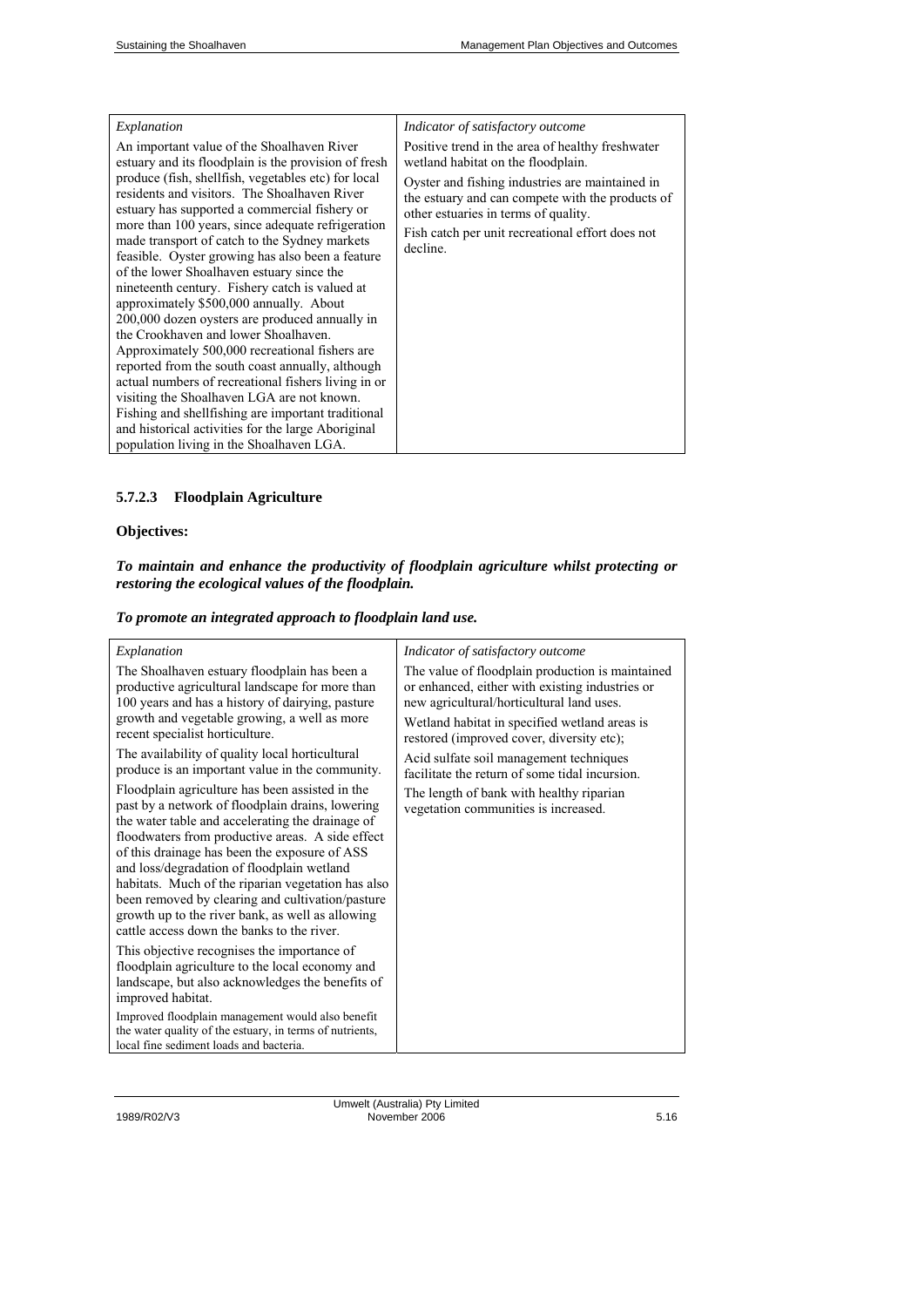## **5.7.2.4 Economic Viability of Industries that depend on Estuary Condition**

# **Objectives:**

*To maintain the presence of viable commercial fishing and oystering activities in the estuary.* 

*To maintain and enhance the contribution of estuary based activities to employment and economic value in the tourism industry.* 

| Explanation                                                                                                                                                                                                                                                                                                                      | Indicator of satisfactory outcome                                                                                                                                                       |
|----------------------------------------------------------------------------------------------------------------------------------------------------------------------------------------------------------------------------------------------------------------------------------------------------------------------------------|-----------------------------------------------------------------------------------------------------------------------------------------------------------------------------------------|
| Oyster growers in the estuary have noted the high                                                                                                                                                                                                                                                                                | Maintenance activities, such as to sewage                                                                                                                                               |
| costs of water quality and meat testing to                                                                                                                                                                                                                                                                                       | systems that may cause pollution incidents are                                                                                                                                          |
| demonstrate the compliance of their product with                                                                                                                                                                                                                                                                                 | planned to minimise discharges and impacts on                                                                                                                                           |
| Clean Foods standards. Under the Oyster QAP,                                                                                                                                                                                                                                                                                     | estuary primary production and appropriate                                                                                                                                              |
| oyster growers carry the cost of most monitoring                                                                                                                                                                                                                                                                                 | warnings are issued about such maintenance                                                                                                                                              |
| of biological health, including algae, viruses and                                                                                                                                                                                                                                                                               | activity.                                                                                                                                                                               |
| bacteria as well as physical water quality                                                                                                                                                                                                                                                                                       | The costs of water quality monitoring to                                                                                                                                                |
| parameters.                                                                                                                                                                                                                                                                                                                      | demonstrate compliance with standards for safe                                                                                                                                          |
| Costs of monitoring increase when there are                                                                                                                                                                                                                                                                                      | primary contact and consumption of uncooked                                                                                                                                             |
| multiple pollution incidents.                                                                                                                                                                                                                                                                                                    | sea food are shared between polluters and                                                                                                                                               |
| Poor estuary health (e.g. low pH) also affects the<br>productivity of the estuary and therefore the<br>economic viability of commercial fishing and<br>oystering operations. Consequent reduced fish<br>stocks also affect the appeal of the estuary for<br>recreational fishing by visitors, detracting from<br>tourism income. | beneficiaries.<br>The pH of the Shoalhaven River estuary and its<br>estuarine tributaries is maintained within the<br>range 6.5 to 8.5, in accordance with water quality<br>objectives. |

# **5.7.3 Social and Cultural Values**

#### **5.7.3.1 Visual Quality**

## **Objectives:**

*To maintain the visibility of the estuary from public land.* 

## *To protect outlooks and view sheds of high visual quality throughout the estuary.*

| Explanation                                       | Indicators of satisfactory outcome                 |
|---------------------------------------------------|----------------------------------------------------|
| The Shoalhaven estuary comprises three major      | Community feedback (including visitors) about      |
| visual areas – the upper estuary/gorge, the lower | visual quality of the estuary and adjacent         |
| estuary and the entrance areas. There are         | landscapes, in all three sections of the estuary.  |
| outstanding views across all three landscapes     | It would be possible to document changes in the    |
| from public land and from the water. These        | visual character of selected locations by taking   |
| views are important to both local residents and   | photographs from fixed points at regular intervals |
| visitors.                                         | over time (e.g. annually).                         |

# **5.7.3.2 Respect for cultural heritage**

# **Objectives:**

*To respect the values of the Indigenous community of the Shoalhaven area, in management of the estuary and coastal floodplain.*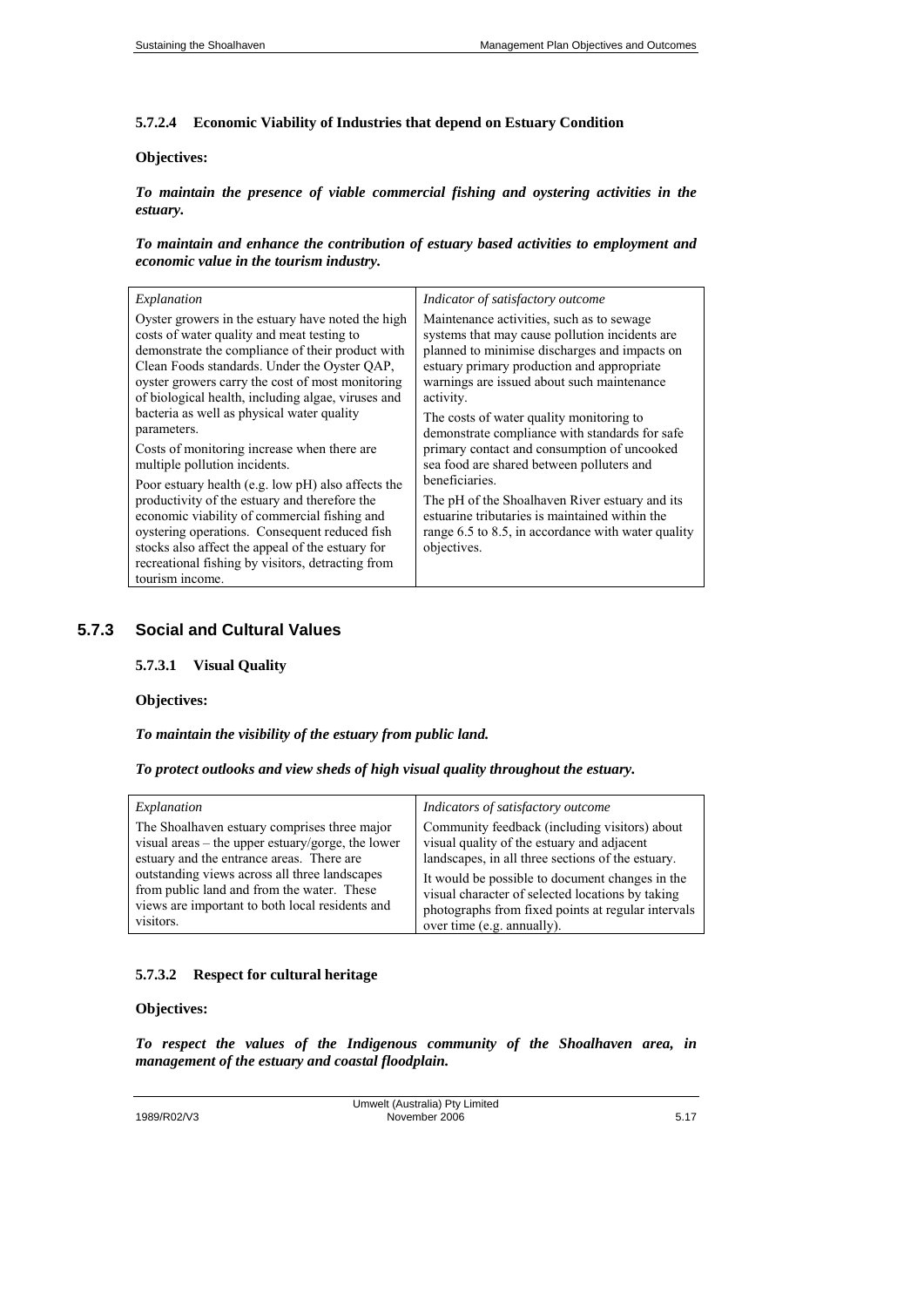*To protect sensitive Indigenous Cultural Landscapes.* 

*To provide opportunities for local Indigenous people to participate in the management of the estuary.* 

*To protect important historical or artistic vistas along the estuary, such as those from Bundanon.* 

| Explanation                                                                                                                                                                                                                                                                                                                                                                                                                                                                                                                                                                | Indicator of satisfactory outcome                                                                                                                                                                                                                                                                                                                                                                                                                                                                                                                                                                                                                                              |
|----------------------------------------------------------------------------------------------------------------------------------------------------------------------------------------------------------------------------------------------------------------------------------------------------------------------------------------------------------------------------------------------------------------------------------------------------------------------------------------------------------------------------------------------------------------------------|--------------------------------------------------------------------------------------------------------------------------------------------------------------------------------------------------------------------------------------------------------------------------------------------------------------------------------------------------------------------------------------------------------------------------------------------------------------------------------------------------------------------------------------------------------------------------------------------------------------------------------------------------------------------------------|
| A large Aboriginal population lives around the<br>Shoalhaven River Estuary and the Indigenous<br>cultural heritage values of the estuary include<br>archaeological sites, mission sites, places<br>identified in community stories, places (and                                                                                                                                                                                                                                                                                                                            | These objectives will be achieved if the<br>recommendations of the Shoalhaven Aboriginal<br>Cultural Heritage Management Plan (in<br>preparation) are incorporated into estuary<br>management practices.                                                                                                                                                                                                                                                                                                                                                                                                                                                                       |
| activities) with historical associations.<br>In addition to its important Aboriginal heritage<br>values, the Shoalhaven also has historic cultural<br>heritage significance, primarily at the local<br>landscape level. Bundanon is listed in the<br>Australian Heritage Database (register of the<br>National Estate) as "the most characteristic and<br>important house to survive in the Shoalhaven<br>region Significant Australian artists have<br>visited and painted the landscape."<br>Nowra Road Bridge is also listed in the Register<br>of the National Estate. | Local Aboriginal community representative(s)<br>participate in the Shoalhaven River Natural<br><b>Resources and Floodplain Management</b><br>Committee and/or provide input to the<br>implementation of the Estuary Management<br>Plan.<br>Sensitive Indigenous Cultural Landscapes are<br>afforded protection under the Estuary<br>Management Plan.<br>An Indigenous aquaculture strategy is developed<br>and feasibility studies completed if the<br>Shoalhaven River estuary is an appropriate site<br>for this project (see Catchment Action<br>Plan/Investment Strategy) Note that multiple<br>other estuaries may be suitable for the Indigenous<br>Aquaculture project. |
|                                                                                                                                                                                                                                                                                                                                                                                                                                                                                                                                                                            | Significant landscape features and vistas are.<br>protected.                                                                                                                                                                                                                                                                                                                                                                                                                                                                                                                                                                                                                   |

# **5.7.3.3 Awareness and Inclusion**

Note that community awareness of estuary management actions and inclusive opportunities to contribute to estuary management processes are also a component of integrated and cooperative management (**Section 5.3.1.5**).

### **Objectives:**

*To provide opportunities for the local community to be aware of estuary and floodplain management issues.* 

*To provide opportunities for the local community to contribute to decisions about the future management of valued natural resources in the Shoalhaven estuary.* 

*To provide ongoing opportunities for community engagement in implementing estuary management actions.*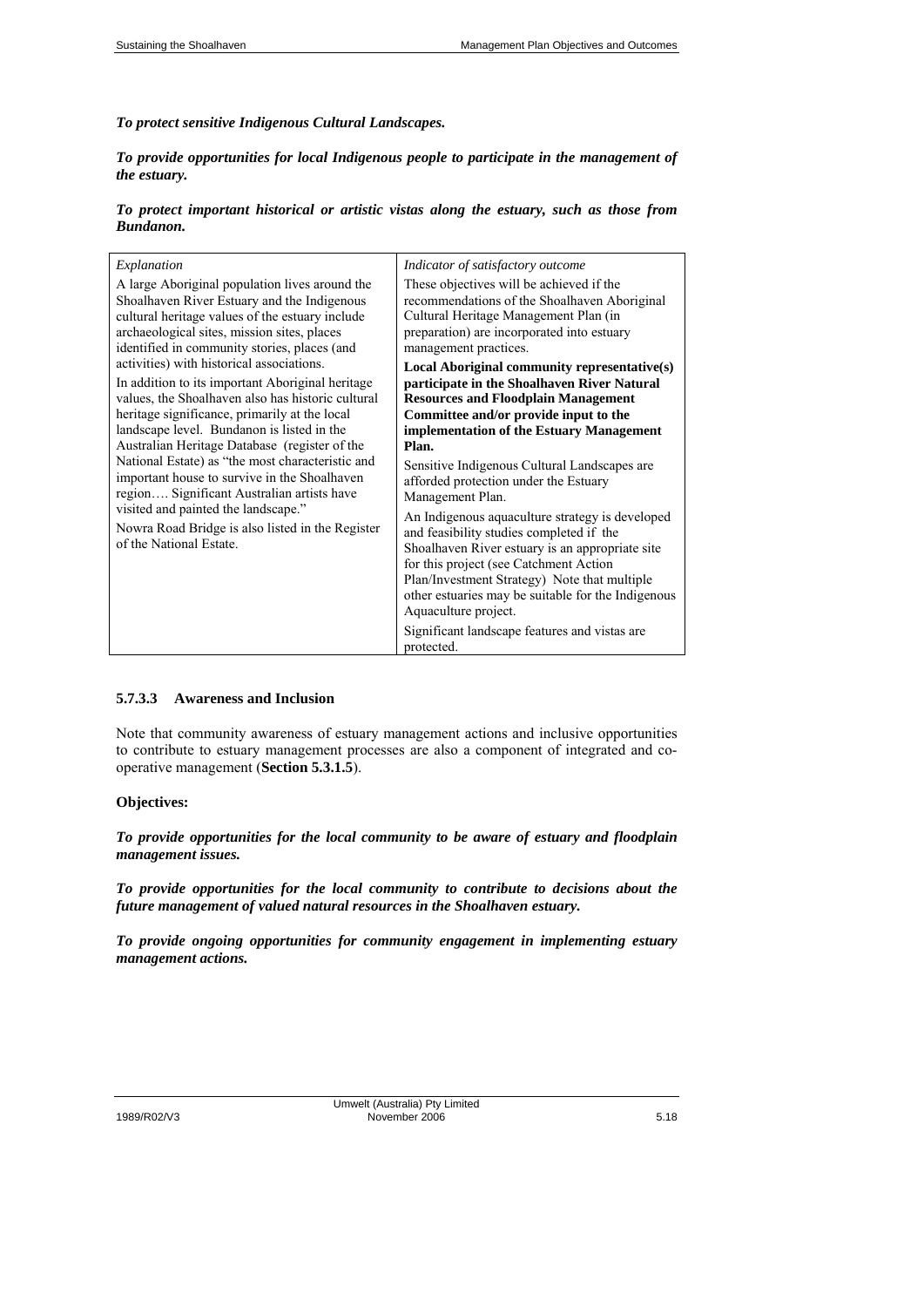| Explanation                                                                                                                                                                                                                                                                                                                                                                                                                               | Indicator of satisfactory outcome                                                                                                                                                                                                                                                                                                                                                                                                       |
|-------------------------------------------------------------------------------------------------------------------------------------------------------------------------------------------------------------------------------------------------------------------------------------------------------------------------------------------------------------------------------------------------------------------------------------------|-----------------------------------------------------------------------------------------------------------------------------------------------------------------------------------------------------------------------------------------------------------------------------------------------------------------------------------------------------------------------------------------------------------------------------------------|
| As discussed in <b>Section 4.7</b> , residents and<br>visitors to the Shoalhaven value highly its natural<br>and cultural landscape and the opportunities for<br>water based recreation, and quality local produce<br>that the estuary and coastal floodplain provide.<br>Successful implementation of many of the<br>proposed management actions for a sustainable<br>estuary depends on community engagement and<br>willingness to act. | The adopted estuary management plan includes<br>clear reference to community comments and how<br>they have been addressed in decision making.<br>Positions on the SNRFMC for relevant<br>community interests are filled and representatives<br>are able to attend the majority of meetings.<br>Community representatives on the SRNRFMC<br>effectively disseminate information and represent<br>the community's interests and concerns. |
|                                                                                                                                                                                                                                                                                                                                                                                                                                           | Information about upcoming significant<br>management actions and about the success of<br>estuary management initiatives is reported<br>regularly in local media and Council's Annual<br>Report.                                                                                                                                                                                                                                         |

## **5.7.3.4 Support for Community Projects**

#### **Objectives:**

*To support community engagement in estuary management by providing financial or other support for projects that contribute to the protection of key estuary values.* 

| To provide incentives for community individuals/groups to take up sound management of |  |  |
|---------------------------------------------------------------------------------------|--|--|
| floodplain and estuary property.                                                      |  |  |

| Explanation                                                                                                                                                                                                                                                                   | Indicator of satisfactory outcome                                                                                                                                                                                                                               |
|-------------------------------------------------------------------------------------------------------------------------------------------------------------------------------------------------------------------------------------------------------------------------------|-----------------------------------------------------------------------------------------------------------------------------------------------------------------------------------------------------------------------------------------------------------------|
| The environmental quality of the estuary benefits<br>from the involvement of local community groups<br>in assessment and management tasks. These<br>community projects often draw in funding from<br>sources outside the LGA which can be<br>supplemented by Council support. | Community based projects are included in the<br>Estuary Management Plan and continue to<br>receive funding or management/administrative<br>support from Council. This can include both<br>"environmental" projects and projects for<br>economic sustainability. |
| The SRCMA is the primary agency responsible<br>for supporting community groups and<br>landholders to carry out natural resource<br>management activities, both with technical advice<br>and with funding support.                                                             |                                                                                                                                                                                                                                                                 |

# **5.8 SUMMARY OF ESTUARY MANAGEMENT OBJECTIVES**

**Figure 5.1** summarises the objectives for achieving sustainability in the Shoalhaven River estuary.

# **5.9 ARE SOME OBJECTIVES MORE IMPORTANT THAN OTHERS?**

For the estuary as a whole, all the objectives are relevant and important. However, some objectives will be more important for different parts of the estuary, depending on the current condition of each part (management zones as identified in **Section 2.5.3**). **Section 2.5.4** discusses a Principal Management Orientation for each of the management zones. When Principal Management Orientation and objectives are considered together, it is clear that certain objectives will take precedence in different zones. Some objectives (primarily about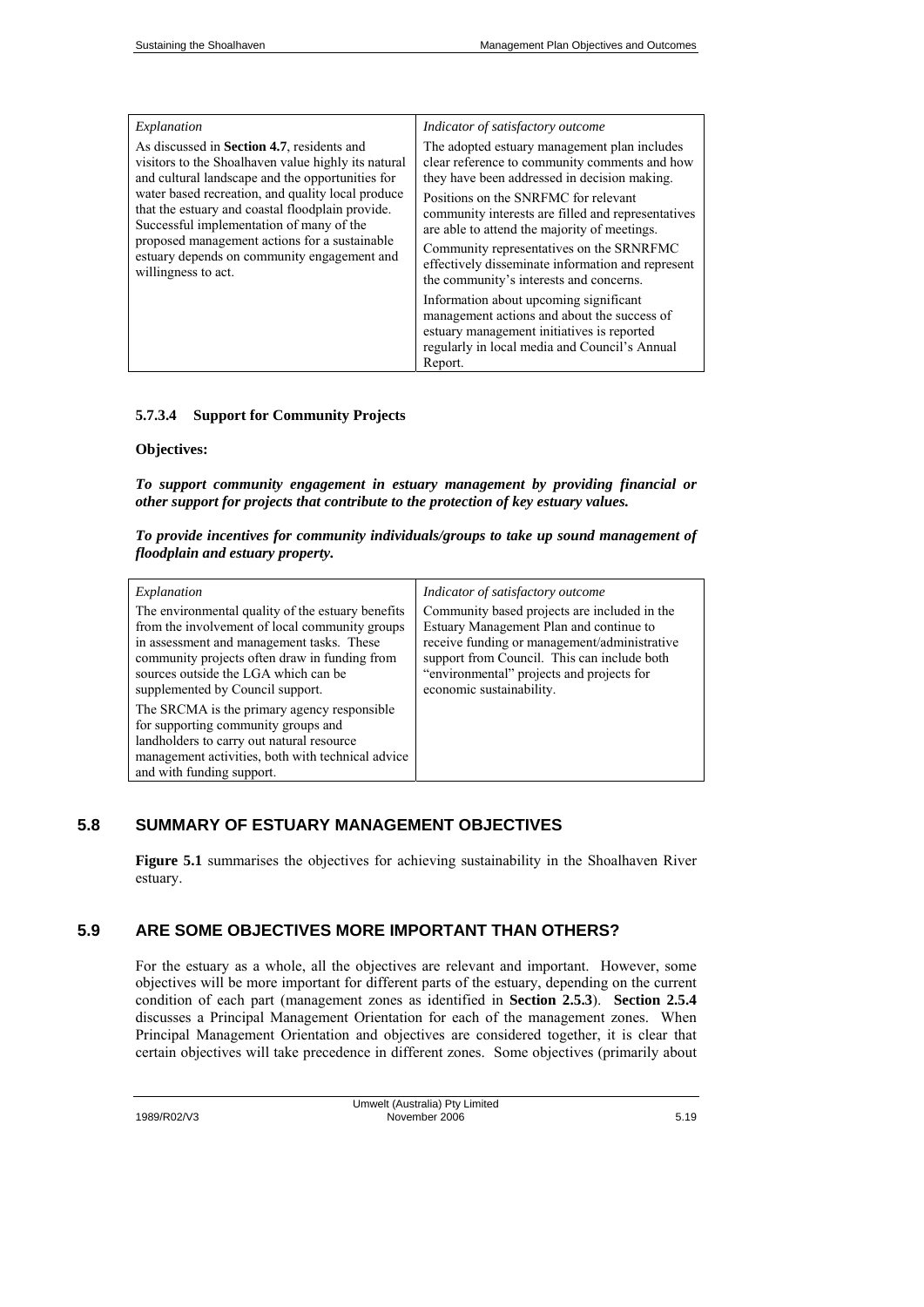integrated management, good communication and community participation) are relevant to all zones.

**Table 5.1** shows the relationship between Principal Management Orientation and management objectives. The objectives that take precedence in zones for Comprehensive Protection focus on the protection or restoration of natural estuarine processes and habitats. For Significant Protection, these processes and habitats are also important, but social and economic objectives linked to naturalness are also important. For Healthy Modified management orientation, most objectives reflect the long term social and economic value of that part of the estuary. This does not mean that opportunities to enhance ecological values should be ignored. It does mean that habitat and process management must co-exist with productive enterprises. Targeted Repair Management Orientation is not considered to be appropriate for any management zone of the Shoalhaven River estuary.

| <b>Principal Management</b><br>Orientation | <b>Key Objectives</b>                                                                                                                                                                           |
|--------------------------------------------|-------------------------------------------------------------------------------------------------------------------------------------------------------------------------------------------------|
| Comprehensive protection                   | To respond to ongoing channel migration in accordance with<br>$\bullet$<br>risks to ecological and amenity values (rather than<br>productivity).                                                |
|                                            | To control activities that drive bed and bank erosion outside<br>$\bullet$<br>the anticipated impact of natural flow variability.                                                               |
|                                            | To maintain rates of sediment transport and localised in-<br>$\bullet$<br>channel erosion/deposition within the range anticipated with<br>natural flow variability.                             |
|                                            | To maintain the range and pattern of freshwater flows into the<br>$\bullet$<br>estuary within natural variability.                                                                              |
|                                            | To focus conservation efforts on buffers around vulnerable<br>$\bullet$<br>habitats where terrain would facilitate habitat migration in<br>response to sea level rise.                          |
|                                            | To focus conservation efforts on vulnerable habitats that are<br>$\bullet$<br>unlikely to be lost due to sea level rise (this requires that other<br>impacts on sustainability are controlled). |
|                                            | To enhance the area and quality of seagrass habitat in the<br>$\bullet$<br>estuary.                                                                                                             |
|                                            | To maintain the area of salt marsh community in the lower<br>$\bullet$<br>estuary.                                                                                                              |
|                                            | To maintain or enhance the area and health of mangrove<br>$\bullet$<br>habitat in the estuary, particularly where its presence benefits<br>adjacent aquatic or terrestrial habitat.             |
|                                            | To restore freshwater wetland habitat on the floodplain.<br>$\bullet$                                                                                                                           |
|                                            | To maintain and restore reed beds which fringe the riparian<br>$\bullet$<br>zone and protect estuary banks from wave action.                                                                    |
|                                            | To reduce barriers to fish passage on the floodplain, consistent<br>with integrated management of ASS, agriculture and fishery<br>habitat.                                                      |
|                                            | To protect and restore the ecological diversity of locally<br>$\bullet$<br>indigenous floodplain and riparian plant communities and<br>habitats.                                                |
|                                            | To manage water quality variability within the range and rate<br>$\bullet$<br>of change that is suitable for protection of aquatic habitats in<br>both the upper and lower estuary.             |
|                                            | To minimise/prevent ASS discharge events that significantly<br>affect estuary water quality.                                                                                                    |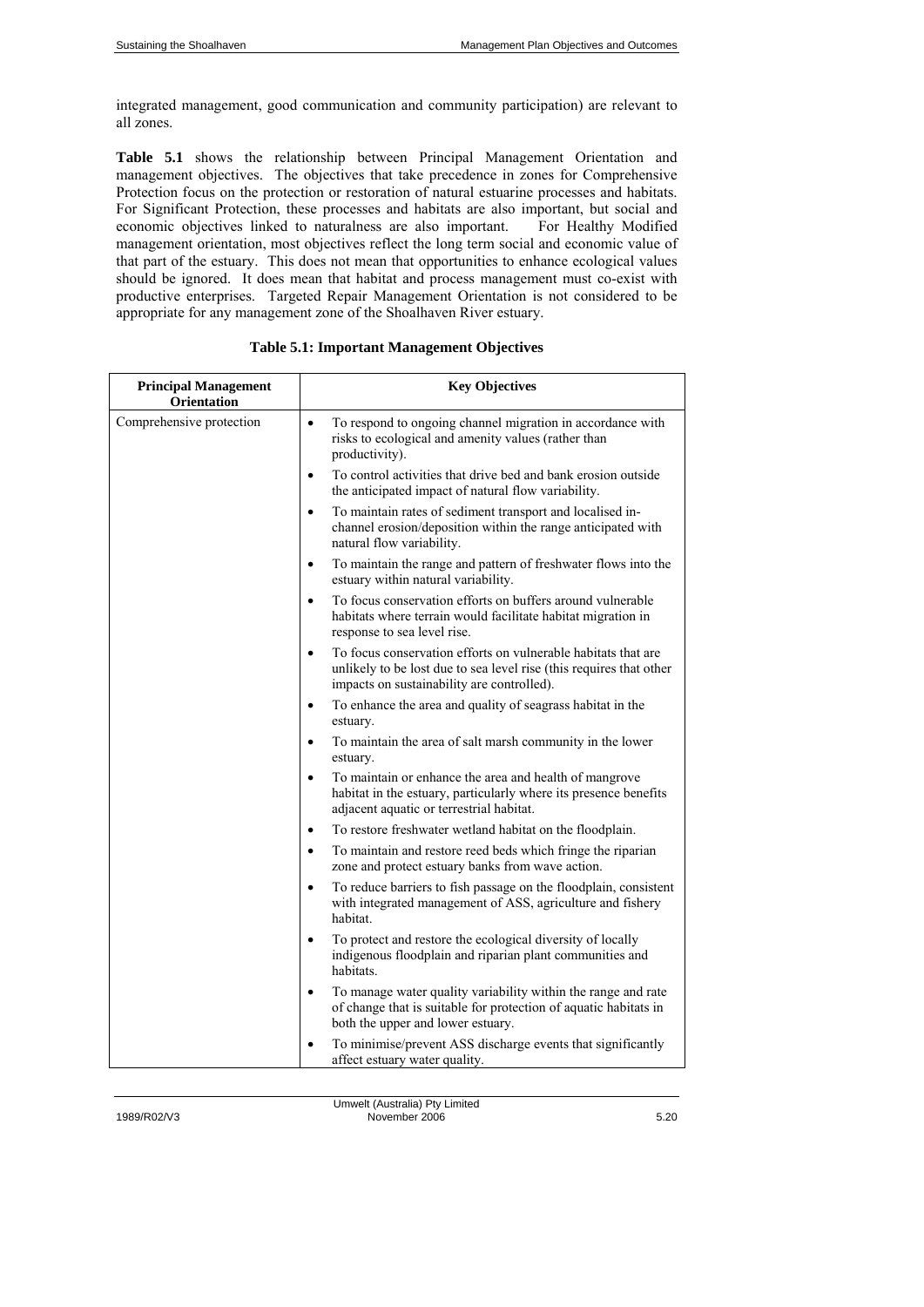| <b>Principal Management</b><br><b>Orientation</b> | <b>Key Objectives</b>                                                                                                                                                                                                                                                             |
|---------------------------------------------------|-----------------------------------------------------------------------------------------------------------------------------------------------------------------------------------------------------------------------------------------------------------------------------------|
| Comprehensive protection<br>(cont)                | To protect water quality that is consistent with healthy fishery<br>$\bullet$<br>habitat in all parts of the estuary.                                                                                                                                                             |
|                                                   | To protect sensitive Indigenous Cultural Landscapes.<br>$\bullet$                                                                                                                                                                                                                 |
| Significant protection                            | To maintain diverse foreshore and water based recreational<br>$\bullet$<br>opportunities for residents and visitors, in keeping with the<br>natural character of the estuary and recognising the potential<br>for conflict between user groups with different values or<br>needs. |
|                                                   | To protect the safety of water based recreational users.<br>٠                                                                                                                                                                                                                     |
|                                                   | To encourage tourism businesses that complement sustainable<br>use of estuary natural resources.                                                                                                                                                                                  |
|                                                   | To maintain the visibility of the estuary from public land.<br>$\bullet$                                                                                                                                                                                                          |
|                                                   | To protect outlooks and view sheds of high visual quality<br>$\bullet$<br>throughout the estuary.                                                                                                                                                                                 |
|                                                   | To maintain minimal intervention in entrance processes<br>(Shoalhaven Heads)                                                                                                                                                                                                      |
|                                                   | To provide a consistent approach to ASS across the<br>Shoalhaven River, Crookhaven River and Broughton Creek<br>coastal floodplains.                                                                                                                                              |
|                                                   | To integrate ASS management with other aspects of floodplain<br>$\bullet$<br>management including agricultural productivity and habitat<br>restoration.                                                                                                                           |
|                                                   | To maintain and enhance the productivity of floodplain<br>$\bullet$<br>agriculture, at the same time as the ecological values of the<br>floodplain are protected or restored.                                                                                                     |
| Healthy modified                                  | To maintain estuarine water quality within the range that is<br>$\bullet$<br>consistent with oyster production/harvesting (particularly in<br>summer), recreational swimming and boating (also most<br>important in summer).                                                      |
|                                                   | To minimise the impacts of excessive nutrient or other<br>$\bullet$<br>pollutant loads on estuary health and productive activity by<br>promoting reuse of industrial and municipal wastewater.                                                                                    |
|                                                   | To maintain the presence of viable commercial fishing and<br>$\bullet$<br>oystering activities in the estuary.                                                                                                                                                                    |
|                                                   | To maintain and enhance the contribution of estuary based<br>$\bullet$<br>activities to employment and economic value in the tourism<br>industry.                                                                                                                                 |
|                                                   | To support an ecologically and economically viable oyster<br>$\bullet$<br>industry in the estuary.                                                                                                                                                                                |
|                                                   | To maintain fish stocks at a level that is consistent with<br>ongoing access by Aboriginal, recreational and commercial<br>fishers.                                                                                                                                               |
|                                                   | To promote an integrated approach to floodplain land use.                                                                                                                                                                                                                         |
|                                                   | To protect the safety of water based recreational users.                                                                                                                                                                                                                          |
|                                                   | To encourage tourism businesses that complement sustainable<br>use of estuary natural resources.                                                                                                                                                                                  |

| Table 5.1 - Important Management Objectives (cont) |  |
|----------------------------------------------------|--|
|----------------------------------------------------|--|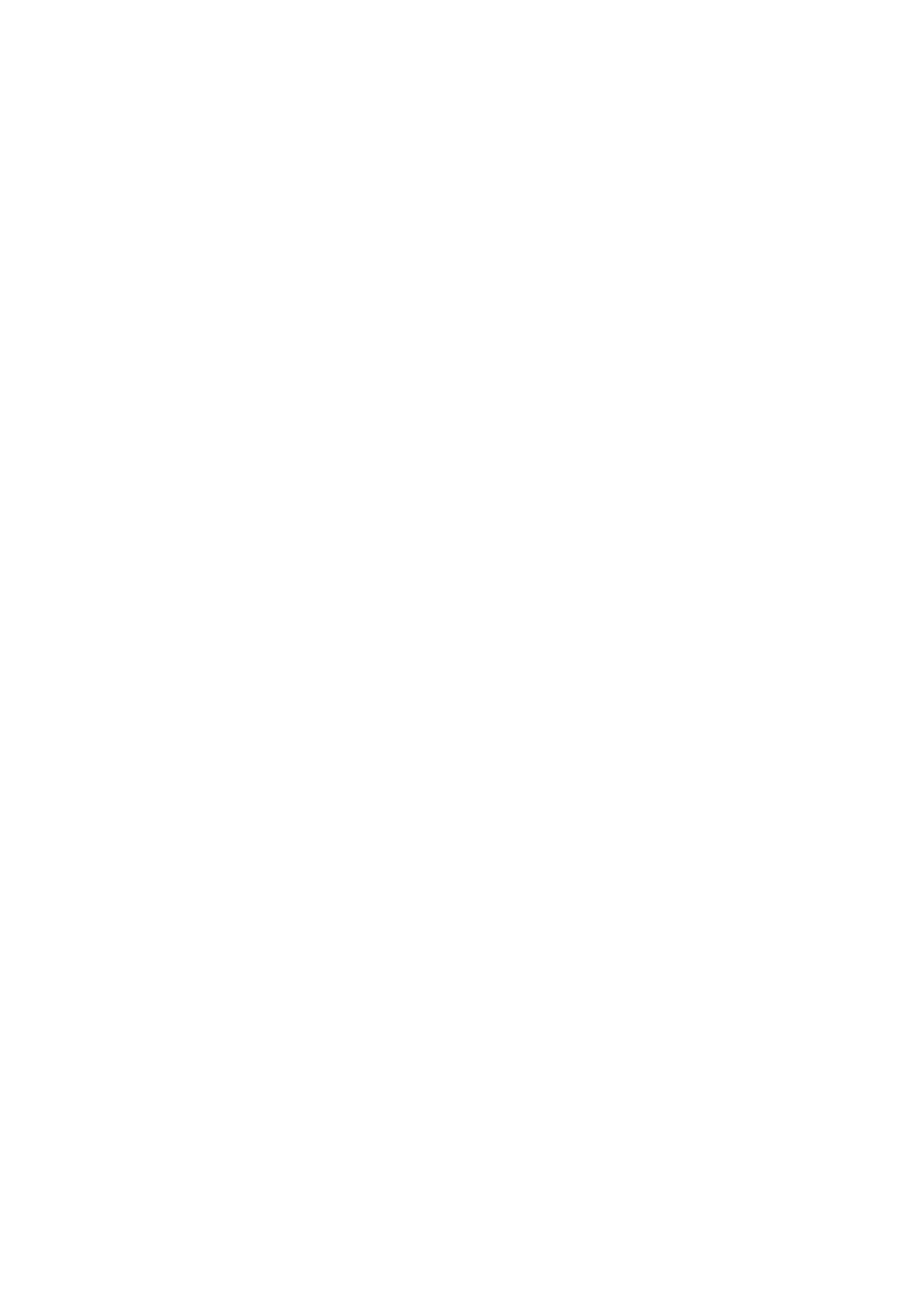# **6.0 DECISION MAKING PROCESSES**

# **6.1 WHICH THREATS PRESENT SIGNIFICANT RISKS TO ESTUARY SUSTAINABILITY?**

The concept of risk combines the likelihood of a threat occurring with the consequence of that threat. In the case of estuary management issues, the consequence is determined by the significance of the values that would be degraded or lost. AS/NZS 2004 defines the basic elements of a risk management assessment (see **Section 6.1.1**). However, there is relatively limited experience to date of the application of risk management approaches as a component of environmental management in the coastal zone.

Given the diversity of values that are included in the objectives of the NSW Coastal Policy, any risk assessment process needs to consider the nature of risks and opportunities for mitigation in relation to not only the built environment (including community infrastructure), but also to natural, social and cultural values. The risks that should be evaluated are, in effect, risks to ecologically and socially sustainable management of the coastal zone. The risks need to be considered in a long time frame, given the underlying principle of intergenerational equity.

A preliminary assessment of the significance of various estuary management issues in the Shoalhaven River estuary was presented in the Data Compilation Study (Umwelt 2005).

This preliminary assessment used a simple scoring system with three levels of likelihood and three levels of impact (against four risk criteria), and added scores for each of the criteria. Issues which accumulated the highest scores were considered to have the highest level of risk. The preliminary assessment concluded that four issues presented high or significant risks to the sustainable health of the estuary. There was general concurrence in the SFNRMC that these critical issues and a further group of seven issues (all with moderately high risk scores) represented the most important issues for the estuary.

The four highest risk issues were considered to be:

- Terrestrial ecology of the floodplain and floodplain wetlands. This issue takes into account the number of EECs present on the floodplain of the Shoalhaven River estuary, the previous long term degradation of those communities and habitats, and the contribution that healthy floodplain habitats can make to healthy and productive estuarine waters.
- Loss of vegetation communities and habitat in the riparian corridor. This issue encompasses loss of EECs on the river bank, loss of reed beds in the river and loss of habitat continuity, particularly in the lower estuary, where the floodplain margin to the waterway is continuous.
- Ongoing severe bank erosion, particularly downstream of Nowra.
- Aboriginal cultural heritage management understanding, conservation, and engagement. Management of European (non Indigenous) heritage values was considered to be a less important issue.

The first three of these issues are clearly all related, and any response would need to present an integrated approach to sedimentary processes, drainage, floodplain land use and biodiversity conservation.

A further seven issues were considered to also present important risks: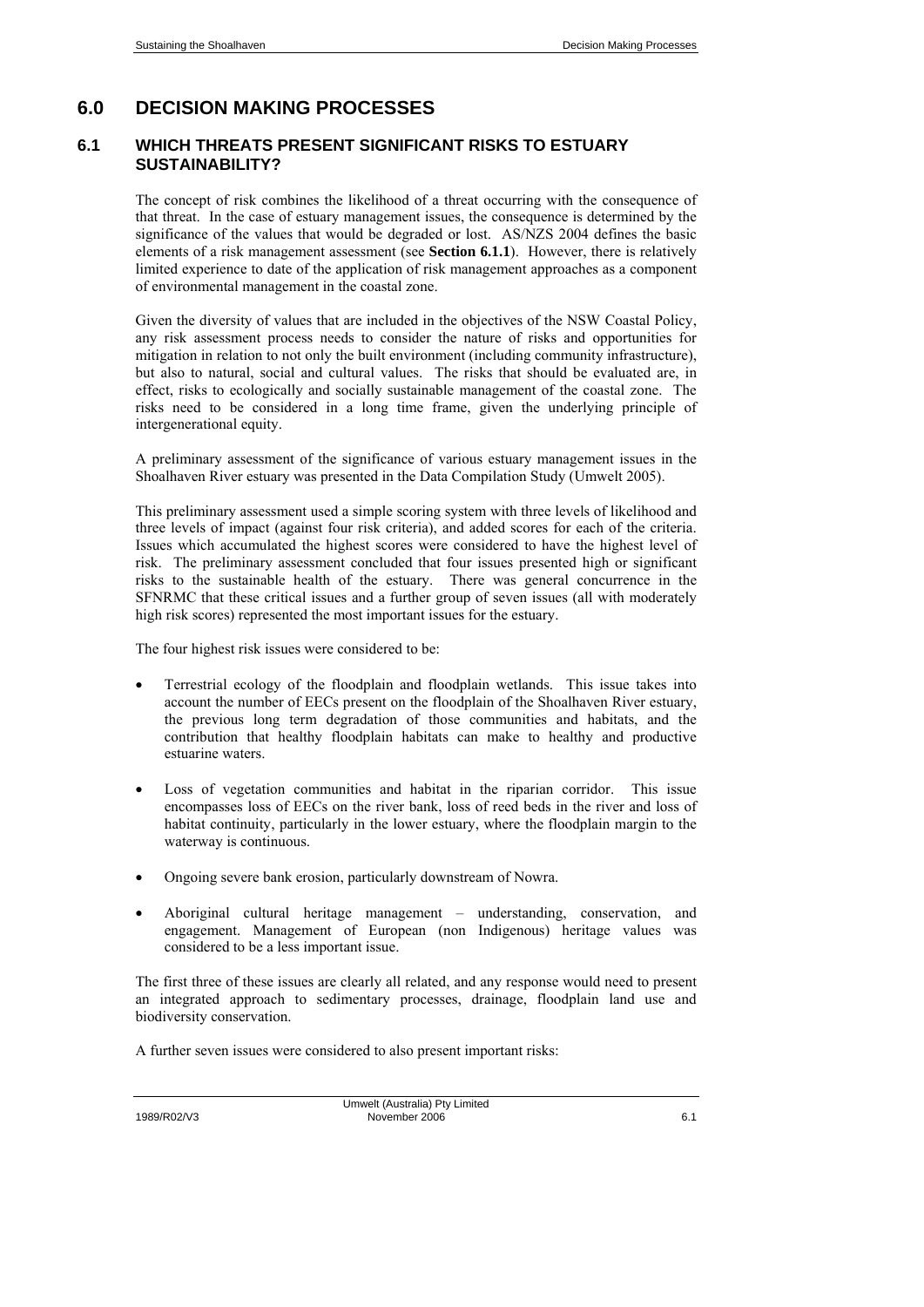- 1. Aspects of floodplain management and flood mitigation, particularly acid sulfate soil management, and its links to floodplain and estuary water quality and habitat loss.
- 2. Bank erosion along the margins of floodplain pockets in the upper estuary.
- 3. Connectivity of areas of high habitat value.
- 4. Environmental flow management in the upper estuary. The significance of this issue at the time was partly influenced by community concern, in the absence of detailed information from Sydney Catchment Authority. This situation has now improved.
- 5. Long term impacts of sea level rise on the marinisation of the estuary, the migration of aquatic habitats and the long term balance of habitat types in the estuary (e.g. mangrove and saltmarsh habitat).
- 6. The management of recreational activity in the upper estuary (note that recreational boating management in the lower estuary was considered to be a less important issue).
- 7. Interaction of local and regional/state level strategic planning for urban development and sustainable use of natural resources. This is primarily an issue about capacity for coordination.

To assist with decision making about appropriate management options and the priority of actions, a further systematic assessment of the risks affecting the values of the estuary has been conducted. Importantly, this assessment also considers the extent to which various potential management responses can reduce risks to the aspects of the estuarine environment that are highly valued by the community.

This qualitative assessment is broadly in compliance with the process described in the Australian and New Zealand Standard for Risk Management (2004). It applies the same concepts and follows the process outlined in the guideline accompanying the Standard. Key concepts and terminology, and how they have been applied to the Shoalhaven River estuary, are described below.

It is acknowledged that the risk assessment process can appear time consuming and cumbersome. Its value lies in four important attributes:

- 1. It provides a systematic process for thinking about estuary management issues and potential responses, so that important aspects are not overlooked. This also makes decision making more transparent.
- 2. It offers a process to question assumptions about which issues and actions will comprise good management.
- 3. It acknowledges the inherent uncertainty about some natural processes and that uncertainty may vary according to the time scale being considered.
- 4. It allows community values and information to be considered alongside scientific information, and can directly incorporate community values by using the local natural resource management committee as an "expert panel" to conduct and review the assessment process.

Umwelt (Australia) Pty Limited 1989/R02/V3 November 2006 6.2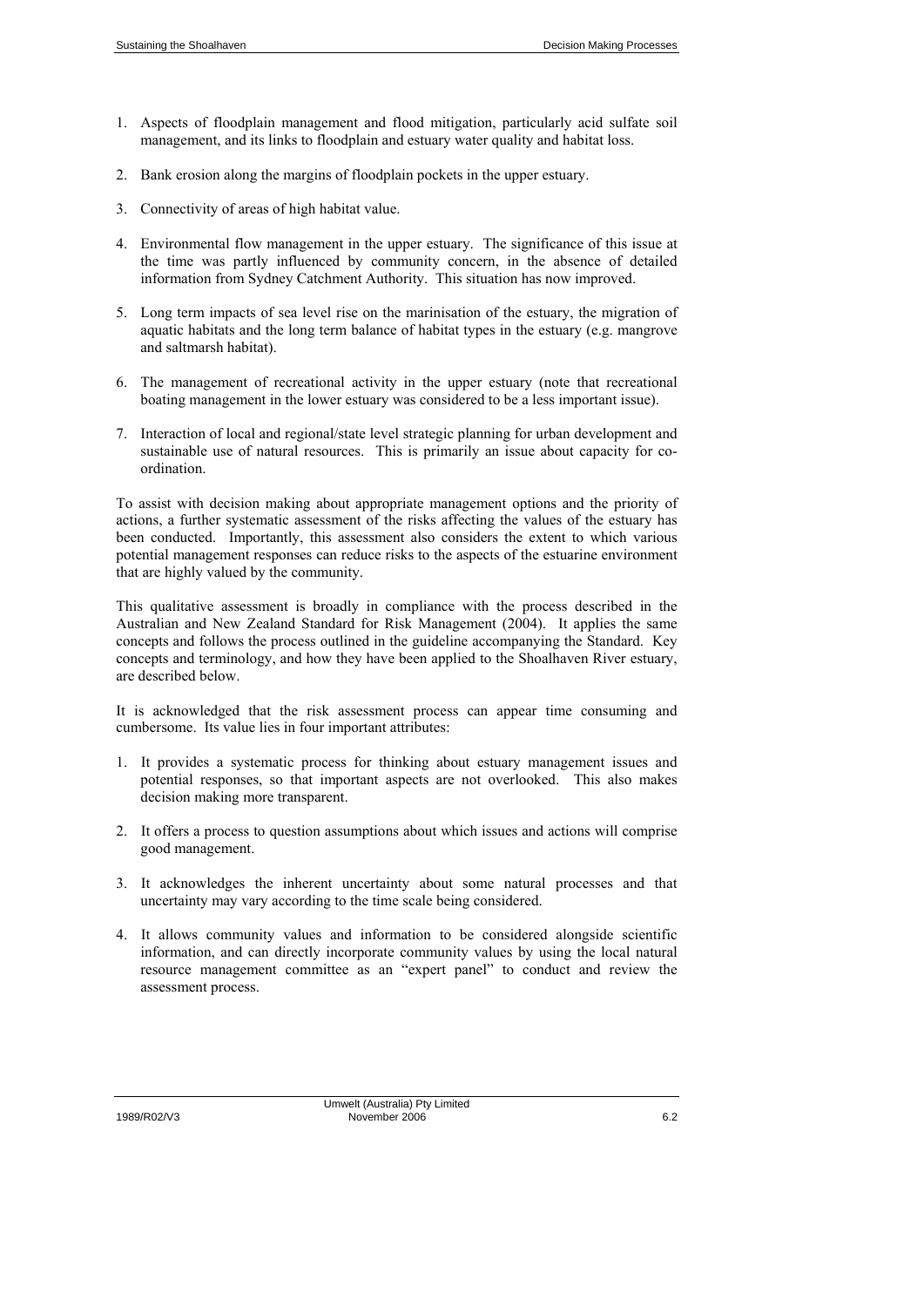# **6.1.1 The Terminology of Risk Assessment**

This section introduces the terminology used in risk assessments, based on AS/NZS 2004 and explains how the various terms have been used or interpreted in the current project.

#### **Objectives**

The objectives of the risk assessment are the same as the objectives of the Estuary Management Plan, as established in **Section 5**. These objectives relate to the protection or restoration/enhancement of estuary values.

# **Hazards or Threats**

These are the processes that could affect the maintenance of estuary values. For the Shoalhaven River estuary, these include, but are not restricted to:

- sea level rise associated with climate change;
- other aspects of climate change, such as an increase in the number of intense rainfall events or more prolonged drought periods;
- ongoing system wide and local channel adjustments and channel change, for instance continuing changes to tidal flow patterns and current strength through Berrys Canal, or significant changes to channel form during major flood events;
- water extraction from the catchment, affecting the pattern of flows into the upper estuary;
- ongoing adjustments to existing structures and entrance controls in the estuary;
- ongoing floodplain drainage activities and flood mitigation activities;
- ongoing floodplain agriculture, including management of cattle and other activities in riparian and wetland vegetation communities;
- an increasing incidence of intensive recreational use of the waterway, such as increasing numbers of users of high power boats and wake boards;
- increases in visitor numbers and the number of permanent residents; and
- inappropriate or inadequate communication and management co-ordination.

#### **Environmental aspects or responses (in this case, sustainability aspects)**

Environmental aspects are the ways in which the estuary system may respond to the various threats. For instance, sea level rise may lead to higher water levels in the estuary, or to changes in current patterns.

#### **Consequences (what will be lost or gained)**

The environmental or sustainability consequences are the ways in which the various estuary values are affected by each threat. Each threatening process will have its own suite of consequences, although some consequences may increase as a cumulative effect of multiple threats.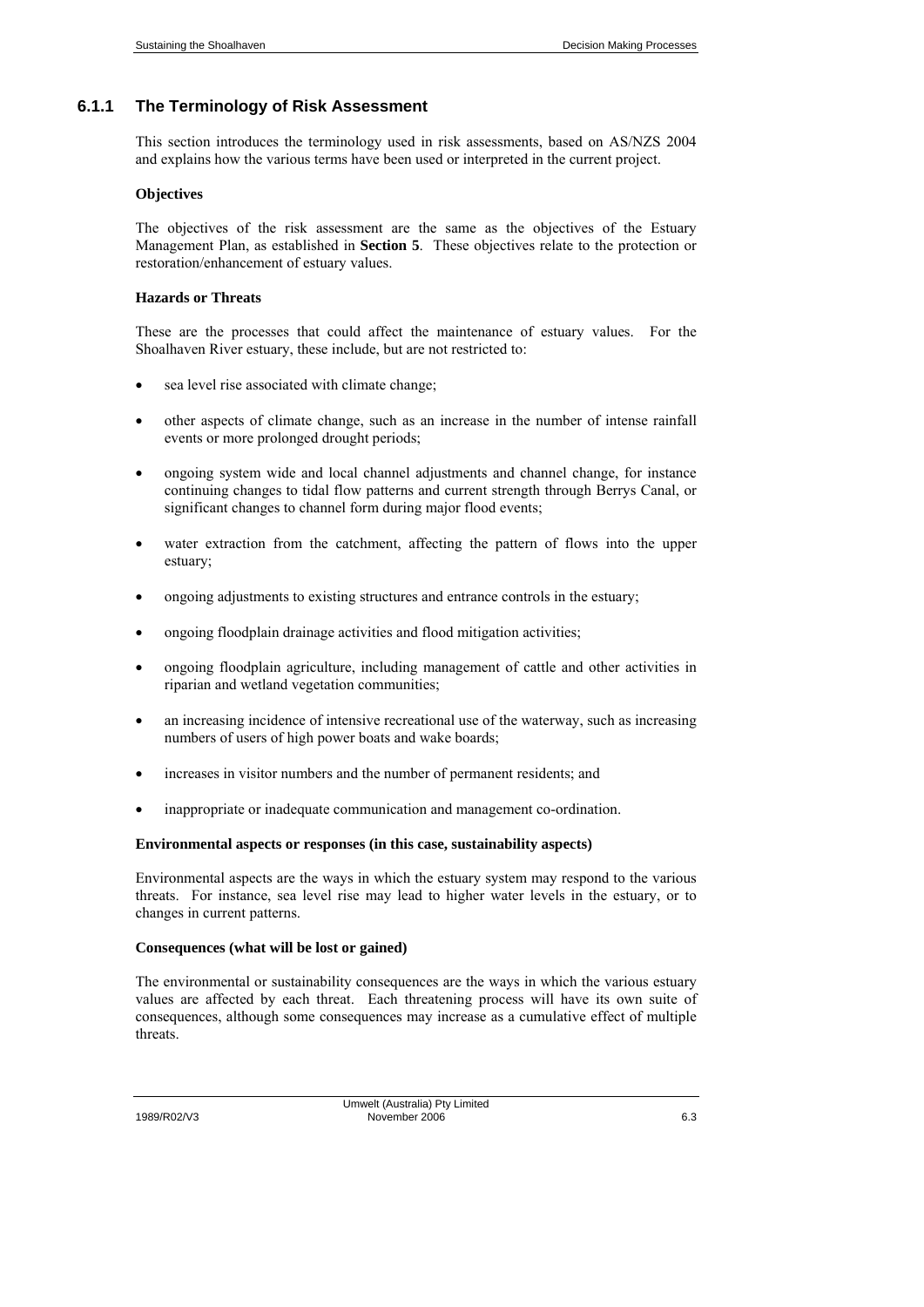As an example, possible consequences of sea level rise include:

- the area of saltmarsh habitat in the estuary may decline;
- salinity in the upper estuary may increase (or periods of higher salinity may become longer), impacting on habitat conditions for valued fishery species such as bass;
- the height, intensity and location of wave and current impacts on unconsolidated estuary banks may increase, exacerbating bank erosion;
- shoals used as migratory wader habitat may be permanently inundated, reducing their suitability for these species;
- flooding of low lying areas (including urban areas) may increase, for instance, due to a higher base level for storm surges;
- changes to the location and extent of in-channel bars and shoals affect the safety of navigation; or
- the apparent long term migration of the main channel is exacerbated, so that additional habitat or infrastructure is impacted.

For qualitative assessments of risk, impact or consequence may be described using the terms set out in **Table 6.1** (following Table 4(B) of Australian Standard 2005).

| Level          | <b>Descriptor</b> | What does this mean - examples                                                                                                                                                                                                                                                                                                                                                                                        |
|----------------|-------------------|-----------------------------------------------------------------------------------------------------------------------------------------------------------------------------------------------------------------------------------------------------------------------------------------------------------------------------------------------------------------------------------------------------------------------|
| 1              | Catastrophic      | Major realignment of channel, with associated major financial losses<br>to the community or Council. An impact that seriously affects the<br>whole aquatic and/or terrestrial system of the estuary. Major change<br>to community sense of identity or sense of place. Major community<br>alarm or outrage, with national media coverage. Significant impact<br>on public health (multiple people severely affected). |
| $\overline{c}$ | Major             | Loss (removal or destruction) of critical habitat for important<br>threatened species/protected species; severe damage to major<br>recreational facilities or community infrastructure; significant<br>contamination of estuary (requiring major clean up), loss of viability<br>of major regional industry, etc. An impact that affects several<br>reaches of the estuary.                                           |
| 3              | Moderate          | An impact that affects only one or two reaches of the estuary,<br>changes from which recovery is possible with careful management,<br>changes that result in low to moderate losses of floodplain or estuary<br>productivity.                                                                                                                                                                                         |
| 4              | Minor             | Localised or restricted impact, limited effect on livelihoods or local<br>visual or recreational amenity, or biodiversity. Moderate financial<br>losses.                                                                                                                                                                                                                                                              |
| 5              | Insignificant     | Localised (affects only a few people) or barely detectable impact (i.e.<br>could be within known natural variability), with low financial<br>implications                                                                                                                                                                                                                                                             |

**Table 6.1 - Extent of Impact or Consequence** 

## **Probability/likelihood**

This refers to how likely an event is to occur (or how frequently it is expected to occur). The probability of some events can be stated as a recurrence interval (such as an average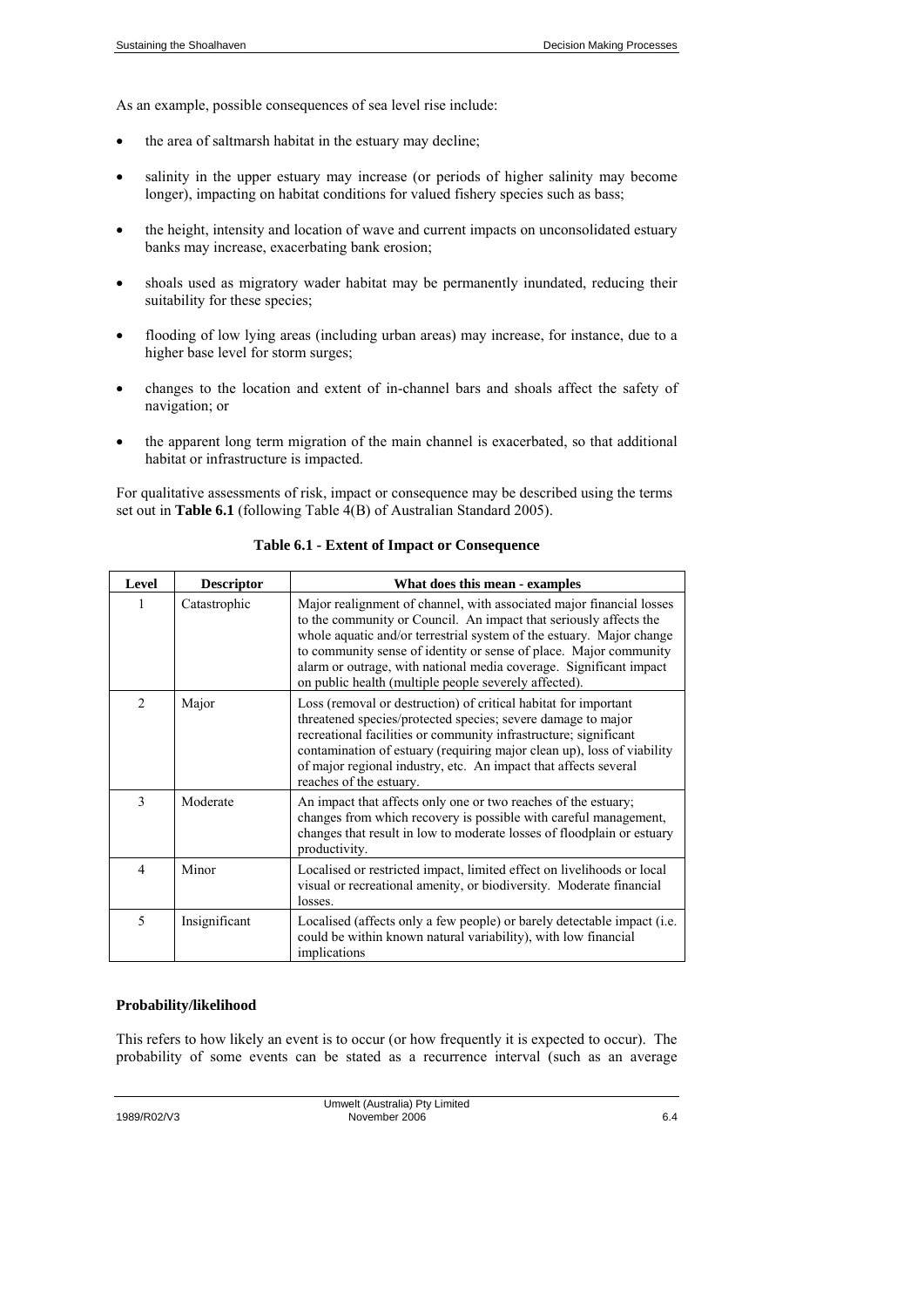recurrence interval 1 in 50 year storm or average recurrence interval 1 in 100 year storm); however, the frequency of other events cannot be predicted precisely and can only be described as low, medium or high probability. The risk assessment needs to take these differing levels of certainty into account.

Application of the Precautionary Principle (one of the four key principles of ecologically sustainable development) requires that actions should be taken to reduce significant risk, even where there is a lack of scientific information to quantitatively define the risk (for instance, uncertainty about the probability of an event). Delay whilst indisputable data is collected cannot be justified where there is strong qualitative evidence of a significant risk that can be reduced.

The assessment of risks to a sustainably healthy Shoalhaven River estuary is based on qualitative measures of likelihood, in accordance with the Australian Standard. **Table 6.2** (following Table 4(A) of Australian Standards 2005) describes the various levels of probability that have been applied.

| Level | Likelihood     | Description/qualification                     |
|-------|----------------|-----------------------------------------------|
| А     | Almost certain | Is expected to occur in most circumstances    |
| В     | Likely         | Will probably occur in most circumstances     |
| C     | Possible       | Could occur                                   |
| D     | Unlikely       | Could occur but not expected                  |
| Е     | Rare           | Only occurs in very exceptional circumstances |

### **Table 6.2 - Likelihood**

#### **Risk**

According to the Australian Standard, risk is a combination of likelihood and consequence. Risk may have both positive and negative impacts on a value, and is an indication of the scale or magnitude of a change that may occur.

Depending on the various combinations of likelihood and consequence, risks may be considered to be extreme (e.g. an almost certain impact that is catastrophic or major in scale), high, moderate or low (an impact that is rare and is very limited in scale).

#### **Risk Assessment Criteria (how acceptable is the risk?)**

Some risks will be considered either acceptable in their own right or a reasonable trade off for achieving other preferred outcomes. Risk assessment criteria are used to help decide which risks are acceptable. Application of agreed risk criteria helps to decide which risks need treatment and the priority of risk reduction actions. In the context of estuary management, an assessment of the relative levels of risks to different values can, for instance, help with decisions about whether bank erosion should be treated. The risk evaluation can also guide decisions about whether treatment of bank erosion should be done before or after other actions, such as provision of new recreational facilities or restoration of floodplain habitat.

The Australian Standard (2005) describes three categories of risks in terms of acceptability:

• Acceptable risks – the community considers that these risks are low, and they are prepared to live with any consequences that may emerge. No further consideration or reduction of these risks is considered necessary.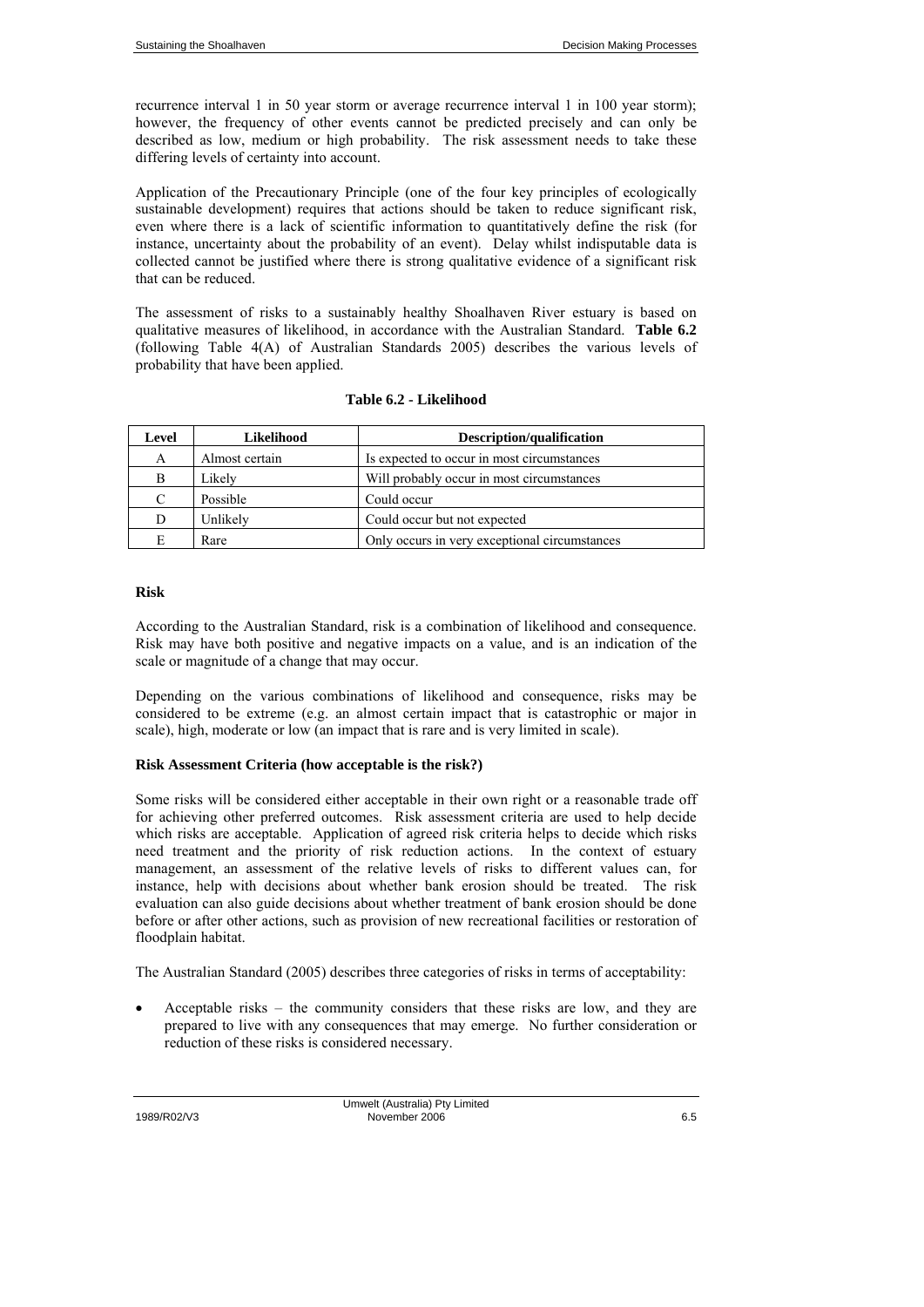- Risks that are considered to be unacceptable in any circumstances. These risks are considered to be intolerable and in general, communities demand urgent action to reduce the risk. In estuary management contexts, such a risk could be associated with bank erosion that was considered certain to destroy major community infrastructure (such as a regional sewage treatment plant), causing other environmental impacts from uncontrolled discharges of toxic substances.
- Risks that are considered to tolerable, but which are not acceptable. This middle group may generally include risks that are assessed anywhere from moderate to extreme, but the level of acceptability depends on costs, technical capability and other tradeoffs. Over time, community attitudes to this group may change sufficiently to change their priority for action, so regular monitoring of attitudes, information and cost/benefit should be conducted. For this current assessment, community views about the acceptability of risks have been based on conversations and meetings with the SFNRMC and other local land and waterway users. Much of the discussion of options in **Sections 7** to **10** of this Estuary Management Plan focuses on the tolerable but not acceptable risks.

#### **Risk Management Options (Estuary Management Options)**

Estuary management options are ways to manage risk. They will vary from "business as usual" to major intervention works, and include education, land use planning, land acquisition, floodgate management, construction of major bank protection or flow training structures etc (see **Sections 7** to **11**).

#### **Risk Evaluation of Options (Do they reduce risk, and in what ways?)**

The final component of risk assessment is consideration of the extent to which various management options reduce important risks. How much risk will remain after the suggested activity or measure has been implemented? This is useful information for assessing the cost/benefit of actions. It may become apparent, for instance, that a high cost action is likely to have only limited impact on the risk, even if it seems, on the face of it, to be an obvious response.

## **6.2 RISK ASSESSMENT**

**Sections 6.2.1** to **6.2.7** discuss the risks associated with major threats to the sustainability of values of the Shoalhaven River estuary. The major threats are derived from the discussion in **Sections 4.1.1** (biodiversity), **4.2.1** (visual quality of the landscape processes), **4.3.1** (bank erosion), **4.4.1** (Aboriginal heritage), **4.5.1** (historic heritage), **4.6.1** (community lifestyles and recreation), **4.7.1** (tourism and visitor recreation), **4.8.1** (primary production – terrestrial and aquatic), **4.9.1** (regional growth) and **4.10** (climate change). Major threatening processes identified in the Shoalhaven River Estuary Data Compilation Study (Umwelt 2005) are also taken into account.

Because climate change has the potential to effect virtually all aspects of estuary processes, condition and usage, the risks associated with components of climate change (sea level change and other aspects such as drought and storminess) have been considered carefully. Risks associated with climate change issues are discussed in **Sections 6.2.1** and **6.2.2**.

**Table 6.3** shows how the various threatening processes relate to the four major management themes for the Estuary Management Plan. Note that a separate full risk assessment has not been conducted in relation to management integration. The Healthy Rivers Commission (HRC 1999) has previously addressed the threats that poor integration of natural resource management programs present to efficient and sustainable management (see Umwelt 2005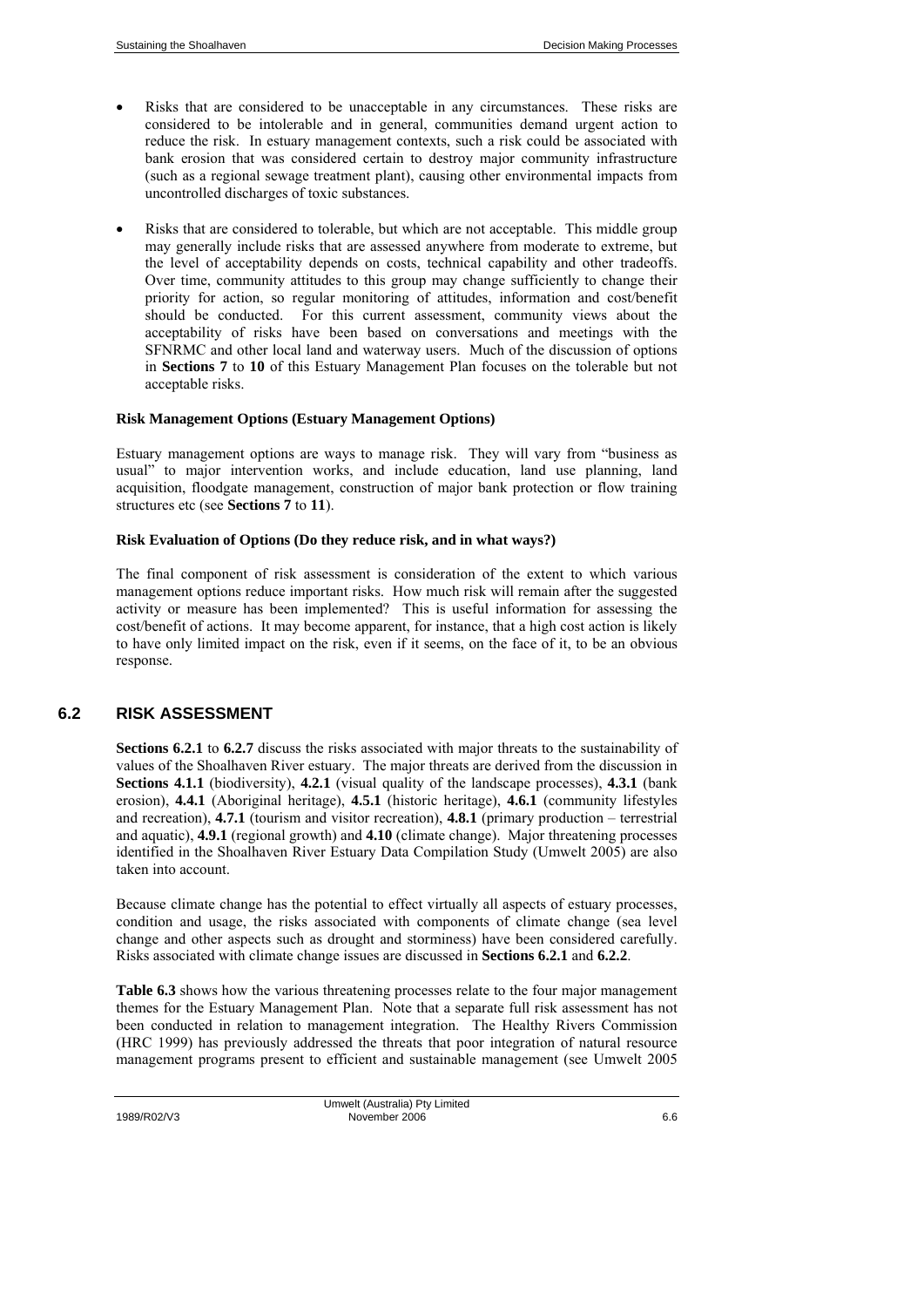and **Section 2** of this document). The HRC has stressed particularly the importance of clear and consistent signals to land and waterway users by all policy and regulatory authorities, with coastal floodplain management identified as an example of a high risk location if these consistent messages are not provided.

| <b>Management theme</b>                                                      | Summary of threats and risks considered                                                                                                                                                                                                                                                                                                                                                                                                                                                                                                                                                                                                                                                                                                                                                                                                                                                                                                                                                                                                        |  |  |
|------------------------------------------------------------------------------|------------------------------------------------------------------------------------------------------------------------------------------------------------------------------------------------------------------------------------------------------------------------------------------------------------------------------------------------------------------------------------------------------------------------------------------------------------------------------------------------------------------------------------------------------------------------------------------------------------------------------------------------------------------------------------------------------------------------------------------------------------------------------------------------------------------------------------------------------------------------------------------------------------------------------------------------------------------------------------------------------------------------------------------------|--|--|
| Management integration<br>and co-operation<br><b>Section 7.1</b>             | Communication and co-ordination issues; resourcing of Council and<br>agencies for meetings, co-ordination and provision of technical advice;<br>monitoring and information sharing; transparent processes for evaluating<br>management options.                                                                                                                                                                                                                                                                                                                                                                                                                                                                                                                                                                                                                                                                                                                                                                                                |  |  |
| Morphodynamic processes<br>Section 6.2.3 and 6.2.4                           | Ongoing bank erosion and channel migration affecting all aspects of<br>bank management and use (recreational, loss of fences, pump sites, etc.);<br>management of catchment flows (water extraction) affecting flood levels<br>and sedimentation patterns in the estuary; entrance management affects<br>water quality and channel stability; tidal ventilation of floodplain<br>channels and wetland; process changes associated with sea level rise and<br>other aspects of climate change; some existing urban and industrial land<br>is flood prone.                                                                                                                                                                                                                                                                                                                                                                                                                                                                                       |  |  |
| Biodiversity<br>Section 6.2.5                                                | Management of floodplain drainage systems in relation to wetland<br>habitat, fish passage and water quality impacts; impacts of weed<br>invasion and feral animals; agricultural land use impacts on habitat<br>continuity, impacts of sea level rise on habitat for migratory waders,<br>distribution of saltmarsh and wetlands, salinisation of upper estuary and<br>success of rehabilitation programs; impacts of water extraction (fresh<br>water flows) on wetland water levels.                                                                                                                                                                                                                                                                                                                                                                                                                                                                                                                                                         |  |  |
| Productivity and<br>community enjoyment<br>Section 6.2.6, 6.2.7 and<br>6.2.8 | Piecemeal management of both Aboriginal and historic heritage values;<br>management of foreshore recreation areas and water based recreation<br>(boating, fishing etc.); impacts of power boating activities on bank<br>stability; long term productivity and equity of access to commercial and<br>recreational fisheries; sustainable aquaculture; effects of agricultural<br>drains on wetland habitat; urban growth and tourism - suitable land,<br>infrastructure capacity implications for natural resources; effects of<br>oxidation of acid sulfate soils around agricultural drains; impacts of sea<br>level rise and other aspects of climate change on flooding and navigation<br>safety; impacts of stormwater and wastewater discharges on estuary<br>uses; high costs of flood mitigation and bank erosion control structures<br>relative to benefit; uncontrolled vehicle access to floodplain wetlands<br>and EECs; crowding of waterway access facilities (ramps, foreshore<br>parks etc.) creates safety and amenity issues. |  |  |

#### **Table 6.3: Threatening processes and management themes**

# **6.2.1 Sea Level Rise**

**Table 1** of **Appendix 1** summarises potential aspects and impacts of sea level rise contributing to risks to the values of the estuary. Information about the extent of sea level rise is presented in **Section 4.10**, drawing on the most recent CSIRO (2006), Australian Greenhouse Office (2003) and IPCC (2001) reports.

There is considerable uncertainty associated with both the likelihood of these potential impacts and their severity, both within the Shoalhaven River estuary and in terms of conservation of key values at a regional scale. All estuarine waterways will be affected by sea level change to some extent, but the degree of impact is expected to be variable. There is general scientific consensus that major channel change processes are already occurring in the Shoalhaven River estuary, not driven by sea level rise, and there have also been strong views expressed that intervention in sedimentary (morphological) processes may cause unexpected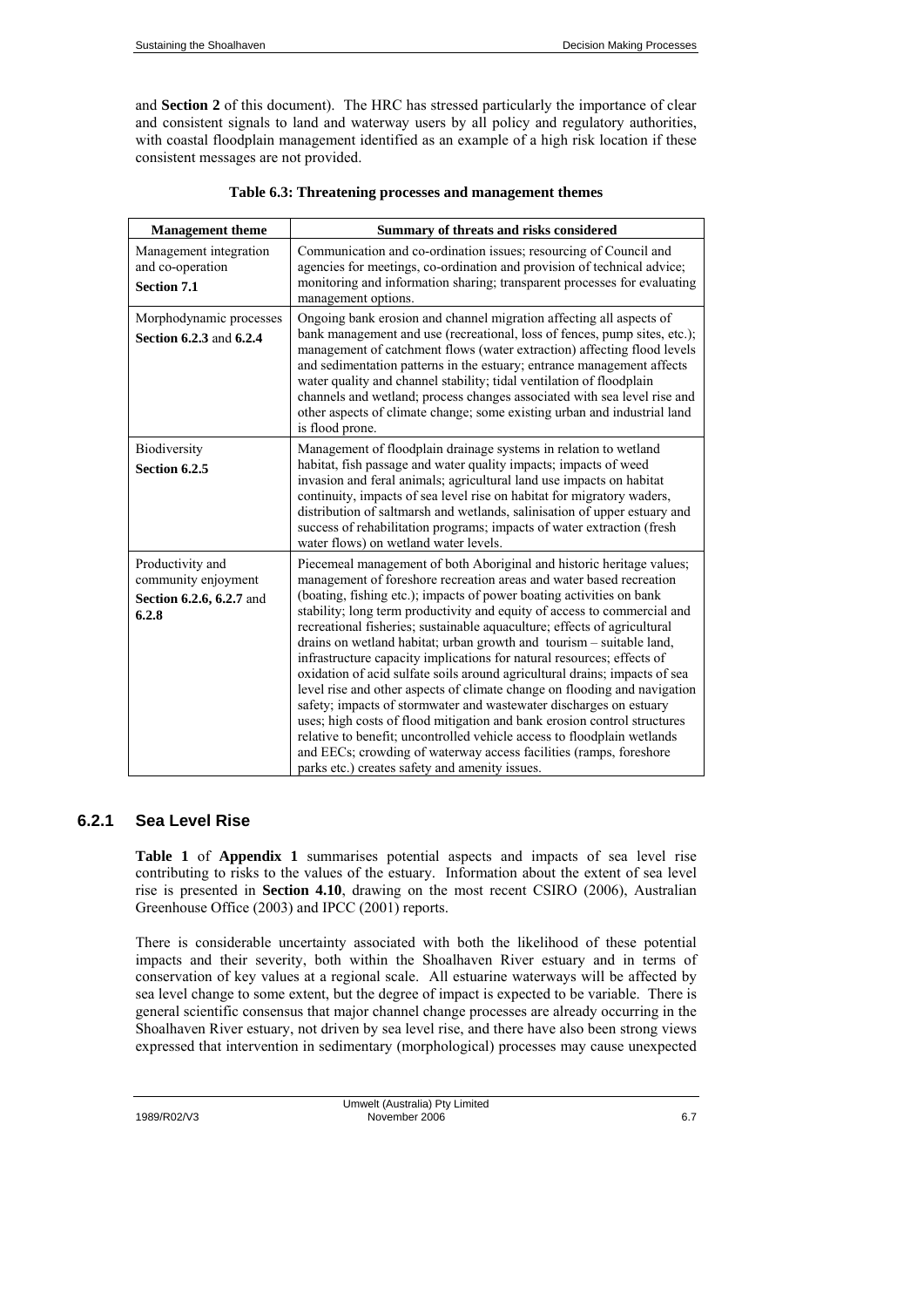consequences. Insufficient information is currently available to quantify potential impacts. Responses therefore need to be precautionary and cautious.

Nearly all aspects of sea level rise are assessed as presenting high or extreme risks to one of more estuary values. The highest risks are considered to be associated with potential losses of saltmarsh habitat in the lower estuary and acceleration or exacerbation of bank erosion and channel change. These bank instability risks will affect sensitive riparian habitat, community facilities, agricultural land and infrastructure.

Whilst some of these risks may be considered to be tolerable by the community, the extreme risk is unlikely to be acceptable. **Table 1** in **Appendix 1** identifies strategies to reduce risks associated with sea level rise and these are further discussed in **Section 8.1**.

### **6.2.2 Other aspects of Climate Change – Drought and Storms**

**Table 2** of **Appendix 1** summarises aspects of the impacts of other components of climate change, such as extended drought and higher intensity rainfall events, on the values of the Shoalhaven River estuary. The table draws on broad scale information about potential changes to a range of climate conditions, as discussed in **Section 4.10**.

The risk assessment identifies potentially severe impacts on the viability of the oyster industry in the estuary, both from more extreme flood events and extended hot periods. Extreme risks are also identified for floodplain agriculture and infrastructure if high ARI storms are superimposed on a higher sea level. SCC is investigating this issue further in its Floodplain Management Plan.

Although there is a high level of uncertainty about exactly how process changes will occur and over what timeframes, the destabilising effect of aspects of climate change is considered to present high to extreme risks to agriculture (e.g. increased flood severity or more prolonged drought, to channel stability, and to the success of riparian revegetation programs. Increased salinisation of the upper estuary would also be a high risk resulting from prolonged drought periods (in addition to the effects of se level rise).

Measures to reduce these and other high risks associated with aspects of climate change are discussed in **Section 8.2.** 

# **6.2.3 Ongoing bank erosion and channel adjustment**

**Table 3** of **Appendix 1** presents an assessment of the risks that ongoing bank erosion and channel adjustments present to the health of the estuary. Some of these risks result from direct threats to ecological or infrastructure values; some result from loss of productive agricultural land; some result from impacts on the scenic value of the estuary (vegetated banks as opposed to high bare banks); and some result from the indirect effect that bank erosion may have on habitat restoration programs (be reducing the success of replanted vegetation).

The loss of important aquatic and riparian habitat at Comerong Island, due to ongoing adjustments to the size of the channel is considered to be by far the highest risk associated with ongoing erosion. The detrimental effect of bank erosion on habitat restoration and habitat continuity is also considered to be a high risk for the Shoalhaven estuary. Other risks are considered to be generally low at a system scale. This is because they are localised, or represent only a small percentage of the available land for a given use, or the consequences are considered to be minor. However, ongoing bank erosion is also considered to be unacceptable where it affects high profile (heavily used by locals and visitors) recreational sites, even though the overall risk is relatively minor.

Umwelt (Australia) Pty Limited 1989/R02/V3 November 2006 6.8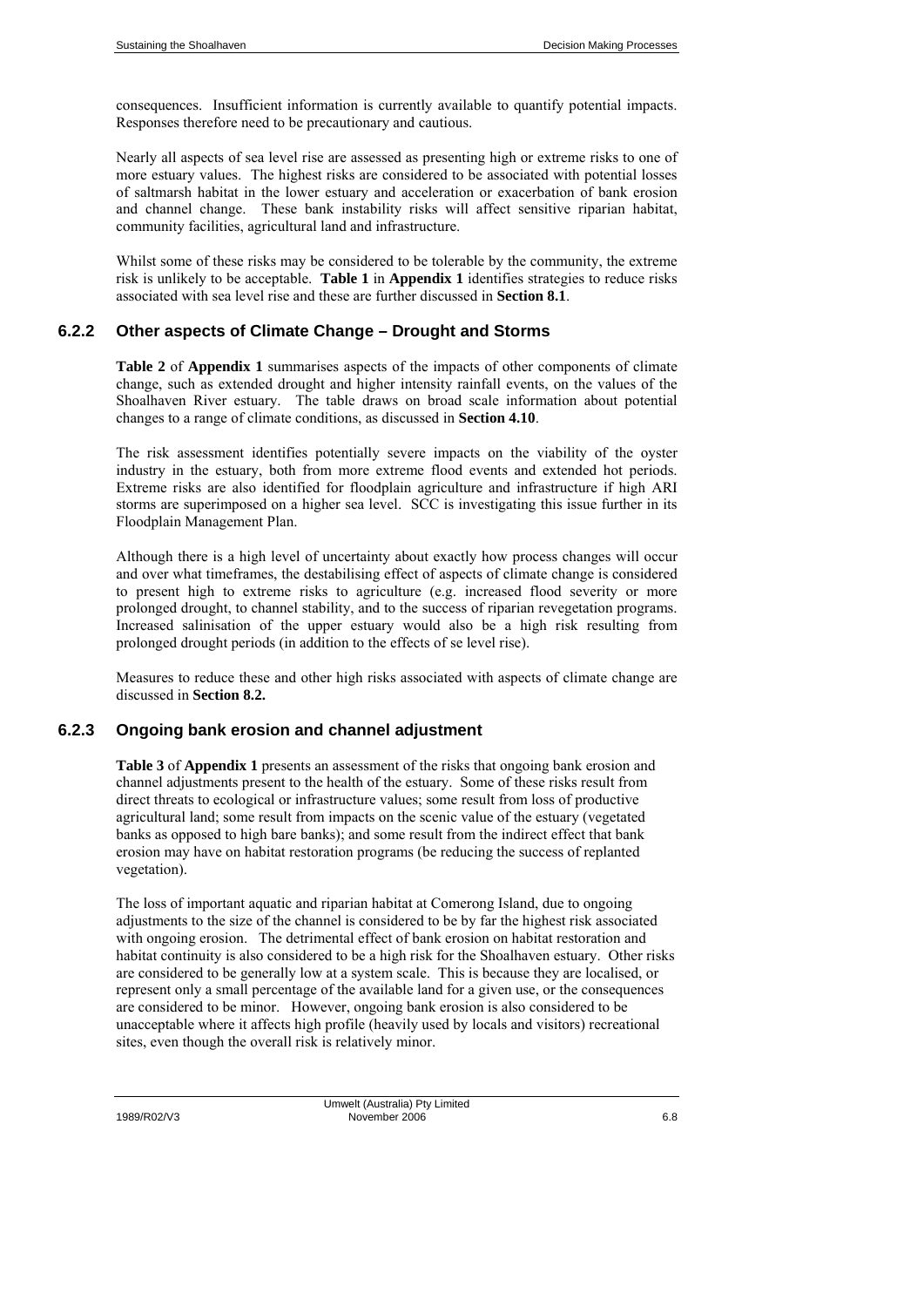# **6.2.4 Water extraction from the Catchment**

**Table 4** of **Appendix 1** summarises aspects of the potential impacts and risks of water extraction on estuary values. Further information about existing water management policies and programs is included in Umwelt 2005. Management actions currently under consideration by Sydney Catchment Authority are discussed in **Section 8.1** (**Table 8.2**).

Overall, the risks to estuary values associated with future management of environmental flows into the upper estuary are considered to be low and acceptable. Proposed flow management options (see SCA August 2006) will mimic the natural flow variability of the upper estuary more closely than does the current environmental flow rule for Tallowa Dam. Low flows will be better protected than now. Very high flows will not be affected. Boyes (May 2006) and SCA (August 2006) report than further investigations of the relationship between flow and salinity in the upper estuary are continuing. The results of these studies will help to refine understanding of the most appropriate environmental flow regime for the estuary.

# **6.2.5 Ongoing adjustments to Existing Structures and Entrance Controls in the Estuary**

**Table 5** of **Appendix 1** summarises the risks to estuary values that are associated with the management of the two entrances of the Shoalhaven River estuary (Shoalhaven Heads and Crookhaven Heads). Also considered in **Table 5** of **Appendix 1** are existing major bank protection works (rock walls).

The risk assessment acknowledges the ongoing channel adjustments, in train since the excavation of Berrys Canal and the construction of the Crookhaven Heads training wall. Severe erosion is expected to continue. Other entrance management issues are considered to present only moderate risks.

## **6.2.6 Ongoing Floodplain Drainage Activities and Flood Mitigation Activities**

**Table 6** of **Appendix 1** summarises the risks associated with floodplain management activities and land uses, including drainage, grazing, land clearing, flood mitigation structures and other intensive agricultural pursuits.

Two aspects of floodplain management are considered to present extreme sustainability risks. Both relate to the relationship of floodplain drainage, clearing and other land management issues in riparian and floodplain habitats, including the habitat of the Green and Golden Bell Frog.

Other aspects of floodplain drainage management, including the presence and operation of floodgates, are associated with high risk aspects (fish passage and fish kills).

Measures to reduce these extreme and high risks are discussed in **Section 9**.

## **6.2.7 Increasingly intensive recreational use of the waterway**

**Table 7** of **Appendix 1** summarises aspects of the risks to sustainable estuary values, associated with recreational use of the waterway. Of particular interest are the risks associated with powered boating (ski boats and wake boards), potential conflicts between powered and non powered boating activities, and recreational fishing. These issues and possible threats are introduced in **Sections 4.6** and **4.7**.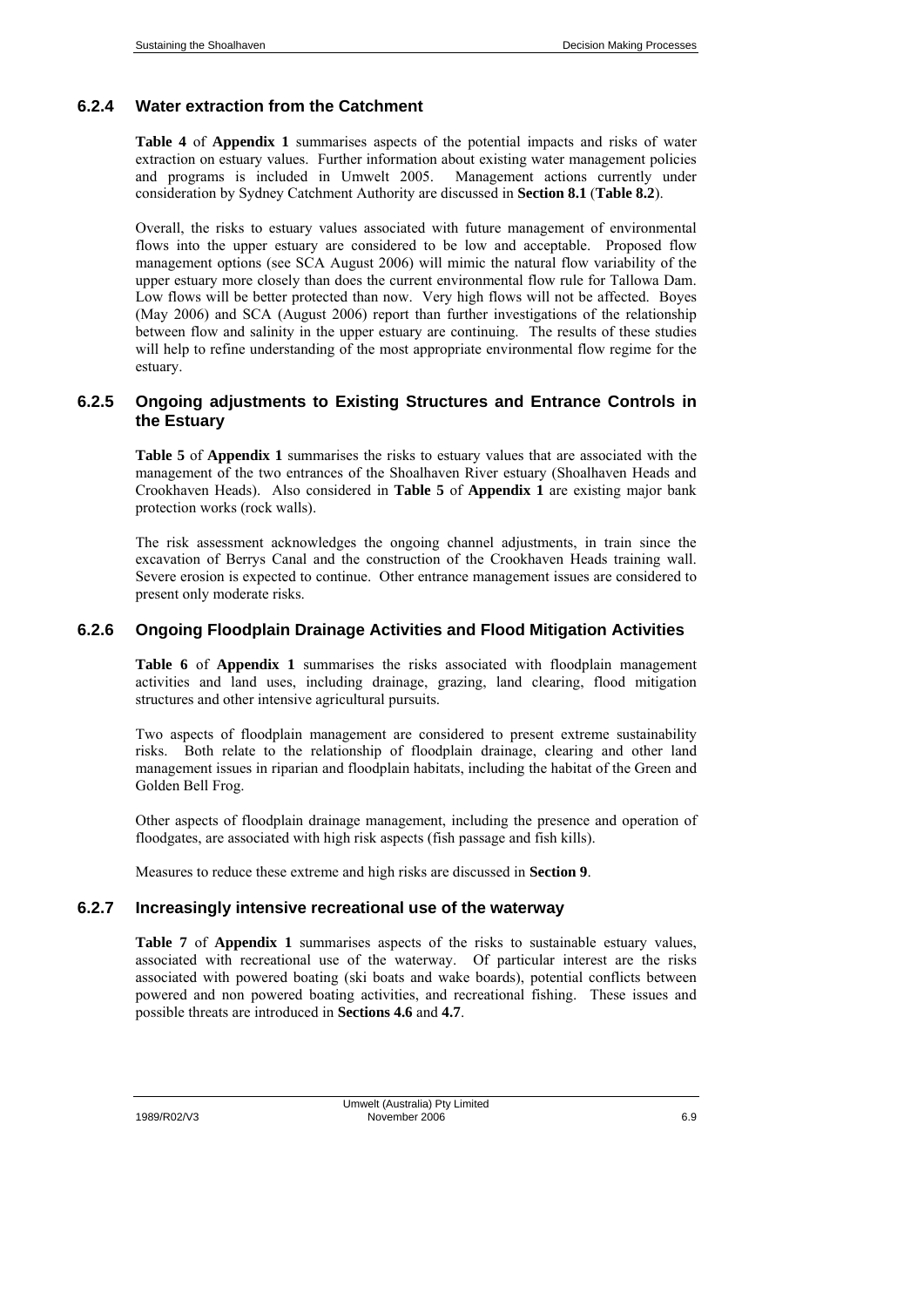Also assessed in **Table 7** of **Appendix 1** are risks associated with structures such as wharves, launching ramps and jetties that have been constructed to support recreational amenity.

The risk assessment, based on the views of members of the SRNRFMC, in the context of predicted increases in recreational boating demand and limited current data on boating usage, suggests that high risks are associated with existing and potential conflicts between passive and active waterway users, particularly in the upper estuary. "Waterway users" in this context includes people boating on the estuary in canoes, fishing boats, ski boats or towing wake boards. It also includes people picnicking on the banks and residents or visitors to waterfront properties. In this sense, waterway use takes into account lifestyle values as well as recreational values.

It is acknowledged that current recreational boating numbers on the Shoalhaven River estuary are relatively low (except for special events and particular holiday periods), and the number of reported incidents is also low. To some extent, the perception of negative interaction between passive users and active users of the waterway arises from the history of relatively low intensity waterway use, so that even a small change in noise levels or wave generation is seen to be significant by people on or around the river.

Significant risks are also considered to be associated with the safety and amenity of boat ramps and other foreshore facilities as visitor numbers, affluence and expectations increase over time. To some extent, the perceived conflicts on the upper estuary arise because of the limited number of launching facilities upstream of Nowra. This means that people wanting to access the upper estuary must cruise at speed from the main launching facilities, adding to traffic through reaches that they would otherwise not necessarily visit.

A decline in recreational amenity in turn affects the image of the region as a safe, relaxed and peaceful holiday or weekend destination.

The various risks associated with recreational boating are not considered to be acceptable.

## **6.2.8 Increases in visitor numbers and the number of permanent residents**

**Table 8** of **Appendix 1** summarises aspects of the risks associated with regional growth. These issues have been considered in the development of the South Coast Regional Strategy (see **Sections 4.6.1** and **4.9.1**). Specific potential risks to estuary values are discussed here.

The highest risks from further urban development around the Shoalhaven River estuary are associated with increasing demand on local water and sewerage infrastructure. Most important is the capacity of local wastewater management systems to treat all sewage to an acceptable level, and preferably the capacity to reuse effluent rather than discharge it to sensitive estuarine waters.

Other moderate to high risks include stormwater discharges from expanding urban areas (to the estuary or to floodplain wetlands) and the potential impacts on important Aboriginal cultural landscapes. Lower risks are associated with the side effects of urban development and increasing population. These include changing perceptions of how the estuary foreshore should be managed (e.g. wrack management and rock walling), changing views from the waterway or public view points (as villages expand), increased pressure on riparian vegetation (for view maintenance) and increased risk of rubbish dumping in reserve areas.

The general risk of increased permanent population on the lifestyle of existing residents has not been assessed specifically. A proper assessment would require significant community input, beyond the scope of the current project.

Umwelt (Australia) Pty Limited 1989/R02/V3 November 2006 6.10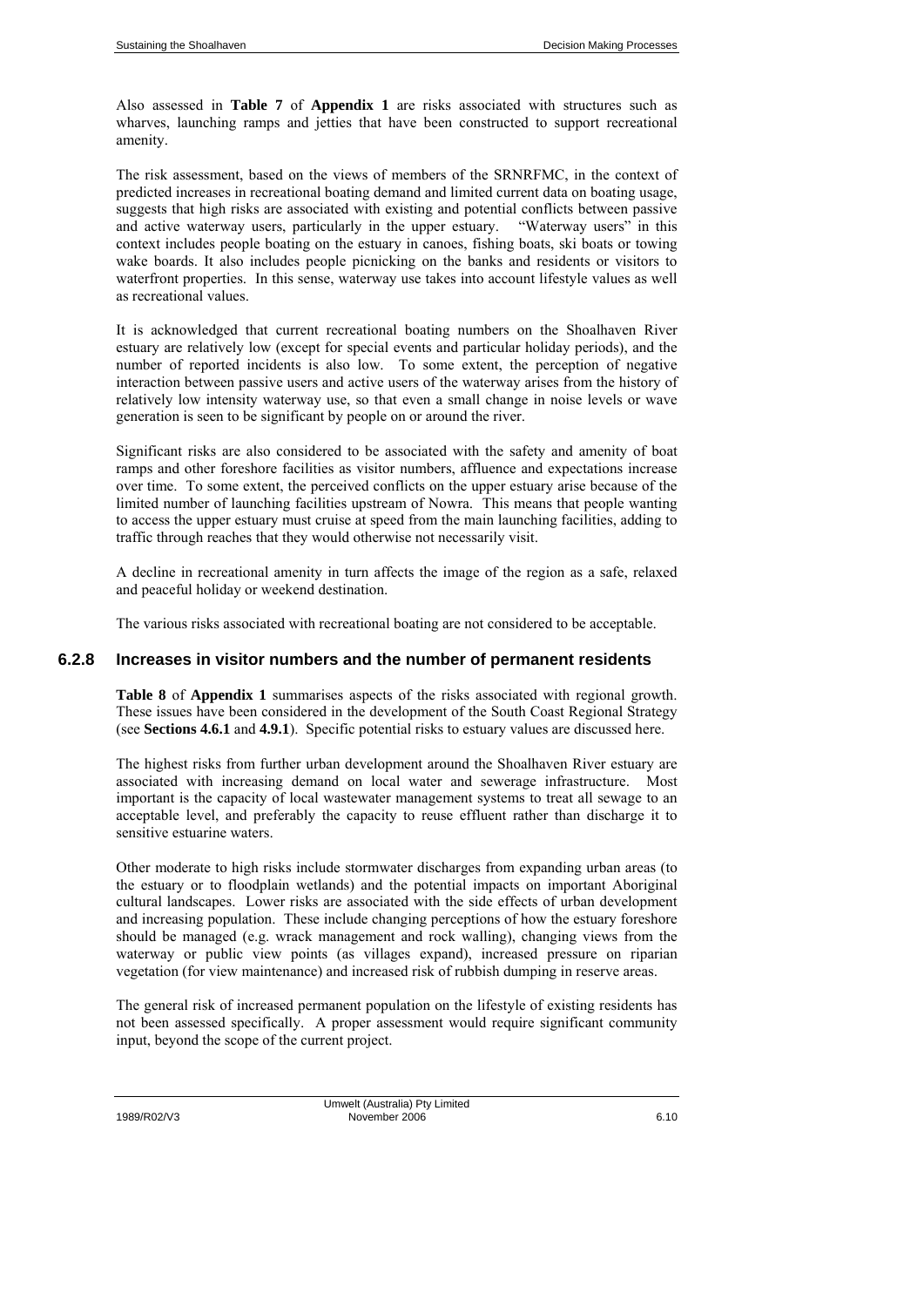# **6.2.9 Aquatic Productivity**

**Table 9** of **Appendix 1** summarises aspects of risks associated with the ongoing management of commercial and recreational fishing and oystering industries.

These risks are associated with the impact of other land and waterway uses on the quality of oyster product. The water quality objectives and standards for areas where oysters are produced for human consumption require very clean water. This means that water quality impacts such as persistent sewage overflows present extreme risks and urban stormwater discharges to oyster lease areas are also a high risk.

There is some evidence (DECC Pers. Comm.) that elevated nutrient levels occur in the middle reaches of the estuary (i.e. downstream of Nowra and the Bomaderry industrial areas), and are associated with occasional algal blooms. Macroalgae interferes with estuarine fisheries both in terms of impacts on fish health and in terms on fouling of nets. Although industrial discharge quality has significantly improved in recent years, the potential for algal blooms associated with poor urban stormwater management remains, particularly if the predicted significant increases in the size (population and extent of development) of Nowra/Bomaderry occur.

The existing floodplain drainage system and floodgates around the Shoalhaven River estuary have impacted in fishery habitat and on water quality (through acid discharges). Although acid generation has been addressed through specialist management programs, habitat impacts remain a risk for healthy fish populations. In the medium term, this is considered to be a high risk, particularly when coupled with the habitat impacts associated with anticipated sea level rise and other aspects of climate change.

## **6.2.10 Summary of Risks to Estuary Sustainability**

On the basis of the risk assessment presented in **Appendix 1** and summarised in **Sections 6.2.2** to **6.2.8**, the following issues are considered to be associated with the highest risk to the sustainability of the Shoalhaven River estuary and are likely to be unacceptable to the community (**Table 6.4**):

| <b>Type of risk</b>                                         | <b>Highest risk consequences</b>                                                                                                                                                                                                                                                         |
|-------------------------------------------------------------|------------------------------------------------------------------------------------------------------------------------------------------------------------------------------------------------------------------------------------------------------------------------------------------|
| Risks associated with sea level rise and climate<br>change. | Increased losses of saltmarsh habitat.<br>Exacerbation of bank erosion.<br>$\bullet$<br>Exacerbation of channel migration.<br>$\bullet$<br>Threats to floodplain infrastructure and<br>$\bullet$<br>estuarine primary production due to<br>increased incidence of high intensity floods. |
| Ongoing bank erosion and channel adjustment.                | Ongoing bank erosion due to<br>٠<br>flexing/migration of the main channel and<br>ongoing impacts of flood flows and wind<br>waves $-$ a critical limiting factor for<br>restoration of riparian habitat.                                                                                 |
| Entrance management and major structures.                   | Ongoing bank erosion and channel widening<br>٠<br>associated with adjustment of the estuary to<br>Berrys Canal and training walls at<br>Crookhaven Heads.                                                                                                                                |

|  |  |  | Table 6.4 - Summary of highest risks to estuary sustainability - Shoalhaven |
|--|--|--|-----------------------------------------------------------------------------|
|  |  |  |                                                                             |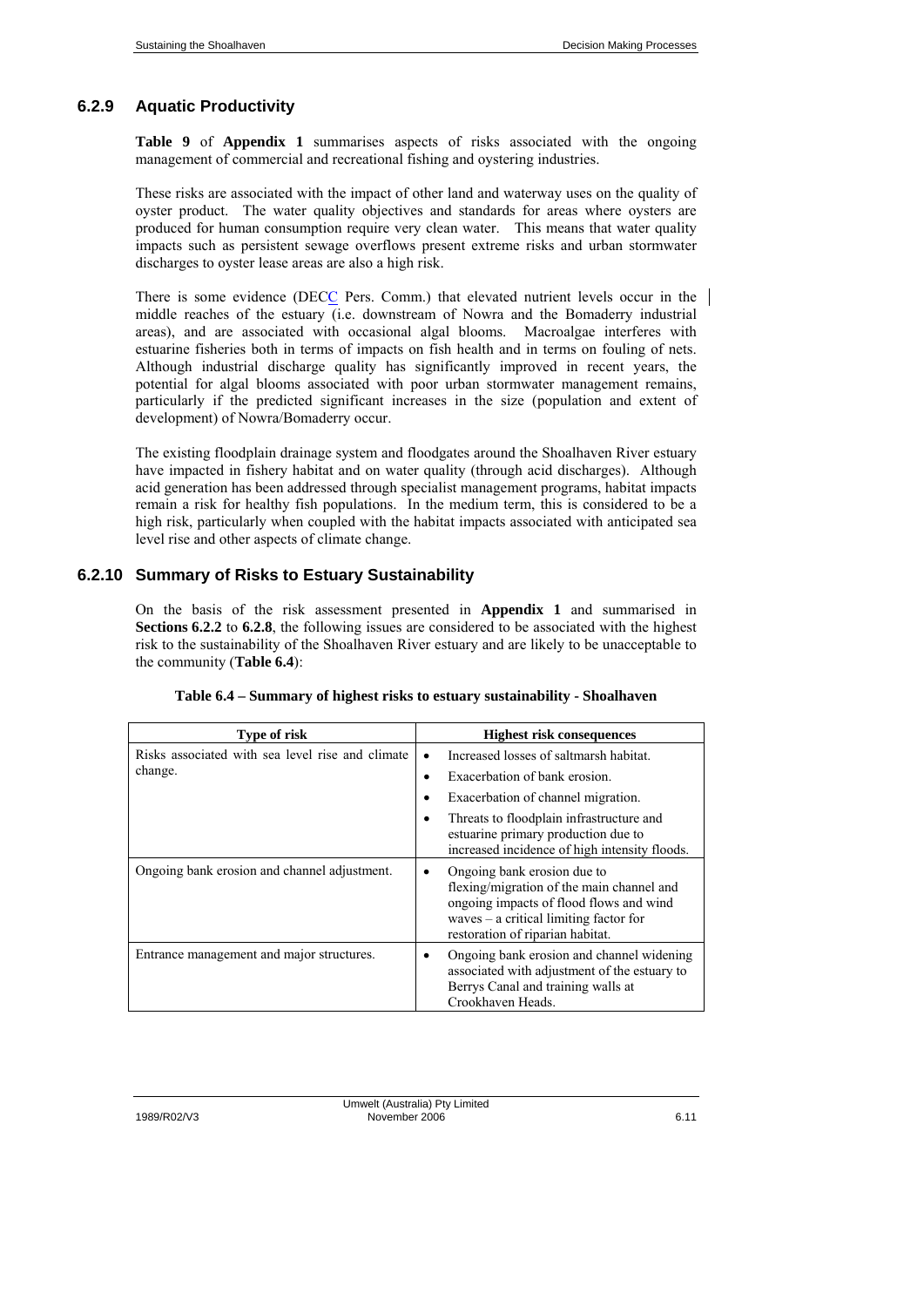| <b>Type of risk</b>                           | <b>Highest risk consequences</b>                                                                                                                                                      |
|-----------------------------------------------|---------------------------------------------------------------------------------------------------------------------------------------------------------------------------------------|
| Floodplain management.                        | Floodplain drainage will continue to reduce<br>$\bullet$<br>natural wetland habitat on the floodplain.                                                                                |
|                                               | Floodplain land use and flood management<br>structures contribute to poor retention of<br>terrestrial and riparian habitat in floodplain<br>areas.                                    |
| Increased recreational demand.                | Conflicts between powered and non powered<br>٠<br>boat users (upper estuary), in terms of noise<br>and safety (waves, collisions etc).                                                |
| Increased permanent and visitor population.   | Increased demand on local infrastructure –<br>٠<br>water supply, was tewater treatment and<br>management, waste management etc.                                                       |
| Primary industries – floodplain and waterway. | Oyster and fishing industries are affected by<br>٠<br>invasion by weed species or other toxic<br>marine pests or diseases that damage aquatic<br>habitat or attack fish/oyster stock. |

# **Table 6.4 – Summary of highest risks to estuary sustainability – Shoalhaven (cont)**

**Table 6.5** summarises the high and medium to low risks for sustainable estuary health.

| <b>Risk type</b>                                       | <b>High risk consequences</b>                                                                                             | Low to moderate risk                                                                                               |
|--------------------------------------------------------|---------------------------------------------------------------------------------------------------------------------------|--------------------------------------------------------------------------------------------------------------------|
| Sea level rise and other<br>aspects of climate change. | Changing salinity patterns in the<br>٠<br>upper estuary affects fishery<br>habitat for valued species.                    | Possible loss of areas suitable<br>٠<br>for recreational navigation.<br>Loss of agricultural land due<br>$\bullet$ |
|                                                        | Permanent inundation of shallow<br>٠<br>shoals used by migratory waders.                                                  | to bank erosion.                                                                                                   |
|                                                        | Increased flooding of low lying<br>areas.                                                                                 | Degradation of near bank<br>aquatic habitat due to bank<br>erosion.                                                |
|                                                        | Changes to bars and shoals affect<br>navigation safety.                                                                   | Impacts of bank erosion on<br>recreational amenity and                                                             |
|                                                        | Reduce success of riparian<br>٠<br>vegetation improvement programs.                                                       | safety.                                                                                                            |
|                                                        | Changes to floodplain aquifers<br>٠<br>affect agriculture and groundwater<br>dependent ecosystems.                        |                                                                                                                    |
|                                                        | Increased threat of mosquito<br>٠<br>transmitted diseases.                                                                |                                                                                                                    |
|                                                        | Losses to oyster production due to<br>more frequent high temperature<br>events coupled with changes to<br>tidal patterns. |                                                                                                                    |
|                                                        | Changes to water biochemistry<br>affect fishery habitat, favouring<br>pest species such as nuisance<br>algae.             |                                                                                                                    |

| 1989/R02/V3 |  |
|-------------|--|
|             |  |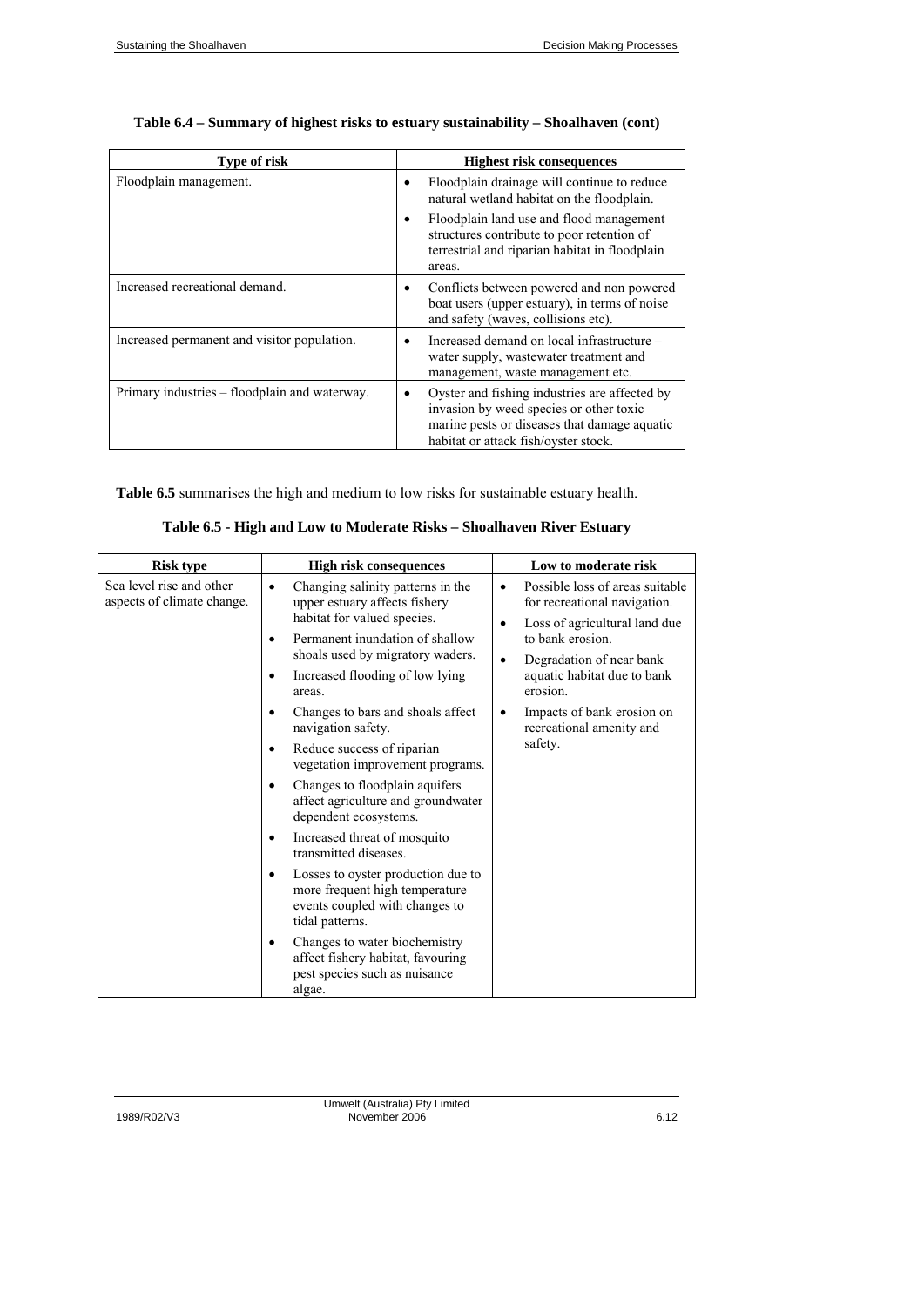| <b>Risk type</b>                                          | <b>High risk consequences</b>                                                                                                              | Low to moderate risk                                                                                                        |  |  |
|-----------------------------------------------------------|--------------------------------------------------------------------------------------------------------------------------------------------|-----------------------------------------------------------------------------------------------------------------------------|--|--|
| Ongoing bank erosion and<br>channel adjustment.           | $\bullet$<br>Reduced recreational amenity<br>and/or safety where high profile                                                              | Shoals at Crookhaven Heads<br>$\bullet$<br>affect navigation safety.                                                        |  |  |
|                                                           | foreshore reserves are affected by<br>bank erosion or strong currents.                                                                     | Closure of Shoalhaven Heads<br>$\bullet$<br>causes minor flooding in the<br>village area.                                   |  |  |
|                                                           |                                                                                                                                            | Closed entrance at<br>$\bullet$<br>Shoalhaven Heads affects<br>water quality in nearby parts<br>of lower estuary.           |  |  |
|                                                           |                                                                                                                                            | High cost of constructing and<br>$\bullet$<br>maintaining structural<br>controls on bank erosion sites                      |  |  |
|                                                           |                                                                                                                                            | Loss of small remnants of<br>$\bullet$<br>EECs on estuary bank (upper<br>estuary)                                           |  |  |
|                                                           |                                                                                                                                            | Reduced stock access or loss<br>$\bullet$<br>of farm infrastructure due to<br>bank erosion                                  |  |  |
|                                                           |                                                                                                                                            | Increased in-channel<br>$\bullet$<br>sedimentation (islands)                                                                |  |  |
|                                                           |                                                                                                                                            | Erosion affects water quality<br>$\bullet$                                                                                  |  |  |
|                                                           |                                                                                                                                            | Changes to aquatic habitat<br>$\bullet$<br>adjacent to eroding banks.                                                       |  |  |
| Floodplain management.                                    | Low pH events cause fish kills and<br>$\bullet$<br>other impacts on aquatic ecology.                                                       |                                                                                                                             |  |  |
|                                                           | Remnant EECs or TS habitat are<br>$\bullet$<br>threatened by floodplain drainage,<br>access and fire management<br>regimes.                |                                                                                                                             |  |  |
|                                                           | Floodplain drainage systems block<br>$\bullet$<br>fish passage.                                                                            |                                                                                                                             |  |  |
|                                                           | Discharges/overflows from the<br>$\bullet$<br>sewerage system degrade<br>biological water quality and affect<br>oyster industry viability. |                                                                                                                             |  |  |
|                                                           | Limited understanding of full<br>$\bullet$<br>costs and benefits of floodplain<br>agriculture and floodplain habitat.                      |                                                                                                                             |  |  |
| Water extraction and<br>environmental flow<br>management. |                                                                                                                                            | Modification of freshwater<br>$\bullet$<br>flows reduces small flushing<br>events (moderate flows) in<br>the upper estuary. |  |  |
|                                                           |                                                                                                                                            | Modification of freshwater<br>$\bullet$<br>flows affects sediment supply<br>and transport in the upper<br>estuary.          |  |  |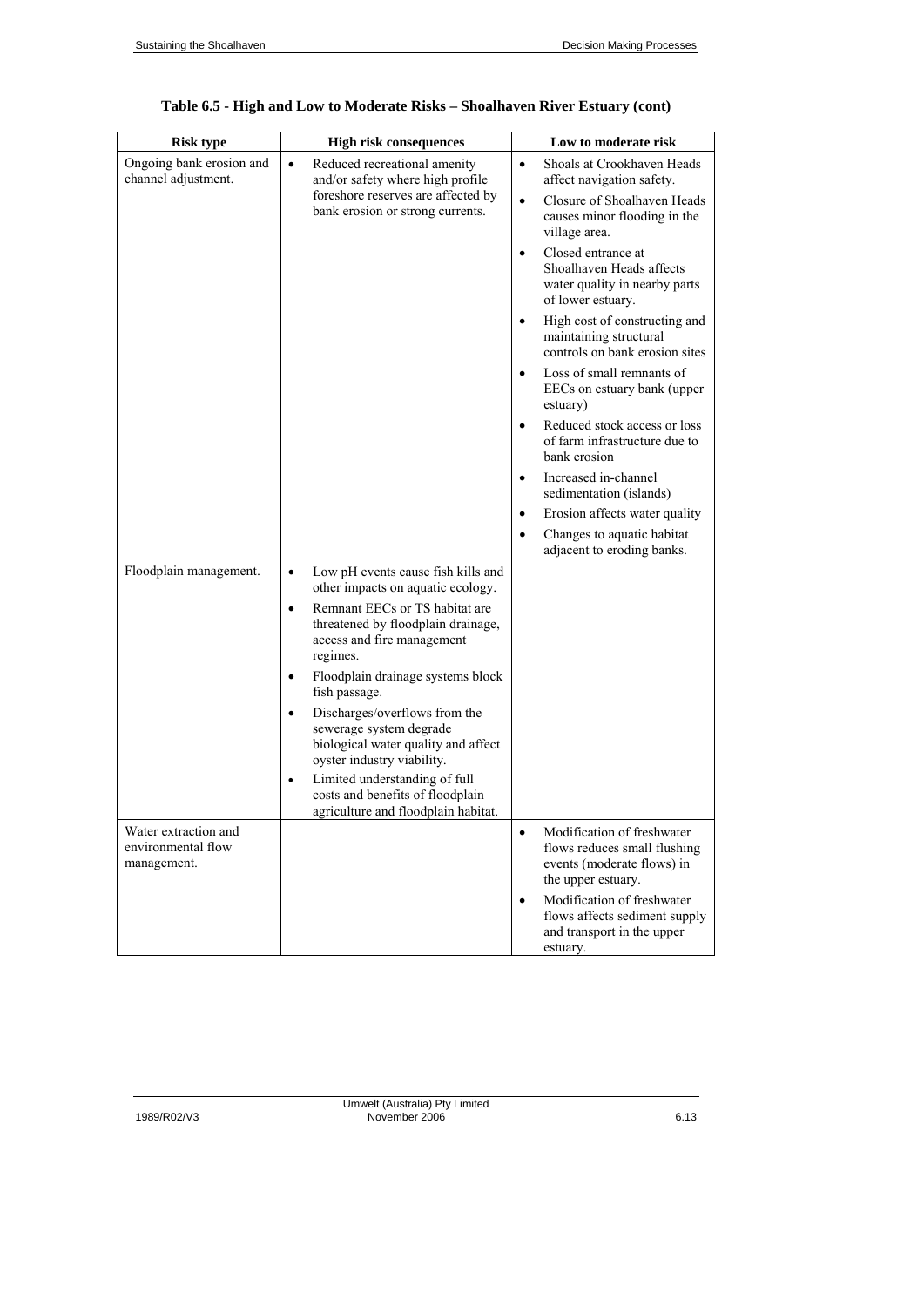| <b>Risk type</b>                                             | <b>High risk consequences</b>                                                                                                                                                                                                                                                                                                                                                                                                                                                                                                                                   | Low to moderate risk                                                                                                                                                                                                                                                                                                                                                                             |
|--------------------------------------------------------------|-----------------------------------------------------------------------------------------------------------------------------------------------------------------------------------------------------------------------------------------------------------------------------------------------------------------------------------------------------------------------------------------------------------------------------------------------------------------------------------------------------------------------------------------------------------------|--------------------------------------------------------------------------------------------------------------------------------------------------------------------------------------------------------------------------------------------------------------------------------------------------------------------------------------------------------------------------------------------------|
| Entrance management and<br>major structures.                 |                                                                                                                                                                                                                                                                                                                                                                                                                                                                                                                                                                 | Shoals at Crookhaven Heads<br>$\bullet$<br>affect navigation safety.<br>Closure of Shoalhaven Heads<br>$\bullet$<br>causes minor flooding in the<br>village area.<br>Closed entrance at<br>$\bullet$<br>Shoalhaven Heads affects<br>water quality in nearby parts<br>of lower estuary.<br>High cost of constructing and<br>$\bullet$<br>maintaining structural<br>controls on bank erosion sites |
| Floodplain drainage, flood<br>mitigation and floodplain use. | Low pH events will continue<br>$\bullet$<br>to cause fish kills and other<br>impacts on aquatic ecology.<br>Remnant EECs or TS habitat<br>٠<br>are threatened by floodplain<br>drainage, access and fire<br>management regimes.<br>Floodplain drainage systems<br>٠<br>block fish passage.<br>Discharges/overflows from<br>$\bullet$<br>the sewerage system degrade<br>biological water quality and<br>affect oyster industry<br>viability.<br>Limited understanding of full<br>٠<br>costs and benefits of<br>floodplain agriculture and<br>floodplain habitat. | Parts of Terara, Bolong<br>$\bullet$<br>industrial area are flood<br>prone.<br>High cost of maintaining<br>$\bullet$<br>flood protection structures                                                                                                                                                                                                                                              |
| Increased recreational use                                   | Increased recreational<br>$\bullet$<br>demand on boat ramps<br>affects safety and amenity<br>(crowding, user skills etc).<br>Significant expenditure<br>٠<br>required to upgrade and<br>extend inadequate foreshore<br>facilities for recreational<br>users.<br>Uncontrolled 4WD access<br>degrades floodplain wetland<br>habitats.<br>Increased impacts of boat<br>٠<br>waves on bank<br>stability<br>(mostly upper estuary).<br>Potential amenity and safety<br>٠<br>conflicts between passive and<br>active recreational users.                              | Reduced regional image, due<br>$\bullet$<br>to anecdotal information<br>about crowding and amenity.<br>Damage to riparian habitat<br>$\bullet$<br>from poorly managed<br>camping activities.<br>Increased demand for<br>$\bullet$<br>recreational moorings over<br>seagrass habitat areas in<br>lower estuary.<br>Increased recreational fishing<br>$\bullet$<br>effort reduces fish stocks.     |

# **Table 6.5 - High and Low to Moderate Risks – Shoalhaven River Estuary (cont)**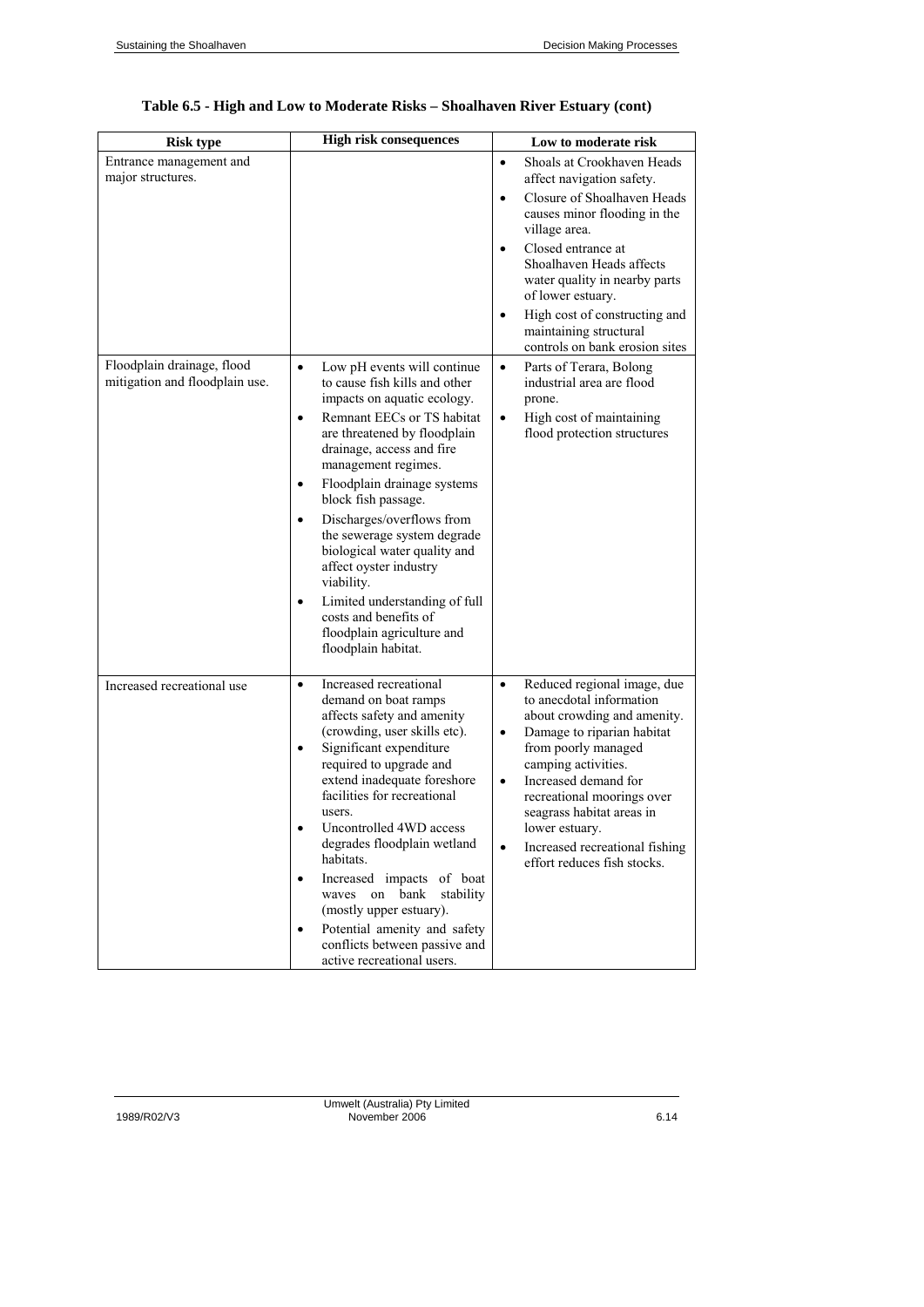| <b>Risk type</b>                                         | <b>High risk consequences</b>                                                                                                      | Low to moderate risk                                                                                                |
|----------------------------------------------------------|------------------------------------------------------------------------------------------------------------------------------------|---------------------------------------------------------------------------------------------------------------------|
| Increased numbers of visitors<br>and permanent residents | Increased impacts on cultural<br>$\bullet$<br>heritage places as urban areas<br>expand and pressure on<br>natural areas increases. | Increased urban stormwater<br>$\bullet$<br>load on estuary water quality.<br>Increased pressure on                  |
|                                                          |                                                                                                                                    | riparian vegetation due to<br>view maintenance, clearing<br>for new development etc.                                |
|                                                          |                                                                                                                                    | Increased demands on<br>Council (time and cost) for<br>wrack management and<br>responses to pollution<br>incidents. |
|                                                          |                                                                                                                                    | Illegal dumping and feral<br>animals affect estuarine<br>/floodplain habitats.                                      |
| Aquatic primary industries                               | See also climate change<br>$\bullet$<br>issues.<br>Fishery habitat is degraded                                                     | Commercial estuary fisheries<br>٠<br>lead to decline in stocks of<br>major species.                                 |
|                                                          | by ASS discharges or other<br>toxic biological pollutants.                                                                         | Recreational fishing creates<br>$\bullet$<br>litter that threatens bird<br>health.                                  |
|                                                          |                                                                                                                                    | Localised contamination of<br>oyster leases due to poor site<br>management.                                         |

#### **Table 6.5 - High and Low to Moderate Risks – Shoalhaven River Estuary (cont)**

### **6.2.11 Acceptable, Unacceptable and Tolerable Risks**

Australian Standard HB 203:2004 discusses the acceptability of risks. The risk assessment tables in **Appendix 1** of this Plan provide an indication of whether risks to the values of the Shoalhaven River estuary are considered to be acceptable (no action necessary), unacceptable (require urgent action) or tolerable (action depends on other factors such as costs or available tradeoffs).

In the case of decisions about estuary management, determining whether a risk is acceptable, unacceptable or tolerable for any part of the estuary is influenced by the agreed Principal Management Orientation. Management orientations for each management zone of the Shoalhaven River estuary are discussed in **Section 2.5.4**.

- Comprehensive Protection: *Focus on protecting and enhancing naturalness and biodiversity values*: Unacceptable risks are most likely to be significant risks to these values.
- Significant Protection: *Naturalness and biodiversity values are still the most important, but the area also has important recreational or primary industry values*: Unacceptable risks may threaten both natural values and specific land uses.
- Healthy Modified: *Recognise the contribution of residential, commercial and recreational uses to the values of the area, linked to specific biodiversity values that support those uses.* Unacceptable risks are most likely to threaten this active development style landscape.

Note that the acceptability of risks is to some extent independent of the level of the risk. A local community may determine that an extreme risk is tolerable, because there is no cost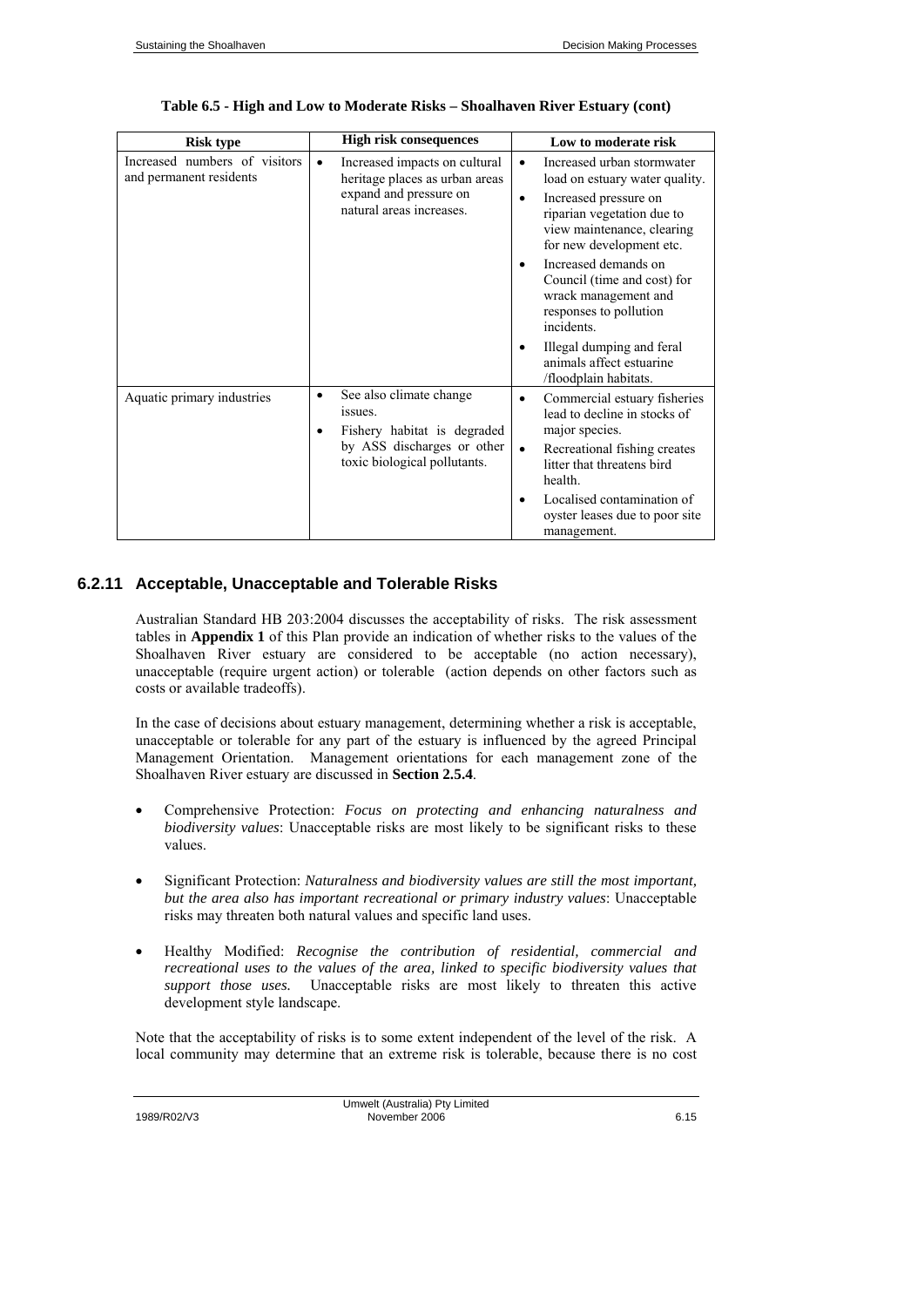effective way to mitigate its effects and adaptive strategies will be adopted instead. Similarly, a moderate or low risk issue may be seen as unacceptable to local communities, although its overall impact on sustainability is limited.

For instance, the ongoing erosion of Berrys Canal is considered to present an extreme risk to high quality and high value estuarine habitat. However, successful structural measures to stabilise the banks present major engineering challenges and would be very costly to construct and maintain. In this case, the severe erosion may be considered to be tolerable, and alternative measures preferred. In contrast, safety risks at major recreational boat ramps and foreshore reserves may be considered to be unacceptable although the sustainability risk is lower.

As discussed in **Section 6.3**, the highest priority actions will be those that can produce significant mitigation of extreme risks that are also considered unacceptable in any circumstances by the community.

**Table 6.6** summarises the acceptability of risks associated with various aspects of the Shoalhaven environment. The strategies and actions in **Sections 7** to **11** address risks that are unacceptable. These sections also address issues which may be tolerated, depending on other factors. These additional factors that affect decision making are discussed in **Section 6.3**.

| <b>Unacceptable risks</b>                                                                                                                                                                                                                                                                                                                                                                                                                                                                                                                                                                                                                                                         | <b>Tolerable risks</b>                                                                                                                                                                                                                                                                                                                                                                                                                                                                                                                                                                                                                    | Commentary/explanation                                                                                                                                                                                                                                                                                                                                                                                                                                                                                                                                                                                                                                                                                                                                                                                       |
|-----------------------------------------------------------------------------------------------------------------------------------------------------------------------------------------------------------------------------------------------------------------------------------------------------------------------------------------------------------------------------------------------------------------------------------------------------------------------------------------------------------------------------------------------------------------------------------------------------------------------------------------------------------------------------------|-------------------------------------------------------------------------------------------------------------------------------------------------------------------------------------------------------------------------------------------------------------------------------------------------------------------------------------------------------------------------------------------------------------------------------------------------------------------------------------------------------------------------------------------------------------------------------------------------------------------------------------------|--------------------------------------------------------------------------------------------------------------------------------------------------------------------------------------------------------------------------------------------------------------------------------------------------------------------------------------------------------------------------------------------------------------------------------------------------------------------------------------------------------------------------------------------------------------------------------------------------------------------------------------------------------------------------------------------------------------------------------------------------------------------------------------------------------------|
| Loss of saltmarsh habitat.<br>$\bullet$<br>Ongoing severe bank erosion,<br>٠<br>increased severity of bank<br>erosion, and potential for<br>major channel change.<br>Losses in the oyster industry<br>٠<br>due to increased<br>heating/drying and<br>storminess.<br>Floodplain drainage reduces<br>$\bullet$<br>natural terrestrial biodiversity<br>and wetland habitat on the<br>floodplain.<br>Uncontrolled recreational<br>$\bullet$<br>access to quality floodplain<br>wetland habitat.<br>Conflicts between powered<br>٠<br>and non powered boat users<br>(noise and safety)<br>Limitations to riparian habitat<br>$\bullet$<br>recovery/restoration due to<br>bank erosion. | Most aspects of sea level<br>$\bullet$<br>rise and climate change.<br>Training walls and Berrys<br>$\bullet$<br>Canal drive ongoing channel<br>adjustment upstream (bank<br>erosion, channel widening).<br>Shoals affect navigation<br>$\bullet$<br>safety.<br>Flooding of low lying<br>$\bullet$<br>village areas (Shoalhaven<br>Heads).<br>Low pH events cause fish<br>$\bullet$<br>kills.<br>Ongoing channel migration<br>$\bullet$<br>and realignment.<br>Lack of knowledge and<br>$\bullet$<br>certainty about the risks and<br>benefits of floodplain<br>management.<br>High costs of flood<br>$\bullet$<br>protection structures - | There are likely to be very high<br>costs associated with actions to<br>prevent landscape changes<br>following climate change.<br>Adaptation is more practical.<br>Reduction in the area of isolated<br>and small areas of EECs and TS<br>habitat may be considered more<br>acceptable than general loss of<br>floodplain habitats/biodiversity<br>because of small area and number<br>of species involved - however,<br>note that most floodplain and<br>wetland communities are<br>recognized as EECs because of<br>cumulative impacts of coastal<br>floodplain management in NSW.<br>Ongoing bank erosion is a critical<br>factor affecting the enhancement<br>of riparian habitat.<br>Lack of certainty or knowledge is<br>noted for floodplain costs/benefits,<br>but is also a major issue in relation |
| EECs and TS habitat on the<br>$\bullet$<br>floodplain reduced in area.                                                                                                                                                                                                                                                                                                                                                                                                                                                                                                                                                                                                            | where they protect valuable<br>residential real estate.<br>Loss of fish stocks due to<br>$\bullet$                                                                                                                                                                                                                                                                                                                                                                                                                                                                                                                                        | to sea level change and other<br>aspects of climate change.                                                                                                                                                                                                                                                                                                                                                                                                                                                                                                                                                                                                                                                                                                                                                  |
| Loss of fish habitat in upper<br>$\bullet$<br>reaches of estuarine creeks<br>without clear gains in<br>floodplain productivity (or<br>significant reductions in ASS<br>generation).                                                                                                                                                                                                                                                                                                                                                                                                                                                                                               | increased recreational<br>fishing activity.<br>Reduced safety and<br>$\bullet$<br>increased crowding on<br>recreational boat ramps.                                                                                                                                                                                                                                                                                                                                                                                                                                                                                                       | The HRC has previously noted the<br>level of uncertainty and high costs<br>associated with structural controls<br>for erosion along the main<br>Shoalhaven estuary channel and in<br>Berrys Canal.                                                                                                                                                                                                                                                                                                                                                                                                                                                                                                                                                                                                           |

**Table 6.6 - Unacceptable and Tolerable Risks to Estuary Sustainability**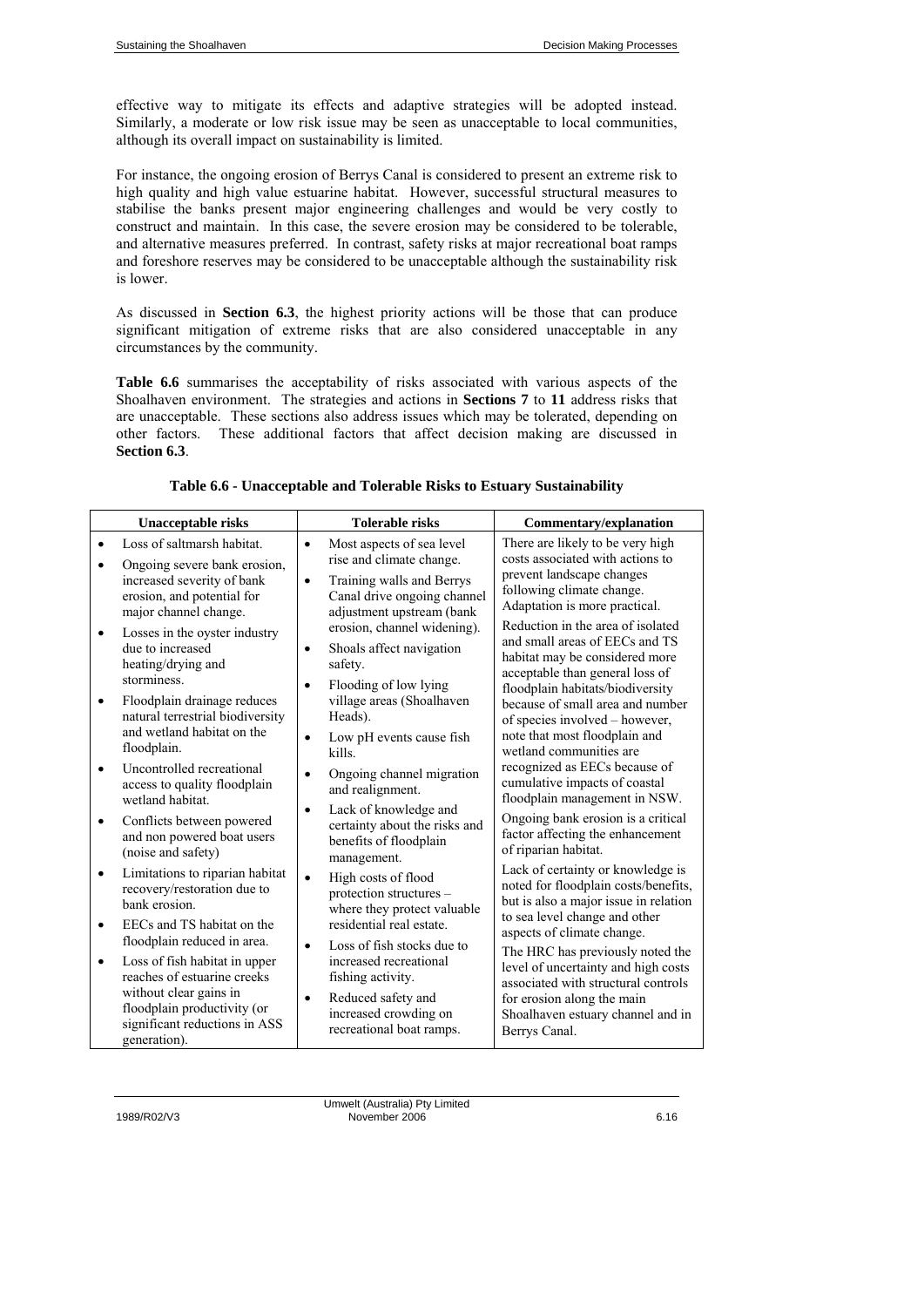| <b>Unacceptable risks</b>                                                                                                                                                                                                                                                 | <b>Tolerable risks</b>                                                                                                                                                                                                                                                                         | <b>Commentary/explanation</b>                                                                                                                                                                                                                                                                                       |
|---------------------------------------------------------------------------------------------------------------------------------------------------------------------------------------------------------------------------------------------------------------------------|------------------------------------------------------------------------------------------------------------------------------------------------------------------------------------------------------------------------------------------------------------------------------------------------|---------------------------------------------------------------------------------------------------------------------------------------------------------------------------------------------------------------------------------------------------------------------------------------------------------------------|
| Impact of boat wakes on bank<br>$\bullet$<br>stability in reaches that would<br>not otherwise be affected by<br>erosion (generally upper<br>estuary).<br>Impacts of development on<br>significant cultural heritage<br>places.<br>Increased urban stormwater<br>$\bullet$ | Insufficient foreshore<br>$\bullet$<br>facilities (and moorings) to<br>maintain safety and amenity<br>for increasing user numbers.<br>Damage to riparian habitat<br>$\bullet$<br>due to poorly managed<br>camping activities (on<br>private land).<br>Riparian habitat damage due<br>$\bullet$ | Loss of fish stocks is not<br>acceptable in the long term<br>(biodiversity values) but may be<br>tolerated in the short term.<br>Similarly crowding of recreational<br>boating access facilities may be<br>tolerated in the short term, but is<br>unacceptable in the longer term.<br>Poor match of other foreshore |
| impacts on estuary water<br>quality (detract from<br>recreational values).                                                                                                                                                                                                | to view maintenance etc.<br>Temporary declines in<br>$\bullet$<br>stocks of fish targeted by                                                                                                                                                                                                   | facilities to demand is also<br>unacceptable in the long term. All<br>of these factors influence the<br>regional image (see vision for                                                                                                                                                                              |
| Increased dumping and feral<br>$\bullet$<br>animals affect important<br>habitat.                                                                                                                                                                                          | commercial fisheries                                                                                                                                                                                                                                                                           | estuary). A Boating Management<br>Plan is in preparation to address<br>these issues.                                                                                                                                                                                                                                |
| Poor performance (leaks,<br>$\bullet$<br>discharges or overflows) from<br>wastewater treatment and<br>transport infrastructure<br>(threats to oyster industry).                                                                                                           |                                                                                                                                                                                                                                                                                                |                                                                                                                                                                                                                                                                                                                     |
| Invasion by toxic or pest<br>$\bullet$<br>species (weed such as<br>Caulerpa) could damage<br>aquatic habitat and aquatic<br>industry viability.                                                                                                                           |                                                                                                                                                                                                                                                                                                |                                                                                                                                                                                                                                                                                                                     |
| Contamination of oyster<br>$\bullet$<br>leases by poor local waste<br>management (within the<br>industry).                                                                                                                                                                |                                                                                                                                                                                                                                                                                                |                                                                                                                                                                                                                                                                                                                     |
| Poor safety or amenity of high<br>$\bullet$<br>profile foreshore reserves due<br>to bank erosion.                                                                                                                                                                         |                                                                                                                                                                                                                                                                                                |                                                                                                                                                                                                                                                                                                                     |

#### **Table 6.6 - Unacceptable and Tolerable Risks to Estuary Sustainability (cont)**

# **6.3 EVALUATING OPTIONS**

For any identified estuary management issue there will be multiple possible responses, ranging from "do nothing," to new planning requirements, education, promotion of new ideas and attitudes, habitat rehabilitation, investment in new recreational facilities and visitor services, new legislation/regulation and construction of technically complex structures.

Options for the management of the key issues for the Shoalhaven River estuary are discussed in **Sections 7** to **10**. This section establishes how the opportunities offered by these options can be assessed, so that preferred approaches can be defined and justified.

**Section 6.2** establishes the level of risk to estuary values of the Shoalhaven River estuary, deriving from a range of issues and processes. Understanding the level of risk and the extent to which risks to estuary values can be mitigated is a fundamental part of evaluating management actions and priorities. However, there are several other criteria that also need to be taken into consideration when evaluating potential management options. These are noted below. Whilst some of these criteria have also been considered in the risk assessment, it is worthwhile, for clarity, noting them separately.

Umwelt (Australia) Pty Limited 1989/R02/V3 November 2006 6.17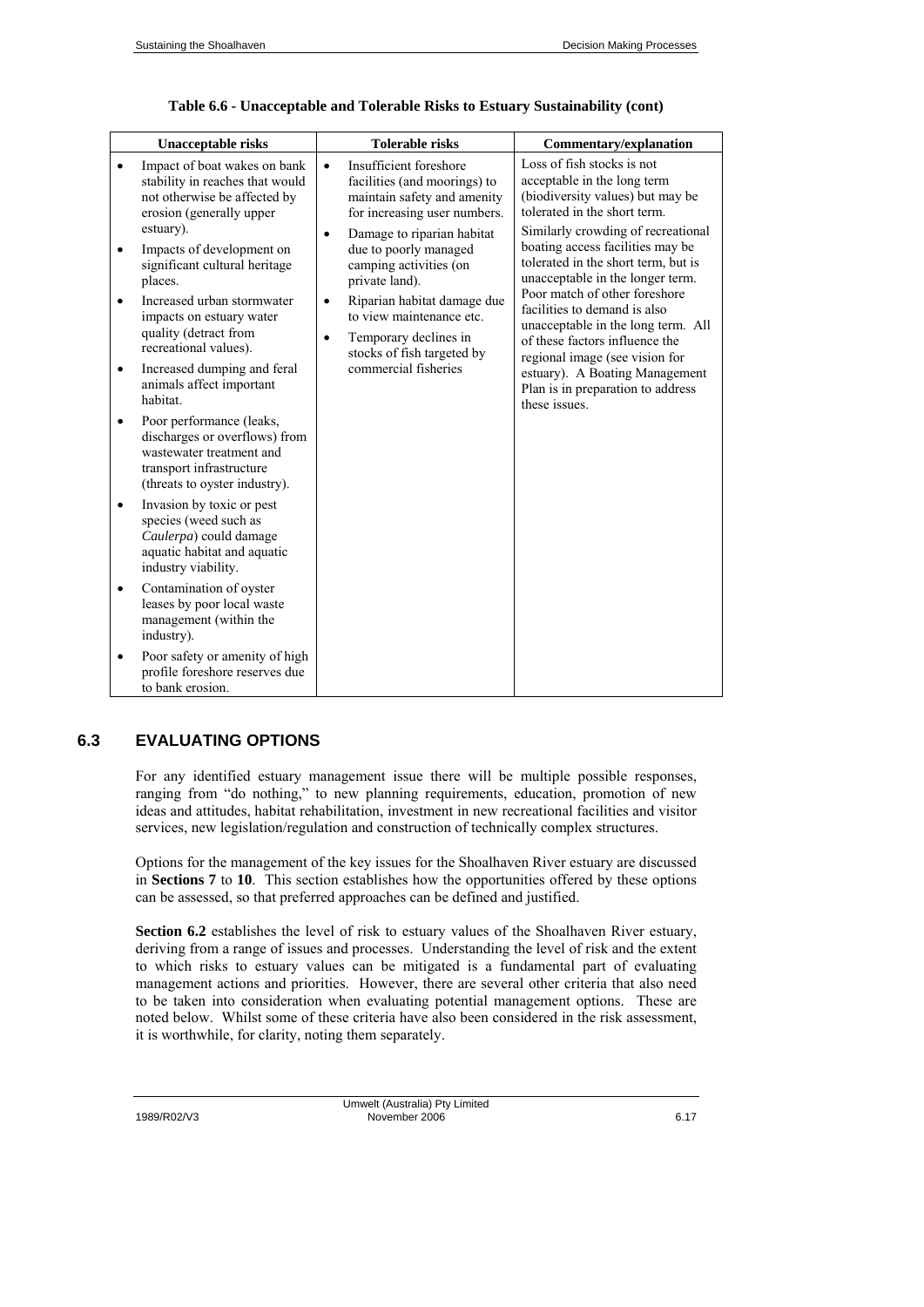Preferred options for managing the Shoalhaven River estuary will have the following characteristics, as noted in **Table 6.7**. It is apparent that many of these criteria for evaluating management options are qualitative and relative, rather than quantitative or absolute. Preferences and relative values may change over time, as more information becomes available or community attitudes to the environment respond to new "big picture" scenarios. This is one reason why adaptive management and regular review of management strategies is very important.

| Criteria                                                                                                                                                                                                                                                                                                                                                                          | <b>Application and indicators</b>                                                                                                                                                                                                                                                                                                                                                                                                                                                                                                                                                                                                                                                                                   |
|-----------------------------------------------------------------------------------------------------------------------------------------------------------------------------------------------------------------------------------------------------------------------------------------------------------------------------------------------------------------------------------|---------------------------------------------------------------------------------------------------------------------------------------------------------------------------------------------------------------------------------------------------------------------------------------------------------------------------------------------------------------------------------------------------------------------------------------------------------------------------------------------------------------------------------------------------------------------------------------------------------------------------------------------------------------------------------------------------------------------|
| The management action will reduce risk to<br>estuary values to the point where it is considered<br>to be acceptable by the community and by<br>scientific experts.                                                                                                                                                                                                                | A qualitative risk assessment indicates that the<br>option will produce a substantial reduction in<br>risk, and preferably a greater reduction in risk<br>that alternative options (note that the accuracy of<br>qualitative risk assessment may not allow full<br>consideration of relative risk reduction).<br>An Expert Panel considers that risk associated<br>with an important issue would be reduced to an<br>acceptable level. The Estuary Management<br>Committee (in this case SFNRMC) is considered<br>to be an Expert Panel. Other Expert Panels may<br>be established by the Department of Natural<br>Resources or Department of Planning in relation<br>to sustainability and development assessment. |
| The management action will contribute to the<br>maintenance or enhancement of estuary values<br>(i.e. not only controls risk but creates substantive<br>benefits). The intent overall is to maintain the net<br>value of the estuary (natural/biodiversity, social,<br>economic and cultural).                                                                                    | Preferred options can be identified by considering<br>consistency with overall community "vision" for<br>the estuary and by community feedback about the<br>values that will benefit.<br>The views of the Expert Panel should also be<br>considered, particularly where relative benefits<br>require evaluation.                                                                                                                                                                                                                                                                                                                                                                                                    |
| The management action is consistent with the<br>community's objectives for the future of the<br>estuary. This generally implies that the<br>community understands what is proposed (and<br>why), that the action respects the social and<br>cultural context of the natural resource issue and<br>that the local (or regional) community is willing<br>to support implementation. | As above, the preferred management responses<br>will be consistent with the agreed "vision" and<br>objectives for the estuary $-$ this is the overall<br>direction in which management is taking the<br>estuary. Vision statements may reflect a<br>preference for economic and social values or for<br>conservation of natural values (see also HRC<br>2000 on the classification of coastal lakes by<br>preferred management orientation).                                                                                                                                                                                                                                                                        |
|                                                                                                                                                                                                                                                                                                                                                                                   | Community understanding of issues and potential<br>management responses is difficult to evaluate. In<br>part, it can be considered in terms of the level of<br>discussion at community meetings, in local<br>media; the availability of clear information (e.g.<br>on Council's web site and in local libraries); and<br>through responses to the exhibition of the draft<br>Estuary Management Plan.                                                                                                                                                                                                                                                                                                               |
|                                                                                                                                                                                                                                                                                                                                                                                   | The question of community willingness to<br>support an action can be addressed by feedback<br>to the exhibition of the draft Plan. Willingness to<br>support may imply willingness to pay (see below)<br>or willingness to participate or ongoing support<br>for council or agency initiatives (positive media<br>coverage rather than outrage).                                                                                                                                                                                                                                                                                                                                                                    |

|  | <b>Table 6.7 - Characteristics of Preferred Management Options</b> |  |  |  |
|--|--------------------------------------------------------------------|--|--|--|
|--|--------------------------------------------------------------------|--|--|--|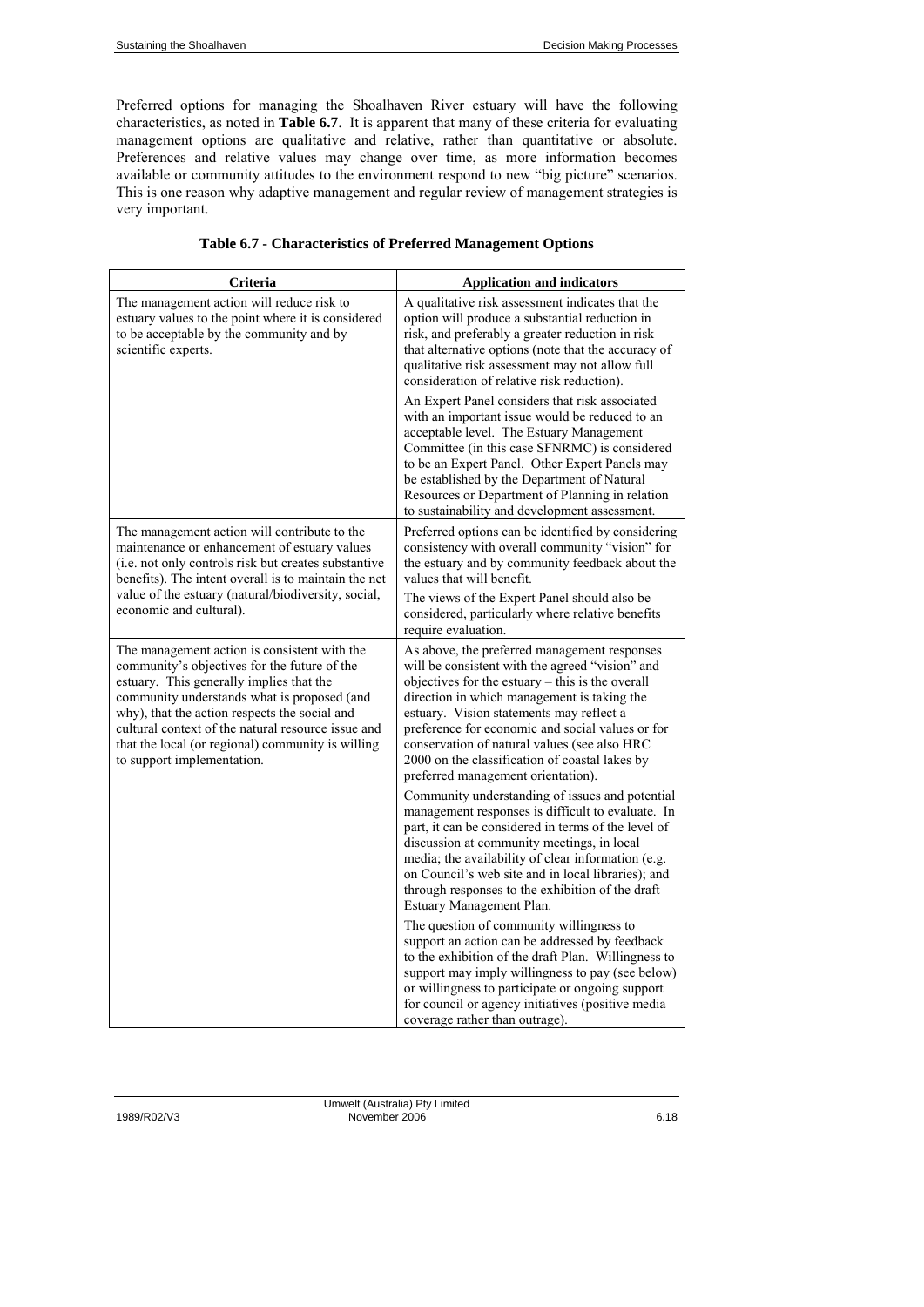| Criteria                                                                                                                                                                                                                                      | <b>Application and indicators</b>                                                                                                                                                                                                                                                                                                                                                                                                                                       |
|-----------------------------------------------------------------------------------------------------------------------------------------------------------------------------------------------------------------------------------------------|-------------------------------------------------------------------------------------------------------------------------------------------------------------------------------------------------------------------------------------------------------------------------------------------------------------------------------------------------------------------------------------------------------------------------------------------------------------------------|
| The action is affordable. This implies that the<br>cost of the action is outweighed by its benefits. It<br>also implies that the cost can be shared in an<br>equitable manner (with benefits flowing to those<br>who pay as well as others).  | Preferred actions will be those whose<br>implementation can be funded under existing<br>natural resource or community facility programs.<br>In some cases, Council may consider that it can<br>make a case for special funding, or can raise a<br>new "environmental levy" in the community.<br>Communities and organisations may pay "in<br>kind" by their direct participation in an action or<br>by forgoing other benefits so that a program can<br>be implemented. |
|                                                                                                                                                                                                                                               | The intent is not to pass costs on to future<br>generations (to meet the intergenerational equity<br>component of ecologically sustainable<br>development).                                                                                                                                                                                                                                                                                                             |
| The action contributes to the protection of public<br>assets, including community access to the<br>waterway (foreshore reserves and associated<br>facilities), valued views of the landscape, the<br>health and productivity of the waterway. | In general, preference will be given to actions<br>that protect the natural and cultural resources of<br>the public domain. This includes the waterway<br>(almost exclusively public land in NSW), public<br>foreshore and access to views of valued<br>landscapes. Actions which maintain or promote<br>safe public access to these natural resources and<br>places are preferred.                                                                                     |
| The action must comply with Commonwealth,<br>NSW and local legislation, policy and Plans<br>(including CAP). The action may inform the<br>LEP rather than comply with an existing LEP.                                                        | Implementation of actions requires the awareness<br>and agreement of the land owner (which could be<br>the Commonwealth, State (Crown Land), local<br>government (community land) or individual<br>private owners.                                                                                                                                                                                                                                                      |
|                                                                                                                                                                                                                                               | The Commonwealth and NSW legislation is<br>intended to reflect and promote the community's<br>interest and to provide a framework for action<br>that is based on ecologically sustainable<br>development (as set out in the NSW Coastal<br>Policy and NSW planning, natural resource<br>legislation, and the Local Government Act).                                                                                                                                     |
|                                                                                                                                                                                                                                               | Regional scale plans (such as regional Planning<br>Strategies and the CAP developed by the<br>Catchment Management Authority) reflect the<br>value of this system in its regional context and<br>the management orientation that has been<br>developed in consultation with the community.                                                                                                                                                                              |
|                                                                                                                                                                                                                                               | Whilst the management actions should normally<br>be consistent with existing zoning, an important<br>role of estuary planning is to review and inform<br>zoning and other aspects of the LEP to ensure<br>that they provide a suitable planning framework<br>for the protection of estuary values.                                                                                                                                                                      |

#### **Table 6.7 - Characteristics of Preferred Management Options (cont)**

# **6.4 DETERMINING PRIORITIES**

This section describes how risk and other criteria have been applied to identify the priority actions for sustainable management of the Shoalhaven river estuary. **Table 6.8** shows how priority varies according to unacceptable and tolerable risks, and factors such as cost, acceptability of the response to the community, compliance with statutory and policy requirements etc.

Umwelt (Australia) Pty Limited 1989/R02/V3 November 2006 6.19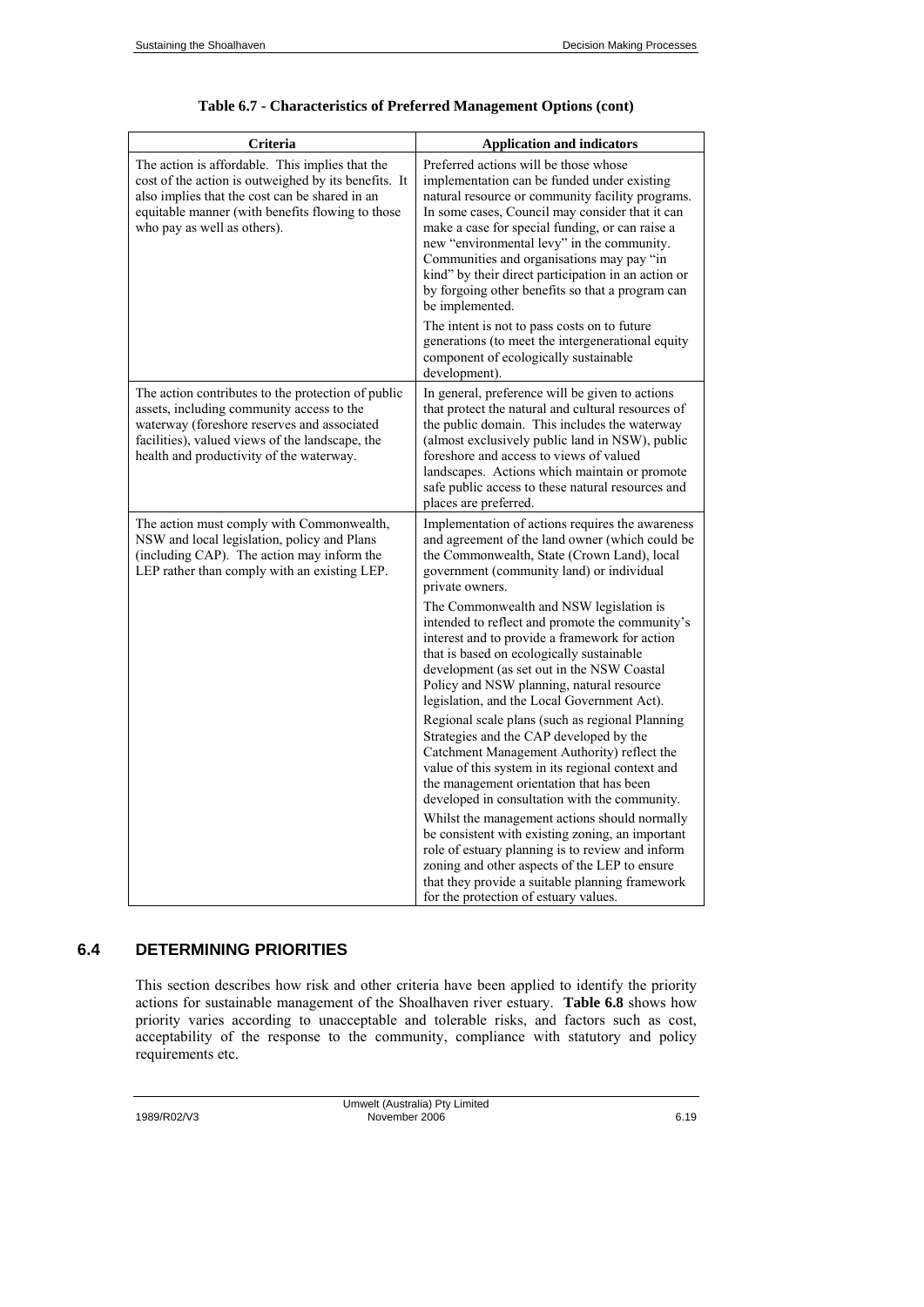It is clear that the highest priority actions are those that can deliver significant mitigation of high (or extreme) and unacceptable risks, but that also:

- are demonstrably the best option in the region for protecting a given value e.g. a conservation value is not better protected in a nearby estuary system);
- provide excellent benefits/returns on investment by achieving restoration or enhancement of an important value, rather than simply preventing decline;
- focus on the public domain community access to the waterway; protection of common community assets such as water quality and vegetation on Crown land;
- provide security in terms of certainty about outcomes, and security that the benefits can be maintained without ongoing very significant investment of time or money;
- can be paid for through existing funding channels;
- are within Council's or other organisation's capacity, and particularly, do not require lengthy negotiations about shared responsibility;
- are part of the critical path in a chain of interdependent actions;
- are consistent with State government policy and with the priorities of local or regional planning strategies; and
- have strong community support in terms of willingness to pay or to contribute.

**Table 6.8** establishes three levels of priority, each with an implication in terms of timely delivery.

HIGHEST PRIORITY - URGENT/IMMEDIATE (WITHIN TWO YEARS) – These actions address issues that are considered to be high risks. The actions require little further preparation, have clear definition of responsibility (Council or State agency), with overwhelming positive implications, can be funded and can be easily done as a step towards larger or more complex actions.

MEDIUM PRIORITY - TWO YEARS TO FIVE YEARS – largely Council's or a State agency's responsibility (i.e. complex co-ordination not necessary), needed to establish a baseline for future assessment of progress; Council or the responsible State agency has funds available in this time frame; the actions are precursors to other actions; the actions are clearly identified as a regional priority in Catchment Action Plan.

LOW PRIORITY - MORE THAN FIVE YEARS – require significant preparation or studies or a major co-ordination/education or negotiation program before the primary action can be implemented. Require significant funds that are not currently available. This group will include actions dependent on major state or federal funding input (beyond current program allocations); actions that are dependent on population trends/planning decisions.

ONGOING PRIORITY actions are those which are already partly implemented, but should continue. Many of these are ongoing monitoring actions, reporting or communication functions.

Umwelt (Australia) Pty Limited 1989/R02/V3 November 2006 6.20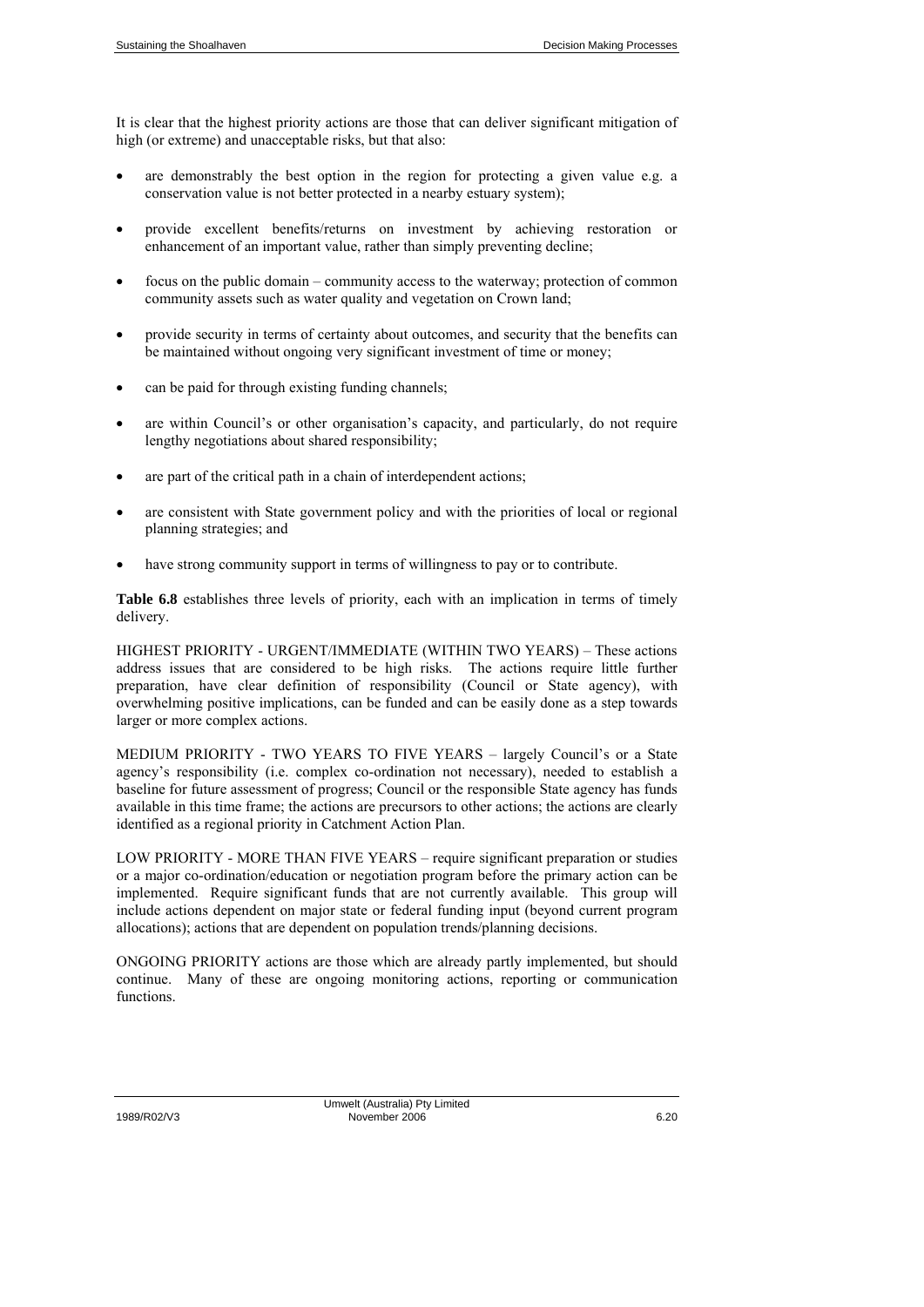| Level of risk presented by the issue/<br><b>Characteristics of action</b>                                 | Low risk,<br>unacceptable | Low risk,<br>tolerable | <b>Medium</b><br>risk,<br>unacceptable | <b>Medium</b><br>risk,<br>tolerable | High risk,<br>unacceptable | High risk,<br>tolerable |
|-----------------------------------------------------------------------------------------------------------|---------------------------|------------------------|----------------------------------------|-------------------------------------|----------------------------|-------------------------|
| <b>ACTION CHARACTER</b>                                                                                   | Low priority              | Very low               | Low priority                           | Low priority                        | Moderate                   | Low priority            |
| The proposed action has a low potential to mitigate risk<br>in this system;                               |                           | priority               |                                        |                                     | priority                   |                         |
| The relevant values are or could be protected in similar<br>systems in the region;                        |                           |                        |                                        |                                     |                            |                         |
| No funds are available;                                                                                   |                           |                        |                                        |                                     |                            |                         |
| Very high capital, maintenance and management cost<br>relative to benefits to values;                     |                           |                        |                                        |                                     |                            |                         |
| Poor understanding of system reaction;                                                                    |                           |                        |                                        |                                     |                            |                         |
| Unpopular with local community, likely to cause a<br>significant negative reaction;                       |                           |                        |                                        |                                     |                            |                         |
| Inconsistent with government policy or requires a<br>significant review of government policy position;    |                           |                        |                                        |                                     |                            |                         |
| Inconsistent with priorities of regional strategies or<br>natural resource plans.                         |                           |                        |                                        |                                     |                            |                         |
| <b>ACTION CHARACTER</b>                                                                                   | Low priority              | Low priority           | Moderate                               | Low priority                        | High                       | Moderate                |
| The proposed action has a medium potential to mitigate<br>risk in this system;                            |                           |                        | priority                               |                                     | priority                   | priority                |
| There are limited opportunities to protect the relevant<br>values in other similar systems in the region; |                           |                        |                                        |                                     |                            |                         |
| Acceptable capital, maintenance and management cost<br>relative to benefits to values;                    |                           |                        |                                        |                                     |                            |                         |
| Some uncertainty about outcome;                                                                           |                           |                        |                                        |                                     |                            |                         |
| Is part of a chain of interdependent actions;                                                             |                           |                        |                                        |                                     |                            |                         |
| Generally consistent with regional plans and policies;                                                    |                           |                        |                                        |                                     |                            |                         |
| Consistent with State level policy.                                                                       |                           |                        |                                        |                                     |                            |                         |

### **Table 6.8 - Priority Matrix**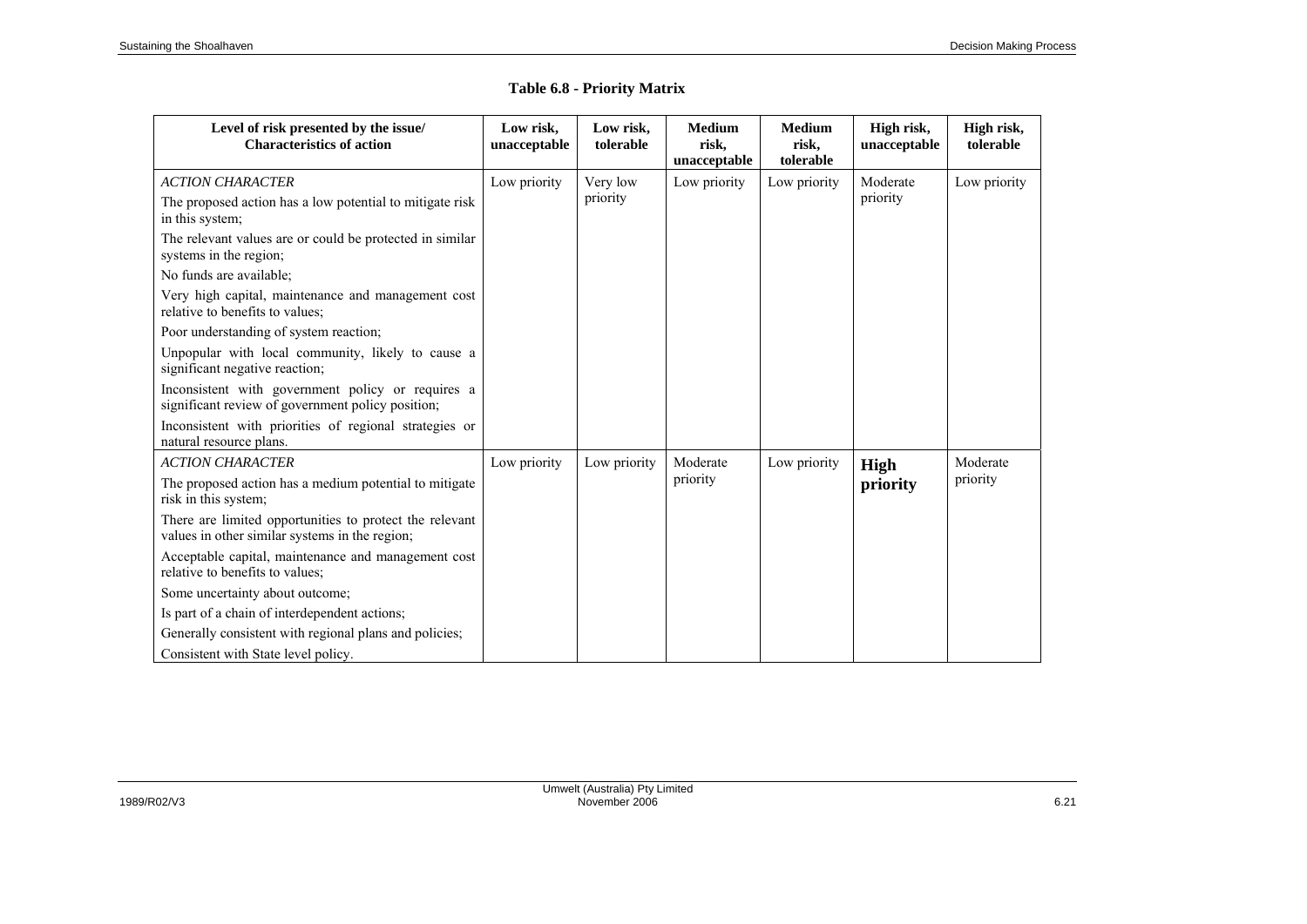| Level of risk presented by the issue/<br><b>Characteristics of action</b>                                                                              | Low risk,<br>unacceptable | Low risk,<br>tolerable | <b>Medium</b><br>risk,<br>unacceptable | <b>Medium</b><br>risk,<br>tolerable | High risk,<br>unacceptable | High risk,<br>tolerable |
|--------------------------------------------------------------------------------------------------------------------------------------------------------|---------------------------|------------------------|----------------------------------------|-------------------------------------|----------------------------|-------------------------|
| <b>ACTION CHARACTER</b>                                                                                                                                | Moderate                  | Low priority           | High                                   | Moderate                            | <b>Highest</b>             | High                    |
| High potential to mitigate risk in this system;                                                                                                        | priority                  |                        | priority                               | priority                            | priority                   | priority                |
| This system presents the best opportunities to protect<br>this value in the region.                                                                    |                           |                        |                                        |                                     |                            |                         |
| Excellent benefits/returns on investment in terms of<br>values protected or restored (achieves enhancement<br>rather than maintaining the status quo); |                           |                        |                                        |                                     |                            |                         |
| Good security of outcome – certainty that benefits can<br>be achieved and maintained:                                                                  |                           |                        |                                        |                                     |                            |                         |
| Funds can be made available and organisational<br>capacity is available;                                                                               |                           |                        |                                        |                                     |                            |                         |
| Critical path in a chain of interdependent actions (or an<br>important first step in demonstrating commitment);                                        |                           |                        |                                        |                                     |                            |                         |
| Is consistent with State government policy and with the<br>priorities of local or regional planning strategies.                                        |                           |                        |                                        |                                     |                            |                         |
| Has strong community support in terms of willingness<br>to pay or to contribute                                                                        |                           |                        |                                        |                                     |                            |                         |

### **Table 6.8- Priority Matrix (cont)**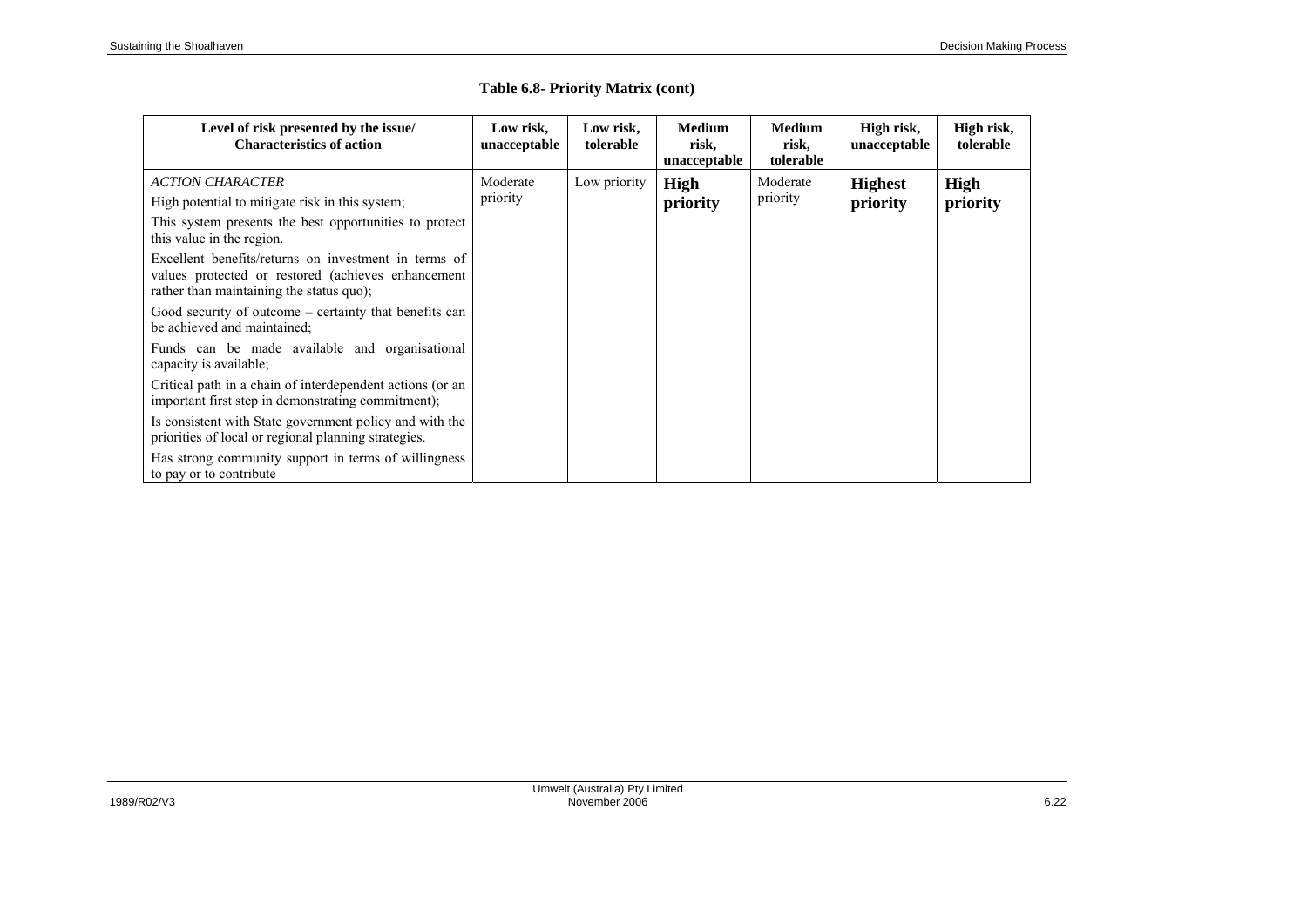# **PART 3: ESTUARY MANAGEMENT OPTIONS AND EVALUATION**

This part of the Estuary Management Plan presents strategic direction in relation to major issues in each of the four key management themes for the Shoalhaven River estuary. In each case, the proposed strategy has been developed from the management objectives set out in **Section 5**.

In **Sections 7**, **8**, **9** and **10** a range of possible actions to address the issues that have been discussed in **Sections 4, 5** and **6** is presented. The actions are organised according to the five main management themes for the estuary. In the first instance, all actions are considered in terms of their merit in contributing to sustainable management of the estuary (and its associated coastal floodplain) as a whole. For each action, a discussion of anticipated benefits and anticipated problems/constraints/side effects is presented, leading to a conclusion as to whether, on balance, the action contributes to long term maintenance of the net value of the estuary as a whole. This discussion is based on the assessment criteria noted in **Table 6.7**.

Where necessary, **Sections 7** to **10** provide additional detail or explanation about what is intended by the action (such as monitoring programs, or new zonings etc).

**Section 11** takes the actions identified as being part of long term sustainable management of the estuary and shows how they are distributed by management reach. The intent of **Section 11** is threefold:

- it shows how actions that will benefit the sustainability of the system of a whole are distributed across the system;
- it provides local scale cross referencing of the contribution of actions to the net value of the estuary, by considering whether suites of actions are consistent with each other within reaches which have a unified management orientation; and
- it helps to confirm the correct sequencing or priority if actions.

**Section 11** concludes with a prioritised list of actions for the Shoalhaven River estuary, based on the analysis presented in **Sections 7** to **10**.

# **7.0 EFFICIENT AND ACCOUNTABLE MANAGEMENT**

#### **Objectives:**

*Integration of estuary and coastal floodplain management plan with regional scale natural resource management and regional land use strategies;* 

*Estuary management strategies are within Council's, agency and community financial capacity and require a realistic level of awareness, technical skills and commitment.* 

*Decisions about investment in estuary management activities are based on full assessment of ecological, economic and socio-cultural risk, costs and benefits.* 

*Accountability processes are in place.*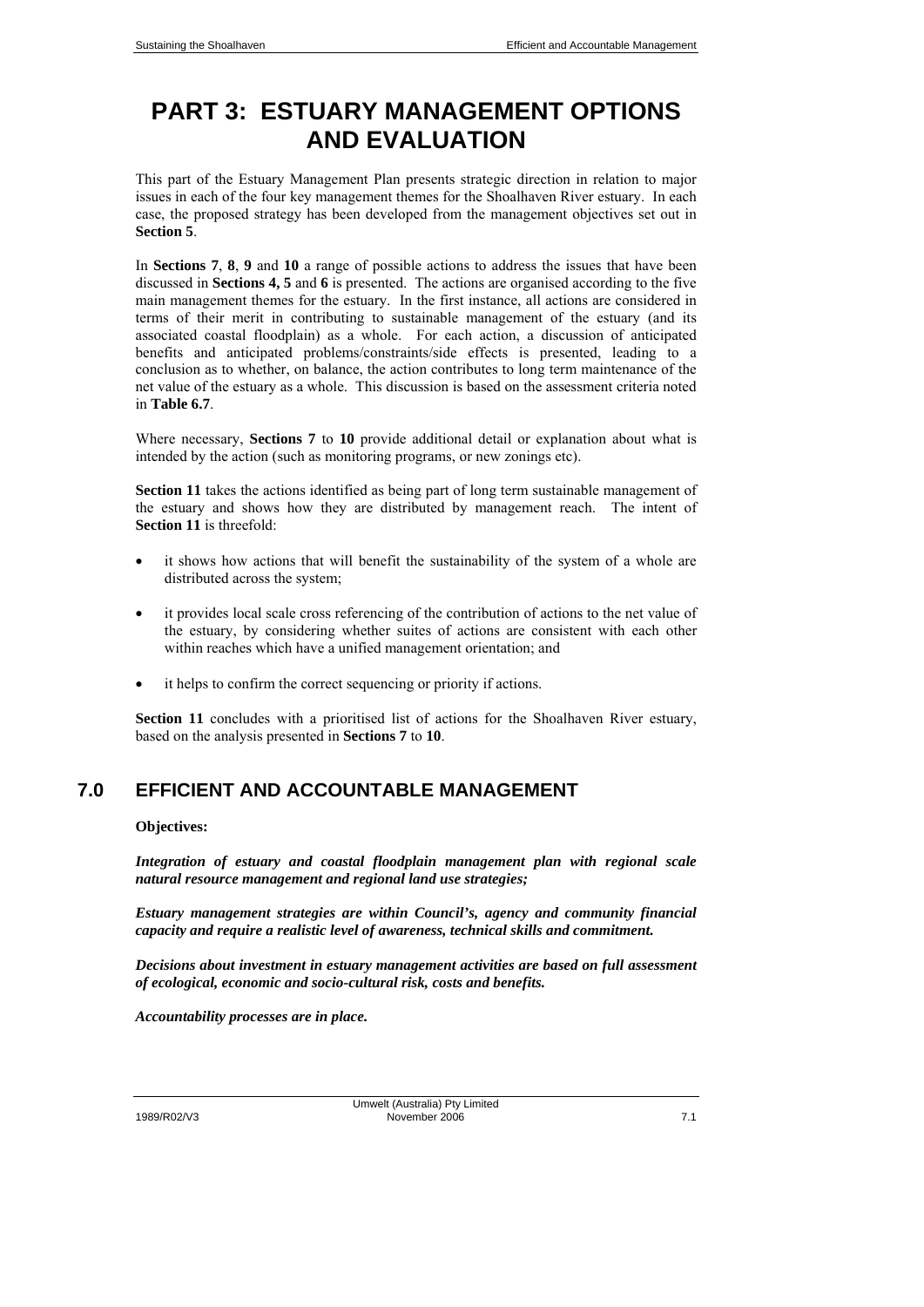*Ensure that local communities have good access to information about the health of the estuary and have real opportunities to contribute to decisions about its management.* 

*Ensure regular review of process and outcomes so that management is adapted to take new information into account.* 

Other aspects of efficient and accountable management of the estuary include:

- ensure that the Shoalhaven Estuary Management Plan is accepted by the Southern Rivers Catchment Management Authority as the central strategic document for the health of the estuary, consistent with the CMA's draft Catchment Action Plan;
- minimise duplication of management effort by Council and State agencies;
- ensure that all stakeholders have an opportunity to contribute to decisions that have the potential to significantly affect the health of the estuary. Broad communication and consultation is also valuable when there is a high risk of stakeholder perception of significant impact;
- Council and agencies provide consistent signals and incentives for appropriate management to riparian land holders and waterway users;
- there is an agreed suite of indicators of estuary health, including both natural qualities and community socio-economic values; and
- estuary health indicators are reported to stakeholders (institutional and community) on a regular basis, together with information about investment that may have influenced trends in estuary health.

**Table 7.1** presents a range of actions to promote an integrated, consistent and efficient approach to estuary management. **Table 7.1** also presents information about the potential benefits or difficulties associated with various management responses.

The issues in this theme are all considered to be medium to high risks to sustainable management of the Shoalhaven River estuary. The responses are low cost, in that they focus on shared information rather than capital investment.

| <b>Action</b><br>number | <b>Potential Strategy or</b><br>Action                                                                                                                                                                                                                                                       | <b>Likely benefits</b>                                                                                                                                                                                                  | <b>Possible problems</b>           | <b>Indicative</b><br>cost/benefit<br>and priority |
|-------------------------|----------------------------------------------------------------------------------------------------------------------------------------------------------------------------------------------------------------------------------------------------------------------------------------------|-------------------------------------------------------------------------------------------------------------------------------------------------------------------------------------------------------------------------|------------------------------------|---------------------------------------------------|
| 7.1                     | Ensure that CMA staff<br>and Board members are<br>aware of priorities in the<br>Shoalhaven Estuary<br>Management Plan and<br>their relative importance<br>in the region.<br>CMA recognises the<br><b>Estuary Management</b><br>Plan as the central<br>strategic document for<br>the estuary. | The priority of<br>actions in the<br>Shoalhaven Estuary<br>is recognised in<br>CMA allocation of<br>funds.<br>CMA can influence<br>interagency<br>commitment to the<br>conservation of<br>Shoalhaven estuary<br>values. | No specific<br>problems identified | Positive<br>High priority                         |

**Table 7.1 - Actions for Integrated Management**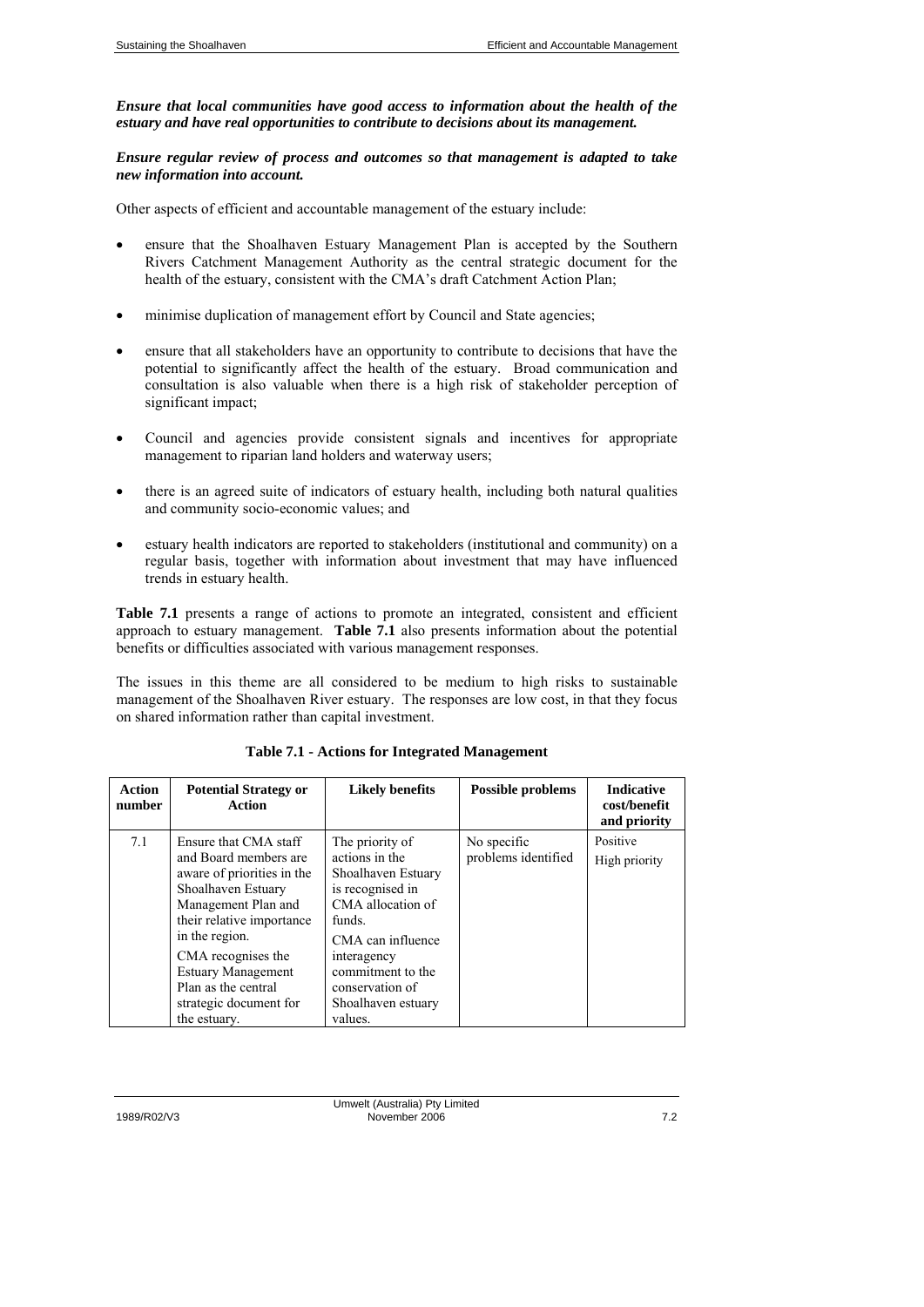| <b>Action</b><br>number | <b>Potential Strategy or</b><br><b>Action</b>                                                                                                                                                                                                                                                                                                                                                                                       | <b>Likely benefits</b>                                                                                                                                                                                                                                                                                                                                                                                                                                                              | <b>Possible problems</b>                                                                                                                                                                                                                                                                                                                                                                                                                                                                                                                                       | Indicative<br>cost/benefit<br>and priority |
|-------------------------|-------------------------------------------------------------------------------------------------------------------------------------------------------------------------------------------------------------------------------------------------------------------------------------------------------------------------------------------------------------------------------------------------------------------------------------|-------------------------------------------------------------------------------------------------------------------------------------------------------------------------------------------------------------------------------------------------------------------------------------------------------------------------------------------------------------------------------------------------------------------------------------------------------------------------------------|----------------------------------------------------------------------------------------------------------------------------------------------------------------------------------------------------------------------------------------------------------------------------------------------------------------------------------------------------------------------------------------------------------------------------------------------------------------------------------------------------------------------------------------------------------------|--------------------------------------------|
| 7.2                     | Council continues to co-<br>ordinate community<br>participation in<br>implementing<br>management actions for<br>the estuary through the<br>Shoalhaven Natural<br>Resources and<br>Floodplain Management<br>Committee.<br>Council ensures wide<br>representation of<br>community interests in<br>estuary management on<br>this committee and<br>designs meetings to<br>provide opportunities for<br>effective feedback on<br>issues. | Council has an<br>established<br>relationship with<br>Committee members,<br>who represent<br>diverse community<br>interests.<br>The SNRFMC<br>members have a<br>strong interest in<br>achieving sustainable<br>estuary management,<br>and commitment to<br>taking important<br>messages to other<br>community<br>stakeholders.<br>The committee can<br>be regarded as an<br>"expert panel" in the<br>sense that it draws on<br>both local knowledge<br>and scientific<br>expertise. | Community<br>members are often<br>over stretched with<br>meetings, so careful<br>scheduling and<br>ensuring that<br>meetings are<br>valuable<br>information sharing<br>opportunities is<br>essential. There<br>have been<br>difficulties<br>maintaining<br>representation of<br>some groups and<br>this should be<br>addressed. For<br>instance, special<br>measures are<br>usually needed to<br>encourage<br>Aboriginal<br>community<br>representation.<br>Communication<br>between CMA<br>board community<br>members and the<br>SNRFMC will be<br>important. | Positive<br>Ongoing                        |
| 7.3                     | Council, DECC, SCA,<br>DWE and CMA continue<br>to work together on<br>relevant and practical EII<br>parameters for the<br>Shoalhaven and other<br>south coast waterways.                                                                                                                                                                                                                                                            | EII is foreshadowed<br>in NLWRA and in<br>the comments of the<br>NRC. It is a policy<br>expectation of the<br>State government.<br>Shared management<br>responsibility<br>requires that all<br>management partners<br>contribute to how<br>estuary health will be<br>evaluated.                                                                                                                                                                                                     | Limited baseline<br>data is available on<br>EII parameters for<br>most systems and<br>the original<br>assessments were<br>based on uncertain<br>data.<br>The necessary<br>monitoring and data<br>management may be<br>expensive and<br>stretch the resources<br>of Councils and<br>agencies.                                                                                                                                                                                                                                                                   | Positive<br><b>High Priority</b>           |

| Table 7.1 - Actions for Integrated Management (cont) |
|------------------------------------------------------|
|------------------------------------------------------|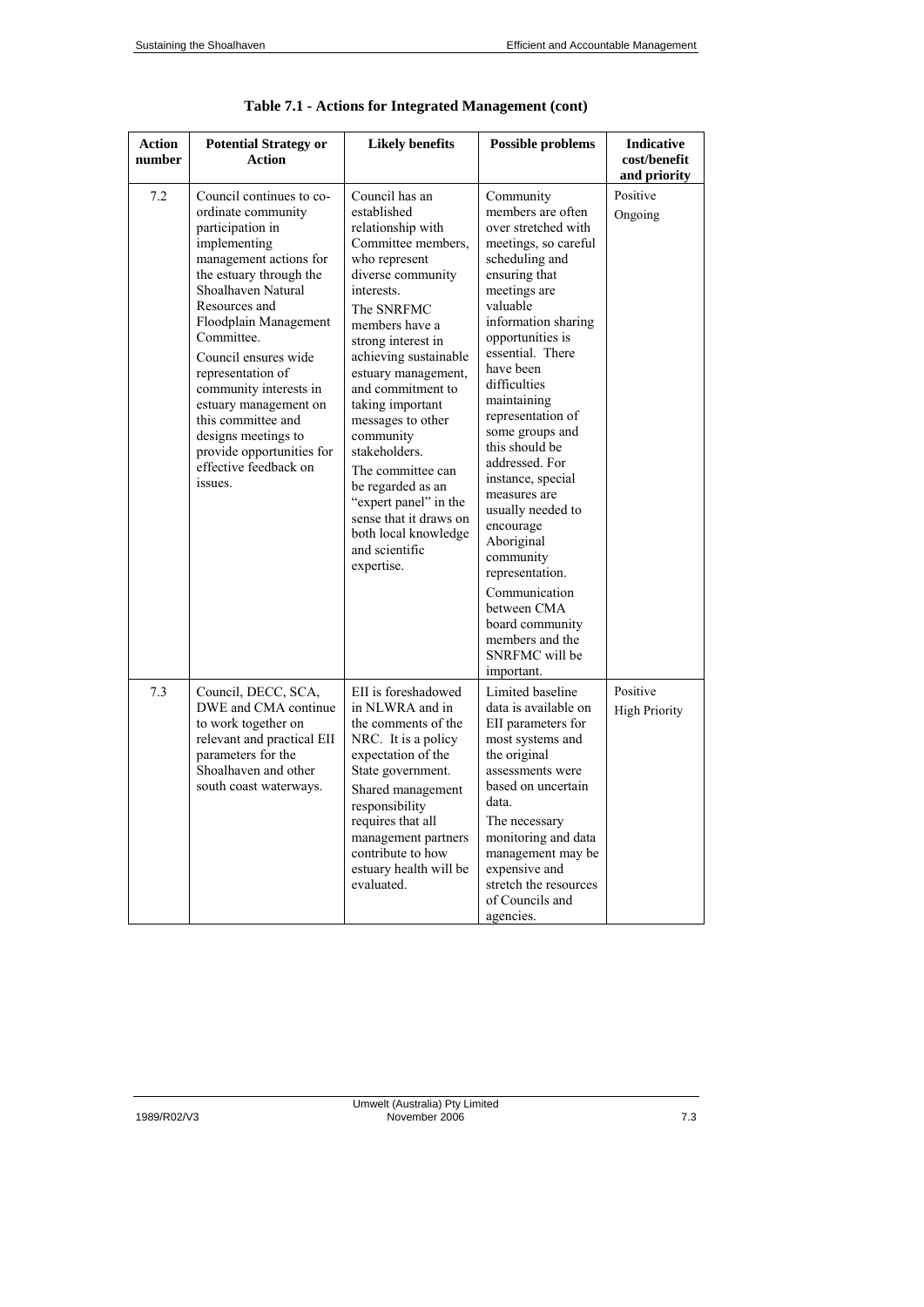| Action<br>number | <b>Potential Strategy or</b><br><b>Action</b>                                                                                                                                                                                        | <b>Likely benefits</b>                                                                                                                                                                                                                                                                                  | <b>Possible problems</b>                                                                                                                                                                                                                                                                                                                                                                                                                                                                                                       | <b>Indicative</b><br>cost/benefit<br>and priority |
|------------------|--------------------------------------------------------------------------------------------------------------------------------------------------------------------------------------------------------------------------------------|---------------------------------------------------------------------------------------------------------------------------------------------------------------------------------------------------------------------------------------------------------------------------------------------------------|--------------------------------------------------------------------------------------------------------------------------------------------------------------------------------------------------------------------------------------------------------------------------------------------------------------------------------------------------------------------------------------------------------------------------------------------------------------------------------------------------------------------------------|---------------------------------------------------|
| 7.4              | An agreed suite in EII<br>indicators is monitored<br>at appropriate intervals<br>in a joint agency/council<br>program and the results<br>are reported and<br>interpreted to<br>community members.                                    | See Section 7.1.1 for<br>suggested indicators.<br>Information about<br>estuary condition is<br>essential to track<br>trends in estuary<br>health and the<br>efficacy of<br>management actions.                                                                                                          | Meaningful monitoring<br>of environmental<br>indicators over a long<br>time frame will be a<br>significant cost for all<br>involved, in terms of<br>field time, laboratory<br>time, analysis and<br>reporting, data storage<br>and maintenance. Need<br>to be clear whether the<br>intent is absolute data or<br>trend information.<br>It is preferable to focus<br>on integrative indicators,<br>rather than numerical<br>data sets on individual<br>water quality parameters<br>that may vary within<br>multiple timeframes. | Positive<br>Medium<br>Priority                    |
| 7.5              | Implementation of<br>estuary management<br>actions is consistently<br>reported in Council's<br>annual report, SCA<br>annual report and CMA<br>annual report.                                                                         | All three<br>organisations have<br>interests in protecting<br>the health of the<br>estuary and<br>responsibilities for<br>communicating with<br>their respective<br>stakeholders about<br>the level of<br>investment in<br>managing the natural<br>resources of the<br>Shoalhaven river and<br>estuary. | Requires staff resources<br>to ensure consistent and<br>compatible information is<br>presented.                                                                                                                                                                                                                                                                                                                                                                                                                                | Positive<br><b>High Priority</b>                  |
| 7.6              | Council and estuary<br>users (such as oyster<br>growers) continue to be<br>represented in SCA<br>sponsored discussion of<br>planning for, and<br>implementation of,<br>environmental flow<br>management in the<br>Shoalhaven system. | This should reduce<br>the risk of outrage<br>about flow<br>management deriving<br>from poor<br>understanding of<br>intent, constraints and<br>results.<br>It should minimise<br>the risk of<br>unexpected<br>consequences of flow<br>management for<br>estuary users.                                   | No specific problems<br>identified, other than<br>availability of<br>representatives.                                                                                                                                                                                                                                                                                                                                                                                                                                          | Positive<br>Ongoing                               |

|  |  | Table 7.1 - Actions for Integrated Management (cont) |  |
|--|--|------------------------------------------------------|--|
|  |  |                                                      |  |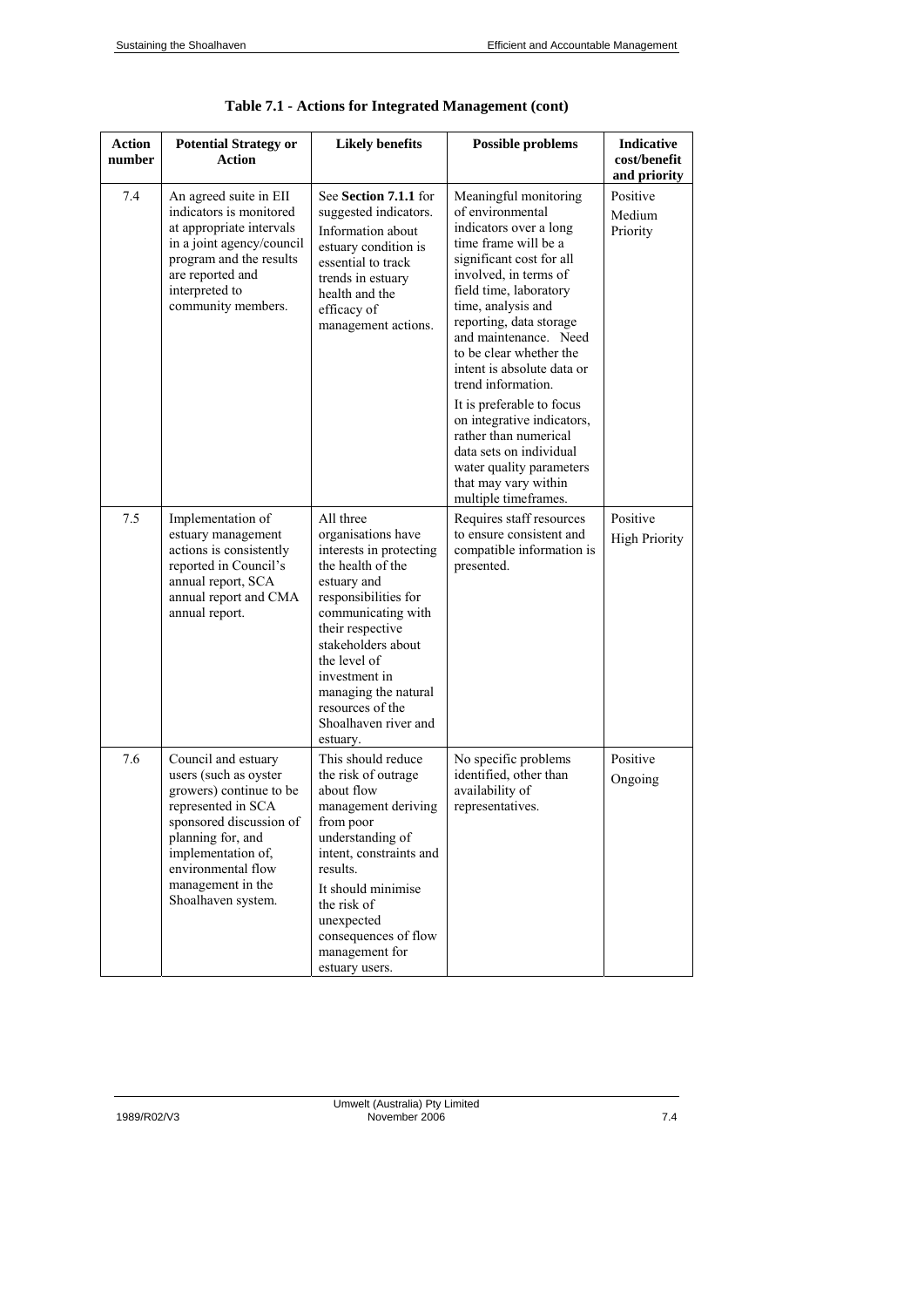| <b>Action</b><br>number | <b>Potential Strategy or</b><br>Action                                                                                                                                                                                                                          | <b>Likely benefits</b>                                                                                                                                                                                                                                                                                                                                                                                                                                                                                                                          | <b>Possible</b><br>problems                                                                                                                           | <b>Indicative</b><br>cost/benefit<br>and priority     |
|-------------------------|-----------------------------------------------------------------------------------------------------------------------------------------------------------------------------------------------------------------------------------------------------------------|-------------------------------------------------------------------------------------------------------------------------------------------------------------------------------------------------------------------------------------------------------------------------------------------------------------------------------------------------------------------------------------------------------------------------------------------------------------------------------------------------------------------------------------------------|-------------------------------------------------------------------------------------------------------------------------------------------------------|-------------------------------------------------------|
| 7.7                     | Council and agency<br>GIS systems are<br>regularly updated with<br>the best available<br>environmental<br>information (e.g. EECs,<br>estuary health data),<br>through streamlined<br>data licence or data<br>sharing agreements.                                | All estuary managers<br>would have access to the<br>same quality of<br>management information<br>on a day to day basis.                                                                                                                                                                                                                                                                                                                                                                                                                         | Potential system<br>administration<br>and maintenance<br>$costs - to ensure$<br>that updates<br>occur and data<br>quality is<br>maintained.           | Positive<br>Ongoing                                   |
| 7.8                     | Review Environmental<br>protection zonings in<br>the Shoalhaven LEP<br>and DCP requirements<br>to ensure that they<br>reflect significant<br>estuary values<br>(particularly Aboriginal<br>heritage, biodiversity)<br>and threats (e.g. coastal<br>inundation). | This would give effect to<br>recommendations for the<br>protection of high<br>conservation value lands<br>and would streamline<br>development assessment<br>because of clear guidance<br>about requirements and<br>areas where development<br>will not be approved.                                                                                                                                                                                                                                                                             | Potential issues<br>for landholders<br>who perceive<br>that a changed<br>zoning narrows<br>their land use<br>options and/or<br>reduces land<br>value. | Positive<br>High priority<br>for necessary<br>changes |
| 7.9                     | Develop protocols for<br>communication (with<br>relevant stakeholders)<br>about works that may<br>affect estuary health to<br>ensure minimal risk of<br>impact on sensitive<br>estuary users or values.                                                         | Examples include the<br>potential impact of works<br>on sewage infrastructure or<br>bank protection works, or<br>mechanical opening of the<br>Shoalhaven Heads<br>entrance, all of which may<br>impact on oyster growers,<br>commercial fishers or<br>recreational users.<br>Effective communication<br>could facilitate scheduling<br>of planned maintenance<br>works to minimise<br>potential risks to users (e.g.<br>sewage infrastructure<br>maintenance in winter<br>rather than in summer to<br>reduce risks to shellfish<br>harvesting). | No specific<br>problems<br>identified                                                                                                                 | Positive<br>High priority                             |
| 7.10                    | Consistent, regular<br>representation of<br>Government agencies<br>and authorities at<br>SNRFMC meetings,<br>and active participation<br>in implementation of<br>the management plan.                                                                           | Actions in estuary<br>management that are<br>beyond the responsibilities<br>of Council are<br>implemented in a timely<br>and co-ordinated manner.<br>A more holistic approach<br>to managing the estuary<br>and floodplain is achieved.<br>Agency representatives can<br>brief the SNRFMC on<br>current policies, priorities<br>and actions.                                                                                                                                                                                                    | Resourcing staff<br>time to attend<br>meetings.<br><b>Budget</b><br>constraints for<br>implementing<br>actions.                                       | Positive.<br>High Priority.                           |

| Table 7.1 - Actions for Integrated Management (cont) |
|------------------------------------------------------|
|------------------------------------------------------|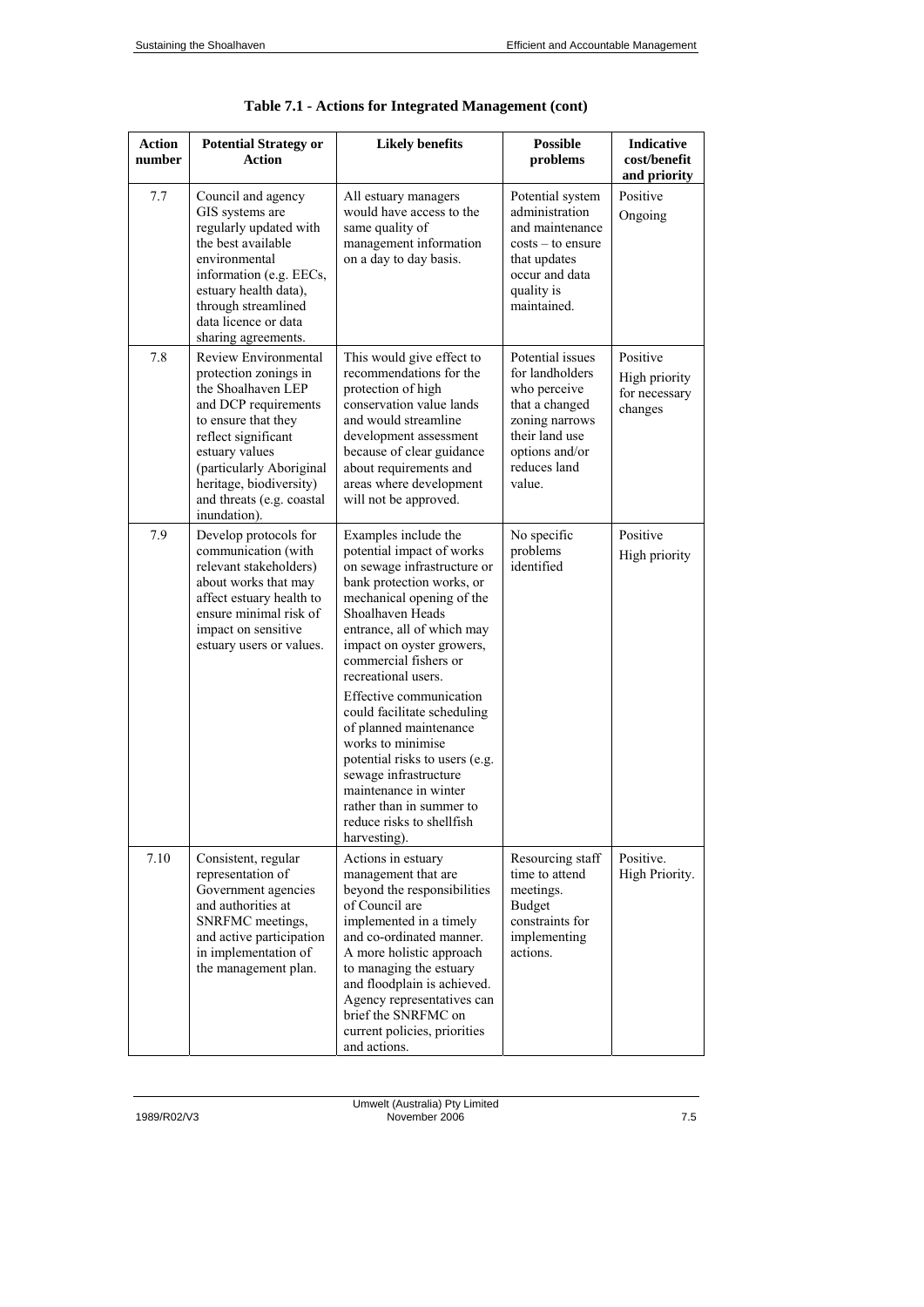# **7.1.1 Potential Parameters for Ecosystem Integrity Index and Indicators of Estuary Health**

As noted in **Section 3.2.1**, the development of an appropriate set of benchmark indicators that are relevant to or equivalent to the EII (i.e. a suite of indicators that will provide meaningful and sensitive information about extent and condition, and will also be practical and affordable to monitor) is the responsibility of the CMA (since the EII is a primary indicator of the success of CMA programs). Although Council may contribute to the monitoring of these indicators, Council does not have overall responsibility for selecting, monitoring and reporting.

DECC and the Southern Rivers CMA have appointed a project officer and are working together to identify an appropriate set of indicators for a benchmark of estuary health in the Catchment Authority's area. The project will provide a consistent and manageable set of estuary health indicators for the Shoalhaven River estuary and other estuaries and coastal lakes along the south coast.

It is anticipated that the agreed suite of benchmark (equivalent to the EII) indicators will be developed over approximately the next one to two years. This acknowledges the long time frames set by the Catchment Action Plan for demonstrating improvements. It also acknowledges the time frames necessary to distinguish short term fluctuations, within an overall long term trend.

Over time, the condition of the Shoalhaven River estuary will be reported against the indicators that are adopted after the current benchmarking project. The results of future benchmark assessments will be used to assess the success of investment in natural resource management actions in the estuary and its catchment.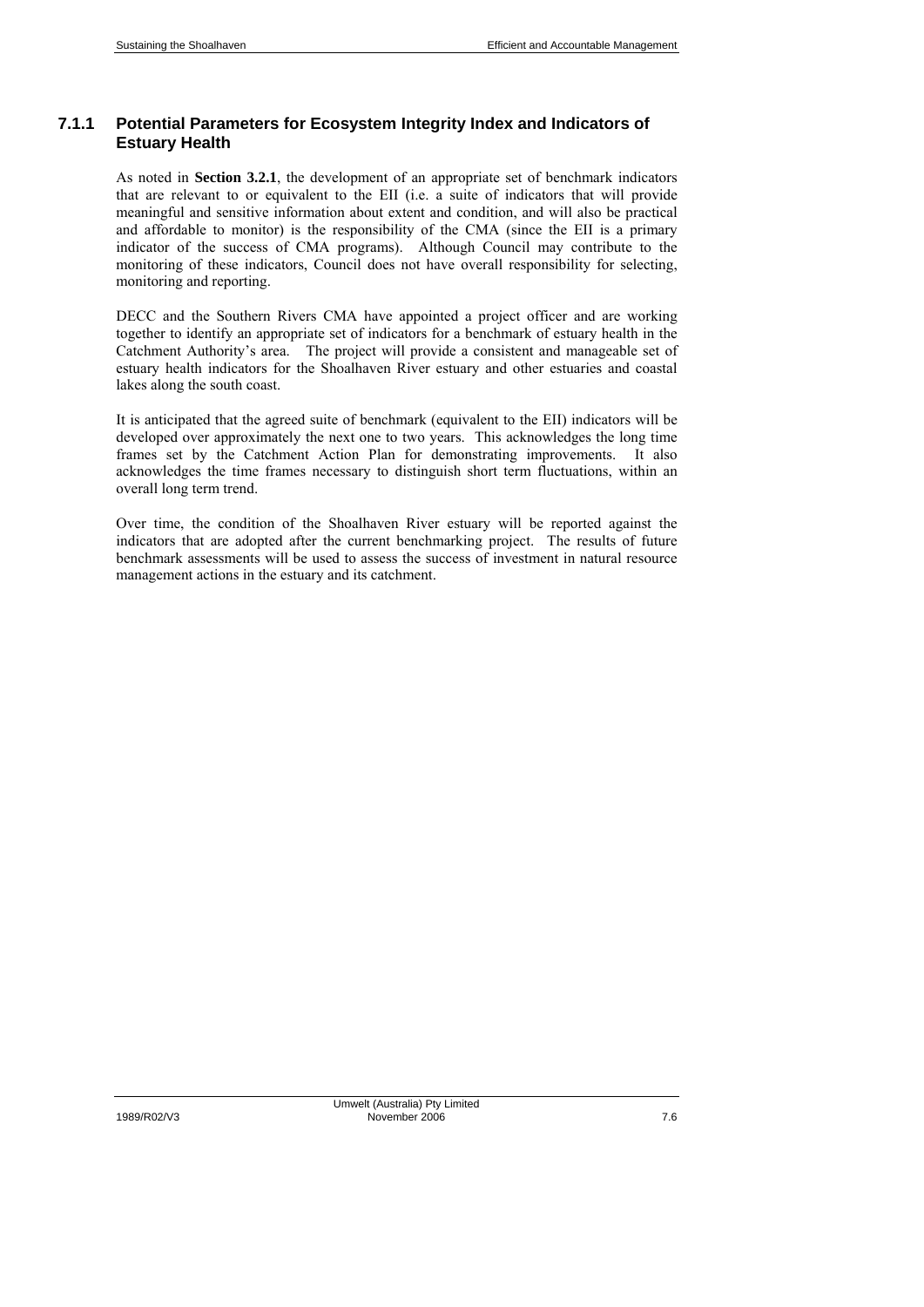# **8.0 SUSTAINABLE MANAGEMENT OF MORPHODYNAMIC ISSUES**

# **8.1 MANAGING CATCHMENT FLOWS**

#### **Objectives:**

*The range and pattern of freshwater flows into the estuary will be managed to mimic natural variability.* 

*Determine appropriate management responses for flood prone areas on the basis of risk to infrastructure assets and safety, acknowledging long term trends in flooding processes and hazards.* 

**Table 8.1** summarises estuary management options related to decisions about fresh water flow regime.

These actions rely primarily on ongoing liaison between SCA and SCC, as well as SCA providing clear information about the technical studies that they have conducted to understand how changes to fresh water inflow regimes may affect the estuary.

Catchment flow issues have been assessed as presenting low risks to the health of the estuary (see **Appendix 1**).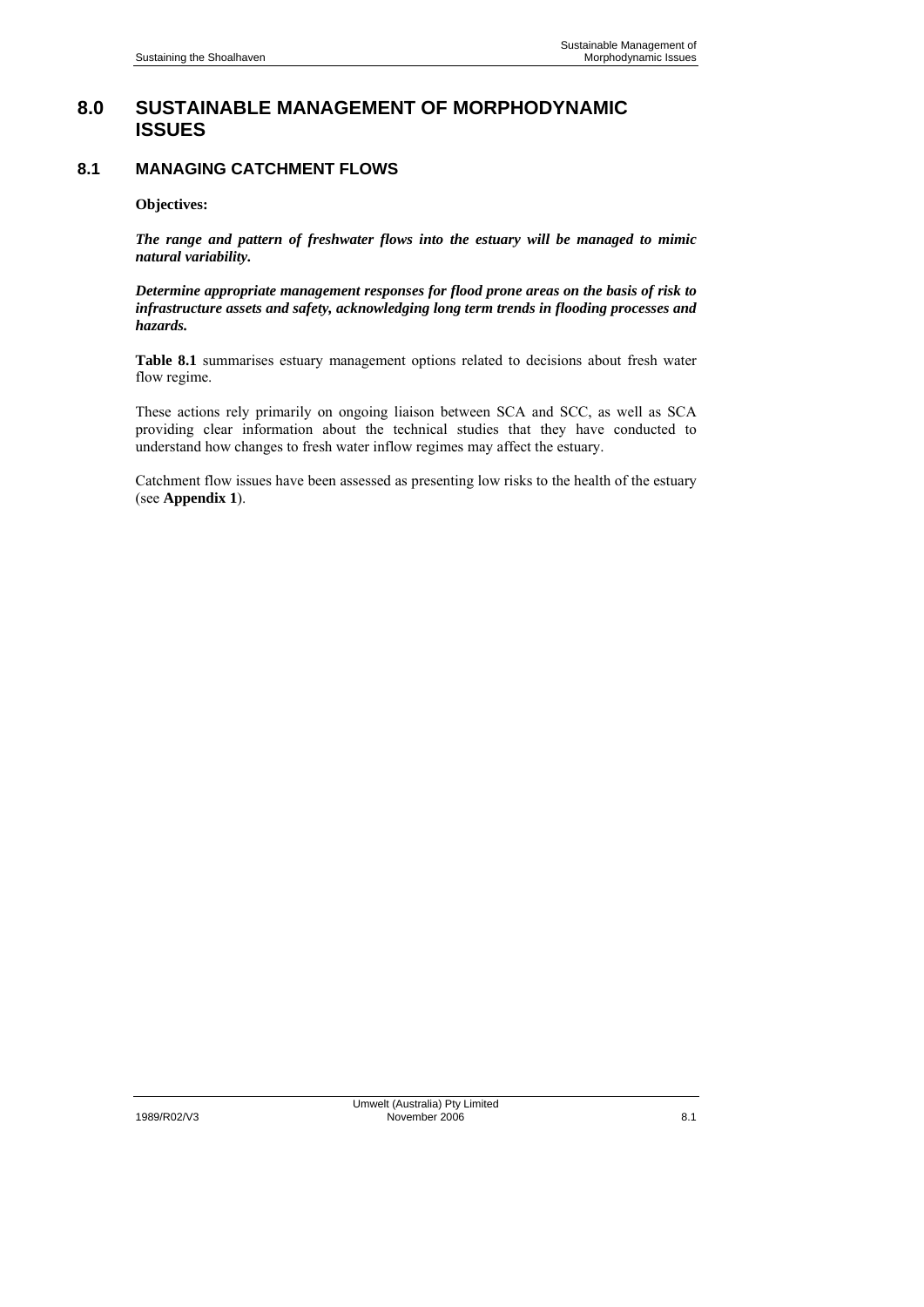| <b>Action number</b> | <b>Proposed Management Action</b>                                                                                                                                                                                                                                                                | <b>Likely benefits</b>                                                                                                                                                                                                                                                                                                                                                                             | <b>Possible problems</b>                                                                                                                                                                                              | <b>Indicative cost/benefit</b><br>and priority |
|----------------------|--------------------------------------------------------------------------------------------------------------------------------------------------------------------------------------------------------------------------------------------------------------------------------------------------|----------------------------------------------------------------------------------------------------------------------------------------------------------------------------------------------------------------------------------------------------------------------------------------------------------------------------------------------------------------------------------------------------|-----------------------------------------------------------------------------------------------------------------------------------------------------------------------------------------------------------------------|------------------------------------------------|
| 8.1                  | SCA conducts suitable hydrological and<br>ecological studies to refine understanding of<br>the potential long term impacts of harvesting<br>additional medium flows. The results of<br>these studies should be made available to<br>Council, DECC, DWE, SRCMA, oyster<br>growers and the SNRFMC. | Properly conducted and clearly<br>communicated scientific studies<br>of the potential impacts of<br>slightly reduced flood flows and<br>other modifications to flow or<br>sediment transport capacity<br>would reassure downstream<br>managers and natural resource<br>users that predictions of minimal<br>risk to aquatic ecology are<br>accurate.                                               | Costs and timing of studies<br>needed to give certainty to the<br>community may preclude or be<br>inconsistent with the timing of<br>critical decisions about<br>infrastructure.                                      | Positive<br>High priority/ongoing              |
| 8.2                  | SCA contributes to long term monitoring of<br>estuary health (EII), particularly in relation<br>to salinity and ecological issues (see Section<br>$7.1.1$ ).                                                                                                                                     | SCA is an important stakeholder<br>in the management of the<br>Shoalhaven system and their<br>management decisions may<br>contribute to changes in sensitive<br>estuary health indicators. This<br>stakeholder contribution would<br>enhance funds available for<br>meaningful monitoring of EII.                                                                                                  | Funding from other stakeholders<br>to make EII monitoring feasible<br>may not be available.                                                                                                                           | Positive<br>Medium priority                    |
| 8.3                  | Complete floodplain management plan and<br>implement priority recommendations.                                                                                                                                                                                                                   | HRC recommended close<br>integration of estuary and<br>floodplain management from a<br>natural resource perspective. The<br>Floodplain Management Plan<br>will provide important technical<br>detail about flooding hazards that<br>is not currently available,<br>including addressing the potential<br>for flood risks to increase with<br>sea level rise or other aspects of<br>climate change. | Funds may not be available to<br>implement priority actions.<br>However, the availability of an<br>Estuary Management Plan and<br>Floodplain Management Plan for<br>the Shoalhaven will enhance<br>access to funding. | Positive<br><b>High Priority</b>               |

# **Table 8.1 - Catchment Flow Management for Estuary Health**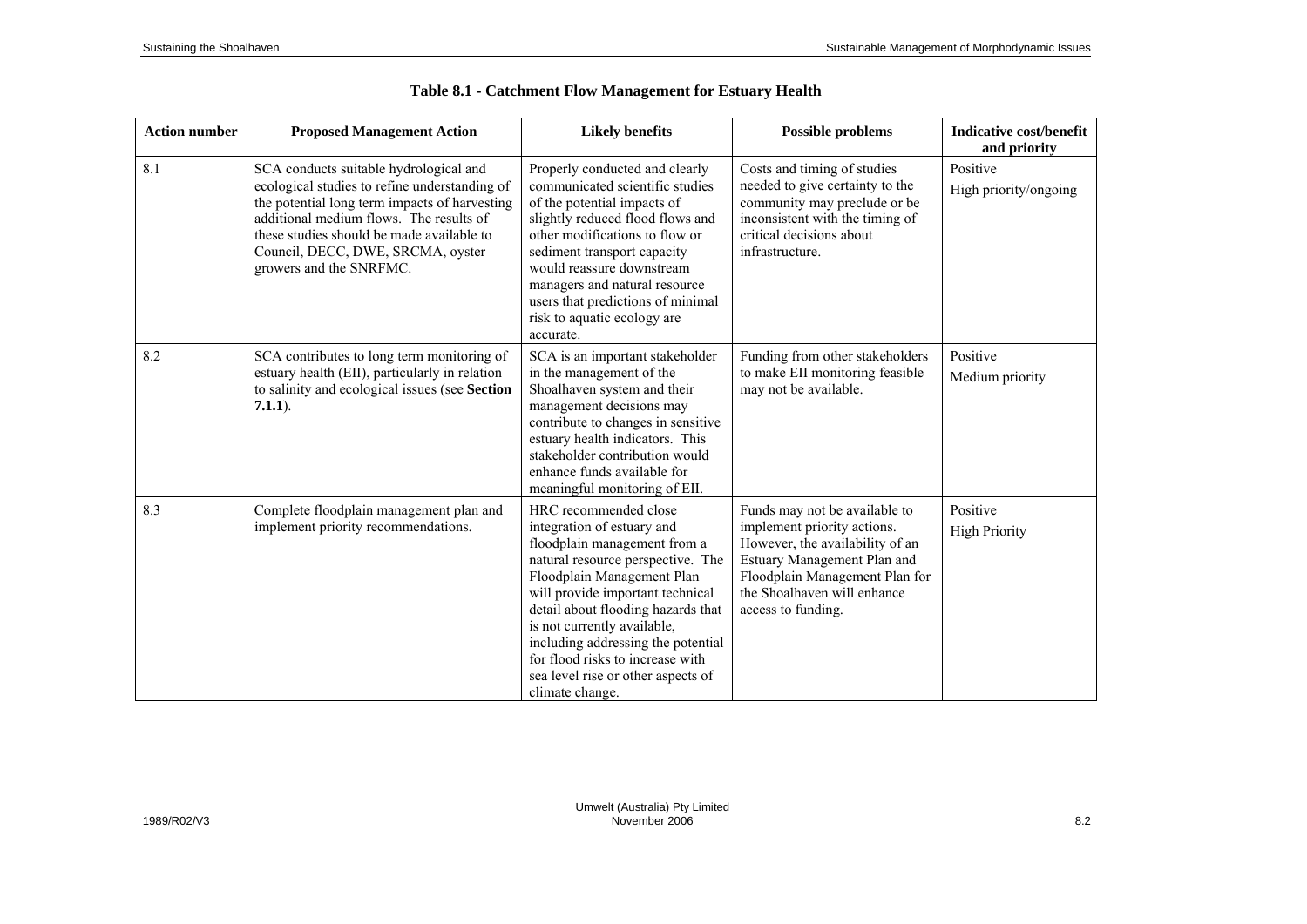# **8.2 MANAGING TIDAL FLOWS AND CURRENTS, DUAL ENTRANCE**

#### **Objectives:**

*Maintain a regime of minimal intervention in the opening and closing of the entrance at Shoalhaven Heads.* 

#### *Maintain a safe navigable channel at Crookhaven Heads.*

#### *Restore tidal ventilation to some small tributary creeks in the floodplain, consistent with the integrated management of ASS.*

The tidal regime and principal channel of the Shoalhaven estuary has been heavily modified for many years. The construction of Berrys Canal and training walls at Crookhaven Heads initiated major changes to the pattern of tidal flows in the estuary more than a century ago, and adjustments in channel size and thalweg are continuing. These ongoing changes have been assessed as an extreme risk to estuary sustainability (particularly in the context of medium term sea level rise; see **Section 8.6**). However, potential management controls are limited by significant uncertainty and excessive cost. The risks to wetlands and rural lands are considered tolerable, but not acceptable.

In addition to the major changes made primarily for historical navigation purposes, tidal flows have also been modified by the construction of levees and flood gates along some sections of the floodplain. In this case, the structures had the intent of protecting flood prone settlements and improving drainage of agricultural land. These structures have subsequently been linked to loss of floodplain wetland habitat and to the discharge of acid into the river (particularly from the Broughton Creek section of the floodplain). The risks to floodplain wetlands and EECs have been assessed as high to extreme. Management actions are described in **Section 9**.

**Table 8.2** presents potential management strategies for tidal flows in the Shoalhaven estuary. The strategies noted in **Table 8.2** should be considered in association with strategies in relation to sea level rise (in **Table 8.6**).

The Shoalhaven River estuary has two natural entrances. It is apparent that the significance of these entrances in terms of the passage of the majority of tidal flows, has switched between the Shoalhaven Heads entrance and the Crookhaven Heads entrance in the past. Since the construction of training walls at Crookhaven Heads and the construction of Berrys Canal in the late nineteenth century, Crookhaven Heads has provided a permanent open and navigable entrance channel to the estuary, but Shoalhaven Heads has opened only intermittently.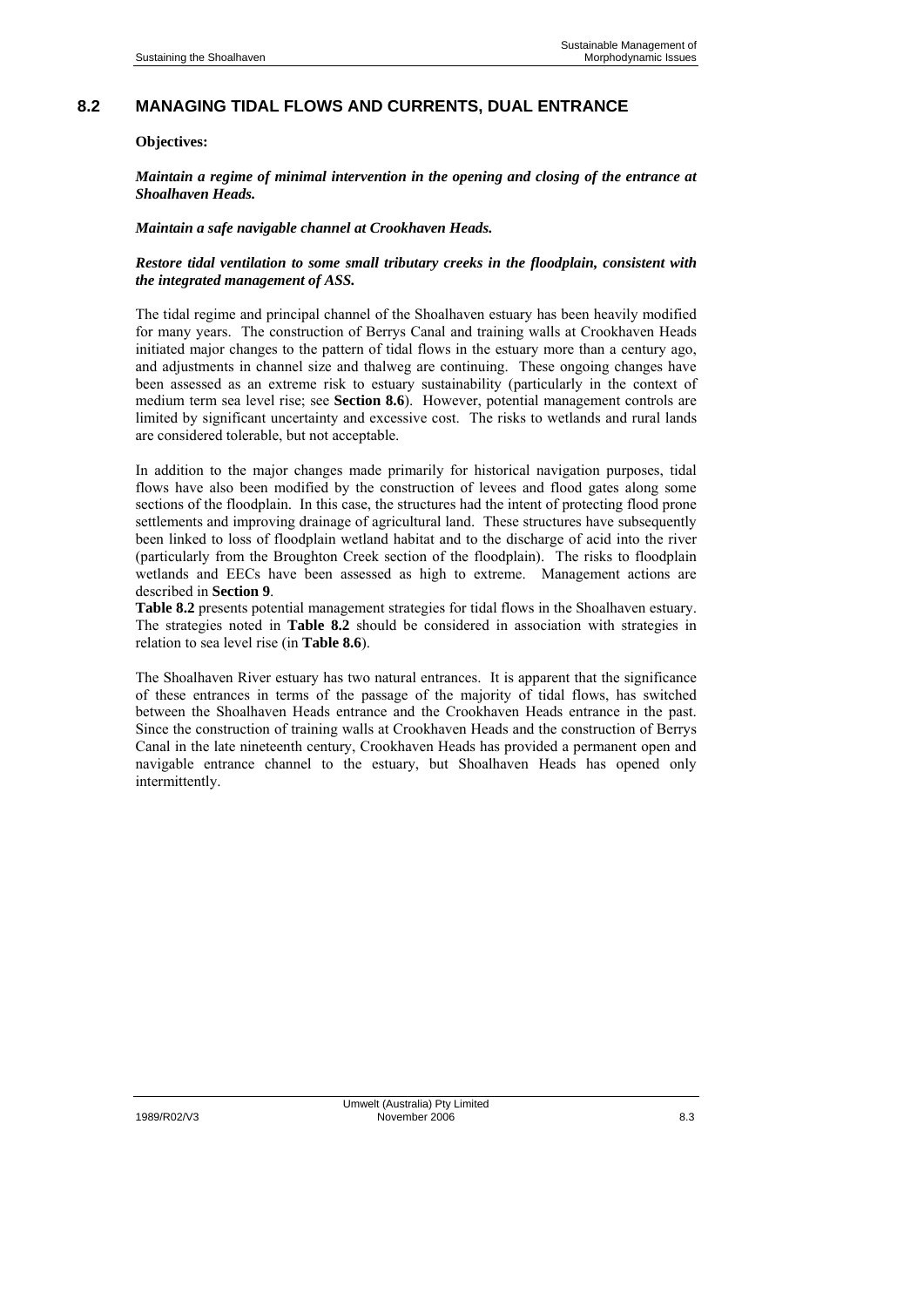| <b>Action</b><br>number | <b>Proposed management action</b>                                                                                                                                                                                                                                                                                                                                                         | <b>Likely benefits</b>                                                                                                                                                                                                                                                                                                                                                                                                                                                                   | <b>Potential problems</b>                                                                                                                                                   | Indicative cost/benefit and<br>priority |
|-------------------------|-------------------------------------------------------------------------------------------------------------------------------------------------------------------------------------------------------------------------------------------------------------------------------------------------------------------------------------------------------------------------------------------|------------------------------------------------------------------------------------------------------------------------------------------------------------------------------------------------------------------------------------------------------------------------------------------------------------------------------------------------------------------------------------------------------------------------------------------------------------------------------------------|-----------------------------------------------------------------------------------------------------------------------------------------------------------------------------|-----------------------------------------|
| 8.4                     | Review the entrance management policy<br>for Shoalhaven Heads at regular<br>intervals, and link to appropriate<br>minimum floor levels for any future<br>development, including taking into<br>account the effects of sea level rise on<br>1%AEP flood events (floor levels are set<br>by the Floodplain Risk Management<br>Plan). (See SCC Policy POL05/49,<br>affirmed September 2005). | The dry notch at Shoalhaven<br>Heads may not, on its own be<br>sufficient to mitigate flooding<br>impacts on some 683 properties at<br>Shoalhaven Heads (i.e. properties<br>affected if the entrance is closed<br>during a 1%AEP event). It may<br>not be safe to open the entrance<br>during a major flood. The high<br>floor levels imposed by the policy<br>are intended to ensure that new<br>development does not increase the<br>risk (value of property affected)<br>by flooding. | Land holders must be aware of<br>the requirements of the policy<br>and of the safety issues<br>associated with opening the<br>entrance artificially in flood<br>conditions. | Positive<br>High priority               |
| 8.5                     | Allow channel adjustments at Berrys<br>Canal to continue (see also Section 8.5).                                                                                                                                                                                                                                                                                                          | Berrys Canal has widened by at<br>least 80 metres over the last 60<br>years. The channel as also<br>deepened and new intra channel<br>meanders have developed within<br>the widened canal. Tidal current<br>velocities though the canal are<br>very high. Deep water<br>undercutting of the shoreline is<br>extremely difficult to modify.                                                                                                                                               | Further habitat around the<br>southern and western<br>shorelines of Comerong Island<br>will be lost, with limited<br>opportunities for conservation<br>offsets.             | Positive<br>Ongoing                     |
| 8.6                     | Prepare community information about<br>the dynamic nature of the lower<br>Shoalhaven estuary and the impacts of<br>historic channel modification on estuary<br>dynamics.                                                                                                                                                                                                                  | Most local people are aware of the<br>historic excavation of Berrys<br>Canal, but perhaps less aware of<br>the implications of the canal for<br>tidal processes in the lower<br>estuary. High velocities in the<br>canal also have implications for<br>boating safety.                                                                                                                                                                                                                   | Need to be clear about target<br>audience and style of<br>information that would be<br>useful.                                                                              | Positive<br>Low to medium priority      |

# **Table 8.2 - Managing Tidal Flows and Currents**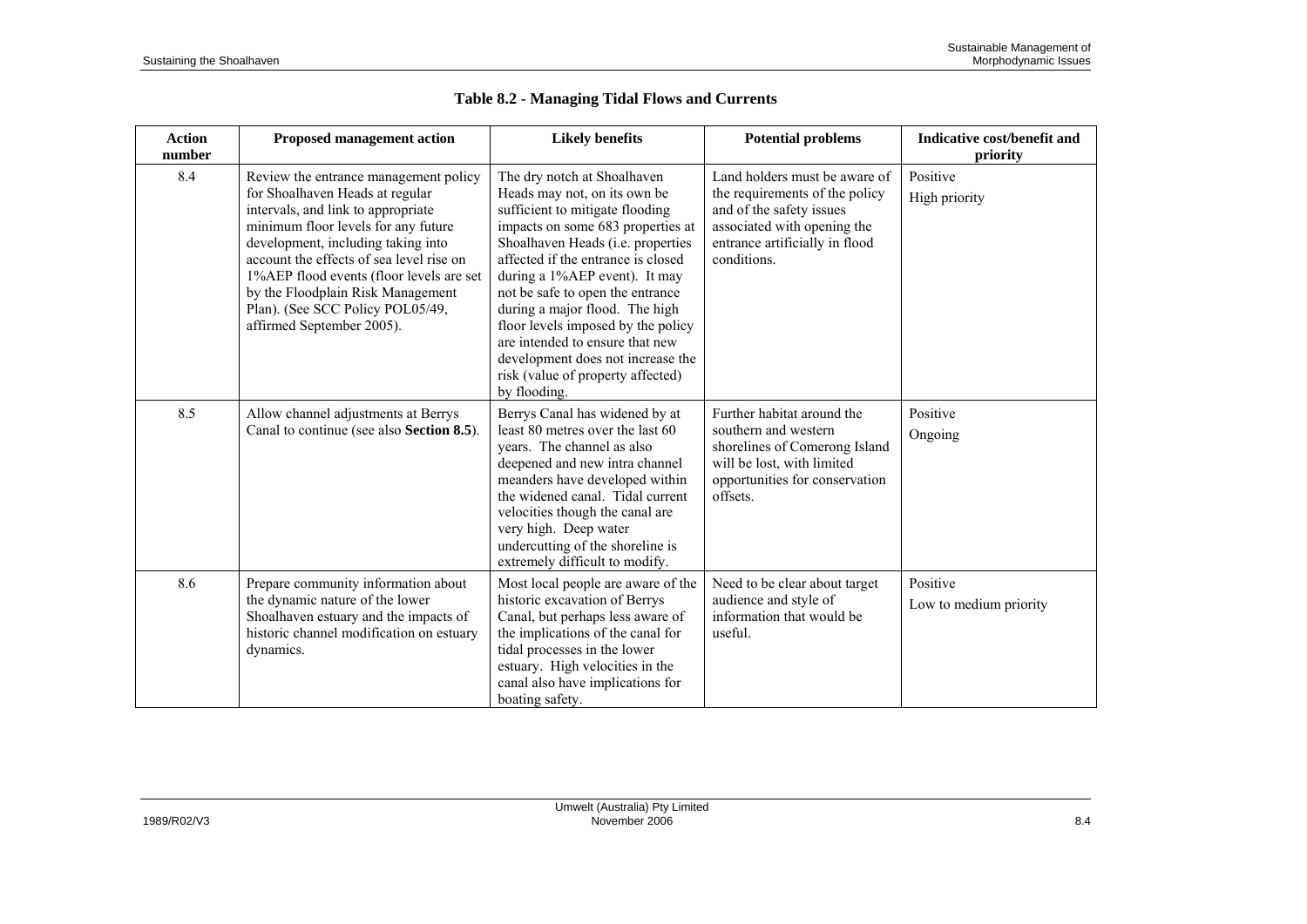| <b>Action number</b> | <b>Proposed management action</b>                                                                                                                                                                                                                                                                                                                                                                                                                                                                    | <b>Likely benefits</b>                                                                                                                                                                                                                                                                                                                                                                                                    | <b>Potential problems</b>  | Indicative cost/benefit and<br>priority      |
|----------------------|------------------------------------------------------------------------------------------------------------------------------------------------------------------------------------------------------------------------------------------------------------------------------------------------------------------------------------------------------------------------------------------------------------------------------------------------------------------------------------------------------|---------------------------------------------------------------------------------------------------------------------------------------------------------------------------------------------------------------------------------------------------------------------------------------------------------------------------------------------------------------------------------------------------------------------------|----------------------------|----------------------------------------------|
| 8.7                  | Maintain the integrity of the training wall<br>at Crookhaven Heads, to provide a safe<br>navigation channel for recreational<br>vessels and commercial fishing vessels.                                                                                                                                                                                                                                                                                                                              | Safe boating is an important local<br>community objective for the estuary<br>and is also a significant attractor for<br>visitors.                                                                                                                                                                                                                                                                                         | Ongoing maintenance costs. | Positive<br>Ongoing maintenance of the wall. |
| 8.8                  | Prepare and communicate emergency<br>response plan for low lying areas of<br>Shoalhaven Heads Village as part of the<br>Floodplain Management Plan and<br>Entrance Management Strategy.                                                                                                                                                                                                                                                                                                              | Some older residences at Shoalhaven<br>Heads are flood prone and have floor<br>levels below that set for more recent<br>development. A clear emergency<br>response strategy for flood events<br>contributes to the safety of residents,<br>and allows less intervention in the<br>opening of the estuary entrance.                                                                                                        |                            | Positive<br>Moderate to high priority        |
| 8.9                  | Maintain regular surveillance of shoals<br>inside Crookhaven Heads and install<br>channel markers as necessary to ensure<br>the safe channel is clearly marked. Mark<br>shoals on new editions of boating maps.<br>Liaise with local boating groups about<br>the installation of channel markers.<br>Similarly, shoals in the upper estuary<br>should be monitored in relation to safe<br>boating issues, channel markers installed<br>in high usage areas, and maps<br>marked/amended as necessary. | Complements the proposed occasional<br>maintenance dredging of the tidal delta<br>at Crookhaven Heads. Fosters<br>communication between boating<br>groups/waterway users and NSW<br>Maritime.<br>For the upper estuary, monitoring of<br>shoals and communicating navigation<br>dangers that may arise will<br>complement other measures to foster<br>safe management of powered and non<br>powered recreational boating. |                            | Positive<br>Ongoing                          |

# **Table 8.2 - Managing Tidal Flows and Currents (cont)**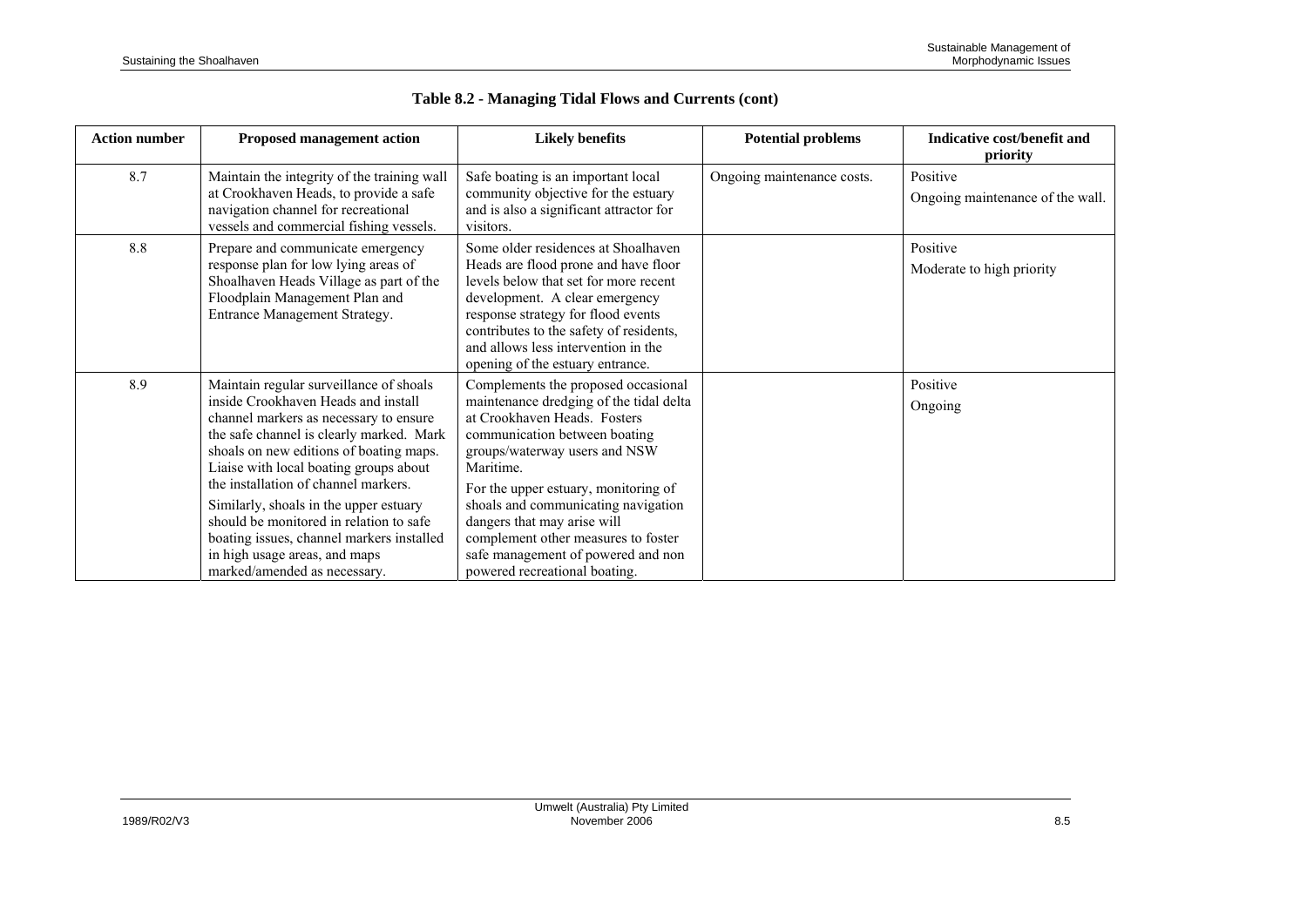| <b>Action number</b> | <b>Proposed management action</b>                                                                                                                                                                                                                                                                                                       | <b>Likely benefits</b>                                                                                                                                                                                                                                                                                                                          | <b>Potential problems</b>                                                                                                                                                                                                                                                                                                                                                                                                                                                                                                    | Indicative case/benefit and<br>priority                                                                                                                   |
|----------------------|-----------------------------------------------------------------------------------------------------------------------------------------------------------------------------------------------------------------------------------------------------------------------------------------------------------------------------------------|-------------------------------------------------------------------------------------------------------------------------------------------------------------------------------------------------------------------------------------------------------------------------------------------------------------------------------------------------|------------------------------------------------------------------------------------------------------------------------------------------------------------------------------------------------------------------------------------------------------------------------------------------------------------------------------------------------------------------------------------------------------------------------------------------------------------------------------------------------------------------------------|-----------------------------------------------------------------------------------------------------------------------------------------------------------|
| 8.10                 | Dredge shoals only if safe navigation is<br>compromised by excessive channel<br>narrowing and shallowing, so that clear<br>channel marking is ineffective.                                                                                                                                                                              | Simple approach to minimise risks to<br>safe navigation.                                                                                                                                                                                                                                                                                        | Funding not available for<br>maintenance dredging at<br>necessary times; poor<br>communication about changing<br>risks due to gradual accretion.                                                                                                                                                                                                                                                                                                                                                                             | Beneficial only if risks increase.<br>Low to medium priority.                                                                                             |
| 8.11                 | Investigate methods to improve tidal<br>ventilation past structures such as<br>floodgates, particularly when tidal flows<br>to high value floodplain wetlands<br>(estuarine) have been affected (see also<br><b>Table 9.1</b> – re habitat management in<br>floodplain wetlands). Section 8.2.2 has<br>details of potential priorities. | The benefits of improved tidal flows<br>are improved resilience and diversity of<br>floodplain wetlands, improved<br>resistance to other disturbance impacts.<br>Associated benefits from better fish<br>passage and fishery habitat. The aims<br>are to achieve these benefits without<br>significant detriment to floodplain<br>productivity. | Modifications of floodgates<br>and other structures to improve<br>tidal flows must take into<br>account the potential for tidal<br>overtopping of the drains and<br>the potential for salt seepage<br>into productive agricultural<br>land (see Section 4.1.1.1 and<br>DPI 2003). Council has<br>airborne laser scanner elevation<br>data for the floodplain, which<br>can be used to model the<br>effects of opening floodgates at<br>different locations, and the<br>effects f sea level rise on drain<br>overtopping etc. | Important action for integrated<br>floodplain management, and a<br>property because of lack of<br>suitable management information<br>for most structures. |

**Table 8.2 - Managing Tidal Flows and Currents (cont)**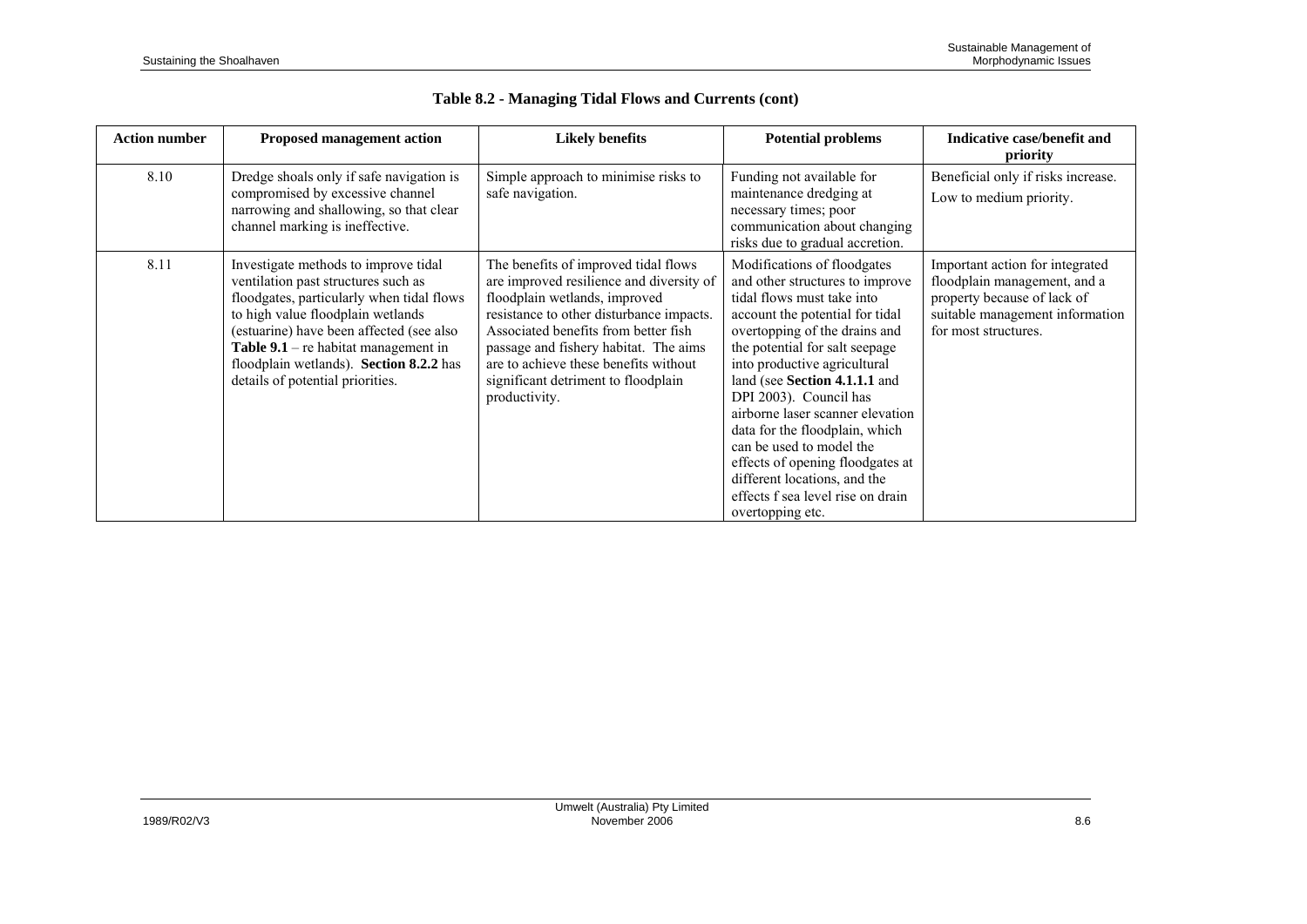### **8.2.1 Shoalhaven Heads Entrance Management Policy**

Council is continuing to monitor and review the Entrance Management Policy for Shoalhaven Heads. The policy implements the policy recommended by the HRC (1999) that a permanently open entrance is not practical or ecologically appropriate at Shoalhaven Heads. There are benefits for fishery habitats with the natural variation in entrance conditions and current fluctuations in water quality when the entrance is closed do not justify an engineered increase in tidal flushing. A dry notch in the berm at Shoalhaven Heads is set at 2m AHD, linked to the floor level for development in the village to protect it from flooding. Appropriate levels for both the dry notch and floor levels should be reviewed as new and more definitive information about sea level becomes available.

In accepting that the entrance area at Shoalhaven Heads is subject to major changes in sand volume and elevation, the efforts of Bushcare and Dunecare workers in this area should focus on activities which are consistent with the Shoalhaven Heads Entrance Management Plan, which sets out management criteria to be implemented and maintained.

### **8.2.2 Tidal Ventilation of Floodplain Wetlands**

The Department of Primary Industries has prepared comprehensive guidelines about how to make decisions about part or full opening of floodgates that control tidal flows into drains in coastal floodplains (DPI 2003). These guidelines provide information about risks associated with floodgated drains and advice about mattes that must be considered when considering changes to floodgate operation or drain/floodgate design. In particular, the DPI (2003) guidelines (see also **Section 4.1.1.1**) note the importance of understanding the hydraulic processes operating on the floodplain, when determining the best management strategy for floodgated drains in floodplains used for agriculture or conservation. Salinity, nutrient and acid issues all need to be considered.

Williams, Watford and Taylor (1996) reported on restrictions to tidal flows in NSW estuaries. They note a total of 74 culverts, causeways, weirs, floodgates and agricultural drains that affect tidal flows between the Shoalhaven/Crookhaven estuaries and channels and wetlands on the coastal floodplain. **Table 8.3** summarises the structures, with comments relating to significance. These comments draw on the limited description provided by Williams, Watford and Taylor (1996) and information about the vulnerability or habitat value of wetlands that are upstream of the structures.

DPI is currently conducting further research into the priority structures for improved management (or removal) for south coast estuaries. The preliminary assessment in **Table 8.3** suggests that the important structures for further investigation of improved management options include those affecting the Nature Reserves at Brundee Swamp and Saltwater Swamp, the floodgates on Crookhaven river (behind Greenwell Point) and the multiple floodgates and other structures that affect Terara Swamp. Terara Swamp appears to be heavily degraded (and does not contain any remnant EECs), so would be a lower priority than the wetlands that are in relatively good health. Because of their association with acid sulfate soil issues, several structures in the Broughton Creek catchment (e.g. those along Swamp Roads east and west) should also be investigated further.

As noted above, decisions about the best management strategy for all of these floodgates will require consideration of fish passage issues in association with:

- the potential for salt intrusion into agricultural soils (by subsurface hydraulic conductivity);
- the potential for saline or brackish water to enter fresh water wetlands;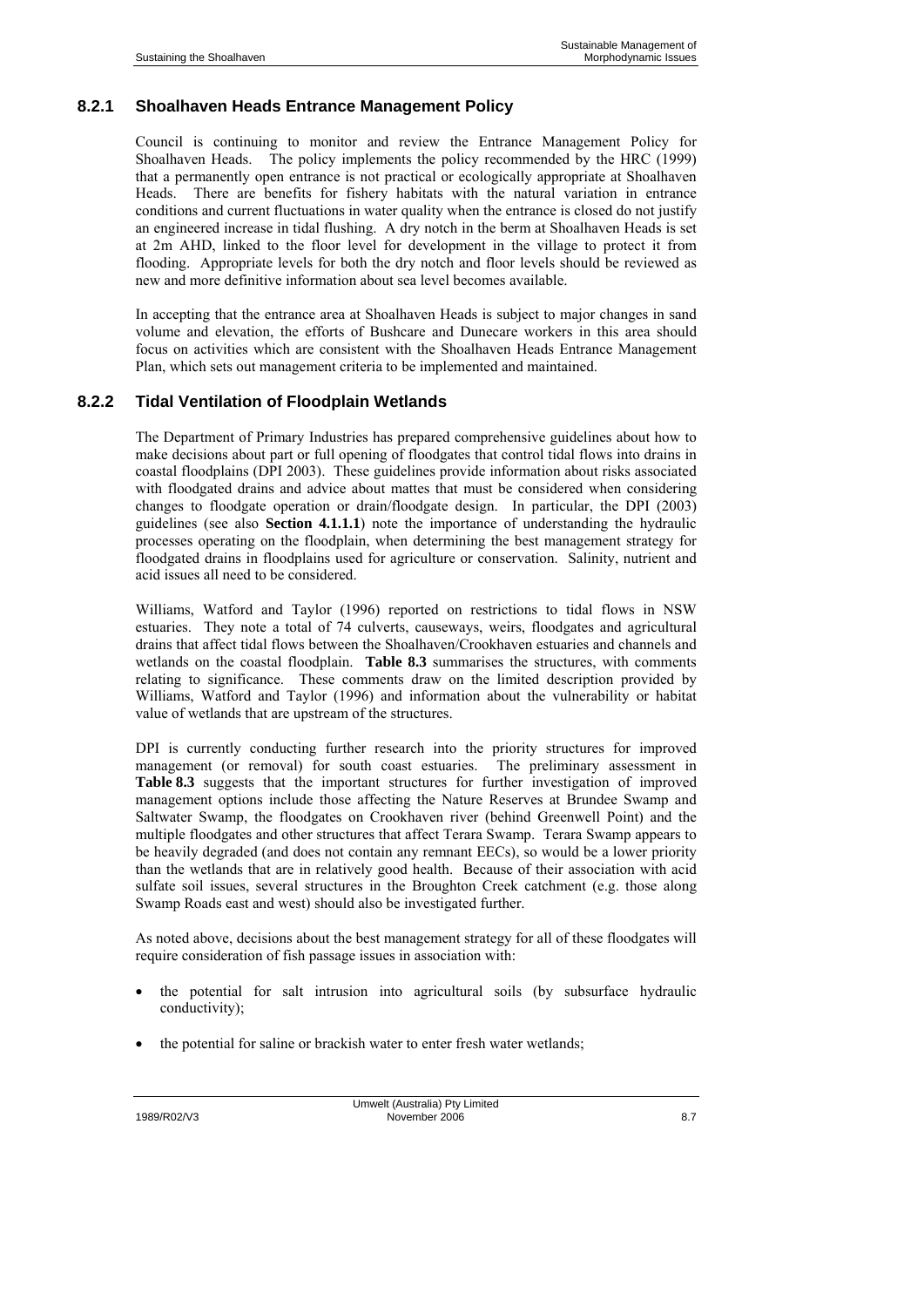- the potential for drains to overtop with tidal water, inundating agricultural land with salt water; and
- the buffering capacity of the drains to neutralise acid.

So floodgate management must be conducted in the context of whole of floodplain management.

### **Table 8.3 - Structures that impede tidal flows to floodplain creeks and wetlands**

| <b>Structure</b>                                                                     | <b>Comments</b>                                                                                                        |
|--------------------------------------------------------------------------------------|------------------------------------------------------------------------------------------------------------------------|
| Culverts, Coomonderry Swamp                                                          | Culvert inverts on Shoalhaven Heads Rd and Bolong Rd<br>are too high for tidal flows;                                  |
|                                                                                      | Significant, but outside current project area                                                                          |
| Culvert, Terara Swamp                                                                | Invert is too high                                                                                                     |
| Culvert, Bevan Creek                                                                 | Diameter too small                                                                                                     |
| Floodgates, Commonderry Swamp                                                        | Significant, but outside current project area                                                                          |
| Floodgates on unnamed drain near Coolangatta<br>Road                                 | Likely to be outside current project area                                                                              |
| Floodgates on unnamed drain near Swamp Road<br>East                                  | <b>Swamp Road East and West traverse multiple drains</b><br>across former wetlands in the Broughton creek<br>catchment |
| Floodgates on unnamed drains and Snake Island<br>Creek, near Back Forest Road.       | Relatively small catchment affected                                                                                    |
| Floodgates on unnamed drain near Wharf Road                                          |                                                                                                                        |
| Floodgates on unnamed drain near Swamp Road<br>west                                  | Affect large area of former wetland on Broughton<br><b>Creek floodplain</b>                                            |
| Floodgates on unnamed drain near Sopers Road                                         | Main drain for wetland area behind paper mill                                                                          |
| Floodgates on unnamed drain near Jennings Lane                                       |                                                                                                                        |
| Floodgates on unnamed drain and Abernethys<br>Creek near Bolong Road                 |                                                                                                                        |
| Floodgates on Terara Swamp near Terara Road,<br>Comerong Island Road and Numbaa Road | Significant impact on Terara Swamp - no EECs<br>mapped in this wetland?                                                |
| Floodgates on unnamed drain near Numbaa Road                                         |                                                                                                                        |
| Floodgates on unnamed drain and Macdonald<br>Creek                                   | At entrance to Shaws Creek                                                                                             |
| Floodgate on Crookhaven River near Culburra<br>Road                                  | <b>Affects Saltwater Swamp Nature Reserve and</b><br>Brundee Swamp Nature Reserve - likely to be<br>significant        |
| Floodgates on unnamed drains near Bournes Lane                                       |                                                                                                                        |
| Floodgate on Crookhaven River near Jindy Andy<br>Lane                                | <b>Blocks upper Crookhaven River and potential flows</b><br>from Crookhaven to Terara Swamp                            |
| Floodgate on Crookhaven River near Greenwell<br>Point Road                           | <b>Also affects Terara Swamp</b>                                                                                       |
| Floodgate on unnamed drain near Springbank Road                                      | Connects Crookhaven River to Crookhaven River                                                                          |
| Floodgate on Crookhaven River at Eelwhine Creek                                      | Eelwhine Creek loops back to Crookhaven River - not<br>through major wetland areas                                     |
| Floodgate on unnamed drain near Pyree Lane                                           | Minor catchment area                                                                                                   |
| Agricultural drains at Coomonderry Swamp and<br>Broughton creek                      | Acid sulfate soils affected                                                                                            |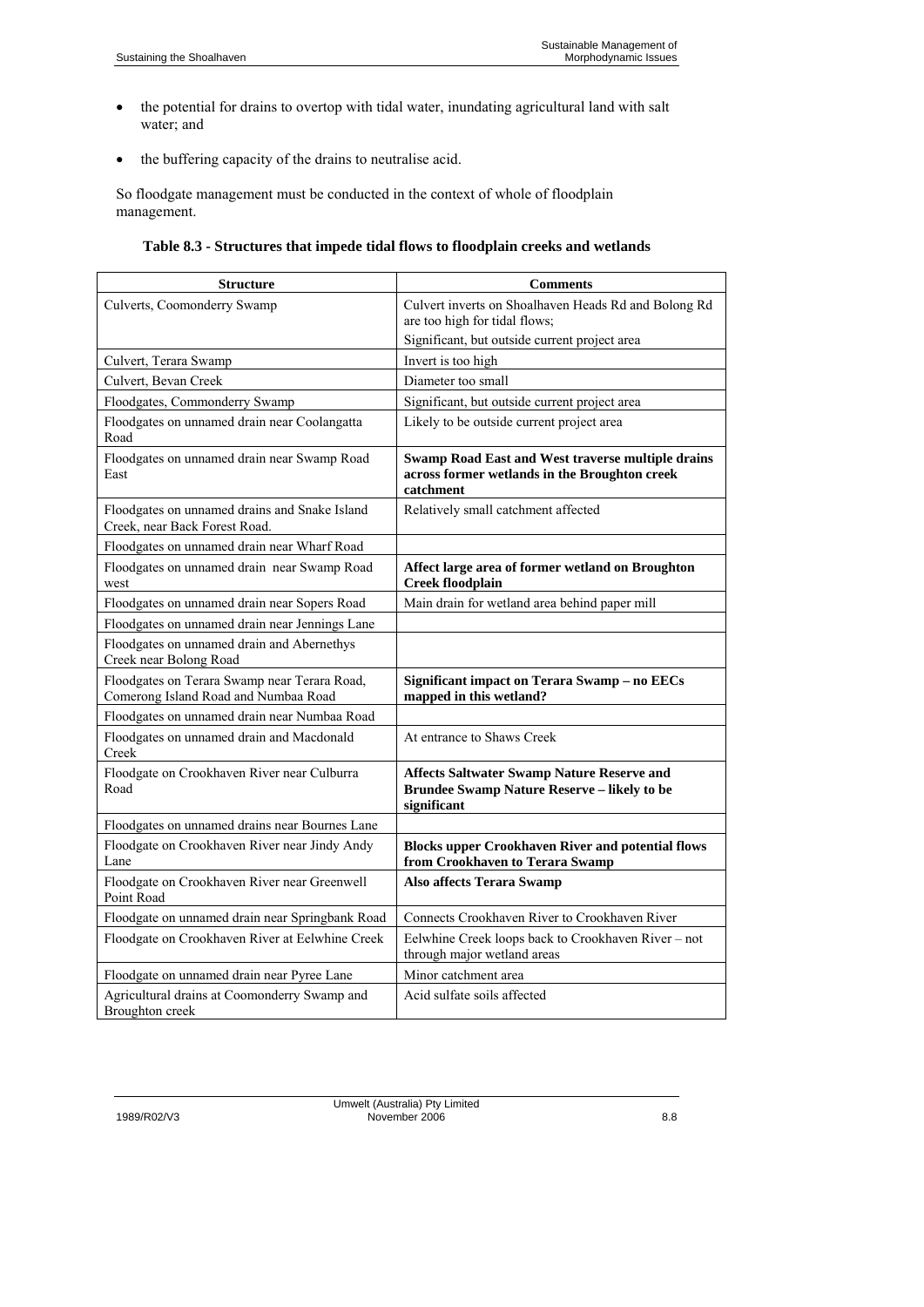#### **Table 8.3 - Structures that impede tidal flows to floodplain creeks and wetlands (cont)**

| <b>Structure</b>                                                                         | <b>Comments</b>                       |
|------------------------------------------------------------------------------------------|---------------------------------------|
| Agricultural drain and pump on unnamed drain                                             |                                       |
| Levees and blockages at Abernethys Creek, Regatta<br>Creek, Berrys Canal and Ryans Creek | Affect Numbaa Swamp and Saltpan Swamp |

# **8.3 MANAGING BANK EROSION/CHANNEL CHANGE – DOWNSTREAM OF NOWRA**

**Objectives:** 

*Respond to ongoing channel migration in accordance with risks to important ecological, productivity and amenity values.* 

*Control activities that drive bed and bank erosion outside the anticipated impact of natural flow variability.* 

*Protect and restore the connectivity of riparian and floodplain habitats.* 

*Sediment transport and localised in channel erosion/deposition are within the range anticipated from the natural flow variability of the Shoalhaven River system.* 

**Table 8.4** presents potential management strategies to address channel change in the lower estuary, taking into account the recommendations of several previous studies and the strongly cautionary position of the HRC.

Bank erosion in the lower estuary is considered to present high risks to ecological values, particularly around Comerong Island. In other areas, bank erosion affects agricultural land. Along the north bank opposite Pig Island, bank erosion affects industrial land, and at Greenwell Point, wind waves and tidal scour affect an important foreshore recreation reserve.

Detailed design work for any structural controls in the lower estuary should be informed by appropriate hydrodynamic studies.

### **8.4 MANAGING BANK EROSION/CHANNEL CHANGE – UPSTREAM OF NOWRA**

#### **Objectives:**

*Control activities that drive bed and bank erosion outside the anticipated impact of natural flow variability.* 

#### *Protect and restore the connectivity of riparian and floodplain habitats.*

**Table 8.5** presents potential actions to minimise the threat that bank erosion in the upper estuary presents to significant estuary values. It is important to note that recreational boating and floodplain agriculture/grazing, which drive some bank erosion issues, are also community values for this area, whose maintenance will contribute to sustainable estuary management.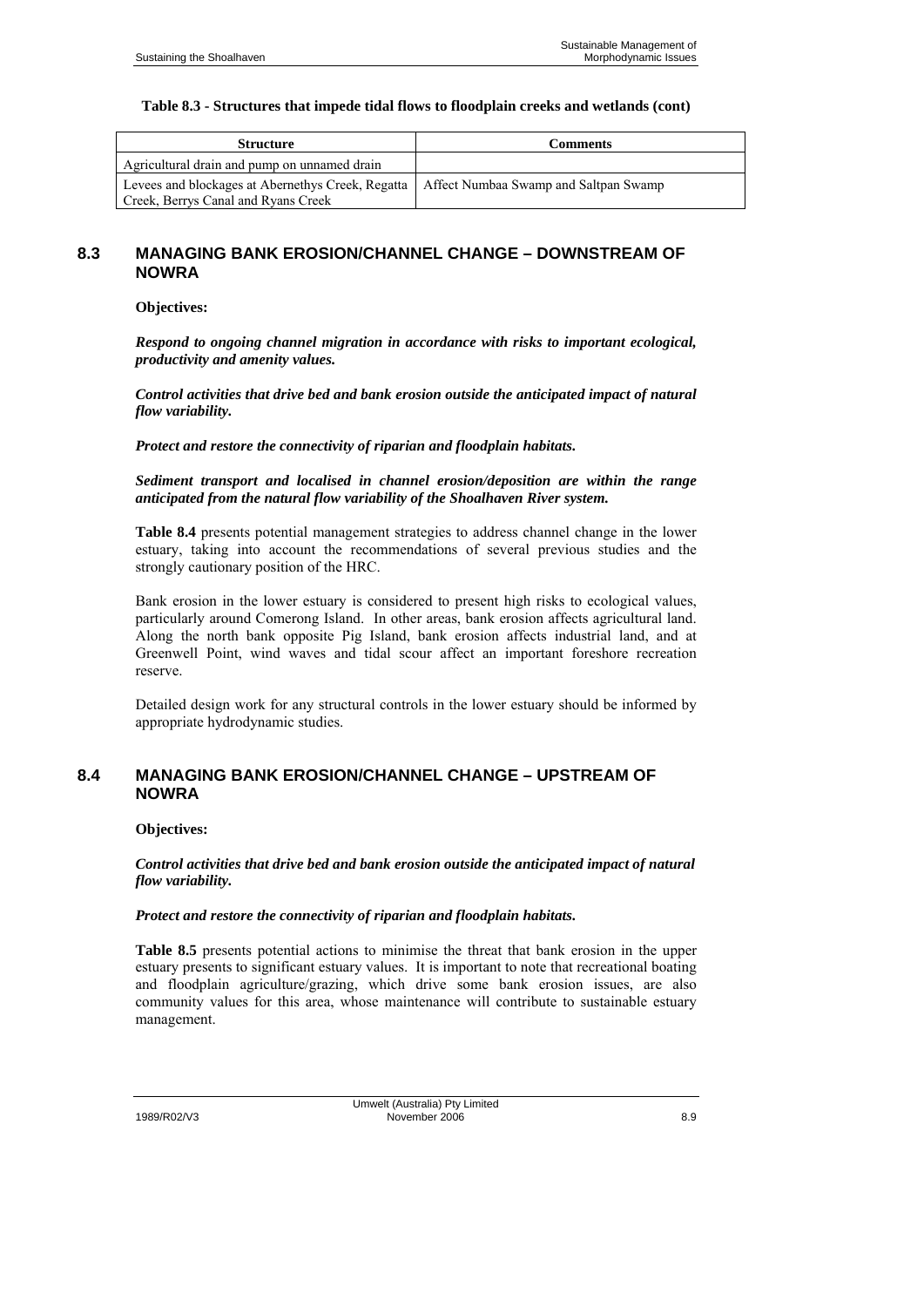Previous studies (e.g. Patterson Britton 2005) have made detailed recommendations about measures or works to control bank erosion in the upper estuary. The options presented in **Table 8.5** take this previous work into account, but moderate the options in the context of information about risks to estuary values.

### **8.4.1 Accretion in the Channel Upstream of Nowra**

Waterway users report some shoaling in the upper estuary, affecting the safety of navigation upstream of Long Point. Changes in these shoals are most affected by flood flow, especially in the Burrier, Barringella and Calymea Reaches. However, tidal currents and lower velocity river flows also assist with reworking of sand slugs deposited by floods. These sedimentary processes are part of the natural behaviour of the upper estuary, where fluvial sediment load is high.

From a user perspective, safe navigation is the main issue. This can be managed providing information to waterway users, by reducing boat speed, and encouraging non powered or low powered vessels (canoeing, bass fishing). This is discussed in **Section 10** (**Table 10.3**).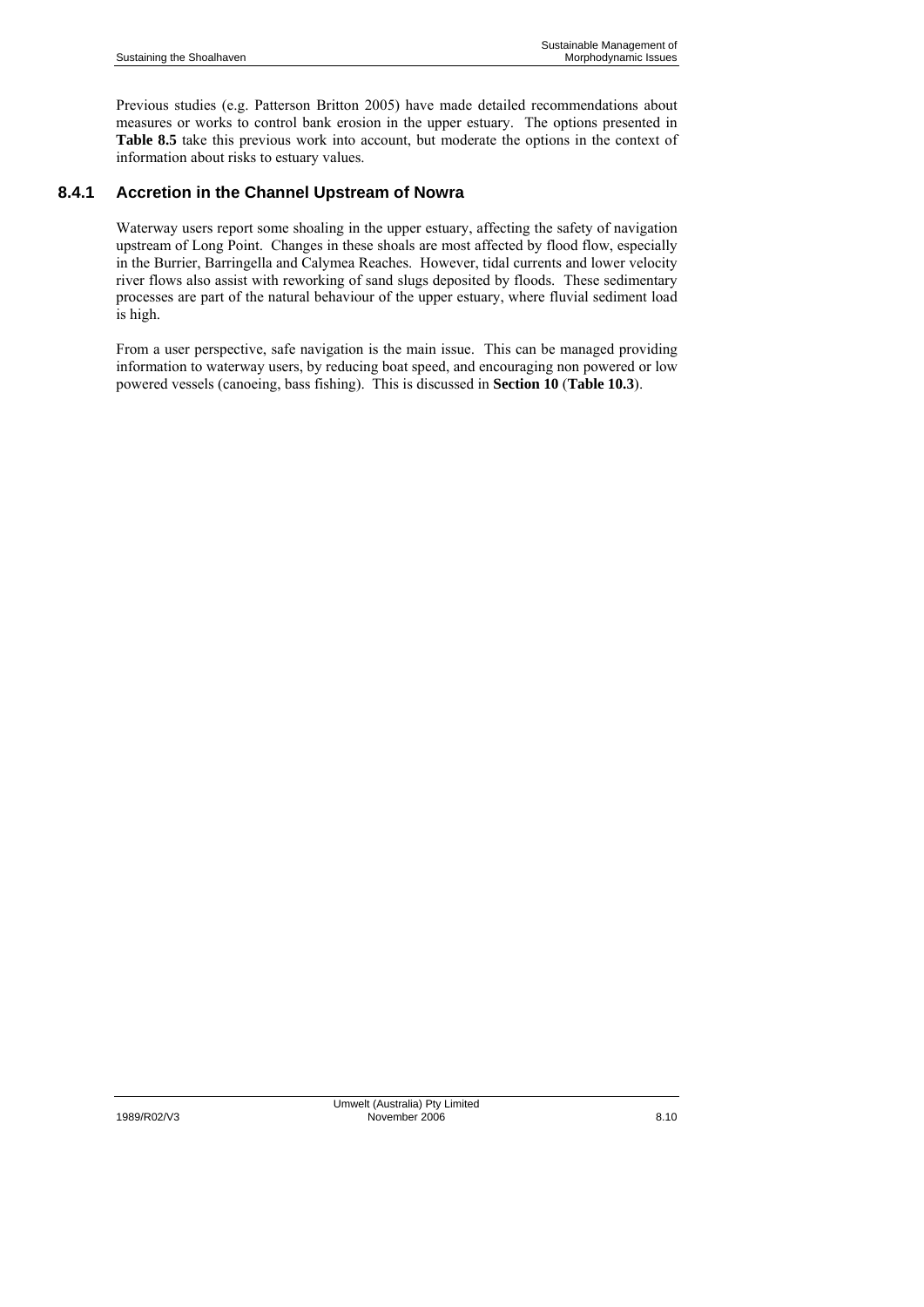| <b>Action</b><br>number | <b>Proposed management action</b>                                                                                                                                                                   | <b>Likely benefits</b>                                                                                                                                                                                                                                                                                                                                                                                                                                                                         | <b>Potential problems</b>                                                                                                                                                                                                                                                                                                                                                                                  | <b>Indicative</b><br>cost/benefit and<br>priority                                                                                                                                                                                                                           |
|-------------------------|-----------------------------------------------------------------------------------------------------------------------------------------------------------------------------------------------------|------------------------------------------------------------------------------------------------------------------------------------------------------------------------------------------------------------------------------------------------------------------------------------------------------------------------------------------------------------------------------------------------------------------------------------------------------------------------------------------------|------------------------------------------------------------------------------------------------------------------------------------------------------------------------------------------------------------------------------------------------------------------------------------------------------------------------------------------------------------------------------------------------------------|-----------------------------------------------------------------------------------------------------------------------------------------------------------------------------------------------------------------------------------------------------------------------------|
| 8.12                    | Do nothing and allow current processes to<br>continue unabated in the lower estuary.                                                                                                                | Low capital cost.                                                                                                                                                                                                                                                                                                                                                                                                                                                                              | This is not necessarily a low<br>cost option, as there will be no<br>mitigation of erosion impacts<br>on recreation areas or habitat<br>values.<br>However, the cost and<br>disturbance caused by<br>structural controls in some<br>locations do not support this<br>type of intervention.<br>Will continue high level of<br>uncertainty and debate in the<br>community about cause and<br>responsibility. | May be negative or<br>positive.<br>Generally only a<br>relevant option for<br>very low risk examples<br>of bank erosion.<br>However, no<br>intervention is also<br>proposed for the<br>erosion along Berrys<br>Canal, which affects<br>high conservation<br>value wetlands. |
| 8.13                    | Fence riverbanks to exclude cattle<br>access/trampling and destruction of riparian<br>vegetation, focusing on specific locations in the<br>lower estuary (between Pig Island and Numbaa<br>Island). | Benefits of cattle exclusion in the<br>lower estuary relate more to<br>biological water quality than to<br>bank stability. Cattle grazing is<br>not noted as a significant driver<br>of bank collapse, although poor<br>riparian vegetation cover may<br>exacerbate the impacts of tidal<br>and flood scour on<br>unconsolidated (sandy) bank<br>material.<br>Overall, riparian vegetation<br>programs are more likely to be<br>successful when cattle grazing<br>and trampling are minimised. | Investment should be directed<br>towards riparian vegetation<br>recovery rather than expecting<br>significant benefits for erosion<br>at severely affected sites.<br>Ensure expectations of<br>revegetation programs are<br>realistic, with performance<br>evaluation not tied to bank<br>stabilisation at sites where<br>flood scour or tidal scour are<br>critical factors.                              | Positive, but for<br>ecological rather than<br>morphological<br>reasons.<br>Medium to high<br>priority.                                                                                                                                                                     |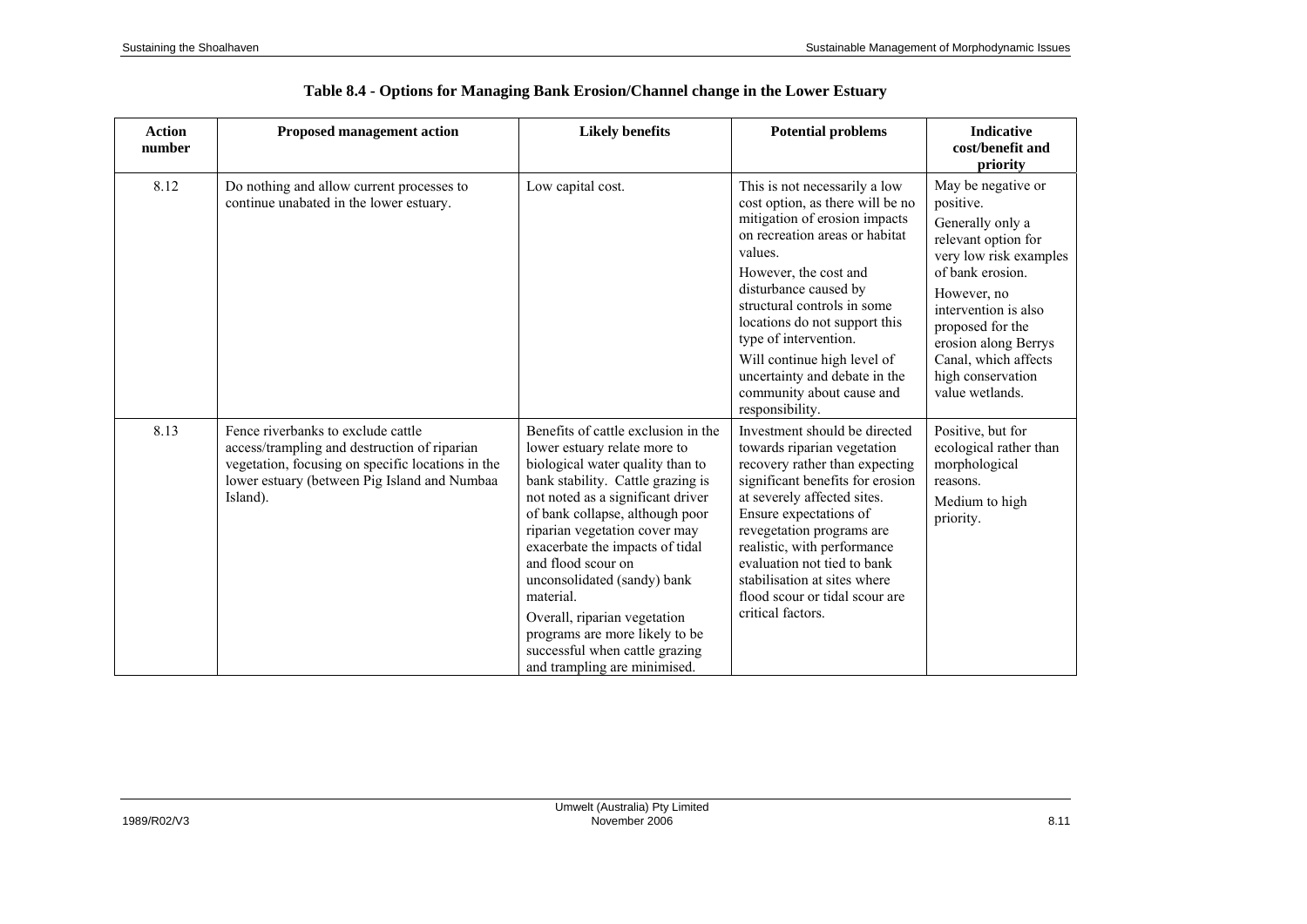| <b>Action number</b> | <b>Proposed management action</b>                                                                                                                                                                                                                                                                                                                                                                                                                                                                                                                  | <b>Likely benefits</b>                                                                                                                                                                                                                                                                                                                                                                                                                                                                                                                                                              | <b>Potential problems</b>                                                                                                                                                                                                                                                                          | <b>Indicative</b><br>cost/benefit and<br>priority                                                                                    |
|----------------------|----------------------------------------------------------------------------------------------------------------------------------------------------------------------------------------------------------------------------------------------------------------------------------------------------------------------------------------------------------------------------------------------------------------------------------------------------------------------------------------------------------------------------------------------------|-------------------------------------------------------------------------------------------------------------------------------------------------------------------------------------------------------------------------------------------------------------------------------------------------------------------------------------------------------------------------------------------------------------------------------------------------------------------------------------------------------------------------------------------------------------------------------------|----------------------------------------------------------------------------------------------------------------------------------------------------------------------------------------------------------------------------------------------------------------------------------------------------|--------------------------------------------------------------------------------------------------------------------------------------|
| 8.14                 | Fence off riparian zones. Where fencing is<br>considered appropriate, provide incentives for<br>land holders to encourage investment (for<br>instance through assistance with property<br>management plans, loans and voluntary<br>conservation agreements).<br>Alternatively, where fencing is considered<br>appropriate, require riparian zones fencing as a<br>condition of all future development approvals<br>and/or water licence renewals (if water is<br>extracted for agricultural purposes). (see also<br><b>Sections 9.2 and 9.3</b> ). | Both approaches can be used<br>concurrently, with a tax incentive<br>or low cost loan arrangement to<br>assist farmers to install required<br>fences and off stream water<br>supply for cattle. Rivercare can<br>contribute to habitat continuity<br>by working on intervening public<br>land.<br>The benefit of providing clear<br>incentives is that fencing of<br>critical sections of bank may be<br>achieved more quickly.<br>Incentives should also apply to<br>fencing of floodplain wetlands<br>where cattle exclusion would<br>encourage restoration of habitat<br>values. | Cost shifting from individual<br>property owners to general<br>community. However, the<br>benefits of improved riparian<br>habitat accrue to a range of<br>other stakeholders, through<br>improved aquatic productivity,<br>aesthetics and reduced costs<br>for other types of bank<br>protection. | Positive, particularly<br>incentive based<br>approach.<br>Medium priority $-$<br>requires significant<br>negotiation and<br>funding. |
| 8.15                 | Ensure that all riverbank (outside existing urban<br>areas) is zoned Rural or Open Space or<br>Environment Protection, with intensive<br>development of high hazard sections excluded.                                                                                                                                                                                                                                                                                                                                                             | The intent is to minimise risks to<br>property and infrastructure<br>wherever possible.<br>Most riverbank is already in<br>these zones.                                                                                                                                                                                                                                                                                                                                                                                                                                             | May require back zoning in a<br>few locations.                                                                                                                                                                                                                                                     | Positive.<br>Medium priority.                                                                                                        |
| 8.16                 | Identify any reach where monitoring of erosion<br>near existing development/services should be<br>conducted so that bank retreat (and associated<br>impacts on infrastructure or built assets) can be<br>effectively planned.                                                                                                                                                                                                                                                                                                                      | There are no high priority<br>locations for planned retreat at<br>this time. However, active<br>erosion sites should be monitored<br>where there is potential for<br>threats to roads, wharves or farm<br>pumps etc.                                                                                                                                                                                                                                                                                                                                                                |                                                                                                                                                                                                                                                                                                    | Medium priority.                                                                                                                     |

| Table 8.4 - Options for Managing Bank Erosion/Channel change in the Lower Estuary (cont) |  |  |
|------------------------------------------------------------------------------------------|--|--|
|------------------------------------------------------------------------------------------|--|--|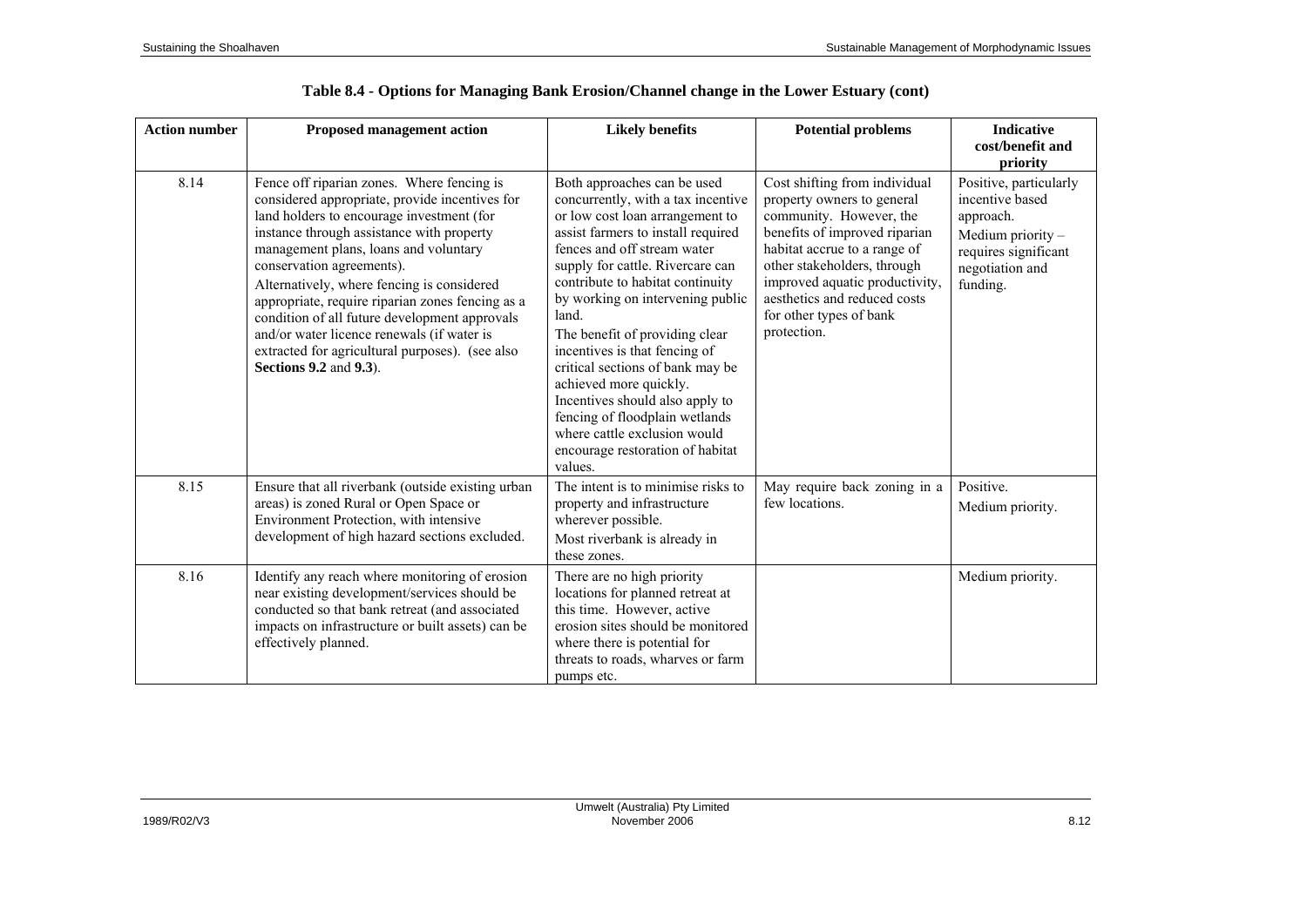| <b>Action number</b> | <b>Proposed management action</b>                                                                                                                                                                                                                                                                                                   | <b>Likely benefits</b>                                                                                                                                                                                                                                                                                    | <b>Potential problems</b>                                                                                                                                                                                                                                                                                                                                      | <b>Indicative</b><br>cost/benefit and<br>priority                                                                                                                                                                                    |
|----------------------|-------------------------------------------------------------------------------------------------------------------------------------------------------------------------------------------------------------------------------------------------------------------------------------------------------------------------------------|-----------------------------------------------------------------------------------------------------------------------------------------------------------------------------------------------------------------------------------------------------------------------------------------------------------|----------------------------------------------------------------------------------------------------------------------------------------------------------------------------------------------------------------------------------------------------------------------------------------------------------------------------------------------------------------|--------------------------------------------------------------------------------------------------------------------------------------------------------------------------------------------------------------------------------------|
| 8.17                 | Identify and assess any alternative<br>communities/habitat that can be conserved to<br>maintain equivalent values to Comerong Island<br>in the estuary. See also Section 8.5 in relation<br>to this approach to habitat threatened by sea<br>level rise.<br>Negotiate conservation agreements for suitable<br>offset habitat areas. | This action supports the EII<br>monitoring action for Comerong<br>Island and the wetland/saltmarsh<br>habitats at Bevan Island/Old Man<br>Island. It is also linked to actions<br>to provide conservation<br>management for habitat that is<br>threatened by long term sea level<br>rise (see Table 8.5). | Limited alternative<br>conservation areas for<br>saltmarsh are available in the<br>Shoalhaven River estuary.                                                                                                                                                                                                                                                   | Conservation offsets<br>for sea level rise or<br>other long term bank<br>erosion issues would<br>be a positive outcome.<br>Low to medium<br>priority, with<br>significant negotiation<br>necessary, potentially<br>land acquisition. |
| 8.18                 | Include area and health of endangered<br>ecological communities and habitat suitable for<br>migratory waders in Ecological Integrity Index,<br>so that ecological risks associated with retreat of<br>banks at Comerong Island are monitored.                                                                                       | Recommended action is to allow<br>channel adjustments to continue<br>at Berrys Canal. However, there<br>are significant habitat<br>consequences which need to be<br>monitored, particularly as<br>impacts of sea level rise begin to<br>affect key habitats.                                              | Agency agreement on<br>appropriate indicators for EII;<br>costs of monitoring.                                                                                                                                                                                                                                                                                 | Positive.<br>High priority.                                                                                                                                                                                                          |
| 8.19                 | Replant reed beds and/or mangrove along toe of<br>banks where wind waves contribute<br>significantly to erosion processes.                                                                                                                                                                                                          | This planting will help reduce the<br>wave energy impacting on the toe<br>of the bank. The western shore<br>of Comerong Island is an<br>example. Temporary wave<br>breaks may be necessary to allow<br>plants to establish.                                                                               | High wave energy may inhibit<br>establishment of fringing<br>vegetation.<br>Where tidal or flood scour<br>currents also contribute to<br>erosion, there may be deep<br>water adjacent to the bank,<br>restricting colonisation<br>potential.<br>Not appropriate for sites where<br>community infrastructure or<br>buildings would be threatened<br>by erosion. | Positive, provided<br>wind waves are the<br>dominant process and<br>replanted areas will<br>not be undercut by<br>deep current erosion.<br>Ongoing and<br>moderate priority.                                                         |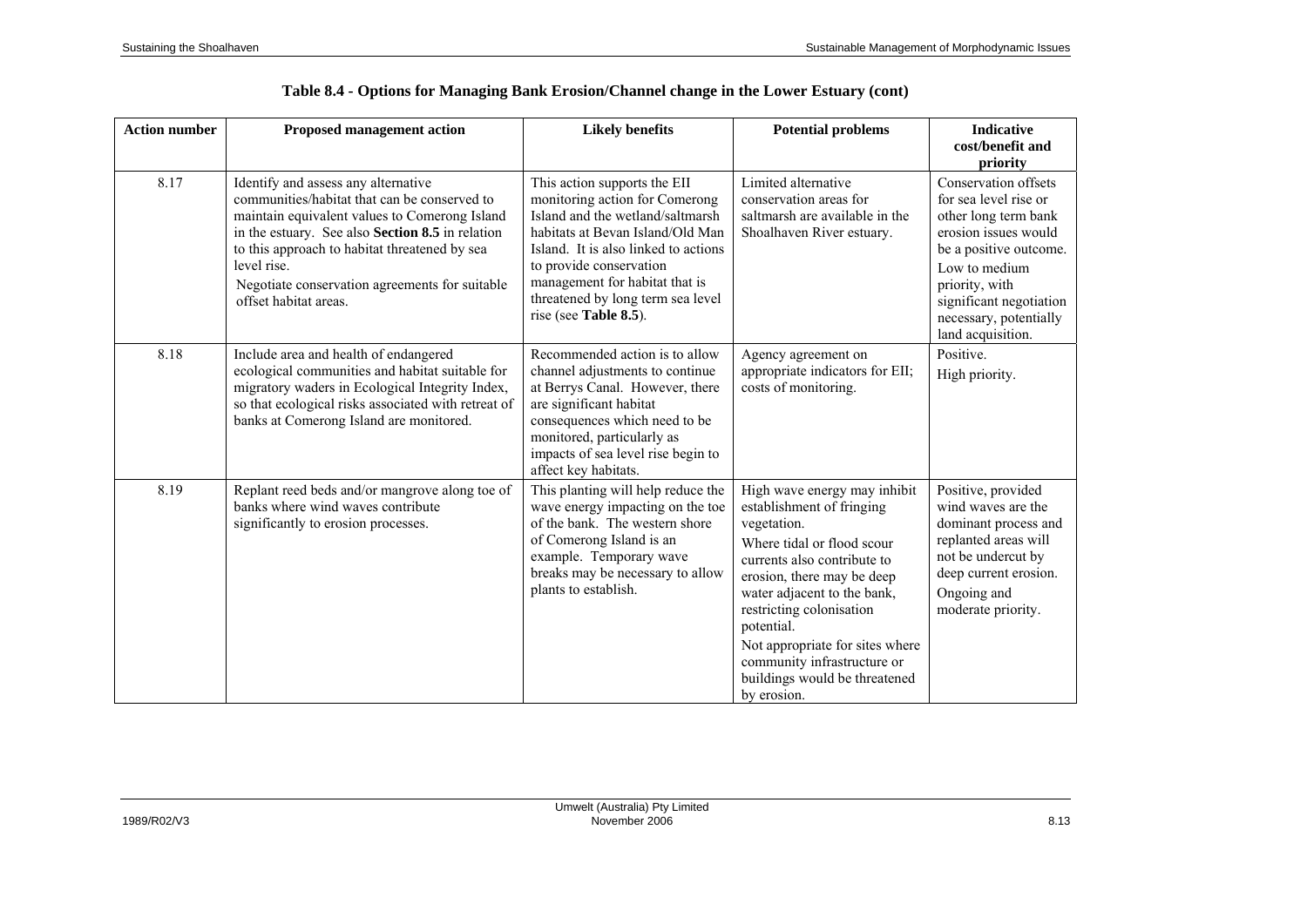| <b>Action number</b> | <b>Proposed management action</b>                                                                                                                                                                                                                                                                                                                                                                                                                                                  | <b>Likely benefits</b>                                                                                                                                                                                                                                                                                                                                                                                                                                                                                                                                                                                                | <b>Potential problems</b>                                                                                                                                                                                                                                                                                                               | <b>Indicative</b><br>cost/benefit and<br>priority                                                                                            |
|----------------------|------------------------------------------------------------------------------------------------------------------------------------------------------------------------------------------------------------------------------------------------------------------------------------------------------------------------------------------------------------------------------------------------------------------------------------------------------------------------------------|-----------------------------------------------------------------------------------------------------------------------------------------------------------------------------------------------------------------------------------------------------------------------------------------------------------------------------------------------------------------------------------------------------------------------------------------------------------------------------------------------------------------------------------------------------------------------------------------------------------------------|-----------------------------------------------------------------------------------------------------------------------------------------------------------------------------------------------------------------------------------------------------------------------------------------------------------------------------------------|----------------------------------------------------------------------------------------------------------------------------------------------|
| 8.20                 | Manage sediment load at depositional sites in<br>the estuary, to reduce impetus for migration of<br>the thalweg $-$ e.g. by dredging accreted areas at<br>Pig Island and Numbaa Island. Maintain<br>records of all sand removed from the system.<br>A DA is with Council for Terara Sands to place<br>dredge spoil on Pig Island. Dredged sand could<br>potentially be used for work elsewhere in the<br>estuary $-$ e.g. along eroding banks or to build up<br>shoals for waders. | There is some evidence that<br>accretion of Pig Island is<br>contributing to thalweg<br>migration, increasing the erosion<br>hazard along the north bank of<br>the estuary. Controlled dredging<br>would provide valuable<br>construction material, and may<br>also help to reduce the erosion<br>pressure.<br>However, alternative<br>applications for the sand should<br>also be considered. These would<br>include maintenance of wader<br>habitat or near shore bank areas<br>in the lower estuary. Such<br>applicants would require studies<br>of likely effects of sediment<br>deposition on estuary processes. | Dredging design should not<br>create deep holes. Timing and<br>availability of sand is partly<br>controlled by large flood<br>events that move significant<br>quantities of sand in the mid<br>estuary.<br>Sediment transport to sites<br>away from Pig Island and<br>Numbaa Island for restoration<br>purposes is likely to be costly. | Positive action,<br>depending on ongoing<br>accretion and sand<br>supply from floods.                                                        |
| 8.21                 | Construct rock walls or groynes to protect<br>severely eroding banks (reduce the rate of<br>retreat), where retreat threatens recreation<br>reserves or major infrastructure.                                                                                                                                                                                                                                                                                                      | Appropriate for sites in Nowra -<br>formal recreation shoreline.<br>Groynes suggested as part of the<br>management at Greenwell Point<br>Reserve, to improve sand<br>retention on the beach and<br>reduce current scour.                                                                                                                                                                                                                                                                                                                                                                                              | Extremely high capital cost<br>option where erosion is driven<br>by deep current scour; only<br>suitable for shorelines<br>requiring a formal face to the<br>river (some urban areas with<br>high recreational use) or to<br>protect major infrastructure<br>investment.                                                                | Positive for only a few<br>sites. For other<br>locations, vegetation<br>rehabilitation should<br>always be the first<br>management approach. |

|  |  |  |  | Table 8.4 - Options for Managing Bank Erosion/Channel change in the Lower Estuary (cont) |  |  |  |
|--|--|--|--|------------------------------------------------------------------------------------------|--|--|--|
|  |  |  |  |                                                                                          |  |  |  |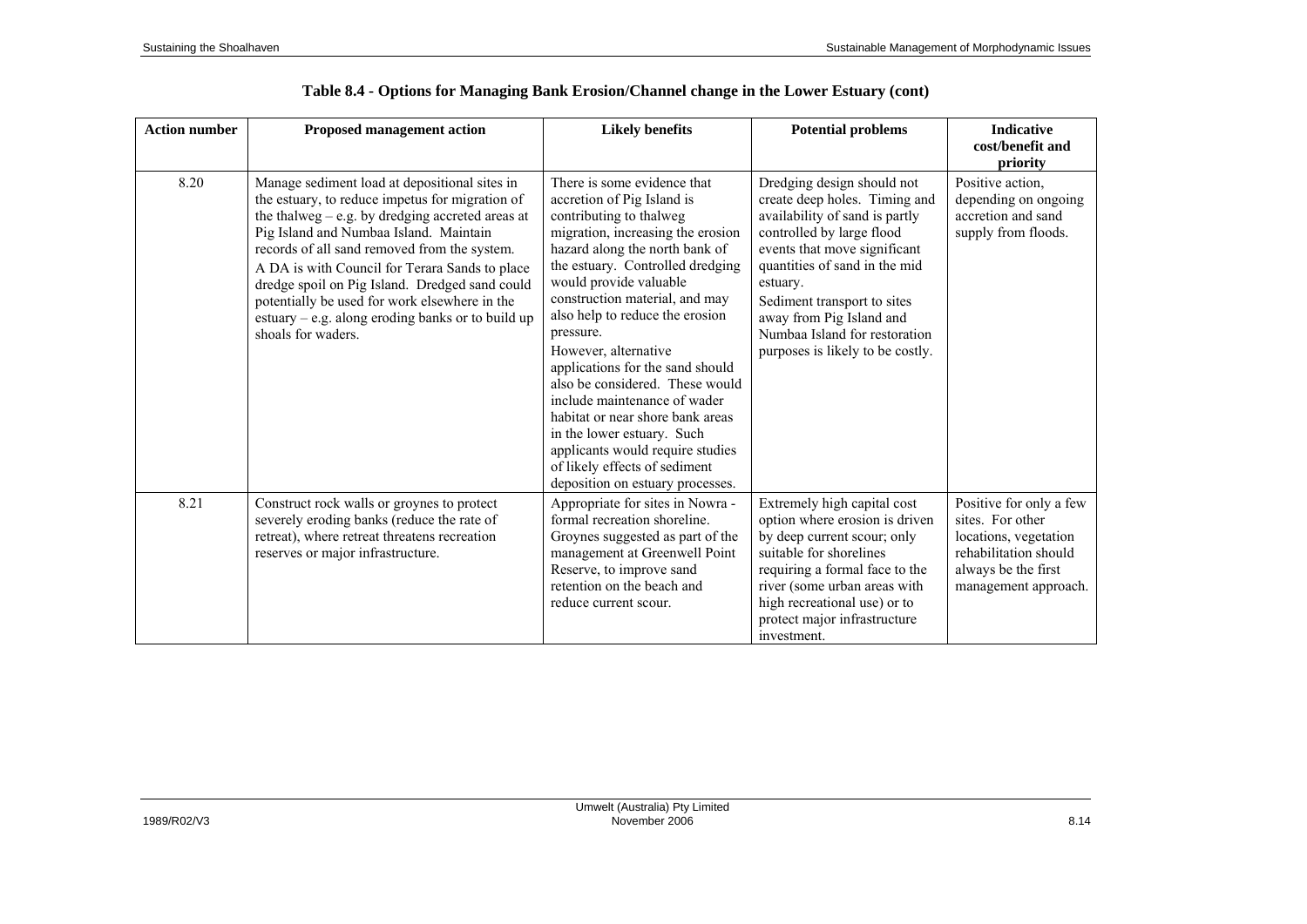| <b>Action number</b> | <b>Proposed management action</b>                                                                                                                                                                                                                 | <b>Likely benefits</b>                                                                                                                                                                                                                                                                                                                                                                                                                        | <b>Potential problems</b>                                                                                                                                                                        | <b>Indicative</b><br>cost/benefit and<br>priority                                                                                                 |
|----------------------|---------------------------------------------------------------------------------------------------------------------------------------------------------------------------------------------------------------------------------------------------|-----------------------------------------------------------------------------------------------------------------------------------------------------------------------------------------------------------------------------------------------------------------------------------------------------------------------------------------------------------------------------------------------------------------------------------------------|--------------------------------------------------------------------------------------------------------------------------------------------------------------------------------------------------|---------------------------------------------------------------------------------------------------------------------------------------------------|
| 8.22                 | Construct groynes or other structures to maintain<br>recreational foreshore – beach and shallow near<br>shore with low current velocities.                                                                                                        | This option is really only<br>relevant to Greenwell Point.                                                                                                                                                                                                                                                                                                                                                                                    | Moderate cost.                                                                                                                                                                                   | Recommended as a<br>medium to high<br>priority for Greenwell<br>Point, as part of<br>enhancement of the<br>foreshore of an Icon<br>Park location. |
| 8.23                 | Monitor the condition and location of banks at<br>regular intervals (e.g. approximately five years),<br>by aerial photograph analysis supported by some<br>ground-truthing of features such as undercutting<br>and health or riparian vegetation. | There have been multiple studies<br>of bank erosion in the estuary,<br>most recently in 2004/05.<br>Although some sites have been<br>identified as issues in each study<br>since 1977, others have only<br>been identified in later studies.<br>Ongoing monitoring using<br>current aerial photos will provide<br>information about sites whose<br>priority for intervention (or the<br>type of intervention necessary)<br>changes over time. | Resources at Council or<br>DECC.                                                                                                                                                                 | Positive $-$ and an<br>important action for<br>improving<br>understanding of<br>channel processes.<br>Medium Priority.                            |
| 8.24                 | Install baffles or other structural devices to<br>reduce wave impact on banks.                                                                                                                                                                    | Complements planting actions<br>for banks where wave erosion is<br>important.                                                                                                                                                                                                                                                                                                                                                                 |                                                                                                                                                                                                  | Moderate priority.                                                                                                                                |
| 8.25                 | Design and implement a community<br>awareness/education program on the dynamic<br>nature of the Shoalhaven estuary channel and<br>constraints to stabilisation. Importance of<br>adaptive living.                                                 | The extent of past channel<br>change is a particular feature of<br>the Shoalhaven estuary. Overall<br>expert opinion is that the effects<br>of structural intervention at<br>major erosion sites is not<br>sufficiently predictable and may<br>have severe unforeseen<br>consequences.                                                                                                                                                        | Design and distribution of<br>appropriate community<br>information - not an 'urgent"<br>issue, but part of raising<br>general community awareness<br>of the complexity of the<br>natural system. | See also Table 10.6.<br>Moderate priority.                                                                                                        |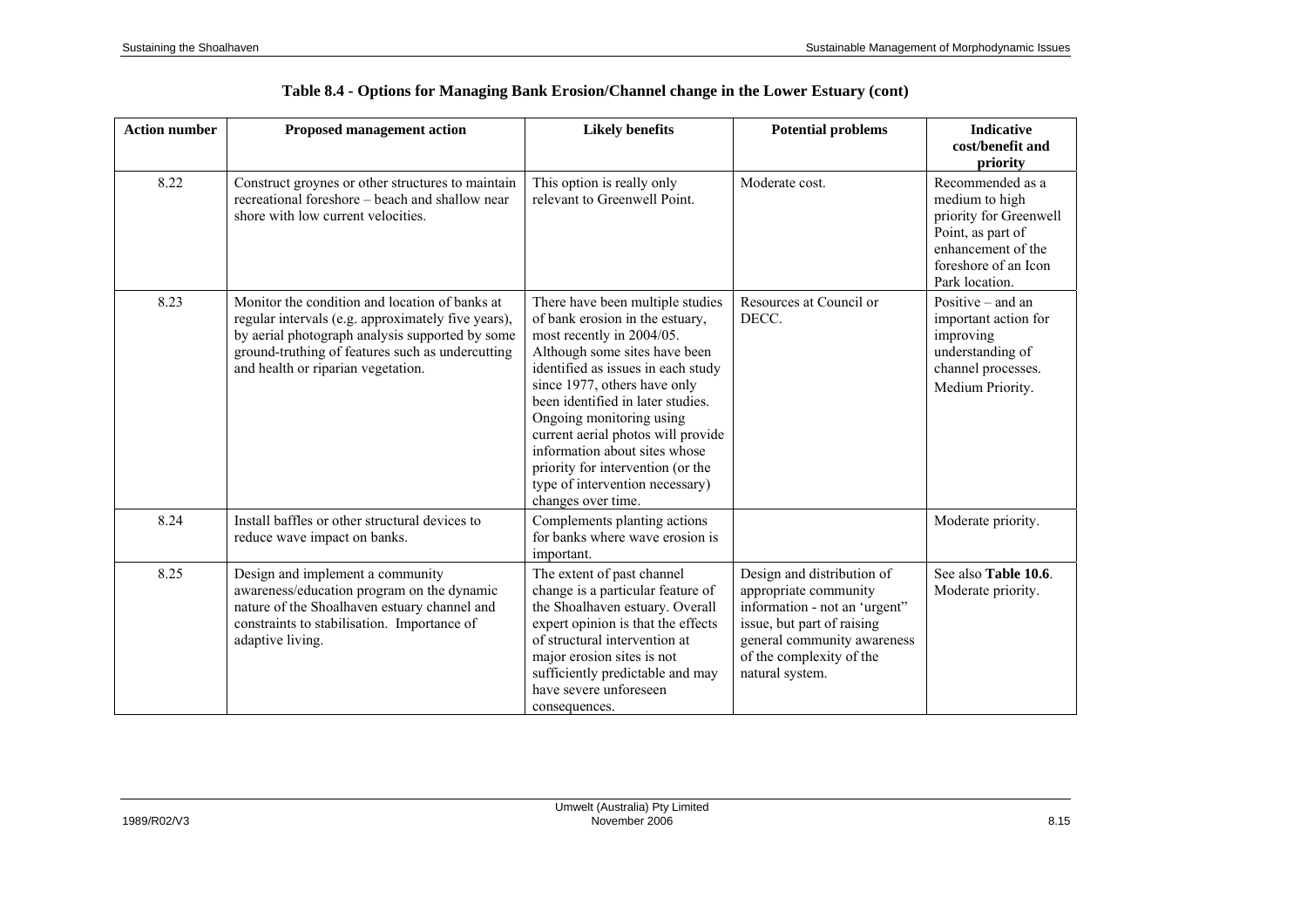| <b>Action number</b> | <b>Proposed management action</b>                                                                                                                                                                                                                                     | <b>Likely benefits</b>                                                                                                                                              | <b>Potential problems</b>                                                                            | <b>Indicative</b><br>cost/benefit and<br>priority         |
|----------------------|-----------------------------------------------------------------------------------------------------------------------------------------------------------------------------------------------------------------------------------------------------------------------|---------------------------------------------------------------------------------------------------------------------------------------------------------------------|------------------------------------------------------------------------------------------------------|-----------------------------------------------------------|
| 8.26                 | Manage boat speed or other behaviour close to<br>banks where boat waves contribute to erosion.                                                                                                                                                                        | This action is more appropriate<br>to the upper estuary, where many<br>reaches are much protected from<br>wind waves and tidal velocities<br>are relatively low.    | In the lower estuary, exposure<br>to long wind fetch is more<br>likely to generate erosive<br>waves. | Medium priority, part<br>of a Boating<br>Management Plan. |
| 8.27                 | Identify and promote specific swimming areas<br>which are not affected by high current velocities<br>and deep water (see Section 10.3). Locations<br>where currents or deep water pose a hazard for<br>swimming should be signposted to alert<br>swimmers to hazards. | These are primarily adjacent to<br>existing foreshore reserves such<br>as at Shoalhaven Heads. The<br>aim would be to encourage use<br>of safer swimming locations. | Must comply with Council's<br>policy re hazard identification<br>for users of public lands.          | Low priority.                                             |

|  |  | Table 8.4 - Options for Managing Bank Erosion/Channel change in the Lower Estuary (cont) |  |
|--|--|------------------------------------------------------------------------------------------|--|
|  |  |                                                                                          |  |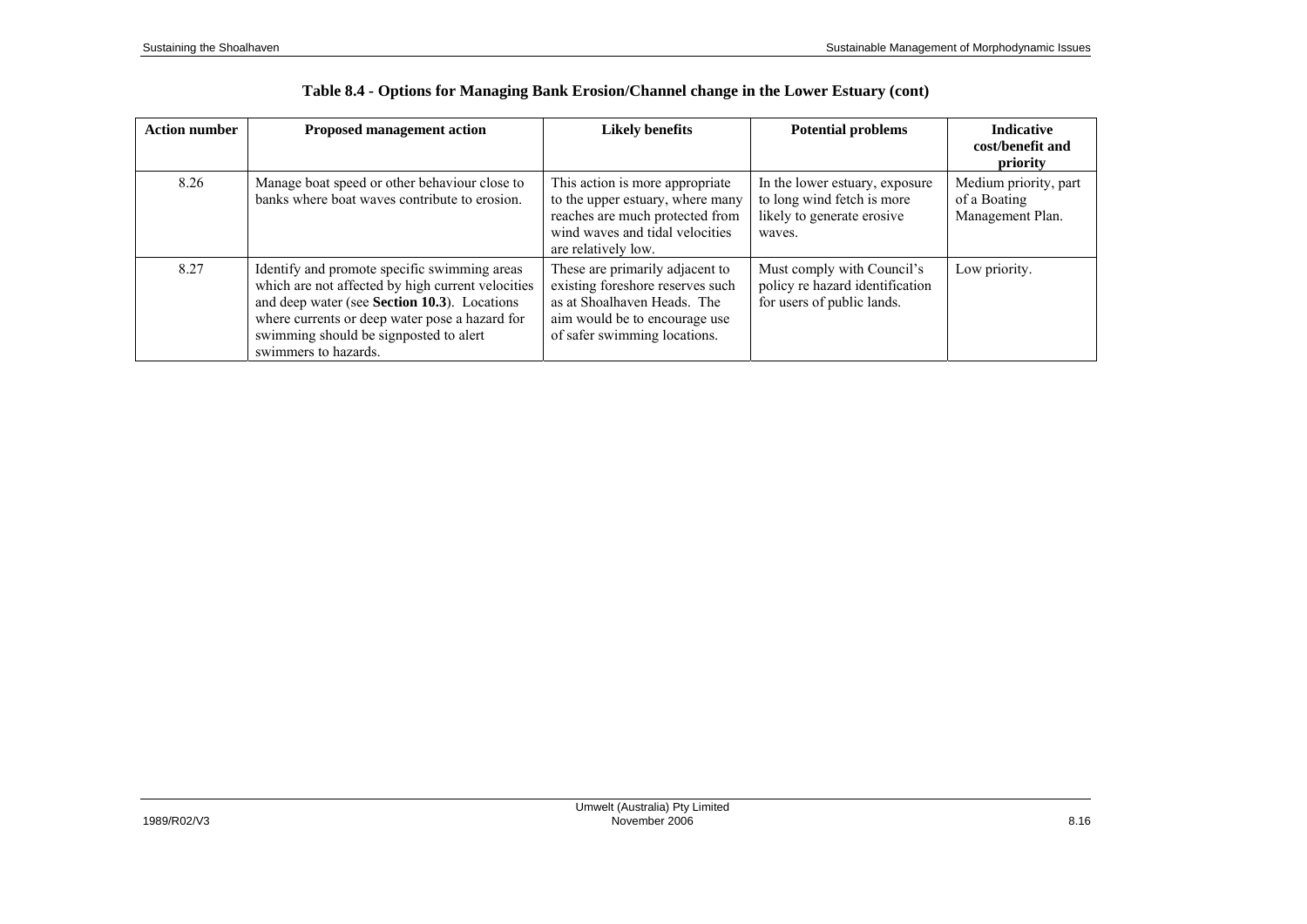| <b>Action</b><br>number | <b>Proposed management action</b>                                                                                                                                                                                                                                                                                                                                                                                                                                                                                                          | <b>Likely benefits</b>                                                                                                                                                                                                                                                                                                                                                                                              | <b>Possible problems</b>                                                                                                                                                                                                                                                                                                                                                                                                   | <b>Indicative cost/benefit</b><br>and priority |
|-------------------------|--------------------------------------------------------------------------------------------------------------------------------------------------------------------------------------------------------------------------------------------------------------------------------------------------------------------------------------------------------------------------------------------------------------------------------------------------------------------------------------------------------------------------------------------|---------------------------------------------------------------------------------------------------------------------------------------------------------------------------------------------------------------------------------------------------------------------------------------------------------------------------------------------------------------------------------------------------------------------|----------------------------------------------------------------------------------------------------------------------------------------------------------------------------------------------------------------------------------------------------------------------------------------------------------------------------------------------------------------------------------------------------------------------------|------------------------------------------------|
| 8.28                    | Protect fringing reed beds or mangroves along the<br>banks of the upper estuary. This may involve:<br>fencing of high banks of pocket floodplains to<br>exclude cattle (and provision of offstream<br>watering points for cattle); and<br>encouraging replanting of reed beds in the river<br>where they have been previously degraded by<br>grazing.                                                                                                                                                                                      | There is good evidence that<br>excluding cattle from steep<br>unconsolidated banks in the<br>upper estuary reduces<br>slumping and allows<br>vegetation to recover.<br>Riverwatch in the Shoalhaven<br>has demonstrated the benefits<br>of replanting (or encouraging<br>natural recovery) reed beds.<br>The presence of reedbeds<br>along the bank helps to<br>reduce wave impacts (from<br>boats and wind waves). | Land holders may require<br>incentives to address costs<br>associated with changed<br>grazing and watering patterns.<br>Community groups such as<br>Riverwatch need technical and<br>funding support.                                                                                                                                                                                                                      | Positive.<br>High priority.                    |
| 8.29                    | Encourage revegetation of unconsolidated high<br>banks to reduce seepage impacts and address bank<br>stability and biodiversity objectives. Prioritise<br>sections of bank where revegetation will also<br>contribute to restoration of habitat continuity along<br>the bank. Preference should be for native river bank<br>species, to address biodiversity objectives as well as<br>bank stability objectives. Focus on sections of bank<br>where revegetation will contribute to restoration of<br>habitat connectivity along the bank. | Vegetated banks will be more<br>resistant to undercutting<br>processes, whether from rapid<br>draw down of saturating flood<br>flows, or from wave impacts.<br>See Section 9.2 in relation to<br>habitat connectivity benefits.<br>Stable vegetated banks are<br>protect or restore aesthetic<br>values for passive recreational<br>users and contribute to fish<br>habitat (shading etc) in the<br>upper estuary.  | Revegetation of steep banks<br>requires careful management<br>to maximise the potential for<br>plant growth.<br>Riverbank vegetation will not<br>always protect vulnerable<br>banks from erosion (e.g. in<br>major flood events) and some<br>losses should be expected.<br>Without information in the<br>community about expected<br>responses, this could be<br>interpreted as poor selection of<br>management technique. | Medium priority.                               |

# **Table 8.5 - Options for Managing Bank Erosion in the Upper Estuary**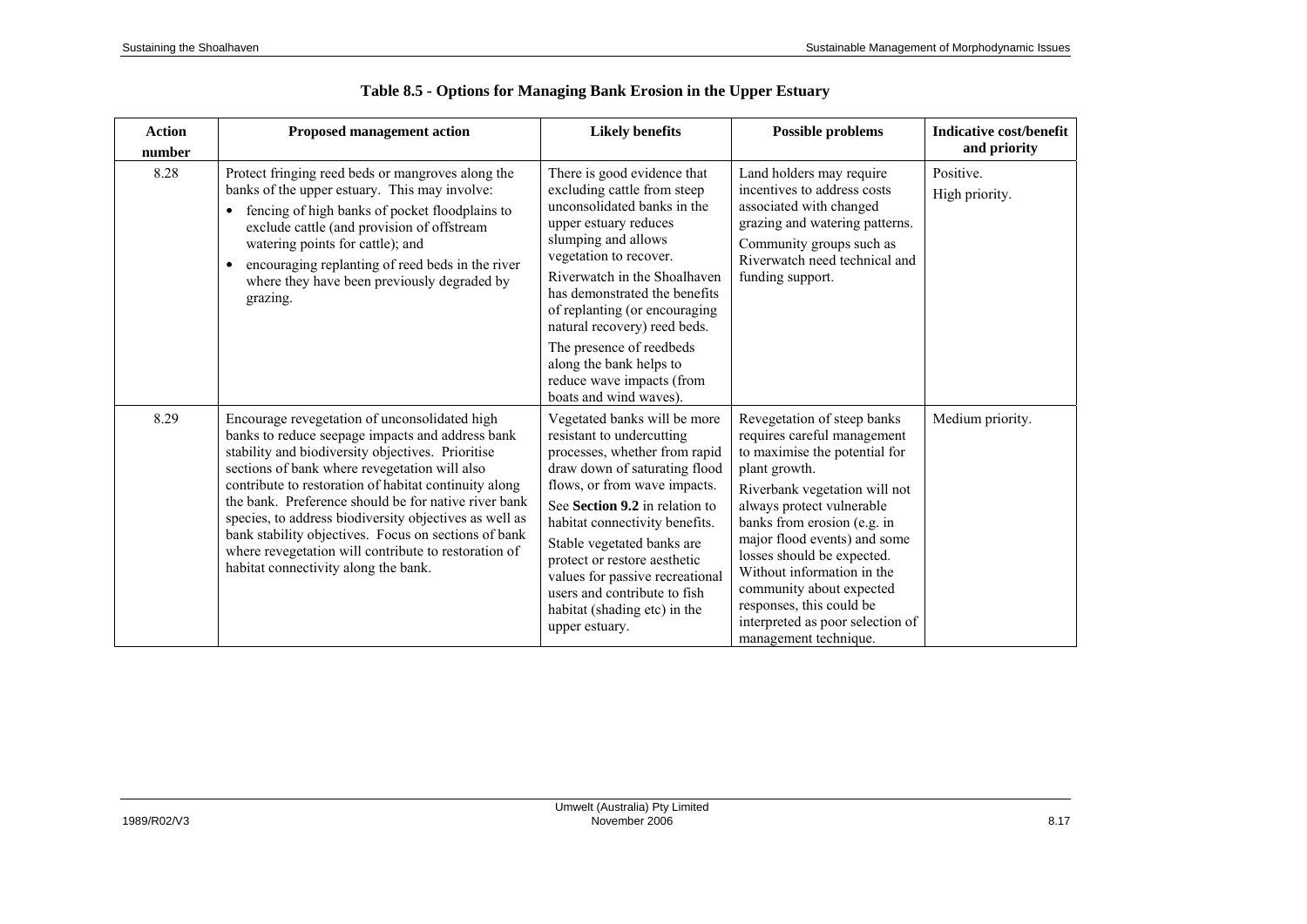| <b>Action number</b> | <b>Proposed management action</b>                                                                                                                                                                                                                                                                                                                                                                                                                                                                                                                     | <b>Likely benefits</b>                                                                                                                                                                                                                                                                                                                                                                                                                                                                                                                                            | <b>Possible problems</b>                                                                                                                                                                                                                                                                                                                                                                                                                                                                                                                                  | <b>Indicative cost/benefit</b><br>and priority                        |
|----------------------|-------------------------------------------------------------------------------------------------------------------------------------------------------------------------------------------------------------------------------------------------------------------------------------------------------------------------------------------------------------------------------------------------------------------------------------------------------------------------------------------------------------------------------------------------------|-------------------------------------------------------------------------------------------------------------------------------------------------------------------------------------------------------------------------------------------------------------------------------------------------------------------------------------------------------------------------------------------------------------------------------------------------------------------------------------------------------------------------------------------------------------------|-----------------------------------------------------------------------------------------------------------------------------------------------------------------------------------------------------------------------------------------------------------------------------------------------------------------------------------------------------------------------------------------------------------------------------------------------------------------------------------------------------------------------------------------------------------|-----------------------------------------------------------------------|
| 8.30                 | Prepare and implement a Boating Management Plan<br>for the estuary. The Plan should address the stability<br>of banks that are directly impacted by boat waves.<br>Improvements could be achieved by requiring offsets<br>from the bank for turns, or planing speeds at certain<br>locations, or low boat speed through vulnerable<br>reaches.<br>The Boating Management Plan could include the use<br>of navigation markers for persistently shoaled areas of<br>the upper estuary, to assist with safe boating<br>management (see also Action 8.9). | NSW Maritime has<br>commenced the preparation of<br>a Boating Management Plan for<br>the Shoalhaven River Estuary.<br>Potential benefits of<br>management of boat<br>speed/wake generation include<br>reduced conflict with other<br>waterway users and land<br>holders (noise, safety,<br>perceptions of crowding etc),<br>as well as reducing pressures<br>on vulnerable banks (e.g.<br>susceptible to wave undercut<br>and block collapse).                                                                                                                    | Potential to reduce the viability<br>of the Shoalhaven as a preferred<br>ski venue, with indirect impacts<br>on tourism activity and revenue.                                                                                                                                                                                                                                                                                                                                                                                                             | Positive. High priority.<br>Preparation of a Plan is<br>in progress.  |
| 8.31                 | Maintain structural controls on some sections of river<br>bank.                                                                                                                                                                                                                                                                                                                                                                                                                                                                                       | This approach is generally not<br>recommended for the upper<br>estuary. However, at Nowra<br>Ski Park and in Greys Reserve<br>(adjacent to the regional boat<br>ramp), structural controls are<br>already in place. At these<br>locations which experience<br>very high boat traffic in<br>accelerating and decelerating<br>speed patterns, structural bank<br>protection should be<br>maintained.<br>Structural controls opposite<br>Greys Reserve may also benefit<br>the connectivity of the town<br>centre and the river by<br>facilitating a riverbank walk. | Structural controls are<br>expensive to construct and<br>maintain. Whilst they enhance<br>pedestrian and other terrestrial<br>access along the bank, they can<br>impede boating or swimming<br>access to the waterway, without<br>additional design features.<br>There are also potential local<br>impacts on habitat value - these<br>are minor when only selected<br>reaches are treated with<br>structural controls, and the<br>potential long term impact (on<br>ecological values) of continuing<br>erosion at those sites is taken<br>into account. | Positive for specific<br>sites.<br>Medium priority for<br>Nowra area. |

# **Table 8.5- Options for Managing Bank Erosion in the Upper Estuary (cont)**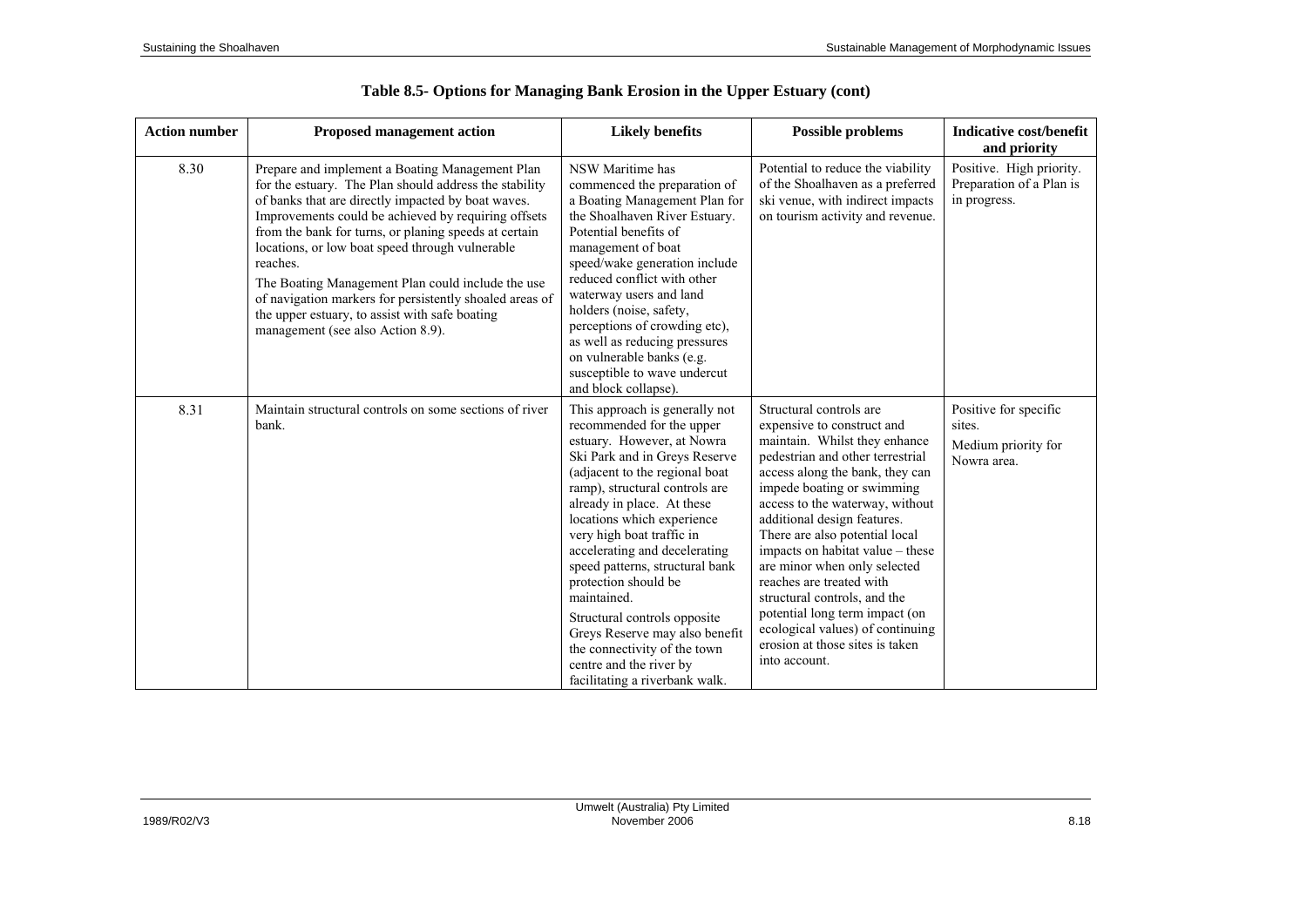### **8.5 ACCOMMODATING SEA LEVEL RISE AND OTHER ASPECTS OF CLIMATE CHANGE**

#### **Objectives:**

*To maintain awareness of best estimates of sea level change and of estuary values that are threatened by rising sea level superimposed on other impacts.* 

*To focus conservation efforts on buffers around vulnerable habitats where terrain would facilitate habitat migration in response to sea level rise.* 

*To focus conservation efforts on vulnerable habitats that are unlikely to be lost due to sea level rise (this requires that other impacts on sustainability are controlled).* 

The risk assessment (see **Appendix 1** and **Section 6.2**) identified climate change as a very significant issue for the long term sustainability of estuary values. Sea level rise, in particular, has the potential to intensify a number of estuary processes. Both channel change and bank instability may be exacerbated in the lower estuary; shoaling patterns may change, and increased water levels may inundate intertidal habitats which have limited opportunities to migrate or retreat. These changes to physical and ecological processes may have repercussions for fishery, oyster industry and agriculture values.

**Table 8.6** presents options for adapting to sea level change and to other aspects of climate change which are expected to occur over the next 50 years or so. Initially, most of these actions offer awareness raising and information benefits. However, some actions are designed to create a land use situation where important habitats can best adjust to long term changes to water levels, water temperature or water chemistry etc.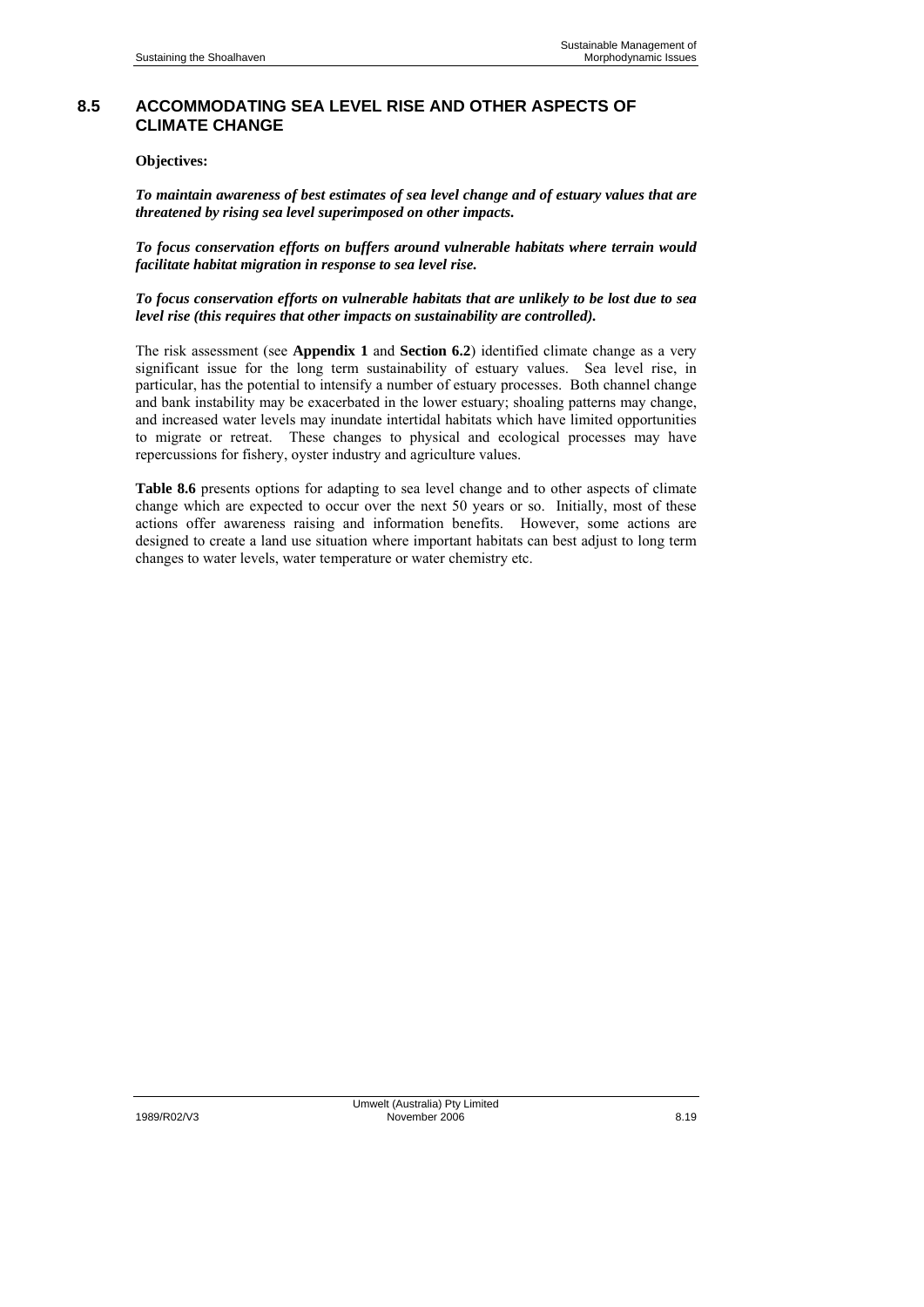| <b>Action number</b> | <b>Proposed management action</b>                                                                                                                                                                                         | <b>Likely benefits</b>                                                                                                                                                                                                                                                                                                                                                  | <b>Potential problems</b>                                                                                                                  | Indicative cost/benefit and<br>priority                                  |
|----------------------|---------------------------------------------------------------------------------------------------------------------------------------------------------------------------------------------------------------------------|-------------------------------------------------------------------------------------------------------------------------------------------------------------------------------------------------------------------------------------------------------------------------------------------------------------------------------------------------------------------------|--------------------------------------------------------------------------------------------------------------------------------------------|--------------------------------------------------------------------------|
| 8.32                 | Identify locations where salt marsh habitat<br>has potential for roll back (migrate<br>landward) as sea level rises and encourage<br>landholders to enter Voluntary<br>Conservation Agreements to protect these<br>areas. | These sites are almost entirely<br>restricted to the lower estuary<br>(Zones 4, 5 and 6,<br>downstream extremity of<br>Zone 3). The intent is to<br>manage buffer land around<br>existing saltmarsh<br>communities in particular,<br>selecting sites which have<br>low gradients away from<br>existing mean high tide level.                                            | Negotiation process for land<br>acquisition or changes to<br>management. Limited sites<br>are possible, mostly on<br>Bevan/Old Man Island. | Commencement of this process<br>is a high priority.                      |
| 8.33                 | Include information about sea level change<br>in Council's SoE or similar regular<br>reporting.                                                                                                                           | Helps raise general<br>community awareness of the<br>best available information<br>about rates of sea level rise<br>and potential changes to the<br>estuary.<br>Regular council reporting is<br>widely available to local<br>residents and is presented by<br>a local authority – perhaps<br>more likely to be read than<br>information at a higher<br>strategic level. | Most detailed local<br>predictions of landscape<br>response to climate change are<br>still generic and may be<br>misleading.               | High priority to commence<br>providing this information to<br>residents. |

# **Table 8.6- Adaptive Responses to Sea Level Change and other aspects of climate change**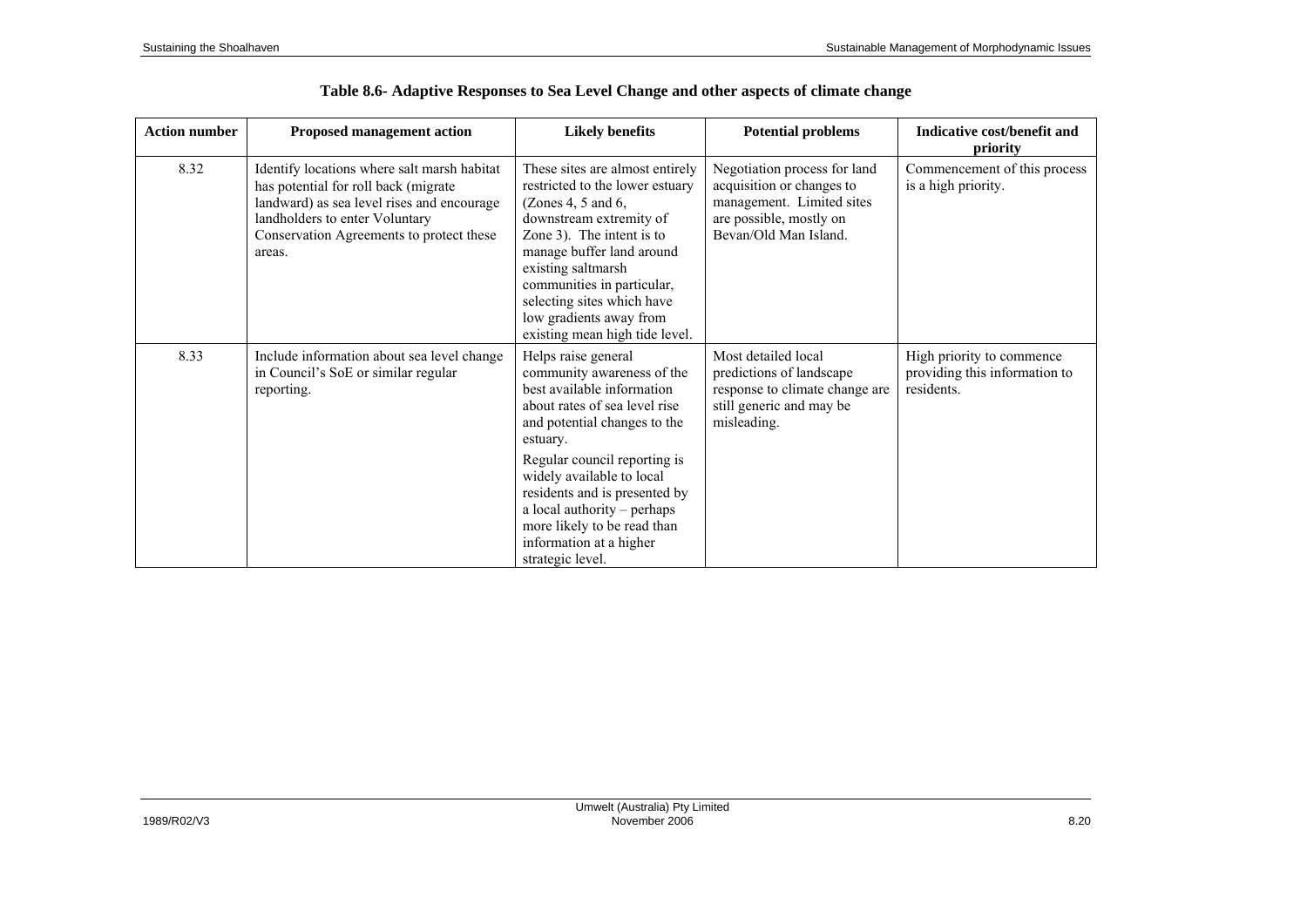| <b>Action number</b> | <b>Proposed management action</b>                                                                                                                                                                                                                                                                                                                                                                     | <b>Likely benefits</b>                                                                                                                                                                                                                                                                                                                                                                                                                                                                                          | <b>Potential problems</b>                                                                                                                                                                                                                                                                                    | Indicative cost/benefit and<br>priority                                                                                                                                                                        |
|----------------------|-------------------------------------------------------------------------------------------------------------------------------------------------------------------------------------------------------------------------------------------------------------------------------------------------------------------------------------------------------------------------------------------------------|-----------------------------------------------------------------------------------------------------------------------------------------------------------------------------------------------------------------------------------------------------------------------------------------------------------------------------------------------------------------------------------------------------------------------------------------------------------------------------------------------------------------|--------------------------------------------------------------------------------------------------------------------------------------------------------------------------------------------------------------------------------------------------------------------------------------------------------------|----------------------------------------------------------------------------------------------------------------------------------------------------------------------------------------------------------------|
| 8.34                 | Remove priority barriers to fish passage in<br>the upper reaches of the estuary and<br>estuarine tributaries to allow ongoing fish<br>access to migrating habitat as sea level<br>rises. This reason for managing structures<br>such as floodgates and culverts is separate<br>to the justification for removing floodgates<br>lower in the system (for habitat restoration<br>rather than migration) | DPI has prepared an audit of<br>key barriers to tidal flows (see<br>Section 8.2.2 and Table 8.3).<br>These barriers also block fish<br>passage. As sea level rises,<br>salinity will rise in the upper<br>reaches of the estuary.<br>Removal of barriers to fish<br>passage allows fish to move<br>past the new tidal limit into<br>evolving habitat. Contributes<br>to protection of fish stocks in<br>the estuary.                                                                                            | Careful design of measures to<br>allow fish passage and tidal<br>ventilation is necessary to<br>minimise threats to other<br>floodplain values.                                                                                                                                                              | High priority. The combined<br>benefits of improved fish<br>passage and tidal ventilation of<br>floodplain habitats make this<br>an important action. See also<br>Section 9 for other biodiversity<br>actions. |
| 8.35                 | Monitor and report the effects of sea level<br>change on the extent of shoals used by<br>migratory waders/shorebirds and the<br>numbers of birds using the shoals on an<br>annual basis.                                                                                                                                                                                                              | The lower Shoalhaven is<br>visited by large numbers of<br>migratory waders that are the<br>subject of international<br>conservation agreements.<br>They use shallow shoal<br>habitat. As sea level rises,<br>these shoals may become<br>permanently inundated,<br>although new shoals may also<br>emerge. The action is to<br>improve understanding of the<br>variability of habitat<br>conditions that these<br>important species can tolerate,<br>so that alternative habitat can<br>be created if necessary. | The availability of an agreed<br>suite of indicators and funds<br>to implement the monitoring -<br>possible timing and funding<br>issues for effective<br>monitoring of a useful<br>measure of migratory wader<br>habitat.<br>DECC and SRCMA are<br>working together on an<br>appropriate mix of indicators. | Ongoing priority can utilise<br>local representatives of birds<br>Australia, as well as involving<br>DECC and Commonwealth<br>DEH.                                                                             |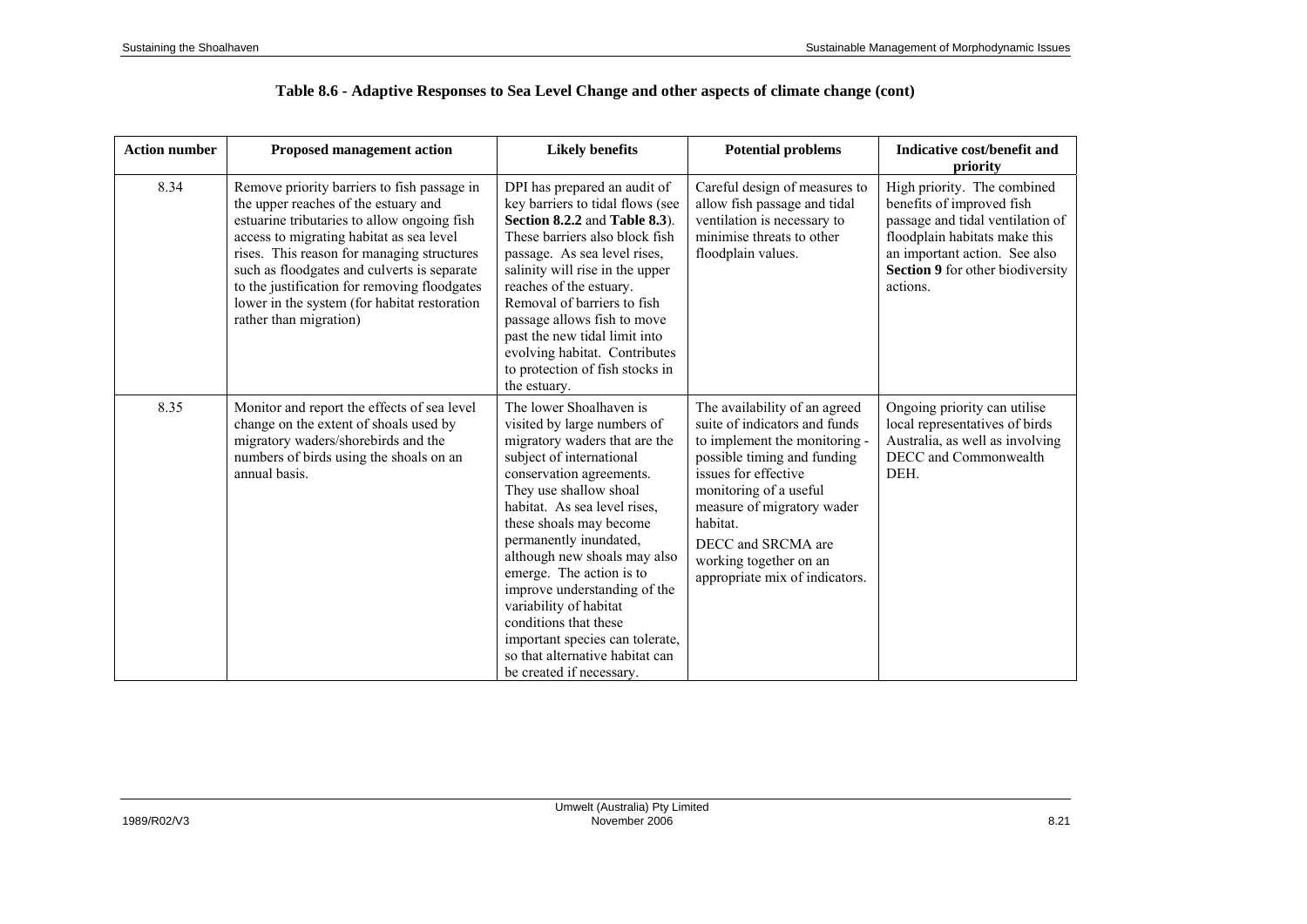| <b>Action number</b> | <b>Proposed management action</b>                                                                                                                                                                                                                                                                                                      | <b>Likely benefits</b>                                                                                                                                                                                                                                                                                                                                                                                                                                                                                                                     | <b>Potential problems</b>                                                                                          | Indicative cost/benefit and<br>priority                                       |
|----------------------|----------------------------------------------------------------------------------------------------------------------------------------------------------------------------------------------------------------------------------------------------------------------------------------------------------------------------------------|--------------------------------------------------------------------------------------------------------------------------------------------------------------------------------------------------------------------------------------------------------------------------------------------------------------------------------------------------------------------------------------------------------------------------------------------------------------------------------------------------------------------------------------------|--------------------------------------------------------------------------------------------------------------------|-------------------------------------------------------------------------------|
| 8.36                 | Review zoning of land that may be affected<br>by tidal or storm inundation if sea level<br>rises and ensure appropriate planning<br>controls are in place. Council is preparing<br>a new LEP over the next three years. New<br>zones should reflect the risk of flooding.                                                              | See Recommendations in<br>Council's Floodplain<br>Management Plan.<br>Appropriate controls for new<br>development are intended to<br>minimise any additional risk<br>over a 50 year planning<br>horizon.                                                                                                                                                                                                                                                                                                                                   | Will not address increased<br>risk to existing development.                                                        | Medium priority, following<br>completion of flood studies.                    |
| 8.37                 | Update boating maps to show current<br>extent of shoals that may affect navigation<br>channels and provide information at major<br>boat ramps.                                                                                                                                                                                         | See Tables 8.4 and 10.3.                                                                                                                                                                                                                                                                                                                                                                                                                                                                                                                   | See Tables 8.4 and 10.3.                                                                                           | Positive cost/benefit.<br>Medium priority.                                    |
| 8.38                 | Review and update design guidelines for<br>sea walls and jetties (on waterfront<br>residential properties e.g. see Plate 4.3),<br>subject to sea level rise. The action relates<br>primarily to Greenwell Point, which has<br>some absolute waterfront properties (rather<br>than waterfront reserve).<br>Include requirements in DCP. | Council's existing wharves<br>and jetties Policy addresses<br>public/private land issues,<br>dimensions and development<br>consent. Design of sea walls<br>where essential to protect<br>property should also consider<br>ecological benefits and public<br>access issues.<br>This action proposes the<br>provision of guidelines for<br>future sea walls and jetties,<br>addressing all these matters,<br>but also designs that are<br>appropriate for shorelines that<br>are threatened by inundation<br>with predicted sea level rises. | Can only be effective when a<br>new wall or significant<br>repairs, requiring development<br>consent, is proposed. | Low to medium priority. Only<br>a small number of properties<br>are involved. |

|  |  |  | Table 8.6 - Adaptive Responses to Sea Level Change and other aspects of climate change (cont) |
|--|--|--|-----------------------------------------------------------------------------------------------|
|  |  |  |                                                                                               |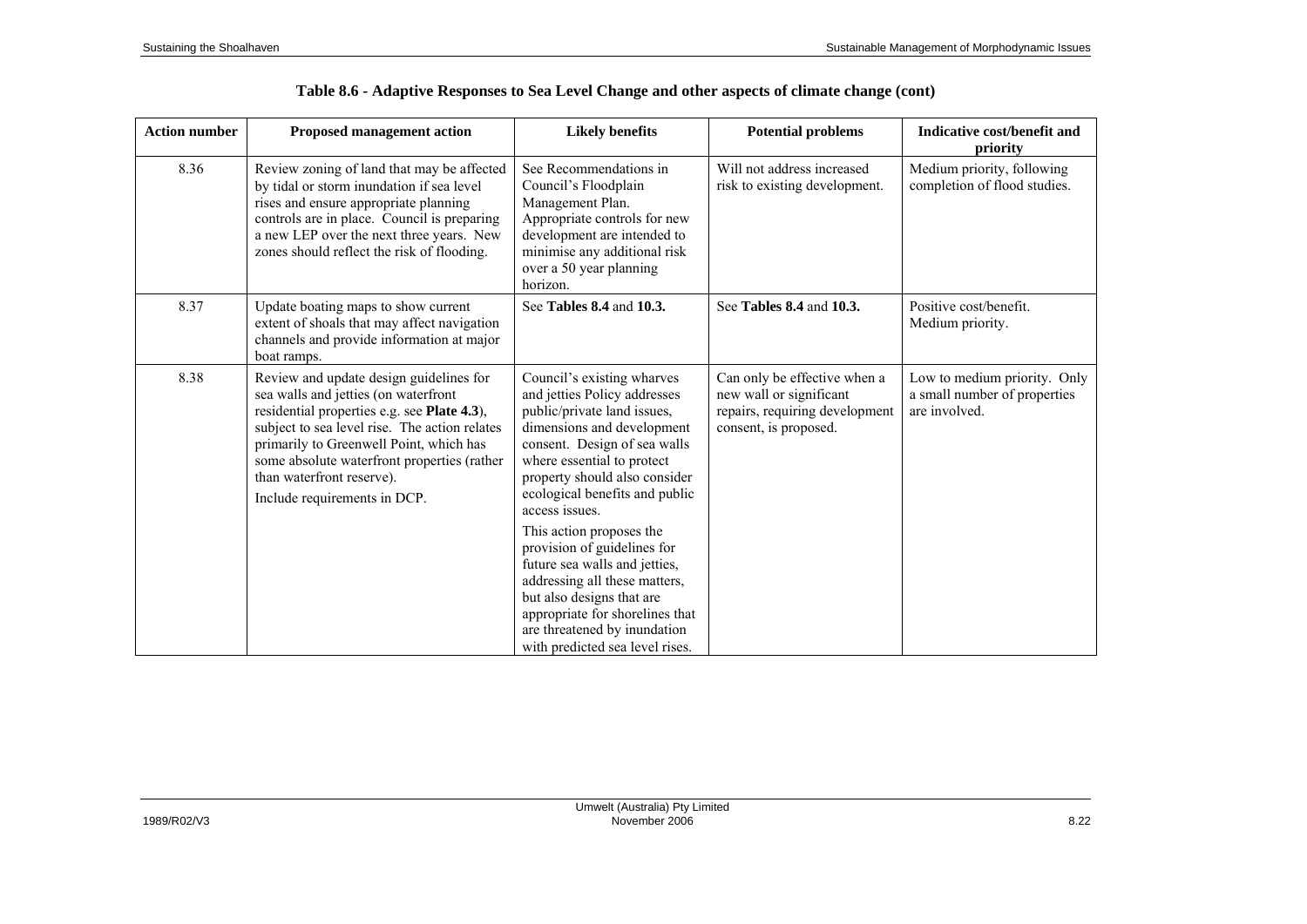| <b>Action number</b> | <b>Proposed management action</b>                                                                                                                        | <b>Likely benefits</b>                                                                                                                                                                                                                                                                                                                                                              | <b>Potential problems</b>                                                                                                                                                                                                                                                                                             | Indicative cost/benefit and<br>priority                                                                                                                        |
|----------------------|----------------------------------------------------------------------------------------------------------------------------------------------------------|-------------------------------------------------------------------------------------------------------------------------------------------------------------------------------------------------------------------------------------------------------------------------------------------------------------------------------------------------------------------------------------|-----------------------------------------------------------------------------------------------------------------------------------------------------------------------------------------------------------------------------------------------------------------------------------------------------------------------|----------------------------------------------------------------------------------------------------------------------------------------------------------------|
| 8.39                 | Prepare climate change risk reduction<br>guidelines for oyster industry, focusing on<br>potential storminess and more frequent<br>high temperature days. | Significant losses of oysters<br>on production leases can<br>occur if measures are not in<br>place to protect them from<br>high winds and wave<br>associated with storms and<br>with exposure to high<br>temperatures. The<br>Shoalhaven (Crookhaven) is<br>regarded as a priority oyster<br>production area, so clear<br>guidance on precautions for<br>these events is desirable. | Link to design of production<br>leases and flexibility to allow<br>oysters to be moved below<br>water. Pumps can be used to<br>irrigate oysters during hot<br>weather, but noise issues for<br>leases that are adjacent to<br>residential areas - guidelines<br>will need local area<br>consultation to be effective. | High priority because these<br>events cause losses now. The<br>situation is expected to worsen<br>in the future if the number of<br>hot summer days increases. |
| 8.40                 | Maintain records of algal and<br>phytoplankton blooms in the estuary, as<br>possible indicators of changing water<br>chemistry.                          | One of the potential impacts<br>of climate change is changes<br>in water temperature and<br>chemistry that would<br>encourage algal blooms. If<br>these occur there are flow on<br>effects for fishery and oyster<br>production, as well as for<br>recreation and tourism.                                                                                                          | Needs to be considered as part<br>of the EII – agreement needed<br>on parameters and<br>responsibilities.<br>Other factors may also drive<br>algal/phytoplankton blooms.                                                                                                                                              | Ongoing priority. Major<br>blooms should be reported to<br>DECC and DPI now.                                                                                   |

## **Table 8.6 - Adaptive Responses to Sea Level Change and other aspects of climate change (cont)**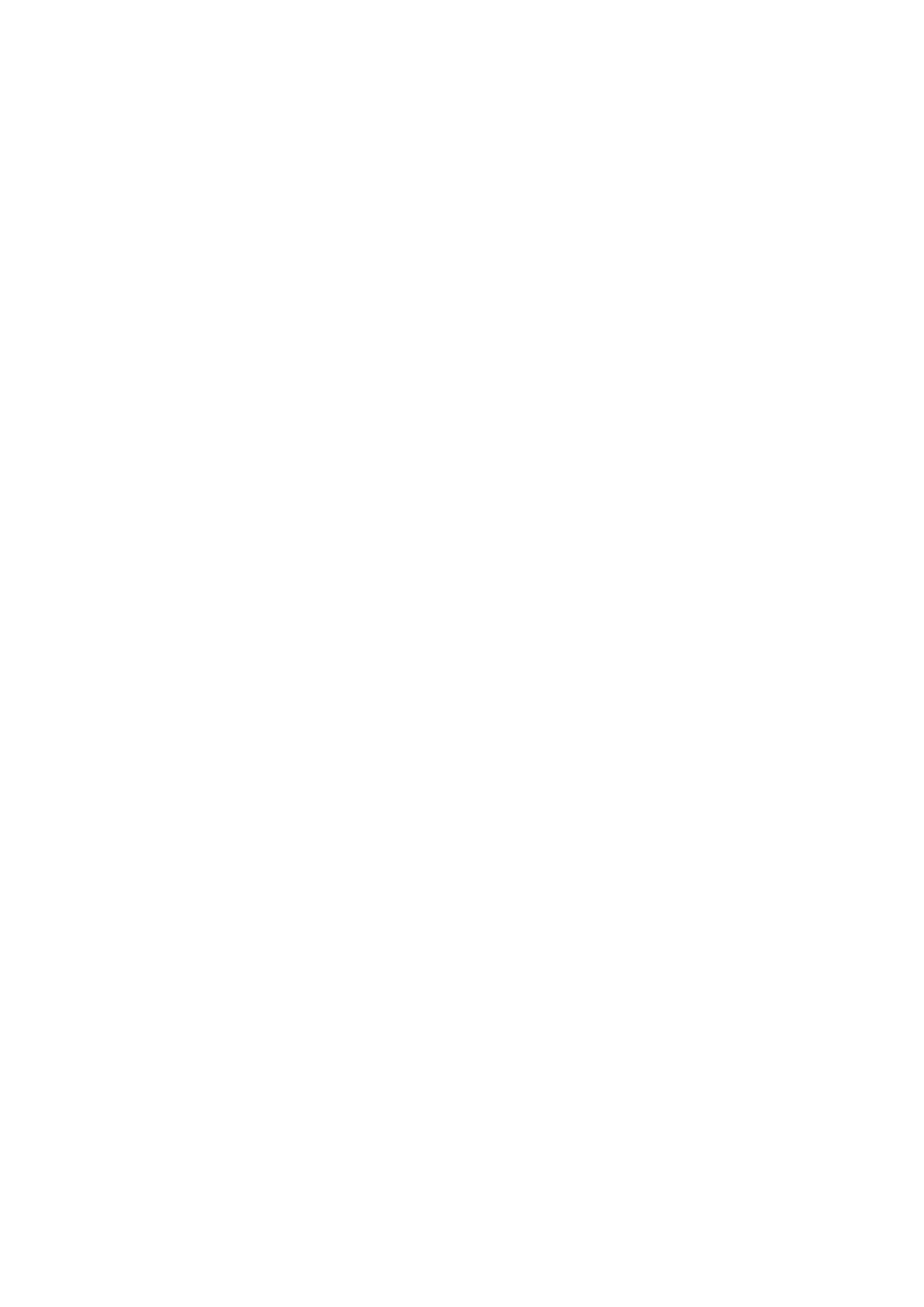# **9.0 ACTIONS TO PROTECT AND ENHANCE BIODIVERSITY**

As noted in **Section 4.1**, the Shoalhaven River estuary and its associated coastal floodplain contain remnants of a wide range of coastal zone habitats. These habitats can be broadly divided into aquatic (estuarine) and floodplain (riparian, woodland and wetland habitats). Terrestrial habitats (sandstone forest/woodland) border some parts of the upper estuary.

In general, the aquatic habitats have, to date, been less impacted by land and waterway use than have the floodplain habitats. Many floodplain habitats are now in degraded condition and connectivity within and from the riparian zone along the channel is very poor. Despite this, the Shoalhaven wetlands are believed to be important habitat for the Green and Golden Bell Frog.

Although many of the floodplain habitats have been drastically altered, the estuary contains some of the most extensive areas of estuarine wetland habitat on the NSW south coast (partly because of the overall magnitude of the Shoalhaven system). The lower estuary is visited by some 27 species of migratory waders that are subject to international agreements (and therefore protected under EPBC Act). The biggest ongoing threat to aquatic habitat is the continued widening of Berrys Canal. Channel widening has already removed a width of 80 metres (or more) of mangrove and saltmarsh habitat along several kilometres of Comerong Island and Nobles Island as the bank has retreated.

As discussed in **Section 6**, floodplain management and ongoing channel widening/realignment are significant threats to the biodiversity values of the estuary. Other important threats include barriers to fish passage, and a range of impacts that are likely to occur with long term climate change or sea level rise. Water quality impacts on biodiversity (other than acid sulfate issues in the Broughton Creek catchment) have, to date, been relatively minor.

**Sections 9.1** to **9.5** address various aspects of biodiversity management, with actions summarised in **Tables 9.1** to **9.4**.

## **9.1 STRUCTURES AND LANDUSES THAT ENHANCE OR RESTRICT BIODIVERSITY OUTCOMES**

#### **Objectives:**

*To protect and restore the connectivity of riparian and floodplain habitats.* 

*To protect and restore the ecological diversity of locally indigenous riparian plant communities and habitats.* 

*To manage water quality variability within the range and rate of change that is suitable for protection of aquatic habitats in both the upper and lower estuary.* 

#### *To remove barriers to fish passage*

This group of objectives and associated actions address specific structural constraints to habitat restoration in the estuary. Floodgates, culverts etc that block tidal flows and restrict fish passage are the main issues. However, aspects of bank erosion, bank controls and flood mitigation structures are also relevant, because of the impact that they have on the local details of aquatic habitat (pools, low tide benches, shoaling, channel alignment and velocity etc.).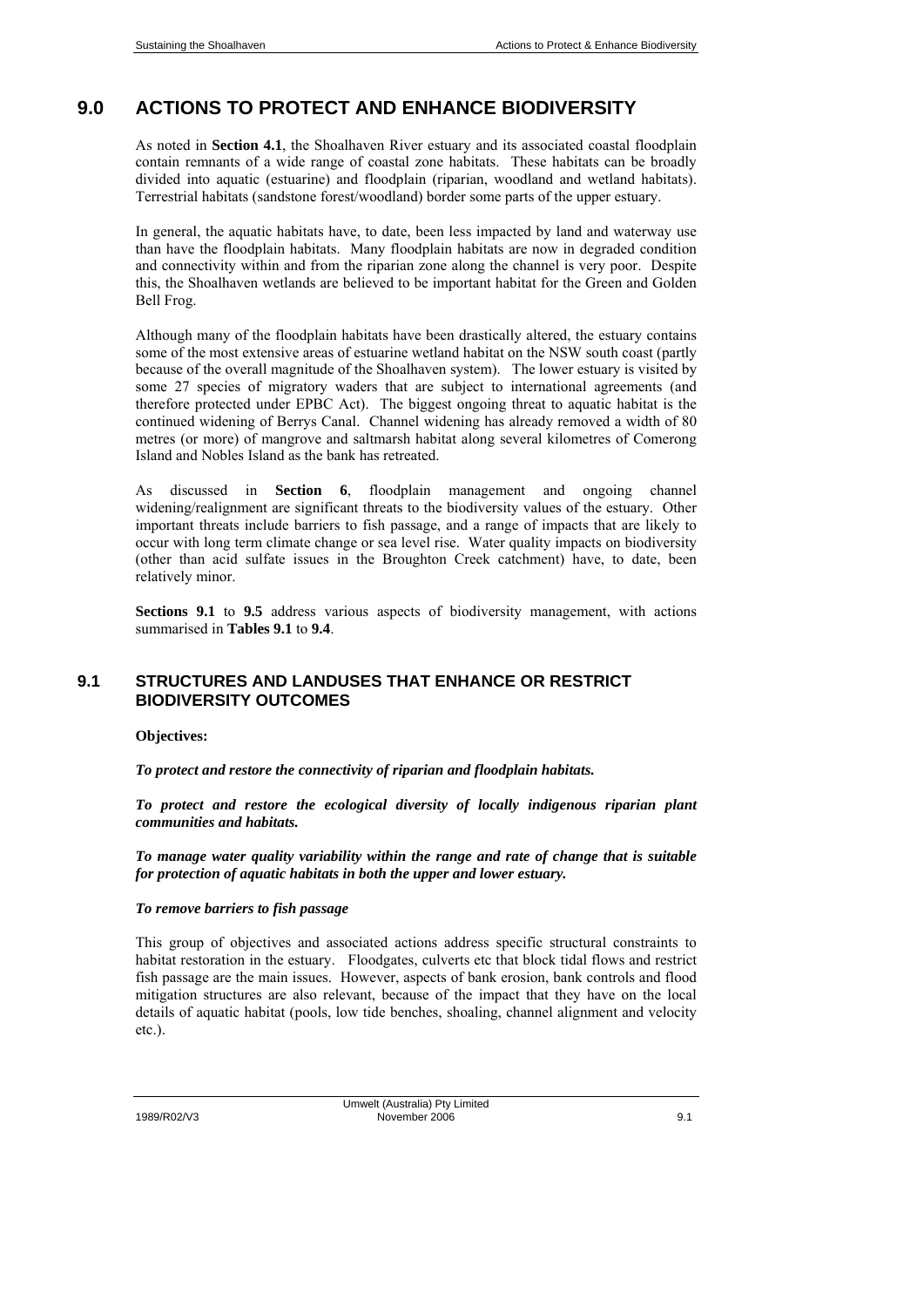Estuarine aquatic communities are naturally very variable in the distribution and character, reflecting short to medium term variability in catchment runoff, tidal influence, etc.

**Table 9.1** discusses the options for managing structures along the estuary, including sea walls, flood mitigation structures, and engineering works to protect assets on eroding banks.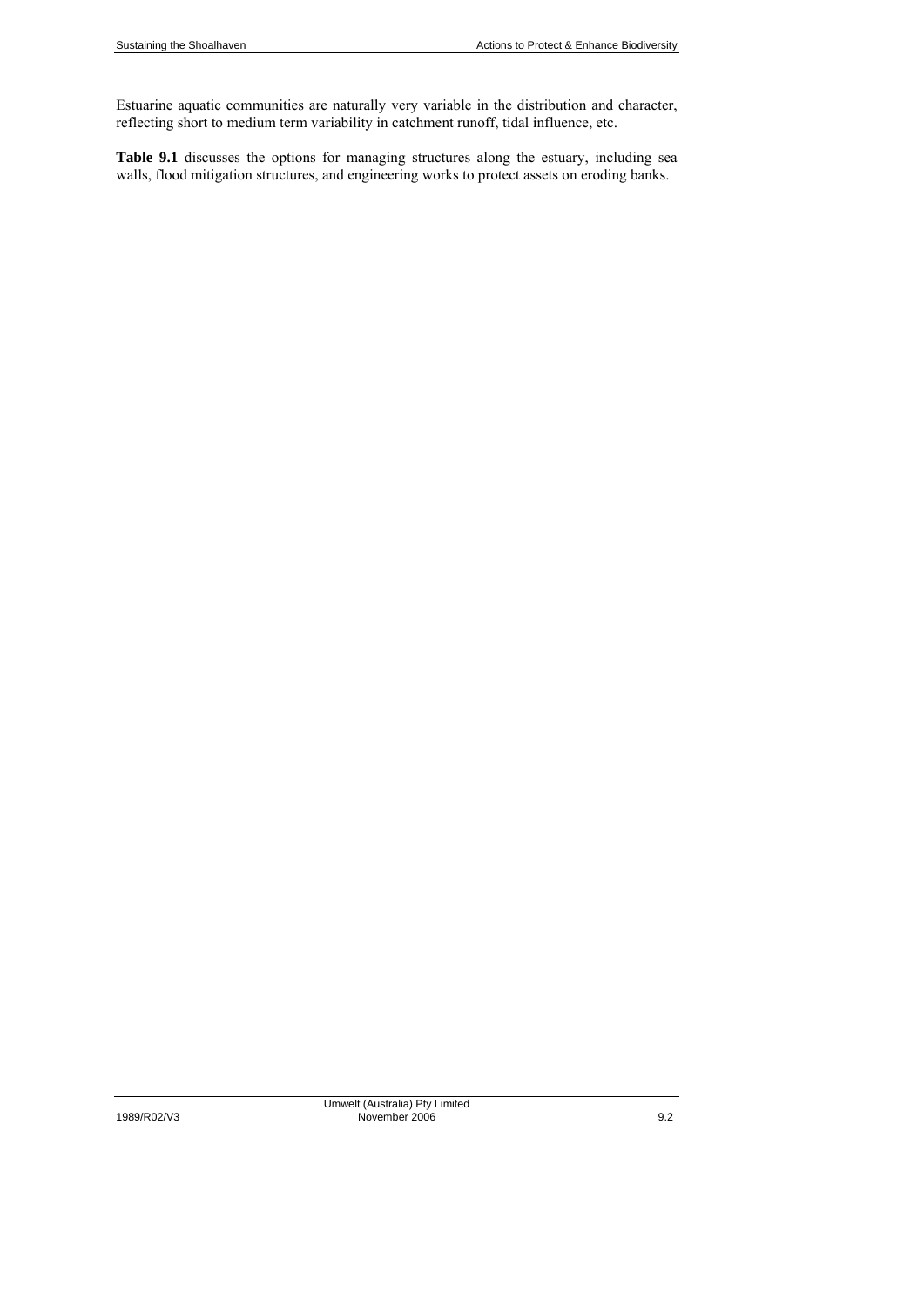| <b>Action number</b> | <b>Proposed management action</b>                                                                                                                                                                                           | <b>Likely benefits</b>                                                                                                                                                                                                                                                                                                                                             | <b>Possible problems</b>                                                                                                                                                                                               | Indicative cost/benefit and<br>priority                                                                                  |
|----------------------|-----------------------------------------------------------------------------------------------------------------------------------------------------------------------------------------------------------------------------|--------------------------------------------------------------------------------------------------------------------------------------------------------------------------------------------------------------------------------------------------------------------------------------------------------------------------------------------------------------------|------------------------------------------------------------------------------------------------------------------------------------------------------------------------------------------------------------------------|--------------------------------------------------------------------------------------------------------------------------|
| 9.1                  | <b>Implement Brundee Swamp and Saltwater</b><br>Swamp Plan of Management in relation to<br>habitat protection.                                                                                                              | Both of these wetlands are<br>Nature Reserves with<br>significant vegetation<br>communities. They are also<br>important habitat for the Green<br>and Golden Bell Frog.<br>Restoration and protection of<br>the health of these wetlands<br>would provide a strong base<br>for connections with other<br>smaller areas of quality habitat<br>across the floodplain. | Principally a DECC<br>responsibility and resources<br>may be limited. Some actions<br>will also require the co-<br>operation of adjacent<br>landholders, and ongoing<br>negotiation may be required.                   | Positive. High priority.                                                                                                 |
| 9.2                  | Minimise vehicle access to floodplain<br>wetland areas, particularly those in<br>existing Nature Reserves. See also Action<br>9.5.                                                                                          | This is a general action which<br>recognises that recreational<br>vehicles can seriously damage<br>sensitive wetland habitats.<br>Reducing vehicles and cattle in<br>the core wetland habitats will<br>reduce trampling/wallowing of<br>wetland habitats.                                                                                                          | Some vehicle access may be<br>essential for fire management.<br>Potential costs to landholders<br>of fencing and surveillance<br>(e.g. illegal access).                                                                | Positive. High priority, in<br>concert with other actions to<br>enhance the ecological health<br>of floodplain wetlands. |
| 9.3                  | <b>DECC</b> and SCC work together to ensure<br>that flood management infrastructure<br>maintains sufficient water levels in<br>floodplain wetlands for ongoing habitat<br>values, breeding of water birds and frogs<br>etc. | Water levels in many<br>floodplain wetlands have been<br>maintained at artificially low<br>levels to benefit floodplain<br>agriculture, or to achieve high<br>drainage rates after flood<br>events. The aim of this action<br>is to achieve a better balance<br>between safety and efficiency<br>objectives and ecological<br>objectives.                          | Research is still required on<br>the best water management<br>regimes for many wetlands.<br>Must be linked to discussion<br>with landholders about water<br>levels for viable pasture<br>outside core wetland habitat. | Positive. High priority, in<br>concert with other actions to<br>enhance the ecological health<br>of floodplain wetlands. |

|  | Table 9.1 - Structures, Land use and Biodiversity |  |  |  |
|--|---------------------------------------------------|--|--|--|
|--|---------------------------------------------------|--|--|--|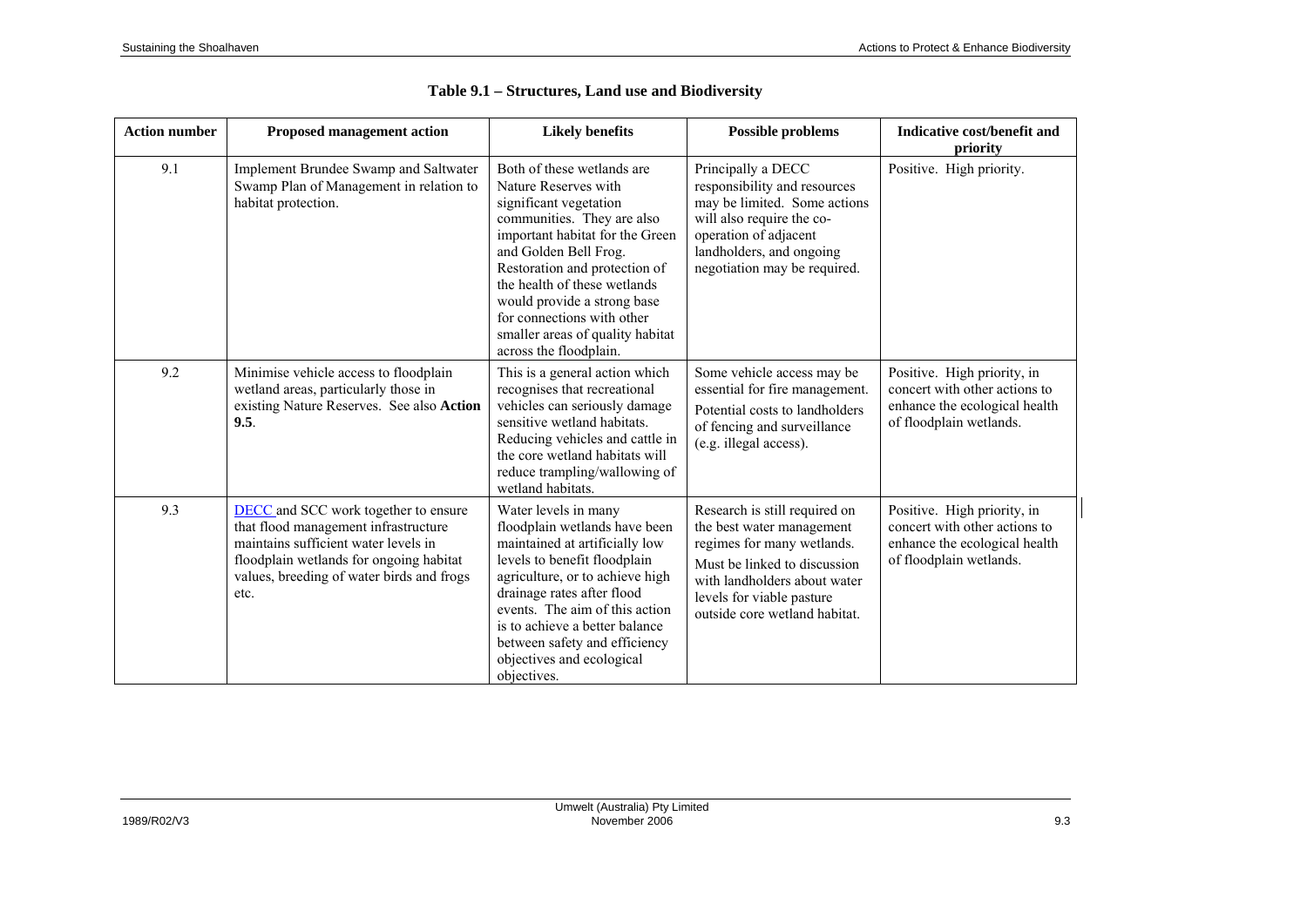| <b>Action number</b> | <b>Proposed management action</b>                                                                                                                            | <b>Likely benefits</b>                                                                                                                                                                                                                                                                                                                                                                                                                                                       | <b>Possible problems</b>                                                                                                                                                                                                                                                                                                              | Indicative cost/benefit and<br>priority                                                                                                                                                                                                                                                              |
|----------------------|--------------------------------------------------------------------------------------------------------------------------------------------------------------|------------------------------------------------------------------------------------------------------------------------------------------------------------------------------------------------------------------------------------------------------------------------------------------------------------------------------------------------------------------------------------------------------------------------------------------------------------------------------|---------------------------------------------------------------------------------------------------------------------------------------------------------------------------------------------------------------------------------------------------------------------------------------------------------------------------------------|------------------------------------------------------------------------------------------------------------------------------------------------------------------------------------------------------------------------------------------------------------------------------------------------------|
| 9.4                  | Landholders adjacent to floodplain<br>wetland reserves consider voluntary<br>conservation measures for remnant<br>habitat areas, to improve continuity.      | This action is a mechanism by<br>which other biodiversity actions<br>may be achieved. Voluntary<br>Conservation Agreements with<br>$DECC$ go with the title to the<br>land and are designed to provide<br>long term conservation<br>management of high natural<br>values on private property.<br>There are advantages to<br>landholders such as assistance<br>with management plans, fencing<br>etc.                                                                         | Time required to explore<br>voluntary conservation<br>opportunities and resources<br>within DECC to negotiate<br>conservation packages that<br>benefit landholders as well as<br>provide positive ecological<br>outcomes.                                                                                                             | Positive. In conjunction with<br>other inceptives such as low<br>interest loans, rate rebates or<br>conservation offsets, voluntary<br>conservation is an important<br>way to shift the management of<br>the floodplain towards<br>ecological as well as<br>productivity benefits.<br>High priority. |
| 9.5                  | Ensure that stock are excluded from<br>Nature Reserves by suitable fencing (see<br>also Tables 9.2 and 9.3). Grazing is not<br>permitted in Nature Reserves. | This is the partner to Action 9.2<br>re minimising vehicle access.<br>The intent is to manage core<br>wetland areas and other pasture<br>land with different priorities<br>(objectives).                                                                                                                                                                                                                                                                                     | Cost of fencing and clear<br>demarcation of boundaries.<br>Land management plans<br>required where loss of this<br>grazing area presents a<br>significant constraint to local<br>landholders.                                                                                                                                         | Positive. To be implemented<br>in conjunction with other<br>actions to enhance ecological<br>values of the floodplain.<br>High priority.                                                                                                                                                             |
| 9.6                  | Exclude stock from the riparian zone by<br>fencing or other measures (see also<br><b>Table 9.2)</b>                                                          | Whilst limited access of stock to<br>the riparian zone may be<br>acceptable, the aim of this action<br>is to control stock access.<br>removing additional stresses on<br>unconsolidated bank materials<br>and recovering riparian habitats.<br>Exclusion of stock reduces<br>threats to riparian vegetation<br>restoration programs,<br>contributes to good estuarine<br>water quality and allows reed<br>beds to recover. Will enhance<br>recovery of habitat connectivity. | May be significant costs<br>associated with fencing and<br>provision of alternative water<br>sources (particularly when<br>combined with wetland<br>exclusion).<br>Preparation of property plans<br>for each affected landholder<br>would be necessary, so that<br>productivity gains can be<br>achieved as well as habitat<br>gains. | Positive. To be implemented<br>in conjunction with other<br>measures in the riparian zone.<br>High priority.                                                                                                                                                                                         |

| Table 9.1 – Structures, Land use and Biodiversity (cont) |  |  |  |
|----------------------------------------------------------|--|--|--|
|----------------------------------------------------------|--|--|--|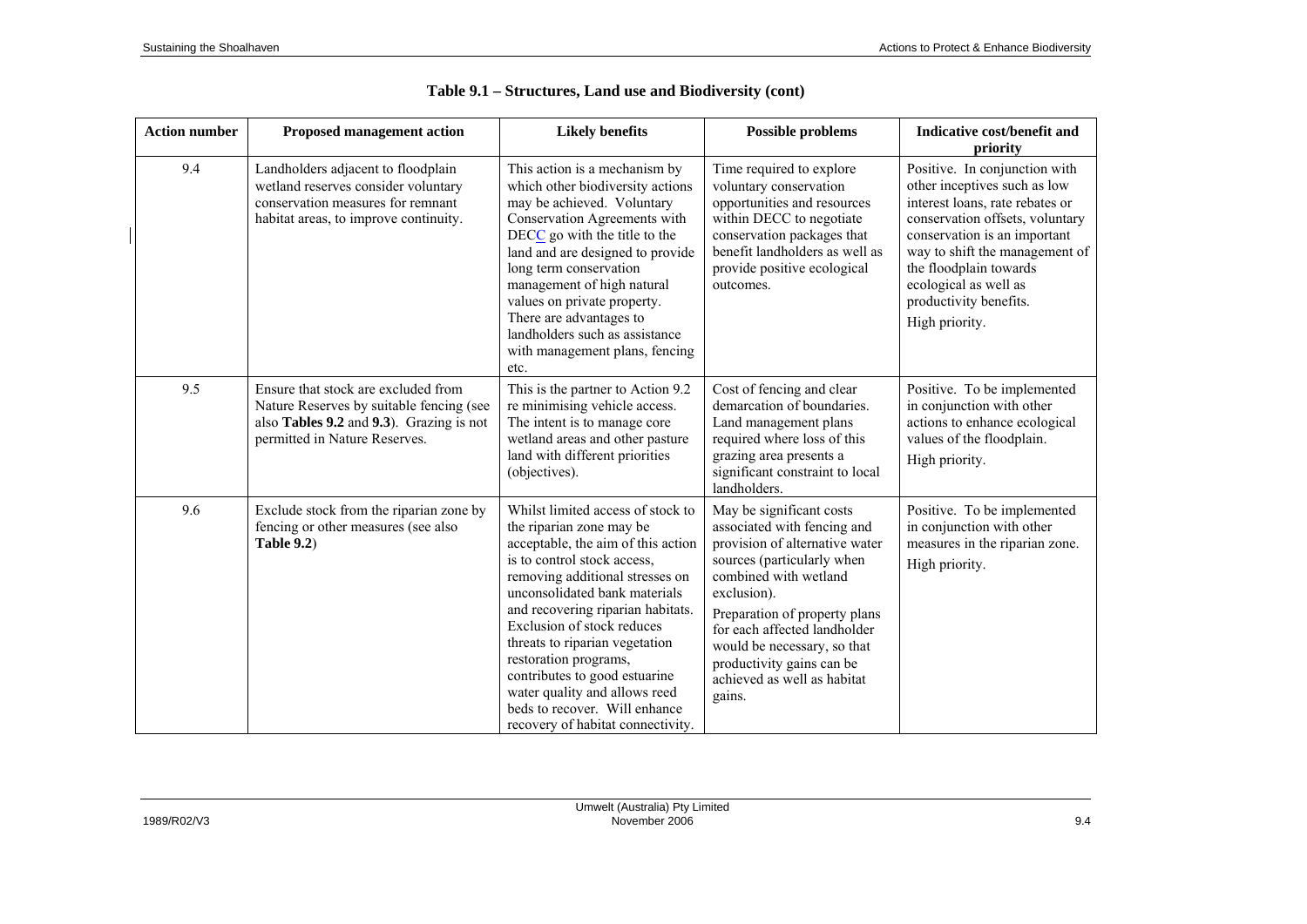| <b>Action number</b> | <b>Proposed management action</b>                                                                                                                    | <b>Likely benefits</b>                                                                                                                                                                                                                                                                                                                                                                                                                                                                                                                                                        | <b>Possible problems</b>                                                                                                                                                                                                                                                                                                                                          | Indicative cost/benefit and<br>priority                                                                                                             |
|----------------------|------------------------------------------------------------------------------------------------------------------------------------------------------|-------------------------------------------------------------------------------------------------------------------------------------------------------------------------------------------------------------------------------------------------------------------------------------------------------------------------------------------------------------------------------------------------------------------------------------------------------------------------------------------------------------------------------------------------------------------------------|-------------------------------------------------------------------------------------------------------------------------------------------------------------------------------------------------------------------------------------------------------------------------------------------------------------------------------------------------------------------|-----------------------------------------------------------------------------------------------------------------------------------------------------|
| 9.7                  | Continue to implement ASS controls in<br>Broughton Creek Hotspot area.                                                                               | Broughton Creek was the<br>subject of research (Wollongong<br>University and others) and<br>investment through ASSMAC in<br>the 1990s. It remains the highest<br>acid sulfate risk in the region.<br>Ongoing research and<br>development of co-operative on<br>the ground works to manage<br>water levels etc, is intended<br>here, including effluent reuse<br>schemes, wetland habitat<br>restoration, and achieving<br>enhanced agricultural<br>productivity.<br>Maintain local ASS management<br>group to facilitate program<br>implementation and sharing of<br>results. | Uncertainty about the effects<br>of some management; requires<br>close co-operation between<br>DPI (Agriculture and Fisheries<br>divisions), DECC, DWE,<br>Council and landholders.                                                                                                                                                                               | Positive. ASS has been a<br>major biodiversity and<br>productivity issue in<br>Broughton creek for more than<br>a decade.<br>Ongoing high priority. |
| 9.8                  | Remove (or redesign) priority structures<br>that block fish passage – implementing<br>the priorities identified by DPI 2004 (see<br>also Table 9.1). | This is a key action from the<br>SRCMA draft CAP. DPI has<br>identified structures that are<br>priorities for re-establishing fish<br>passage.                                                                                                                                                                                                                                                                                                                                                                                                                                | Needs to be co-ordinated with<br>other floodplain habitat works,<br>(wetlands, water levels,<br>drainage etc.).<br>Must engage property owners<br>in property planning and with<br>assistance with investment in<br>implementation of property<br>plans with ecological benefits.<br>SRCMA must be involved to<br>assist with these property<br>management plans. | Positive and high priority for<br>the most important structures<br>identified by DPI.                                                               |

|  |  |  |  | Table 9.1 – Structures, Land use and Biodiversity (cont) |  |
|--|--|--|--|----------------------------------------------------------|--|
|--|--|--|--|----------------------------------------------------------|--|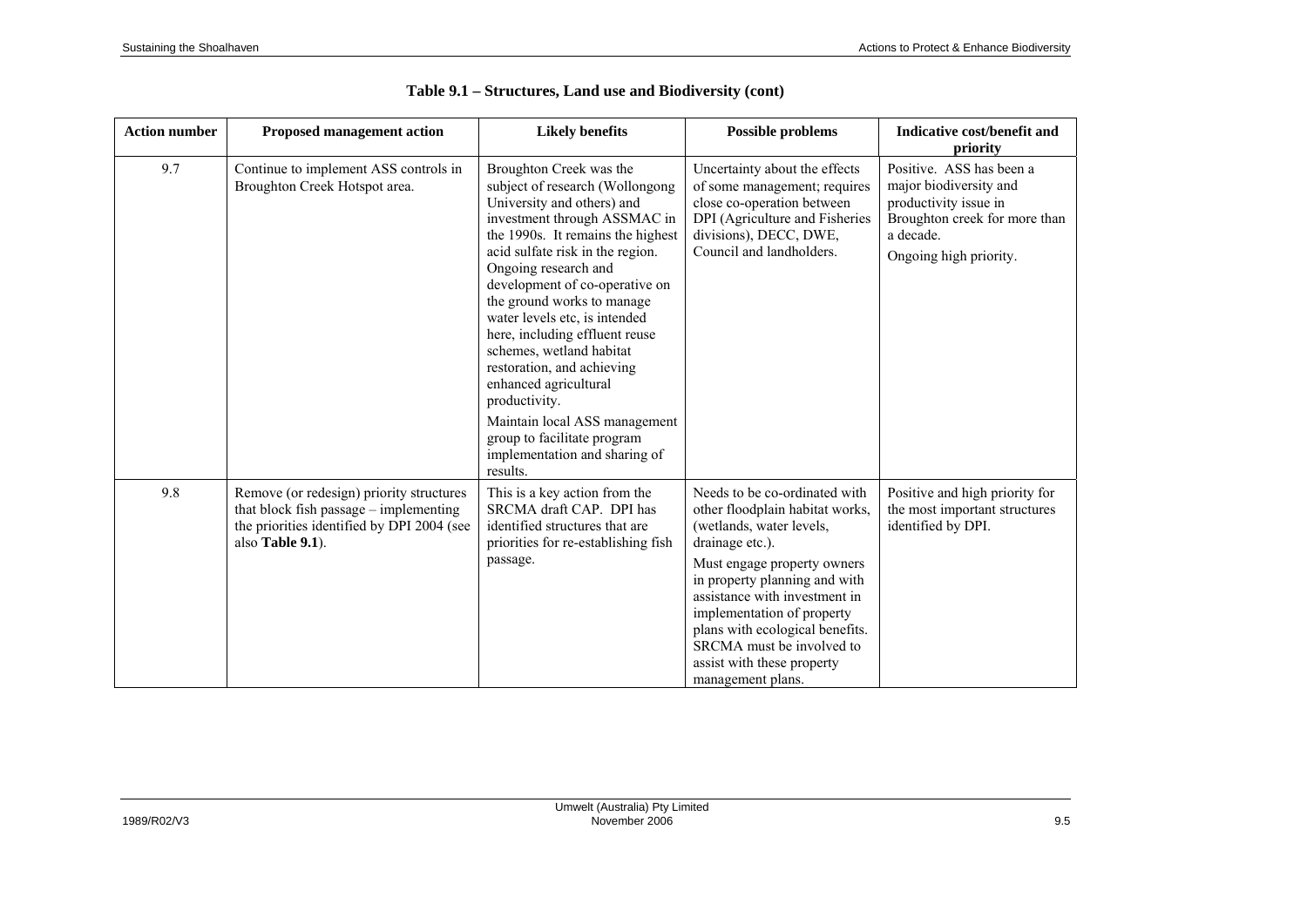| <b>Action number</b> | <b>Proposed management action</b>                                                                                                                                                                                                                                                                                                                                                 | <b>Likely benefits</b>                                                                                                                                                                                                                                                                                                                                                                                                                                                                                                                                                                                                                                                                                | <b>Possible problems</b>                                                                                                                                                                                                                               | Indicative cost/benefit and<br>priority                                                                         |
|----------------------|-----------------------------------------------------------------------------------------------------------------------------------------------------------------------------------------------------------------------------------------------------------------------------------------------------------------------------------------------------------------------------------|-------------------------------------------------------------------------------------------------------------------------------------------------------------------------------------------------------------------------------------------------------------------------------------------------------------------------------------------------------------------------------------------------------------------------------------------------------------------------------------------------------------------------------------------------------------------------------------------------------------------------------------------------------------------------------------------------------|--------------------------------------------------------------------------------------------------------------------------------------------------------------------------------------------------------------------------------------------------------|-----------------------------------------------------------------------------------------------------------------|
| 9.9                  | Include detailed assessment of habitat<br>impacts in all assessments of proposed<br>bank protection or flood mitigation<br>structures (require as part of a DCP or<br>guideline for land zoned 1, 6 or 7)                                                                                                                                                                         | Where works are proposed<br>under Part 5 of the EP&A Act,<br>this assessment should be<br>prepared by Council or<br>SRCMA. The objective is to<br>ensure that local as well as<br>systemic habitat issues are<br>addressed in the design of the<br>structures, but also in deciding<br>whether or not a structure is<br>beneficial/appropriate for the<br>specific location.                                                                                                                                                                                                                                                                                                                          | Timing depends on<br>preparation of new integrated<br>LEP and DCP for the Council<br>area.                                                                                                                                                             | Positive. Moderate priority.<br>Most applications would<br>already require assessment of<br>ecological impacts. |
| 9.10                 | Prepare guidelines for sea walls and jetty<br>designs for private waterfront properties -<br>appropriate locations, materials and<br>designs to minimise habitat and<br>biodiversity impacts of construction.<br>These should be reviewed when improved<br>information about sea level rise and<br>storminess become available, to ensure<br>that risks are adequately addressed. | A relatively short length of the<br>banks of the estuary is<br>occupied by private residential<br>waterfront. These properties<br>are however in sensitive<br>locations (e.g. seagrass beds)<br>near the shore) adjacent to<br>oyster leases and in bays in the<br>lower estuary where climate<br>change impacts on nearshore<br>habitats may be significant in<br>the long term. This action<br>aims to make property owners<br>aware of the best design<br>options to achieve practical<br>private waterway access,<br>maintain some public access<br>wherever possible and provide<br>appropriate protection from<br>storm surges, etc., whilst<br>minimising unnecessary<br>biodiversity impacts. | Short term action is to update<br>Council's wharves and jetties<br>policy with information about<br>walls and information for all<br>types of structures about<br>suitable design and materials.<br>Will require consultation with<br>property owners. | Positive in the long term. Low<br>to moderate priority. Affects<br>only a limited number of<br>properties.      |

| Table 9.1 – Structures, Land use and Biodiversity (cont) |  |  |
|----------------------------------------------------------|--|--|
|----------------------------------------------------------|--|--|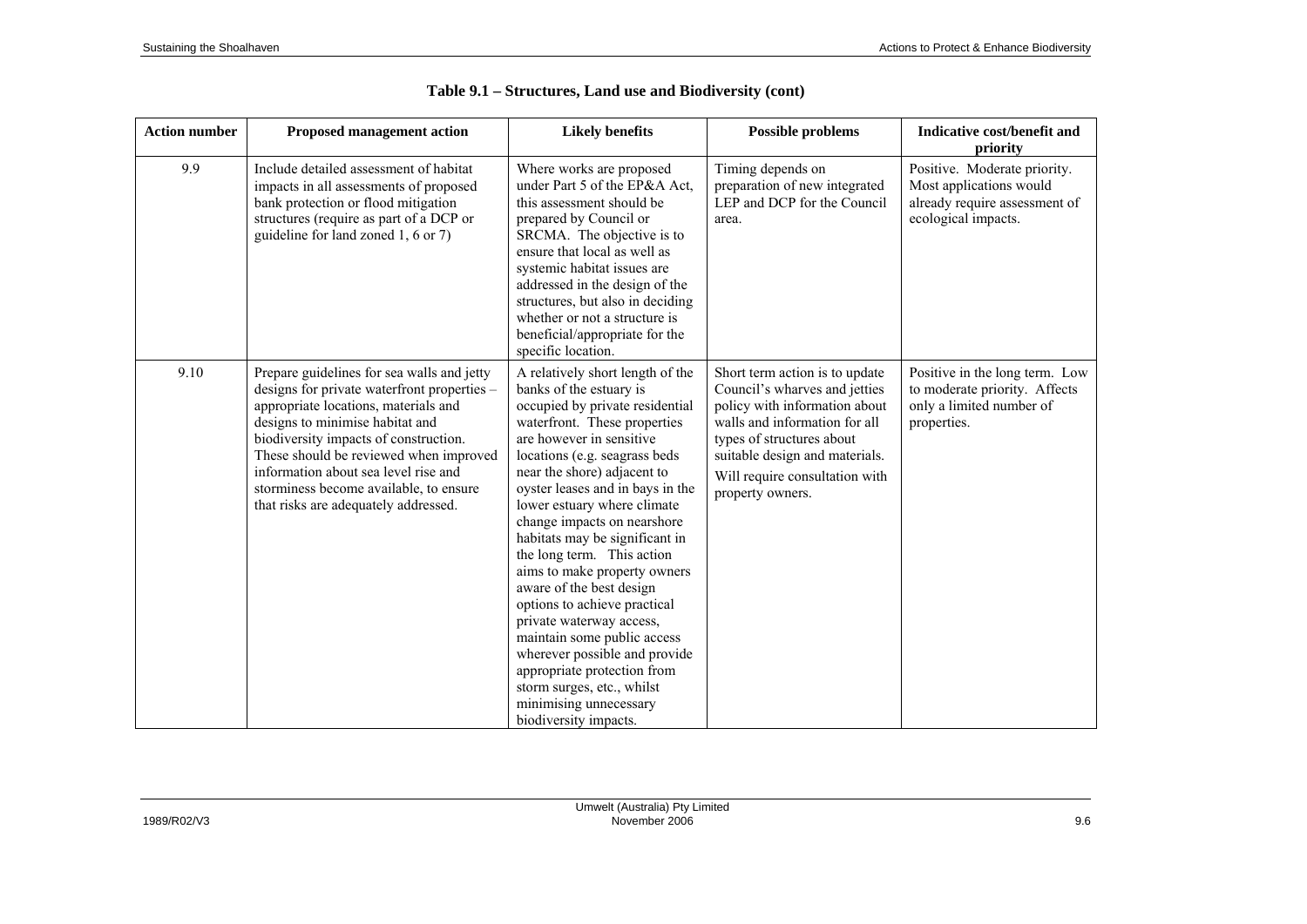## **9.2 RESTORING THE RIPARIAN ZONE**

#### **Objectives:**

#### *To protect and restore the ecological diversity of locally indigenous riparian plant communities and habitats.*

#### *Protect and restore the connectivity of riparian and floodplain habitats.*

Restoration of the riparian zone habitats of the Shoalhaven estuary is one of the most important objectives for the future health of the system. The objective applies to all management zones, regardless of their Principal Management Orientation.

**Table 9.2** summarises the benefits and problems that may be associated with management actions for restoring the diversity and connectivity of the riparian zone along the estuary.

Umwelt (Australia) Pty Limited 1989/R02/V3 November 2006 9.7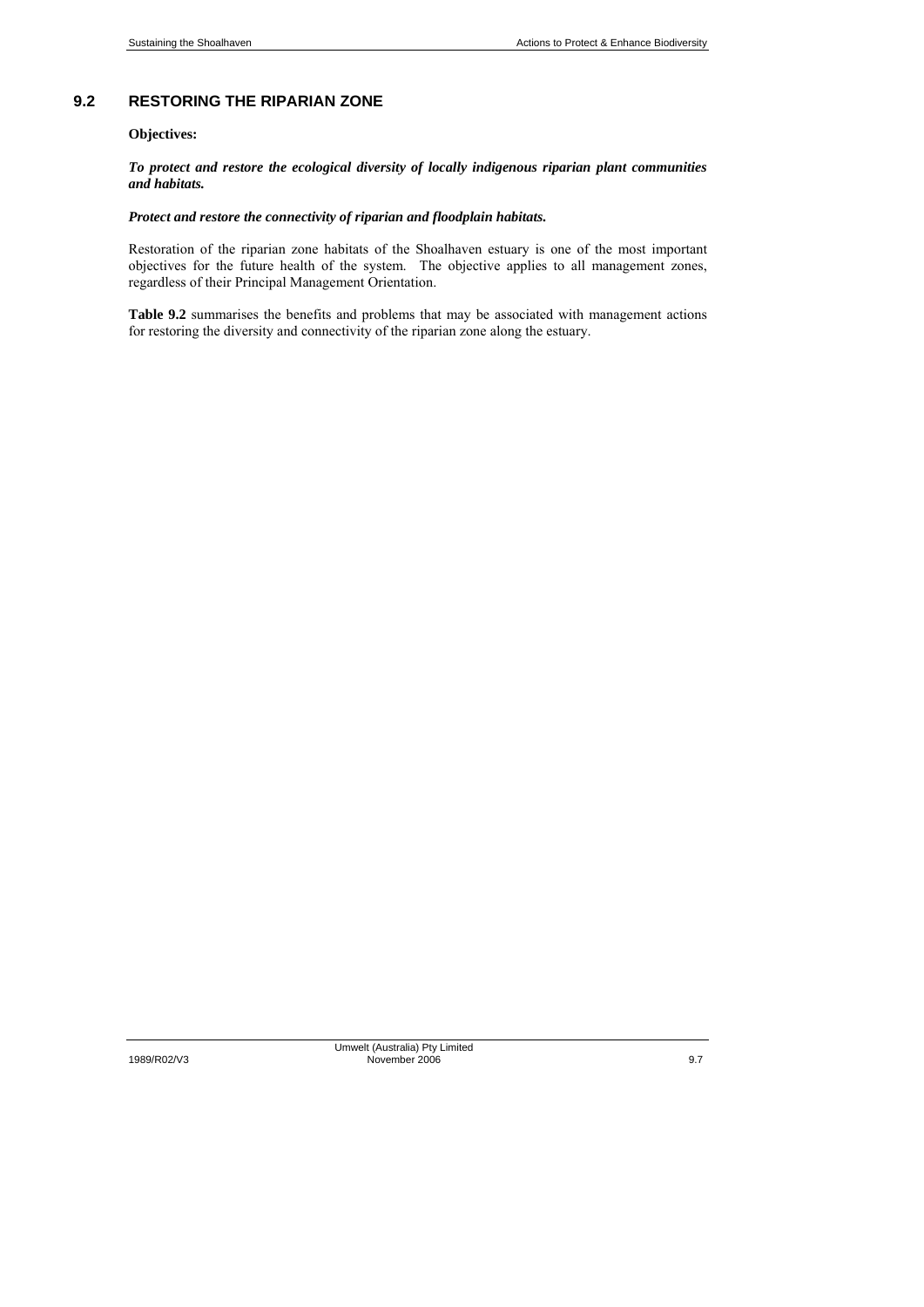| <b>Action</b><br>number | <b>Proposed management action</b>                                                                                                                                                                                                                                                                                                                                                                                                                                         | <b>Likely benefits</b>                                                                                                                                                                                                                                                                                                                                                                                                                                                                                                                                                                                         | <b>Possible problems</b>                                                                                                                                                                                                                                                                                                                                                                                                                                                                                                  | Indicative cost/benefit and<br>priority                                                                                                                                     |
|-------------------------|---------------------------------------------------------------------------------------------------------------------------------------------------------------------------------------------------------------------------------------------------------------------------------------------------------------------------------------------------------------------------------------------------------------------------------------------------------------------------|----------------------------------------------------------------------------------------------------------------------------------------------------------------------------------------------------------------------------------------------------------------------------------------------------------------------------------------------------------------------------------------------------------------------------------------------------------------------------------------------------------------------------------------------------------------------------------------------------------------|---------------------------------------------------------------------------------------------------------------------------------------------------------------------------------------------------------------------------------------------------------------------------------------------------------------------------------------------------------------------------------------------------------------------------------------------------------------------------------------------------------------------------|-----------------------------------------------------------------------------------------------------------------------------------------------------------------------------|
| 9.11                    | Develop voluntary conservation agreements<br>with floodplain land owners to set aside<br>riparian land for habitat restoration. See<br><b>Sections 9.3.1 and 9.3.3 and Table 9.3.</b><br>Property Vegetation Plans, formalised by<br>agreements between the CMA and land<br>owners are an alternative agreement by<br>which land which is being managed for<br>vegetation/habitat recovery can be<br>recognised on a medium to long term basis<br>(see Section $9.3.2$ ). | <b>Voluntary Conservation</b><br>Agreements (Wildlife Refuges<br>or more binding Voluntary<br>Conservation Areas) are a<br>mechanism which will facilitate<br>other riparian zone actions, by<br>redirecting the land<br>management focus from<br>production to<br>conservation/rehabilitation.<br>These agreements can be.<br>tailored for areas where habitat<br>is actively recovering, or for<br>land which has high<br>conservation values.<br>In conjunction with<br>conservation management of<br>floodplain wetlands, this<br>mechanism could offer<br>significant benefits for habitat<br>continuity. | Not relevant to all estuary<br>banks, so there may be an<br>equity issue between<br>landholders who would be<br>involved in conservation and<br>those who would not.<br>Property management plans<br>needed for all landholders<br>who are involved in voluntary<br>conservation. Property<br>Vegetation Plans are a form<br>of property management plan,<br>and are prepared by the<br>SRCMA for properties<br>prepared to enter into<br>agreements to provide<br>certainty about clearing and<br>conservation outcomes. | Positive. High priority<br>because these agreements will<br>underpin management of<br>critical sections of the estuary<br>riparian zone.                                    |
| 9.12                    | Provide incentives for farmers to install off<br>river water supplies for cattle and fence river<br>banks to minimise cattle access to the<br>riparian zone.                                                                                                                                                                                                                                                                                                              | This is part of the property<br>management that will assist<br>farmers to redirect their land<br>use focus away from the<br>estuary banks. The incentives<br>include various cost offsets,<br>most likely developed through<br>the CMA.                                                                                                                                                                                                                                                                                                                                                                        | Program for floodplain<br>incentives needs to be.<br>developed by CMA and be<br>consistent with other land<br>management incentives in the<br>Authority area.                                                                                                                                                                                                                                                                                                                                                             | Positive. Medium priority,<br>but part of the package of<br>actions needed to improve the<br>balance between productivity<br>and conservation on the<br>coastal floodplain. |

|  | Table 9.2 - Restoring the Riparian Zone |  |  |  |
|--|-----------------------------------------|--|--|--|
|--|-----------------------------------------|--|--|--|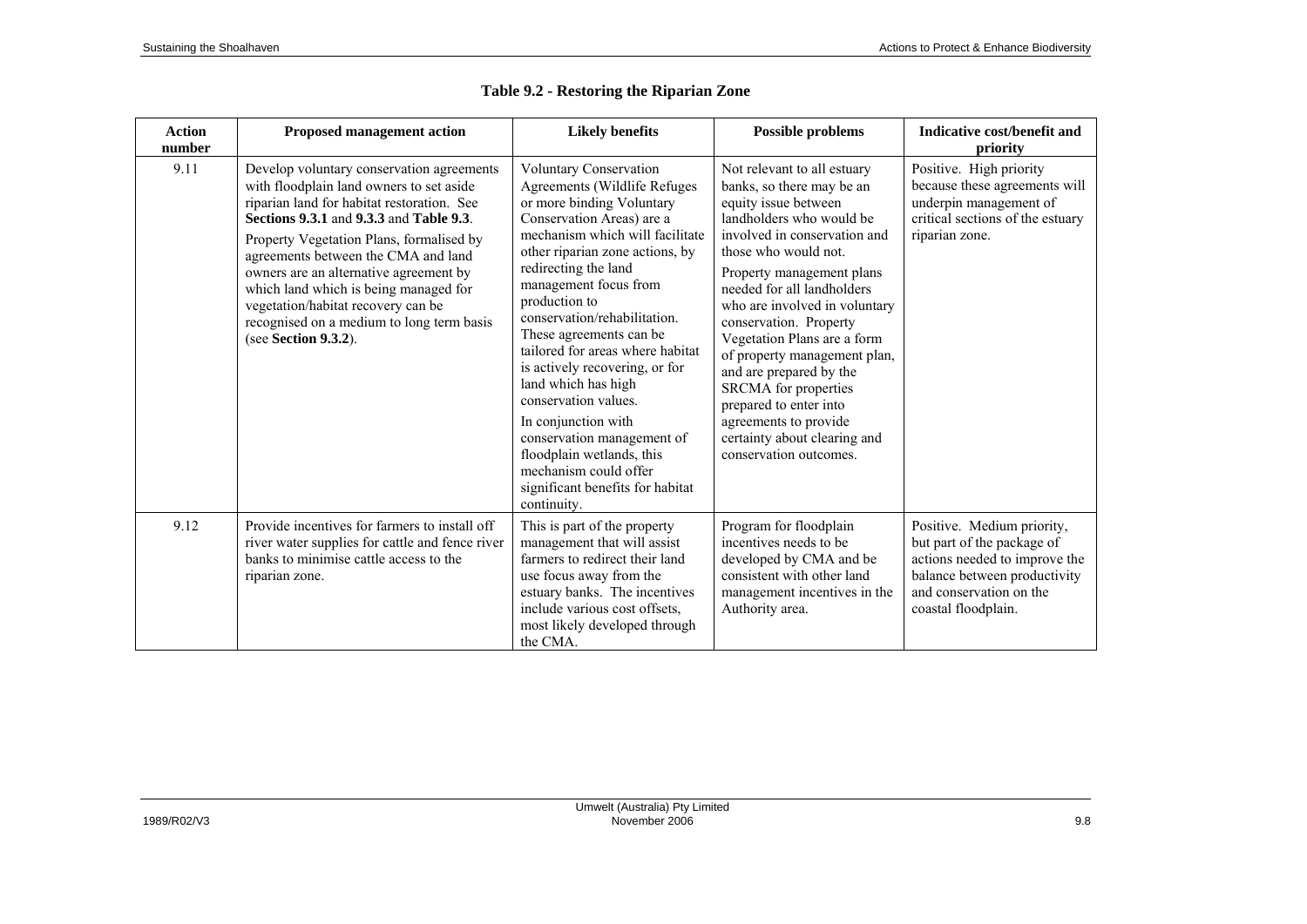| <b>Action</b><br>number | <b>Proposed management action</b>                                                                                                                                                                                                                                                                                                                                                                  | <b>Likely benefits</b>                                                                                                                                                                                                                                                                                                                                                                   | <b>Possible problems</b>                                                                                                                                                                                                                                                                                                                                              | Indicative cost/benefit and<br>priority                                                                                                                                                                                                                                                                                                                                                         |
|-------------------------|----------------------------------------------------------------------------------------------------------------------------------------------------------------------------------------------------------------------------------------------------------------------------------------------------------------------------------------------------------------------------------------------------|------------------------------------------------------------------------------------------------------------------------------------------------------------------------------------------------------------------------------------------------------------------------------------------------------------------------------------------------------------------------------------------|-----------------------------------------------------------------------------------------------------------------------------------------------------------------------------------------------------------------------------------------------------------------------------------------------------------------------------------------------------------------------|-------------------------------------------------------------------------------------------------------------------------------------------------------------------------------------------------------------------------------------------------------------------------------------------------------------------------------------------------------------------------------------------------|
| 9.13                    | Provide incentives for farmers to<br>replant/regenerate native species on<br>unconsolidated alluvial banks (leave active<br>point bars for ongoing sediment transport in<br>the estuary). Focus on sections which are<br>relatively stable (i.e. not affected by severe<br>flood erosion, tidal current scour or wind<br>wave erosion). See also Table 9.3 and<br>Sections 9.3.1, 9.3.2 and 9.3.3. | As above, the objective of<br>floodplain management is to<br>shift the balance more<br>towards its biodiversity<br>values, whilst maintaining the<br>economic viability of<br>floodplain agriculture. This<br>requires productivity<br>improvements from land that<br>is not of very high<br>conservation value. It also<br>requires assistance to farmers<br>to make the initial steps. | Costs to CMA or other<br>organisations involved in<br>providing assistance.<br>Incentives may include<br>preparation of property<br>management plans<br>(Vegetation Management<br>Plans), offsets allowing more<br>intensive use of non<br>conservation areas, low cost<br>loans for fencing and tree<br>planting, support for<br>community tree planting<br>schemes. | Positive. As for most<br>biodiversity actions, the net<br>cost benefit depends on the<br>extent to which biodiversity<br>values respond to changed<br>land management. Clearly<br>there is some uncertainty<br>attached to this, but integrated<br>and focused management, such<br>as making the floodplain the<br>focus for funding for a period,<br>is expected to yield positive<br>results. |
| 9.14                    | Continue to support riparian programs for<br>reinstatement of reed beds and mangroves in<br>the lower estuary, and reedbeds adjacent to<br>floodplain pockets in the upper estuary.                                                                                                                                                                                                                | The Shoalhaven community<br>has demonstrated capacity to<br>identify sites where bank<br>management produces<br>positive outcomes, and to<br>implement the necessary<br>planting works in conjunction<br>with fencing etc. This is a<br>major asset to the future<br>management of the estuary.                                                                                          | Maintain community skills<br>and leadership in this aspect<br>of land management -<br>ongoing assistance with<br>training and materials.                                                                                                                                                                                                                              | Positive and an ongoing<br>priority.                                                                                                                                                                                                                                                                                                                                                            |

| Table 9.2 - Restoring the Riparian Zone (cont) |  |  |  |  |
|------------------------------------------------|--|--|--|--|
|------------------------------------------------|--|--|--|--|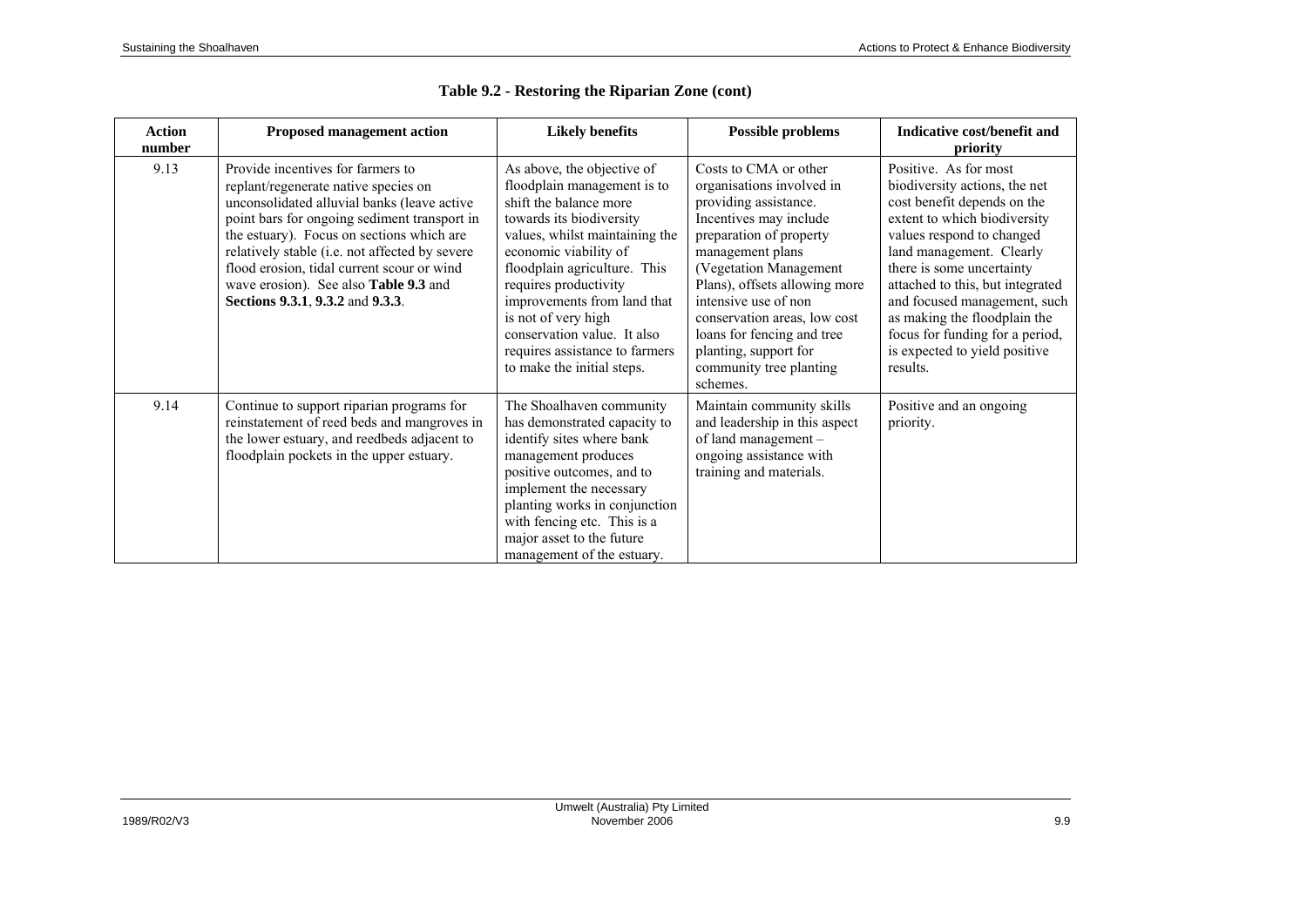| <b>Action</b><br>number | <b>Proposed management action</b>                                                                                                                                                                                                                                                                                                                                                                  | <b>Likely benefits</b>                                                                                                                                                                                                                                                                                                                                                                                                                                                      | <b>Possible problems</b>                                                                                                                                                                                                                                                                        | Indicative cost/benefit and<br>priority                                                                                        |
|-------------------------|----------------------------------------------------------------------------------------------------------------------------------------------------------------------------------------------------------------------------------------------------------------------------------------------------------------------------------------------------------------------------------------------------|-----------------------------------------------------------------------------------------------------------------------------------------------------------------------------------------------------------------------------------------------------------------------------------------------------------------------------------------------------------------------------------------------------------------------------------------------------------------------------|-------------------------------------------------------------------------------------------------------------------------------------------------------------------------------------------------------------------------------------------------------------------------------------------------|--------------------------------------------------------------------------------------------------------------------------------|
| 9.15                    | Prepare and implement a Boasting<br>Management plan for the Shoalhaven River<br>estuary. The Plan should address the<br>contribution of boat generated waves to the<br>loss of riparian vegetation (or reduced<br>success of revegetation programs) in the<br>upper estuary.                                                                                                                       | Bank erosion studies have<br>shown that boat wakes<br>contribute to (exacerbate)<br>bank instability at certain<br>sites, over and above the<br>effects of flood scour, tidal<br>currents or wind waves. This<br>is primarily along straight<br>protected reaches. Boat<br>waves in these areas can<br>attack the lower bank.<br>causing undercutting of<br>poorly consolidated<br>materials. The process is<br>most marked where riparian<br>vegetation has been degraded. | Needs to be negotiated with<br>waterway users. This is a<br>significant issue for the Boating<br>Management Plan for the<br>estuary. Monitoring and<br>compliance/enforcement are<br>also problems in terms of<br>resources and practicality (on<br>river time by relevant agency<br>officers). | Positive, in conjunction with<br>other bank management<br>measures. Moderate priority.                                         |
| 9.16                    | Control informal camping on the riverbank<br>in the upper estuary – identify and manage<br>suitable sites on public land. If large scale<br>camping activities occur, require<br>development consent for regular camping<br>sites on private property (it would be<br>possible to use the new Shoalhaven LEP to<br>allow camping sites to be developed with<br>consent in certain riparian zones). | Access to the upper estuary<br>for passive recreational users<br>is limited because most of the<br>bank and adjacent land is in<br>private ownership. This<br>action implies both<br>identification of suitable<br>Crown land and negotiation<br>with private landholders for<br>vehicle right of way if<br>necessary.                                                                                                                                                      | The objective of consent for<br>development on private<br>property is to improve<br>regulation of waste<br>management and waterfront<br>structures where waterway<br>users access the estuary through<br>private land. Not a major issue<br>at the moment.                                      | Positive, but need is not urgent<br>$-$ will increase as the<br>permanent population<br>increases. Low to moderate<br>priority |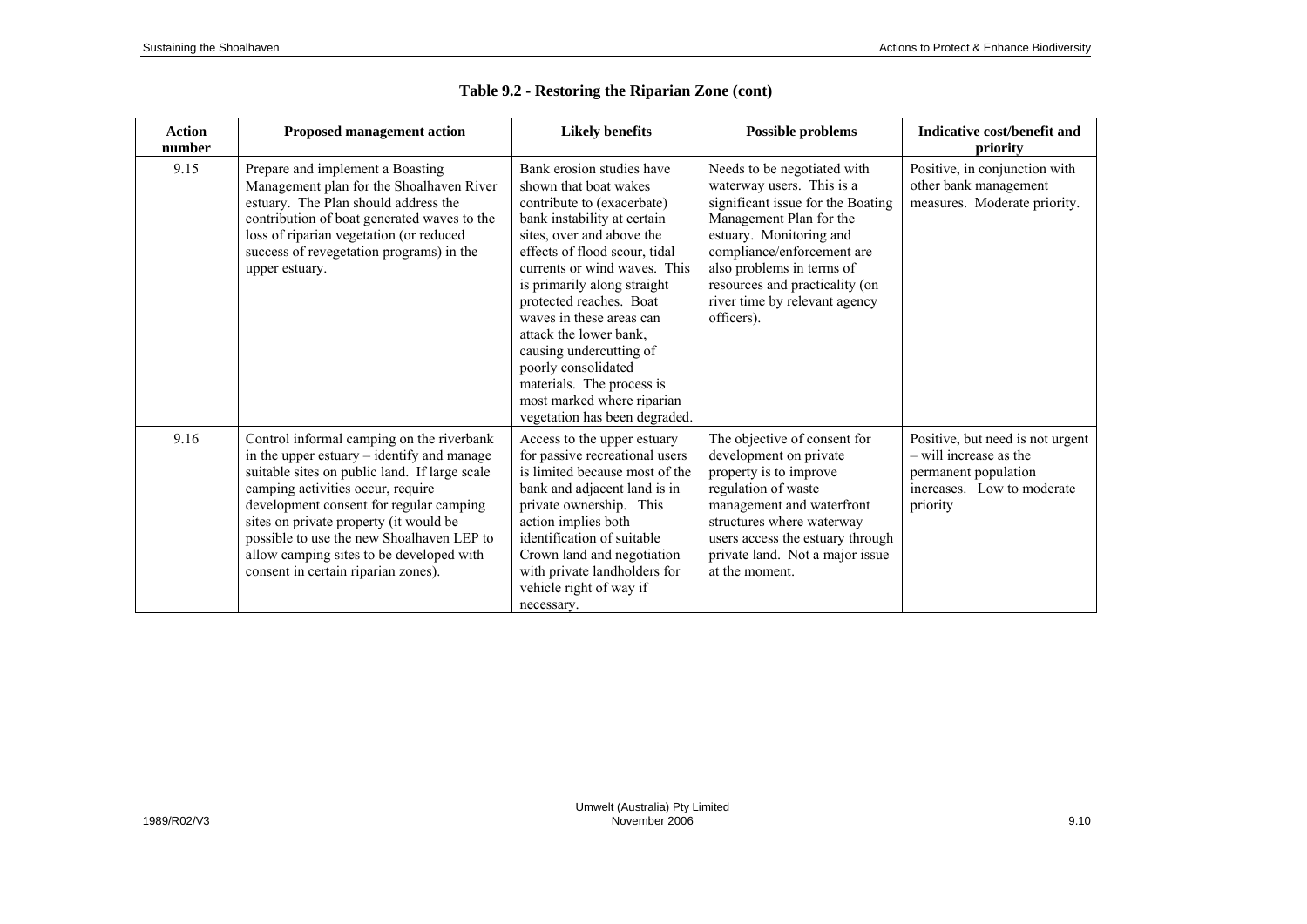### **9.3 THREATENED SPECIES AND ENDANGERED ECOLOGICAL COMMUNITIES**

#### **Objectives:**

*Maintain and enhance the area and quality of seagrass habitat in the estuary.* 

*Maintain the area of salt marsh community in the lower estuary.* 

*Maintain and/or enhance the area of healthy floodplain wetland communities on the Shoalhaven coastal floodplain.* 

*Maintain habitat for migratory wader species subject to International conservation agreements.* 

**Table 9.3** summarises actions that are intended to maintain and protect Endangered Ecological Communities and habitat for threatened species along the estuary and across the coastal floodplain. These actions focus particularly on the protection and enhancement of habitat in floodplain wetlands, but also consider the management of habitat for visiting migratory waders in the lower estuary.

### **9.3.1 Voluntary conservation**

The NPW Act provides for the establishment of conservation agreements and wildlife refuges on private property, as part of the "Conservation Partners Program." Amongst other types of land suitable for this type of conservation management are lands which have high biodiversity values (natural habitats) or which have been restored to a standard where habitat and wildlife corridors are provided. Many rural landholders have entered agreements with DECC to manage part of their land for wildlife habitat or to protect native vegetation. DECC has also been working with industrial and mining land users to encourage protection of land with high conservation values in and around their activities.

Agricultural land users on the Shoalhaven floodplain could be considered in both categories – as guardians of remnant high conservation value habitats (EECs) and as managers of restored habitats (wetland and riparian).

When a landholder enters into a formal voluntary conservation agreement with DECC, the agreement is registered on the land title and continues with the title when the land is sold.

There are also incentives attached to these agreements. Land under an in perpetuity conservation agreement with DECC is exempt from local Council rates and may also attract other tax concessions. Conservation partners are also assisted with the preparation of land management plans and on the ground works.

**Table 9.3** suggest voluntary conservation as an important opportunity for enhanced conservation management of the Shoalhaven floodplain.

Voluntary conservation opportunities can provide one part of a package of incentives that could encourage a change in land management around the Shoalhaven River estuary. The benefits would be enhanced if combined with action on floodgate management (for fish passage and to improve tidal ventilation) and habitat restoration programs. **Section 9.3.2** discusses a further possible incentive, through improved valuation of habitat in offset trading. The SRCMA co-ordinates a range of other incentives that assist and encourage land holders to manage their properties with sustainability of natural resources as an objective (see **Section 12.6**).

Umwelt (Australia) Pty Limited 1989/R02/V3 November 2006 9.11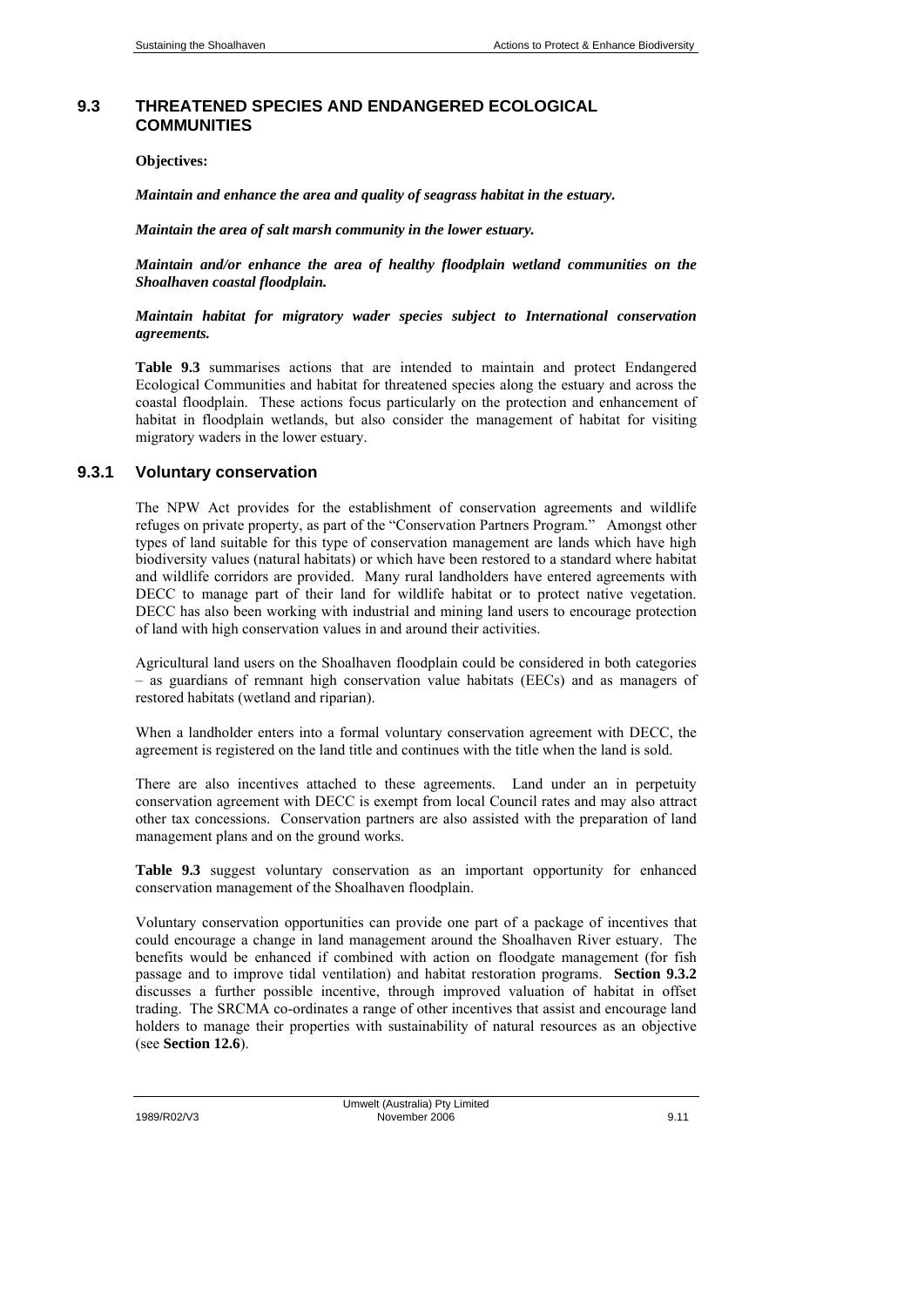#### **9.3.2 Property Vegetation Plans**

DECC has developed a vegetation management system, administered by the SRCMA in the Shoalhaven, which is based on legal agreements under the *Native Vegetation Act* (2003) and the *Threatened Species Conservation Act* (1995). Once signed, Property Vegetation Plans provide landholders with certainty for up to fifteen years about the suitability of parts of their property for clearing and ongoing agricultural uses. However, Property Vegetation Plans can also be used to obtain funding to protect and restore native vegetation. Some management actions that are linked to vegetation recovery, offsets and incentives may continue in perpetuity.

Property Vegetation Plans can have significant benefits for improving habitat connectivity. For instance, a Plan can apply over multiple adjoining properties, as long as all the landholders sign the agreement. These larger, joint Property Vegetation Plans may be more successful in attracting funding from the CMA for on the ground works, because of the greater conservation outcomes that they can deliver.

CMAs assist landholders to prepare Vegetation Management Plans, free of charge. The Plans are based on high resolution satellite imagery of the property.

### **9.3.3 Biodiversity offsets and incentives**

Improved ecological community health and biodiversity is a key sustainability outcome for the Shoalhaven River estuary and floodplain. It requires significant shifts in land management. The NSW Government introduced the concept of Biodiversity Offsets in 2004 and a discussion paper on offset trading (biodiversity banking) was circulated in 2005 (DEC September 2005). The Government has proposed trials of the offset banking scheme in the Hunter and Far North Coast Regions. However, the concept would also appear to have good applicability in the Shoalhaven.

Parts of the Shoalhaven Council area have been identified for future growth in the draft South Coast Regional Strategy (DoP 2006). Ecological studies also clearly demonstrate that the floodplain and catchments around the estuary retain remnants of high biodiversity and have a high potential for biodiversity enhancement. Under the DECC proposal, the Shoalhaven estuary and floodplain areas could be classified as "red light area", which could be targeted for restoration investment. Such areas could provide biodiversity offsets for development in other less sensitive localities (i.e. in this case, elsewhere in the lower Shoalhaven).

BioBanking legislation (a trading scheme for biodiversity offsets) was introduced to the NSW Parliament in mid 2006. Details of the assessment of potential biobank sites, allocation of credits and the operation of the trading scheme are still being resolved, and will be introduced as Regulations and guidelines. However, BioBanking is implemented as conservation management tool in all coastal areas, the trading of high conservation value offsets could provide a substantial incentive for floodplain landholders to change land management practices from grazing to conservation.

**Table 9.3** of this Plan flags the concept of valuing and trading biodiversity offsets as a possible incentive option for floodplain landholders. If implemented, such a scheme would provide an incentive or "reward" for landholders to manage land for biodiversity values. For the community, such as system would help move significant areas into biodiversity management, outside of the formal reserve system.

The biodiversity banking scheme would need to be co-ordinated with other management actions, such as voluntary conservation agreements, and property management plans.

Umwelt (Australia) Pty Limited 1989/R02/V3 November 2006 9.12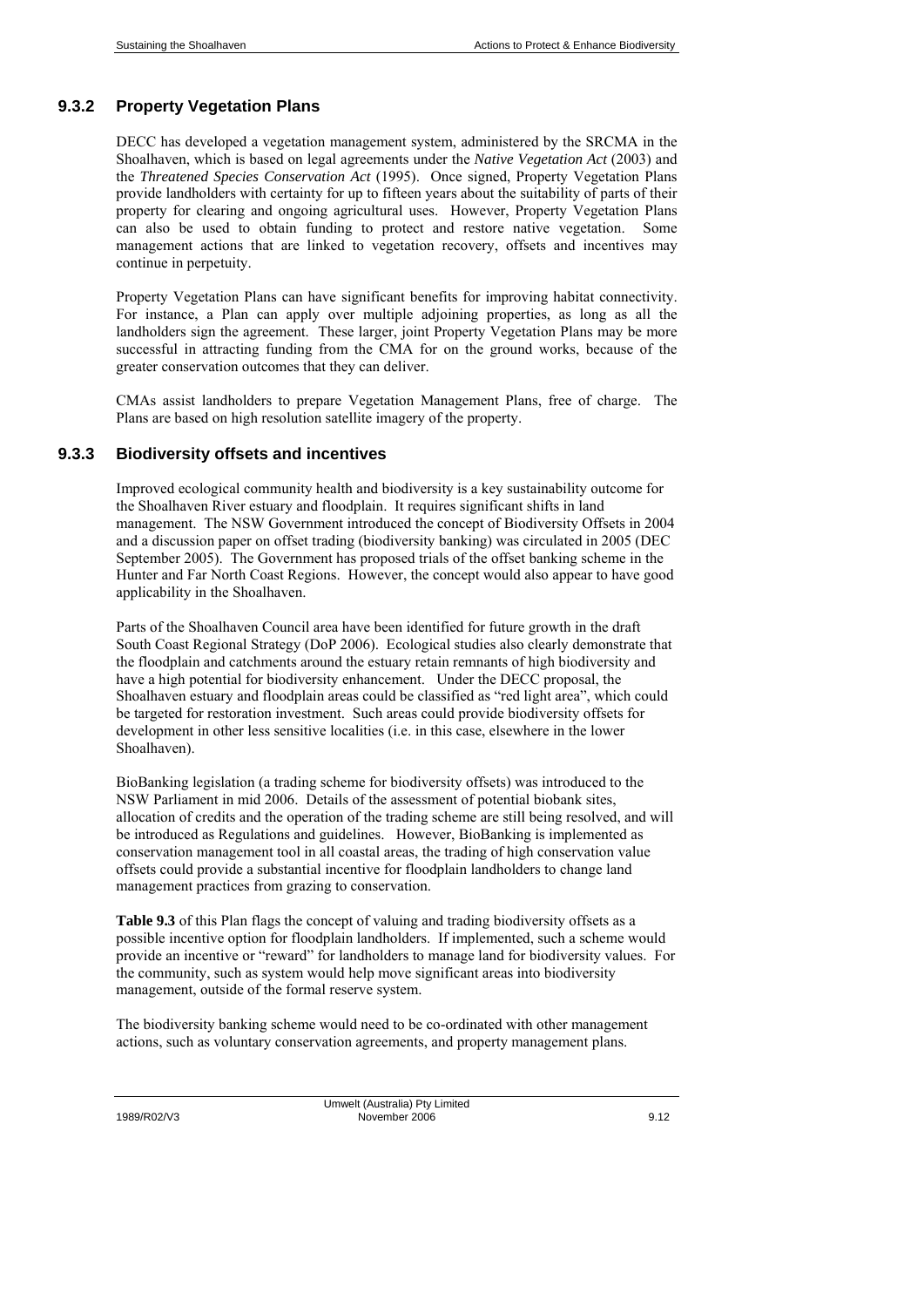| <b>Action</b><br>number | <b>Proposed management action</b>                                                                                                                                                                                             | <b>Likely benefits</b>                                                                                                                                                                                                                                                                     | <b>Possible problems</b>                                                                                       | Indicative cost/benefit and<br>priority                                                                                                                                          |
|-------------------------|-------------------------------------------------------------------------------------------------------------------------------------------------------------------------------------------------------------------------------|--------------------------------------------------------------------------------------------------------------------------------------------------------------------------------------------------------------------------------------------------------------------------------------------|----------------------------------------------------------------------------------------------------------------|----------------------------------------------------------------------------------------------------------------------------------------------------------------------------------|
| 9.17                    | Validate and remap floodplain and estuary<br>EECs outside existing Nature Reserves, to<br>assist with targeted restoration and<br>protection actions.                                                                         | Improve knowledge of the<br>nature and condition of local<br>EECs, so that focused<br>conservation programs can be<br>developed.                                                                                                                                                           | Cost and other resources<br>within DECC and DPI.                                                               | Positive action, which will<br>provide better baseline<br>information about important<br>vegetation communities. High<br>priority, as outcomes will<br>facilitate other actions. |
| 9.18                    | Implement measures in floodplain Nature<br>Reserve management plans to strengthen<br>habitat and populations of the Green and<br>Golden Bell frog                                                                             | See Action 9.1 re<br>implementation of Plans of<br>Management for nature<br>Reserves. This action<br>reinforces the value of these<br>habitats for the Green and<br>Golden Bell Frog - they are<br>identified as a major habitat<br>area for the south coast.                              | Resource shortages at DECC,<br>combined with need to<br>negotiate some actions with<br>adjoining land holders. | Positive. High priority                                                                                                                                                          |
| 9.19                    | Maintain regular mapping of aquatic habitat<br>in the Shoalhaven River estuary (at 5-10<br>year intervals). This mapping should also<br>indicate the extent of shoals that are valued<br>habitat for migratory wader species. | Existing DPI mapping<br>provides snapshots of the<br>distribution of key aquatic<br>habitats in the estuary. This is<br>fundamental information for<br>the EII and also for general<br>community understanding of<br>whether management is<br>leading to good outcomes for<br>the estuary. | Significant cost involved for<br>field survey, analysis,<br>preparation of maps and<br>reports.                | Low to medium priority $-$<br>because of lead time to next<br>mapping program (around<br>2010).                                                                                  |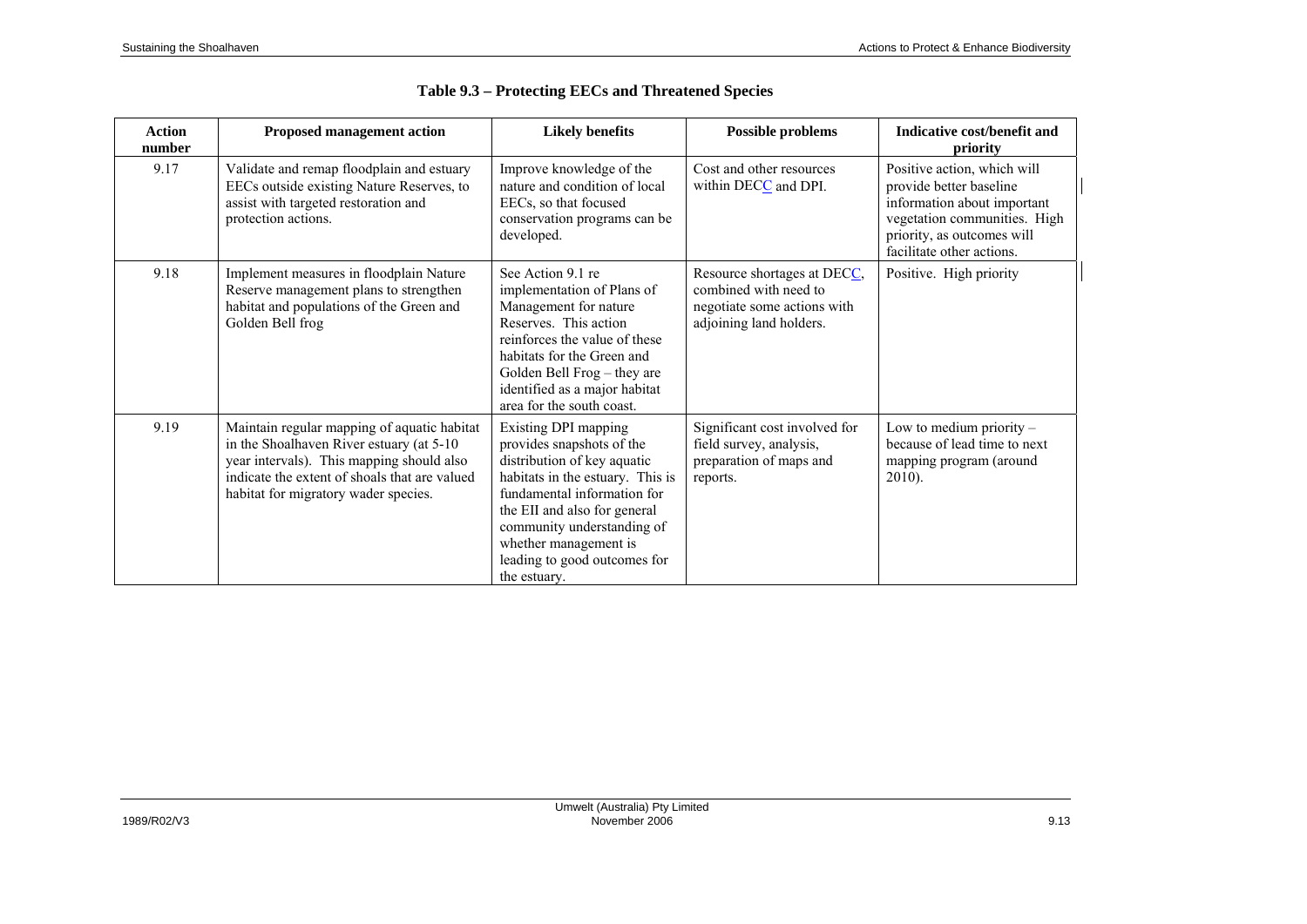| <b>Action</b><br>number | <b>Proposed management action</b>                                                                                                                                                            | <b>Likely benefits</b>                                                                                                                                                                                                                                                                                                                         | <b>Possible problems</b>                                                                                                                                                                                                                                                                                                             | Indicative cost/benefit and<br>priority                                                                                                                                                                                                                                                                                                                                                                                                                                                                         |
|-------------------------|----------------------------------------------------------------------------------------------------------------------------------------------------------------------------------------------|------------------------------------------------------------------------------------------------------------------------------------------------------------------------------------------------------------------------------------------------------------------------------------------------------------------------------------------------|--------------------------------------------------------------------------------------------------------------------------------------------------------------------------------------------------------------------------------------------------------------------------------------------------------------------------------------|-----------------------------------------------------------------------------------------------------------------------------------------------------------------------------------------------------------------------------------------------------------------------------------------------------------------------------------------------------------------------------------------------------------------------------------------------------------------------------------------------------------------|
| 9.20                    | Encourage land holders with saltmarsh<br>communities on their property to enter<br>voluntary conservation agreements<br>providing for long term conservation<br>management of the community. | Voluntary conservation is<br>suggested as a key mechanism<br>for achieving improved<br>management of significant<br>estuary habitats, currently<br>managed for grazing.                                                                                                                                                                        | The conservation agreement<br>needs to be supported by a<br>property management plan<br>(Property Vegetation Plan)<br>that assists the landholder to<br>achieve improved productivity<br>from areas of their property.<br>Potential scale of voluntary<br>conservation in the<br>Shoalhaven would be resource<br>intensive for DECC. | Positive. Commencing raising<br>awareness about this<br>mechanism is a high priority,<br>but acknowledge that getting<br>agreements in place is medium<br>priority. Consider linking<br>saltmarsh agreements and<br>floodplain wetland agreements.<br>Priority sites will depend on<br>individual management<br>circumstances, for instance<br>willing landholders (one, rather<br>than many across a given area<br>of habitat or EEC), existing<br>information, proximity to other<br>conservation areas, etc. |
| 9.21                    | Where saltmarsh communities are located<br>on Crown Land, Plans of Management<br>should refer to conservation management<br>practices and minimise grazing access.                           | Saltmarsh is an EEC in NSW.<br>The objective here is to ensure<br>that all the management of all<br>saltmarsh in Crown ownership<br>contributes to the conservation<br>of an important habitat. Some<br>Crown land may also provide<br>buffers around saltmarsh<br>communities where<br>retreat/migration is possible<br>when sea level rises. | Resources to prepare and<br>implement plans.                                                                                                                                                                                                                                                                                         | Moderate to high priority, but<br>applies to only limited land<br>(principally on Comerong<br>Island, which is already subject<br>to a Plan of Management for<br>the Nature Reserve area).                                                                                                                                                                                                                                                                                                                      |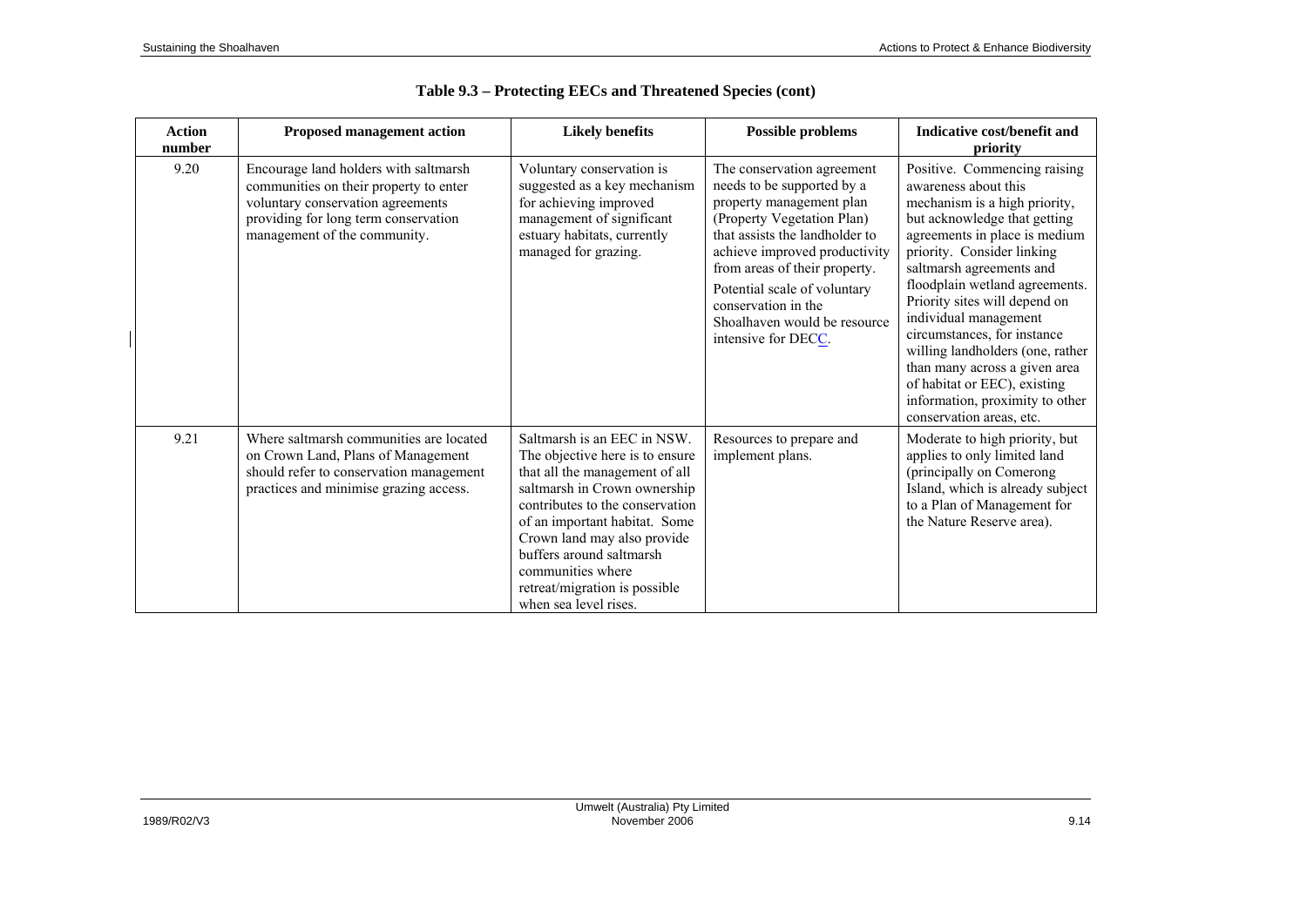| <b>Action</b><br>number | <b>Proposed management action</b>                                                                                                                                                                                                                                                                                                                             | <b>Likely benefits</b>                                                                                                                                                                                                                                                                          | <b>Possible problems</b>                                                                                                                                                                                                                                                                                                                                                                       | Indicative cost/benefit and<br>priority                                                                                                                                                             |
|-------------------------|---------------------------------------------------------------------------------------------------------------------------------------------------------------------------------------------------------------------------------------------------------------------------------------------------------------------------------------------------------------|-------------------------------------------------------------------------------------------------------------------------------------------------------------------------------------------------------------------------------------------------------------------------------------------------|------------------------------------------------------------------------------------------------------------------------------------------------------------------------------------------------------------------------------------------------------------------------------------------------------------------------------------------------------------------------------------------------|-----------------------------------------------------------------------------------------------------------------------------------------------------------------------------------------------------|
| 9.22                    | Review zoning of floodplain wetland areas<br>to provide for environment protection<br>outcomes.<br>Council is preparing a new LEP over the<br>next three years, as required by the NSW<br>Government. New zones applied to the<br>floodplain should reflect its environmental<br>values.                                                                      | This zoning is intended to<br>protect wetland values -<br>'intrinsic, scientific, scenic,<br>habitat and educational". All<br>activities require development<br>consent. The current zoning<br>of some wetlands allows a<br>wider range of uses, offering<br>less protection.                   | Refer to wetland studies<br>conducted by Council re<br>boundary definition issues.                                                                                                                                                                                                                                                                                                             | Medium to high priority.<br>Consistent zoning for all<br>wetlands will help establish a<br>clear management direction.                                                                              |
| 9.23                    | Exclude cattle and cultivation from EEC<br>along Regatta Creek (Swamp oak floodplain<br>forest). Negotiate a conservation agreement<br>and/or Property Vegetation Plan with the<br>landholder(s).                                                                                                                                                             | This small area is restricted to<br>the immediate vicinity of the<br>creek and is surrounded by<br>agricultural land. However,<br>as habitat restoration works<br>between Pig Island and<br>Numbaa Island are also<br>implemented, this existing<br>habitat provides important<br>connectivity. | Requires negotiation of<br>conservation agreement with<br>the land holder(s), including<br>support/incentives for<br>improved productivity outside<br>the EEC.                                                                                                                                                                                                                                 | Moderate to high priority $-$<br>action should be commenced<br>early to negotiate agreements<br>with land holders that will<br>facilitate a combination of<br>other habitat restoration<br>actions. |
| 9.24                    | Exclude cattle and cultivation from EEC<br>(Swamp oak floodplain forest) in Saltpan<br>Swamp. Also address drainage and any<br>ASS issued in this wetland.<br>Negotiate a conservation agreement (under<br>NPW Act and/or Threatened Species<br>Conservation Act 1995/Native Vegetation<br>Act 2003 for the EEC and a buffer area, with<br>the landholder(s). | Saltpan Swamp contains a<br>larger area of habitat than<br>Regatta Creek. It is similarly<br>surrounded by grazing land<br>and water levels are<br>controlled by a floodgate.<br>(note Saltpan Creek connects<br>Crookhaven River back to<br>Berrys Canal)                                      | Rehabilitation of the wetland<br>habitats around Saltpan Creek<br>may require additional action<br>on the floodgate – both from a<br>tidal flow perspective and a<br>fish passage perspective.<br>Several floodgates in this area<br>are listed by DPI (see Table<br>9.2 and Section 8.2.2). Action<br>depends on negotiation with<br>land holder about property<br>management and incentives. | Moderate to high priority $-$<br>action should be commenced<br>early to negotiate agreements<br>with land holders that will<br>facilitate a combination of<br>other habitat restoration<br>actions. |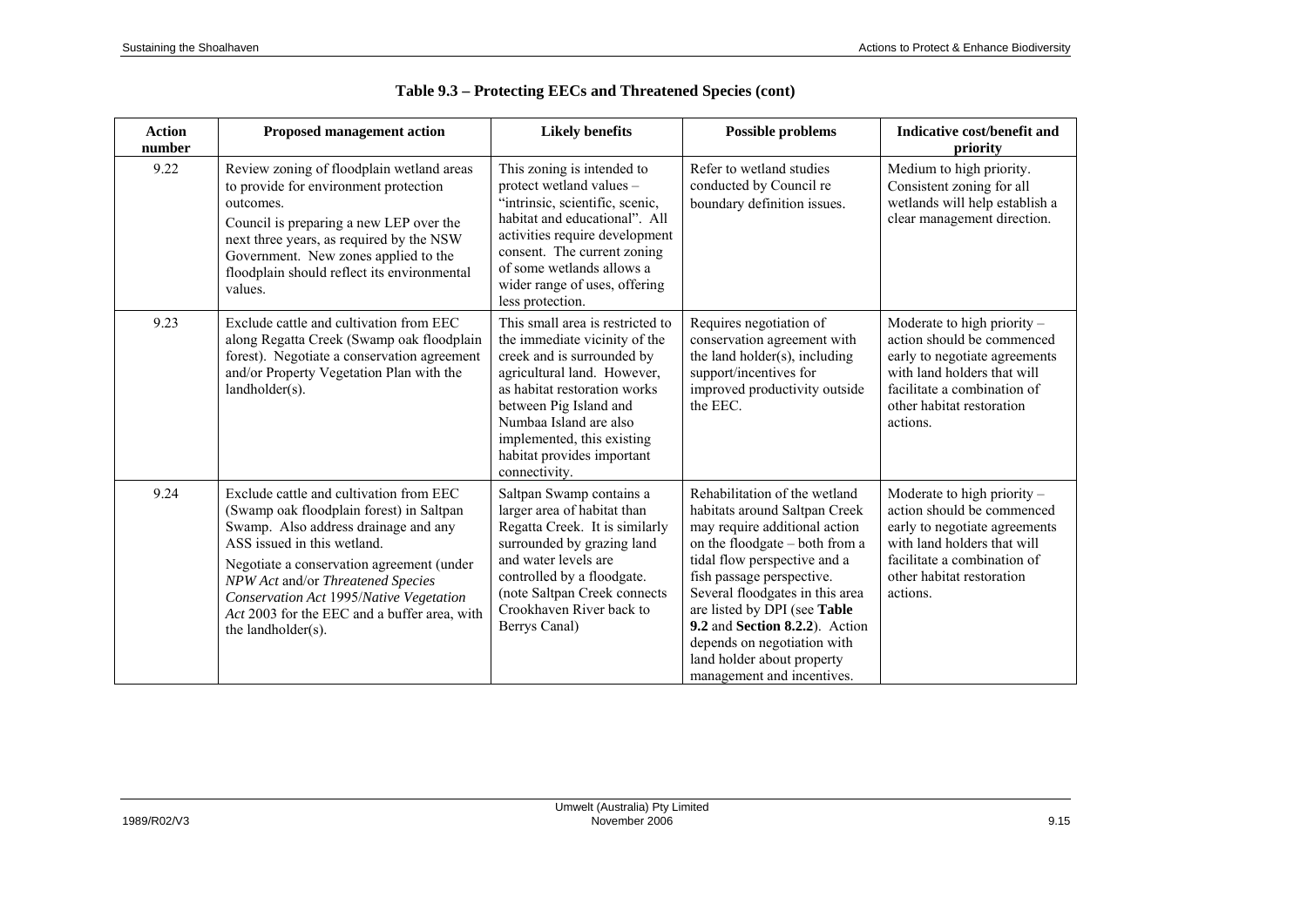| <b>Action</b><br>number | <b>Proposed management action</b>                                                                                                                                                                   | <b>Likely benefits</b>                                                                                                                                                                                                                                                                                                                                                                                                                                                                        | <b>Possible problems</b>                                                                                                                                                                                                                                    | Indicative cost/benefit and<br>priority                                                                                                                                                                                                                                                                                                        |
|-------------------------|-----------------------------------------------------------------------------------------------------------------------------------------------------------------------------------------------------|-----------------------------------------------------------------------------------------------------------------------------------------------------------------------------------------------------------------------------------------------------------------------------------------------------------------------------------------------------------------------------------------------------------------------------------------------------------------------------------------------|-------------------------------------------------------------------------------------------------------------------------------------------------------------------------------------------------------------------------------------------------------------|------------------------------------------------------------------------------------------------------------------------------------------------------------------------------------------------------------------------------------------------------------------------------------------------------------------------------------------------|
| 9.25                    | Negotiate voluntary conservation<br>agreement(s) with landholders in relation to<br>the EEC in Numbaa Swamp (River Flat<br>Eucalypt forest on coastal floodplain).                                  | This is a large area of<br>floodplain habitat, away from<br>the tidal channels.                                                                                                                                                                                                                                                                                                                                                                                                               | As above, land use<br>management will need to be<br>integrated with floodgate<br>management and zoning.<br>Action depends on negotiation<br>with land holder about<br>property management plan<br>and incentives for productivity<br>gains outside the EEC. | Negotiation of voluntary<br>conservation agreements is a<br>high priority, as it underpins<br>other management actions for<br>the floodplain habitats.                                                                                                                                                                                         |
| 9.26                    | Consider offset value of all voluntary<br>conservation management on coastal<br>$f$ loodplain – to provide incentive for<br>landholders to manage EECs for<br>conservation rather than agriculture. | The Shoalhaven floodplain<br>has major conservation<br>potential. The wetlands could<br>become valuable biodiversity<br>offsets for other development<br>in the area in the future (see<br>Section 9.3.1), and this may<br>provide financial incentives<br>for landholders to move from<br>agricultural to conservation<br>land uses.<br>A structured program of offset<br>opportunities for new<br>development would make<br>conservation in priority areas<br>much simpler for landholders. | The Offset Trading Scheme<br>has recently been launched<br>(legislation passed), but<br>details of Regulations and<br>guidelines have yet to be<br>finalised.                                                                                               | Has potential to provide<br>significant benefits, but the<br>scheme is not ready for<br>implementation as yet.<br>Continued work on<br>opportunities to encourage<br>landholders to manage private<br>land for conservation should be<br>a high priority. Actual<br>implementation of such<br>schemes is likely to be at least<br>a year away. |

|  |  |  | Table 9.3 – Protecting EECs and Threatened Species (cont) |  |  |
|--|--|--|-----------------------------------------------------------|--|--|
|--|--|--|-----------------------------------------------------------|--|--|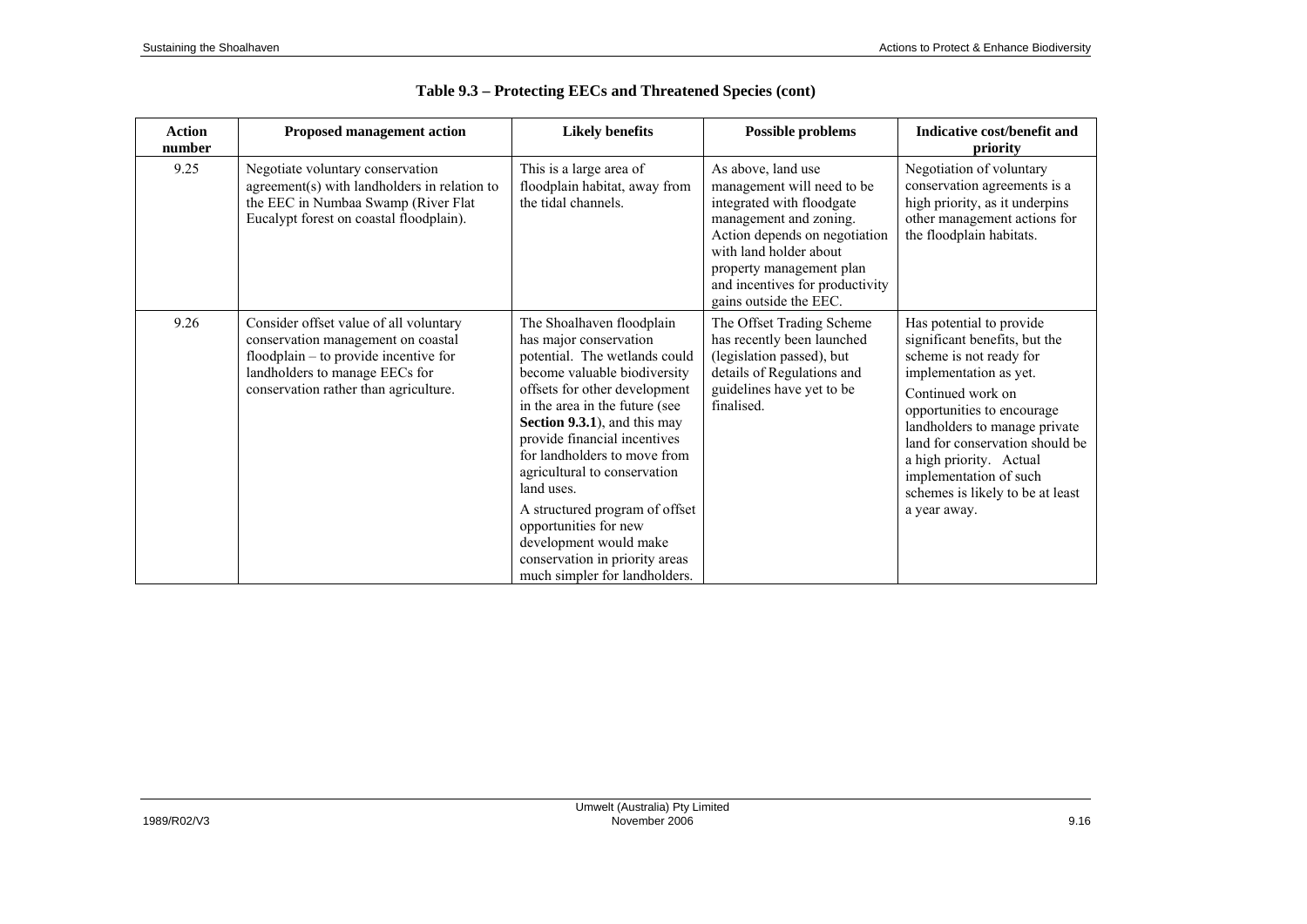| <b>Action</b><br>number | <b>Proposed management action</b>                                                                                                                                                                                                           | <b>Likely benefits</b>                                                                                                                                                                                                                                | <b>Possible problems</b>                                                                                                                                                                                             | Indicative cost/benefit and<br>priority                                                                                                                                                                                                                                        |
|-------------------------|---------------------------------------------------------------------------------------------------------------------------------------------------------------------------------------------------------------------------------------------|-------------------------------------------------------------------------------------------------------------------------------------------------------------------------------------------------------------------------------------------------------|----------------------------------------------------------------------------------------------------------------------------------------------------------------------------------------------------------------------|--------------------------------------------------------------------------------------------------------------------------------------------------------------------------------------------------------------------------------------------------------------------------------|
| 9.27                    | Exclude cattle and cultivation from<br>saltmarsh (EEC) areas on Bevan Island and<br>Old Man Island. These areas have potential<br>as "replacement" for areas lost to shoreline<br>retreat and/or sea level rise (see also Table<br>$8.6$ ). | Bevan and Old Man Islands<br>have double biodiversity<br>potential. They contain<br>recognised EEC habitat and<br>could be part of an offset<br>scheme in the Shoalhaven.                                                                             | Loss of income for land<br>holder; potential land<br>acquisition costs.                                                                                                                                              | Positive action – precautionary<br>management of high value<br>habitat. Negotiation about the<br>management of these potential<br>habitat migration areas should<br>be commenced as a high<br>priority, although full<br>resolution of issues may take<br>several years.       |
| 9.28                    | Identify conservation offsets for habitats that<br>will be lost from Comerong Island and<br>Nobles Island due to channel widening.                                                                                                          | Saltmarsh is a valuable and<br>vulnerable estuary habitat. As<br>noted above, Bevan Island<br>and Old Man Island may be<br>suitable as offset areas, but<br>further investigations may<br>identify alternative habitat for<br>long term conservation. | Suitable habitat may be<br>fragmented and in diverse<br>ownership, resulting in<br>complex negotiation and<br>management processes to<br>place a sustainable parcel of<br>saltmarsh into conservation<br>management. | Positive action, with initial<br>steps a high priority. Final<br>components of negotiation may<br>be delayed by negotiation<br>processes and also by lack of<br>clarity about how offset<br>processes can be encouraged<br>on private land (e.g. by the<br>BioBanking scheme). |

| Table 9.3 – Protecting EECs and Threatened Species (cont) |  |  |  |
|-----------------------------------------------------------|--|--|--|
|-----------------------------------------------------------|--|--|--|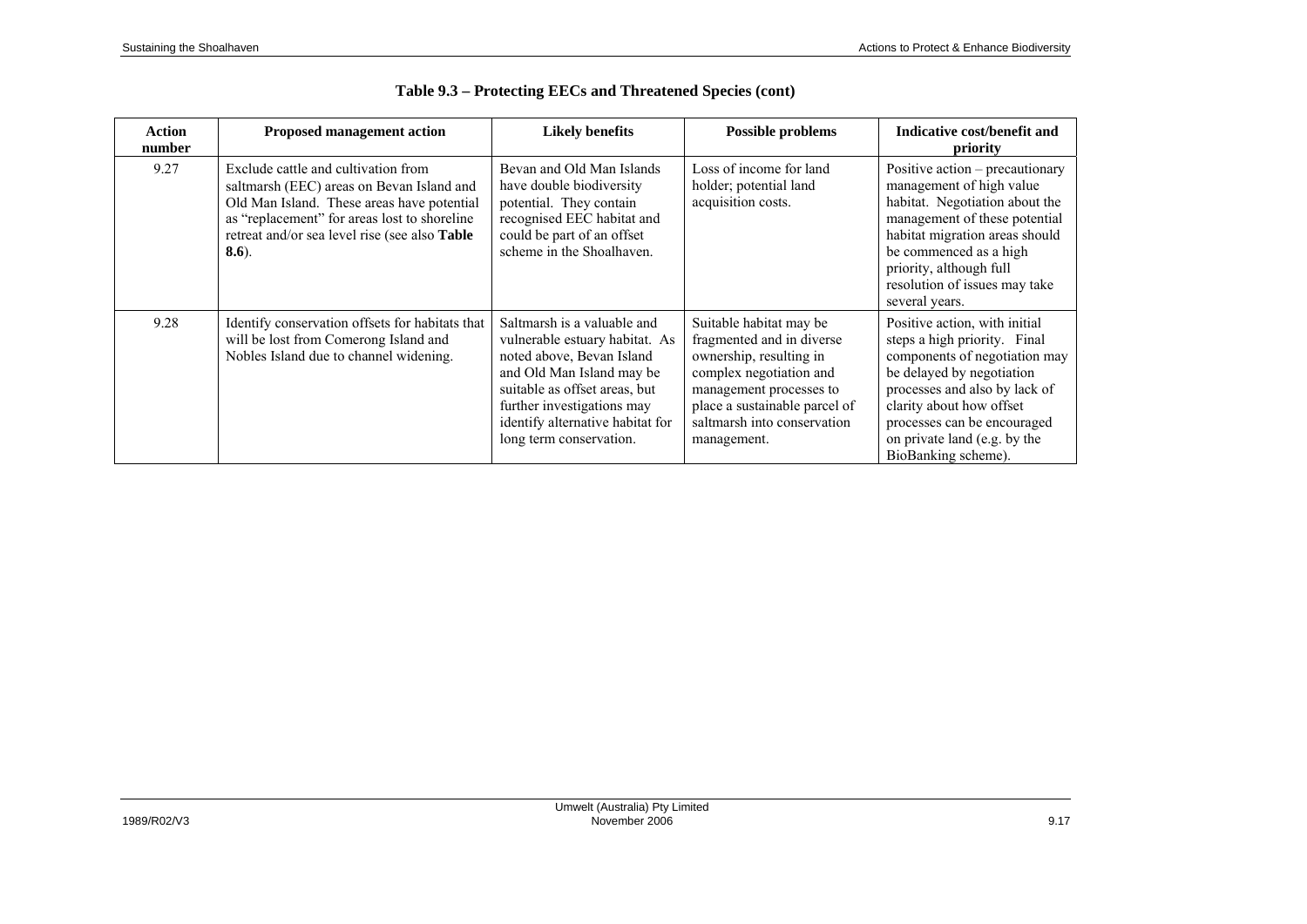## **9.4 WATER QUALITY IMPACTS ON BIODIVERSITY: ACIDITY, SALINISATION AND NUTRIENTS**

#### **Objectives**

*Manage water quality variability within the range and rate of change that is suitable for protection of aquatic habitats in both the upper and lower estuary.* 

*Provide a consistent approach to ASS across the Shoalhaven River, Crookhaven River and Broughton creek coastal floodplains.* 

*Integrate ASS management with other aspects of floodplain management including agricultural productivity and habitat restoration.* 

*Minimise/prevent ASS discharge events that significantly affect estuary water quality.* 

*Manage water quality variability with the range and rate of change that is suitable for protection of aquatic habitats in the upper and lower estuary.* 

The Broughton Creek floodplain has been one of the State's acid sulfate "hotspots" for nearly a decade. Management of agriculture and habitat conservation in areas affected by acid sulfate soils requires careful co-ordination of floodgate management, inundation, discharges etc as well as selection of suitable land on floodplain properties for intensive agricultural uses.

Salinisation in the upper estuary occurs during extended periods of low flow. It is anticipated that saline conditions would become more frequent if sea level rises, and if climate change produces longer droughts. The actions discussed here are not intended to control these processes, but to manage risks to upper estuary habitats.

Removal of floodgates or modification of their operation will also encourage salinisation of tributary channels on the floodplain of the estuary.

At a whole of system scale, nutrient levels in the estuary vary with catchment runoff and tidal flows. Locally elevated nutrient levels can occur around the discharge points of specific pollution sources – urban stormwater and licensed discharges.

Actions to address the salinity, nutrient and acidity aspects of estuarine water quality are summarised in **Table 9.4**. There is considerable overlap between these responses and those to manage floodplain productivity, and enhance estuary biodiversity, reflecting the close association of these issues.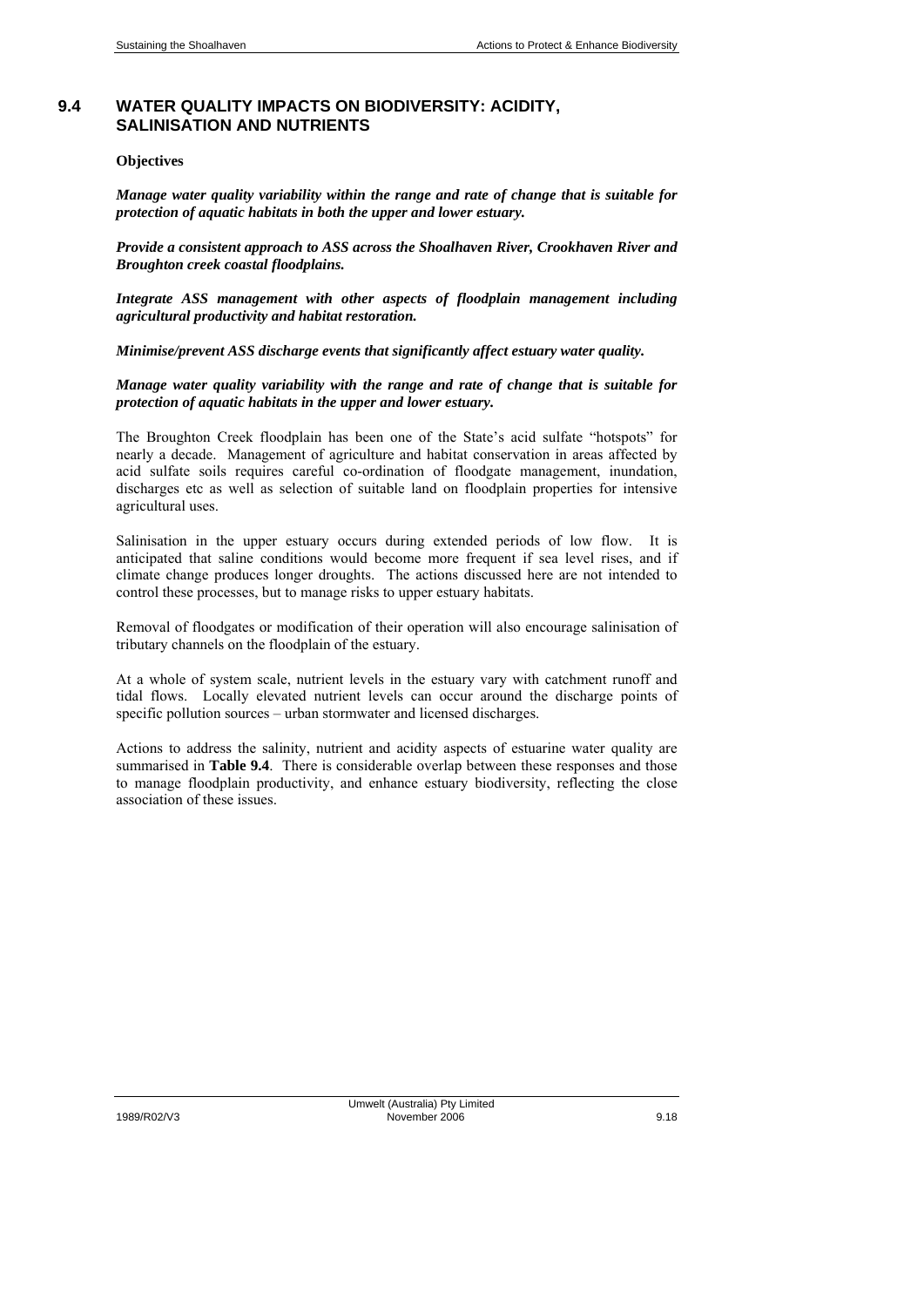| <b>Action number</b> | <b>Proposed management action</b>                                                                       | <b>Likely benefits</b>                                                                                                                                                                                                                                                                                                         | <b>Possible problems</b>                                              | Indicative cost/benefit and<br>priority                                                                                                                 |
|----------------------|---------------------------------------------------------------------------------------------------------|--------------------------------------------------------------------------------------------------------------------------------------------------------------------------------------------------------------------------------------------------------------------------------------------------------------------------------|-----------------------------------------------------------------------|---------------------------------------------------------------------------------------------------------------------------------------------------------|
| 9.29                 | Continue to implement actions to control<br>ASS risks in the Broughton Creek<br>catchment.              | This is an important part of<br>productivity management for<br>farming lands. It should be<br>implemented in concert with<br>actions to remove blockages<br>to fish passage and actions to<br>maximise reuse of effluent.                                                                                                      | Time frames for effective<br>assessment of the success of<br>actions. | Positive action – moderate to<br>high priority. Needs to be<br>packaged with other<br>biodiversity and land<br>management actions in this<br>catchment. |
|                      |                                                                                                         | ASS in Broughton Creek<br>catchment and elsewhere<br>across the lower Shoalhaven is<br>identified in the draft SRCMA<br>CAP as a priority action for<br>estuary health.                                                                                                                                                        |                                                                       |                                                                                                                                                         |
| 9.30                 | Implement the recommendations of the<br>SCC (2006) review of ASS on the<br>Crookhaven River floodplain. | ASS appears to present a<br>lower risk to biodiversity and<br>productivity on the<br>Crookhaven River floodplain.<br>As for Broughton creek, if<br>ASS reduces productivity, it<br>should be managed as part of<br>an overall package of actions<br>to enhance the conservation<br>and production values of the<br>floodplain. |                                                                       | Positive action, moderate<br>priority.                                                                                                                  |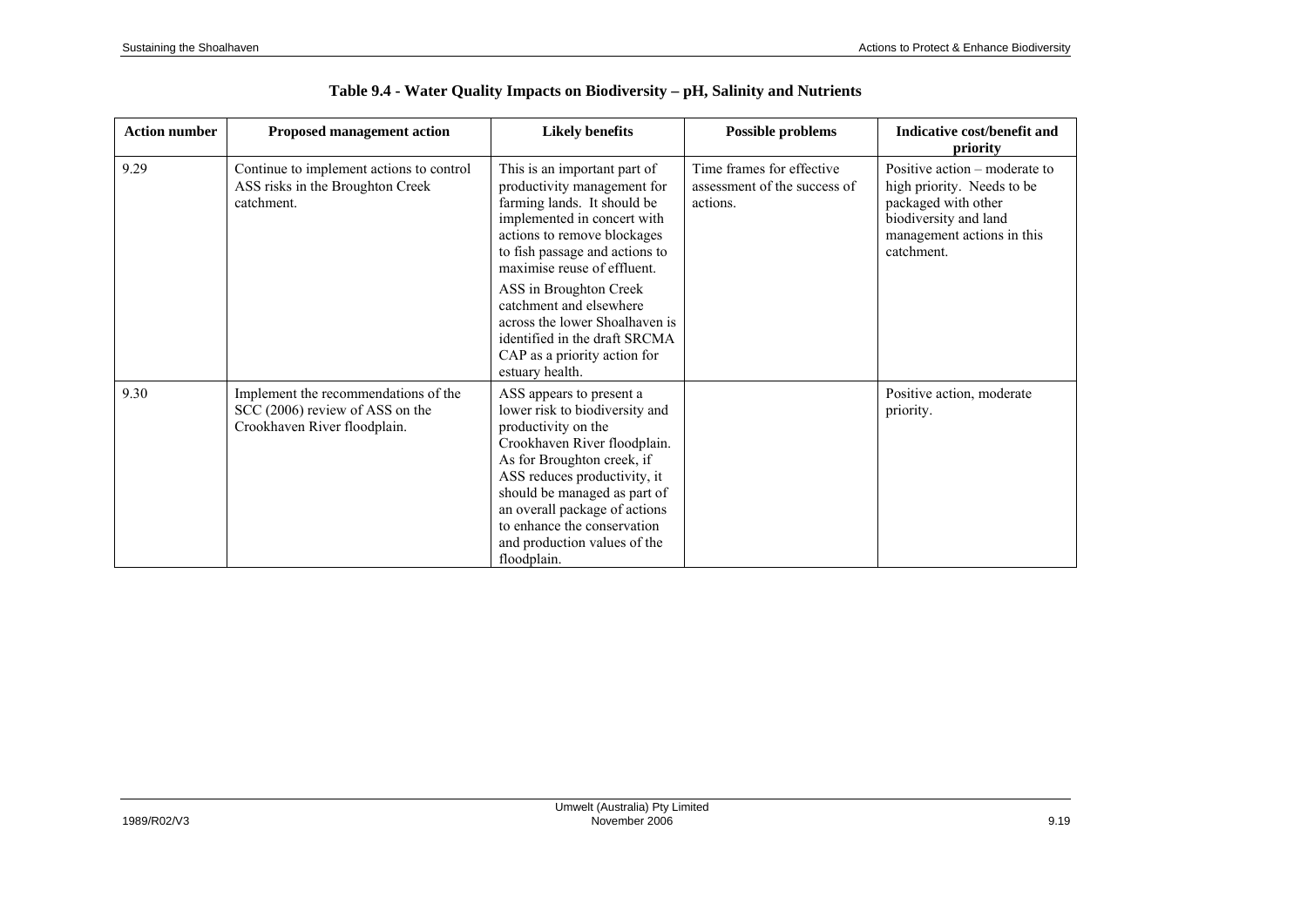| <b>Action number</b> | <b>Proposed management action</b>                                                                                                                   | <b>Likely benefits</b>                                                                                                                                                                                                                                                                                                                        | <b>Possible problems</b>                                                                                                                                          | Indicative cost/benefit and<br>priority                                                                                                                                                                                                            |
|----------------------|-----------------------------------------------------------------------------------------------------------------------------------------------------|-----------------------------------------------------------------------------------------------------------------------------------------------------------------------------------------------------------------------------------------------------------------------------------------------------------------------------------------------|-------------------------------------------------------------------------------------------------------------------------------------------------------------------|----------------------------------------------------------------------------------------------------------------------------------------------------------------------------------------------------------------------------------------------------|
| 9.31                 | Continue to seek effluent reuse<br>opportunities for flows from wastewater<br>treatment plants and industrial processing<br>plants.                 | This relates mostly to Zone 8<br>(Broughton Creek) but also to<br>other municipal wastewater<br>treatment plants. The benefit<br>is reduced water quality risks<br>for recreational users and<br>oyster growers, and will be<br>most apparent during low flow<br>periods.                                                                     | Time and cost of negotiating<br>agreements for reuse with<br>landholders and implementing<br>necessary controls (to meet<br>consent and licence<br>requirements). | Positive. Benefit also accrue in<br>terms of demand for irrigation<br>water, stock water etc, if<br>appropriate water quality can<br>be obtained.<br>Moderate priority $-$ part of<br>integrated package of measures<br>for floodplain management. |
| 9.32                 | Include salinity in EII indicators for the<br>Shoalhaven river estuary.                                                                             | Salinity in the upper estuary<br>varies with freshwater flows<br>and tidal currents. Including<br>regular salinity monitoring in<br>EII (together with monitoring<br>of aquatic invertebrates etc)<br>would provide greater certainty<br>about system variability and<br>response processes.                                                  | Monitoring is a costly ongoing<br>activity. Responsibility for<br>costs to be negotiated.                                                                         | Positive. Council already<br>monitors salinity in the upper<br>estuary; this action requires<br>that monitoring is continued.                                                                                                                      |
| 9.33                 | Require best practice management of<br>urban stormwater for all new residential,<br>commercial and industrial estates that<br>drain to the estuary. | There is some evidence that<br>stormwater affects estuarine<br>water quality in the immediate<br>vicinity of Nowra/Bomaderry<br>urban areas. This action is<br>directed at future growth $-$<br>designs that minimise pollutant<br>load. Ongoing vigilance is<br>also required for existing<br>potential sources such as waste<br>facilities. | Potential additional costs for<br>new development. Potentially<br>limited opportunity to control<br>runoff away from natural<br>wetlands and the estuary.         | Positive – should be a standard<br>requirement of all urban<br>rezoning and development<br>programs.<br>Moderate priority.                                                                                                                         |

## **Table 9.4 - Water Quality Impacts on Biodiversity – pH, Salinity and Nutrients (cont.)**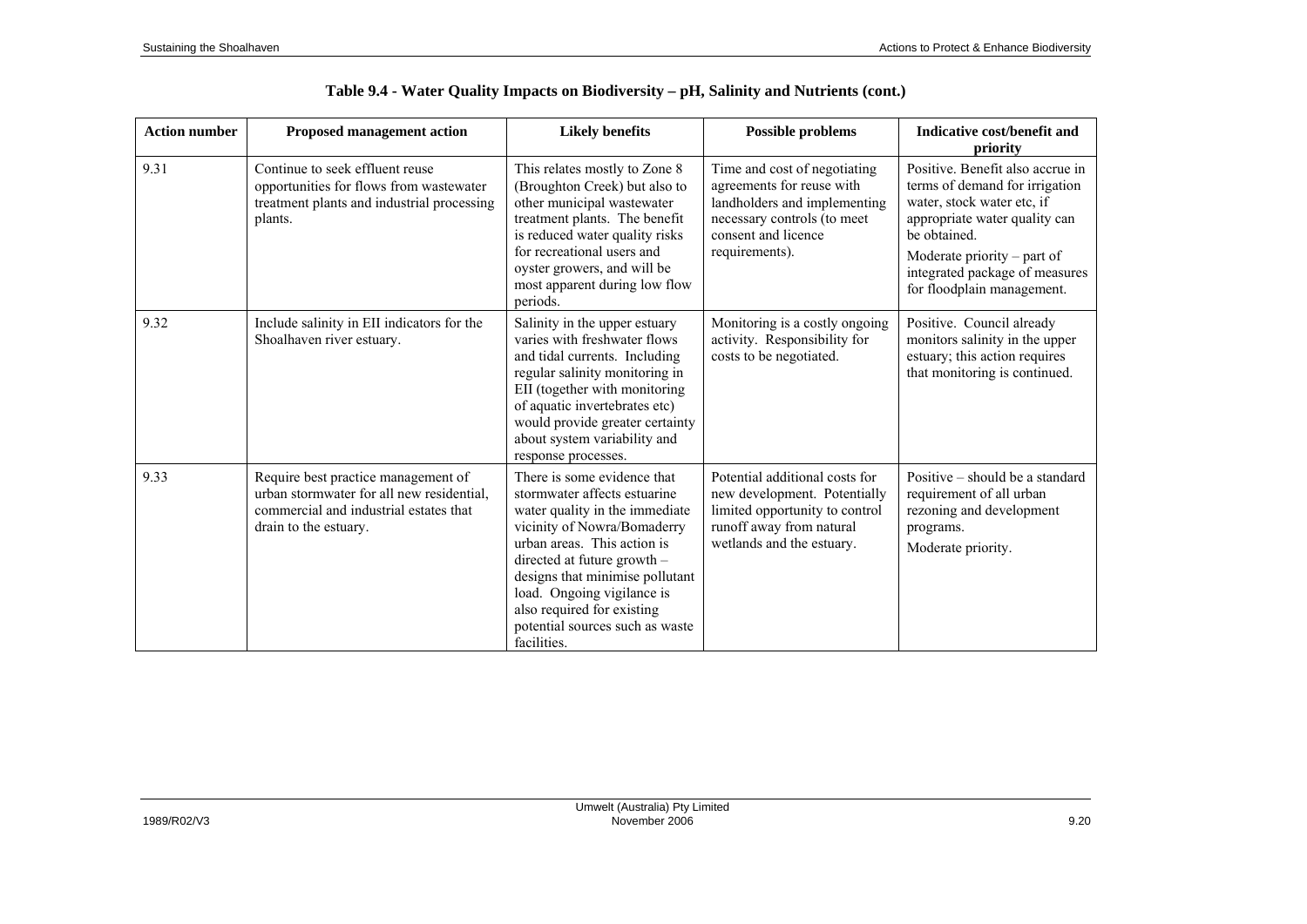# **10.0 ACTIONS TO SAFEGUARD COMMUNITY VALUES AND ENJOYMENT OF THE ESTUARY**

Community values incorporate cultural heritage, scenic landscapes, recreational opportunities, primary production values, employment and other economic benefits that derive from the natural resources of the estuary and opportunities for community participation in the management of the City's natural resources.

**Tables 10.1** to **10.6** summarise the actions that are recommended in relation to these issues.

### **10.1 ABORIGINAL HERITAGE**

#### **Objectives:**

*Management of the estuary and coastal floodplain respects the values of the Aboriginal community of the Shoalhaven area.* 

#### *Sensitive Aboriginal cultural landscapes are protected.*

#### *Local Aboriginal people have opportunities to participate in the management of the estuary.*

Enhanced opportunities and support to encourage Aboriginal people to participate actively in the management of natural resources, building on their cultural traditions and practices for looking after country, are the first priority for protecting the Aboriginal heritage values of the estuary. By increasing the strategic and on the ground participation of local Aboriginal people, awareness and respect for the positive aspects of Aboriginal culture can be raised.

Associated with this participation objective are actions that protect the culturally sensitive landscapes of the Shoalhaven. This requires further consultation and implementation of the outcomes of the CCA Aboriginal cultural landscape projects, particularly by including references to Sensitive Aboriginal Cultural Landscapes in the objectives of environmental protection zoning and in development assessment requirements.

Proposed management actions are identified in **Table 10.1**.

## **10.2 NON INDIGENOUS CULTURAL HERITAGE**

#### **Relevant Objectives:**

#### *To protect significant heritage features and landscapes (vistas)*

Two villages (Coolangatta and Terara) are listed in the Australian Heritage Database as significant elements of the cultural landscape of the Shoalhaven. The important house and former artist's residence at Bundanon, on the upper reaches of the Shoalhaven River estuary, are also listed. In addition to the National listings, several places are identified in the NSW National Trust Register. The Berry Landscape Conservation Area includes not only the floodplain and upper reaches of the estuary, but the escarpment and undulating coastal foothills. Several cemeteries, both aboriginal and early European are also listed by the NSW National Trust.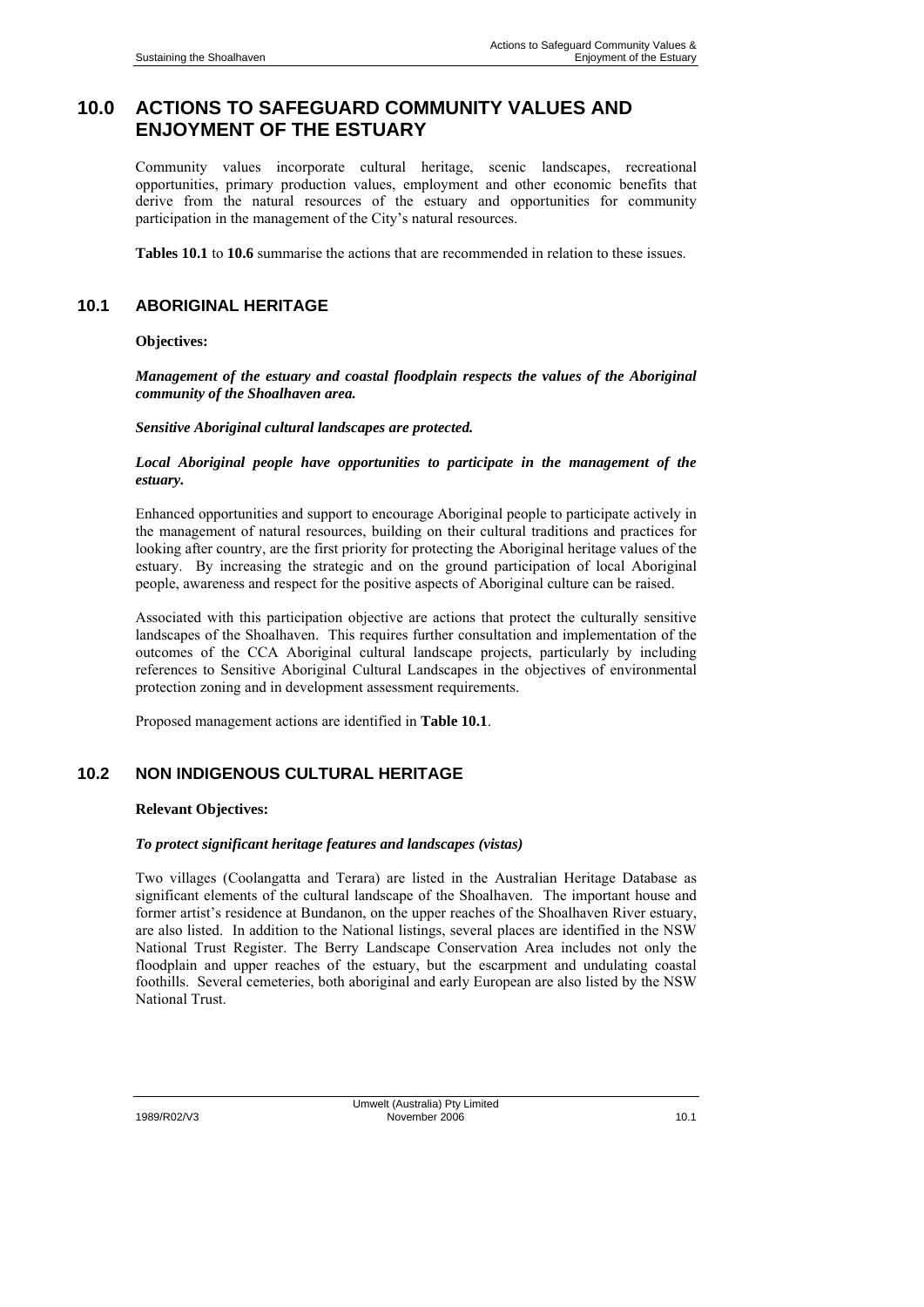Whilst individual features are important, management actions here are focused on the overall landscape with which generations of Shoalhaven valley residents and visitors, including some of the country's most distinguished artists, have identified. Management actions are noted in **Table 10.2**.

## **10.3 RECREATIONAL ACCESS AND FACILITIES**

#### **Relevant Objectives:**

*Maintain diverse foreshore and water based recreational opportunities for residents and visitors, in keeping with the natural character of the estuary and recognising the potential for conflict between user groups with different values or needs.* 

*Ensure the safety of water based recreational users.* 

*Encourage tourism businesses that complement sustainable use of estuary natural resources.* 

*Recreational opportunities on public land on the estuary foreshore are consistent with community lifestyle aspirations and with key ecological values.* 

*Public access to the foreshore for recreational activities is maintained.* 

*Estuarine water quality is maintained within the range that is consistent with oyster production/harvesting (particularly in summer), recreational swimming and boating (also most important in summer).* 

#### *Maintain the visibility of the estuary from public land along the banks.*

Recreational enjoyment of the estuary encompasses a range of water based activities (swimming, boating and fishing), but also includes walks along the waterfront, picnics and scenic outlooks from public reserves, roads etc. As noted in **Section 4**, these activities contribute to the local lifestyle, but also underpin an important part of the economy of the region.

Proposed management actions are identified in **Table 10.3**.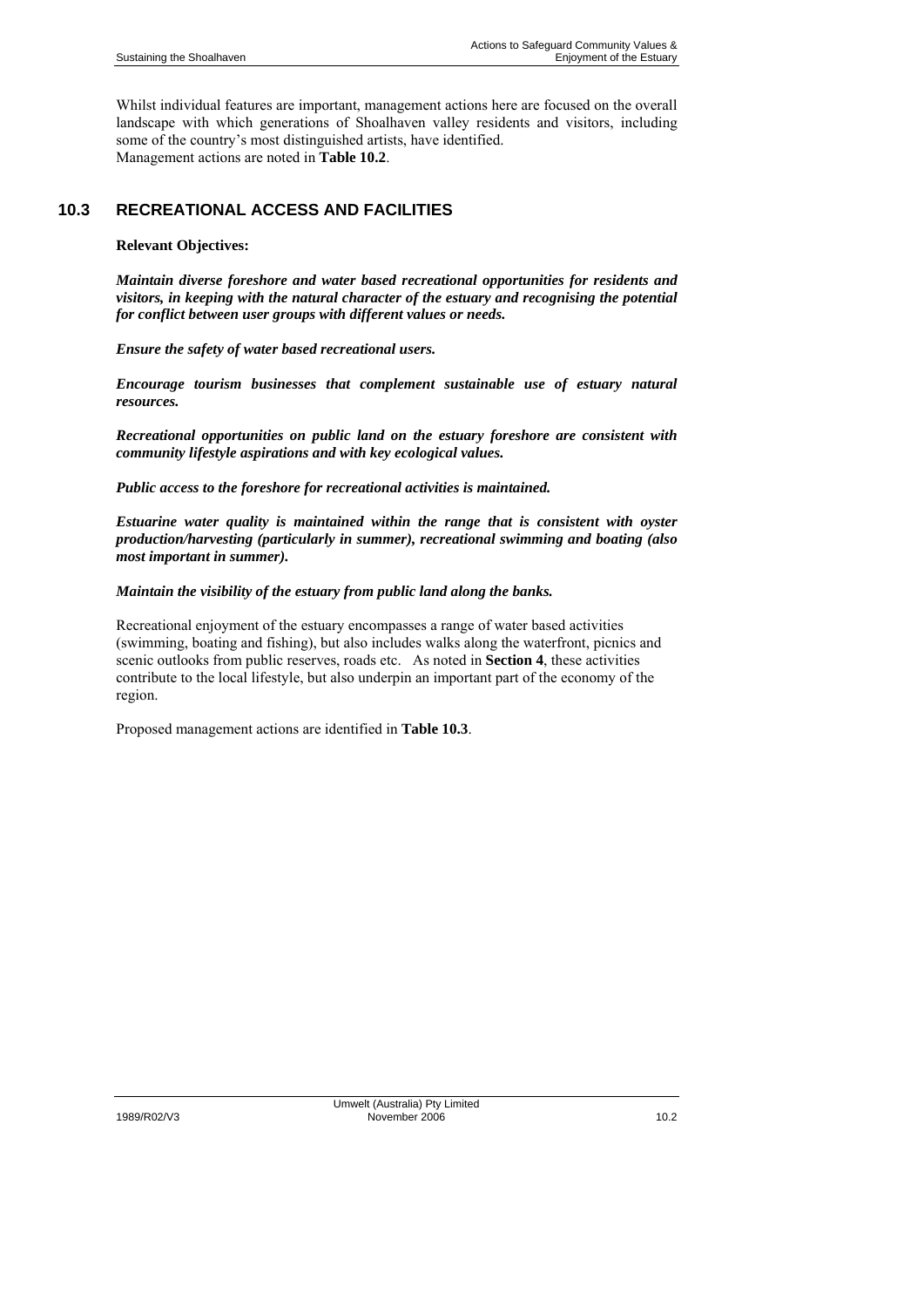| <b>Action number</b> | <b>Proposed management action</b>                                                                                                                                                                                                                                                                                                                                                | <b>Likely benefits</b>                                                                                                                                                                                                                                                                                      | <b>Potential problems</b>                                                                                                                                                                                     | Indicative cost/benefit and<br>priority                                                                                                                                                          |
|----------------------|----------------------------------------------------------------------------------------------------------------------------------------------------------------------------------------------------------------------------------------------------------------------------------------------------------------------------------------------------------------------------------|-------------------------------------------------------------------------------------------------------------------------------------------------------------------------------------------------------------------------------------------------------------------------------------------------------------|---------------------------------------------------------------------------------------------------------------------------------------------------------------------------------------------------------------|--------------------------------------------------------------------------------------------------------------------------------------------------------------------------------------------------|
| 10.1                 | Include protection of Aboriginal cultural<br>heritage values as an objective of 7 zoning in<br>the Shoalhaven LEP                                                                                                                                                                                                                                                                | Makes Aboriginal heritage a<br>clear conservation priority<br>for the City                                                                                                                                                                                                                                  | Requires clear definition of<br>the Aboriginal heritage values<br>of the city – or for the estuary<br>and floodplain in the current<br>case.                                                                  | Moderate – should follow the<br>completion of the Aboriginal<br>Heritage Study.                                                                                                                  |
| 10.2                 | Provide opportunities for Aboriginal<br>community involvement in the design and<br>maintenance of foreshore reserve areas, such<br>as at Nowra, Greenwell Point and<br>Crookhaven Heads. This involvement could<br>include public art, information boards that<br>describe the cultural heritage of the estuary,<br>and horticultural or other<br>landscaping/maintenance tasks. | The Shoalhaven estuary has<br>significant traditional and<br>historical cultural value for<br>Aboriginal people.<br>Involving the local<br>Aboriginal community in<br>landscape design for public<br>places builds on existing<br>skills in the community and<br>highlights positive aspects of<br>culture. | Funding may be an issue.<br>Requires time from council's<br>Aboriginal community<br>liaison/development officer.                                                                                              | Positive – excellent results<br>can be achieved in<br>showcasing local Aboriginal<br>culture. Moderate priority -<br>incorporate into<br>redevelopment of major<br>foreshore reserve facilities. |
| 10.3                 | Complete a comprehensive Aboriginal<br>Cultural Heritage Study for the Council area,<br>which will place estuarine values in their<br>overall landscape context.<br>Review the Estuary Management Plan in the<br>light of the Aboriginal cultural heritage study<br>when it is complete, and modify Aboriginal<br>heritage actions as necessary.                                 | This project is under way. It<br>will provide links between<br>the Estuary Management<br>Plan and the mapping of<br>Sensitive Aboriginal Cultural<br>Landscapes - highlighting<br>landscapes (rather than<br>individual sites) that should<br>be protected.                                                 | Important to make this study<br>directly relevant to the local<br>Aboriginal community. Time<br>and cost factors involved for<br>appropriate level of<br>consultation on potentially<br>controversial issues. | Positive and ongoing. This<br>document will facilitate other<br>actions to enhance Aboriginal<br>community participation in<br>natural resource management.                                      |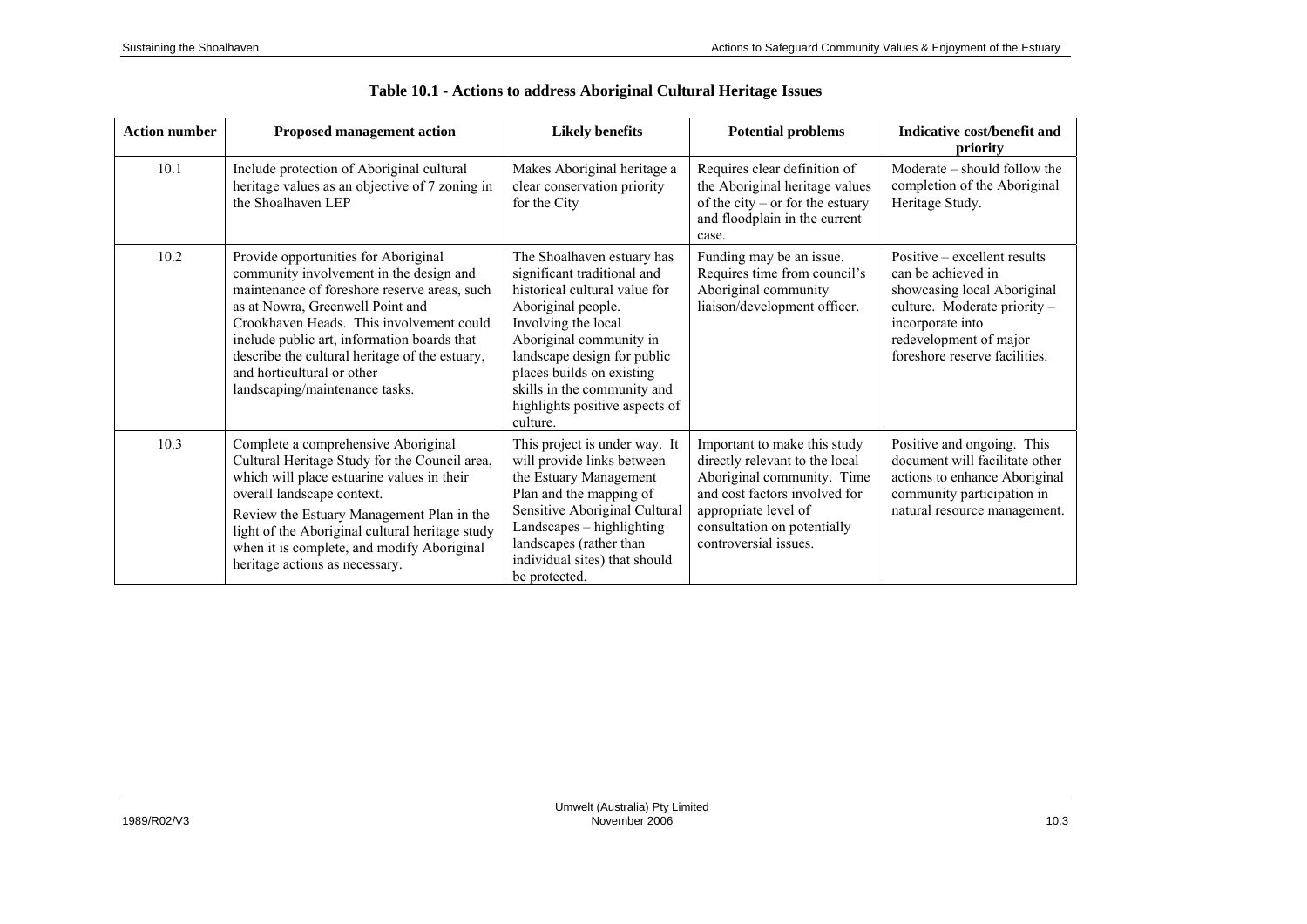| <b>Action</b><br>number | <b>Proposed management action</b>                                                                                                                                                                                                                         | <b>Likely benefits</b>                                                                                                                                                                                                                                                                                                                                                      | <b>Potential problems</b>                                                                            | Indicative cost/benefit and<br>priority                                                                |
|-------------------------|-----------------------------------------------------------------------------------------------------------------------------------------------------------------------------------------------------------------------------------------------------------|-----------------------------------------------------------------------------------------------------------------------------------------------------------------------------------------------------------------------------------------------------------------------------------------------------------------------------------------------------------------------------|------------------------------------------------------------------------------------------------------|--------------------------------------------------------------------------------------------------------|
| 10.4                    | Discuss with Aboriginal community leaders<br>and existing representatives in catchment<br>management planning/implementation,<br>incentives or assistance needed to facilitate<br>participation of Aboriginal community<br>representatives in the SNRFMC. | The Aboriginal community is<br>not currently directly<br>involved in the SNRFMC,<br>but representation in broader<br>regional natural resource<br>management planning has<br>improved. This action will<br>help to remove constraints to<br>participation in the<br>management of the estuary $-$<br>Aboriginal people area<br>significant group in the local<br>community. | May need additional<br>$resources - for skill$<br>development, assistance to<br>attend meetings etc. | Positive. This action reflects<br>government policy $-$ as<br>expressed in Coastal Policy,<br>and CAP. |

|  |  | Table 10.1 - Actions to address Indigenous Cultural Heritage Issues (cont) |  |  |
|--|--|----------------------------------------------------------------------------|--|--|
|--|--|----------------------------------------------------------------------------|--|--|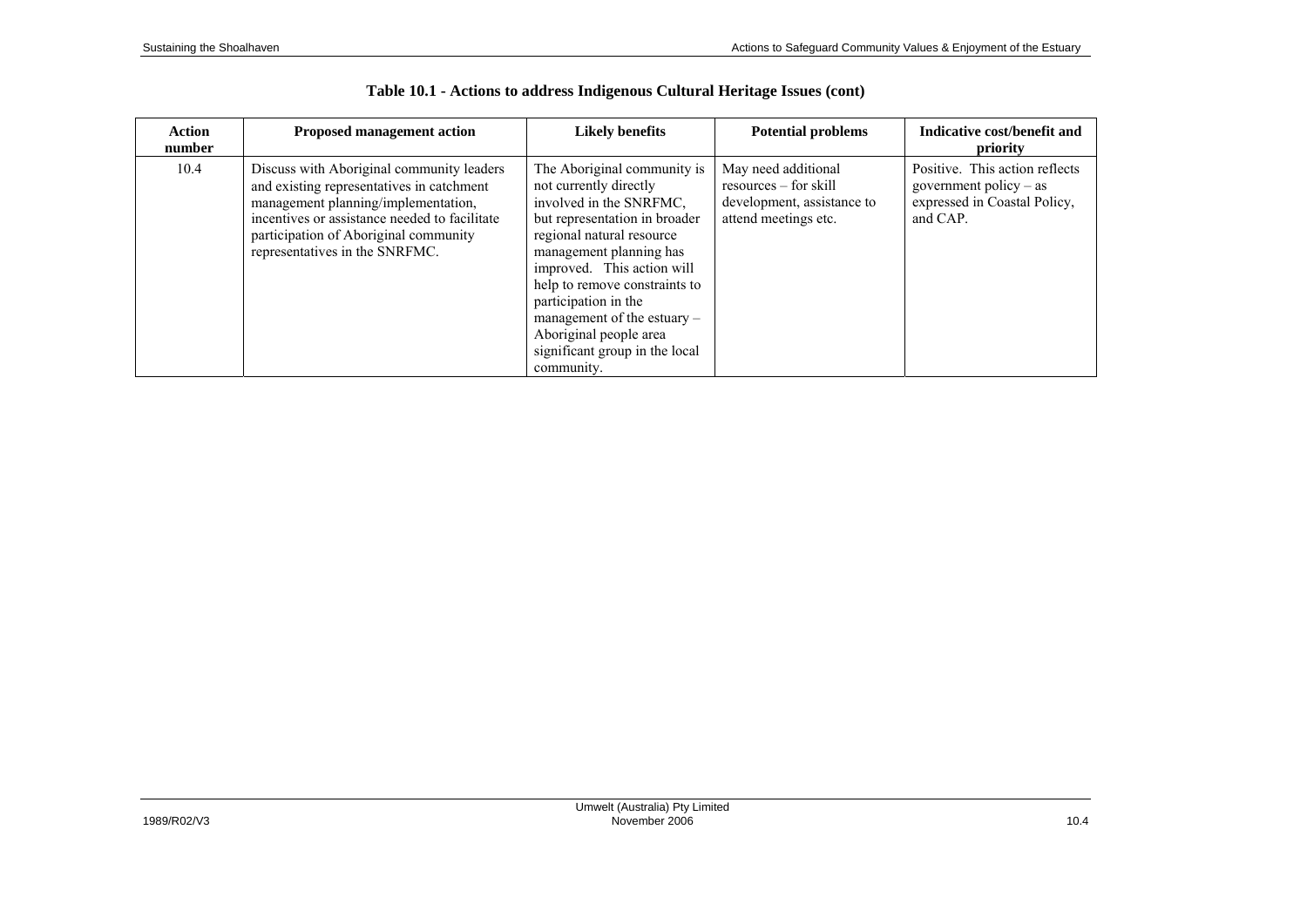| <b>Action</b><br>number | <b>Proposed management action</b>                                                                                                                                                                                                            | <b>Likely benefits</b>                                                                                                                                                                                                                                                                                | <b>Potential problems</b>                                                                                                                                                                                  | Indicative cost/benefit and<br>priority                                                                                                                                                                                     |
|-------------------------|----------------------------------------------------------------------------------------------------------------------------------------------------------------------------------------------------------------------------------------------|-------------------------------------------------------------------------------------------------------------------------------------------------------------------------------------------------------------------------------------------------------------------------------------------------------|------------------------------------------------------------------------------------------------------------------------------------------------------------------------------------------------------------|-----------------------------------------------------------------------------------------------------------------------------------------------------------------------------------------------------------------------------|
| 10.5                    | Complete a historic heritage strategy for the<br>Shoalhaven Local Government Area.<br>Review and modify the Estuary Management<br>Plan as necessary in the light of the Historic<br>(non Indigenous) heritage strategy that is<br>completed. | The aim of this action is to<br>diversify understanding and<br>appreciation of the historic<br>heritage values of the estuary<br>and associated landscapes -<br>not just buildings. Note that<br>some Shoalhaven landscapes<br>are listed in Register of<br>National Estate.                          | Requires funding support from<br>Heritage Office. The strategy<br>would cover a much larger<br>range of issues than the<br>Shoalhaven estuary                                                              | Most buildings are already<br>afforded some protection by<br>their various heritage listings.<br>This study would assist with<br>broader conservation<br>objectives and community<br>identity. Low to moderate<br>priority. |
| 10.6                    | Restore riparian vegetation along the<br>floodplain pockets in the upper estuary to<br>maintain scenic amenity (see also Table 9.2<br>for habitat and bank stability benefits)                                                               | The upper estuary is the<br>landscape context for<br>important places such as<br>Bundanon. It is also highly<br>valued for passive recreation<br>because of its scenic beauty.<br>By stabilising high eroding<br>banks and restoring riparian<br>habitats, views from the water<br>would be enhanced. | As for habitat restoration and<br>bank erosion controls for other<br>purposes, negotiation about<br>conservation offsets will be<br>important to engage<br>landholders. Rezoning may<br>also be necessary. | The intention of this action will<br>be achieved if riparian<br>vegetation communities are<br>restored to meet other<br>objectives (biodiversity and<br>bank erosion).                                                      |
| 10.7                    | Manage boating traffic in the upper estuary to<br>control noise impacts on the natural<br>landscape context of heritage sites (e.g.<br>Bundanon). This will be addressed in the<br>Shoalhaven Estuary Boating Management<br>Plan.            | This action is designed to<br>contribute to the peacefulness<br>value of the upper estuary<br>landscapes.                                                                                                                                                                                             | May require negotiation about<br>preferred power boating areas<br>- safety issues, etc in other<br>reaches.                                                                                                | Positive. This action is a<br>consideration for the Boating<br>Management Plan, which<br>should be completed shortly.                                                                                                       |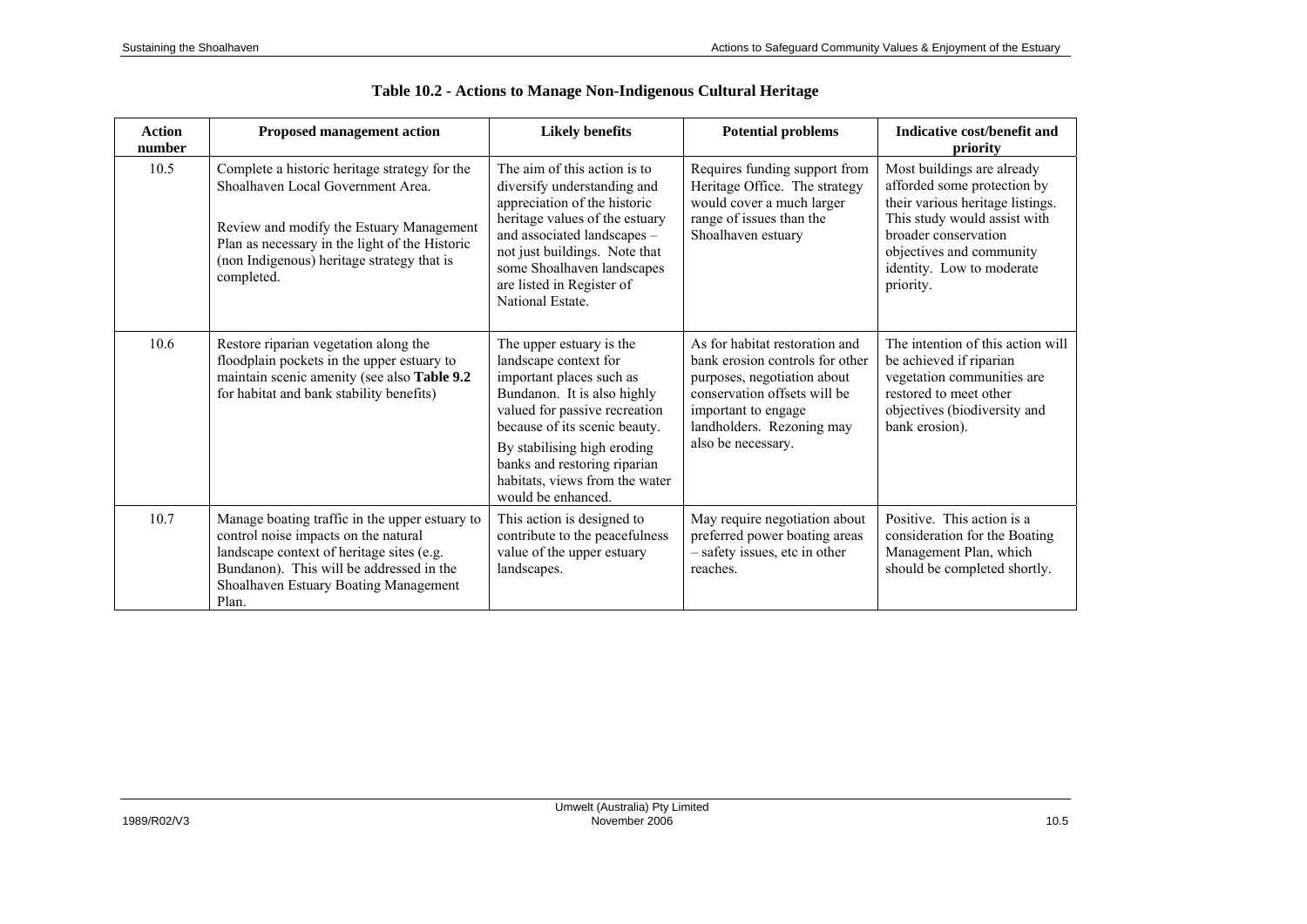| <b>Action</b><br>number | <b>Proposed management action</b>                                                                                                            | <b>Likely benefits</b>                                                                                                                                                                                                                                                                                                                                | <b>Potential problems</b>                                          | Indicative cost/benefit and<br>priority                                                                                                                                                                                                        |
|-------------------------|----------------------------------------------------------------------------------------------------------------------------------------------|-------------------------------------------------------------------------------------------------------------------------------------------------------------------------------------------------------------------------------------------------------------------------------------------------------------------------------------------------------|--------------------------------------------------------------------|------------------------------------------------------------------------------------------------------------------------------------------------------------------------------------------------------------------------------------------------|
| 10.8                    | Prepare community information about the<br>history of Berrys Canal and its continued<br>morphological adjustment (see also Table<br>$8.2$ ). | The Estuary Management Plan<br>follows the HRC<br>recommendation tat<br>intervention in the morphology<br>of Berrys Canal carries<br>significant uncertainties and<br>risks. The Canal is an<br>important part of the heritage<br>of the Shoalhaven, as well as<br>demonstrating the long term<br>response to seemingly minor<br>structural controls. | May be community opposition<br>to allowing erosion to<br>continue. | This action needs to be.<br>implemented with others that<br>recognise the value of the<br>habitats along Berrys Canal -<br>and provide offsets for losses<br>(both from current erosion and<br>from potential changes with<br>sea level rise). |

| Table 10.2 - Actions to Manage Non-Indigenous Cultural Heritage (cont) |  |  |  |  |
|------------------------------------------------------------------------|--|--|--|--|
|------------------------------------------------------------------------|--|--|--|--|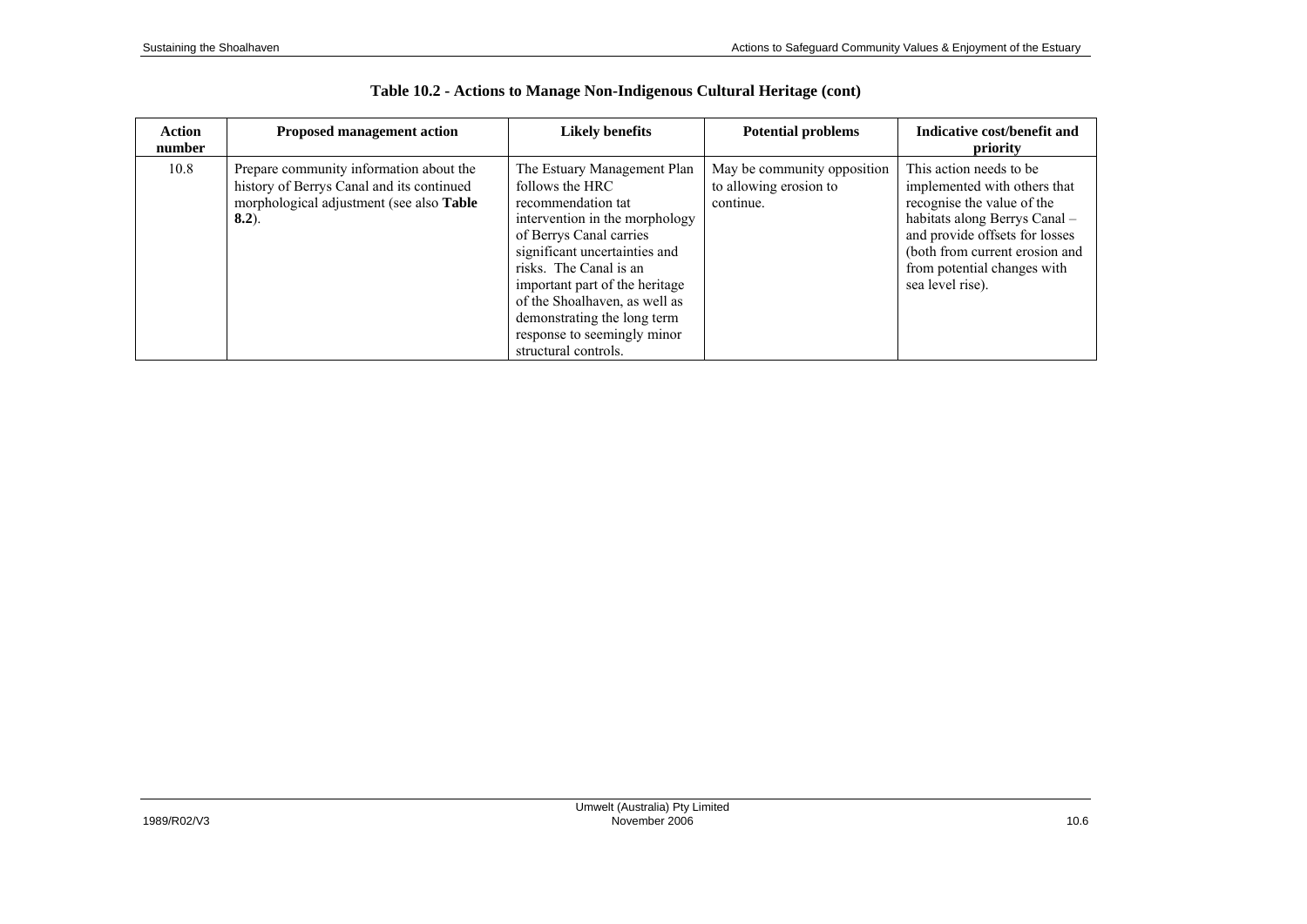| <b>Action number</b> | <b>Proposed management action</b>                                                                                                                                                                                                   | <b>Likely Benefits</b>                                                                                                                                                                                                                                                                                                                                                                                                                                                                                                                                                                                                                                                                                | <b>Potential Problems</b>                                                     | Indicative cost/benefit and<br>priority                                                                                                                                                                                                                                                                                |
|----------------------|-------------------------------------------------------------------------------------------------------------------------------------------------------------------------------------------------------------------------------------|-------------------------------------------------------------------------------------------------------------------------------------------------------------------------------------------------------------------------------------------------------------------------------------------------------------------------------------------------------------------------------------------------------------------------------------------------------------------------------------------------------------------------------------------------------------------------------------------------------------------------------------------------------------------------------------------------------|-------------------------------------------------------------------------------|------------------------------------------------------------------------------------------------------------------------------------------------------------------------------------------------------------------------------------------------------------------------------------------------------------------------|
| 10.9                 | Complete and implement a Boating<br>Management Plan for the Shoalhaven<br>River Estuary.                                                                                                                                            | The Boating Management Plan will<br>bring together diverse measures to<br>provide safe boating for a range of<br>waterway users (from high speed to<br>unpowered). It is expected to address<br>the impact of boat wakes on bank<br>stability and riparian vegetation, the<br>interaction of ski boats and wake boards<br>with people using the estuary for fishing<br>or canoeing, as well as providing details<br>on additional ramps, wharves etc.<br>The upstream sections of Zone 1 are<br>particularly attractive to passive<br>recreational users, who value the<br>vegetated banks and quiet, smooth<br>conditions.<br>Waves from boat wakes may be<br>detrimental to both safety and amenity | Funding for implementation and/or<br>regulation may be issues.                | The Plan is in preparation.                                                                                                                                                                                                                                                                                            |
|                      |                                                                                                                                                                                                                                     | for these users.<br>See also Table 10.2 re landscape<br>benefits flowing from the Boating<br>Management Plan.                                                                                                                                                                                                                                                                                                                                                                                                                                                                                                                                                                                         |                                                                               |                                                                                                                                                                                                                                                                                                                        |
| 10.10                | Improve public access for unpowered<br>vessels (passive recreation) in the most<br>upstream reaches of the upper estuary<br>(i.e. identify where vehicle access is<br>available on public river frontage land).<br>See Action 10.9. | The Estuary Management Plan<br>recognises the upper reaches of the<br>estuary as providing important passive<br>recreation values. This action proposes<br>that vehicle access to the waterfront be<br>provided in a few additional locations in<br>the upper estuary to make the upper<br>estuary more accessible for canoes etc.<br>Boating access will be addressed in the<br>Boating Management Plan (in<br>preparation). See Action 10.9.                                                                                                                                                                                                                                                        | May need regulation to maintain the<br>focus on passive types of boating use. | This is not a high priority<br>issue at the moment, but<br>demand is expected to<br>increase over time. The<br>intent is to control potential<br>over use impacts by creating<br>specific well managed access<br>locations. Low to moderate<br>priority (although negotiation<br>about sites is a higher<br>priority). |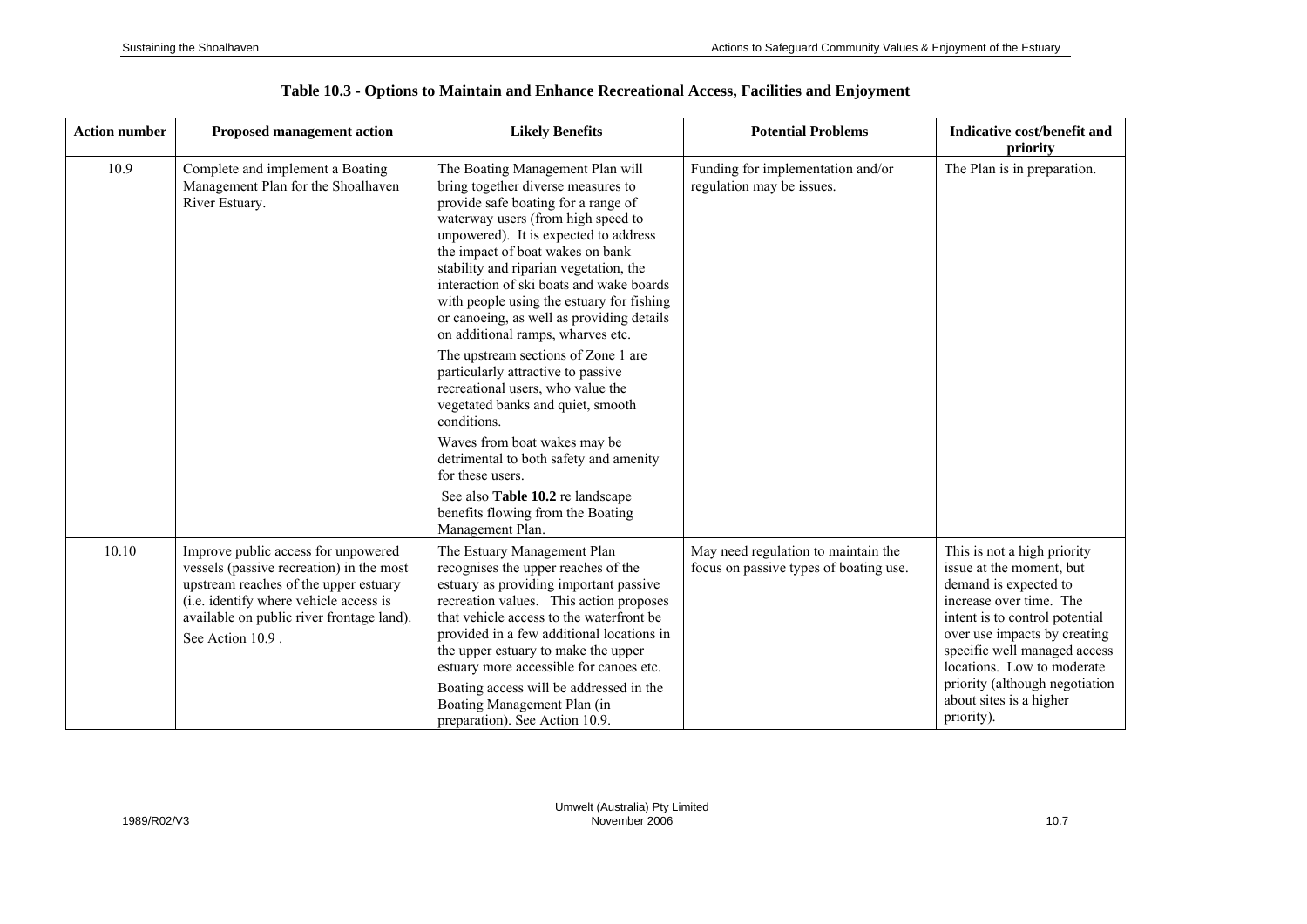| <b>Action number</b> | <b>Proposed management action</b>                                                                                                                 | <b>Likely Benefits</b>                                                                                                                                                                                                                                                                                                                                                                                                                                                                                        | <b>Potential Problems</b>                                                                                                                                                                                                                                                                                                                             | Indicative cost/benefit and<br>priority                                                                                                                                                          |
|----------------------|---------------------------------------------------------------------------------------------------------------------------------------------------|---------------------------------------------------------------------------------------------------------------------------------------------------------------------------------------------------------------------------------------------------------------------------------------------------------------------------------------------------------------------------------------------------------------------------------------------------------------------------------------------------------------|-------------------------------------------------------------------------------------------------------------------------------------------------------------------------------------------------------------------------------------------------------------------------------------------------------------------------------------------------------|--------------------------------------------------------------------------------------------------------------------------------------------------------------------------------------------------|
| 10.11                | Identify public foreshore land along the<br>river bank and potential water based<br>access points and/or low key camping.                         | As above.<br>The aim is to create controlled, low key<br>camping opportunities at up to three<br>locations.                                                                                                                                                                                                                                                                                                                                                                                                   | Negotiation about access across private<br>land (right of way, acquisition etc) may be<br>complex and costly.                                                                                                                                                                                                                                         | Positive, but low to medium<br>priority. As above,<br>commence negotiation as<br>necessary to allow for these<br>sites to be developed in the<br>longer term.                                    |
| 10.12                | Further develop Greys Beach Reserve as<br>an Icon Park for the City (landscaping)<br>and visitor facilities) (see also <b>Table</b><br>$(10.5)$ . | The location of Greys Beach at the<br>main river crossing point at<br>Nowra/Bomaderry makes it attractive<br>for through traffic as a picnic area as<br>well as to local and visiting boat users.<br>Improved pedestrian management,<br>improved parking and improved visitor<br>facilities will add to the attractiveness<br>of the reserve. The aim is also to<br>concentrate high visitor usage in<br>relatively robust locations.                                                                         | Significant vehicle and pedestrian access<br>issues at this site, because of cliffs at back<br>of reserve. Potential high costs for safe<br>access and high quality facilities for large<br>numbers of users.                                                                                                                                         | Location of this reserve<br>justifies expenditure.<br>Positive action. Moderate<br>priority -shortfall of facilities<br>is not currently a major issue<br>except for main holidays or<br>events. |
| 10.13                | Improve boat launching facilities at<br>Greenwell Point Ramp and adjacent<br>reserve.                                                             | Webb McKeown 2003 recommended<br>urgent work to control erosion along<br>the Greenwell Point boat ramp reserve<br>waterfront.<br>Council has received funds from the<br>Estuary Management Program for<br>these bank protection works.<br>The staged redevelopment of the ramp<br>would include redesign and<br>reconstruction of the ramp to improve<br>efficiency and safety of launching,<br>construction of a landing jetty<br>(pontoon) and provision of further<br>parking and landscaping (see below). | Overall cost of the works is estimated at<br>\$600,00 (Webb McKeown 2003).<br>Although half of this may be obtained<br>from the Waterways Infrastructure<br>Development Program and Asset<br>Development and Management Program,<br>the capital investment from Council is still<br>large and the works may need to take<br>place over several years. | Overall a positive action,<br>especially in conjunction<br>with Icon Park works.<br>High Priority.                                                                                               |

**Table 10.3 - Options to Maintain and Enhance Recreational Access, Facilities and Enjoyment (cont)**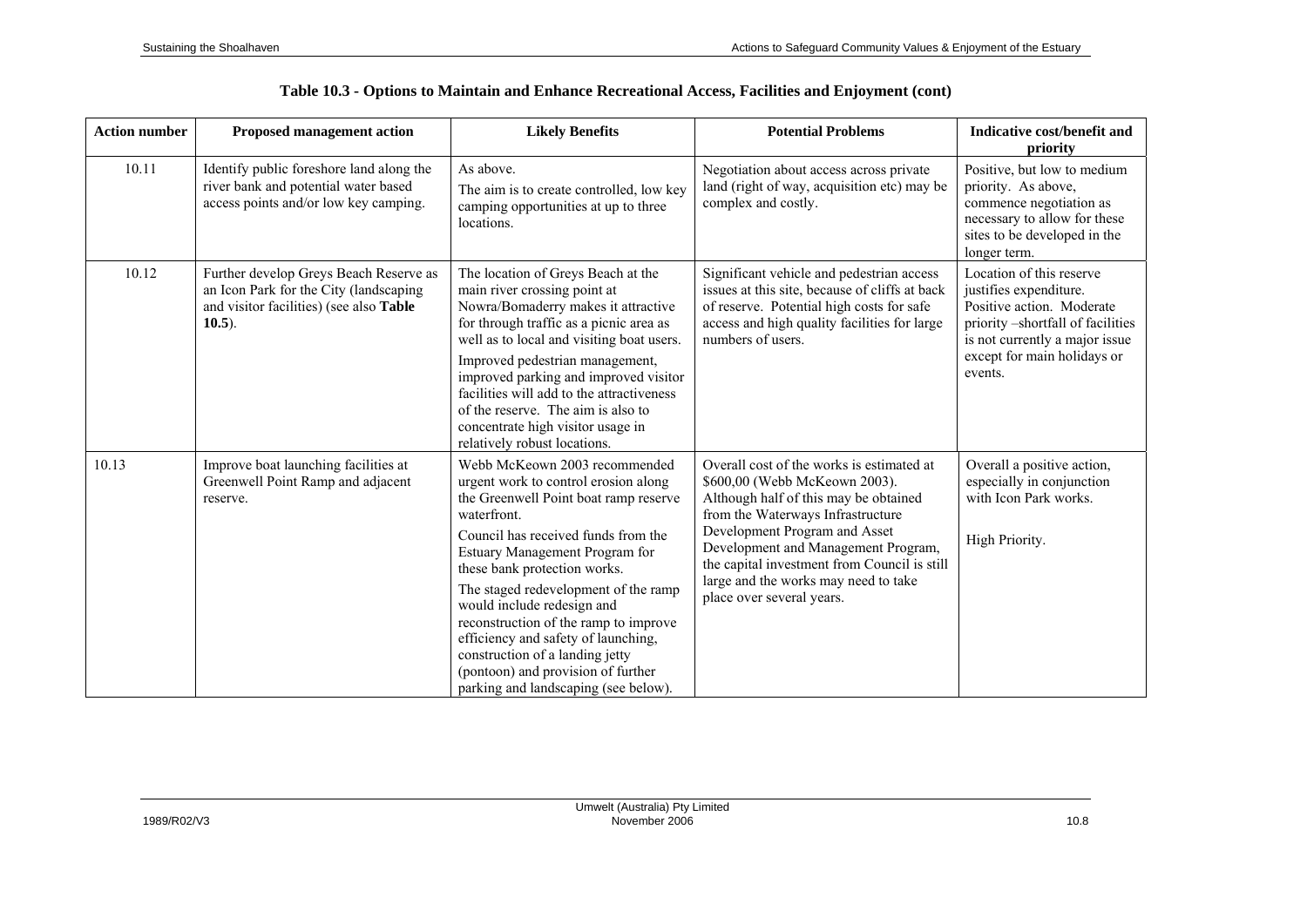| <b>Action</b><br>number | <b>Proposed management action</b>                                                                                                          | <b>Likely Benefits</b>                                                                                                                                                                                                                                                                                                                                                                                                                                                            | <b>Potential Problems</b>                                                                                                                                                 | Indicative cost/benefit and<br>priority                                                                                                                                                                              |
|-------------------------|--------------------------------------------------------------------------------------------------------------------------------------------|-----------------------------------------------------------------------------------------------------------------------------------------------------------------------------------------------------------------------------------------------------------------------------------------------------------------------------------------------------------------------------------------------------------------------------------------------------------------------------------|---------------------------------------------------------------------------------------------------------------------------------------------------------------------------|----------------------------------------------------------------------------------------------------------------------------------------------------------------------------------------------------------------------|
| 10.14                   | Enhance Greenwell Point reserve<br>as an Icon Park for locals and<br>visitors. Prepare Master Plan and<br>seek funding for implementation. | The combination of the<br>Fisherman's Wharf, local fish<br>outlets, boat launching ramp,<br>visitor accommodation and<br>picnic areas make the Greenwell<br>Point Reserve a preferred site for<br>development as a regional<br>foreshore recreation area (SCC<br>has identified these parks as<br>"Icon Parks - SCC 2002).                                                                                                                                                        | Upgrade of the boat ramp is a high<br>priority, with significant cost. Webb<br>McKeown 2003 also recommends<br>ongoing maintenance of the Fisherman's<br>Wharf structure. | Positive<br>Medium Priority                                                                                                                                                                                          |
| 10.15                   | Provide temporary berthing for<br>visiting vessels (recreational) at<br>the old Greenwell Point Wharf<br>(Anzac Park).                     | The permanently open entrance<br>to the Shoalhaven estuary with<br>reasonably safe navigation<br>attracts cruising vessels. There<br>are currently no facilities to<br>accommodate these vessels so<br>crew can access local services<br>and tourism facilities.<br>The Old Greenwell Point Wharf<br>is close to the entrance and could<br>be upgraded with limited<br>investment (Webb McKeown<br>2003). Restoration of the sea<br>wall at Anzac Park would also be<br>required. | Cost of works and suitability of the<br>wharf.                                                                                                                            | Low to moderate priority.<br>This is a positive action for<br>the longer term, and would<br>be consistent with the<br>overall development of<br>Greenwell Point for<br>recreation and aquatic<br>primary production. |
| 10.16                   | Improve public facilities at<br>Cabbage Tree Reserve.                                                                                      | Provide alternative picnic<br>facilities in most heavily used<br>boating area.                                                                                                                                                                                                                                                                                                                                                                                                    | Severe bank erosion along bank at<br>Cabbage Tree Flat (outside of band).<br>Strict controls on boat speed for<br>approaching vessels would be necessary.                 | Low to moderate priority<br>(see also Boating)<br>Management Plan).                                                                                                                                                  |

|  | Table 10.3 - Options to Maintain and Enhance Recreational Access, Facilities and Enjoyment (cont) |  |  |  |
|--|---------------------------------------------------------------------------------------------------|--|--|--|
|  |                                                                                                   |  |  |  |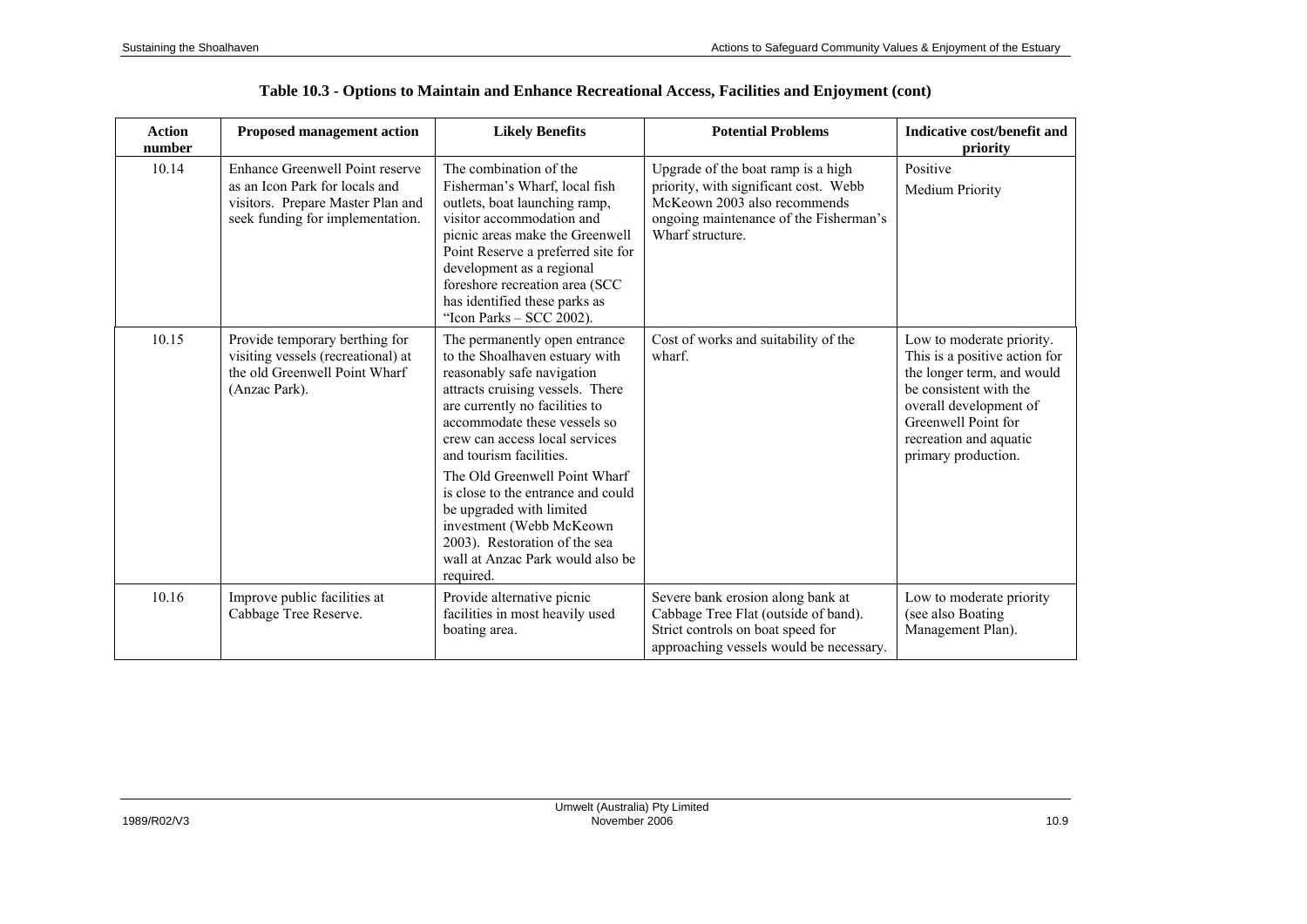| <b>Action</b><br>number | <b>Proposed management action</b>                                                                                              | <b>Likely Benefits</b>                                                                                                                                                                                                                                                                                                                                                                                                                                                                                                                                                                                                                                                                                   | <b>Potential Problems</b>                                                                                                                                                                   | Indicative cost/benefit and<br>priority                                          |
|-------------------------|--------------------------------------------------------------------------------------------------------------------------------|----------------------------------------------------------------------------------------------------------------------------------------------------------------------------------------------------------------------------------------------------------------------------------------------------------------------------------------------------------------------------------------------------------------------------------------------------------------------------------------------------------------------------------------------------------------------------------------------------------------------------------------------------------------------------------------------------------|---------------------------------------------------------------------------------------------------------------------------------------------------------------------------------------------|----------------------------------------------------------------------------------|
| 10.17                   | Landscape Crookhaven<br>Heads/Orient Point ramp and<br>reserve area and ensure facilities<br>meet both local and visitor needs | The Crookhaven Heads facility<br>provides a ramp, jetty and pontoon<br>style water access, and is very<br>popular with people wishing to fish<br>outside the estuary. Current<br>condition of the boating facilities is<br>good but the landscape context would<br>benefit from upgrading, to meet the<br>needs of a wider range of visitors.<br>The Plan suggests that the local<br>Aboriginal community should have a<br>role in the design of landscaping and<br>signage.                                                                                                                                                                                                                             | Exposed and relatively remote<br>site, so maintenance and<br>vandalism may be issues. Highest<br>usage is in main holiday periods.                                                          | Positive action, best implemented<br>in the medium term.                         |
| 10.18                   | Enhance connectivity of Nowra<br>CBD to river bank                                                                             | This action involves pedestrian<br>walkways from the centre of Nowra,<br>from other major parklands and along<br>the river bank. This would link<br>facilities such as the rowing and<br>sailing clubs etc and would provide<br>facilities for visitors at a high profile<br>site – partnering the Greys Beach<br>Reserve. This action is linked to<br>actions for more formal bank<br>stabilisation/interfaces in this area.<br>As with other major reserve areas,<br>the local Aboriginal community<br>should have an opportunity to<br>participate in landscape design.<br>Note Council has received funds<br>from the Estuary Management<br>Program for bank protection works at<br>the Rowing Club. | Significant cost for bank<br>protection structures. Need to<br>integrate landscaping and facilities<br>for visitors with flood protection<br>works along the urban parts of the<br>estuary. | Positive, as a medium term action.<br>Bank protection works are a first<br>step. |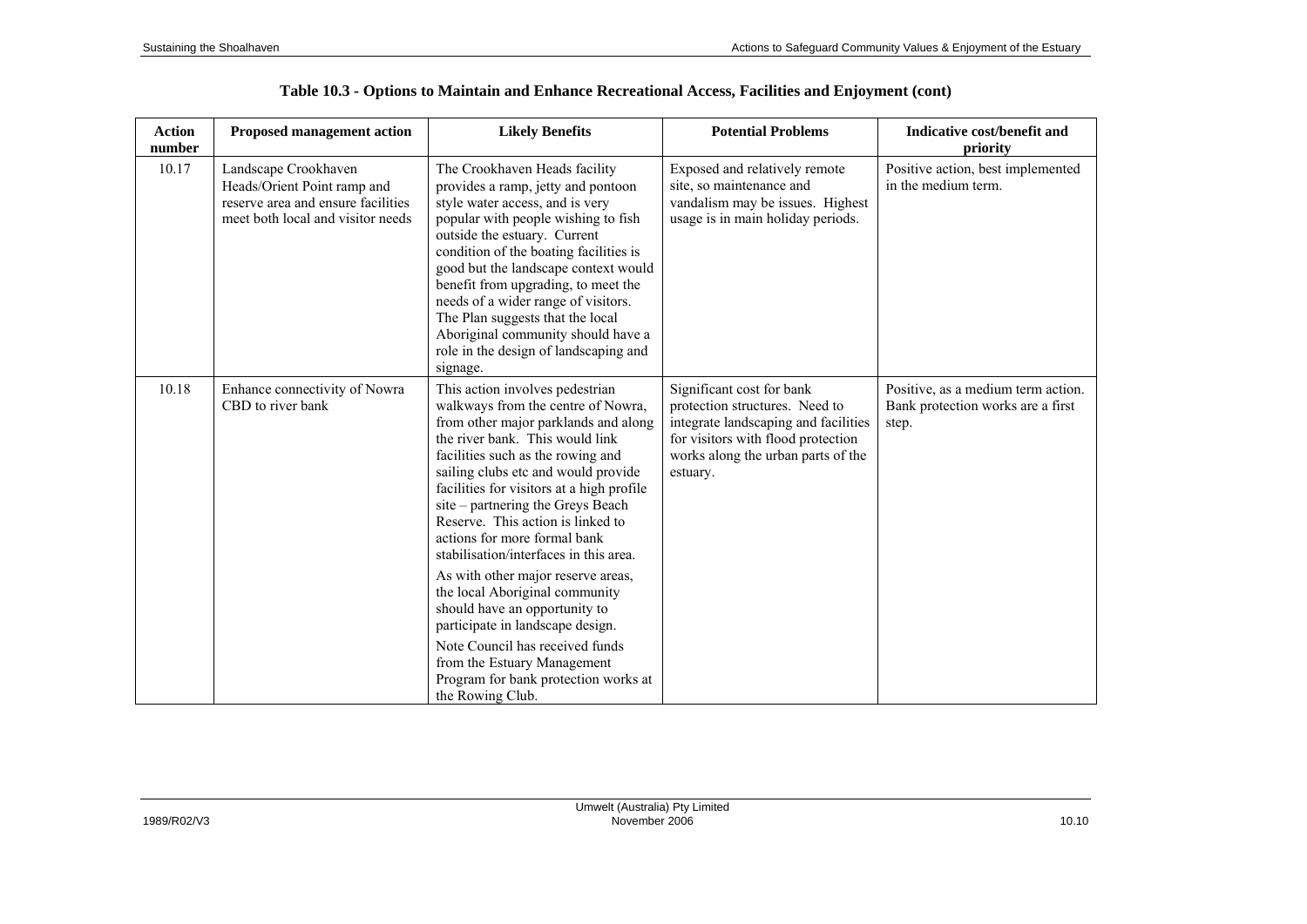| <b>Action</b><br>number | <b>Proposed management action</b>                                                                                                                                                                | <b>Likely Benefits</b>                                                                                                                                                                                                                                                                                                                                                                                                                                                            | <b>Potential Problems</b>                                                                                                                                    | Indicative cost/benefit and<br>priority         |
|-------------------------|--------------------------------------------------------------------------------------------------------------------------------------------------------------------------------------------------|-----------------------------------------------------------------------------------------------------------------------------------------------------------------------------------------------------------------------------------------------------------------------------------------------------------------------------------------------------------------------------------------------------------------------------------------------------------------------------------|--------------------------------------------------------------------------------------------------------------------------------------------------------------|-------------------------------------------------|
| 10.19                   | Manage boat speed and wash at<br>locations where boat waves<br>contribute significantly to bank<br>instability (e.g. Mundamia Creek<br>to Nowra Creek, right bank).                              | Paterson Britton (2004) noted<br>that Much of the bank erosion in<br>the upper estuary is strongly<br>influenced by flood scour.<br>There are some sections<br>however, where boat waves<br>appear to contribute. These are<br>high usage areas for powered<br>recreational boating, where bank<br>erosion may also be linked to<br>visual quality, impacts on<br>habitat restoration and<br>navigation safety.<br>Management controls will be<br>addressed in a specific Boating | Best controls to reduce risks of<br>bank erosion need to be discussed<br>with the recreational boating users<br>re practicality.                             | A Boating Management Plan is in<br>preparation. |
| 10.20                   | Prepare education material for<br>waterway users about shallow<br>water/rocks issues, particularly at<br>low water/flow conditions.<br>Focus distribution through ski<br>clubs and the ski park. | Management Plan.<br>Navigation safety in the upper<br>estuary (Zone 1 in particular) is<br>affected by exposed rocks and<br>by shallow shoals, which may<br>migrate during flood events.<br>These present risks to vessels,<br>particularly for people not<br>familiar with the conditions in<br>this estuary.<br>This action is intended to<br>complement other discussion<br>and regulation of boating<br>activity in the upper estuary.                                        | Identify best method for<br>distribution of safety information.<br>Could also be included in Boating<br>Management Plan and highlighted<br>in waterway maps. | Positive, moderate priority.                    |

| Table 10.3 - Options to Maintain and Enhance Recreational Access, Facilities and Enjoyment (cont) |  |  |
|---------------------------------------------------------------------------------------------------|--|--|
|---------------------------------------------------------------------------------------------------|--|--|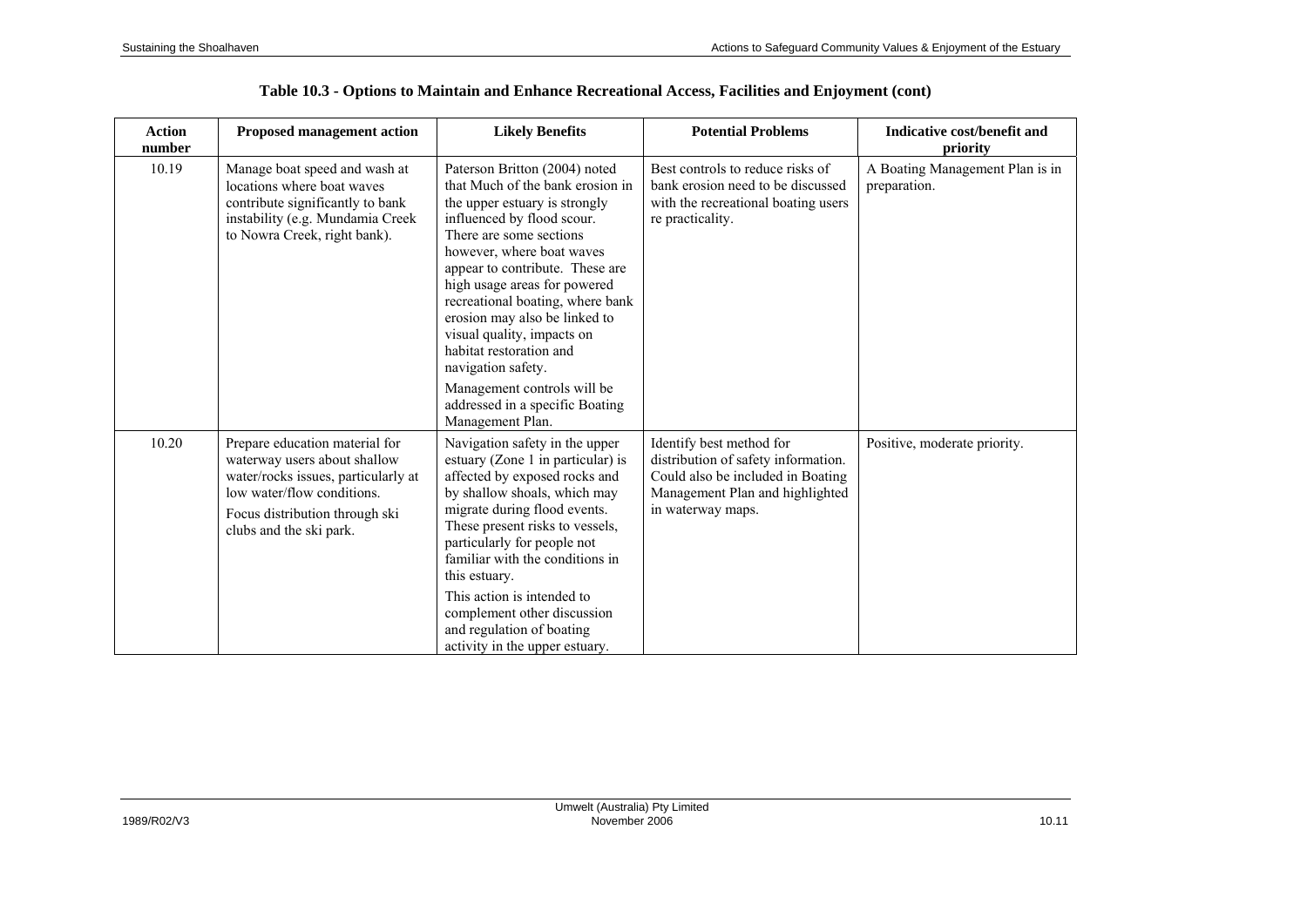| <b>Action</b><br>number | <b>Proposed management action</b>                                                                                                                                                                            | <b>Likely Benefits</b>                                                                                                                    | <b>Potential Problems</b>                                                                                                                  | Indicative cost/benefit and<br>priority                                                                                                                                                                                                   |
|-------------------------|--------------------------------------------------------------------------------------------------------------------------------------------------------------------------------------------------------------|-------------------------------------------------------------------------------------------------------------------------------------------|--------------------------------------------------------------------------------------------------------------------------------------------|-------------------------------------------------------------------------------------------------------------------------------------------------------------------------------------------------------------------------------------------|
| 10.21                   | <b>Upgrade facilities for Nowra</b><br>sailing club.                                                                                                                                                         | Located with the foreshore area<br>for Nowra, which is<br>recommended to be upgraded as a<br>major visitor area.                          | Equity for other recreational clubs<br>using the estuary.                                                                                  | Low to moderate priority.                                                                                                                                                                                                                 |
|                         |                                                                                                                                                                                                              | Details of needs of sailing club in<br>terms of safe and practical access<br>to the river to be further discussed<br>with members.        |                                                                                                                                            |                                                                                                                                                                                                                                           |
| 10.22                   | Manage moorings for recreational<br>vessels in the river to protect<br>seagrass beds - establish<br>guidelines and assessment<br>requirements and identify areas<br>where moorings will not be<br>permitted. | Part of the approach required to<br>protect the area of seagrass in the<br>long term.                                                     | Availability of safe, non seagrass<br>sites, particularly if existing<br>mooring areas are a significant<br>risk to important communities? | Whilst the principle of avoiding<br>impacts on seagrass beds is<br>important, there are currently<br>relatively small numbers of<br>moorings in the Shoalhaven<br>estuary. Low priority, to be<br>addressed as local population<br>grows. |
| 10.23                   | Restrict private foreshore<br>structures (such as jetties and<br>ramps) to existing use rights and<br>encourage sharing of private<br>structures and the use of public<br>structures.                        | Reduces impacts of structures on<br>foreshore/nearshore habitat.<br>Reduces potential impacts on<br>visual amenity in developed<br>areas. | Negotiation of effective<br>infrastructure sharing<br>arrangements.                                                                        | Positive. Moderate and ongoing<br>priority.                                                                                                                                                                                               |

|  |  | Table 10.3 - Options to Maintain and Enhance Recreational Access, Facilities and Enjoyment (cont) |
|--|--|---------------------------------------------------------------------------------------------------|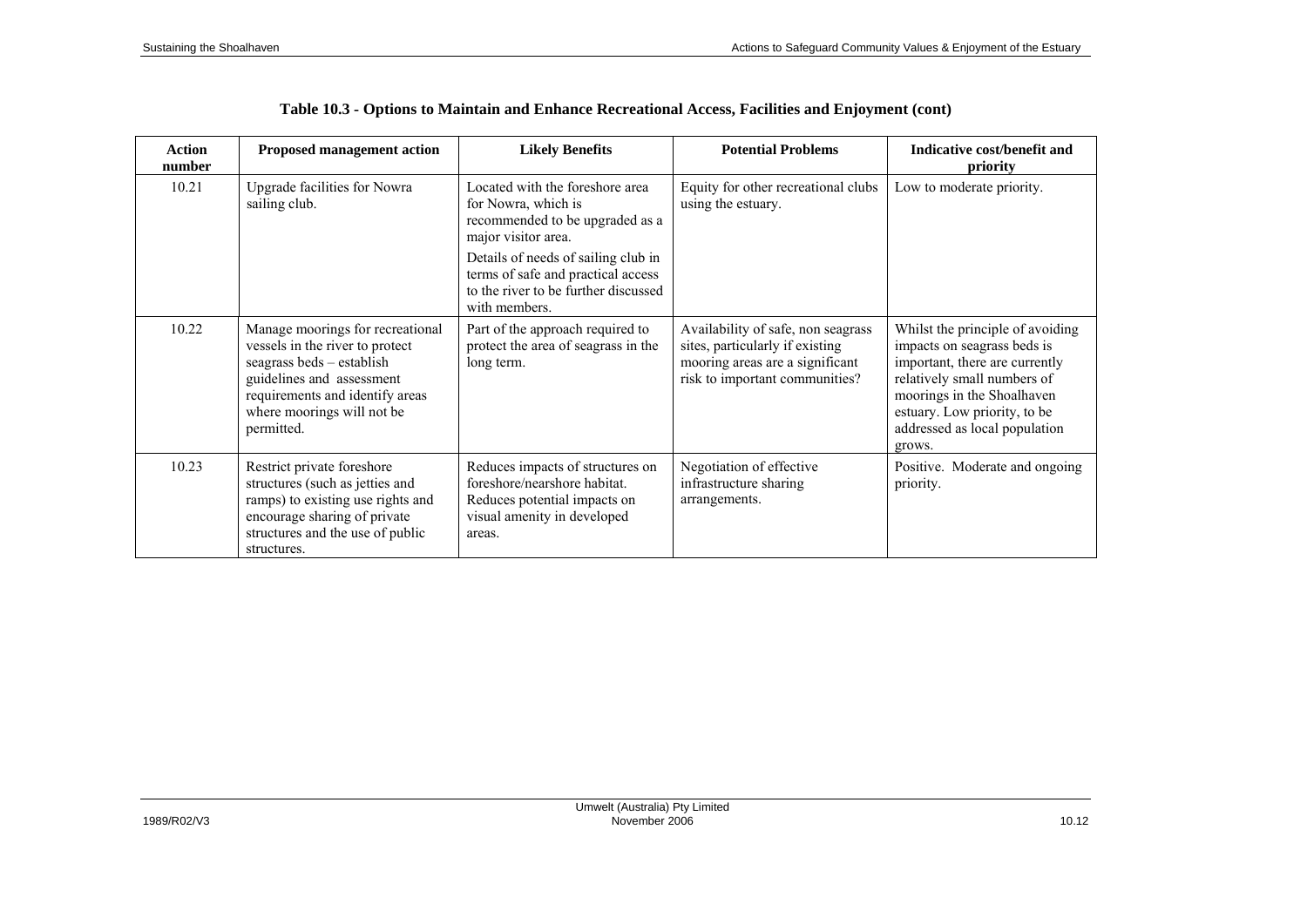## **10.4 ESTUARY AND FLOODPLAIN PRODUCTIVITY: AGRICULTURE, FISHING AND OYSTER INDUSTRIES**

#### **Objectives**:

*Estuarine water quality is maintained within the range that is consistent with oyster production/harvesting (particularly in summer), recreational swimming and boating (also most important in summer).* 

*Water quality is consistent with healthy fishery habitat in all parts of the estuary.* 

*Minimise the impacts of excessive nutrient or other pollutant loads on estuary health and productive activity by promoting reuse of industrial and municipal wastewater.* 

*The estuary continues to support an ecologically and economically viable oyster industry.* 

*Fish stocks are maintained at a level that is consistent with ongoing access to the fishery by Aboriginal, recreational and commercial fishers.* 

*The productivity of the floodplain is maintained or enhanced, at the same time as the ecological values of the floodplain are protected or restored.* 

#### *Promote an integrated approach to floodplain land use.*

As noted in **Section 4.8**, the Shoalhaven River estuary is one of the few south coast estuaries where commercial fisheries still coexist with recreational fisheries. Commercial fishing in the estuary is regulated by Estuary General and Estuary Prawn Trawl Fishery Management Strategies. The intent is that in the long term the fishery productivity of the system is sufficient to support both commercial and recreational fishing without depleting fish stocks below sustainable levels.

The lower Shoalhaven/Crookhaven has also been identified (DPI 2006) as a key area for continuation of high quality oyster production.

The continuation of these values in the estuary depends not only on the regulation of demand (catch) but on the protection of water quality (essential for the oyster industry) and fishery habitat (separate from but related to biodiversity protection).

**Table 10.4** summarises actions to maintain the productivity values of the estuary and associated coastal floodplain. These actions must be considered in association with the maintenance of estuary and floodplain biodiversity (see **Section 9**).

### **10.5 TOURISM AND URBAN DEVELOPMENT**

#### **Objectives:**

**Maintain and enhance the contribution of estuary based activities to employment and economic values in the tourism industry.** 

**Protect outlooks and viewsheds of high visual quality throughout the estuary.** 

#### **Urban development is concentrated at major centres.**

Settlement in the estuary study area is currently concentrated in the Nowra-Bomaderry urban area and this will continue to be the case in the future. The draft South Coast Regional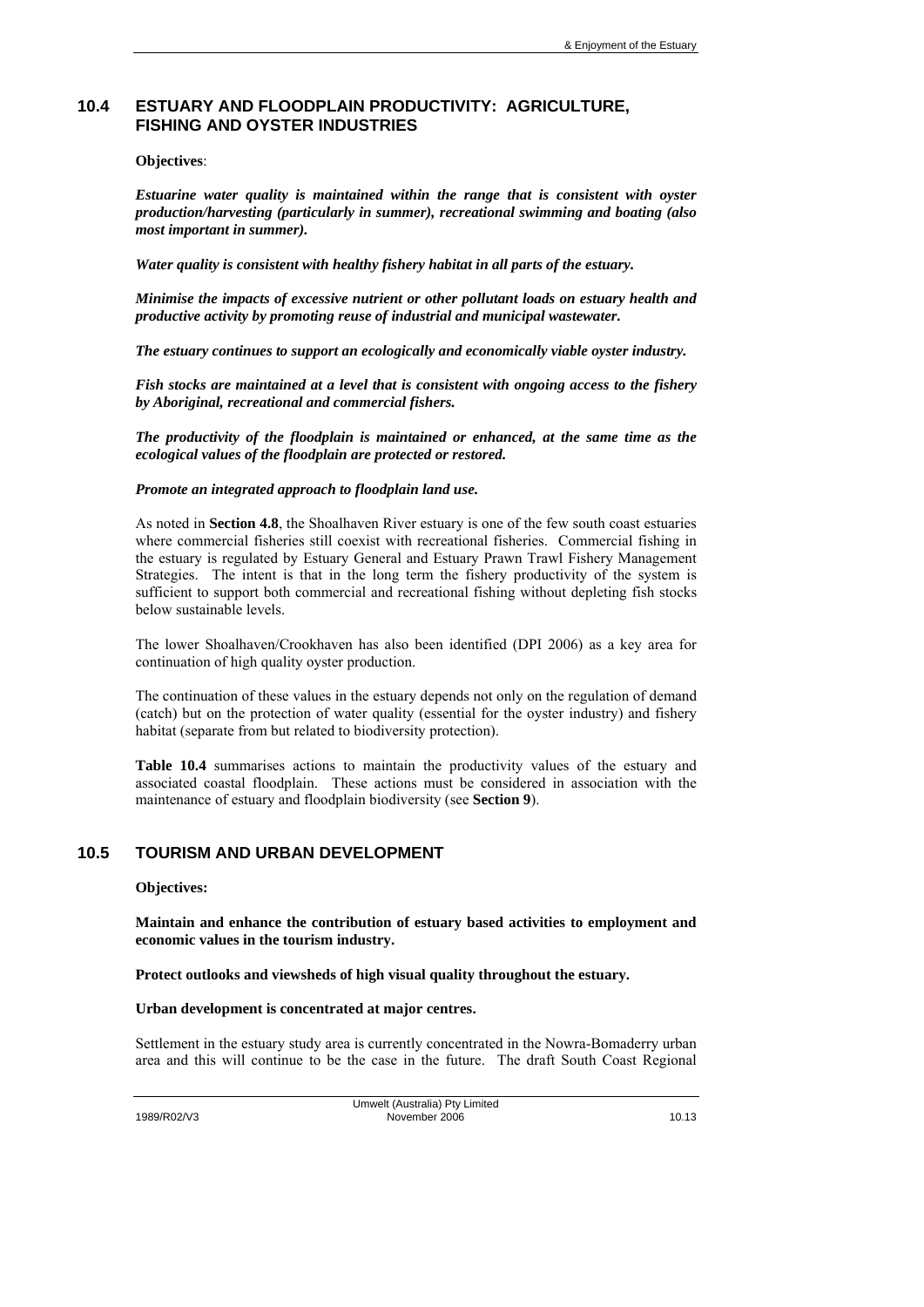Strategy proposes that most of the additional 26,000 dwellings expected to be required in the Shoalhaven over the next 25 years will be developed in accordance with the Nowra Bomaderry Structure Plan, the Jervis Bay Settlement Strategy and the Milton Ulladulla Structure Plan. Dispersal of settlement in small villages with limited services will not be encouraged.

The concentration of future development in the Nowra-Bomaderry area also reinforces the importance of effective urban stormwater management for the existing urban area and best practice stormwater management for all new areas. Stormwater from these towns drains either directly to the river, or to small local tributary creeks or to sensitive floodplain wetlands.

The importance of family visits was noted in **Section 4.7** as a reason for overnight stays in the Shoalhaven. If this situation continues into the future, the proposed growth of Nowra Bomaderry highlights the importance of quality visitor facilities and estuary foreshore access within the urban area. This raises the priority of the development of Greys Beach/The Grotto and the Nowra foreshore reserve area and also suggests that relatively formal interfaces with the river will be most sustainable for these parts of the foreshore.

In addition, the increasing local population and the ongoing popularity of Shoalhaven coastal villages (Shoalhaven Heads and Currarong/Orient Point in relation to the estuary) also highlight the importance of safe waterway access, quality visitor facilities and clear guidance for waterway and foreshore users in the lower estuary.

**Table 10.5** summarises actions to manage the impact of urban growth pressures on estuary values.

## **10.6 COMMUNICATION AND PARTICIPATION**

**Objectives**:

*Ensure that the local community has an opportunity to be aware of estuary ad floodplain management issues.* 

*Ensure the local community has an opportunity to contribute to decisions about the future management of valued natural resources in the Shoalhaven estuary.* 

*Provide ongoing opportunities and support for community engagement in implementing estuary management actions.* 

*Provide incentives for community individuals/groups to take up sustainable management of floodplain and estuary properties.* 

**Table 10.6** summarises actions to ensure that useful estuary management information is available in the community and that community interest group have opportunities to be actively involved in the management of the estuary.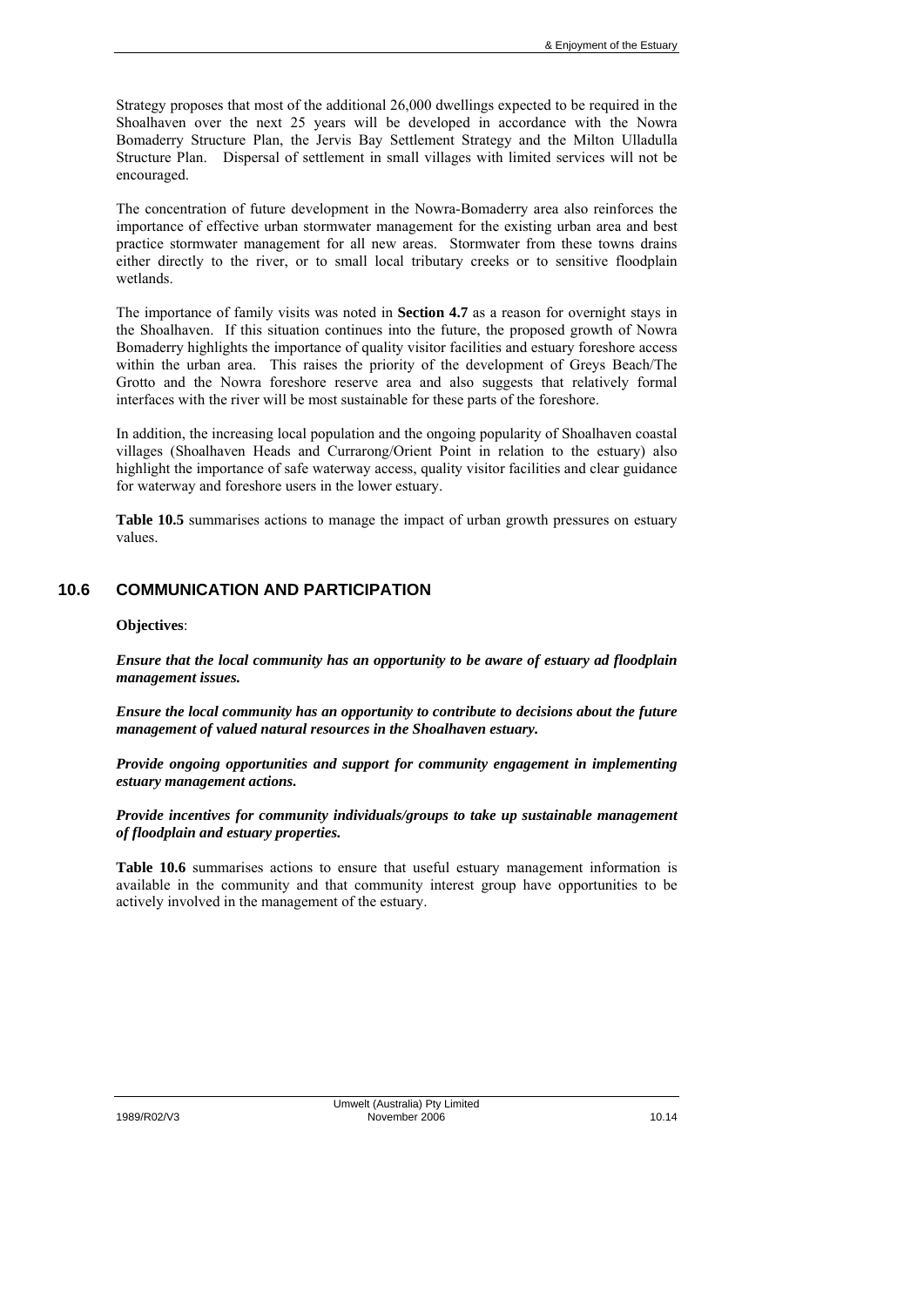| <b>Action number</b> | <b>Proposed management action</b>                                                                                                                                                                                                                                                                                                                                                                                                                                                                                                                                                                                                                                                                                                                                       | <b>Likely benefits</b>                                                                                                                                                                                                                                                                                                                                                                                                                                          | <b>Potential problems</b>                                                                                                                                                                                                                                                                                                                                  | Indicative cost/benefit and<br>priority                                           |
|----------------------|-------------------------------------------------------------------------------------------------------------------------------------------------------------------------------------------------------------------------------------------------------------------------------------------------------------------------------------------------------------------------------------------------------------------------------------------------------------------------------------------------------------------------------------------------------------------------------------------------------------------------------------------------------------------------------------------------------------------------------------------------------------------------|-----------------------------------------------------------------------------------------------------------------------------------------------------------------------------------------------------------------------------------------------------------------------------------------------------------------------------------------------------------------------------------------------------------------------------------------------------------------|------------------------------------------------------------------------------------------------------------------------------------------------------------------------------------------------------------------------------------------------------------------------------------------------------------------------------------------------------------|-----------------------------------------------------------------------------------|
| 10.24                | Protect oyster growing areas from water<br>quality impacts (see draft NSW Oyster<br><b>Industry Sustainable Aquaculture Strategy</b><br>$2006$ :<br>fence riparian zone to exclude cattle<br>$\bullet$<br>from the waterway near oyster<br>growing areas;<br>restore riparian vegetation to filter<br>$\bullet$<br>agricultural runoff to the estuary and<br>to provide a buffer between residential<br>subdivision and oyster production<br>areas;<br>minimise overflows or other<br>$\bullet$<br>discharges from sewage systems<br>(storm events or maintenance); and<br>install water treatment systems, such<br>$\bullet$<br>as constructed wetlands on drains to<br>the estuary from urban land, caravan<br>parks etc in proximity to oyster<br>production leases. | Shoalhaven identified as a<br>high quality oyster production<br>area to be maintained.<br>Each of these actions<br>recommended by the draft<br>Sustainable Aquaculture<br>Strategy is also recommended<br>elsewhere in this Plan in its<br>own right. For instance,<br>restoration of riparian zone<br>vegetation also enhances<br>habitat connectivity and<br>visual amenity and<br>contributes to bank<br>stabilisation (see Tables 8.1,<br>8.2 and 9.1, 9.2) | Riparian habitat<br>protection/restoration for other<br>purposes may not coincide<br>with the priority areas to<br>protect the quality of oyster<br>production.<br>Potential loss of productivity<br>for floodplain landholders<br>needs to be considered – see<br>discussion of voluntary<br>conservation and conservation<br>offset policy in Section 9. | Negotiation of riparian zone<br>management should<br>commence as a high priority. |
| 10.25                | Manage recreational boating around oyster<br>harvest leases. Details will be resolved<br>through discussion between DPI and NSW<br>Maritime about the interaction of the draft<br>Sustainable aquaculture Strategy and the<br>Shoalhaven River Estuary Boating<br>Management Plan.                                                                                                                                                                                                                                                                                                                                                                                                                                                                                      | This is a recommendation of<br>the draft Sustainable<br>Aquaculture Strategy. Intent<br>is to reduce risk of<br>contamination of production<br>leases.                                                                                                                                                                                                                                                                                                          | Impacts of recreational fishing<br>need to be further investigated<br>- lease areas often regarded as<br>good fishing spots.                                                                                                                                                                                                                               | Moderate priority                                                                 |

|  |  | Table 10.4 - Actions for Estuary and Floodplain Productivity |
|--|--|--------------------------------------------------------------|
|  |  |                                                              |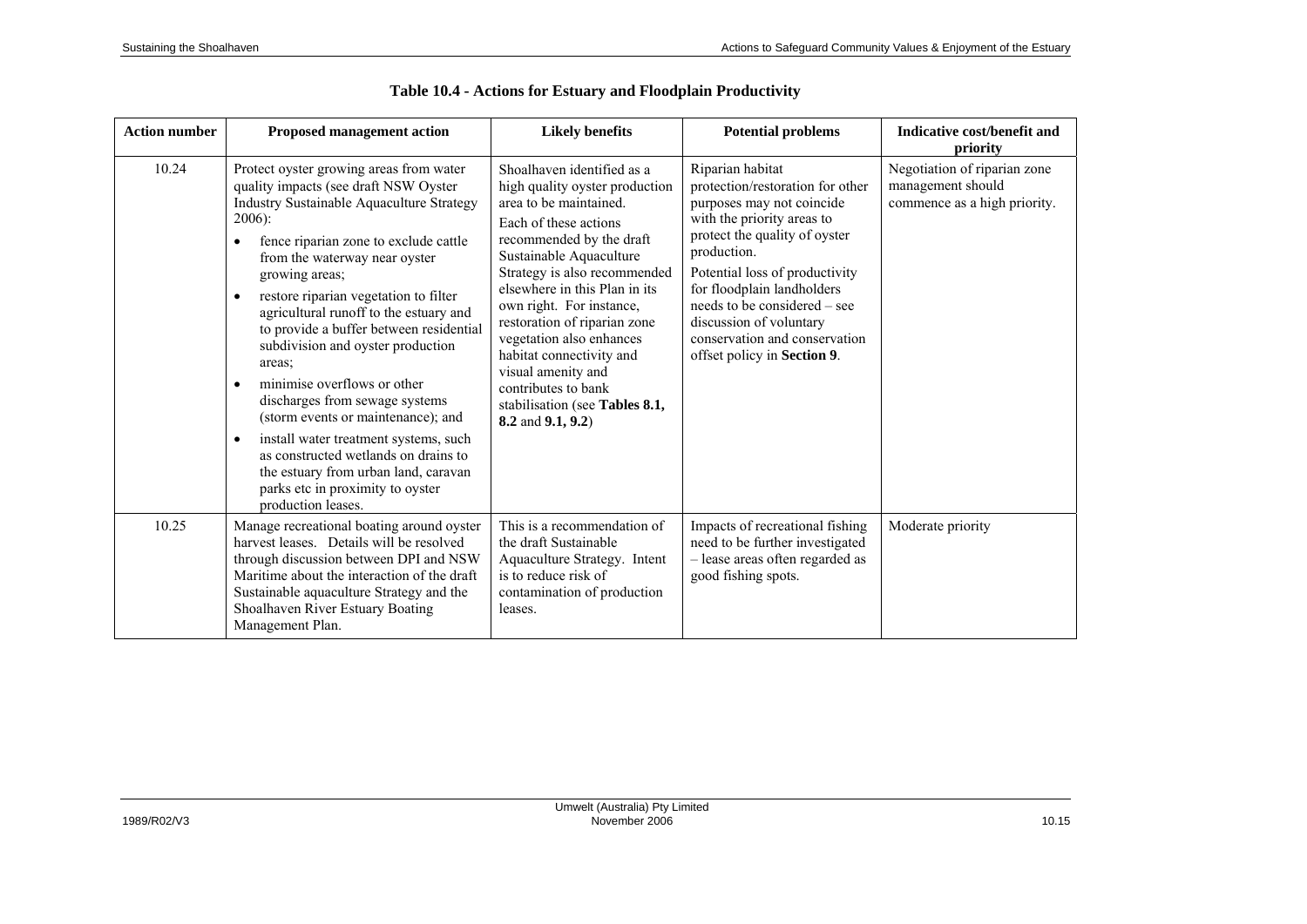| <b>Action number</b> | <b>Proposed management action</b>                                                                                                                                                                                                                                                                                                                    | <b>Likely benefits</b>                                                                                                                                                                                                                                                                                                                                       | <b>Potential problems</b>                                                                    | Indicative cost/benefit and<br>priority                                                                                                                           |
|----------------------|------------------------------------------------------------------------------------------------------------------------------------------------------------------------------------------------------------------------------------------------------------------------------------------------------------------------------------------------------|--------------------------------------------------------------------------------------------------------------------------------------------------------------------------------------------------------------------------------------------------------------------------------------------------------------------------------------------------------------|----------------------------------------------------------------------------------------------|-------------------------------------------------------------------------------------------------------------------------------------------------------------------|
| 10.26                | Prepare a climate change risk minimisation<br>plan for the oyster industry, focusing on the<br>effects of storm winds, rising water levels<br>and increased numbers of extremely hot<br>days. This will include shading strategies,<br>measures to reduce wind damage to leases,<br>continue change to floating infrastructure<br>rather than racks. | See Table 8.6                                                                                                                                                                                                                                                                                                                                                | See Table 8.6                                                                                | See Table 8.6                                                                                                                                                     |
| 10.27                | Review partnership arrangements for<br>funding of water quality testing in the<br>estuary (Council, DPI and oyster growers).                                                                                                                                                                                                                         | Council and oyster growers<br>conduct a range of monitoring<br>in the estuary, to address<br>various information needs and<br>compliance requirements.<br>There are multiple<br>beneficiaries of monitoring of<br>biological water quality, and<br>this review would consider<br>the most equitable cost<br>distribution for the collection<br>of this data. | Neither Council nor oyster<br>growers have significant<br>funds available for<br>monitoring. | Monitoring of biological water<br>quality is critical around oyster<br>leases for marketing/QA<br>reasons, and must be regarded<br>as beneficial to the industry. |
| 10.28                | Ensure that oyster growers continue to be<br>represented on the SNRFMC.                                                                                                                                                                                                                                                                              | Oyster production is an<br>important estuary use, with<br>implications for other estuary<br>users. Representation is<br>important to ensure that these<br>interactions can be fully<br>discussed.                                                                                                                                                            | Availability of growers for<br>meetings; balance of<br>membership.                           | Positive and ongoing.                                                                                                                                             |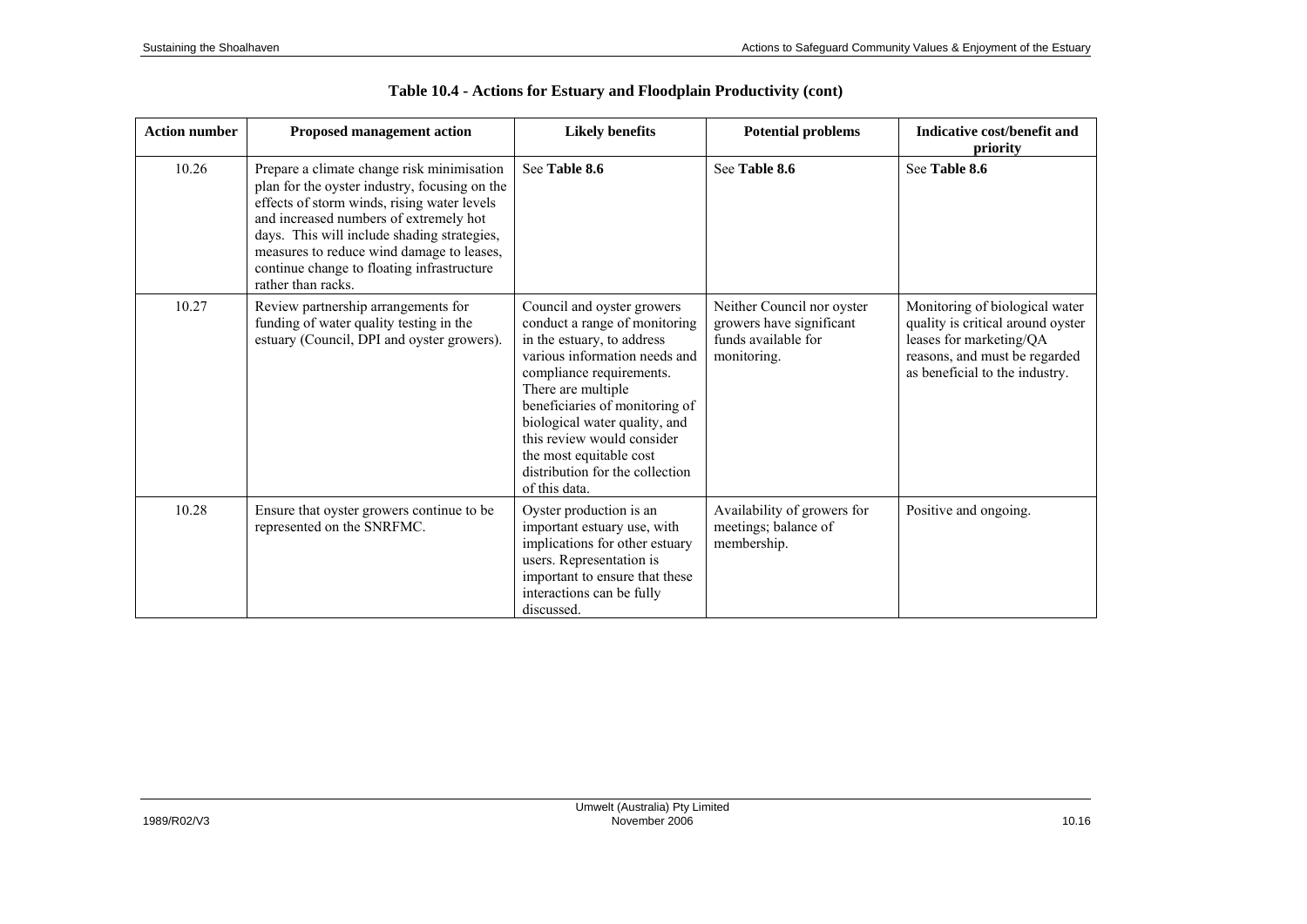| <b>Action number</b> | <b>Proposed management action</b>                                                                                                                                                                                                            | <b>Likely benefits</b>                                                                                                                                                                                                                                              | <b>Potential problems</b>                                                                                                                                                       | Indicative cost/benefit and<br>priority        |
|----------------------|----------------------------------------------------------------------------------------------------------------------------------------------------------------------------------------------------------------------------------------------|---------------------------------------------------------------------------------------------------------------------------------------------------------------------------------------------------------------------------------------------------------------------|---------------------------------------------------------------------------------------------------------------------------------------------------------------------------------|------------------------------------------------|
| 10.29                | Ensure that activities within oyster leases<br>(e.g. waste stockpiles) do not encroach on<br>adjoining Crown land that is managed for<br>community benefit.                                                                                  | This is a housekeeping issue<br>for oyster farmers. It affects<br>both the impact of production<br>areas on the health of the<br>estuary and the ongoing<br>public accessibility to Crown<br>land (also clean up costs if<br>waste is stockpiled on Crown<br>land). | Inspection and regulation<br>costs.                                                                                                                                             | Positive and ongoing.                          |
| 10.30                | Amend the Shoalhaven LEP or other<br>suitable planning instruments to include<br>reference to the value of the oyster industry<br>in the estuary and to require consideration<br>of oyster aquaculture areas in development<br>applications. | This action would require<br>proponents to demonstrate<br>that the impacts of proposals<br>on oyster production leases<br>are minimal (e.g. in relation to<br>water quality).                                                                                       | May interact with tourism<br>development in the lower<br>estuary.                                                                                                               | Positive, moderate priority.                   |
| 10.31                | Encourage fencing of grazing land on the<br>floodplain that has frontage to the estuary,<br>to minimise cattle access to the river $-$<br>protection of aquatic and terrestrial river<br>bank vegetation and water quality.                  | See Section 9. Control of<br>bacterial contamination of<br>estuary waters in oyster<br>growing areas reduces risks of<br>health impacts and costs to<br>growers for monitoring.                                                                                     | See Section 9. Costs of<br>fencing. Likely that fencing<br>will need to be part of a<br>Property Vegetation Plan or<br>other Property Plan. Resource<br>implications for SRCMA. | See Section 9.<br>Positive, moderate priority. |

**Table 10.4 - Actions for Estuary and Floodplain Productivity (cont)**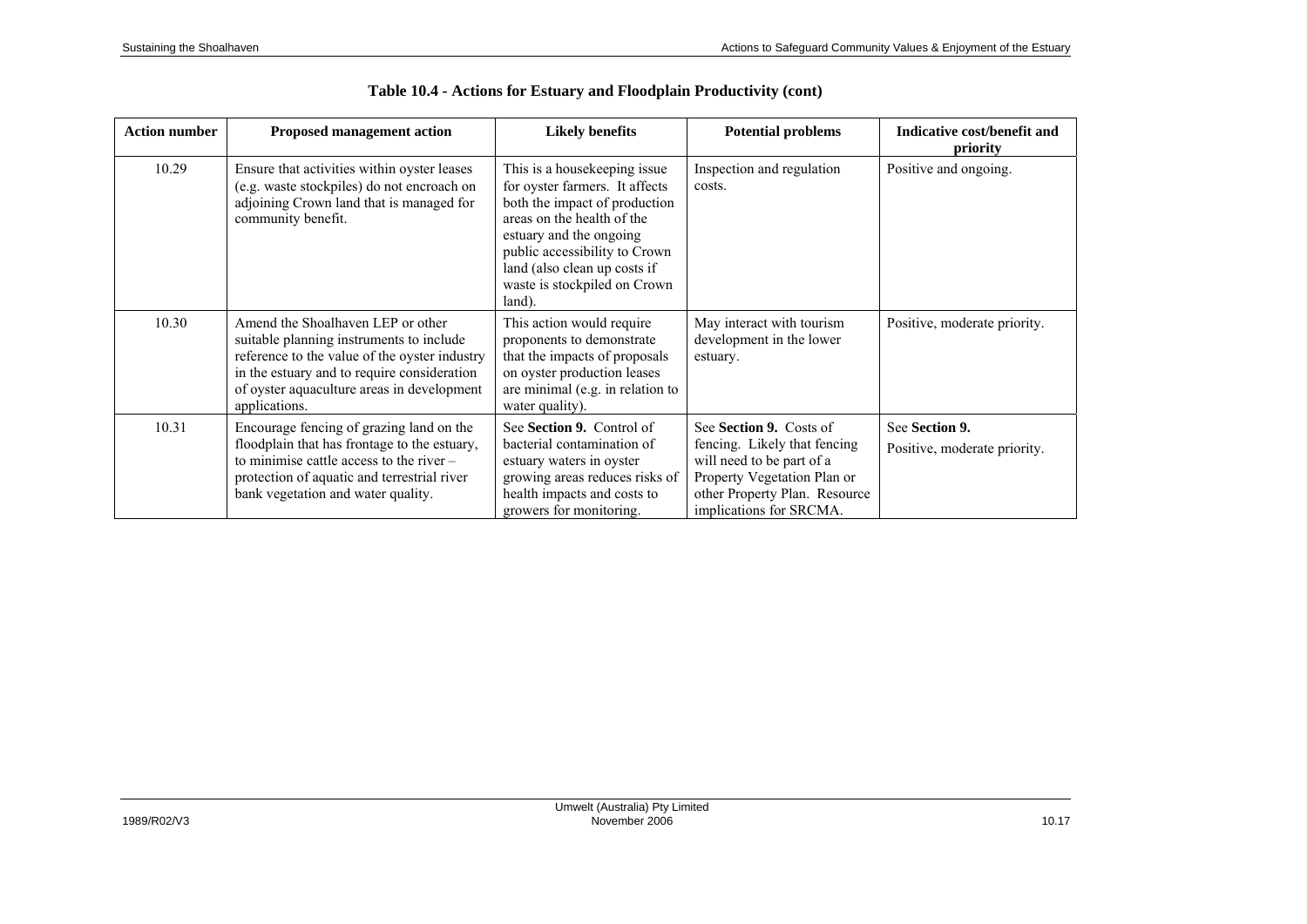| <b>Action number</b> | <b>Proposed management action</b>                                                                                                                                                                                                                                                                                                                                    | <b>Likely benefits</b>                                                                                                                                                                                                                                                                                                                                                                                                                                                                                     | <b>Potential problems</b>                                                                                                                                                                                                                                           | Indicative cost/benefit and<br>priority                                                                                                                                                                                                                                                                                                                                                                |
|----------------------|----------------------------------------------------------------------------------------------------------------------------------------------------------------------------------------------------------------------------------------------------------------------------------------------------------------------------------------------------------------------|------------------------------------------------------------------------------------------------------------------------------------------------------------------------------------------------------------------------------------------------------------------------------------------------------------------------------------------------------------------------------------------------------------------------------------------------------------------------------------------------------------|---------------------------------------------------------------------------------------------------------------------------------------------------------------------------------------------------------------------------------------------------------------------|--------------------------------------------------------------------------------------------------------------------------------------------------------------------------------------------------------------------------------------------------------------------------------------------------------------------------------------------------------------------------------------------------------|
| 10.32                | Encourage and maintain co-operation<br>between DECC and floodplain land<br>managers about management of fire, feral<br>animals, weeds and access to Nature<br>Reserves.                                                                                                                                                                                              | This action highlights the<br>importance of co-operative<br>management of land<br>management issues. The<br>intent is to protect important<br>habitat in Nature Reserves<br>from edge effects. See also<br><b>Section 9</b> – pat of the<br>implementation of Plans of<br>Management for Nature<br>Reserves.                                                                                                                                                                                               | Management of buffer areas<br>may require negotiation of<br>voluntary conservation, and<br>assistance with property<br>management plans.                                                                                                                            | Positive, ongoing priority.                                                                                                                                                                                                                                                                                                                                                                            |
| 10.33                | Encourage land holders to enter into<br>Voluntary Conservation Agreements with<br>DECC where floodplain wetlands and<br>EECs extend across their property from<br>adjacent Nature Reserves. (see also Section<br>9), by offering offset or other<br>incentives/assistance to achieve higher<br>productivity (where appropriate) on other<br>parts of their property. | This action aims to facilitate a<br>consistent approach across<br>floodplain wetland habitats,<br>but also to assist ad<br>encourage landowners to<br>maintain productivity from<br>their agricultural activities.<br>The voluntary conservation<br>agreements will offer some<br>incentives for landholders to<br>manage those areas for<br>conservation, but further<br>support is likely to be<br>necessary for the other parts<br>of the properties (Property<br>Vegetation Plans may assist<br>here). | Landholders need to see<br>benefits to productivity from<br>the assistance/incentives that<br>are provided.<br>Costs of providing appropriate<br>property management support<br>for farmers – may be through<br>multiple programs managed by<br>different agencies. | Positive. Negotiation of<br>voluntary conservation<br>strategy for floodplain<br>wetlands should be a high<br>priority – to set direction for<br>local actions. However,<br>attention to incentives for<br>productive use of non<br>conservation lands is also a<br>high priority, so that farmers<br>are not unfairly disadvantaged<br>by actions that are for broader<br>regional or public benefit. |

| Table 10.4 - Actions for Estuary and Floodplain Productivity (cont) |  |  |  |  |
|---------------------------------------------------------------------|--|--|--|--|
|---------------------------------------------------------------------|--|--|--|--|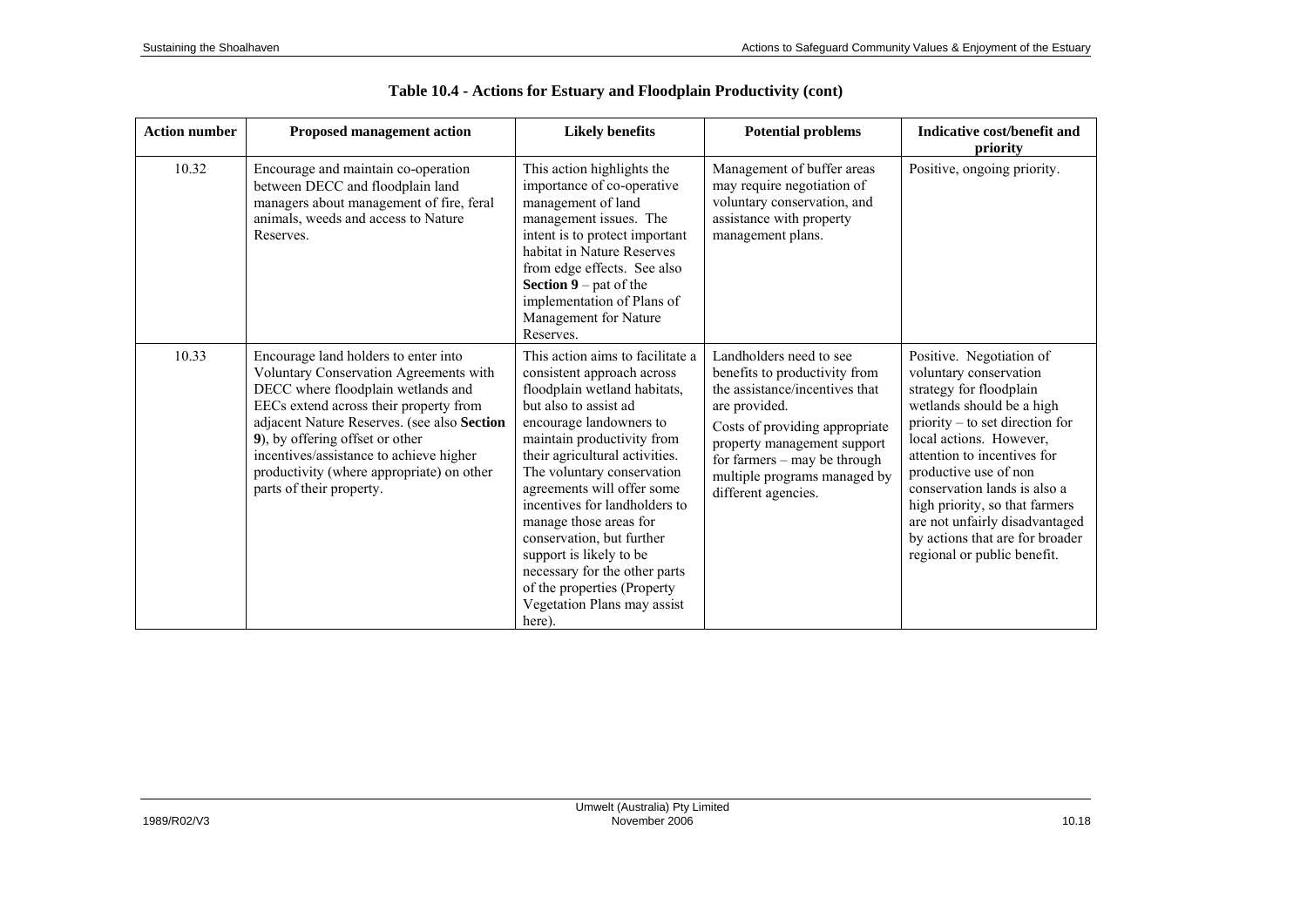| Action<br>number | <b>Proposed management action</b>                                                                                                                                                                                                                                                                                                                                                                                                            | <b>Likely benefits</b>                                                                                                                                                                                                                                                                                                                          | <b>Potential problems</b>                                                                                                                 | Indicative cost/benefit and<br>priority                                                                                |
|------------------|----------------------------------------------------------------------------------------------------------------------------------------------------------------------------------------------------------------------------------------------------------------------------------------------------------------------------------------------------------------------------------------------------------------------------------------------|-------------------------------------------------------------------------------------------------------------------------------------------------------------------------------------------------------------------------------------------------------------------------------------------------------------------------------------------------|-------------------------------------------------------------------------------------------------------------------------------------------|------------------------------------------------------------------------------------------------------------------------|
| 10.34            | Consider the potential for mosquito<br>transmitted diseases in land use planning<br>decisions – new or expanded urban areas<br>should avoid proximity to breeding areas.                                                                                                                                                                                                                                                                     | Increased risk of mosquito<br>transmitted diseases has been<br>recognised as a potential<br>impact of climate change.<br>Precautionary approach is to<br>locate new development away<br>from known mosquito<br>breeding areas. Action to be<br>implemented through detailed<br>local settlement strategies in<br>response to Regional Strategy. | Likely to be a long term<br>issues and not immediately<br>apparent.                                                                       | Positive in the long term $-$<br>planning decisions now affect<br>potential risks in the future.<br>Moderate priority. |
| 10.35            | Use appropriate zoning for floodplain areas<br>that are not zoned 6, 7a, or 7b, to discourage<br>further development of flood prone areas.<br>Note that these zonings will all be reviewed<br>during the preparation of the new Shoalhaven<br>LEP, which will be completed within three<br>years. Appropriate zoning to control<br>development on flood prone land and to<br>protect areas of high biodiversity value,<br>should be applied. | The Shoalhaven floodplain is<br>not suitable for urban or<br>commercial/industrial<br>development. The intent is to<br>focus land use on agriculture,<br>conservation and related<br>tourism activities – not<br>tourism developments.                                                                                                          | The result is likely to be that<br>development is concentrated<br>around existing major centres<br>- as proposed in Regional<br>Strategy. | Moderate priority.                                                                                                     |
| 10.36            | Focus urban development/expansion on non<br>flood prone lands which do not drain directly<br>to the estuary.                                                                                                                                                                                                                                                                                                                                 | As above. The intent is to<br>minimise the risks of urban<br>runoff to water quality in the<br>estuary. Innovative/effective<br>water management systems<br>will also contribute to this<br>outcome.                                                                                                                                            | Limits land that is suitable<br>for urban growth – potential<br>cost implications?                                                        | Moderate priority.                                                                                                     |

## **Table 10.5 - Tourism and Urban Development**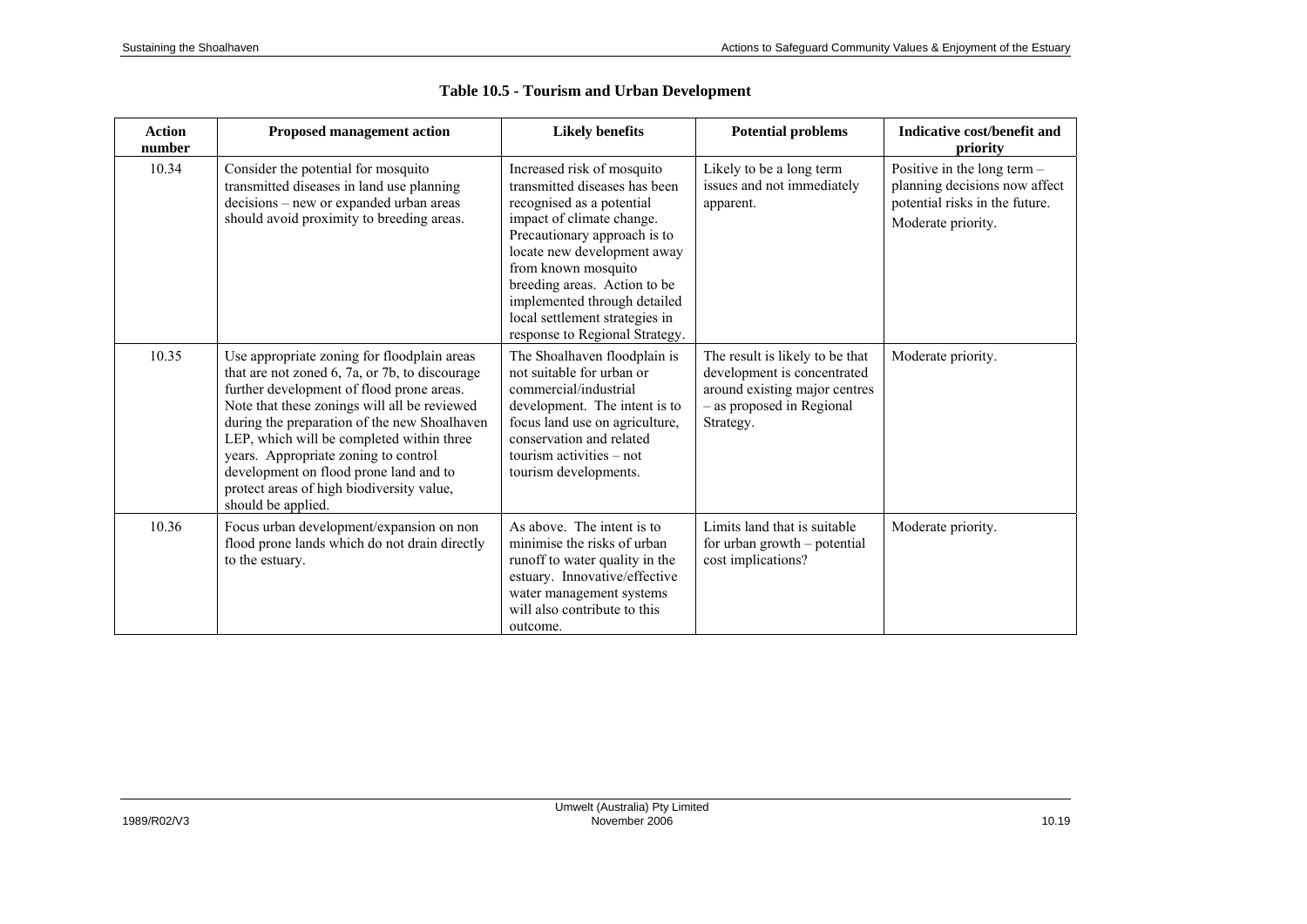| <b>Action</b><br>number | <b>Proposed management action</b>                                                                                                                                                                                                                                                                       | <b>Likely benefits</b>                                                                                                                                                                                                                                               | <b>Potential problems</b> | Indicative cost/benefit and<br>priority |
|-------------------------|---------------------------------------------------------------------------------------------------------------------------------------------------------------------------------------------------------------------------------------------------------------------------------------------------------|----------------------------------------------------------------------------------------------------------------------------------------------------------------------------------------------------------------------------------------------------------------------|---------------------------|-----------------------------------------|
| 10.37                   | Invest in quality recreational facilities (picnic<br>areas, boat launching ramps, jetties and<br>foreshore walks) at high profile foreshore<br>reserves: Greys Point/The Grotto, Greenwell<br>Point, Crookhaven Heads, Nowra urban<br>foreshore (riverside walk) (see also <b>Table</b> )<br>$(10.3)$ . | See also <b>Table 10.3</b><br>This investment is designed<br>to achieve efficient delivery<br>of high quality facilities at<br>specific locations which are<br>accessible and manageable<br>for larger numbers of people<br>- rather than local level<br>facilities. | See Table 10.3.           | See Table 10.3.                         |
| 10.38                   | Approve low key camping accommodation<br>with access to the upper estuary, to facilitate<br>site(s) with appropriate environmental<br>management.                                                                                                                                                       | See Table 10.3                                                                                                                                                                                                                                                       | See Table 10.3.           | See Table 10.3.                         |

## **Table 10.5 - Tourism and Urban Development (cont)**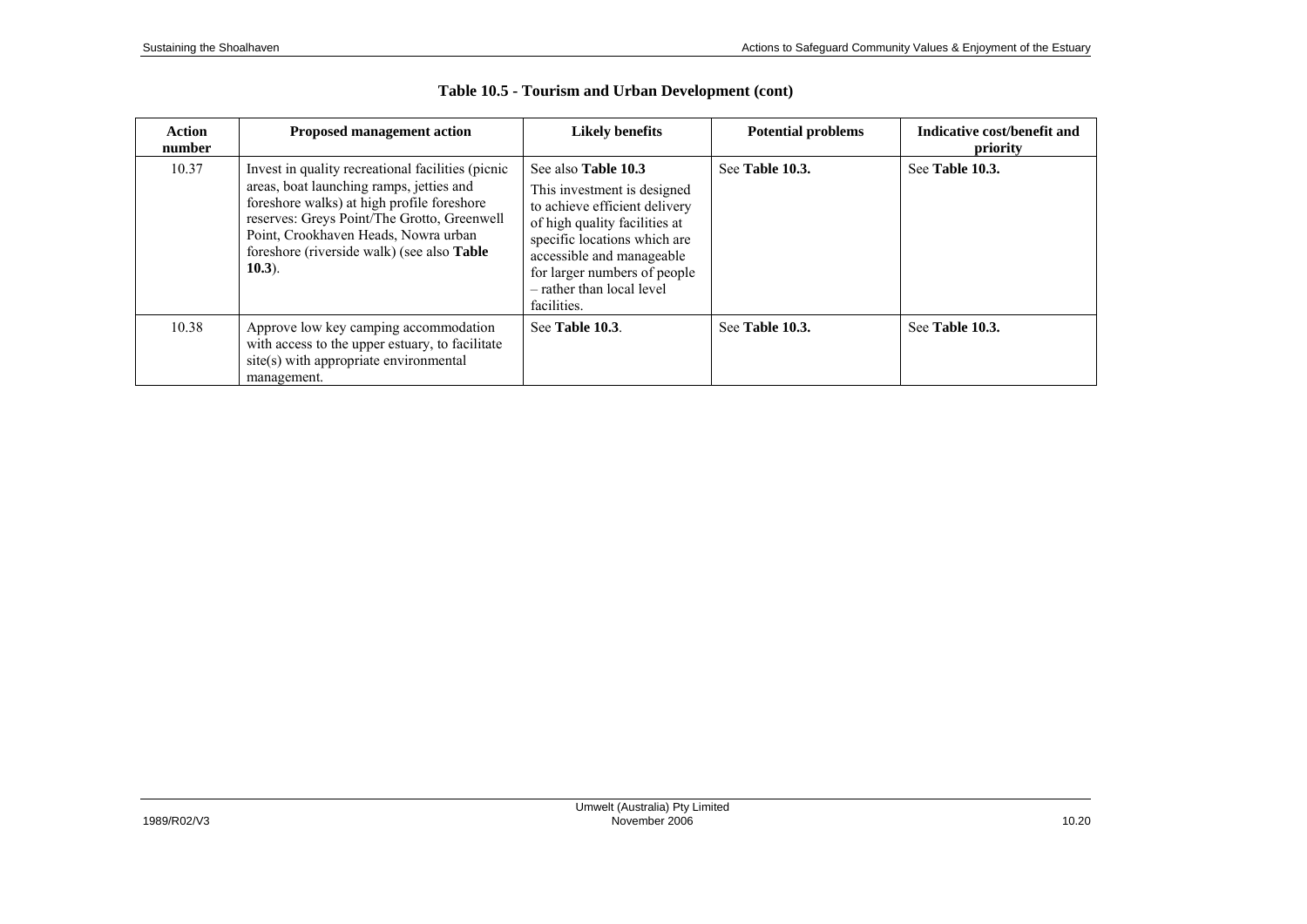| <b>Action</b><br>number | <b>Proposed management action</b>                                                                                                                                                                                                              | <b>Likely benefits</b>                                                                                                                                                                                                                                                                                                                                                                                                   | <b>Potential problems</b>                                                                           | Indicative cost/benefit and<br>priority                                                |
|-------------------------|------------------------------------------------------------------------------------------------------------------------------------------------------------------------------------------------------------------------------------------------|--------------------------------------------------------------------------------------------------------------------------------------------------------------------------------------------------------------------------------------------------------------------------------------------------------------------------------------------------------------------------------------------------------------------------|-----------------------------------------------------------------------------------------------------|----------------------------------------------------------------------------------------|
| 10.39                   | Maintain support for the SNRFMC and other<br>locality based natural resource management<br>committees that provide advice to Council.                                                                                                          | The SNRFMC is the key<br>community forum for<br>management of the estuary<br>and offers links to Council's<br>other natural resource<br>management groups as well as<br>to the SRCMA.                                                                                                                                                                                                                                    | Ongoing administrative and<br>project management costs for<br>Council.                              | Positive and ongoing high<br>priority as a communication<br>measure.                   |
| 10.40                   | Investigate options to encourage Aboriginal<br>community participation in the SNRFMC<br>and in on the ground works (see also <b>Table</b> )<br>$(10.1)$ .                                                                                      | See Table 10.1 re importance<br>of Aboriginal cultural issues<br>in the Shoalhaven.                                                                                                                                                                                                                                                                                                                                      | See Table 10.1.                                                                                     | See Table 10.1.                                                                        |
| 10.41                   | Consistent, regular representation of<br>government agencies and authorities<br>(including the SRCMA) at SRNRFMC<br>meetings and active participation in the<br>implementation of the Estuary Management<br>plan (see also <b>Table 7.1</b> ). | The CMA is the regional<br>organisation that determines<br>funding priorities for natural<br>resource management across<br>the south coast. Important<br>that the Authority actively<br>participates with other<br>organisations in the<br>SRNRFMC to discuss the<br>relative importance or and<br>progress in implementing<br>actions in the Shoalhaven<br>estuary, to achieve regional<br>natural resource objectives. | Resources for CMA and<br>agency representatives to<br>maintain regular and active<br>participation. | Positive and ongoing high<br>priority – communication<br>should be a routine activity. |

## **Table 10.6 - Community Participation**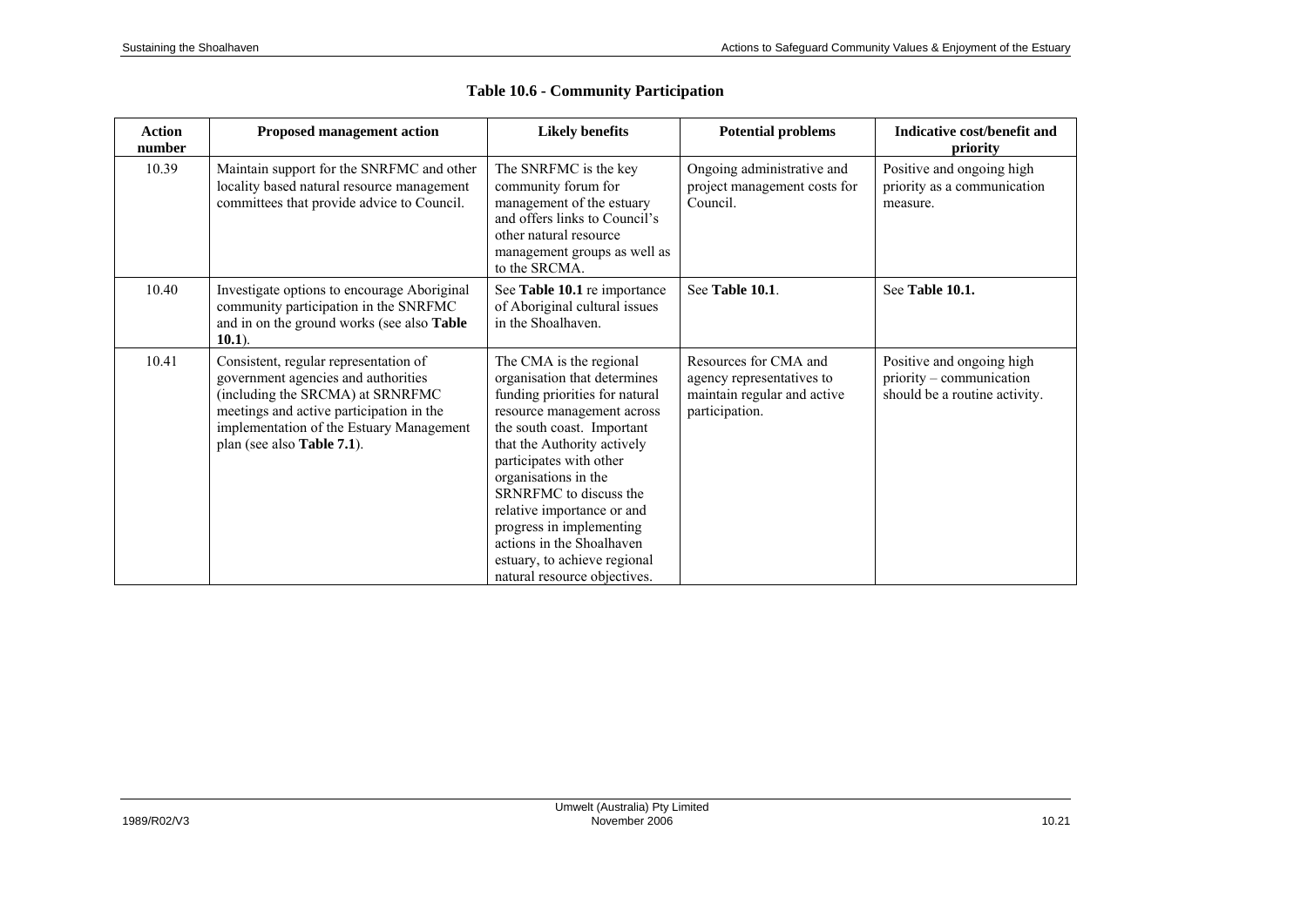| <b>Action</b><br>number | <b>Proposed management action</b>                                                                                                                                                                                                                                                                                                                                                                                                                                                                                                                                                                                                                                            | <b>Likely benefits</b>                                                                                                                                                                                                                                                                                                                                                     | <b>Potential problems</b>                                                                 | Indicative cost/benefit and<br>priority                                                                                                                                                                                         |
|-------------------------|------------------------------------------------------------------------------------------------------------------------------------------------------------------------------------------------------------------------------------------------------------------------------------------------------------------------------------------------------------------------------------------------------------------------------------------------------------------------------------------------------------------------------------------------------------------------------------------------------------------------------------------------------------------------------|----------------------------------------------------------------------------------------------------------------------------------------------------------------------------------------------------------------------------------------------------------------------------------------------------------------------------------------------------------------------------|-------------------------------------------------------------------------------------------|---------------------------------------------------------------------------------------------------------------------------------------------------------------------------------------------------------------------------------|
| 10.42                   | Provide ongoing quality information to<br>residents about the health of the estuary and<br>the sustainability of management. Utilise<br>local media with stories about estuary<br>management actions, involvement<br>opportunities and interpretation of<br>monitoring results. Priority community<br>information programs should include:<br>boating management in the upper<br>$\bullet$<br>estuary;<br>managing the riparian zone – restoring<br>$\bullet$<br>habitat whilst maintaining productivity;<br>bank erosion and channel change in the<br>$\bullet$<br>Shoalhaven River estuary; and<br>floodplain wetland habitats $-$ why they<br>$\bullet$<br>are important. | This action is both for<br>community awareness and for<br>positioning important issues.<br>The suggested priority topics<br>are all issues which are likely<br>to be controversial and where<br>the most sustainable response<br>may not be the intuitive<br>reaction of the community.<br>Involve Council's media<br>manager in developing the<br>communication strategy. | Potential to add to<br>controversy.                                                       | Positive. Intent is to provide<br>objective information about<br>how and why decisions have<br>been made $-$ and to add to<br>community's capacity to<br>participate constructively in<br>decision making.<br>Ongoing Priority. |
| 10.43                   | Report progress in estuary management in<br>Council's Annual Report.                                                                                                                                                                                                                                                                                                                                                                                                                                                                                                                                                                                                         | Makes estuary management<br>information readily available.<br>Should include comments on<br>major targets.                                                                                                                                                                                                                                                                 | Co-ordination of reporting<br>schedules.                                                  | Ongoing benefit.<br>Ongoing Priority.                                                                                                                                                                                           |
| 10.44                   | Support community involvement in the<br>management of local foreshore and wetland<br>reserves.                                                                                                                                                                                                                                                                                                                                                                                                                                                                                                                                                                               | The Shoalhaven already has an<br>excellent track record of<br>community participation in<br>natural resource management.<br>This has significant benefits in<br>terms of cost, commitment and<br>ongoing maintenance of<br>habitat enhancement.                                                                                                                            | Should not depend entirely on<br>community based projects as<br>these are all volunteers. | Ongoing benefit, provided there<br>is also project support in<br>Council and/or agencies.<br>Ongoing Priority.                                                                                                                  |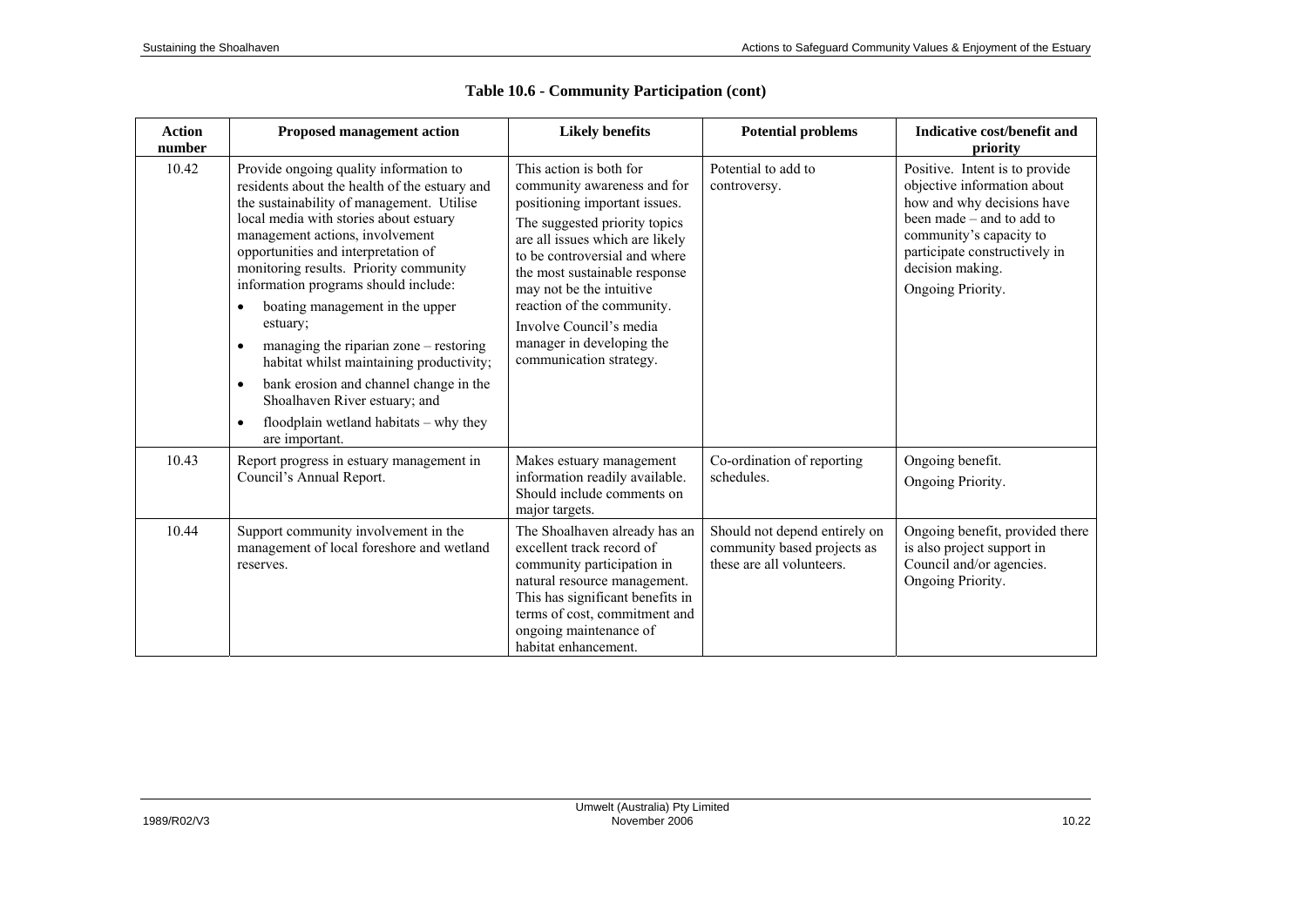| Action<br>number | <b>Proposed management action</b>                                                                                                                      | <b>Likely benefits</b>                                                                                                                         | <b>Potential problems</b>                                                          | Indicative cost/benefit and<br>priority                                                            |
|------------------|--------------------------------------------------------------------------------------------------------------------------------------------------------|------------------------------------------------------------------------------------------------------------------------------------------------|------------------------------------------------------------------------------------|----------------------------------------------------------------------------------------------------|
| 10.45            | Involve residents in qualitative monitoring of<br>estuary condition, including photographic<br>records of bank stability and revegetation<br>programs. | Related to above action.<br>Qualitative indicators are<br>important to support<br>quantitative monitoring, given<br>variability of the system. | May be issues with<br>consistency and maintaining<br>the process in the long term. | Generally positive, moderate<br>priority, depending on other<br>forms of community<br>involvement. |
| 10.46            | Continue to involve land holders in the<br>implementation of acid sulfate management<br>actions in the Broughton Creek floodplain<br>area              | See also Table 9.4.                                                                                                                            | See Table 9.4.                                                                     | See Table 9.4.                                                                                     |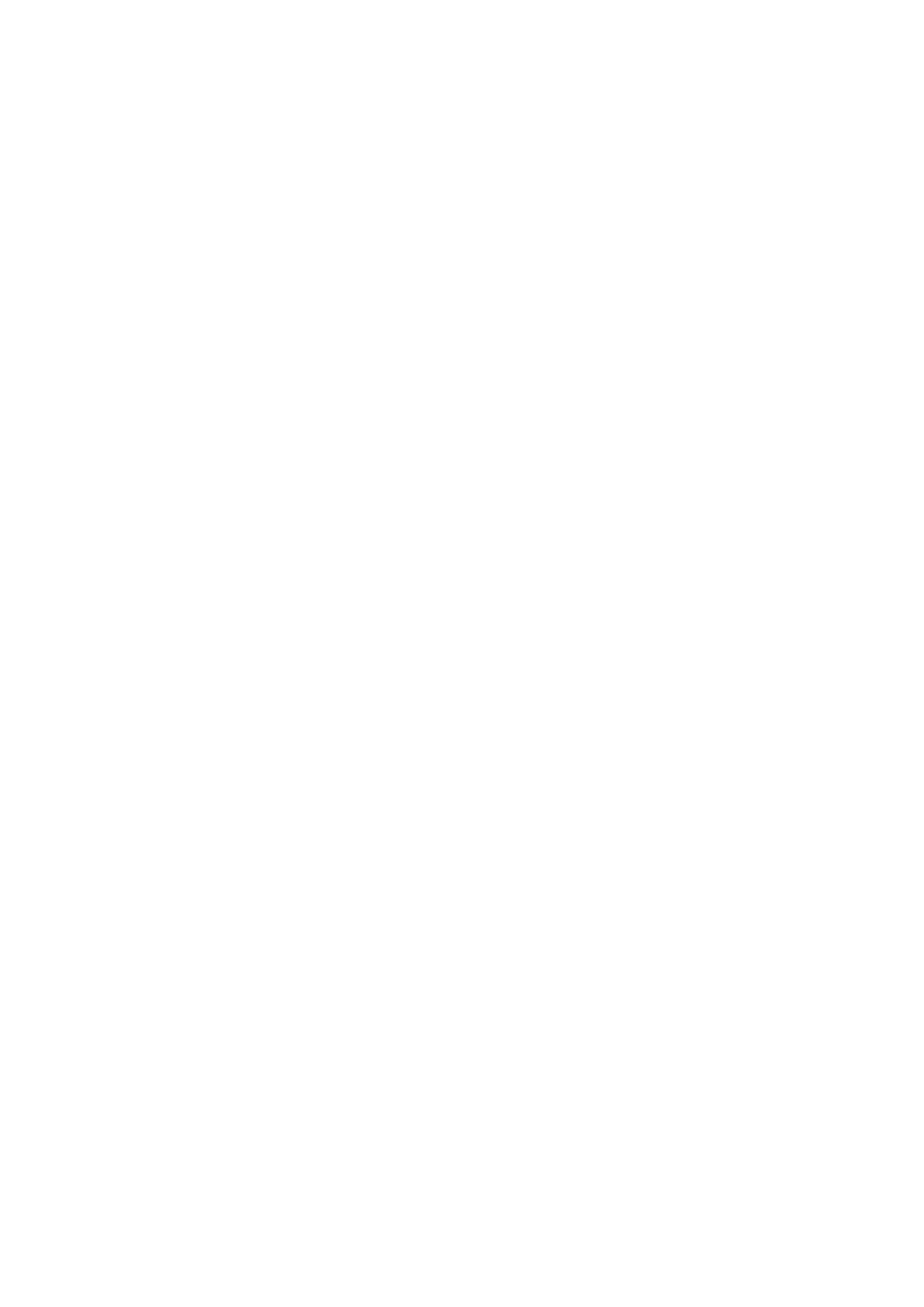# **11.0 INTEGRATION OF ACTIONS BY MANAGEMENT ZONE**

**Sections 7** to **10** set out actions that are appropriate to address estuary management issues under each of the four major management themes. Details about each of the actions, including benefits and constraints, are provided in these sections. However, it is important to ensure not only that there is a consistent management approach within each major theme across the estuary as a whole, but that management actions are implemented in a coordinated manner in each part of the estuary.

**Section 11** recognises that different parts of the Shoalhaven River estuary have different and distinctive values (see **Section 2**). As noted in **Section 2.5**, eight management reaches have been identified and in accordance with the specific values of these reaches, a Principal Management Orientation has been identified for each (**Section 2.5.4**).

**Section 11** shows how the management actions and priorities fit together for each reach to provide an integrated program that is consistent with the Principal Management Orientation of each management reach.

#### **11.1 MANAGEMENT REACH 1: BURRIER TO LONG POINT**

This is the most upstream reach of the estuary and is most strongly affected by freshwater flows from the catchment (from small freshes to major floods). Tidal circulation is strongly attenuated and salinity may be reduced for extended periods after major runoff events. This section may also become quite saline and carry large numbers of jellyfish in extended warm dry periods. The channel is often bedrock controlled, with elevated pocket floodplain areas. Only the discontinuous floodplain areas are cleared and used for agriculture. The area has poor road access and the waterway is used primarily for low key recreational access. Visually, this reach is dominated by high vegetated ridges and spurs, with still waters. Baringella Reach and Long Reach are oriented close to east-west and are exposed to long periods of sunshine. Some landscapes in this management reach have significant cultural value.

The Principal Management Orientation (see **Section 2.5.4**) for this reach of the estuary is Comprehensive Protection to Significant Protection. This recognises the sensitivity of the area and its retention of important natural and visual values.

#### **11.1.1 Sustainability Actions for this Zone**

#### **Actions for this zone focus on maintaining and enhancing the naturalness of the upper estuary.**

The distribution and nature of these potential actions is shown in **Figure 11.1**. Details about the justification for each of these actions are provided in **Sections 7** to **10**.

- Restoration of riparian vegetation is encouraged for bank erosion control, enhanced habitat connectivity and improved views from the waterway.
- A Boating Management Plan should be released for further public consultation about appropriate management of the interaction of passive and active recreation as soon as possible.
- Improved access to public land bordering the estuary is recommended, for camping and picnics by day visitors.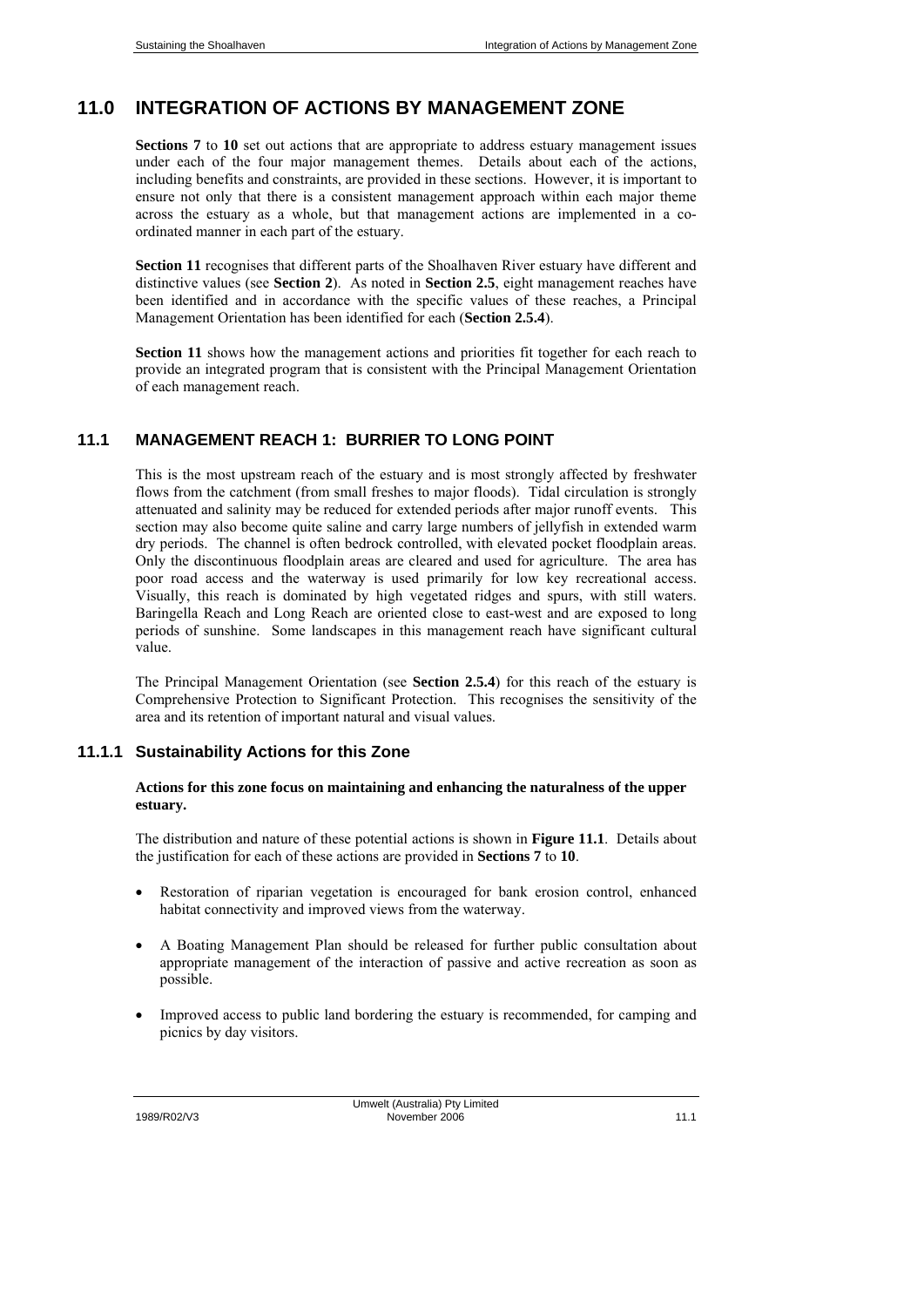• Conduct ecological studies/monitoring to provide reliable quantitative data about long term changes to water quality (salinity) and ecology (macro invertebrates, fish etc.), both as a result of modified environmental flow rules and due to climate variation or long term sea level rise.

## **11.2 MANAGEMENT ZONE 2: LONG POINT TO BOMADERRY CREEK JUNCTION**

Like Zone 1, this zone is within the sandstone gorge country of the Shoalhaven River estuary. The high bedrock walls are a rare terrain type for an estuary in NSW. The meandering channel is bedrock controlled, with only small pockets of floodplain. This reach also contains significant development, including the Princes Highway Bridge, the urban areas of Nowra and Bomaderry, and relatively intensively used recreational waters. The management zone is favoured by ski boats, but also contains a sailing club, rowing club, fish outlets and foreshore based recreational uses. A major regional scale boat ramp and associated facilities are located at Greys Beach. Despite this relatively intense development and the potential for further growth of the urban areas, the management zone also retains significant areas of natural bushland (e.g. in The Grotto Reserve) as well as several important Aboriginal sites associated with rock shelters in the sandstone valley sides.

The Principal Management Orientation (see **Section 2.5.4**) for Management Zone 2 is Significant Protection (for the upstream parts of the reach, merging with Management Zone 1) and Healthy Modified (for the area around Nowra Bridge).

#### **11.2.1 Sustainability actions for Zone 2**

**Actions balance the high recreational value and urban context of this part of the estuary with its high scenic beauty and naturalness.** 

Potential management actions for this zone are shown in **Figure 11.2**.

- High quality recreational facilities and more formal and robust recreational spaces, pathways, lookouts etc are recommended at Greys Beach, The Grotto and Nowra city foreshore, as well as for the shoreline at the Nowra Ski Park. These are all high profile recreational spaces and apart from the ski park, are in public ownership. The high priority recommendations of the Greys Beach and The Grotto Plan of Management should be implemented. These relate to improved pedestrian access and safety measures; improved parking and vehicle access to Greys Beach; more formalised walking paths and picnic facilities.
- Controlled high speed power boating is catered for in this reach, provided measures are in place to protect vulnerable banks from waves generated by boat wash. Boating activity will be formalised through a Boating Management Plan.
- Urban growth will continue in this part of the estuary (Nowra/Bomaderry Structure Plan and South Coast Regional Strategy). Development must recognise a range of potential constraints, including stormwater impacts on estuary water quality, sensitive nearby floodplain wetlands, mosquito breeding areas and sensitive Aboriginal cultural landscapes.
- Aboriginal people in the local community should have an opportunity to contribute cultural themes to the landscaping of high profile public spaces along the estuary.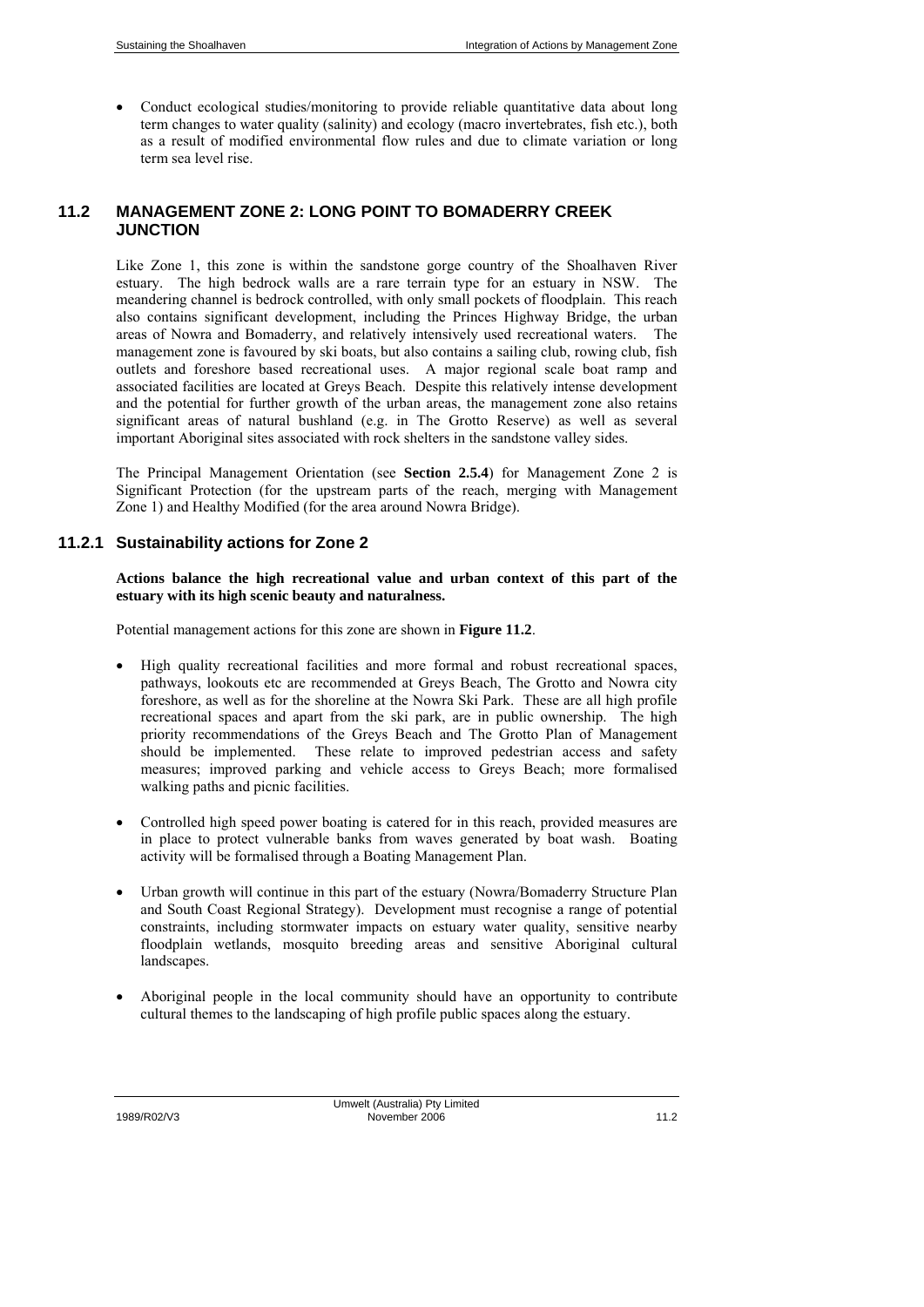## **11.3 MANAGEMENT REACH 3: SHOALHAVEN RIVER- BOMADERRY CREEK TO O'KEEFES POINT**

This Management Zone is the main unconfined section of the Shoalhaven River estuary. A wide straight channel is set within an extensive floodplain. Pig Island, Numbaa Island, Regatta Island, Bevan Island and Old Man Island are large alluvial deposits in the channel, possibly only dating to the last 200 years. Channel adjustments around the islands have contributed to bank erosion.

The main floodplain is primarily used for agriculture, with only rural settlements, some of which are flood prone (e.g. Terara). Severe flood scour also contributes to bank erosion.

The floodplain and riparian zone have been almost completely cleared, but remnants of swamp forest remain within floodplain wetland areas. There are also small areas of estuarine fringe forest, estuarine creek bank scrub and mangrove forest.

The natural values of the estuary and floodplain in this management zone have been extensively modified. There is, however, potential to restore habitat values, particularly in floodplain wetlands and riparian communities. Fringe communities along the estuary banks are likely to be vulnerable to additional erosion impacts due to medium to long term sea level rise. There is still potential to restore riparian communities and aquatic communities adjacent to eroding banks, to help enhance habitat diversity and connectivity. The flood prone nature and high agricultural capability of the entire area largely precludes any intensive development.

Overall, the Principal Management Orientation (se **Section 2.5.4**) for this management zone is considered to be Healthy Modified.

#### **11.3.1 Sustainable Management Actions for this Zone**

**Management focuses on restoration of critical riparian and wetland habitats, encouraging rural landholders to maximise conservation opportunities as well as maintaining productivity.** 

Management actions for this zone are shown in **Figure 11.3**.

- Fencing of wetland habitats to exclude cattle, ongoing drain management (including restoration of tidal ventilation) and voluntary conservation agreements are recommended. These actions will be targeted at remnant Endangered Ecological Communities (such as along old channels and in floodplain wetlands – Numbaa Swamp and Regatta Creek). The intent is both to enhance the health of these remnants and to improve connectivity between isolated habitat remnants.
- Further restoration of riparian habitat along parts of the main Shoalhaven Channel between Pig Island and Numbaa Island is recommended. Construction of rock revetments is generally not supported. Maintenance of existing walls and flood controls at Terara should continue, but further urban development at this location should be discouraged.
- Incentives should be available to assist landholders to modify property management. These include low cost loans, property management advice, assistance with preparation of conservation management plans for voluntary conservation areas etc. These measures would be co-ordinated through the SRCMA (e.g. riparian vegetation incentives program).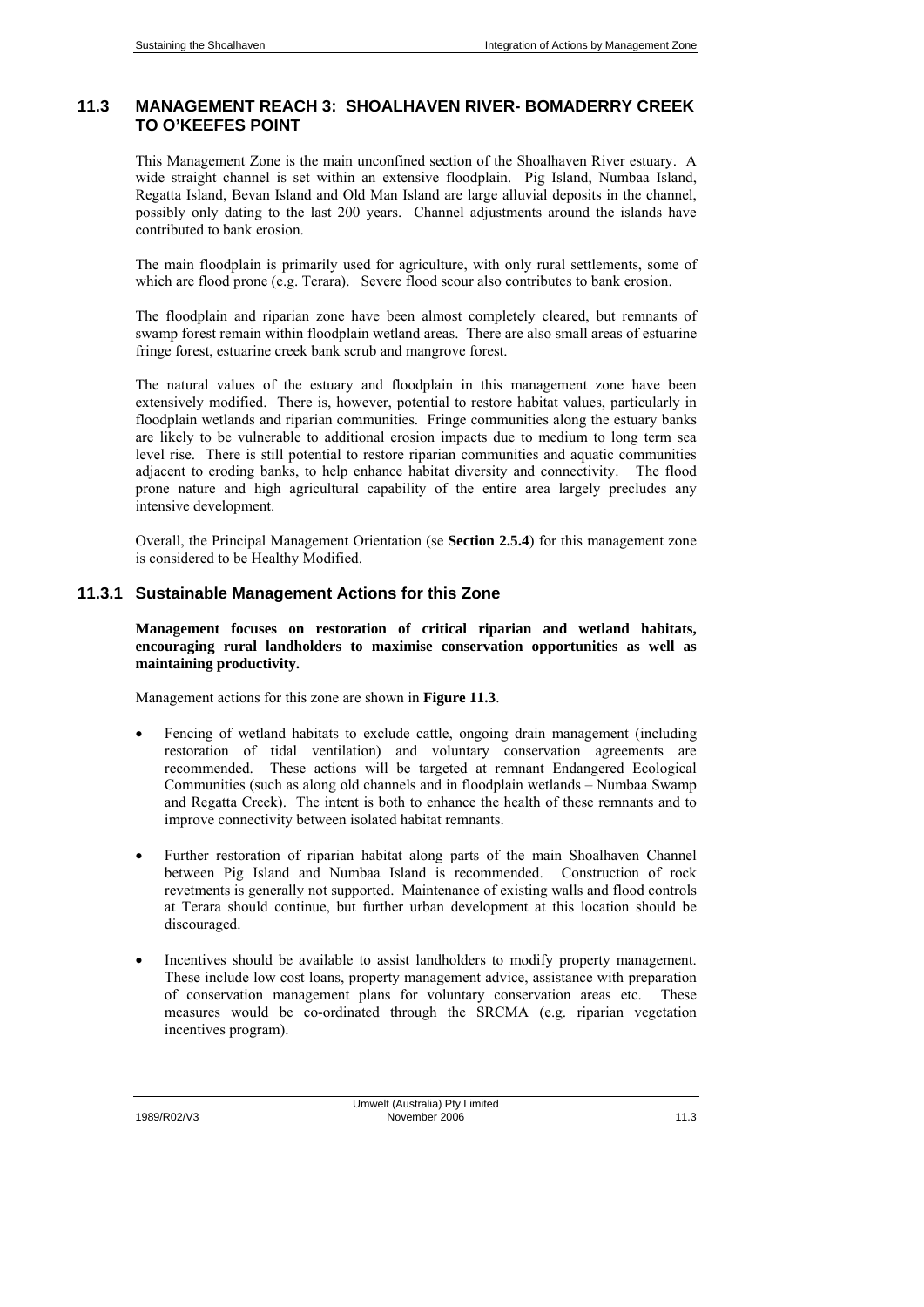- The zone includes Bevan Island and Old Man Island. These are potential habitat offset areas for losses of aquatic and riparian vegetation (saltmarsh and mangrove) along Berrys Canal (Comerong Island). Options for managing these lands for conservation should be investigated.
- Exclude recreational boating from oyster harvest leases in the area to the north of Bevan Island, consistent with the DPI Sustainable Aquaculture Strategy.
- Sand extraction could occur at Pig Island, provided it does not create long term holes in the estuary bed and is consistent with sand supply from upstream. Any changes to sand extraction procedures should be informed by suitably detailed studies of sediment transport processes in the estuary.

#### **11.4 MANAGEMENT REACH 4: O'KEEFES POINT TO SHOALHAVEN HEADS**

The local scale morphology and water quality of this management zone are strongly influenced by marine processes. Shoalhaven Heads was once the main entrance to the estuary, but has been replaced by Crookhaven Heads. Bevan Island, Old Man Island and associated accreting sand shoals to the east and south east separate the entrance area from the remainder of the estuary. The shoal and entrance area provide habitat for migratory waders and large numbers of observations of protected species have been made in this area. DECC and Council are working co-operatively to protect shorebird habitat and populations in this area.

Severe bank erosion is occurring along the western shoreline of Comerong Island, opposite the shoals, but is probably driven by wind waves as the shoreline has extensive exposure to the west. The bank erosion is impacting on Endangered Ecological Communities, particularly Swamp Oak Floodplain Forest.

The sand barrier at Shoalhaven Heads is frequently closed to the ocean, with a high sand berm established. The Shoalhaven Heads Entrance Management Strategy is designed to allow artificial opening of the entrance when high water levels in the estuary threaten flooding of low lying property in the Shoalhaven Heads village.

The village contains a high proportion of holiday homes/units and caravan park accommodation. Recreational access to the estuary is available at several ramps and jetties. There are approximately 13 hectares of oyster leases in this part of the Shoalhaven River.

The Principal Management Orientation (see **Section 2.5.4**) for this zone is considered to be Significant Protection.

#### **11.4.1 Sustainable Management Actions for this Zone**

#### **Manage for both conservation and recreation values, linking estuary and coast.**

Management actions for this zone are shown in **Figure 11.4**.

- Restrict urban land use to within the existing zoned land at Shoalhaven Heads.
- Complete current studies to refine entrance management, floor levels and emergency response processes (flooding). The intent is that entrance management will continue to be based on the dry notch, with minimal other intervention.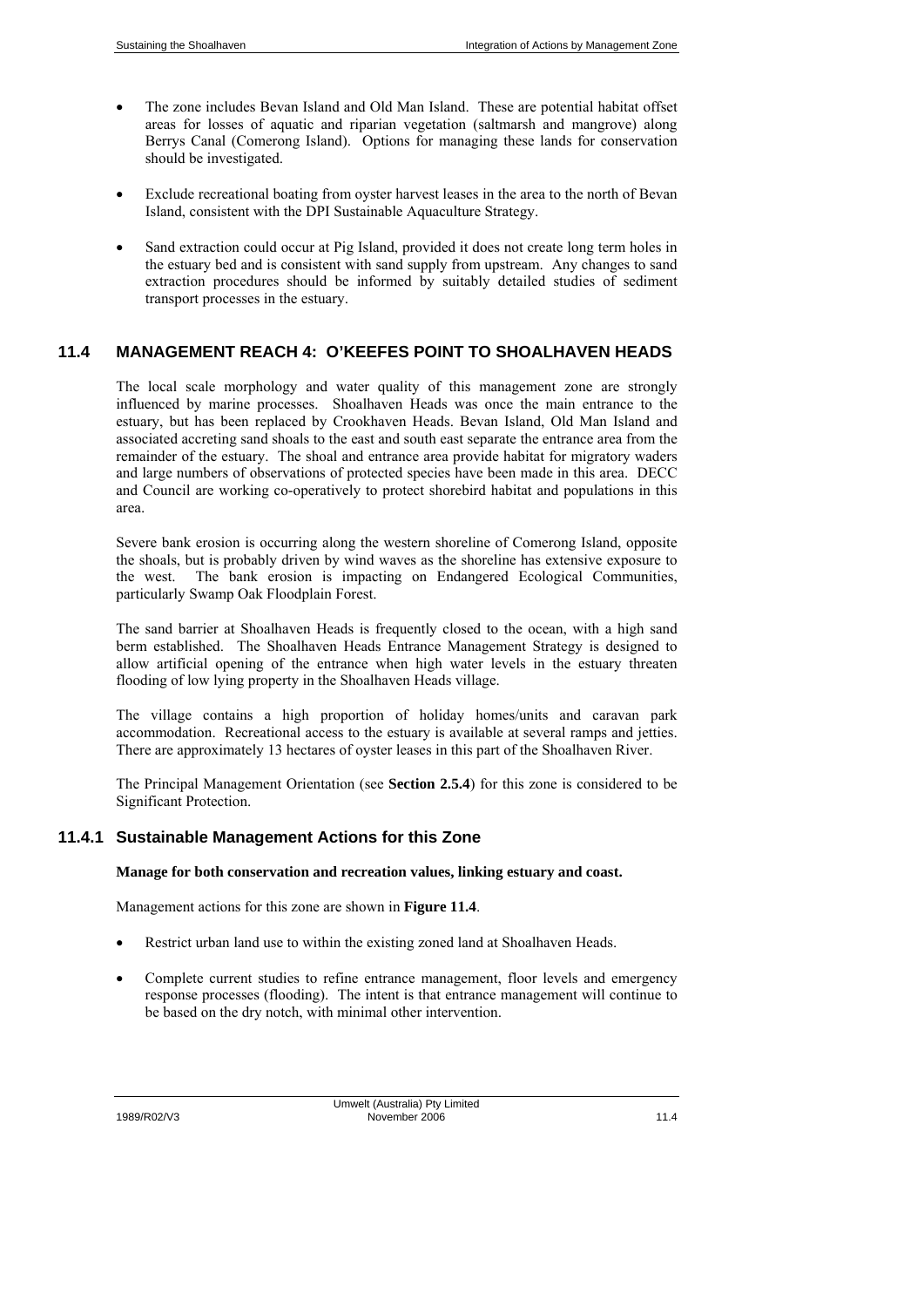- Restore mangrove habitat along the western margin of Comerong Island which is subject to long term retreat due to a combination of wind wave erosion and tidal current scour. It may be necessary to use wave baffles or to construct a rock wall at this location in the long term. Management must be consistent with the implementation of the Comerong Island Nature Reserve Plan of Management.
- Protect the productivity of oyster leases by implementing controls on urban stormwater and managing recreational boating through harvest lease areas.
- Minimise private foreshore structures and encourage the use of public ramps and jetties.
- Continue to support the co-operative partnership between DECC, Council and the local community for the protection of shorebird habitat and large populations that are present in the Shoalhaven Heads area. Predator control, exclusion of disturbance at sensitive times and enhanced community awareness are all part of this partnership.

## **11.5 MANAGEMENT REACH 5: O'KEEFES POINT AND BERRYS CANAL, COMERONG ISLAND AND APPLE ORCHARD ISLAND**

Berrys Canal carries the entire tidal flow of the Shoalhaven estuary most of the time, at very high velocities. The channel has widened by 80 metres or more since it was originally excavated, but is still significantly undersized compared to the main channel of the Shoalhaven River immediately upstream. The bed and banks continue to adjust and are expected to be unstable for many years. Severe erosion on both sides of the Canal is impacting on Endangered Ecological Communities, particularly mangrove and estuary fringe forest on Comerong Island. Grazing land is also affected on the western side of the Canal.

It is likely that sea level rise will exacerbate existing erosion problems in this area.

The Principal Management Orientation (see **Section 2.5.4**) for this zone is considered to be Significant Protection.

#### **11.5.1 Sustainable Management Actions for this Zone**

**Management will focus on protecting the very high conservation values of Comerong Island and associated islands, acknowledging that control of the morphological change along Berrys Canal is not feasible.** 

Management actions for this zone are shown in **Figure 11.5**.

- Implement the Comerong Island Nature Reserve Plan of Management, particularly in relation to access and migratory wader habitat.
- Allow Berrys Canal to continue to adjust (channel widening and deepening, high velocity currents), acknowledging that high quality habitat will continue to be affected.
- Include measures of the health and area of aquatic habitat and migratory wader habitat in the zone in the EII for the estuary, so that reliable quantitative data is available to evaluate future impacts of both bank erosion and sea level rise.
- Seek conservation management of offset habitat for saltmarsh and mangrove areas that will be removed by erosion. This requires identification of alternative representative habitat (potential areas are located on Bevan Island and Old Man Island, and the existing farmland on Comerong Island could also offer rehabilitation and conservation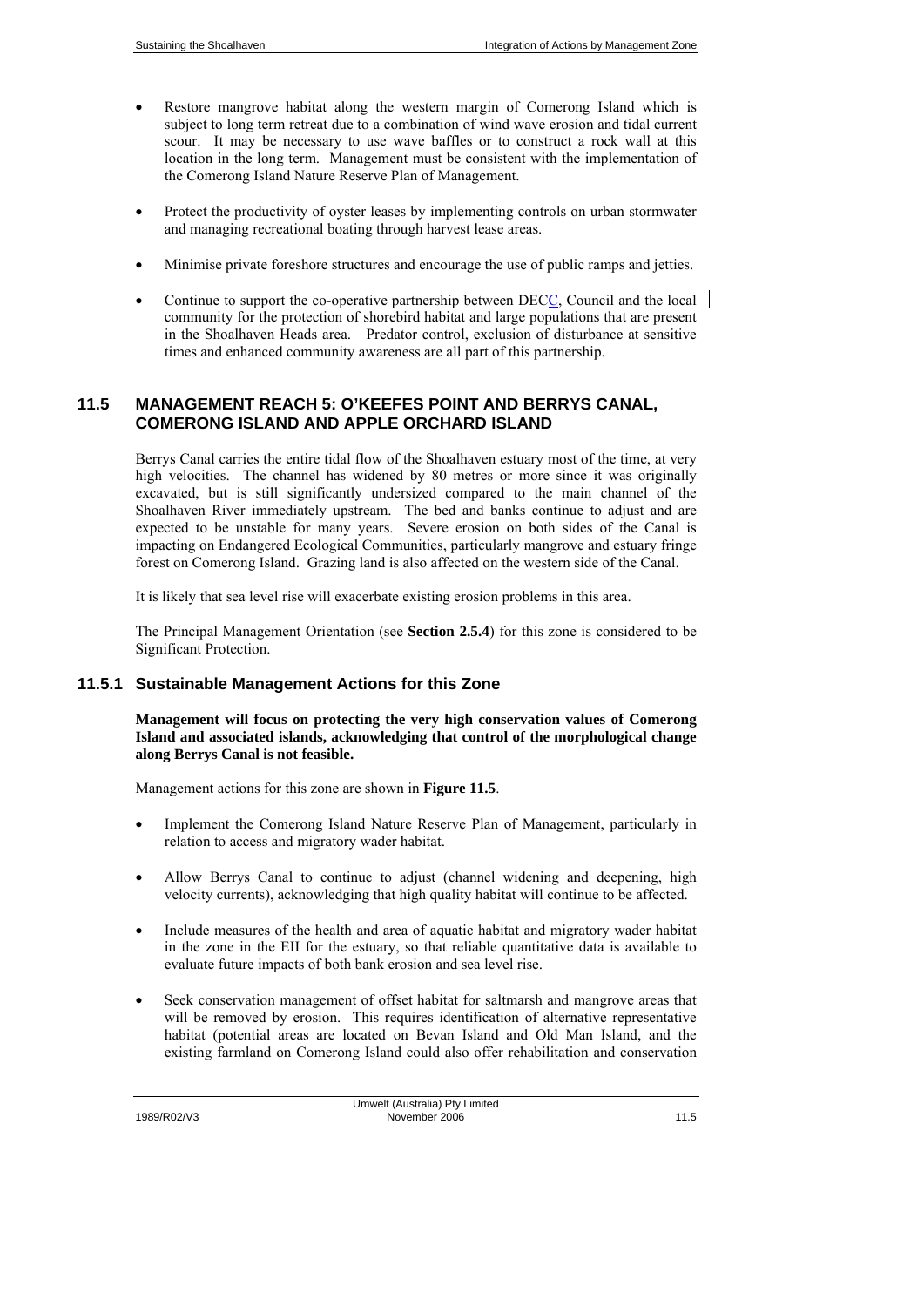opportunities, where it is not subject to severe erosion). Appropriate agreements will need to be developed with landholders to achieve long term conservation. Suitable offset areas must also have sufficient buffer land slightly above mean high tide to allow for retreat/migration of intertidal habitats, as sea level rises.

- Manage recreational boating around oyster leases to minimise risks to healthy oyster production.
- Minimise private foreshore structures and encourage the use of shared facilities, pubic launching ramps and jetties.

## **11.6 MANAGEMENT REACH 6: GREENWELL POINT TO CROOKHAVEN HEADS**

This Management Zone is the most marine of all parts of the estuary, in terms of dominant processes, waterway productivity and recreational uses. The training wall at Crookhaven Heads ensures a permanently open entrance to the estuary, although there is some shoaling of marine sands (tidal delta) inside the entrance.

The villages of Greenwell Point and Orient Point are holiday and fishing centres, with a high proportion of unoccupied (holiday) accommodation. Major regional scale boat launching facilities are located at both Greenwell Point (in an Icon Park setting) and at Crookhaven Heads. The foreshore reserve at Greenwell Point is affected by bank erosion, and strong current velocities occur close to shore.

The lower Crookhaven River is the main focus of oyster growing in the estuary, with some 140 hectares of lease. Production from the Shoalhaven (Crookhaven) leases is the second highest on the south coast (although less than half the production from the Clyde River estuary; Merimbula and Wagonga estuaries produce similar amounts of oysters).

Orient Point and Crookhaven Heads have significant Aboriginal community values (Jerrinja people).

The Principal Management Orientation (see **Section 2.5.4**) for this zone is considered to be Significant Protection.

#### **11.6.1 Sustainable Management Actions for this Zone**

**Management focuses on protecting estuary productivity and recreational/tourism values.** 

Management actions for this zone are shown in **Figure 11.6**.

- Restrict urban expansion at Greenwell Point and Orient Point to within the existing zoned area.
- Limit private foreshore structures and encourage the use of shared facilities, and public boat ramps and jetties.
- Install water quality controls on urban stormwater outlets in Curleys Bay.
- Review and update guidelines for structures on private waterfront land (primarily relevant to Greenwell Point). Guidelines will discuss suitable designs, materials and long term issues such as sea level rise.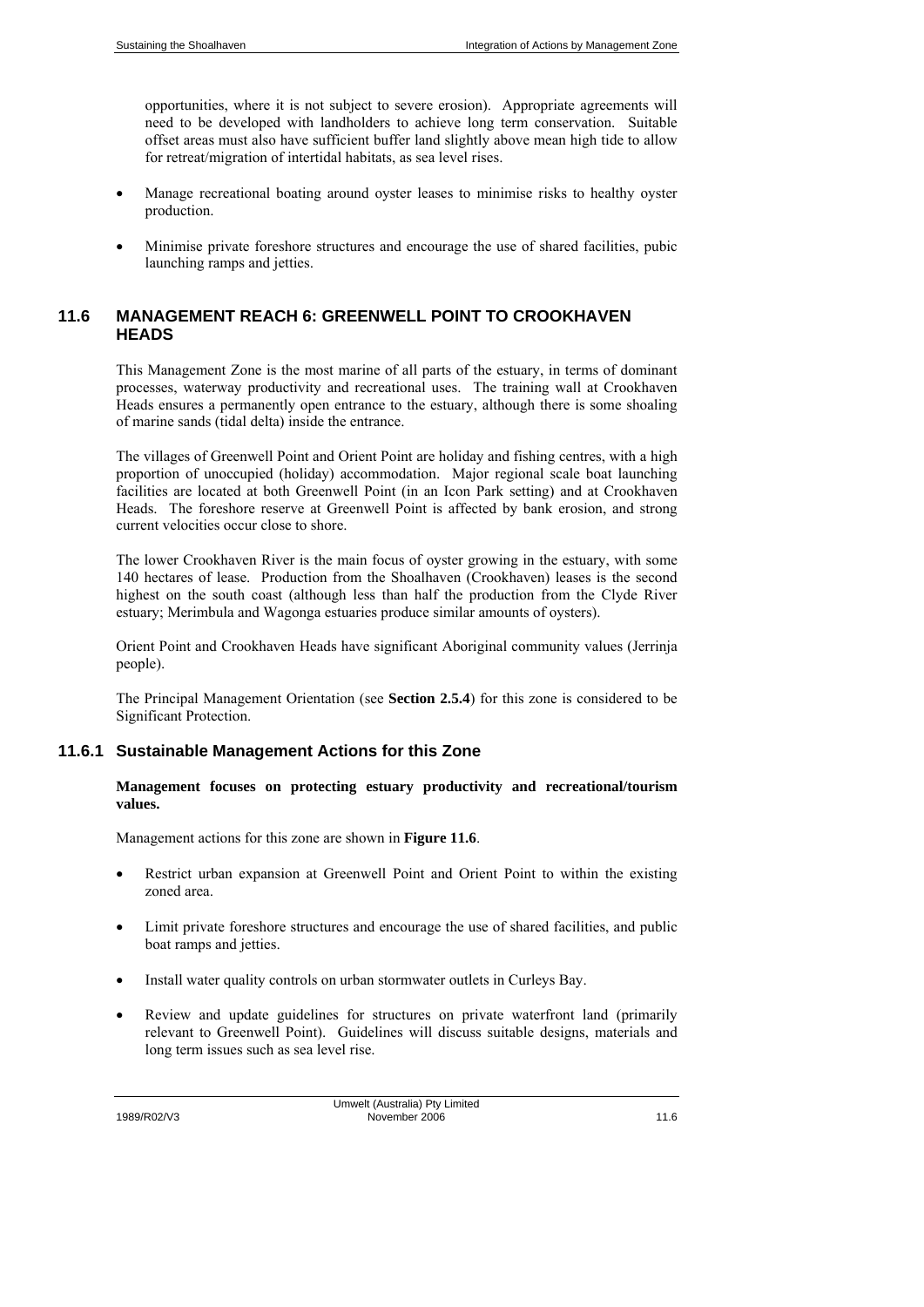- Implement the actions to enhance facilities and safety in the Greenwell Point Foreshore Reserve, to make it consistent with the concept of an Icon Park which meets the needs of tourists as well as local residents. These actions include improved launching facilities; works to control bank erosion and improve the safety of swimmers; temporary berthing for visiting recreational vessels at Anzac Park.
- Continue to monitor and improve the performance of the West Street slipway.
- Provide opportunities for local Aboriginal people to be involved in the landscape design for foreshore reserves.
- Manage recreational boating to protect water quality in oyster production leases.
- Establish clear protocols for communication with oyster growers about any planned or emergency maintenance works on the sewage reticulation system which may impact on water quality in and around oyster leases.
- Prepare climate change risk reduction guidelines for oyster growers, focusing on storminess and greater incidence of high temperature days.
- Upgrade the landscaping at the Crookhaven Heads/Orient Point boat ramp.
- Dredge shoals in the entrance channel at Crookhaven Heads only when channel markers and safety advice are not sufficient to provide safe navigation.
- Maintain records of algal blooms and phytoplankton in the lower estuary, as part of the EII for the system, and as an indicator of possible changes to water chemistry due to long term climate change.

## **11.7 MANAGEMENT REACH 7: CROOKHAVEN RIVER/CREEK AND FLOODPLAIN**

The Crookhaven River and its estuarine floodplain occupy most of the southern part of the project area. Geomorphic evidence suggests that the old Crookhaven channel was once the main channel of the estuary, before it switched to the north and widened. As a result, the southern floodplain areas have a lower risk of acid sulfate soil issues than the Holocene and recent floodplain units associated with the Shoalhaven Channel and Broughton Creek.

The Crookhaven River floodplain has been extensively cleared and is used for dairying and horticulture, both valued land uses that have traditional associations with the area as well as attracting modern visitors.

Pyree Swamp, Brundee Swamp Nature Reserve and Saltwater Swamp Nature Reserve are all located on the floodplain of the Crookhaven River and contain regionally significant areas of Endangered Ecological Communities as well as diverse waterbird habitat. The Green and Golden Bell Frog and Australian Bittern, both listed as Threatened Species have been recorded in the floodplain wetlands, and the Crookhaven floodplain is regarded by DECC as "one of the most significant areas for the species (Green and Golden Bell Frog) in NSW." (DEC 2006).

The Principal Management Orientation (see **Section 2.5.4**) for this zone is considered to be Significant Protection.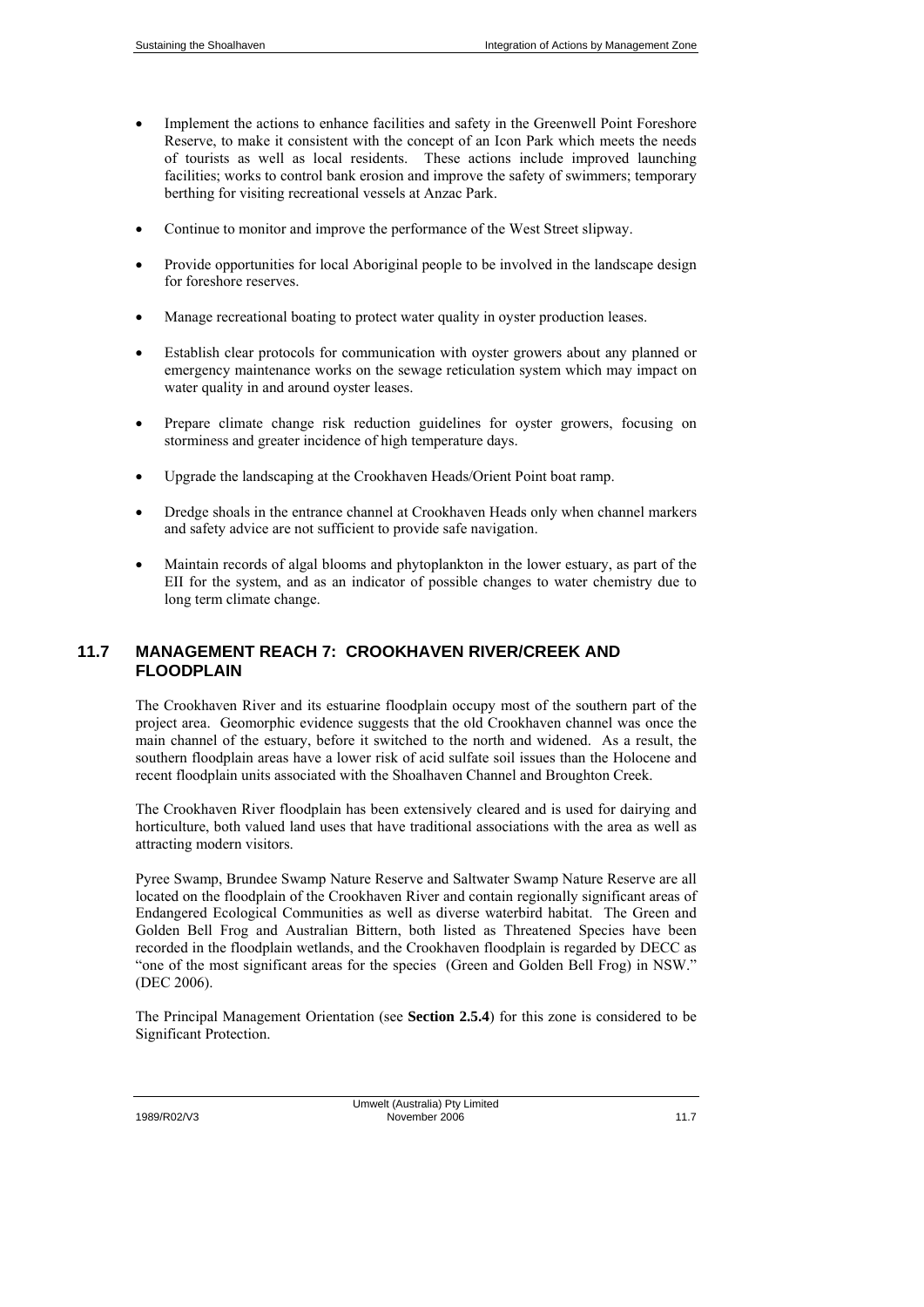#### **11.7.1 Sustainable Management Actions for this Zone**

#### **Management actions focus on improved floodplain ecological health whilst maintaining agricultural productivity.**

Management actions for this zone are shown in **Figure 11.7**.

- Implement the Plan of Management for Brundee Swamp and Saltwater Swamp Nature Reserves. Key actions relate to stock exclusion, restricting vehicle access, fire management and habitat protection for the Green and Golden Bell Frog. Ongoing liaison with adjoining property owners to achieve consistent management of adjacent swamp and surrounding areas will be necessary.
- Review zoning of all floodplain wetlands and rezone to an appropriate environment protection zone under the new Shoalhaven LEP, which will be prepared over the next three years. Current relevant zones are 7(a) (Environment Protection – Ecology), 7(b) (Environment Protection - Estuarine Wetlands) (both under the Shoalhaven LEP 1985, as shown on Council's web based mapping).
- Exclude cattle and vehicles from Pyree Swamp. Negotiate voluntary conservation of this area with land holders.
- Investigate options to improve tidal ventilation and remove blockages to fish passage, in accordance with priorities identified by DPI (2005). Key sites include Crookhaven River floodgate and floodgate to Pyree Swamp. Care is required in managing floodgates to ensure that salt water does not overtop drains and enter freshwater wetlands on the floodplain.
- Implement actions as necessary to address any acid sulfate issues for this floodplain area – generally not previously recognised, but see Shoalhaven City Council (2006) for possible risk areas.

#### **11.8 MANAGEMENT REACH 8: BROUGHTON CREEK AND FLOODPLAIN**

Broughton Creek and its floodplain occupy much of the northern part of the study area. The floodplain has been extensively cleared and is used for dairying. Floodplain drainage has also been extensively modified by drains and floodgate structures. In the 1990s, Broughton Creek was identified as an acid sulfate "hotspot" in the NSW acid sulfate program, with significant acid discharge events, fish kills and degradation of aquatic habitat.

Several projects have been implemented to reduce the incidence of acid events in this catchment area, including installation of "Smartgates" to allow some penetration of saltwater in the drainage system, and tilting weirs to help raise the water table. Lime injection has also been trialled as have wetland revegetation programs.

Berry STP, Bomaderry STP and regionally important processing industries (Shoalhaven Starch, Manildra Starch) are located in this Management Zone. Upgrades to sewage treatment and management, including increased reuse of effluent in floodplain irrigation are contributing to improvements in river health in this management zone.

Notwithstanding these improvements to management, this management zone is subject to significant impacts. The Principal Management Orientation (see **Section 2.5.4**) for the zone is considered to be Healthy Modified.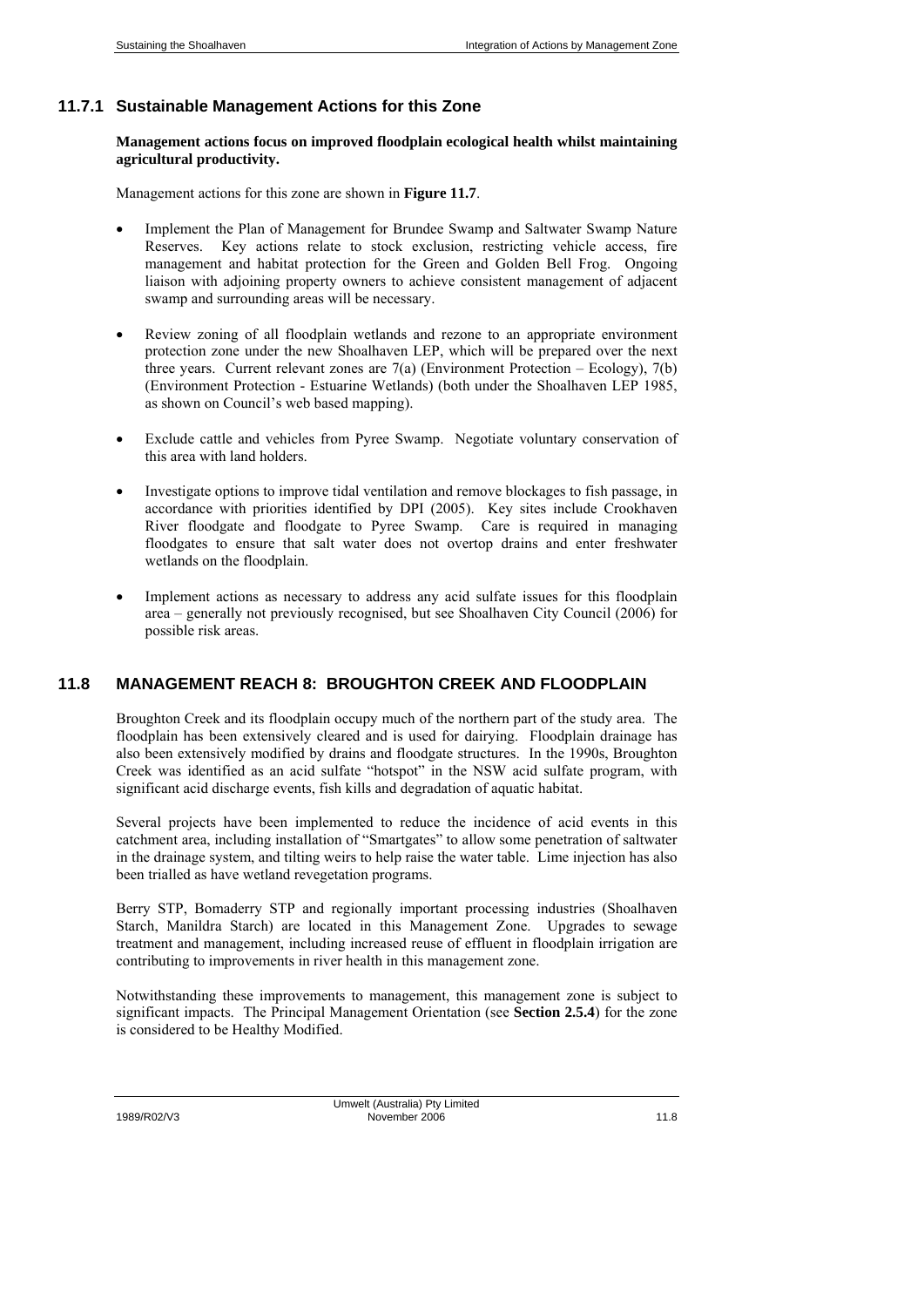#### **11.8.1 Sustainable Management Actions for this Zone**

**Management actions focus on maintaining agricultural productivity, with specific investment to reduce constraints to productivity and critical impacts on ecological health.** 

Management actions for this zone are shown in **Figure 11.8**.

- Continue to implement measures to minimise acid sulfate soil risks, which affect the productivity of both the floodplain and the estuary.
- Protect specific small remnant areas of Endangered Ecological Community in the lower reaches of Broughton Creek. Provide appropriate ecological incentives to land holders to assist with changes to management of these areas and to encourage improved habitat connectivity in the riparian zone.
- Remove priority blockages to fish passage, as recommended by DPI (e.g. culverts at Berry).
- Maximise opportunities for reuse of wastewater treatment and industrial effluent for pasture irrigation. Require stringent efficiency and quality controls on urban stormwater and industrial discharges, to minimise discharges of pollutants to the estuary.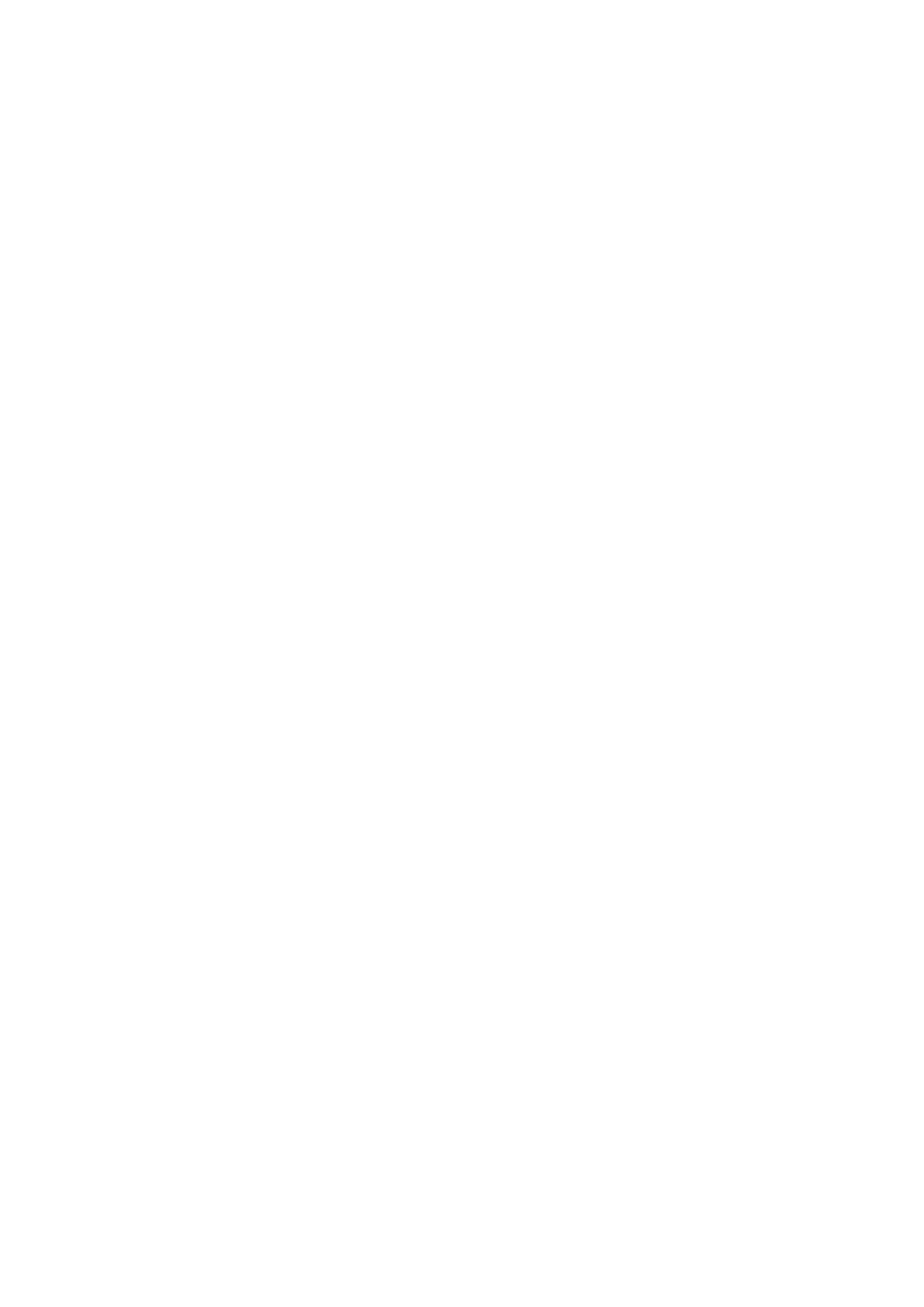# **PART 4: PLAN IMPLEMENTATION**

# **12.0 IMPLEMENTATION STRATEGY**

This section deals with the practicalities of implementation. It discusses the overall priority and packaging of actions, which organisations are responsible for various actions, and the other organisations that will need to contribute as active partners or technical advisors or for reporting purposes.

**Tables 12.2, 12.3** and 12.4 provide this information for the highest priority individual actions, moderate priority actions and for ongoing individual actions. Each of these tables provides the following information:

- Action what needs to be done.
- 5 Time frame when should the actions be initiated. Some actions can be completed quickly; others will require several years of concerted effort, so finish times have not been specified.
- Why this action is important  $-$  this refers back to the information provided in **Section 11**.
- Relationship to other actions. As discussed in **Section 12.1**, significant efficiency gains and better environmental outcomes will be achieved if some actions are implemented as a package. These packages are spatially based (subcatchment areas) rather than program based.
- Who has primary responsibility for implementation.
- Other organisations involved and their roles.
- Indicative costing and sources of funds. Further information about the types of costs involved in sustainable management of the estuary and potential sources of funds is provided in **Sections 12.2** and **12.5**.

## **12.1 PACKAGING ACTIONS FOR IMPLEMENTATION EFFICIENCY**

This is the final step of management integration for the estuary. The Management Plan adopts the principle that better environmental returns on investment are likely to be achieved if a suite of related actions is implemented concurrently (as much as this can be achieved within a two to three year period) in any management zone. This is particularly important for floodplain and riparian zone management actions, which seek benefits in biodiversity enhancement, and agricultural/aquatic productivity. In the upper estuary, actions to manage boating impacts should be implemented with actions to protect the riparian zone.

Table 12.1 summarises some important implementation packages for efficient estuary management. The priority order of these packages is influenced by the current level of risk across the major estuary management themes.

Some groups of actions which apply to the entire estuary, predominantly in relation to planning or communication should also be implemented as an integrated package. Examples include actions to enhance the participation of members of the local Aboriginal community in natural resource management; zoning of conservation lands; and communication between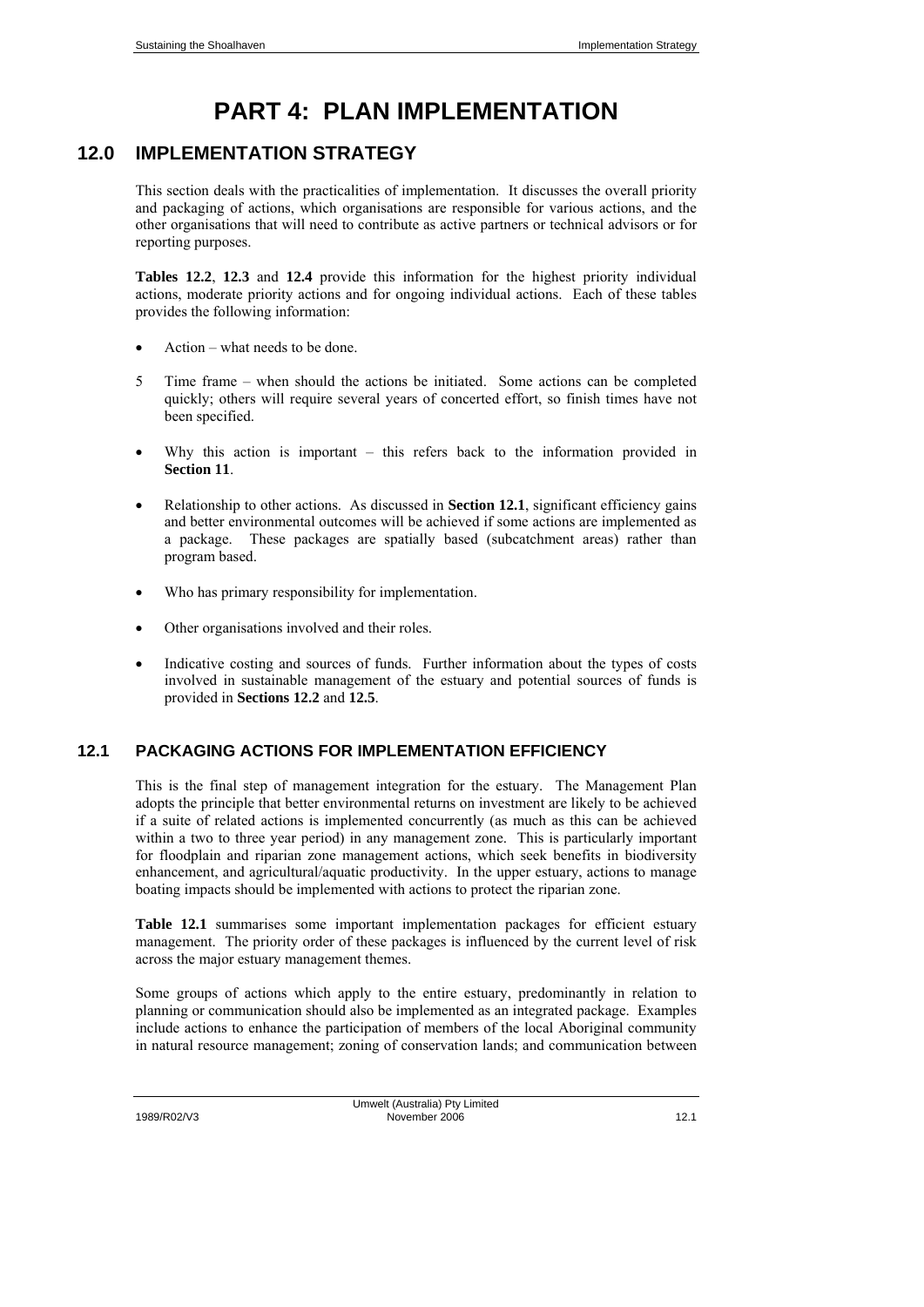Council, local residents and State government agencies about management issues, decisions and progress. These groups of actions are also noted in **Table 12.1.**

Some actions are uniquely important, and should be implemented according to their individual priority. For instance, whilst foreshore protection works and recreational facilities should be managed together at Greenwell Point, it is not essential to link these directly with actions to protect the viability of the oyster industry, or with flood protection measures for low lying land at Greenwell Point.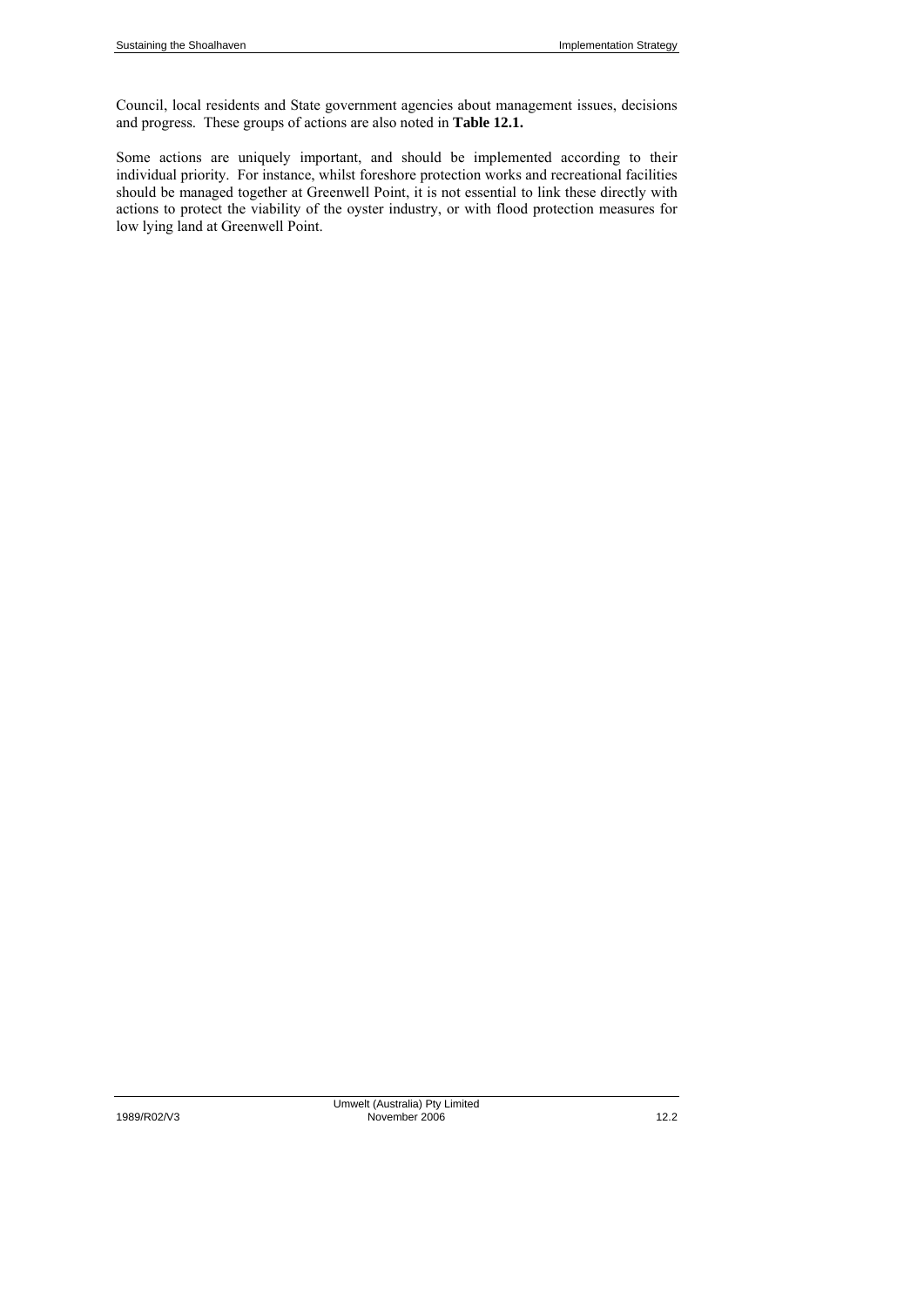| <b>Suggested</b><br><b>Priority</b> | <b>Management Zone</b>                      | Actions to be implemented together                                                                                                                                                                                                              |
|-------------------------------------|---------------------------------------------|-------------------------------------------------------------------------------------------------------------------------------------------------------------------------------------------------------------------------------------------------|
| Zone 6 – Crookhaven River<br>High   |                                             | Implement Plans of Management for existing wetland Nature Reserves.                                                                                                                                                                             |
|                                     | and floodplain                              | Remove DPI priority fish passage blockages.                                                                                                                                                                                                     |
|                                     |                                             | Assist landholders to prepare Property Management Plans to maintain productivity and enhance habitat<br>quality and connectivity.                                                                                                               |
|                                     |                                             | Negotiate voluntary conservation agreements with landholders re buffers around wetlands, exclusion of cattle<br>from wetland areas, exclude recreational vehicles etc.                                                                          |
|                                     |                                             | Rezone wetlands to an appropriate environment protection zoning to protect ecological values as necessary.                                                                                                                                      |
|                                     |                                             | Negotiate offset benefits (if this policy is adopted by the government).                                                                                                                                                                        |
| High                                | Zone 3 - Main Shoalhaven                    | Restore riparian habitats and floodplain wetlands.                                                                                                                                                                                              |
|                                     | estuary channel                             | Property management plans for landholders to maintain productivity and allow enhanced habitat connectivity.                                                                                                                                     |
|                                     |                                             | Negotiate voluntary conservation agreements with landholders for cattle management on banks, exclusion<br>from wetlands, fencing etc.                                                                                                           |
|                                     |                                             | Rezone wetland and river bank to an appropriate environment protection zoning to protect ecological values<br>as necessary.                                                                                                                     |
|                                     |                                             | Maintain structural bank protection where necessary to protect urban property (Terara)                                                                                                                                                          |
|                                     |                                             | Negotiate offset benefits if this policy is adopted by the government.                                                                                                                                                                          |
|                                     |                                             | Investigate potential saltmarsh migration and/or offset areas and negotiate conservation management (private<br>buffers. Crown Reserves etc)                                                                                                    |
| Moderate                            | Zone $1$ – upper estuary and part<br>Zone 2 | Complete and implement the Shoalhaven River Estuary Boating Management Plan, providing guidance about<br>the interaction of active and passive recreational users of the upper estuary and impacts of boating activity on<br>the riparian zone. |
|                                     |                                             | Maintain scenic view corridors in upper estuary.                                                                                                                                                                                                |
|                                     |                                             | Provide additional low key river access in upper estuary.                                                                                                                                                                                       |
|                                     |                                             | Restore riparian vegetation around the margins of pocket floodplains – minor to moderate erosion, particularly<br>where boat wakes exacerbate instability.                                                                                      |

## **Table 12.1 - Management Integration**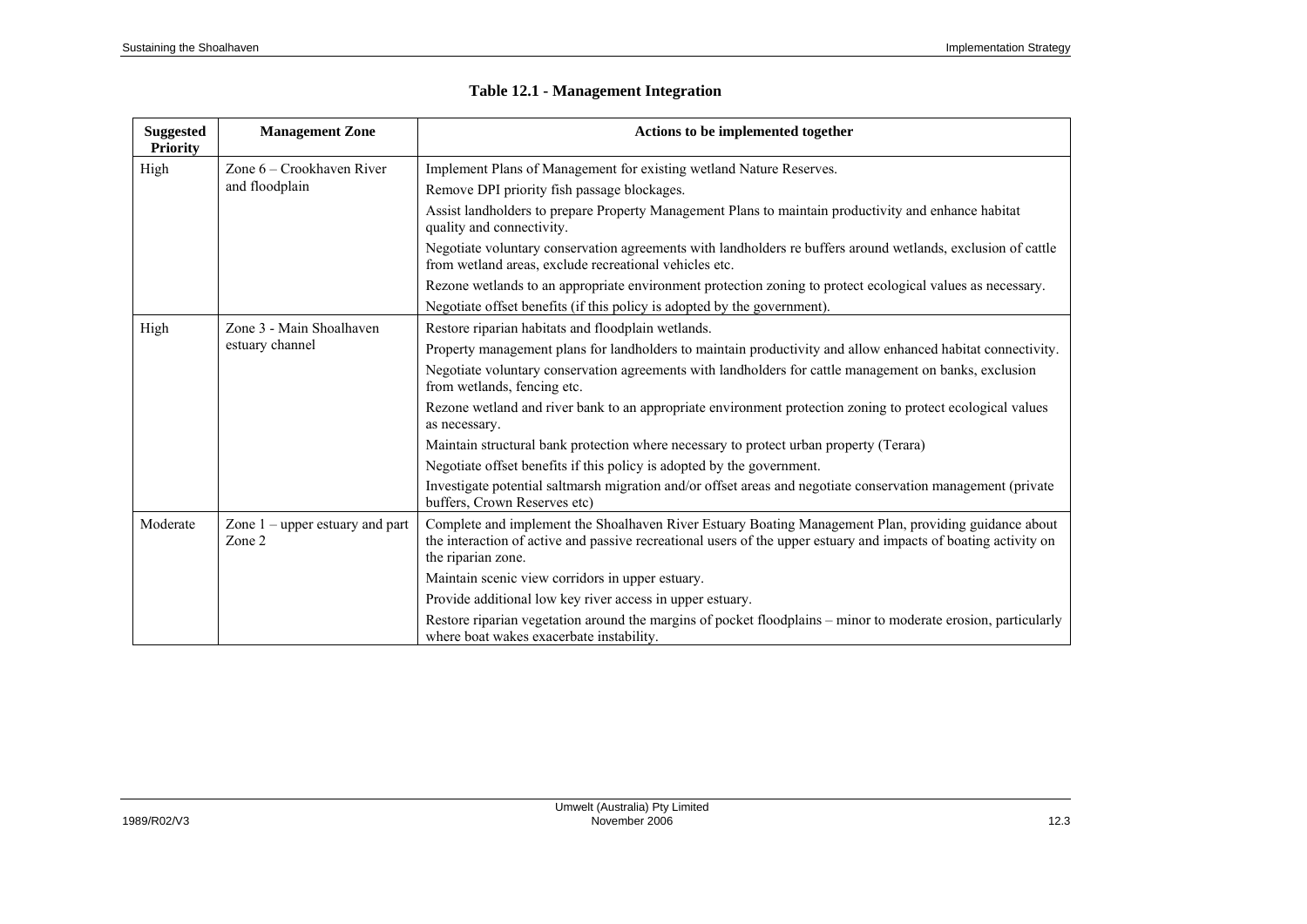| <b>Suggested</b><br><b>Priority</b> | <b>Management Zone</b>   | Actions to be implemented together                                                                                                                                                                                                                                                                                                                                |
|-------------------------------------|--------------------------|-------------------------------------------------------------------------------------------------------------------------------------------------------------------------------------------------------------------------------------------------------------------------------------------------------------------------------------------------------------------|
| High                                | Zone 8 – Broughton Creek | Remove DPI priority blockages to fish passage.                                                                                                                                                                                                                                                                                                                    |
|                                     |                          | Continue actions to control ASS impacts.                                                                                                                                                                                                                                                                                                                          |
|                                     |                          | Maximise opportunities for effluent reuse/irrigation.                                                                                                                                                                                                                                                                                                             |
|                                     |                          | Assistance landholders with property management plans to maintain productivity and enhance habitat quality<br>and connectivity.                                                                                                                                                                                                                                   |
|                                     |                          | Stormwater controls for new development (Bomaderry).                                                                                                                                                                                                                                                                                                              |
|                                     |                          | Protect remnants of EECs on floodplain.                                                                                                                                                                                                                                                                                                                           |
| High                                | Whole estuary            | Investigate and negotiate opportunities to introduce voluntary conservation agreements over key habitat areas<br>across the floodplain and riparian zone – this applies to multiple remnant EECs and to priority areas for<br>riparian habitat restoration. Buffer areas around existing nature reserves should also be considered for<br>voluntary conservation. |
|                                     |                          | Investigate and refine localities where there is potential for landward migration of intertidal communities<br>(particularly salt marsh).                                                                                                                                                                                                                         |
|                                     |                          | Place these habitat migration buffers in voluntary conservation management.                                                                                                                                                                                                                                                                                       |
|                                     |                          | Review Plans of Management for Crown Land or DECC land to ensure that conservation management applies<br>to these buffer areas.                                                                                                                                                                                                                                   |
|                                     |                          | Review zoning of floodplain wetlands and change to Environmental Protection (or similar appropriate zoning<br>under the new LEP) as voluntary conservation is negotiated.                                                                                                                                                                                         |
|                                     |                          | Investigate/trial offset trading in the Shoalhaven, as the process is refined.                                                                                                                                                                                                                                                                                    |
|                                     |                          | Remove priority blockages to fish passage and tidal ventilation.                                                                                                                                                                                                                                                                                                  |
| High                                | Whole of estuary         | Complete Aboriginal Heritage Management strategy for Shoalhaven City Council.                                                                                                                                                                                                                                                                                     |
|                                     |                          | Liaise with Aboriginal community leaders about opportunities/incentives to encourage local Aboriginal<br>people to participate in the SNRFMC.                                                                                                                                                                                                                     |
|                                     |                          | Liaise with the local Aboriginal community about opportunities to contribute to the landscape design and<br>interpretation materials at significant foreshore reserves, particularly when they are known to be in a highly<br>valued cultural landscape.                                                                                                          |
|                                     |                          | Include protection of Aboriginal cultural landscapes as an objective of Environmental Protection zoning                                                                                                                                                                                                                                                           |

|  |  | <b>Table 12.1 - Management Integration (cont)</b> |
|--|--|---------------------------------------------------|
|--|--|---------------------------------------------------|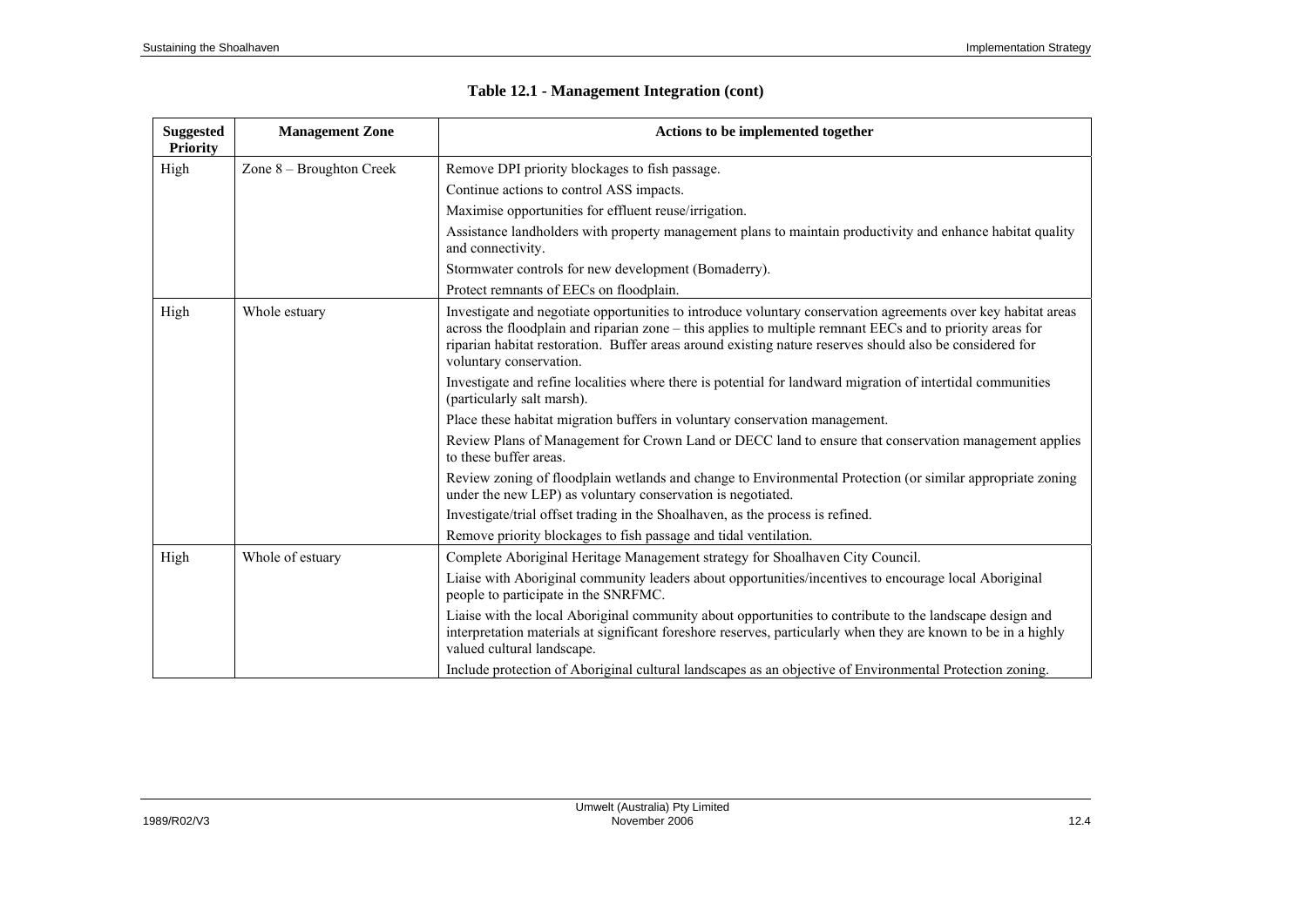| <b>Suggested</b><br><b>Priority</b> | <b>Management Zone</b> | Actions to be implemented together                                                                                                                                                                                                                                                                         |
|-------------------------------------|------------------------|------------------------------------------------------------------------------------------------------------------------------------------------------------------------------------------------------------------------------------------------------------------------------------------------------------|
| High/<br>ongoing                    | Whole of estuary       | Ensure that the SRCMA is fully briefed on the priorities of the Shoalhaven River Estuary Management Plan.<br>Liaise and negotiate appropriate indicators for the EII and responsibilities for integrated monitoring and<br>reporting (including SCA, CMA, DECC, DPI, DWE, Council and community/business). |
|                                     |                        | Report on progress in estuary management in Council's Annual Report and in the CMA Annual Report.                                                                                                                                                                                                          |
|                                     |                        | Support the ongoing operation of SNRFMC and ongoing representation of major local industry and<br>community groups.                                                                                                                                                                                        |
|                                     |                        | Provide ongoing support to local environmental groups that participate in on the ground works (such as<br>riparian vegetation restoration) and monitoring.                                                                                                                                                 |
|                                     |                        | Prepare community information on major issues, to clarify decision making processes and explain how<br>management will proceed.                                                                                                                                                                            |

### **Table 12.1 - Management Integration (cont)**

# **12.2 SCHEDULE OF HIGHEST PRIORITY ACTIONS**

**Table 12.2** summarises responsibility and funding issues for the highest priority actions. Priority is based on the analysis presented in **Sections 7** to **10**.<br>\*\*\*\* INSERT IMPLEMENTATION TABLE FROM R02 Estuary Mangement Plan V4 implementation table.doc \*\*\*\*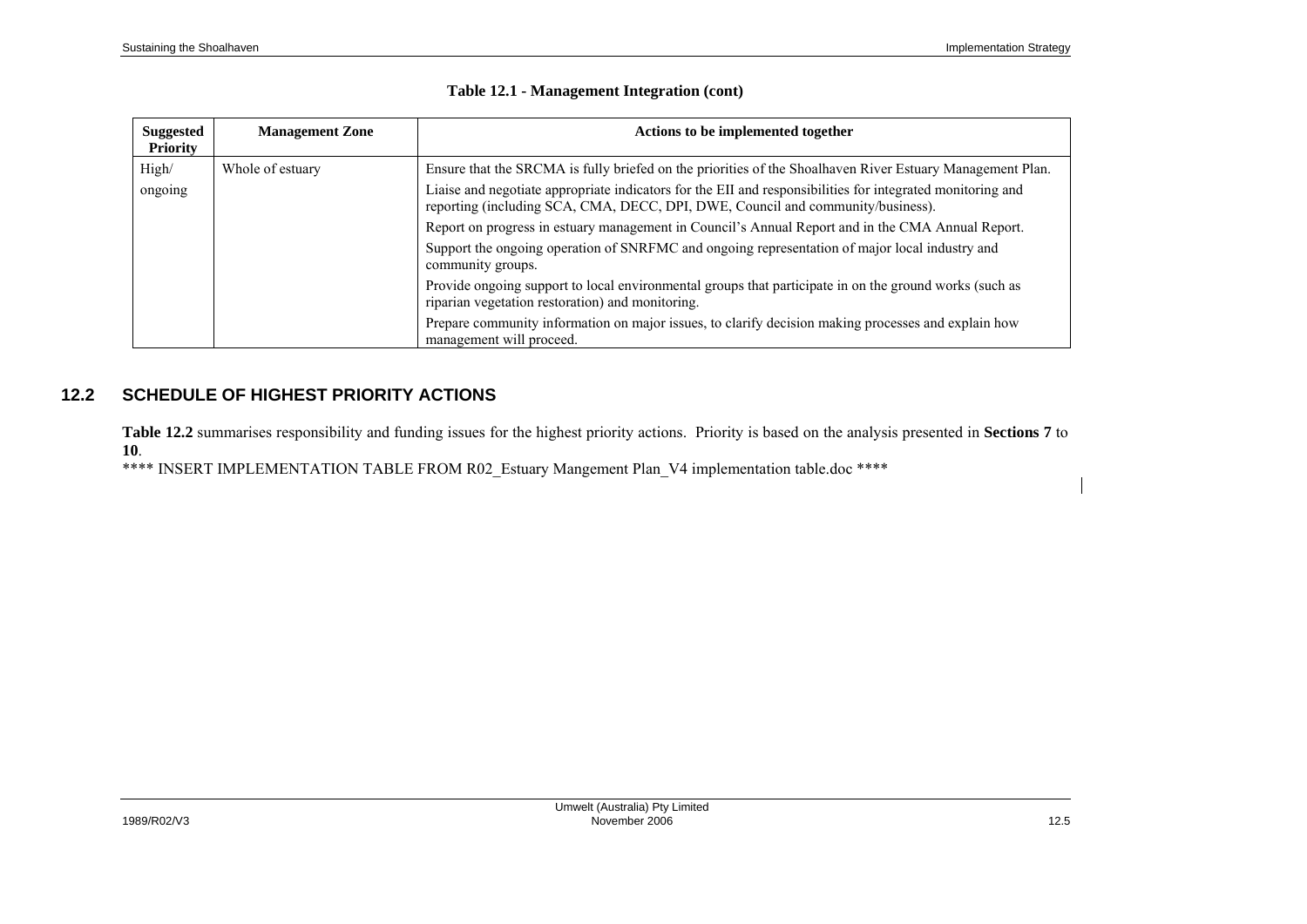## **12.3 PARTNERSHIPS FOR PROGRESS**

Shoalhaven Council has been proactive in managing the natural resources of the City and in building partnerships with other organisations that share responsibility for the protection or restoration of the City's natural resources. For instance, Council's Shoalhaven Natural Resource Management Committees include representatives of the SRCMA, DPI, DWE and DECC, all major players in the management of the water quality, biodiversity, cultural heritage and economic aspects of sustainable natural resource management.

**Table 12.5** highlights the actions from **Table 12.2** (highest priority actions) that are Council's primary responsibility.

| <b>Action</b><br>number | <b>Action</b>                                                                                                                                                                                             | <b>Indicative investment</b>                                                                                                                                                                            |
|-------------------------|-----------------------------------------------------------------------------------------------------------------------------------------------------------------------------------------------------------|---------------------------------------------------------------------------------------------------------------------------------------------------------------------------------------------------------|
|                         | <b>Policy, Planning and Communication</b>                                                                                                                                                                 |                                                                                                                                                                                                         |
| 7.5                     | Report implementation of estuary management actions in<br>Council's annual report                                                                                                                         | No additional investment<br>required                                                                                                                                                                    |
| 7.8                     | Review Environmental Protection Zoning in the<br>Shoalhaven LEP and associated DCP requirements to<br>ensure that they reflect significant estuary values and<br>threats.                                 | Likely to be incorporated in a full<br>review of the Shoalhaven LEP to<br>bring it into line with new state<br>requirements.                                                                            |
| 7.9                     | Develop protocols for communication/early warning to<br>key stakeholders about estuary works that may impact on<br>other sensitive values (e.g. sewerage system<br>maintenance).                          | No additional investment<br>required.                                                                                                                                                                   |
| 8.3                     | Complete floodplain management plan and implement<br>priority actions (integrated with the Estuary Management<br>Plan).                                                                                   | No further investment to<br>complete the Plan. Significant<br>investment for implementation<br>(see also measures for sustainable<br>coastal floodplain management in<br>this Estuary Management Plan). |
| 8.4                     | Review the Entrance Management Policy for Shoalhaven<br>Heads at regular intervals, to ensure best available<br>information about sea level rise and flood events is taken<br>into account.               | No additional investment<br>required (within role of existing<br>staff).                                                                                                                                |
| 8.33                    | Include information about sea level change in Council's<br><b>SoE</b>                                                                                                                                     | No additional investment<br>required.                                                                                                                                                                   |
| 10.4                    | Discuss with Aboriginal community leaders and existing<br>representatives in catchment management, incentives or<br>assistance to facilitate Aboriginal community<br>participation in estuary management. | Allow up to \$10,000 for initial<br>awareness/liaison activities.                                                                                                                                       |
|                         | Community values and enjoyment of the estuary                                                                                                                                                             |                                                                                                                                                                                                         |
| 8.21                    | Construct groynes or other structures to maintain the<br>recreational foreshore (beach and nearshore) at specific<br>sites.                                                                               | Estimated cost of \$250,000 for<br>Greenwell Point.                                                                                                                                                     |
| 10.13                   | Improve boat launching facilities at Greenwell Point and<br>the adjacent reserve.                                                                                                                         | Estimated cost is \$350,000<br>(Webb McKeown 2003)                                                                                                                                                      |

**Table 12.5 - Council's highest priority actions** 

Other high priority actions for which Council has a consultation or support role include:

- development of a practical EII and baseline data for the estuary (Action 7.4);
- various actions associated with protection or restoration of the riparian zone in rural lands (such as fencing, replanting) (Actions 8.28, 9.9, 9.14);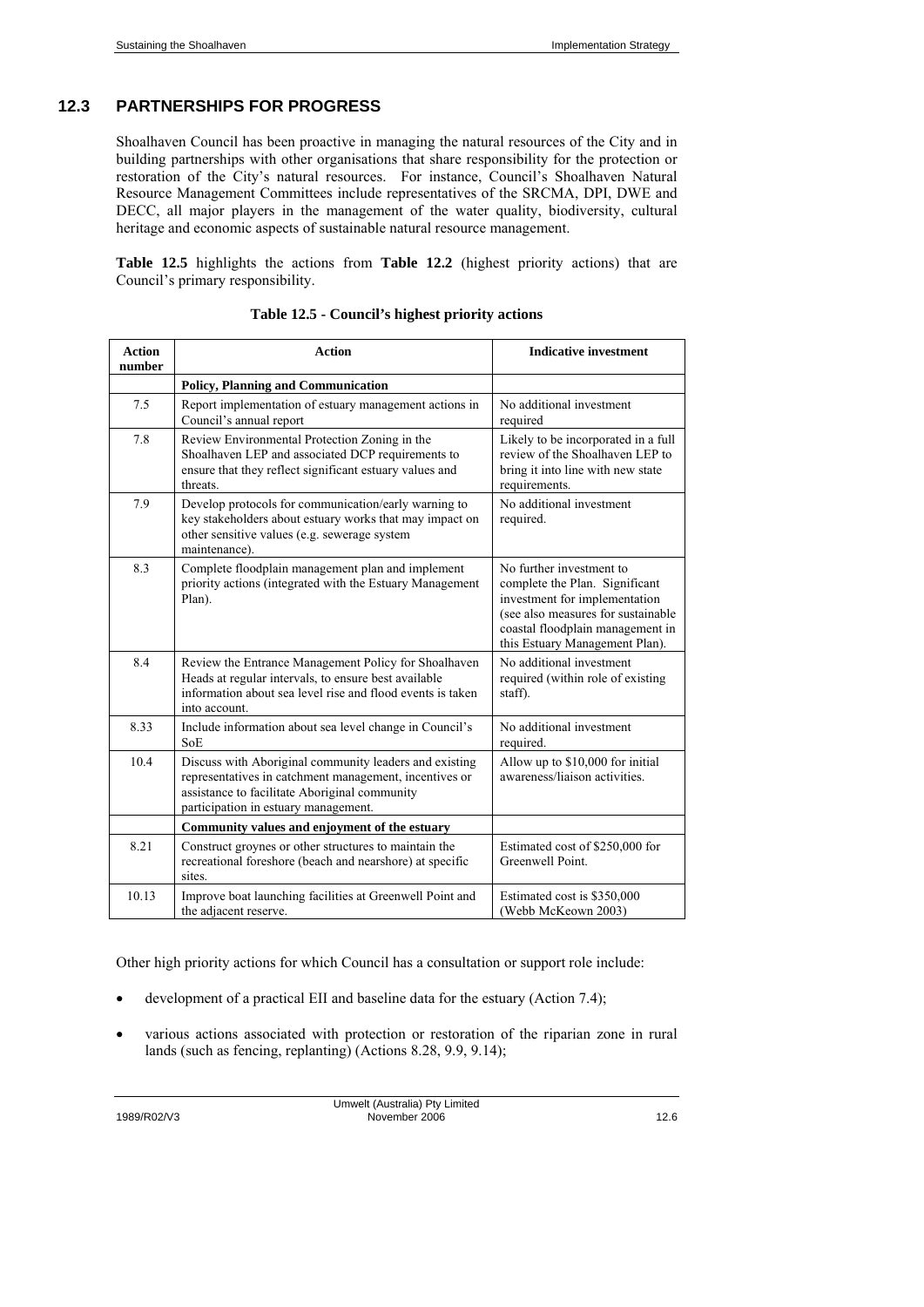- discussions and subsequent negotiation of voluntary conservation agreements for high conservation value lands along the estuary (for instance, Council may consider rate relief for properties managing the estuary banks for conservation, where there are remnants of EEC) (Actions 9.11, 9.12, 9.13 and 9.14);
- development and implementation of incentives for off stream watering of cattle, to minimise cattle access down the banks and encourage rehabilitation of riparian vegetation; (Action 9.12); and
- implementation of the Plans of Management for Nature reserves (such as Brundee Swamp and Saltwater Swamp), by consistent management/regulation of adjacent land.

Table 12.6 summarises the moderate priority actions that are Council's primary responsibility.

| <b>Action</b><br>number | <b>Action</b>                                                                                                                                                                                              | <b>Indicative investment</b>                                                                            |
|-------------------------|------------------------------------------------------------------------------------------------------------------------------------------------------------------------------------------------------------|---------------------------------------------------------------------------------------------------------|
|                         | <b>Policy, Planning and Communication</b>                                                                                                                                                                  |                                                                                                         |
| 8.8                     | Prepare and communicate an emergency response plan for<br>low lying areas of Shoalhaven Heads village (part of<br>implementation of Floodplain management plan and<br><b>Entrance Management Strategy)</b> | Allow \$40,000; Scope and cost<br>dependent on the final outcomes of<br>the Floodplain Management Plan. |
| 8.15                    | Ensure that all estuary banks outside existing urban areas<br>are zoned to exclude intensive development of high<br>hazard areas.                                                                          | No additional investment required<br>- part of overall review of LEP.                                   |
| 8.16                    | Identify reaches where erosion near existing<br>infrastructure/services requires monitoring so that retreat<br>can be effectively planned where necessary.                                                 | No additional investment required<br>at this time.                                                      |
| 8.36                    | Review zoning of land that may be affected by tidal or<br>storm inundation and ensure appropriate planning controls<br>continue to be in place.                                                            | No additional investment required<br>- part of overall review of LEP.                                   |
| 9.9                     | Require detailed assessment of habitat impacts in all<br>assessments of proposed bank protection or flood<br>mitigation works.                                                                             | No additional investment required.                                                                      |
| 9.22                    | Review zoning of floodplain wetlands to highlight<br>conservation values.                                                                                                                                  | No additional investment required,<br>part of overall review of LEP.                                    |
| 9.31                    | Continue to seek effluent reuse opportunities for lows<br>from wastewater treatment plants and industrial<br>processing plants.                                                                            | Allow approximately \$60,000 for<br>investigations and feasibility<br>studies.                          |
| 9.33                    | Require best practice management of urban stormwater<br>for all new residential, commercial and industrial estates<br>that drain to the estuary.                                                           | No additional investment required<br>by Council.                                                        |
| 10.1                    | Include protection of Aboriginal cultural heritage as an<br>objective of 7 (Environmental Protection) zoning in the<br>Shoalhaven LEP.                                                                     | No additional investment required<br>(part of overall review of LEP).                                   |
| 10.32                   | Amend Shoalhaven LEP to include reference to the value<br>of the oyster industry and to require consideration of<br>oyster aquaculture areas in development applications.                                  | No additional investment beyond<br>that required for full review and<br>upgrade of Shoalhaven LEP.      |
| 10.37                   | Maintain 1g zoning for floodplain areas (not zoned for<br>conservation), to discourage intensive development.                                                                                              | As above.                                                                                               |

**Table 12.6 - Council's responsibilities for moderate priority actions**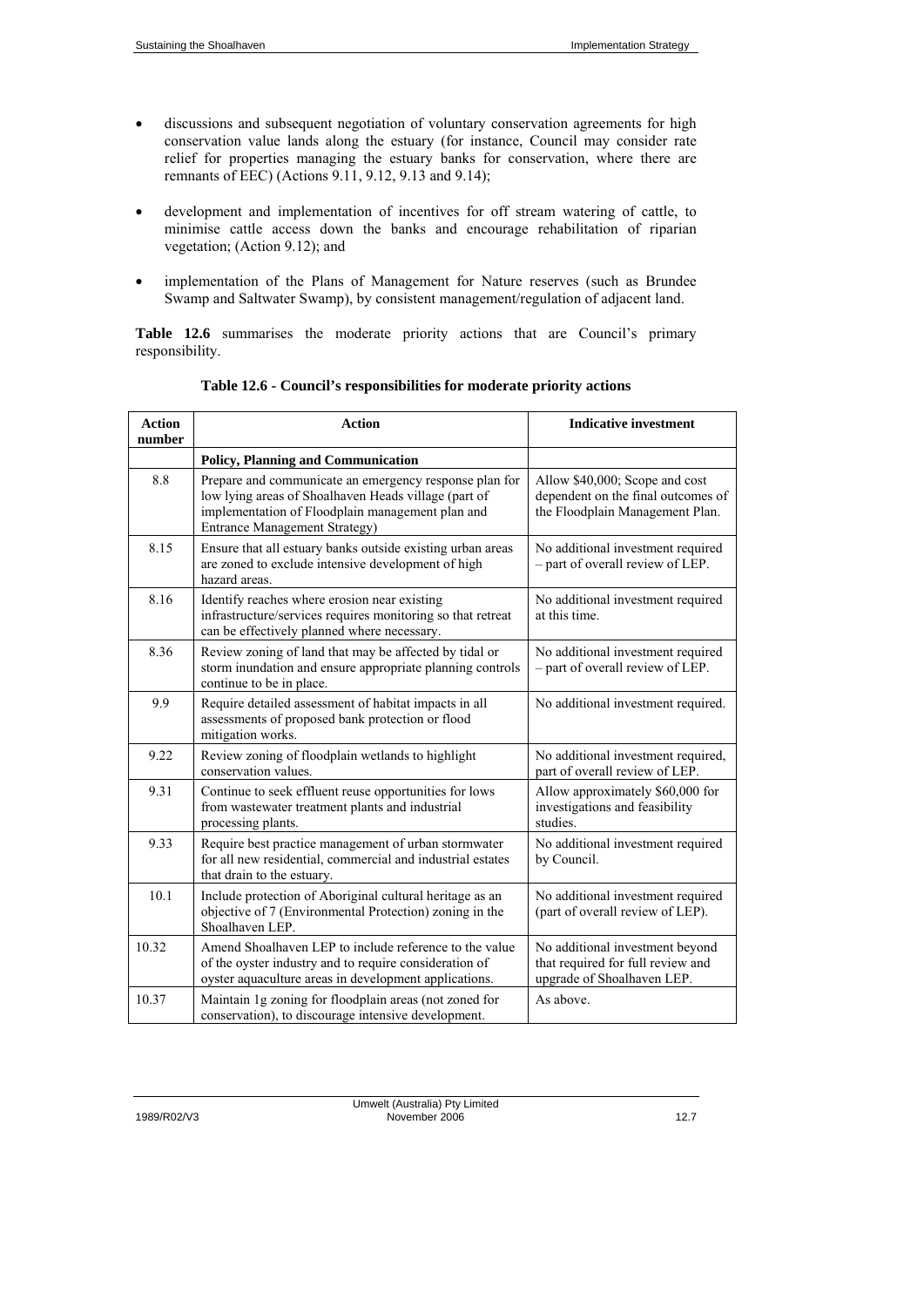| <b>Action</b><br>number | <b>Action</b>                                                                                                                                                                         | <b>Indicative investment</b>                                                                                                                             |
|-------------------------|---------------------------------------------------------------------------------------------------------------------------------------------------------------------------------------|----------------------------------------------------------------------------------------------------------------------------------------------------------|
|                         | <b>Policy, Planning and Communication</b>                                                                                                                                             |                                                                                                                                                          |
| 10.38                   | Focus urban development/expansion on non flood<br>prone areas that do not drain directly to the estuary.                                                                              | No additional investment beyond<br>finalisation of Regional Strategy.                                                                                    |
|                         | Community values and enjoyment of the estuary                                                                                                                                         |                                                                                                                                                          |
| 8.31                    | Maintain structural controls on sections of bank (high<br>profile, high usage and high risk recreational; foreshore<br>areas) - e.g. Nowra foreshore, Greys Reserve.                  | Cost depends on design, materials<br>and availability, length of bank to<br>be treated. Indicative allowance of<br>up to \$500,000 over five years.      |
| 10.2                    | Provide opportunities for Aboriginal community<br>involvement in the design and maintenance of<br>foreshore reserve areas - public art, information/story<br>boards, landscaping etc. | Will depend on individual<br>projects, but should not<br>significantly increase costs above<br>those already involved for<br>landscaping and information |
| 10.10                   | Improve community access for unpowered vessels<br>(passive recreation) and regulated camping access in<br>the upper estuary                                                           | Allow \$25,000 for investigation of<br>opportunities.                                                                                                    |
| 10.11                   | Identify public foreshore land with potential for access<br>from the water for small craft (complements above).                                                                       | As above, but will need<br>subsequent investment in ramps,<br>jetties etc., potentially up to<br>\$150,000.                                              |
| 10.12                   | Further develop Greys Beach Reserve and Icon Park<br>for the City (landscaping and visitor facilities).                                                                               | Allow \$250,000 as an indicative<br>investment.                                                                                                          |
| 10.16                   | Improve facilities at Cabbage Tree Reserve.                                                                                                                                           | Allow \$50,000.                                                                                                                                          |
| 10.18                   | Enhance connectivity of Nowra CBD to river bank.                                                                                                                                      | Allow \$150,000                                                                                                                                          |

| Table 12.6 - Council's responsibilities for moderate priority actions (cont) |  |  |
|------------------------------------------------------------------------------|--|--|
|                                                                              |  |  |

Council also has multiple support roles in relation to moderate priority actions.

#### **12.4 FUNDING OPPORTUNITIES**

Funds for the implementation of the Estuary Management Plan are available from a range of local, State and Commonwealth sources. Most funding programs involve competition for investment with other projects in the region or across the state – including other catchment based activities as well as coast and estuary activities. Matching funding applications to the key objectives of each program is critical.

Potential sources of implementation funds include the following:

- DECC programs, such as the Estuary Management Program, Coastline Management Program and Floodplain Management Program. DECC has also supervised a project officer position (funded by the SRCMA) to review potential EII indicators for the south coast.
- Department of Lands Minor Ports Program. The program provides the commercial fishing and recreational boating industries with well-maintained port infrastructure facilities as well as safe, secure port access. This involves constructing and maintaining wharves, jetties, moorings and associated port facilities in keeping with the current needs of the NSW commercial fishing fleet. The upgrading of ports and port services has streamlined commercial fish handling.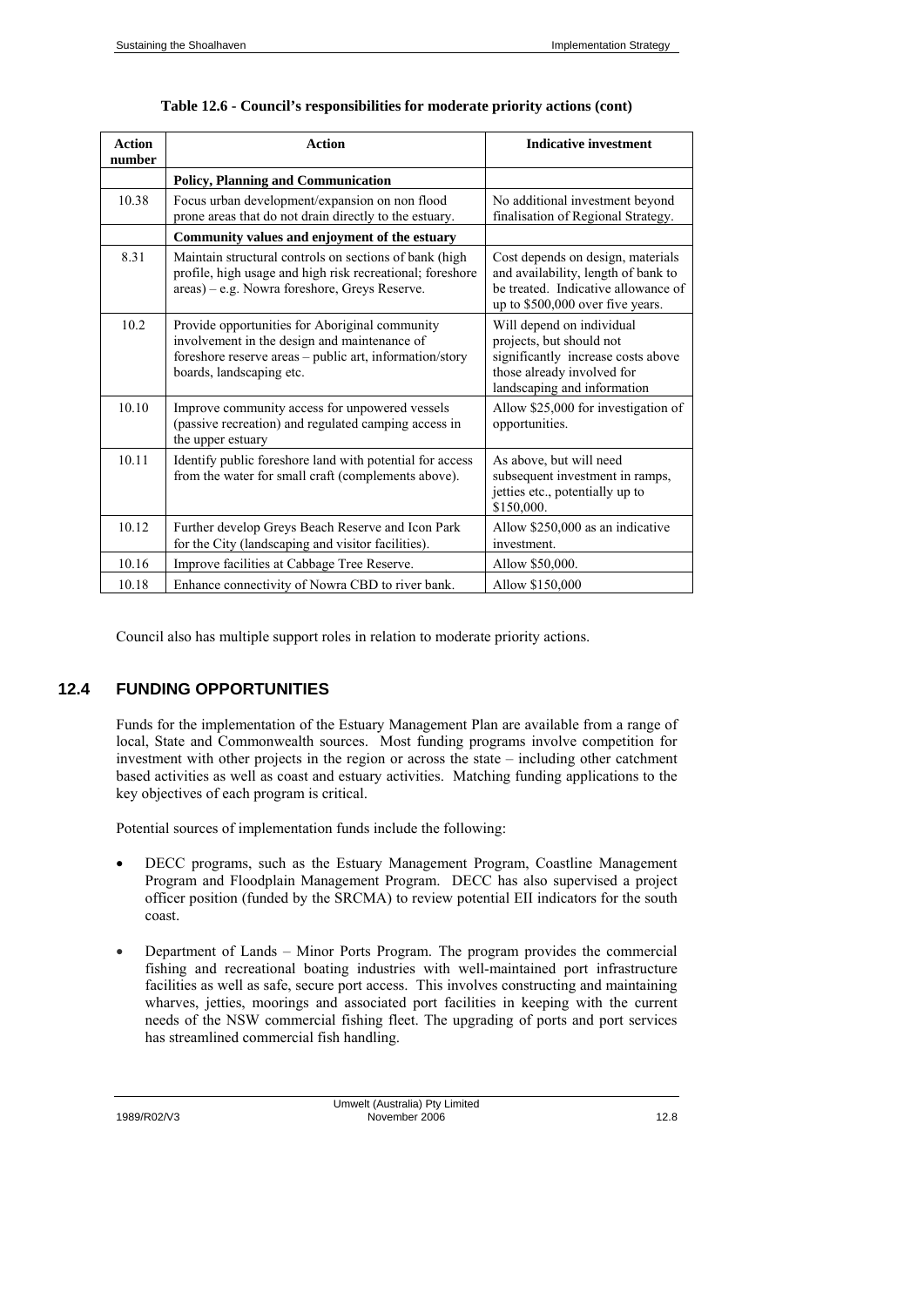- Council rates. Shoalhaven Council regularly invests part of its available revenue in various aspects of natural resource management. There is some potential to vary the relative investment in natural resources and Council's other responsibilities. Some Councils have also established a special levy to facilitate implementation of important natural resource management programs. A levy is not currently proposed to fund estuary works in the Shoalhaven River estuary, but this could be an option in the future.
- SRCMA Estuary and Coastal Lakes Incentives Program principally for high priority issues identified in an Estuary Management Plan. It is important to note that the Shoalhaven Estuary Management Plan is one of many within the south coast region. The sensitivity of coastal lakes has attracted significant project investment over the last five to ten years. The fund has previously invested in materials for bank protection works and project officers.
- SRCMA Dairy Industry Partnership Program. This program, which is a partnership between SRCMA, DPI, dairy farmers and the National Landcare Program, is intended to assist farmers to better manage nutrients, sediments, acid sulfate soils, pest plant species, riparian zone and water access, and pasture quality.
- SRCMA Revive Southern Wetlands Program. The program is currently focused on four coastal wetlands, including Coomonderry Swamp on the margins of the Shoalhaven estuary/floodplain.
- SRCMA Acid Sulfate Soils. The CMA is currently implementing an investigation program to better understand acid flows in the Shoalhaven and Crookhaven floodplains.
- SRCMA Biodiversity Incentives. The CMA also has separate programs for activities that may be relevant to estuary health – such as road sealing. The CAP includes specific programs for *Caulerpa taxifolia* and removal of blockages to fish passage (part of the Bring Back the Fish Program).
- SRCMA Community Support Program. This program funds the employment of liaison, support and extension officers to work with local communities, building skills and capacity and ensuring that achievements are recognised and celebrated. This program includes an Aboriginal Community Support Officer.
- SRCMA *Caulerpa taxifolia* program, focusing on early detection of infestations.
- NSW Maritime Waterways Asset Development and Management Program (WADAMP). This program provides new and improved boat ramps, wharves, jetties, pontoons, dinghy storage, public moorings and vessel waste pump-out facilities. WADAMP provides up to 50 per cent of the value of each project in partnership with councils and community groups. Since NSW Maritime began this funding program in 1998, grants have been awarded to almost 200 boating infrastructure projects across the State, worth more than \$20 million. NSW Maritime received a total of 80 applications for WADAMP funding for projects in2005-2006, with funding requests in excess of \$3 million.
- DPI Recreational Fishing Grants. All money raised by the NSW Recreational Fishing Fee is placed into the Recreational Fishing Trusts and spent on improving recreational fishing in NSW. These trusts are regulated by law and overseen by two committees made up of recreational fishers - one for saltwater and one for freshwater.
- Commonwealth Community Water Funds (Natural Heritage Trust).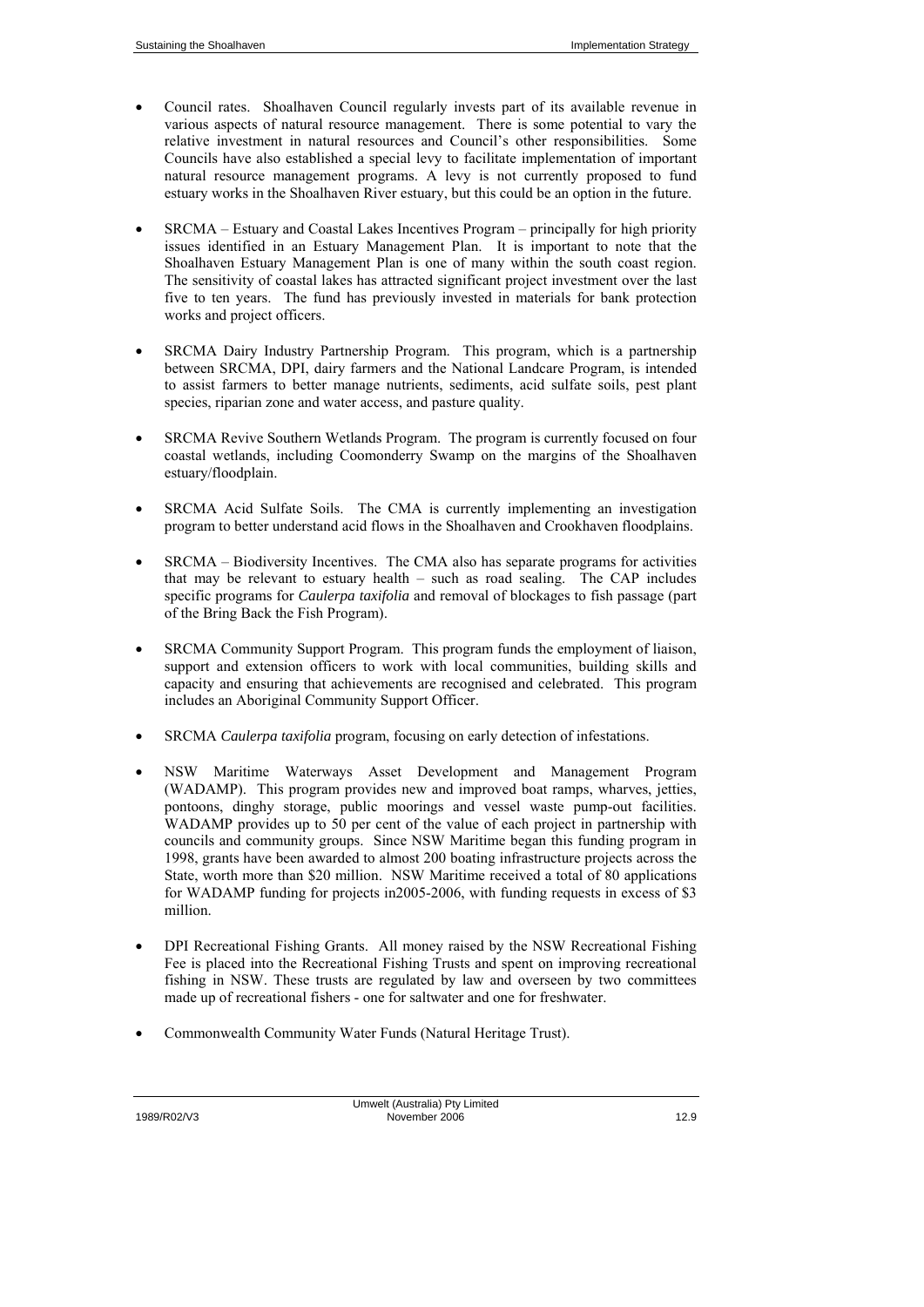- Commonwealth Community Envirofund (Natural Heritage Trust).
- Commonwealth Recreational Fishing Grants. The Programme seeks to assist recreational fishers to contribute to responsible and sustainable use of fishery resources, including helping to maintain fish habitat. Funding of up to \$100,000 (GST inclusive) is available. Within a three year program. Applicants are also asked to contribute, generally, on a dollar for dollar matching basis. In-kind contributions are acceptable.

The Program will invest in a broad range of activities, including the following areas as they relate to recreational fishing:

- (a) improvements to infrastructure, including establishing fish cleaning tables, boat wash down facilities and upgrading tracks and paths used by recreational fishers to access fishing spots;
- (b) support of local initiatives to enhance recreational fishing, such as restocking or resnagging waterways;
- (c) to protect the environment at the water's edge by, for example, protecting sensitive habitats;
- (d) to establish and upgrade volunteer marine rescue groups and associated infrastructure;
- (e) for education and awareness raising projects such as biofouling, aquatic pest translocation, increasing survival rates of released fish, and sensitive species; and
- (f) to increase the capacity of local recreational fishing groups and communities through activities such as monitoring programs, tagging projects and data collection.
- Commonwealth natural disaster mitigation funds. A wide range of natural disaster mitigation works, measures and related activities qualify for funding under the Natural Disaster Mitigation Program. These include:
	- natural disaster risk management studies,
	- disaster mitigation strategies,
	- disaster warning systems,
	- community awareness and readiness measures,
	- land and building purchase schemes in high risk areas,
	- investment in disaster resilient public infrastructure, and
	- structural works to protect against damage (e.g., cyclone shelters, flood levees and retarding basins, bushfire asset protection zones).
- National Landcare Program (NLP) (Australian Department of Agriculture, Fisheries and Forestry). The NLP encourages landholders to undertake landcare and related conservation works by supporting collective action by communities to sustainably manage the environment and natural resources.
- NSW Environmental Trust Fund (administered by DECC). The Trust offered seven grants programs in 2006/07 totalling \$5.65 million. Funds are available for environmental education, research, school programs and restoration and rehabilitation conducted by community groups and government.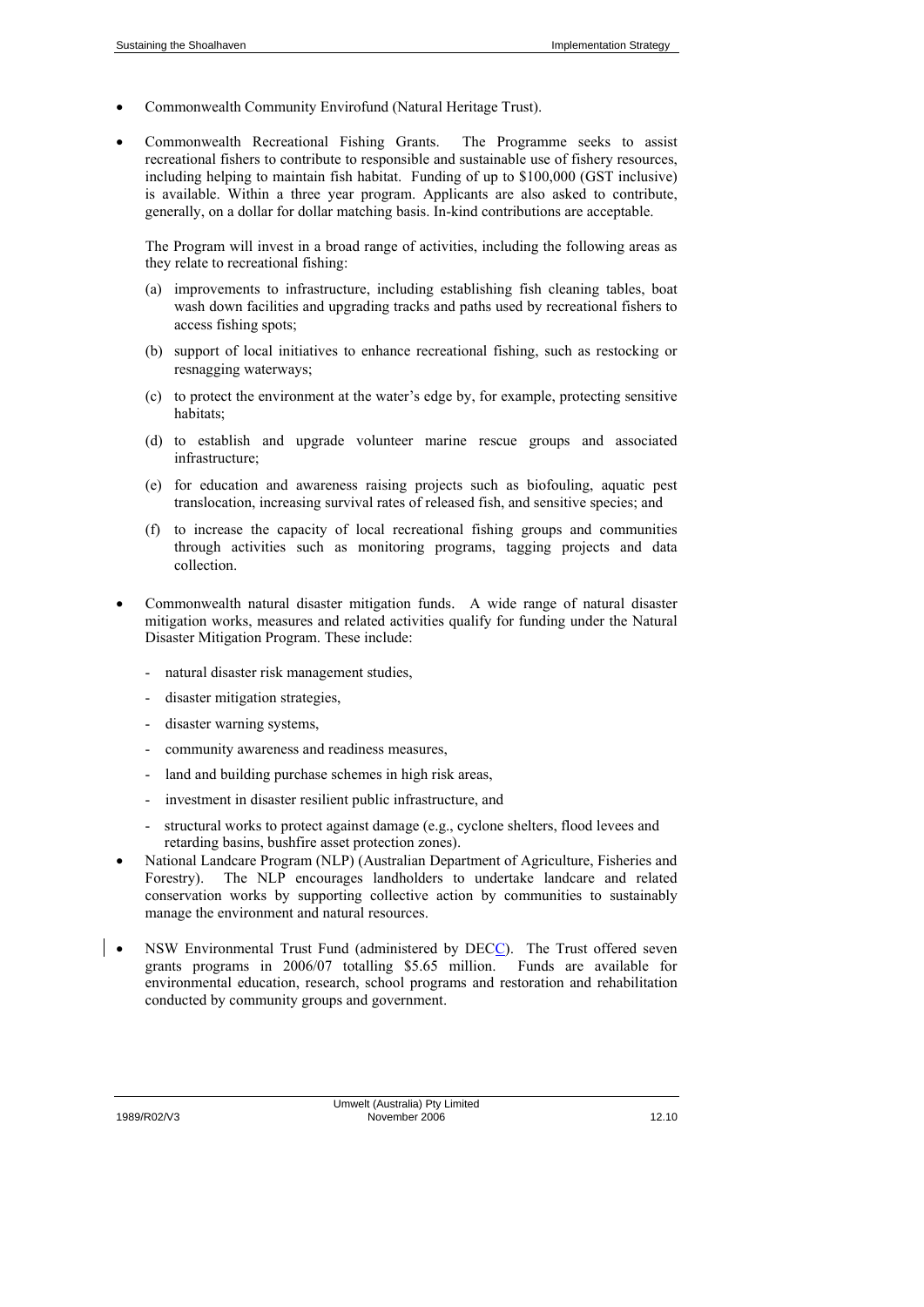## **12.5 REVIEW OF PROGRESS AND PLAN UPDATES**

The Shoalhaven River Estuary Management Plan is an important component of sustainable natural resource management in the Southern rivers Catchment Management Authority region.

One of the key underlying assumptions of the Estuary Management Plan is that the natural processes operating in the estuary are not static; in fact this is a very dynamic and variable natural system. In addition to changes to the nature and intensity of natural processes over time, it is anticipated that some community values (and certainly the priority given to some values) will change over time. Government policies affecting the implementation of the Plan will also evolve. For these reasons, it is important that the Estuary Management Plan is reviewed from time to time.

Reviews of the Plan should include three components:

- An audit style review of the extent to which proposed actions has been implemented. An example of this component of the review process is the audits conducted by the Healthy Rivers Commission of implementation of the Shoalhaven Statement of Commitment by State agencies.
- A review of estuary and floodplain condition. This will refer back to the EII assessment prepared by the National Land and Water Resources Commission, but will be based on a new a practical suite of indicators developed during current SRCMA benchmarking projects. The condition of the estuary is fundamental information to assess whether management is sustainable.
- A review of the continuing relevance of actions contained in the plan. This will include consideration of new policy directions, changing community preferences etc.

The outcome of these three components will be an amended or adapted Estuary Management Plan with new or confirmed priorities for the upcoming five to ten years. Ideally, the schedule for review and update of the Estuary Management Plan should be consistent with similar program reviews within the SRCMA. For instance, if the SRCMA benchmarking project results in a five yearly assessment of estuary condition, a full review of the implementation and success of estuary management actions at five yearly intervals would complement the condition assessment. Because the Estuary Management Plan process is managed by Council, the review timeframes must also meet Council's reporting needs. Actual timeframes for these reviews of the Estuary Management Plan need to be confirmed within the region.

All future reviews of the Estuary Management Plan should include community information/reporting about the assessed progress and opportunities for the local community to comment on new actions or priorities. The SRNRFMC would play a key role in this process.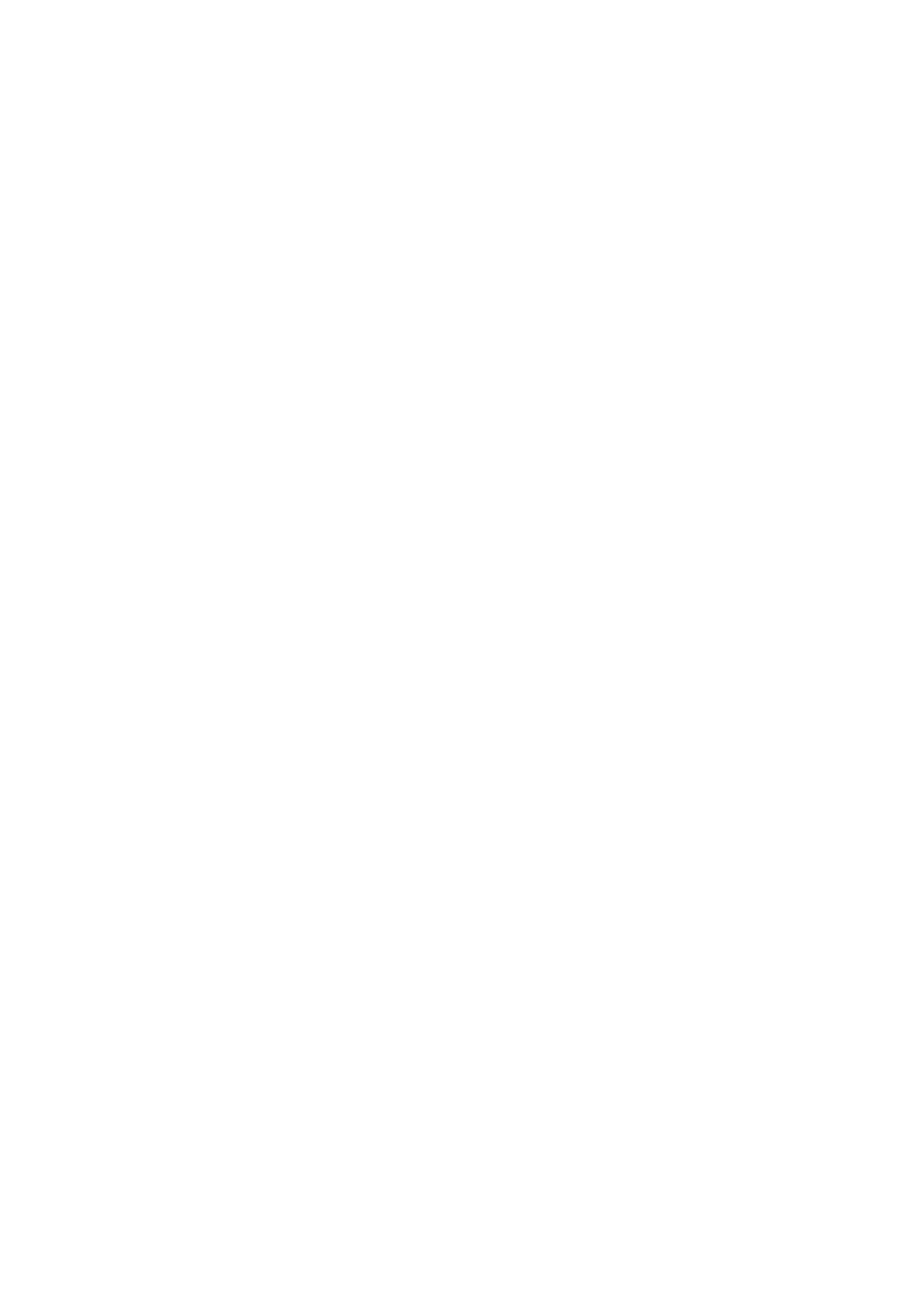## **13.0 REFERENCES**

- Australian Greenhouse Office (Department of Environment and Heritage), 2003. Climate Change: An Australian Guide to the Science and Potential Impacts.
- Australian Standards HB 203:2004. Environmental Risk Management: Principles and Processes - Handbook
- Boyes B, May 2006. Determining and Managing Environmental Flows for the Shoalhaven River. Report 1 – Environmental Flows Knowledge Review. NSW Department of Natural Resources.
- Boyes B, August 2006. Determining and Managing Environmental Flows for the Shoalhaven River, Report 2 – Environmental Flows Investigations. NSW Department of Natural Resources
- CSIRO, 2001. Climate Change Predictions for Australia. Climate Impact Group, CSIRO Atmospheric Research, Melbourne.
- DEC, 1998. Seven Mile Beach National Park and Comerong Island Nature Reserve Plan of Management.
- DEC, 2004. Aboriginal Women's Heritage: Nowra.
- DEC, 2005. Green and Golden Bell Frog *Litoria aurea* (Lesson 1829) Recovery Plan (draft).
- DEC, 2005. Biodiversity certification and banking in coastal and growth areas Discussion Paper.
- DEC, 2006. Brundee Swamp Nature Reserve and Saltwater Swamp Nature Reserve Draft Plan of Management.
- DoP 2006. Draft South Coast Regional Strategy 2006-31.
- DPI, (Scott Johnson, Frederieke Kroon, Peter Slavich, Alan Cibilic and Andrew Bruce) (2003). Restoring the Balance. Guidelines for Managing Floodgates and Drainage Systems on Coastal Floodplains. Report prepared for Land and Water Australia, Fisheries Research and Development Corporation, Sugar Research and Development Corporation, Acid Sulfate Soils Program, Acid Soil Action, NSW Fisheries and NSW Agriculture.
- DPI, 2005. Reducing the impact of road crossings on aquatic habitat in coastal waterways Southern Rivers, NSW. Report to NSW Environment Trust, Project number ET-H08025. NSW Department of Primary Industries (Fisheries Management), Flemington NSW.
- DPI, 2006. NSW Oyster Industry. Sustainable Aquaculture Strategy, Public Consultation Document.
- Healthy Rivers Commission, 1999. Independent Inquiry into the Shoalhaven River System.
- Hubble TCT, 1998. Shoalhaven River Geomorphology and Sedimentology Scoping Study. Report to Sydney Water.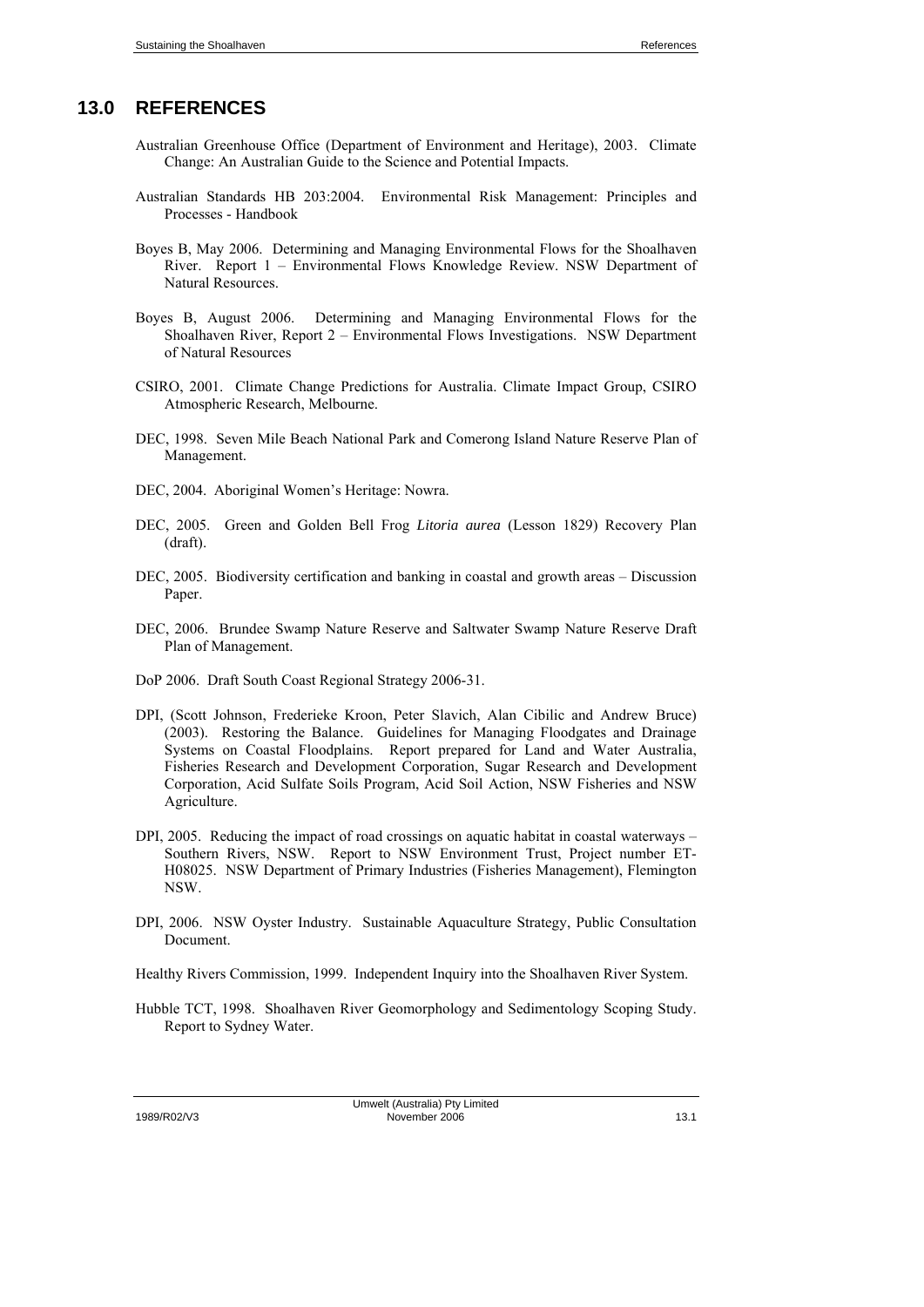- IPCC, 2001. Climate Change: Impacts, Adaptation and Vulnerability. Summary for Policymakers. Intergovernmental Panel on Climate Change.
- Norman T and Turner E (Graduate School of the Environment, Macquarie University), 1999. Issues Relating to Environmental Flows in the Shoalhaven River. Report to Department of Land and Water Conservation.
- NSW Fisheries, 2004. Estuarine Macrophytes of NSW Australia.
- NSW State Government, 1992. Estuary management Manual (Draft).
- NSW State Government, 2000. Statement of Intent for the Shoalhaven River System.
- Patterson Britton & Partners, 2004. Shoalhaven River Foreshore Definition Study. Report to Shoalhaven Riverwatch Inc.
- Peirson WL, Bishop K, Van Senden D, Horton PR and Adamantidis CA., 2002. Environmental Water Requirements to Maintain Estuarine Processes. Environmental Flows Initiative Technical Report number 3, commonwealth of Australia, Canberra. <http://www.deh.gov.au/water/rivers/nrhp/estuarine/>
- Shoalhaven City Council, 2003. Guidelines for Integrating the Principles of Ecologically Sustainable Development (ESD) into the Shoalhaven City Council Activities.
- Shoalhaven City Council, 2005. Tourism in the Shoalhaven. Profile and Statement of Economic Impact.
- Sinclair Knight and Partners Pty. Ltd., 1977. Lower Shoalhaven River Flood Study (Volume II – Engineering Studies of the Shoalhaven/Crookhaven Estuary). Report to Shoalhaven City Council.
- Southern Catchment Management Board, 2002. Southern Catchment Blueprint. An Integrated Catchment Management Plan for the Southern Catchment. NSW Department of Land and Water Conservation.
- Southern Rivers Catchment Management Authority, 2005. Catchment Action Plan (draft, awaiting Ministerial endorsement).
- Sydney Catchment Authority, August 2006. Shoalhaven Water Supply Transfers and Environmental Flows. Discussion Paper.

Umwelt (Australia) Pty Limited, 2005. Shoalhaven River Estuary Data Compilation Study.

Webb McKeown & Associates, 2003. Greenwell Point Waterway Facility Needs Assessment. Report to Shoalhaven City Council.

Internet sites for the following organisations:

- NSW Department of Natural Resources;
- NSW Department of Environment and Conservation:
- NSW Maritime Authority;
- NSW Department of Primary Industries;
- NSW Department of Lands;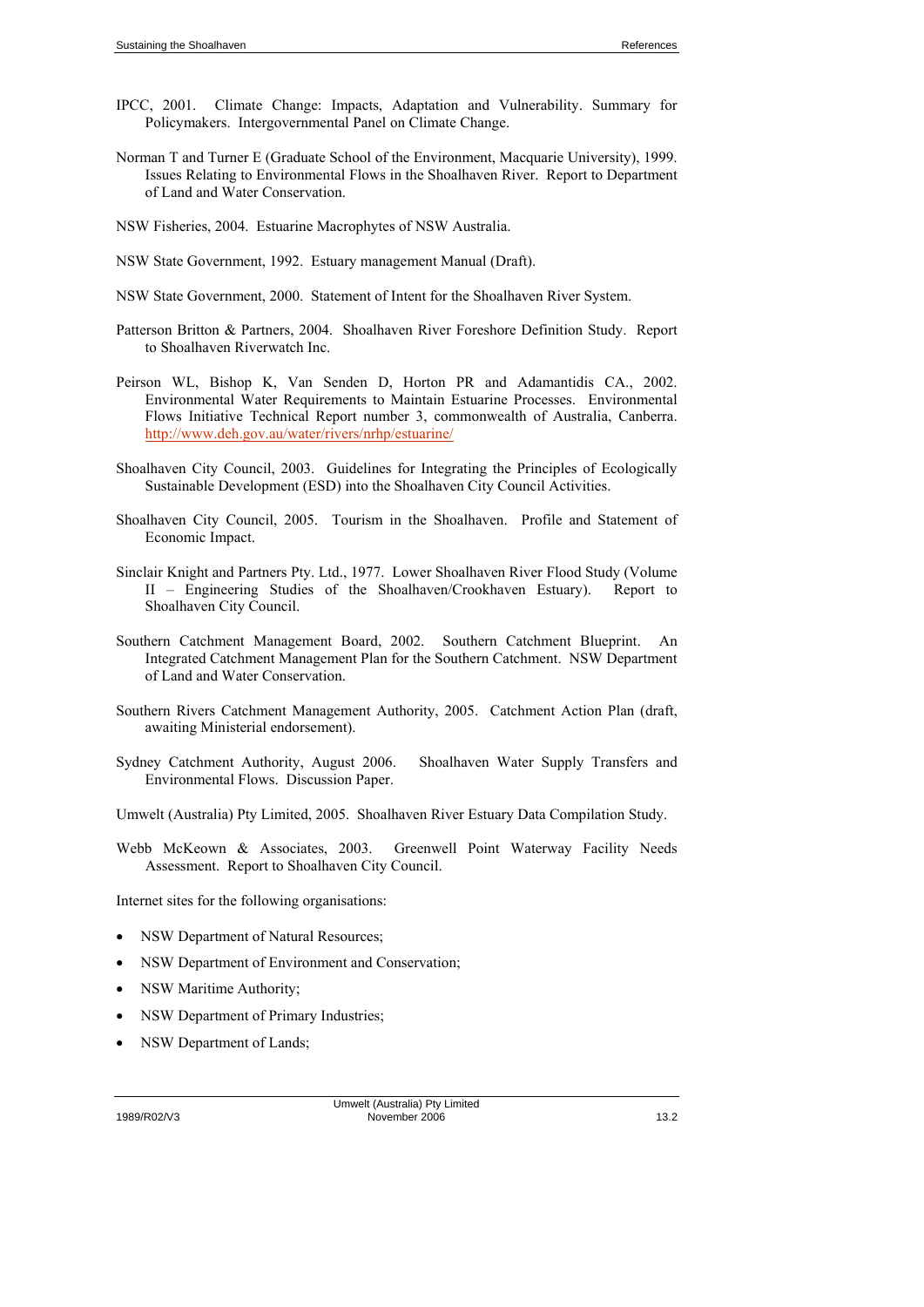- Southern Rivers Catchment Management Authority;
- Shoalhaven City Council;
- Australian Department of Agriculture, Fisheries and Forests;
- Australian Department of Transport and Regional Services; and
- Australian Department of Environment and Heritage.